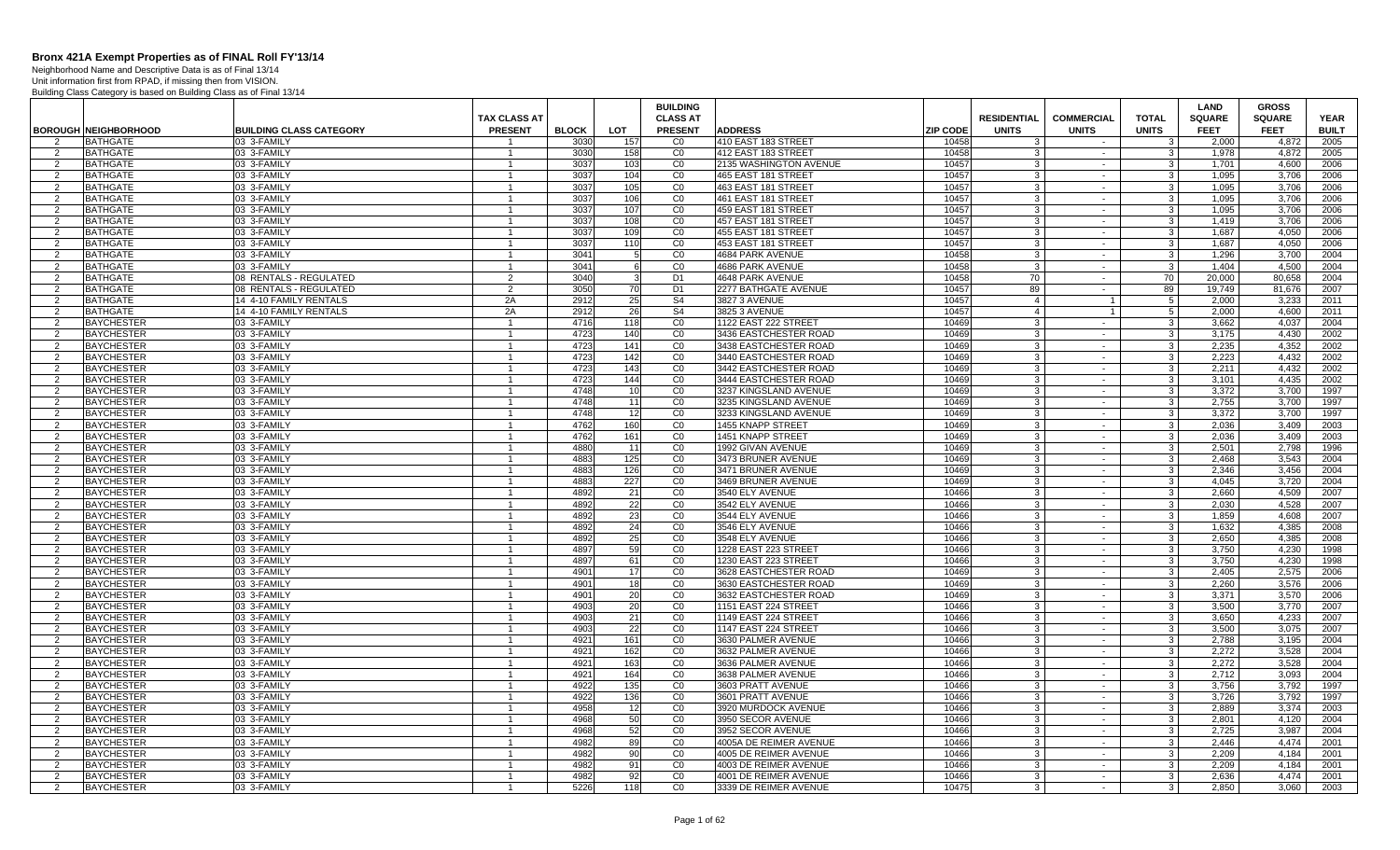Neighborhood Name and Descriptive Data is as of Final 13/14

|                |                                        |                                    |                                  |              |              | <b>BUILDING</b><br><b>CLASS AT</b> |                                                |                 | <b>RESIDENTIAL</b> | <b>COMMERCIAL</b>                  | <b>TOTAL</b>                     | <b>LAND</b>                  | <b>GROSS</b>                 |                             |
|----------------|----------------------------------------|------------------------------------|----------------------------------|--------------|--------------|------------------------------------|------------------------------------------------|-----------------|--------------------|------------------------------------|----------------------------------|------------------------------|------------------------------|-----------------------------|
|                | <b>BOROUGH NEIGHBORHOOD</b>            | <b>BUILDING CLASS CATEGORY</b>     | TAX CLASS AT<br><b>PRESENT</b>   | <b>BLOCK</b> | <b>LOT</b>   | <b>PRESENT</b>                     | <b>ADDRESS</b>                                 | <b>ZIP CODE</b> | <b>UNITS</b>       | <b>UNITS</b>                       | <b>UNITS</b>                     | <b>SQUARE</b><br><b>FEET</b> | <b>SQUARE</b><br><b>FEET</b> | <b>YEAR</b><br><b>BUILT</b> |
| $\overline{2}$ | <b>BAYCHESTER</b>                      | 03 3-FAMILY                        |                                  | 5226         | 119          | C <sub>0</sub>                     | 3337 DE REIMER AVENUE                          | 10475           | $\mathcal{R}$      | $\sim$                             | $\mathcal{B}$                    | 1.987                        | 3.010                        | 2003                        |
| 2              | <b>BAYCHESTER</b>                      | 03 3-FAMILY                        |                                  | 5226         | 120          | CO                                 | 3335 DE REIMER AVENUE                          | 10475           | 3                  | $\sim$                             |                                  | 1.980                        | 3.010                        | 2003                        |
| 2              | <b>BAYCHESTER</b>                      | 03 3-FAMILY                        | $\overline{1}$                   | 5226         | 121          | CO                                 | 3333 DE REIMER AVENUE                          | 10475           | 3                  | $\sim$                             | 3                                | 1,980                        | 3,010                        | 2003                        |
| 2              | <b>BAYCHESTER</b>                      | 03 3-FAMILY                        | $\overline{1}$                   | 5226         | 122          | $_{\rm CO}$                        | 3331 DE REIMER AVENUE                          | 10475           | $\mathbf{3}$       | $\sim$                             | $\mathbf{3}$                     | 1,980                        | 3,010                        | 2003                        |
| 2              | <b>BAYCHESTER</b>                      | 03 3-FAMILY                        |                                  | 5226         | 123          | CO                                 | 3329 DE REIMER AVENUE                          | 10475           | 3                  | $\sim$                             | 3                                | 1,980                        | 3,010                        | 2003                        |
| $\overline{2}$ | <b>BAYCHESTER</b>                      | 03 3-FAMILY                        | $\overline{1}$                   | 5226         | 124          | CO                                 | 3327 DE REIMER AVENUE                          | 10475           | 3                  | $\sim$                             | 3                                | 1,980                        | 3,010                        | 2003                        |
| $\mathcal{P}$  | <b>BAYCHESTER</b>                      | 03 3-FAMILY                        | $\overline{1}$                   | 5226         | 125          | CO                                 | 3325 DE REIMER AVENUE                          | 10475           | $\mathcal{R}$      | $\sim$                             | 3                                | 2,850                        | 3,060                        | 2003                        |
| 2              | <b>BAYCHESTER</b>                      | 03 3-FAMILY                        | $\mathbf{1}$                     | 5226         | 135          | CO                                 | 3320 BAYCHESTER AVENUE                         | 10475           | 3 <sup>1</sup>     | $\sim$                             | $\mathbf{3}$                     | 5.066                        | 4.850                        | 2001                        |
| 2              | <b>BAYCHESTER</b>                      | 03 3-FAMILY                        | $\overline{1}$                   | 5227         | 129          | CO                                 | 3302 DE REIMER AVENUE                          | 10475           | 3                  | $\sim$                             | 3                                | 2.983                        | 3.094                        | 2006                        |
| 2              | <b>BAYCHESTER</b>                      | 03 3-FAMILY                        | $\overline{1}$                   | 5227         | 130          | CO                                 | 3304 DE REIMER AVENUE                          | 10475           | 3 <sup>1</sup>     | $\sim$                             | $\mathbf{3}$                     | 1.950                        | 3.094                        | 2006                        |
| $\overline{2}$ | <b>BAYCHESTER</b>                      | 03 3-FAMILY                        |                                  | 5227         | 131          | $\overline{C}0$                    | 3306 DE REIMER AVENUE                          | 10475           | 3                  | $\sim$                             | 3                                | 1,950                        | 3,094                        | 2006                        |
| 2              | <b>BAYCHESTER</b>                      | 03 3-FAMILY                        | -1                               | 5227         | 132          | CO                                 | 3308 DE REIMER AVENUE                          | 10475           | 3                  | $\sim$                             | 3                                | 2,783                        | 3,094                        | 2006                        |
| 2              | <b>BAYCHESTER</b>                      | 03 3-FAMILY                        | $\overline{1}$                   | 5227         | 133          | CO                                 | 3314 DE REIMER AVENUE                          | 10475           | 3                  | $\sim$                             | $\mathbf{3}$                     | 2.784                        | 3.094                        | 2004                        |
| 2              | <b>BAYCHESTER</b>                      | 03 3-FAMILY                        |                                  | 5227         | 134          | CO                                 | 3316 DE REIMER AVENUE                          | 10475           | 3                  | $\sim$                             | 3                                | 1.950                        | 3.094                        | 2004                        |
| 2              | <b>BAYCHESTER</b>                      | 03 3-FAMILY                        | $\overline{1}$                   | 5227         | 135          | CO                                 | 3318 DE REIMER AVENUE                          | 10475           | 3 <sup>1</sup>     | $\sim$                             | $\mathbf{3}$                     | 1,950                        | 3,094                        | 2004                        |
| 2              | <b>BAYCHESTER</b>                      | 03 3-FAMILY                        | $\overline{1}$                   | 5227         | 136          | $\overline{C}$                     | 3320 DE REIMER AVENUE                          | 10475           | 3                  | $\sim$                             | 3                                | 1,950                        | 3,094                        | 2004                        |
| 2              | <b>BAYCHESTER</b>                      | 03 3-FAMILY                        | $\mathbf{1}$                     | 5227         | 137          | CO                                 | 3322 DE REIMER AVENUE                          | 10475           | $\mathbf{3}$       | $\sim$                             | $\mathbf{3}$                     | 1.950                        | 3.094                        | 2004                        |
| $\overline{2}$ | <b>BAYCHESTER</b><br><b>BAYCHESTER</b> | 03 3-FAMILY<br>03 3-FAMILY         | $\overline{1}$<br>$\overline{1}$ | 5227<br>5227 | 138<br>139   | $_{\rm CO}$<br>C <sub>0</sub>      | 3324 DE REIMER AVENUE<br>3326 DE REIMER AVENUE | 10475<br>10475  | 3<br>3             | $\overline{\phantom{a}}$<br>$\sim$ | 3<br>3                           | 1,950<br>2,800               | 3,094<br>3,094               | 2004<br>2004                |
| 2<br>2         | <b>BAYCHESTER</b>                      | 03 3-FAMILY                        | $\overline{1}$                   | 5232         | 20           | CO                                 | 2015 NEW ENGLAND THRUWAY                       | 10475           | 3                  | $\sim$                             | 3                                | 3,496                        | 4,400                        | 2005                        |
| 2              | <b>BAYCHESTER</b>                      | 03 3-FAMILY                        |                                  | 5232         | 21           | CO                                 | 2013 NEW ENGLAND THRUWAY                       | 10475           | 3                  | $\sim$                             | 3                                | 2,266                        | 4,333                        | 2005                        |
| 2              | <b>BAYCHESTER</b>                      | 03 3-FAMILY                        | $\overline{1}$                   | 5232         | 22           | $_{\rm CO}$                        | 2011 NEW ENGLAND THRUWAY                       | 10475           | $\mathbf{3}$       | $\sim$                             | $\mathbf{3}$                     | 6,300                        | 4,400                        | 2005                        |
| 2              | <b>BAYCHESTER</b>                      | 03 3-FAMILY                        | $\overline{1}$                   | 5263         | 176          | CO                                 | 2182 REEDS MILL LANE                           | 10475           | 3                  | $\sim$                             | 3                                | 1.687                        | 2.667                        | 2005                        |
| 2              | <b>BAYCHESTER</b>                      | 03 3-FAMILY                        | $\overline{1}$                   | 5263         | 177          | CO                                 | <b>2184 REEDS MILL LANE</b>                    | 10475           | $\mathbf{3}$       | $\sim$                             | $\mathbf{3}$                     | 2.058                        | 3,302                        | 2005                        |
| 2              | <b>BAYCHESTER</b>                      | 03 3-FAMILY                        | $\overline{1}$                   | 5263         | 178          | CO                                 | 2186 REEDS MILL LANE                           | 10475           | 3                  | $\sim$                             | 3                                | 2.118                        | 3.302                        | 2005                        |
| $\overline{2}$ | <b>BAYCHESTER</b>                      | 03 3-FAMILY                        | $\overline{1}$                   | 5263         | 179          | $_{\rm CO}$                        | 2188 REEDS MILL LANE                           | 10475           | 3                  | $\sim$                             | $\mathbf{3}$                     | 3,158                        | 3,302                        | 2005                        |
| 2              | <b>BAYCHESTER</b>                      | 03 3-FAMILY                        | $\overline{1}$                   | 5263         | 182          | C <sub>0</sub>                     | 2189 NEW ENGLAND THRUWAY                       | 10475           | 3                  | $\sim$                             | 3                                | 4,000                        | 3,618                        | 2004                        |
| 2              | <b>BAYCHESTER</b>                      | 03 3-FAMILY                        | $\mathbf{1}$                     | 5263         | 183          | CO                                 | 2187 NEW ENGLAND THRUWAY                       | 10475           | 3                  | $\sim$                             | 3                                | 3.700                        | 3,618                        | 2004                        |
| 2              | <b>BAYCHESTER</b>                      | 03 3-FAMILY                        | $\overline{1}$                   | 5263         | 184          | CO                                 | 2185 NEW ENGLAND THRUWAY                       | 10475           | 3                  | $\sim$                             | 3                                | 3,524                        | 3,618                        | 2004                        |
| $\overline{2}$ | <b>BAYCHESTER</b>                      | 03 3-FAMILY                        |                                  | 5263         | 185          | CO                                 | 2183 NEW ENGLAND THRUWAY                       | 10475           | 3                  | $\sim$                             | 3                                | 3.645                        | 3,180                        | 2004                        |
| 2              | <b>BAYCHESTER</b>                      | 03 3-FAMILY                        | $\overline{1}$                   | 5655         | 137          | CO                                 | 3529 MC OWEN AVENUE                            | 10475           | $\mathbf{3}$       | $\sim$                             | $\mathbf{3}$                     | 5.000                        | 4.470                        | 2006                        |
| 2              | <b>BAYCHESTER</b>                      | 04 CONDOMINIUMS                    | 1A                               | 4795         | 1001         | R <sub>3</sub>                     | 2895 ELY AVENUE                                | 10469           |                    | $\sim$                             | $\overline{1}$                   | $\sim$                       | $\sim$                       | 2008                        |
| 2              | <b>BAYCHESTER</b>                      | 04 CONDOMINIUMS                    | 1A                               | 4795         | 1002         | R3                                 | 2895 ELY AVENUE                                | 10469           | $\overline{1}$     | $\sim$                             | $\overline{1}$                   | $\sim$                       | $\sim$                       | 2008                        |
| $\mathcal{P}$  | <b>BAYCHESTER</b>                      | 04 CONDOMINIUMS                    | 1A                               | 4795         | 1003         | R <sub>3</sub>                     | 2895 ELY AVENUE                                | 10469           |                    | $\blacksquare$                     | $\mathbf{1}$                     | $\sim$                       | $\sim$                       | 2008                        |
| 2              | <b>BAYCHESTER</b>                      | 04 CONDOMINIUMS                    | 1A                               | 4795         | 1004         | R <sub>3</sub>                     | 2891 ELY AVENUE                                | 10469           |                    | $\sim$                             | $\overline{1}$                   | $\sim$                       | $\sim$                       | 2008                        |
| 2              | <b>BAYCHESTER</b>                      | 04 CONDOMINIUMS                    | 1A                               | 4795         | 1005         | R <sub>3</sub>                     | 2891 ELY AVENUE                                | 10469           |                    | $\sim$                             | $\overline{1}$                   | $\sim$                       | $\sim$                       | 2008                        |
| 2              | <b>BAYCHESTER</b>                      | 04 CONDOMINIUMS                    | 1A                               | 4795         | 1006         | R <sub>3</sub>                     | 2891 ELY AVENUE                                | 10469           |                    | $\sim$                             | $\overline{1}$                   | $\sim$                       | $\sim$                       | 2008                        |
| 2              | <b>BAYCHESTER</b>                      | 04 CONDOMINIUMS                    | 1A                               | 4795         | 1007         | R <sub>3</sub>                     | 2877 ELY AVENUE                                | 10469           |                    | $\sim$                             | $\mathbf{1}$                     | $\sim$                       | $\mathcal{L}^{\pm}$          | 2008                        |
| $\overline{2}$ | <b>BAYCHESTER</b>                      | 04 CONDOMINIUMS                    | 1A<br>1A                         | 4795<br>4795 | 1008<br>1009 | R <sub>3</sub><br>R3               | 2877 ELY AVENUE                                | 10469<br>10469  | $\overline{1}$     | $\sim$<br>$\sim$                   | $\mathbf{1}$                     | $\sim$<br>$\sim$             | $\sim$<br>$\sim$             | 2008<br>2008                |
| 2<br>2         | <b>BAYCHESTER</b><br><b>BAYCHESTER</b> | 04 CONDOMINIUMS<br>04 CONDOMINIUMS | 1A                               | 4795         | 1010         | R <sub>3</sub>                     | 2877 ELY AVENUE<br>2873 ELY AVENUE             | 10469           |                    | $\sim$                             | $\overline{1}$<br>$\overline{1}$ | $\sim$                       | $\sim$                       | 2008                        |
| $\overline{2}$ | <b>BAYCHESTER</b>                      | 04 CONDOMINIUMS                    | 1A                               | 4795         | 1011         | R <sub>3</sub>                     | 2873 ELY AVENUE                                | 10469           |                    | $\sim$                             | $\overline{1}$                   | $\sim$                       | $\sim$                       | 2008                        |
| 2              | <b>BAYCHESTER</b>                      | 04 CONDOMINIUMS                    | 1A                               | 4795         | 1012         | R <sub>3</sub>                     | 2873 ELY AVENUE                                | 10469           |                    | $\overline{\phantom{a}}$           | 1                                | $\overline{\phantom{a}}$     | $\sim$                       | 2008                        |
| 2              | <b>BAYCHESTER</b>                      | 04 CONDOMINIUMS                    | 1A                               | 4795         | 1013         | R <sub>3</sub>                     | 2869 ELY AVENUE                                | 10469           |                    | $\sim$                             | $\mathbf{1}$                     | $\sim$                       | $\sim$                       | 2008                        |
| $\overline{2}$ | <b>BAYCHESTER</b>                      | 04 CONDOMINIUMS                    | 1A                               | 4795         | 1014         | R3                                 | 2869 ELY AVENUE                                | 10469           |                    | $\sim$                             | $\overline{1}$                   | $\sim$                       | $\sim$                       | 2008                        |
| $\overline{2}$ | <b>BAYCHESTER</b>                      | 04 CONDOMINIUMS                    | 1A                               | 4795         | 1015         | R <sub>3</sub>                     | 2869 ELY AVENUE                                | 10469           |                    | $\sim$                             | $\overline{1}$                   | $\sim$                       | $\sim$                       | 2008                        |
| 2              | <b>BAYCHESTER</b>                      | 04 CONDOMINIUMS                    | 1A                               | 4795         | 1016         | R <sub>3</sub>                     | 2865 ELY AVENUE                                | 10469           | $\overline{1}$     | $\sim$                             | $\mathbf{1}$                     | $\sim$                       | $\sim$                       | 2008                        |
| 2              | <b>BAYCHESTER</b>                      | 04 CONDOMINIUMS                    | 1A                               | 4795         | 1017         | R3                                 | 2865 ELY AVENUE                                | 10469           |                    | $\overline{\phantom{a}}$           | $\overline{1}$                   | $\sim$                       | $\sim$                       | 2008                        |
| 2              | <b>BAYCHESTER</b>                      | 04 CONDOMINIUMS                    | 1A                               | 4795         | 1018         | R <sub>3</sub>                     | 2865 ELY AVENUE                                | 10469           | $\overline{1}$     | $\sim$                             | $\overline{1}$                   | $\sim$                       | $\sim$                       | 2008                        |
| 2              | <b>BAYCHESTER</b>                      | 04 CONDOMINIUMS                    | 1A                               | 4795         | 1019         | R <sub>3</sub>                     | 2861 ELY AVENUE                                | 10469           |                    | $\blacksquare$                     | $\mathbf{1}$                     | $\sim$                       | $\blacksquare$               | 2008                        |
| 2              | <b>BAYCHESTER</b>                      | 04 CONDOMINIUMS                    | 1A                               | 4795         | 1020         | R <sub>3</sub>                     | 2861 ELY AVENUE                                | 10469           |                    | $\sim$                             | $\overline{1}$                   | $\sim$                       | $\sim$                       | 2008                        |
| 2              | <b>BAYCHESTER</b>                      | 04 CONDOMINIUMS                    | 1A                               | 4795         | 1021         | R <sub>3</sub>                     | 2861 ELY AVENUE                                | 10469           |                    | $\sim$                             | $\overline{1}$                   | $\sim$ $-$                   | $\sim$                       | 2008                        |
| $\overline{2}$ | <b>BAYCHESTER</b>                      | 04 CONDOMINIUMS                    | 1A                               | 4795         | 1022         | R <sub>3</sub>                     | 2857 ELY AVENUE                                | 10469           |                    | $\sim$                             | $\overline{1}$                   | $\sim$                       | $\sim$                       | 2008                        |
| 2              | <b>BAYCHESTER</b>                      | 04 CONDOMINIUMS                    | 1A                               | 4795         | 1023         | R <sub>3</sub>                     | 2857 ELY AVENUE                                | 10469           |                    | $\sim$                             | $\overline{1}$                   | $\sim$                       | $\sim$                       | 2008                        |
| 2              | <b>BAYCHESTER</b>                      | 04 CONDOMINIUMS                    | 1A                               | 4795         | 1024         | R <sub>3</sub>                     | 2857 ELY AVENUE                                | 10469           |                    | $\sim$                             | $\overline{1}$                   | $\sim$                       | $\sim$                       | 2008                        |
| 2              | <b>BAYCHESTER</b>                      | 04 CONDOMINIUMS                    | 1A                               | 4795         | 1025         | R3                                 | 2853 ELY AVENUE                                | 10469           | $\overline{1}$     | $\sim$                             | $\mathbf{1}$                     | $\sim$                       | $\sim$                       | 2008                        |
| $\overline{2}$ | <b>BAYCHESTER</b>                      | 04 CONDOMINIUMS                    | 1A                               | 4795         | 1026         | R <sub>3</sub>                     | 2853 ELY AVENUE                                | 10469           |                    | $\blacksquare$                     | $\overline{1}$                   | $\mathcal{L}_{\mathcal{A}}$  | $\mathcal{L}_{\mathcal{A}}$  | 2008                        |
| 2              | <b>BAYCHESTER</b>                      | 04 CONDOMINIUMS                    | 1A                               | 4795         | 1027         | R <sub>3</sub>                     | 2853 ELY AVENUE                                | 10469           |                    | $\blacksquare$                     | $\overline{1}$                   | $\sim$                       | $\sim$                       | 2008                        |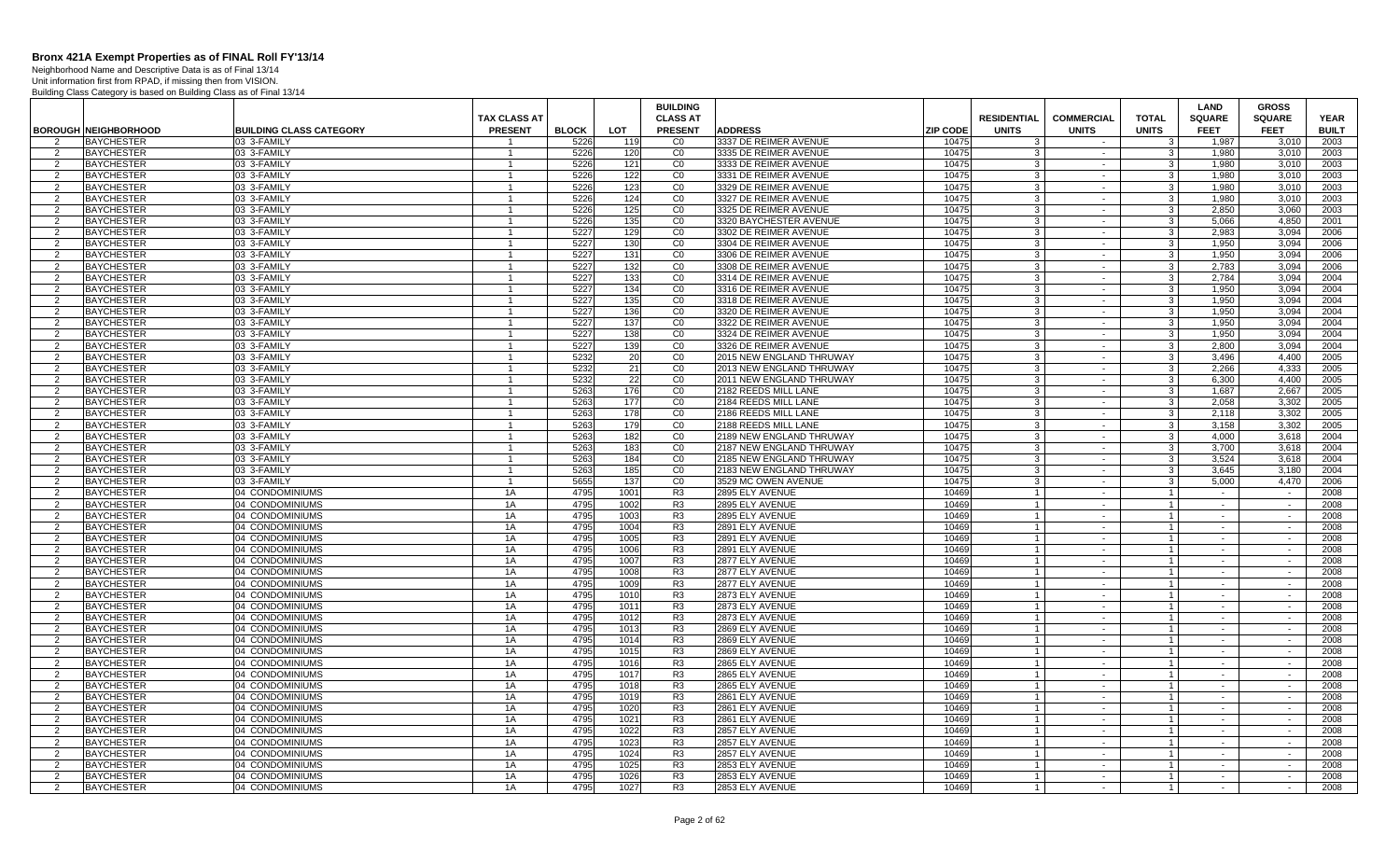Neighborhood Name and Descriptive Data is as of Final 13/14

|                     |                                        |                                    | <b>TAX CLASS AT</b>        |              |              | <b>BUILDING</b><br><b>CLASS AT</b> |                                    |                 | <b>RESIDENTIAL</b> | <b>COMMERCIAL</b> | <b>TOTAL</b>                   | <b>LAND</b><br><b>SQUARE</b> | <b>GROSS</b><br><b>SQUARE</b> | <b>YEAR</b>  |
|---------------------|----------------------------------------|------------------------------------|----------------------------|--------------|--------------|------------------------------------|------------------------------------|-----------------|--------------------|-------------------|--------------------------------|------------------------------|-------------------------------|--------------|
|                     | <b>BOROUGH NEIGHBORHOOD</b>            | <b>BUILDING CLASS CATEGORY</b>     | <b>PRESENT</b>             | <b>BLOCK</b> | <b>LOT</b>   | <b>PRESENT</b>                     | <b>ADDRESS</b>                     | <b>ZIP CODE</b> | <b>UNITS</b>       | <b>UNITS</b>      | <b>UNITS</b>                   | <b>FEET</b>                  | <b>FEET</b>                   | <b>BUILT</b> |
| 2                   | <b>BAYCHESTER</b>                      | 04 CONDOMINIUMS                    | 1A                         | 4795         | 1028         | R3                                 | 2849 ELY AVENUE                    | 10469           | $\overline{1}$     | $\sim$            | $\overline{1}$                 | $\sim$                       | $\overline{\phantom{a}}$      | 2008         |
| 2                   | <b>BAYCHESTER</b>                      | 04 CONDOMINIUMS                    | 1A                         | 4795         | 1029         | R3                                 | 2849 ELY AVENUE                    | 10469           |                    | $\sim$            | $1 \vert$                      | $\sim$                       |                               | 2008         |
| $\overline{2}$      | <b>BAYCHESTER</b>                      | 04 CONDOMINIUMS                    | 1A                         | 4795         | 1030         | R <sub>3</sub>                     | 2849 ELY AVENUE                    | 10469           | $\overline{1}$     | $\sim$            | $\mathbf{1}$                   | $\sim$                       | $\sim$                        | 2008         |
| -2                  | <b>BAYCHESTER</b>                      | 04 CONDOMINIUMS                    | 1A                         | 4795         | 1031         | R <sub>3</sub>                     | 2845 ELY AVENUE                    | 10469           |                    | $\sim$            | $\mathbf{1}$                   |                              |                               | 2008         |
| 2                   | <b>BAYCHESTER</b>                      | 04 CONDOMINIUMS                    | 1A                         | 4795         | 1032         | R <sub>3</sub>                     | 2845 ELY AVENUE                    | 10469           |                    | $\sim$            | $\mathbf{1}$                   | $\sim$                       | $\sim$                        | 2008         |
| $\overline{2}$      | <b>BAYCHESTER</b>                      | 04 CONDOMINIUMS                    | 1A                         | 4795         | 1033         | R <sub>3</sub>                     | 2845 ELY AVENUE                    | 10469           | $\overline{1}$     | $\sim$            | 1 <sup>1</sup>                 | $\sim$                       | $\sim$                        | 2008         |
| 2                   | <b>BAYCHESTER</b>                      | 04 CONDOMINIUMS                    | 1A                         | 4795         | 1034         | R <sub>3</sub>                     | 2841 ELY AVENUE                    | 10469           |                    | $\sim$            | $\mathbf{1}$                   | $\sim$                       | $\sim$                        | 2008         |
| 2                   | <b>BAYCHESTER</b>                      | 04 CONDOMINIUMS                    | 1A                         | 4795         | 1035         | R <sub>3</sub>                     | 2841 ELY AVENUE                    | 10469           | $\overline{1}$     | $\sim$            | $1 \vert$                      | $\sim$                       | $\sim$                        | 2008         |
| $\overline{2}$      | <b>BAYCHESTER</b>                      | 04 CONDOMINIUMS                    | 1A                         | 4795         | 1036         | R <sub>3</sub>                     | 2841 ELY AVENUE                    | 10469           |                    | $\sim$            | $\mathbf{1}$                   | $\sim$                       | $\sim$                        | 2008         |
| 2                   | <b>BAYCHESTER</b>                      | 04 CONDOMINIUMS                    | 1A                         | 4795         | 1037         | R <sub>3</sub>                     | 2837 ELY AVENUE                    | 10469           | $\overline{1}$     | $\sim$            | $\vert$ 1                      | $\sim$                       | $\sim$                        | 2008         |
| $\overline{2}$      | <b>BAYCHESTER</b>                      | 04 CONDOMINIUMS                    | 1A                         | 4795         | 1038         | R3                                 | 2837 ELY AVENUE                    | 10469           | $\mathbf{1}$       | $\sim$            | 1 <sup>1</sup>                 |                              | $\sim$                        | 2008         |
| 2                   | <b>BAYCHESTER</b>                      | 04 CONDOMINIUMS                    | 1A                         | 4795         | 1039         | R <sub>3</sub>                     | 2837 ELY AVENUE                    | 10469           |                    | $\sim$            | $\mathbf{1}$                   | $\sim$                       | $\sim$                        | 2008         |
| $\overline{2}$      | <b>BAYCHESTER</b><br><b>BAYCHESTER</b> | 04 CONDOMINIUMS<br>04 CONDOMINIUMS | 1A                         | 4795<br>4795 | 1040         | R <sub>3</sub><br>R <sub>3</sub>   | 2833 ELY AVENUE<br>2833 ELY AVENUE | 10469<br>10469  |                    | $\sim$<br>$\sim$  | $\mathbf{1}$<br>$\mathbf{1}$   | $\sim$                       | $\sim$                        | 2008<br>2008 |
| 2<br>$\overline{2}$ | <b>BAYCHESTER</b>                      | 04 CONDOMINIUMS                    | 1A<br>1A                   | 4795         | 1041<br>1042 | R <sub>3</sub>                     | 2833 ELY AVENUE                    | 10469           |                    | $\sim$            | $\mathbf{1}$                   | $\sim$                       | $\sim$                        | 2008         |
| $\overline{2}$      | <b>BAYCHESTER</b>                      | 04 CONDOMINIUMS                    | 1A                         | 4795         | 1101         | R <sub>3</sub>                     | 2829 ELY AVENUE                    | 10469           |                    | $\sim$            | $\mathbf{1}$                   | $\sim$                       | $\sim$                        | 2008         |
| 2                   | <b>BAYCHESTER</b>                      | 04 CONDOMINIUMS                    | 1A                         | 4795         | 1102         | R3                                 | 2829 ELY AVENUE                    | 10469           | $\overline{1}$     | $\sim$            | $\vert$ 1                      | $\sim$                       | $\sim$                        | 2008         |
| 2                   | <b>BAYCHESTER</b>                      | 04 CONDOMINIUMS                    | 1A                         | 4795         | 1103         | R <sub>3</sub>                     | 2829 ELY AVENUE                    | 10469           |                    | $\sim$            | $\mathbf{1}$                   | $\sim$                       | $\sim$                        | 2008         |
| $\overline{2}$      | <b>BAYCHESTER</b>                      | 04 CONDOMINIUMS                    | 1A                         | 4795         | 1104         | R3                                 | 2825 ELY AVENUE                    | 10469           | $\overline{1}$     | $\sim$            | $\mathbf{1}$                   | $\sim$                       | $\sim$                        | 2008         |
| $\overline{2}$      | <b>BAYCHESTER</b>                      | 04 CONDOMINIUMS                    | 1A                         | 4795         | 1105         | R <sub>3</sub>                     | 2825 ELY AVENUE                    | 10469           |                    | $\sim$            | $\mathbf{1}$                   |                              | $\sim$                        | 2008         |
| 2                   | <b>BAYCHESTER</b>                      | 04 CONDOMINIUMS                    | 1A                         | 4795         | 1106         | R <sub>3</sub>                     | 2825 ELY AVENUE                    | 10469           |                    | $\sim$            | $\mathbf{1}$                   | $\sim$                       | $\sim$                        | 2008         |
| $\overline{2}$      | <b>BAYCHESTER</b>                      | 04 CONDOMINIUMS                    | 1A                         | 4795         | 1107         | R <sub>3</sub>                     | 2821 ELY AVENUE                    | 10469           |                    | $\sim$            | $1 \vert$                      | $\sim$                       | $\sim$                        | 2008         |
| $\overline{2}$      | <b>BAYCHESTER</b>                      | 04 CONDOMINIUMS                    | 1A                         | 4795         | 1108         | R <sub>3</sub>                     | 2821 ELY AVENUE                    | 10469           |                    | $\sim$            | $\mathbf{1}$                   | $\sim$                       | $\sim$                        | 2008         |
| 2                   | <b>BAYCHESTER</b>                      | 04 CONDOMINIUMS                    | 1A                         | 4795         | 1109         | R <sub>3</sub>                     | 2821 ELY AVENUE                    | 10469           | $\overline{1}$     | $\sim$            | $\vert$ 1                      | $\sim$                       | $\sim$                        | 2008         |
| $\overline{2}$      | <b>BAYCHESTER</b>                      | 04 CONDOMINIUMS                    | 1A                         | 4795         | 1110         | R <sub>3</sub>                     | 2817 ELY AVENUE                    | 10469           |                    | $\sim$            | $\mathbf{1}$                   | $\sim$                       | $\sim$                        | 2008         |
| 2                   | <b>BAYCHESTER</b>                      | 04 CONDOMINIUMS                    | 1A                         | 4795         | 1111         | R <sub>3</sub>                     | 2817 ELY AVENUE                    | 10469           | $\overline{1}$     | $\sim$            | $\overline{1}$                 | $\sim$                       | $\sim$                        | 2008         |
| -2                  | <b>BAYCHESTER</b>                      | 04 CONDOMINIUMS                    | 1A                         | 4795         | 1112         | R3                                 | 2817 ELY AVENUE                    | 10469           | $\overline{1}$     | $\sim$            | $\overline{1}$                 |                              |                               | 2008         |
| 2                   | <b>BAYCHESTER</b>                      | 04 CONDOMINIUMS                    | 1A                         | 4795         | 1113         | R <sub>3</sub>                     | 2813 ELY AVENUE                    | 10469           |                    | $\sim$            | $\mathbf{1}$                   | $\sim$                       | $\sim$                        | 2008         |
| $\overline{2}$      | <b>BAYCHESTER</b>                      | 04 CONDOMINIUMS                    | 1A                         | 4795         | 1114         | R <sub>3</sub>                     | 2813 ELY AVENUE                    | 10469           |                    | $\sim$            | $\mathbf{1}$                   | $\sim$                       | $\sim$                        | 2008         |
| 2                   | <b>BAYCHESTER</b>                      | 04 CONDOMINIUMS                    | 1A                         | 4795         | 1115         | R <sub>3</sub>                     | 2813 ELY AVENUE                    | 10469           |                    | $\sim$            | $\mathbf{1}$                   | $\sim$                       | $\sim$                        | 2008         |
| $\overline{2}$      | <b>BAYCHESTER</b>                      | 04 CONDOMINIUMS                    | 1A                         | 4795         | 1116         | R <sub>3</sub>                     | 2809 ELY AVENUE                    | 10469           | $\overline{1}$     | $\sim$            | $\mathbf{1}$                   |                              |                               | 2008         |
| $\overline{2}$      | <b>BAYCHESTER</b>                      | 04 CONDOMINIUMS                    | 1A                         | 4795         | 1117         | R <sub>3</sub>                     | 2809 ELY AVENUE                    | 10469           |                    | $\sim$            | $\mathbf{1}$                   | $\sim$                       | $\sim$                        | 2008         |
| 2                   | <b>BAYCHESTER</b>                      | 04 CONDOMINIUMS                    | 1A                         | 4795         | 1118         | R <sub>3</sub>                     | 2809 ELY AVENUE                    | 10469           | $\overline{1}$     | $\sim$            | $\vert$ 1                      | $\sim$                       | $\sim$                        | 2008         |
| 2                   | <b>BAYCHESTER</b>                      | 04 CONDOMINIUMS                    | 1A                         | 4795         | 1119         | R <sub>3</sub>                     | 2805 ELY AVENUE                    | 10469           |                    | $\sim$            | $\mathbf{1}$                   | $\sim$                       | $\sim$                        | 2008         |
| 2                   | <b>BAYCHESTER</b>                      | 04 CONDOMINIUMS                    | 1A                         | 4795         | 1120         | R <sub>3</sub>                     | 2805 ELY AVENUE                    | 10469           | $\overline{1}$     | $\sim$            | $1 \vert$                      | $\sim$                       | $\sim$                        | 2008         |
| $\overline{2}$      | <b>BAYCHESTER</b>                      | 04 CONDOMINIUMS                    | 1A                         | 4795<br>4795 | 1121         | R <sub>3</sub><br>R <sub>3</sub>   | 2805 ELY AVENUE                    | 10469<br>10469  |                    | $\sim$<br>$\sim$  | 1 <sup>1</sup><br>$\mathbf{1}$ | $\sim$                       | $\sim$                        | 2008         |
| 2<br>$\overline{2}$ | <b>BAYCHESTER</b><br><b>BAYCHESTER</b> | 04 CONDOMINIUMS<br>04 CONDOMINIUMS | 1A<br>1A                   | 4795         | 1122<br>1123 | R <sub>3</sub>                     | 2801 ELY AVENUE<br>2801 ELY AVENUE | 10469           |                    | $\sim$            | $1 \vert$                      | $\sim$                       | $\sim$                        | 2008<br>2008 |
| $\overline{2}$      | <b>BAYCHESTER</b>                      | 04 CONDOMINIUMS                    | 1A                         | 4795         | 1124         | R <sub>3</sub>                     | 2801 ELY AVENUE                    | 10469           | $\overline{1}$     | $\sim$            | $\mathbf{1}$                   | $\sim$                       | $\sim$                        | 2008         |
| 2                   | <b>BAYCHESTER</b>                      | 08 RENTALS - REGULATED             | 2                          | 4753         | 29           | D <sub>1</sub>                     | 3333 BRUNER AVENUE                 | 10469           | 23                 | $\sim$            | 23                             | 26.500                       | 30,000                        | 2000         |
| $\overline{2}$      | <b>BAYCHESTER</b>                      | 08 RENTALS - REGULATED             | 2                          | 4899         |              | D <sub>1</sub>                     | 1835 NEEDHAM AVENUE                | 10466           | 47                 | $\sim$            | 47                             | 79,608                       | 55,331                        | 2001         |
| 2                   | <b>BAYCHESTER</b>                      | 08 RENTALS - REGULATED             | 2                          | 5228         | 41           | D <sub>9</sub>                     | 3300 PALMER AVENUE                 | 10475           | 67                 | $\sim$            | 67                             | 35,997                       | 69.443                        | 1999         |
| 2                   | <b>BAYCHESTER</b>                      | 09 RENTALS - UNREGULATED           | 2                          | 5228         | 12           | D9                                 | 3310 PALMER AVENUE                 | 10475           | 68                 | $\sim$            | 68                             | 35.400                       | 69.443                        | 1999         |
| 2                   | <b>BAYCHESTER</b>                      | 14 4-10 FAMILY RENTALS             | 2B                         | 4708         | -5           | C <sub>1</sub>                     | 1185 EAST 213 STREE                | 10469           | -8                 | $\sim$            | 8                              | 3.614                        | 7,197                         | 2005         |
| 2                   | <b>BAYCHESTER</b>                      | 14 4-10 FAMILY RENTALS             | 2B                         | 4708         |              | C <sub>1</sub>                     | 1183 EAST 213 STREET               | 10469           | -8                 | $\sim$            | 8                              | 3,297                        | 7,170                         | 2005         |
| $\overline{2}$      | <b>BAYCHESTER</b>                      | 14 4-10 FAMILY RENTALS             | 2B                         | 4708         | 181          | C <sub>1</sub>                     | 1184 EAST 214 STREE                | 10469           | 8                  | $\sim$            | 8                              | 3,656                        | 7,668                         | 2004         |
| $\overline{2}$      | <b>BAYCHESTER</b>                      | 14 4-10 FAMILY RENTALS             | 2B                         | 4708         | 182          | C <sub>1</sub>                     | 1186 EAST 214 STREET               | 10469           | 8                  | $\sim$            | 8                              | 3.646                        | 7,344                         | 2004         |
| $\overline{2}$      | <b>BAYCHESTER</b>                      | 14 4-10 FAMILY RENTALS             | 2A                         | 4737         | 107          | C3                                 | 3373 FENTON AVENUE                 | 10469           | $\overline{4}$     | $\sim$            | $\overline{4}$                 | 2.900                        | 3,480                         | 2002         |
| 2                   | <b>BAYCHESTER</b>                      | 14 4-10 FAMILY RENTALS             | 2A                         | 4737         | 108          | C <sub>3</sub>                     | 3371 FENTON AVENUE                 | 10469           | $\overline{4}$     | $\sim$            | $\sim$ 4                       | 2,100                        | 3,405                         | 2002         |
| 2                   | <b>BAYCHESTER</b>                      | 14 4-10 FAMILY RENTALS             | 2B                         | 4762         | 81           | C <sub>1</sub>                     | 1470 KNAPP STREET                  | 10469           | $\overline{7}$     | $\sim$            | $\overline{7}$                 | 3,300                        | 6.466                         | 2006         |
| 2                   | <b>BAYCHESTER</b>                      | 14 4-10 FAMILY RENTALS             | 2B                         | 4762         | 82           | C <sub>1</sub>                     | 1472 KNAPP STREET                  | 10469           | $\overline{7}$     | $\sim$            | <b>7</b>                       | 4.204                        | 8.264                         | 2006         |
| $\overline{2}$      | <b>BAYCHESTER</b>                      | 35 CONDO PARKING                   | $\overline{4}$             | 4795         | 1043         | RP                                 | 2873 ELY AVENUE                    | 10469           | in 1999.           | $\sim$            | $\overline{1}$                 |                              | $\sim$                        | 2008         |
| 2                   | <b>BAYCHESTER</b>                      | 35 CONDO PARKING                   | $\overline{4}$             | 4795         | 1044         | <b>RP</b>                          | 2869 ELY AVENUE                    | 10469           | $\sim$             | $\sim$            | $\mathbf{1}$                   | $\sim$                       | $\sim$                        | 2008         |
| $\overline{2}$      | <b>BAYCHESTER</b>                      | 35 CONDO PARKING                   | $\overline{4}$             | 4795         | 1045         | <b>RP</b>                          | 2857 ELY AVENUE                    | 10469           | $\sim$             | $\sim$            | $1 \vert$                      | $\sim$                       | $\sim$                        | 2008         |
| 2                   | <b>BAYCHESTER</b>                      | 35 CONDO PARKING                   | $\overline{4}$             | 4795         | 1046         | <b>RP</b>                          | 2853 ELY AVENUE                    | 10469           | $\sim$             | $\sim$            | $\mathbf{1}$                   | $\sim$                       | $\sim$                        | 2008         |
| $\overline{2}$      | <b>BAYCHESTER</b>                      | 35 CONDO PARKING                   | $\Delta$<br>$\overline{a}$ | 4795         | 1047         | <b>RP</b>                          | 2847 ELY AVENUE                    | 10469           | $\sim$             | $\sim$            | 1 <sup>1</sup>                 | $\sim$                       | $\sim$                        | 2008         |
| $\mathcal{P}$<br>2  | <b>BAYCHESTER</b>                      | 35 CONDO PARKING                   | $\overline{4}$             | 4795<br>4795 | 1048<br>1049 | <b>RP</b><br><b>RP</b>             | 2845 ELY AVENUE                    | 10469<br>10469  | $\sim$<br>$\sim$   | $\sim$<br>$\sim$  | $\mathbf{1}$<br>1 <sup>1</sup> | $\sim$<br>$\sim$             | $\sim$<br>$\sim$              | 2008<br>2008 |
|                     | <b>BAYCHESTER</b>                      | 35 CONDO PARKING                   |                            |              |              |                                    | 2841 ELY AVENUE                    |                 |                    |                   |                                |                              |                               |              |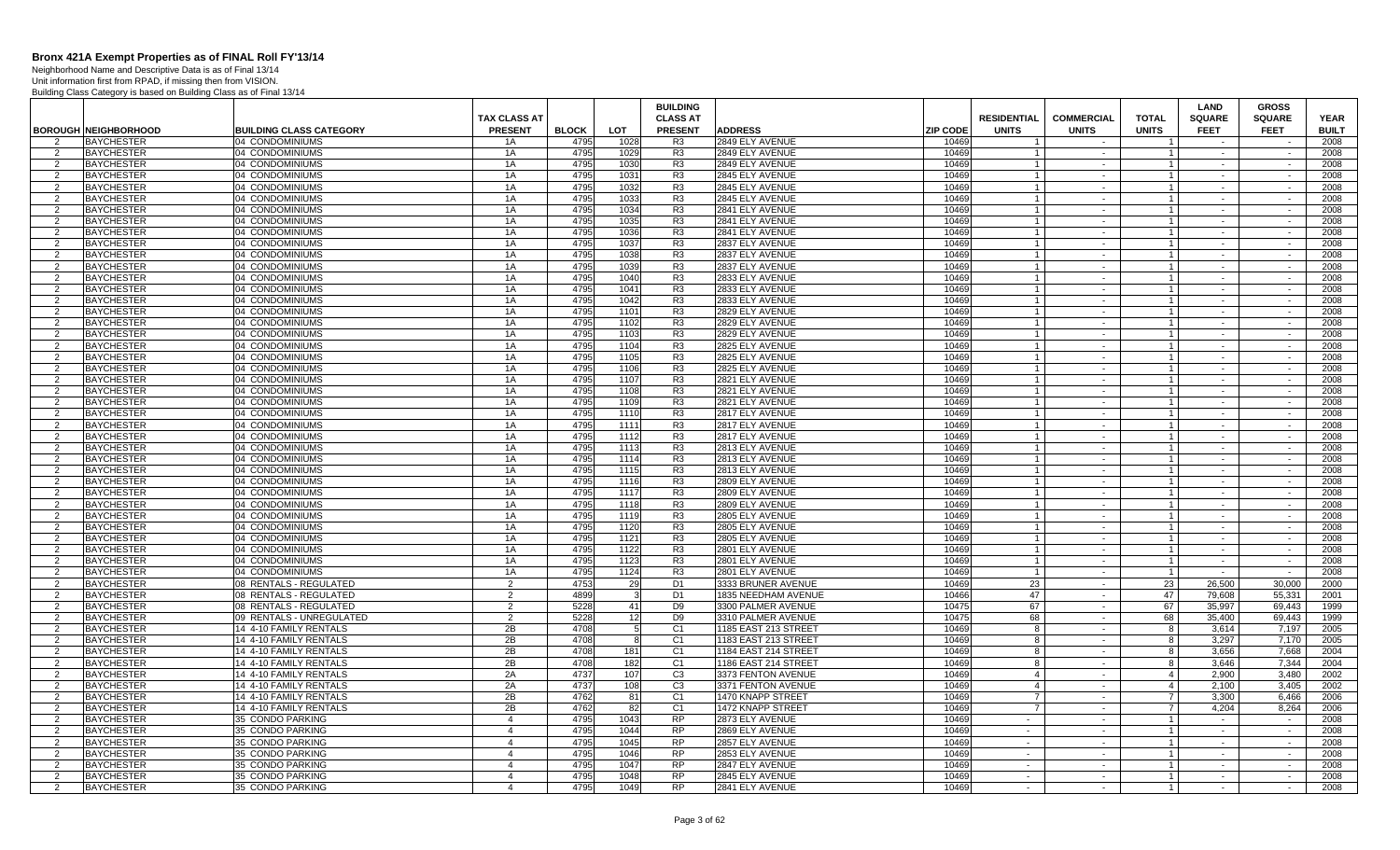Neighborhood Name and Descriptive Data is as of Final 13/14

|                     |                                        |                                      |                                  |              |                 | <b>BUILDING</b> |                                    |                |                    |                   |                                  | LAND             | <b>GROSS</b>  |              |
|---------------------|----------------------------------------|--------------------------------------|----------------------------------|--------------|-----------------|-----------------|------------------------------------|----------------|--------------------|-------------------|----------------------------------|------------------|---------------|--------------|
|                     |                                        |                                      | TAX CLASS AT                     |              |                 | <b>CLASS AT</b> |                                    |                | <b>RESIDENTIAL</b> | <b>COMMERCIAL</b> | <b>TOTAL</b>                     | <b>SQUARE</b>    | <b>SQUARE</b> | <b>YEAR</b>  |
|                     | <b>BOROUGH NEIGHBORHOOD</b>            | <b>BUILDING CLASS CATEGORY</b>       | <b>PRESENT</b>                   | <b>BLOCK</b> | LOT             | <b>PRESENT</b>  | <b>ADDRESS</b>                     | ZIP CODE       | <b>UNITS</b>       | <b>UNITS</b>      | <b>UNITS</b>                     | <b>FEET</b>      | <b>FEET</b>   | <b>BUILT</b> |
| 2                   | <b>BAYCHESTER</b>                      | 35 CONDO PARKING                     | 4                                | 4795         | 1050            | <b>RP</b>       | 2837 ELY AVENUE                    | 10469          | $\sim$             | $\sim$            |                                  | $\sim$           |               | 2008         |
| 2                   | <b>BAYCHESTER</b>                      | 35 CONDO PARKING                     | $\overline{4}$                   | 4795         | 1051            | <b>RP</b>       | 2895 ELY AVENUE                    | 10469          | $\sim$             | $\sim$            | $\overline{1}$                   | $\sim$           | $\sim$        | 2008         |
| 2                   | <b>BAYCHESTER</b>                      | 35 CONDO PARKING                     | $\overline{4}$                   | 4795         | 1052            | <b>RP</b>       | 2891 ELY AVENUE                    | 10469          | $\sim$             | $\sim$            | $\mathbf{1}$                     | $\sim$           | $\sim$        | 2008         |
| 2                   | <b>BAYCHESTER</b>                      | 35 CONDO PARKING                     | $\overline{4}$                   | 4795         | 1053            | <b>RP</b>       | 2877 ELY AVENUE                    | 10469          | $\sim$             | $\sim$            | $\overline{1}$                   | $\sim$           | $\sim$        | 2008         |
| 2                   | <b>BAYCHESTER</b>                      | 35 CONDO PARKING                     | $\overline{4}$                   | 4795         | 1054            | <b>RP</b>       | 2865 ELY AVENUE                    | 10469          | $\sim$             | $\sim$            | $\overline{1}$                   | $\sim$           | $\sim$        | 2008         |
| 2<br>$\overline{2}$ | <b>BAYCHESTER</b>                      | 35 CONDO PARKING                     | $\overline{4}$<br>$\overline{4}$ | 4795<br>4795 | 1055<br>1056    | <b>RP</b><br>RP | 2861 ELY AVENUE                    | 10469<br>10469 | $\sim$             | $\sim$            | $\overline{1}$<br>$\mathbf{1}$   | $\sim$           | $\sim$        | 2008<br>2008 |
|                     | <b>BAYCHESTER</b>                      | 35 CONDO PARKING<br>35 CONDO PARKING |                                  | 4795         |                 | <b>RP</b>       | 2833 ELY AVENUE<br>2825 ELY AVENUE | 10469          | $\sim$<br>$\sim$   | $\sim$<br>$\sim$  | $\overline{1}$                   |                  |               | 2008         |
| 2<br>$\overline{2}$ | <b>BAYCHESTER</b>                      | 35 CONDO PARKING                     | $\overline{4}$<br>$\overline{4}$ | 4795         | 1125<br>1126    | <b>RP</b>       | 2821 ELY AVENUE                    | 10469          | $\sim$             | $\sim$            |                                  | $\sim$           | $\sim$        | 2008         |
|                     | <b>BAYCHESTER</b><br><b>BAYCHESTER</b> | 35 CONDO PARKING                     | $\overline{4}$                   | 4795         | 1127            | <b>RP</b>       | 2817 ELY AVENUE                    | 10469          | $\sim$             | $\sim$            | $\overline{1}$<br>$\overline{1}$ |                  | $\sim$        | 2008         |
| 2<br>2              | <b>BAYCHESTER</b>                      | 35 CONDO PARKING                     | $\overline{4}$                   | 4795         | 1128            | <b>RP</b>       | 2813 ELY AVENUE                    | 10469          | $\sim$             | $\sim$            | $\overline{1}$                   | $\sim$<br>$\sim$ | $\sim$        | 2008         |
| 2                   | <b>BAYCHESTER</b>                      | 35 CONDO PARKING                     | $\overline{a}$                   | 4795         | 1129            | <b>RP</b>       | 2809 ELY AVENUE                    | 10469          | $\sim$             | $\sim$            | $\overline{1}$                   | $\sim$           | $\sim$        | 2008         |
| 2                   | <b>BAYCHESTER</b>                      | 35 CONDO PARKING                     | $\overline{4}$                   | 4795         | 1130            | <b>RP</b>       | 2805 ELY AVENUE                    | 10469          | $\sim$             | $\sim$            | $\overline{1}$                   | $\sim$           | $\sim$        | 2008         |
| 2                   | <b>BAYCHESTER</b>                      | 35 CONDO PARKING                     | $\overline{4}$                   | 4795         | 1131            | <b>RP</b>       | 2829 ELY AVENUE                    | 10469          | $\sim$             | $\sim$            | $\overline{1}$                   | $\sim$           | $\sim$        | 2008         |
| 2                   | <b>BAYCHESTER</b>                      | 35 CONDO PARKING                     | $\overline{4}$                   | 4795         | 1132            | RP              | 2801 ELY AVENUE                    | 10469          | $\sim$             | $\sim$            | $\overline{1}$                   | $\sim$           | $\sim$        | 2008         |
| $\overline{2}$      | <b>BAYCHESTER</b>                      | 35 CONDO PARKING                     | $\overline{4}$                   | 4795         | 1133            | <b>RP</b>       | 2801 ELY AVENUE                    | 10469          | $\sim$             | $\sim$            | $\overline{1}$                   | $\sim$           | $\sim$        | 2008         |
| 2                   | BEDFORD PARK/NORWOOD                   | 03 3-FAMILY                          | -1                               | 3285         | 39 <sub>l</sub> | CO              | 364 EAST 201 STREET                | 10458          | -3                 | $\sim$            | $\mathbf{3}$                     | 1,213            | 2,956         | 2006         |
| 2                   | BEDFORD PARK/NORWOOD                   | 03 3-FAMILY                          | $\overline{1}$                   | 3285         | 40 <sup>1</sup> | CO              | 366 EAST 201 STREET                | 10458          | 3                  | $\sim$            | $\mathbf{3}$                     | 1.277            | 4.504         | 2006         |
| 2                   | BEDFORD PARK/NORWOOD                   | 03 3-FAMILY                          |                                  | 3285         | 50              | C <sub>0</sub>  | 2969B DECATUR AVENUE               | 10458          | 3                  | $\sim$            | $\mathbf{3}$                     | 2,058            | 3,732         | 2007         |
| 2                   | <b>BEDFORD PARK/NORWOOD</b>            | 03 3-FAMILY                          | $\mathbf{1}$                     | 3285         | 51              | CO              | 2969A DECATUR AVENUE               | 10458          | 3                  | $\sim$            | $\mathbf{3}$                     | 2,058            | 3,732         | 2007         |
| 2                   | BEDFORD PARK/NORWOOD                   | 03 3-FAMILY                          | $\mathbf{1}$                     | 3285         | 138             | CO              | 368 EAST 201 STREET                | 10458          | 3                  | $\sim$            | $\mathbf{3}$                     | 1.193            | 4.168         | 2006         |
| $\overline{2}$      | BEDFORD PARK/NORWOOD                   | 03 3-FAMILY                          | $\overline{1}$                   | 3285         | 140             | CO              | 2979 DECATUR AVENUE                | 10458          | 3                  | $\sim$            | $\mathbf{3}$                     | 1,404            | 2,956         | 2006         |
| $\overline{2}$      | <b>BEDFORD PARK/NORWOOD</b>            | 03 3-FAMILY                          | $\overline{1}$                   | 3292         | 89              | CO              | 2986 BAINBRIDGE AVENUE             | 10458          | $\overline{3}$     | $\sim$            | $\mathbf{3}$                     | 2,380            | 6,311         | 2007         |
| 2                   | BEDFORD PARK/NORWOOD                   | 03 3-FAMILY                          | -1                               | 3292         | 187             | CO              | 2984 BAINBRIDGE AVENUE             | 10458          | 3                  | $\sim$            | $\mathbf{3}$                     | 2.380            | 6,311         | 2007         |
| $\overline{2}$      | <b>BEDFORD PARK/NORWOOD</b>            | 03 3-FAMILY                          | $\blacktriangleleft$             | 3300         | 80              | CO              | 2655 BRIGGS AVENUE                 | 10458          | $\mathbf{3}$       | $\sim$            | $\mathbf{3}$                     | 1.714            | 2.871         | 2004         |
| 2                   | BEDFORD PARK/NORWOOD                   | 03 3-FAMILY                          |                                  | 3302         | 51              | CO              | 2877 BRIGGS AVENUE                 | 10458          | 3                  | $\sim$            | $\mathbf{3}$                     | 2,500            | 5,000         | 2007         |
| 2                   | BEDFORD PARK/NORWOOD                   | 03 3-FAMILY                          | $\mathbf{1}$                     | 3302         | 52              | CO              | 2875 BRIGGS AVENUE                 | 10458          | $\mathbf{3}$       | $\sim$            | $\mathbf{3}$                     | 2,500            | 5.000         | 2007         |
| 2                   | BEDFORD PARK/NORWOOD                   | 03 3-FAMILY                          | $\overline{1}$                   | 3333         | 8               | CO              | 3042 PERRY AVENUE                  | 10467          | 3                  | $\sim$            | $\mathbf{3}$                     | 2.216            | 4.390         | 2007         |
| $\overline{2}$      | BEDFORD PARK/NORWOOD                   | 03 3-FAMILY                          | $\overline{1}$                   | 3333         | 108             | CO              | 3044 PERRY AVENUE                  | 10467          | 3                  | $\sim$            | $\mathbf{3}$                     | 2,225            | 4,440         | 2007         |
| -2                  | BEDFORD PARK/NORWOOD                   | 04 CONDOMINIUMS                      | 1A                               | 3343         | 1001            | R <sub>3</sub>  | 3325 RESERVOIR OVAL WEST           | 10467          |                    | $\sim$            | $\mathbf{1}$                     |                  |               | 1990         |
| 2                   | BEDFORD PARK/NORWOOD                   | 04 CONDOMINIUMS                      | 1A                               | 3343         | 1002            | R <sub>3</sub>  | 3327 RESERVOIR OVAL WEST           | 10467          |                    | $\sim$            | $\overline{1}$                   | $\sim$           | $\sim$        | 1990         |
| $\overline{2}$      | <b>BEDFORD PARK/NORWOOD</b>            | 04 CONDOMINIUMS                      | 1A                               | 3343         | 1003            | R <sub>3</sub>  | 3329 RESERVOIR OVAL WEST           | 10467          | $\overline{1}$     | $\sim$            | $\overline{1}$                   | $\sim$           | $\sim$        | 1990         |
| $\overline{2}$      | BEDFORD PARK/NORWOOD                   | 04 CONDOMINIUMS                      | 1A                               | 3343         | 1004            | R <sub>3</sub>  | 3325 RESERVOIR OVAL WEST           | 10467          | $\overline{1}$     | $\sim$            | $\overline{1}$                   | $\sim$           | $\sim$        | 1990         |
| 2                   | BEDFORD PARK/NORWOOD                   | 04 CONDOMINIUMS                      | 1A                               | 3343         | 1005            | R <sub>3</sub>  | 3327 RESERVOIR OVAL WEST           | 10467          | $\overline{1}$     | $\sim$            | $\overline{1}$                   | $\sim$           | $\sim$        | 1990         |
| $\overline{2}$      | BEDFORD PARK/NORWOOD                   | 04 CONDOMINIUMS                      | 1A                               | 3343         | 1006            | R <sub>3</sub>  | 3329 RESERVOIR OVAL WEST           | 10467          |                    | $\sim$            | $\overline{1}$                   | $\sim$           | $\sim$        | 1990         |
| $\overline{2}$      | BEDFORD PARK/NORWOOD                   | 04 CONDOMINIUMS                      | 1A                               | 3343         | 1007            | R3              | 3325 RESERVOIR OVAL WEST           | 10467          | $\overline{1}$     | $\sim$            | $\overline{1}$                   | $\sim$           | $\sim$        | 1990         |
| -2                  | BEDFORD PARK/NORWOOD                   | 04 CONDOMINIUMS                      | 1A                               | 3343         | 1008            | R <sub>3</sub>  | 3327 RESERVOIR OVAL WEST           | 10467          |                    | $\sim$            | $\overline{1}$                   |                  |               | 1990         |
| 2                   | BEDFORD PARK/NORWOOD                   | 04 CONDOMINIUMS                      | 1A                               | 3343         | 1009            | R <sub>3</sub>  | 3329 RESERVOIR OVAL WEST           | 10467          |                    | $\sim$            | $\overline{1}$                   | $\sim$           | $\sim$        | 1990         |
| $\overline{2}$      | BEDFORD PARK/NORWOOD                   | 04 CONDOMINIUMS                      | 1A                               | 3355         | 1001            | R <sub>3</sub>  | 3241 PARKSIDE PLACE                | 10467          |                    | $\sim$            | $\overline{1}$                   | $\sim$           | $\sim$        | 2007         |
| 2                   | BEDFORD PARK/NORWOOD                   | 04 CONDOMINIUMS                      | 1A                               | 3355         | 1002            | R3              | 3241 PARKSIDE PLACE                | 10467          |                    | $\sim$            | $\mathbf{1}$                     | $\sim$           | $\sim$        | 2007         |
| 2                   | BEDFORD PARK/NORWOOD                   | 04 CONDOMINIUMS                      | 1A                               | 3355         | 1003            | R <sub>3</sub>  | 3241 PARKSIDE PLACE                | 10467          | $\overline{1}$     | $\sim$            | $\overline{1}$                   | $\sim$           | $\sim$        | 2007         |
| $\mathcal{P}$       | BEDFORD PARK/NORWOOD                   | 04 CONDOMINIUMS                      | 1A                               | 3355         | 1004            | R <sub>3</sub>  | 3243 PARKSIDE PLACE                | 10467          |                    | $\sim$            | $\overline{1}$                   | $\sim$           | $\sim$        | 2007         |
| 2                   | <b>BEDFORD PARK/NORWOOD</b>            | 04 CONDOMINIUMS                      | 1A                               | 3355         | 1005            | R <sub>3</sub>  | 3243 PARKSIDE PLACE                | 10467          | $\overline{1}$     | $\sim$            | $\overline{1}$                   | $\sim$           | $\sim$        | 2007         |
| -2                  | BEDFORD PARK/NORWOOD                   | 04 CONDOMINIUMS                      | 1A                               | 3355         | 1006            | R3              | 3243 PARKSIDE PLACE                | 10467          |                    | $\sim$            | $\mathbf{1}$                     |                  |               | 2007         |
| 2                   | BEDFORD PARK/NORWOOD                   | 04 CONDOMINIUMS                      | 1A                               | 3355         | 1007            | R <sub>3</sub>  | 3245 PARKSIDE PLACE                | 10467          | $\overline{1}$     | $\sim$            | $\overline{1}$                   | $\sim$           | $\sim$        | 2007         |
| 2                   | BEDFORD PARK/NORWOOD                   | 04 CONDOMINIUMS                      | 1A                               | 3355         | 1008            | R <sub>3</sub>  | 3245 PARKSIDE PLACE                | 10467          | $\overline{1}$     | $\sim$            | $\overline{1}$                   | $\sim$           | $\sim$        | 2007         |
| -2                  | BEDFORD PARK/NORWOOD                   | 04 CONDOMINIUMS                      | 1A                               | 3355         | 1009            | R <sub>3</sub>  | 3245 PARKSIDE PLACE                | 10467          |                    | $\sim$            | $\overline{1}$                   | $\sim$           | $\sim$        | 2007         |
| $\mathcal{P}$       | BEDFORD PARK/NORWOOD                   | 04 CONDOMINIUMS                      | 1A                               | 3355         | 1010            | R <sub>3</sub>  | 3247 PARKSIDE PLACE                | 10467          | $\overline{1}$     | $\sim$            | $\overline{1}$                   | $\sim$           | $\sim$        | 2007         |
| $\mathcal{P}$       | BEDFORD PARK/NORWOOD                   | 04 CONDOMINIUMS                      | 1A                               | 3355         | 1011            | R <sub>3</sub>  | 3247 PARKSIDE PLACE                | 10467          | $\overline{1}$     | $\sim$            | $\overline{1}$                   | $\sim$           | $\sim$        | 2007         |
| 2                   | BEDFORD PARK/NORWOOD                   | 04 CONDOMINIUMS                      | 1A                               | 3355         | 1012            | R <sub>3</sub>  | 3247 PARKSIDE PLACE                | 10467          | $\overline{1}$     | $\sim$            | $\overline{1}$                   | $\sim$           | $\sim$        | 2007         |
| 2                   | BEDFORD PARK/NORWOOD                   | 04 CONDOMINIUMS                      | 1A                               | 3355         | 1013            | R <sub>3</sub>  | 3249 PARKSIDE PLACE                | 10467          |                    | $\sim$            | $\overline{1}$                   | $\sim$           | $\sim$        | 2007         |
| 2                   | BEDFORD PARK/NORWOOD                   | 04 CONDOMINIUMS                      | 1A                               | 3355         | 1014            | R <sub>3</sub>  | 3249 PARKSIDE PLACE                | 10467          |                    | $\sim$            | $\overline{1}$                   | $\sim$           | $\sim$        | 2007         |
| $\overline{2}$      | BEDFORD PARK/NORWOOD                   | 04 CONDOMINIUMS                      | 1A                               | 3355         | 1015            | R <sub>3</sub>  | 3249 PARKSIDE PLACE                | 10467          |                    | $\sim$            | $\overline{1}$                   | $\sim$           | $\sim$        | 2007         |
| $\overline{2}$      | BEDFORD PARK/NORWOOD                   | 08 RENTALS - REGULATED               | 2                                | 3277         | 12              | D <sub>1</sub>  | 2652 DECATUR AVENUE                | 10458          | 19                 | $\sim$            | 19                               | 5,008            | 18,231        | 2005         |
| 2                   | BEDFORD PARK/NORWOOD                   | 08 RENTALS - REGULATED               | 2                                | 3283         | 25              | D <sub>1</sub>  | 2732 MARION AVENUE                 | 10458          | 33                 | $\sim$            | 33                               | 10,054           | 33,947        | 2007         |
| 2                   | BEDFORD PARK/NORWOOD                   | 08 RENTALS - REGULATED               | 2                                | 3305         | 45              | D <sub>3</sub>  | 2903 VALENTINE AVENUE              | 10458          | 53                 | $\sim$            | 53                               | 7.750            | 46,549        | 2007         |
| 2                   | BEDFORD PARK/NORWOOD                   | 08 RENTALS - REGULATED               | 2                                | 3322         | 57              | D <sub>3</sub>  | 3121 VILLA AVENUE                  | 10468          | 111                | $\sim$            | 111                              | 14,144           | 106.586       | 2006         |
| 2                   | <b>BEDFORD PARK/NORWOOD</b>            | 08 RENTALS - REGULATED               | 2                                | 3334         | 34              | D7              | 3071 PERRY AVENUE                  | 10467          | 12                 | 2                 | 14                               | 5.000            | 14.984        | 1989         |
|                     |                                        |                                      |                                  |              |                 |                 |                                    |                |                    |                   |                                  |                  |               |              |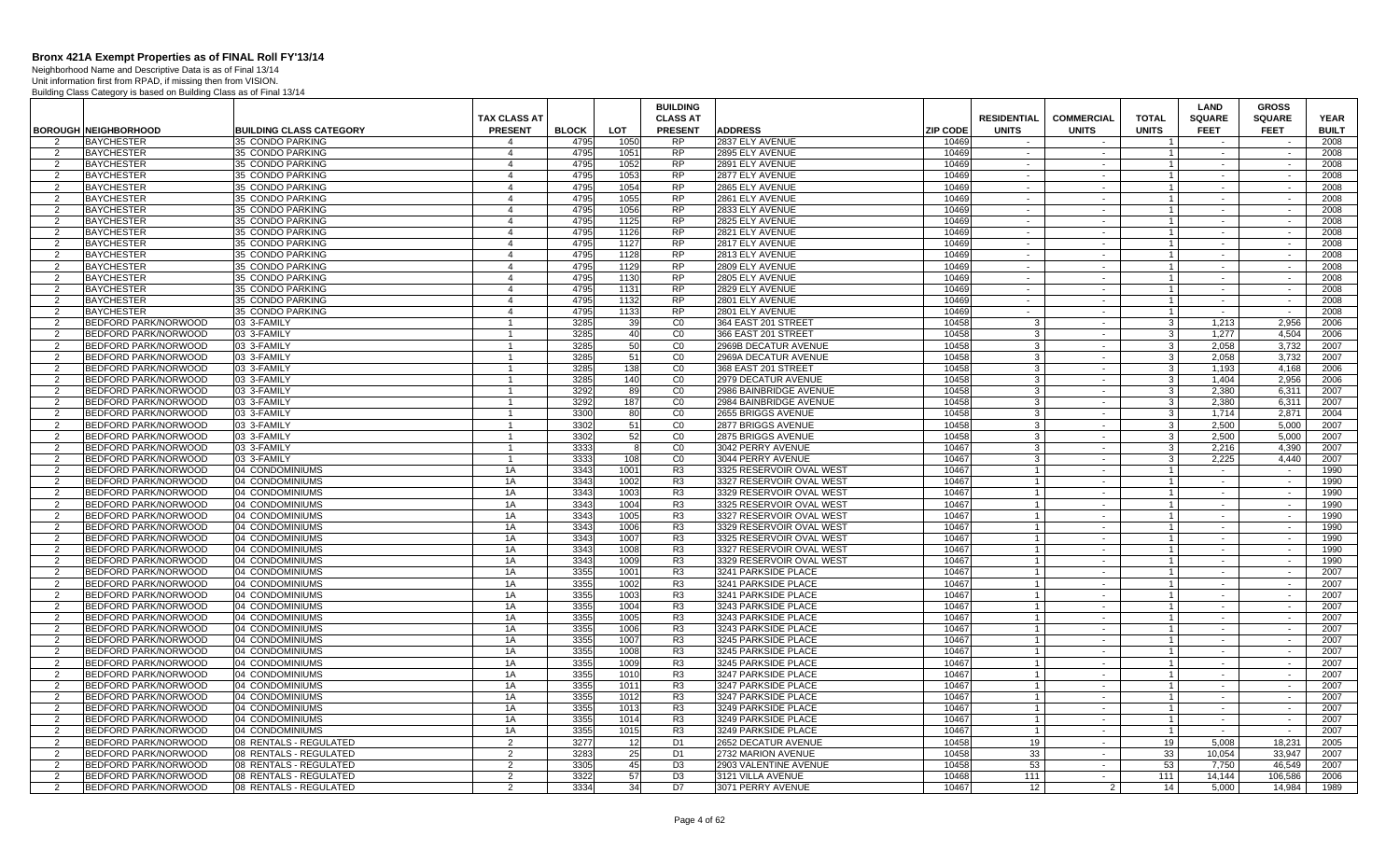Neighborhood Name and Descriptive Data is as of Final 13/14

|                                  |                                                     |                                                          |                                 |              |              | <b>BUILDING</b>                  |                                              |                          |                    |                   |                   | <b>LAND</b>          | <b>GROSS</b>          |                      |
|----------------------------------|-----------------------------------------------------|----------------------------------------------------------|---------------------------------|--------------|--------------|----------------------------------|----------------------------------------------|--------------------------|--------------------|-------------------|-------------------|----------------------|-----------------------|----------------------|
|                                  |                                                     |                                                          | <b>TAX CLASS AT</b>             |              |              | <b>CLASS AT</b>                  |                                              |                          | <b>RESIDENTIAL</b> | <b>COMMERCIAL</b> | <b>TOTAL</b>      | <b>SQUARE</b>        | <b>SQUARE</b>         | <b>YEAR</b>          |
| $\mathcal{P}$                    | <b>BOROUGH NEIGHBORHOOD</b><br>BEDFORD PARK/NORWOOD | <b>BUILDING CLASS CATEGORY</b><br>08 RENTALS - REGULATED | <b>PRESENT</b><br>$\mathcal{P}$ | <b>BLOCK</b> | <b>LOT</b>   | <b>PRESENT</b><br>D <sub>6</sub> | <b>ADDRESS</b><br>3202 BAINBRIDGE AVENUE     | <b>ZIP CODE</b><br>10467 | <b>UNITS</b><br>16 | <b>UNITS</b><br>5 | <b>UNITS</b>      | <b>FEET</b><br>6.161 | <b>FEET</b><br>23.063 | <b>BUILT</b><br>1990 |
| 2                                | BEDFORD PARK/NORWOOD                                | 08 RENTALS - REGULATED                                   | 2                               | 3343<br>3355 | 90           | D <sub>1</sub>                   | 3322 DECATUR AVENUE                          | 10467                    | 122                | $\sim$            | 21<br>122         | 37,243               | 144.463               | 2009                 |
| 2                                | <b>BEDFORD PARK/NORWOOD</b>                         | 09 RENTALS - UNREGULATED                                 | 2                               | 3305         | 58           | D <sub>1</sub>                   | 2881 VALENTINE AVENUE                        | 10458                    | 16                 | $\sim$            | 16                | 3.250                | 16.596                | 2006                 |
| 2                                | BEDFORD PARK/NORWOOD                                | 09 RENTALS - UNREGULATED                                 | 2                               | 3312         | 80           | D <sub>1</sub>                   | 170 EAST MOSHOLU PARKWAY                     | 10458                    | 27                 | $\sim$            | 27                | 4.198                | 27.163                | 2012                 |
| $\overline{2}$                   | BEDFORD PARK/NORWOOD                                | 09 RENTALS - UNREGULATED                                 | $\overline{2}$                  | 3318         | 79           | D <sub>1</sub>                   | 2776 MORRIS AVENUE                           | 10468                    | 15                 | $\sim$            | 15                | 2,381                | 14,459                | 2012                 |
| $\overline{2}$                   | <b>BEDFORD PARK/NORWOOD</b>                         | 09 RENTALS - UNREGULATED                                 | $\mathcal{D}$                   | 3347         | 70           | D7                               | 305 EAST 207 STREET                          | 10467                    | 10                 | $\overline{1}$    | 11                | 3,140                | 13.979                | 2006                 |
| $\overline{2}$                   | BEDFORD PARK/NORWOOD                                | 09 RENTALS - UNREGULATED                                 | 2                               | 3356         | 85           | D7                               | 301 EAST GUN HILL ROAD                       | 10467                    | 31                 | 3                 | 34                | 7,530                | 42,324                | 2005                 |
| $\overline{2}$                   | BEDFORD PARK/NORWOOD                                | 11 CONDOMINIUMS                                          | 2                               | 3318         | 1001         | R <sub>2</sub>                   | 2805A CRESTON AVENUE                         | 10468                    | $\overline{1}$     | $\sim$            | $\overline{1}$    | $\sim$               |                       | 1993                 |
| $\overline{2}$                   | BEDFORD PARK/NORWOOD                                | 11 CONDOMINIUMS                                          | 2                               | 3318         | 1002         | R <sub>2</sub>                   | 2805A CRESTON AVENUE                         | 10468                    | $\overline{1}$     | $\sim$            | $\overline{1}$    | $\sim$               | $\sim$                | 1990                 |
| 2                                | BEDFORD PARK/NORWOOD                                | 11 CONDOMINIUMS                                          | $\mathcal{P}$                   | 3318         | 1003         | R <sub>2</sub>                   | 2805A CRESTON AVENUE                         | 10468                    | $\overline{1}$     | $\sim$            | $\overline{1}$    | $\sim$               | $\sim$                | 1990                 |
| 2                                | BEDFORD PARK/NORWOOD                                | <b>11 CONDOMINIUMS</b>                                   | 2                               | 3318         | 1004         | R <sub>2</sub>                   | 2805A CRESTON AVENUE                         | 10468                    | $\overline{1}$     | $\sim$            | $\mathbf{1}$      | $\sim$               | $\sim$                | 1990                 |
| $\overline{2}$                   | BEDFORD PARK/NORWOOD                                | 11 CONDOMINIUMS                                          | 2                               | 3318         | 1005         | R <sub>2</sub>                   | 2805A CRESTON AVENUE                         | 10468                    | $\overline{1}$     | $\sim$            | $\overline{1}$    | $\sim$               | $\sim$                | 1990                 |
| -2                               | BEDFORD PARK/NORWOOD                                | 11 CONDOMINIUMS                                          | 2                               | 3318         | 1006         | R <sub>2</sub>                   | 2805A CRESTON AVENUE                         | 10468                    | $\overline{1}$     | $\sim$            | $\overline{1}$    | $\sim$               |                       | 1990                 |
| 2                                | BEDFORD PARK/NORWOOD                                | <b>11 CONDOMINIUMS</b>                                   | 2                               | 3318         | 1007         | R <sub>2</sub>                   | 2805B CRESTON AVENUE                         | 10468                    | $\overline{1}$     | $\sim$            | $\mathbf{1}$      | $\sim$               | $\sim$                | 1990                 |
| 2                                | BEDFORD PARK/NORWOOD                                | 11 CONDOMINIUMS                                          | 2                               | 3318         | 1008         | R <sub>2</sub>                   | 2805B CRESTON AVENUE                         | 10468                    | $\overline{1}$     | $\sim$            | $\overline{1}$    | $\sim$               | $\sim$                | 1990                 |
| 2                                | BEDFORD PARK/NORWOOD                                | 11 CONDOMINIUMS                                          | 2                               | 3318         | 1009         | R <sub>2</sub>                   | 2805B CRESTON AVENUE                         | 10468                    | $\overline{1}$     | $\sim$            |                   | $\sim$               | $\sim$                | 1990                 |
| 2                                | BEDFORD PARK/NORWOOD                                | 11 CONDOMINIUMS                                          | 2                               | 3318         | 1010         | R <sub>2</sub>                   | 2805B CRESTON AVENUE                         | 10468                    | $\overline{1}$     | $\sim$            | $\overline{1}$    | $\sim$               | $\sim$                | 1990                 |
| 2                                | BEDFORD PARK/NORWOOD                                | <b>11 CONDOMINIUMS</b>                                   | $\mathcal{P}$                   | 3318         | 1011         | R <sub>2</sub>                   | 2805B CRESTON AVENUE                         | 10468                    | $\overline{1}$     | $\sim$            | $\overline{1}$    | $\sim$               | $\sim$                | 1990                 |
| 2                                | BEDFORD PARK/NORWOOD                                | 11 CONDOMINIUMS                                          | 2                               | 3318         | 1012         | R <sub>2</sub>                   | 2805B CRESTON AVENUE                         | 10468                    | $\overline{1}$     | $\sim$            | $\overline{1}$    | $\sim$               | $\sim$                | 1990                 |
| $\overline{2}$                   | BEDFORD PARK/NORWOOD                                | 11 CONDOMINIUMS                                          | 2                               | 3318         | 1013         | R <sub>2</sub>                   | 2805C CRESTON AVENUE                         | 10468                    | $\overline{1}$     |                   |                   |                      | $\sim$                | 1990                 |
| 2                                | BEDFORD PARK/NORWOOD                                | <b>11 CONDOMINIUMS</b>                                   | 2                               | 3318         | 1014         | R <sub>2</sub>                   | 2805C CRESTON AVENUE                         | 10468                    | $\overline{1}$     | $\sim$            | $\overline{1}$    | $\sim$               | $\sim$                | 1990                 |
| $\overline{2}$                   | BEDFORD PARK/NORWOOD                                | 11 CONDOMINIUMS                                          | 2                               | 3318         | 1015         | R <sub>2</sub>                   | 2805C CRESTON AVENUE                         | 10468                    | $\overline{1}$     | $\sim$            |                   | $\sim$               | $\sim$                | 1990                 |
| $\overline{2}$                   | <b>BEDFORD PARK/NORWOOD</b><br>BEDFORD PARK/NORWOOD | <b>11 CONDOMINIUMS</b><br>11 CONDOMINIUMS                | 2<br>2                          | 3318<br>3318 | 1016<br>1017 | R <sub>2</sub><br>R <sub>2</sub> | 2805C CRESTON AVENUE<br>2805C CRESTON AVENUE | 10468<br>10468           | $\overline{1}$     | $\sim$<br>$\sim$  | $\overline{1}$    | $\sim$<br>$\sim$     | $\sim$<br>$\sim$      | 1990<br>1990         |
| 2<br>2                           | BEDFORD PARK/NORWOOD                                | 11 CONDOMINIUMS                                          | 2                               | 3318         | 1018         | R <sub>2</sub>                   | 2805C CRESTON AVENUE                         | 10468                    | $\overline{1}$     | $\sim$            | $\overline{1}$    | $\sim$               | $\sim$                | 1990                 |
| 2                                | BEDFORD PARK/NORWOOD                                | 14 4-10 FAMILY RENTALS                                   | 2B                              | 3284         | 32           | C <sub>1</sub>                   | 372 EAST 199 STREET                          | 10458                    | 8                  | $\sim$            | 8                 | 2,500                | 9.450                 | 2009                 |
| 2                                | BEDFORD PARK/NORWOOD                                | 14 4-10 FAMILY RENTALS                                   | 2B                              | 3284         | 40           | C <sub>1</sub>                   | 355 OLIVER PLACE                             | 10458                    | 8                  | $\sim$            | 8                 | 3.750                | 9.450                 | 2011                 |
| 2                                | BEDFORD PARK/NORWOOD                                | 14 4-10 FAMILY RENTALS                                   | 2B                              | 3311         | 36           | C <sub>1</sub>                   | 3180B VILLA AVENUE                           | 10468                    | -8                 | $\sim$            | 8                 | 2.500                | 7.000                 | 2004                 |
| $\overline{2}$                   | BEDFORD PARK/NORWOOD                                | 14 4-10 FAMILY RENTALS                                   | 2B                              | 3348         | 166          | C <sub>1</sub>                   | 3335 HULL AVENUE                             | 10467                    | 8                  | $\sim$            | 8                 | 2.600                | 6.764                 | 2005                 |
| 2                                | BEDFORD PARK/NORWOOD                                | 14 4-10 FAMILY RENTALS                                   | 2B                              | 3348         | 167          | C <sub>1</sub>                   | 3333 HULL AVENUE                             | 10467                    | -8                 | $\sim$            | 8                 | 2,570                | 6,836                 | 2005                 |
| 2                                | BEDFORD PARK/NORWOOD                                | 14 4-10 FAMILY RENTALS                                   | 2B                              | 3348         | 168          | C <sub>1</sub>                   | 3331 HULL AVENUE                             | 10467                    | 8                  | $\sim$            | 8                 | 2.606                | 6.768                 | 2005                 |
| 2                                | BEDFORD PARK/NORWOOD                                | 14 4-10 FAMILY RENTALS                                   | 2B                              | 3349         | 14           | C <sub>1</sub>                   | 3144 HULL AVENUE                             | 10467                    | -8                 | $\sim$            | 8                 | 2.500                | 5,780                 | 2010                 |
| 2                                | <b>BELMONT</b>                                      | 03 3-FAMILY                                              | $\overline{1}$                  | 3066         | 7            | CO                               | 2416 HOFFMAN STREET                          | 10458                    | 3                  | $\sim$            | 3 <sup>1</sup>    | 3.406                | 4,105                 | 2005                 |
| 2                                | <b>BELMONT</b>                                      | 03 3-FAMILY                                              | $\mathbf{1}$                    | 3066         | 8            | $\overline{C}$                   | 2418 HOFFMAN STREET                          | 10458                    | 3                  | $\sim$            | $\mathbf{3}$      | 2.462                | 4.105                 | 2005                 |
| 2                                | <b>BELMONT</b>                                      | 03 3-FAMILY                                              | $\overline{1}$                  | 3066         | 12           | CO                               | 2424 HOFFMAN STREET                          | 10458                    | $\cdot$ 3          | $\sim$            | 3 <sup>1</sup>    | 4.616                | 4.416                 | 2008                 |
| 2                                | <b>BELMONT</b>                                      | 03 3-FAMILY                                              | $\overline{1}$                  | 3066         | 112          | CO                               | 2426 HOFFMAN STREET                          | 10458                    | -3                 | $\sim$            | $\mathbf{3}$      | 4.616                | 4.416                 | 2008                 |
| 2                                | <b>BELMONT</b>                                      | 03 3-FAMILY                                              | -1                              | 3066         | 145          | CO                               | 574 EAST 189 STREET                          | 10458                    | -3                 | $\sim$            | $\mathbf{3}$      | 1,510                | 2,868                 | 2009                 |
| $\overline{2}$                   | <b>BELMONT</b>                                      | 03 3-FAMILY                                              |                                 | 3066         | 146          | $\overline{C}$                   | 576 EAST 189 STREET                          | 10458                    | 3                  | $\sim$            | 3                 | 1,634                | 2,785                 | 2009                 |
| 2                                | <b>BELMONT</b>                                      | 03 3-FAMILY                                              |                                 | 3066         | 147          | CO                               | 578 EAST 189 STREET                          | 10458                    | $\mathcal{R}$      | $\sim$            | $\mathbf{3}$      | 1.489                | 2.702                 | 2009                 |
| 2                                | <b>BELMONT</b>                                      | 03 3-FAMILY                                              | $\overline{1}$                  | 3073         | 54           | CO                               | 2357 HUGHES AVENUE                           | 10458                    | $\mathbf{3}$       | $\sim$            | 3 <sup>1</sup>    | 3,106                | 5,544                 | 2005                 |
| 2                                | <b>BELMONT</b>                                      | 03 3-FAMILY                                              |                                 | 3073         | 56           | CO                               | 2355 HUGHES AVENUE                           | 10458                    | 3                  | $\sim$            | $\mathbf{3}$      | 3,237                | 6,354                 | 2005                 |
| 2                                | <b>BELMONT</b>                                      | 03 3-FAMILY                                              | $\mathbf{1}$                    | 3073         | 58           | CO                               | 2353 HUGHES AVENUE                           | 10458                    | -3                 | $\sim$            | 3 <sup>1</sup>    | 2.406                | 5.532                 | 2005                 |
| $\mathcal{P}$                    | <b>BELMONT</b>                                      | 03 3-FAMILY                                              |                                 | 3088         | 155          | $\overline{C}$                   | 2292 BELMONT AVENUE                          | 10458                    | 3                  | $\sim$            | $\mathbf{3}$      | 1,266                | 4,053                 | 2007                 |
| $\overline{2}$<br>$\overline{2}$ | <b>BELMONT</b><br><b>BELMONT</b>                    | 03 3-FAMILY<br>03 3-FAMILY                               |                                 | 3088<br>3088 | 156<br>157   | $\overline{C}0$<br>CO            | 2294 BELMONT AVENUE<br>2296 BELMONT AVENUE   | 10458<br>10458           | 3<br>$\mathbf{3}$  | $\sim$<br>$\sim$  | 3<br>$\mathbf{3}$ | 1,266<br>1,266       | 4,053<br>4,053        | 2007<br>2007         |
| 2                                | <b>BELMONT</b>                                      | 03 3-FAMILY                                              |                                 | 3090         | 39           | CO                               | 2434 CAMBRELENG AVENUE                       | 10458                    | $\cdot$ 3          | $\sim$            | $\mathbf{3}$      | 2.175                | 3,120                 | 1991                 |
| 2                                | <b>BELMONT</b>                                      | 03 3-FAMILY                                              | $\overline{1}$                  | 3090         | 40           | CO                               | 2436 CAMBRELENG AVENUE                       | 10458                    | $\cdot$ 3          | $\sim$            | $\mathbf{3}$      | 2,175                | 3,120                 | 1991                 |
| 2                                | <b>BELMONT</b>                                      | 03 3-FAMILY                                              |                                 | 3090         | 41           | CO                               | 2438 CAMBRELENG AVENUE                       | 10458                    | -3                 | $\sim$            | 3 <sup>1</sup>    | 2,175                | 3,120                 | 1991                 |
| 2                                | <b>BELMONT</b>                                      | 03 3-FAMILY                                              | $\overline{1}$                  | 3090         | 42           | CO                               | 2440 CAMBRELENG AVENUE                       | 10458                    | -3                 | $\sim$            | - 3 I             | 2.975                | 3.120                 | 1991                 |
| $\overline{2}$                   | <b>BELMONT</b>                                      | 03 3-FAMILY                                              |                                 | 3105         | 30           | CO                               | 2471B CROTONA AVENUE                         | 10458                    | $\cdot$ 3          | $\sim$            | 3 <sup>1</sup>    | 1,781                | 3,825                 | 2007                 |
| 2                                | <b>BELMONT</b>                                      | 03 3-FAMILY                                              | -1                              | 3105         | 31           | CO                               | 2471A CROTONA AVENUE                         | 10458                    | -3                 | $\sim$            | $\mathbf{3}$      | 1,781                | 2,869                 | 2007                 |
| 2                                | <b>BELMONT</b>                                      | 03 3-FAMILY                                              | $\overline{1}$                  | 3105         | 113          | $\overline{C}0$                  | 2438B BEAUMONT AVENUE                        | 10458                    | -3                 | $\sim$            | 3                 | 1,875                | 4,500                 | 2007                 |
| 2                                | <b>BELMONT</b>                                      | 08 RENTALS - REGULATED                                   | 2                               | 3066         | 38           | C <sub>1</sub>                   | 2464 HOFFMAN STREET                          | 10458                    | 14                 | $\sim$            | 14                | 5.743                | 15.219                | 2007                 |
| $\overline{2}$                   | <b>BELMONT</b>                                      | 08 RENTALS - REGULATED                                   | $\overline{2}$                  | 3071         | 43           | D <sub>3</sub>                   | 2228 ADAMS PLACE                             | 10457                    | 21                 | $\sim$            | 21                | 5,000                | 20,095                | 2006                 |
| 2                                | <b>BELMONT</b>                                      | 08 RENTALS - REGULATED                                   | 2                               | 3077         | 45           | C <sub>1</sub>                   | 2481 HUGHES AVENUE                           | 10458                    | 12                 | $\sim$            | 12                | 4,375                | 12,000                | 2007                 |
| 2                                | <b>BELMONT</b>                                      | 08 RENTALS - REGULATED                                   | $\mathcal{P}$                   | 3077         | 50           | C <sub>1</sub>                   | 2463 HUGHES AVENUE                           | 10458                    | 16                 | $\sim$            | 16 <sup>1</sup>   | 6.556                | 13.520                | 2004                 |
| $\overline{2}$                   | <b>BELMONT</b>                                      | 08 RENTALS - REGULATED                                   | 2                               | 3091         | 5            | C <sub>1</sub>                   | 2490 BELMONT AVENUE                          | 10458                    | 14                 | $\sim$            | 14                | 5,000                | 13,295                | 2006                 |
| 2                                | <b>BELMONT</b>                                      | 08 RENTALS - REGULATED                                   | $\overline{2}$                  | 3091         | 35           | C <sub>1</sub>                   | 2483 CAMBRELENG AVENUE                       | 10458                    | 21                 | $\sim$            | 21                | 7.500                | 20.235                | 2008                 |
|                                  |                                                     |                                                          |                                 |              |              |                                  |                                              |                          |                    |                   |                   |                      |                       |                      |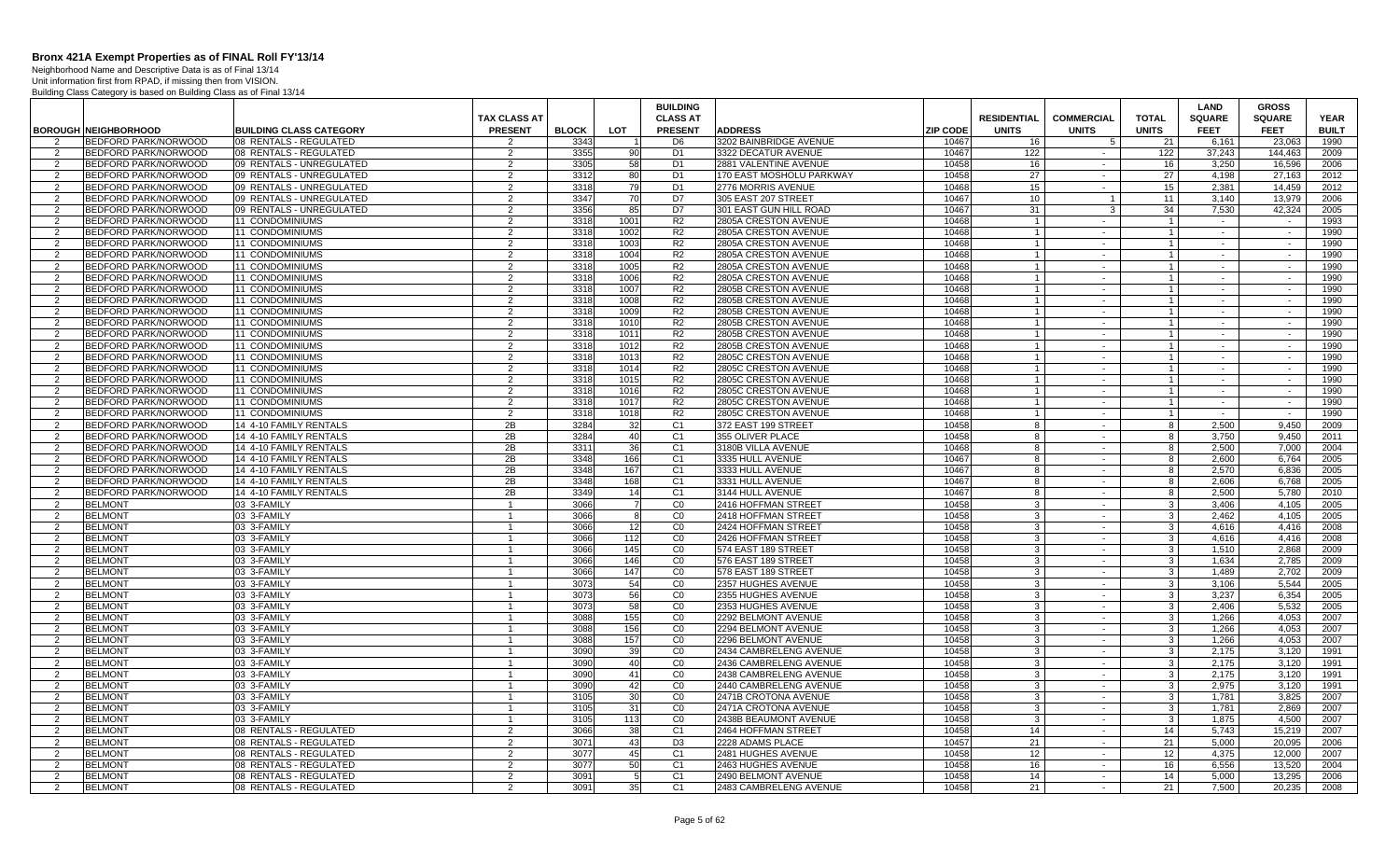Neighborhood Name and Descriptive Data is as of Final 13/14 Unit information first from RPAD, if missing then from VISION.

|                     |                                  |                                                  |                     |              |                       | <b>BUILDING</b>                  |                                            |                |                    |                   |                              | <b>LAND</b>    | <b>GROSS</b>   |                |
|---------------------|----------------------------------|--------------------------------------------------|---------------------|--------------|-----------------------|----------------------------------|--------------------------------------------|----------------|--------------------|-------------------|------------------------------|----------------|----------------|----------------|
|                     |                                  |                                                  | <b>TAX CLASS AT</b> |              |                       | <b>CLASS AT</b>                  |                                            |                | <b>RESIDENTIAL</b> | <b>COMMERCIAL</b> | <b>TOTAL</b>                 | <b>SQUARE</b>  | <b>SQUARE</b>  | <b>YEAR</b>    |
|                     | <b>BOROUGH NEIGHBORHOOD</b>      | <b>BUILDING CLASS CATEGORY</b>                   | <b>PRESENT</b>      | <b>BLOCK</b> | LOT                   | <b>PRESENT</b>                   | <b>ADDRESS</b>                             | ZIP CODE       | <b>UNITS</b>       | <b>UNITS</b>      | <b>UNITS</b>                 | <b>FEET</b>    | <b>FEET</b>    | <b>BUILT</b>   |
| 2                   | <b>BELMONT</b>                   | 09 RENTALS - UNREGULATED                         | 2                   | 3087         | 27                    | D <sub>1</sub>                   | 2309 BELMONT AVENUE                        | 10458          | 22                 |                   | 22                           | 5.000          | 17,039         | 2012           |
| 2                   | <b>BELMONT</b>                   | 11 CONDOMINIUMS                                  | 2                   | 3103         | 1001                  | R <sub>2</sub>                   | 2324 BEAUMONT AVENUE                       | 10458          |                    | $\sim$            |                              | $\sim$         |                | $\Omega$       |
| 2                   | <b>BELMONT</b>                   | 11 CONDOMINIUMS                                  | $\overline{2}$      | 3103         | 1002                  | R2                               | 2324 BEAUMONT AVENUE                       | 10458          | $\overline{1}$     | $\sim$            | $\vert$ 1                    | $\sim$         | $\sim$         | $\overline{0}$ |
| $\overline{2}$      | <b>BELMONT</b>                   | 11 CONDOMINIUMS                                  | 2                   | 3103         | 1003                  | R <sub>2</sub>                   | 2324 BEAUMONT AVENUE                       | 10458          | $\overline{1}$     | $\sim$            | $\mathbf{1}$                 | $\sim$         | $\sim$         | $\Omega$       |
| 2                   | <b>BELMONT</b>                   | <b>11 CONDOMINIUMS</b>                           | $\overline{2}$      | 3103         | 1004                  | R2                               | 2324 BEAUMONT AVENUE                       | 10458          | $\overline{1}$     | $\sim$            | $\vert$ 1                    | $\sim$         | $\sim$         | $\Omega$       |
| 2                   | <b>BELMONT</b>                   | <b>11 CONDOMINIUMS</b>                           | $\overline{2}$      | 3103         | 1005                  | R <sub>2</sub>                   | 2320 BEAUMONT AVENUE                       | 10458          | $\overline{1}$     | $\sim$            | 1 <sup>1</sup>               | $\sim$         | $\sim$         | $\overline{0}$ |
| 2                   | <b>BELMONT</b>                   | 11 CONDOMINIUMS                                  | $\overline{2}$      | 3103         | 1006                  | R2                               | 2320 BEAUMONT AVENUE                       | 10458          | -1                 | $\sim$            | $\mathbf{1}$                 | $\sim$         | $\sim$         | $\overline{0}$ |
| 2                   | <b>BELMONT</b>                   | 11 CONDOMINIUMS                                  | 2                   | 3103         | 1007                  | R <sub>2</sub>                   | 2320 BEAUMONT AVENUE                       | 10458          |                    | $\sim$            | $\mathbf{1}$                 |                |                | $\overline{0}$ |
| 2                   | <b>BELMONT</b>                   | <b>11 CONDOMINIUMS</b>                           | 2                   | 3103         | 1008                  | R <sub>2</sub>                   | 2320 BEAUMONT AVENUE                       | 10458          |                    | $\sim$            | $\mathbf{1}$                 | $\sim$         | $\sim$         | $\mathbf{0}$   |
| 2                   | <b>BELMONT</b>                   | 11 CONDOMINIUMS                                  | $\overline{2}$      | 3103         | 1009                  | R2                               | 2316 BEAUMONT AVENUE                       | 10458          |                    | $\sim$            | $\mathbf{1}$                 | $\sim$         | $\sim$         | $\Omega$       |
| $\overline{2}$      | <b>BELMONT</b>                   | 11 CONDOMINIUMS                                  | $\overline{2}$      | 3103         | 1010                  | R <sub>2</sub>                   | 2316 BEAUMONT AVENUE                       | 10458          |                    | $\sim$            | $\mathbf{1}$                 | $\sim$         |                | $\overline{0}$ |
| 2                   | <b>BELMONT</b>                   | 11 CONDOMINIUMS                                  | 2                   | 3103         | 1011                  | R2                               | 2324 BEAUMONT AVENUE                       | 10458          | $\overline{1}$     | $\sim$            | $\overline{1}$               | $\sim$         | $\sim$         | $\Omega$       |
| $\mathcal{P}$       | <b>BELMONT</b>                   | <b>11 CONDOMINIUMS</b>                           | 2                   | 3103         | 1012                  | R <sub>2</sub>                   | 2324 BEAUMONT AVENUE                       | 10458          | $\overline{1}$     | $\sim$            | $\mathbf{1}$                 | $\sim$         | $\sim$         | $\Omega$       |
| 2                   | <b>BELMONT</b>                   | 11 CONDOMINIUMS                                  | $\overline{2}$      | 3103         | 1013                  | R2                               | 2324 BEAUMONT AVENUE                       | 10458          | $\mathbf{1}$       | $\sim$            | $\overline{1}$               | $\sim$         | $\sim$         | $\Omega$       |
| 2                   | <b>BELMONT</b>                   | 11 CONDOMINIUMS                                  | $\overline{2}$      | 3103         | 1014                  | R <sub>2</sub>                   | 2324 BEAUMONT AVENUE                       | 10458          | $\overline{1}$     | $\sim$            | 1 <sup>1</sup>               | $\sim$         | $\sim$         | $\mathbf{0}$   |
| 2                   | <b>BELMONT</b>                   | 11 CONDOMINIUMS                                  | $\overline{2}$      | 3103         | 1015                  | R <sub>2</sub>                   | 2320 BEAUMONT AVENUE                       | 10458          | -1                 | $\sim$            | $\mathbf{1}$                 | $\sim$         | $\sim$         | $\mathbf{0}$   |
| 2                   | <b>BELMONT</b>                   | 11 CONDOMINIUMS                                  | 2                   | 310          | 1016                  | R <sub>2</sub>                   | 2320 BEAUMONT AVENUE                       | 10458          |                    | $\sim$            | $\mathbf{1}$                 |                |                | $\overline{0}$ |
| 2                   | <b>BELMONT</b>                   | 11 CONDOMINIUMS                                  | 2                   | 3103         | 1017                  | R2                               | 2320 BEAUMONT AVENUE                       | 10458          |                    | $\sim$            | $\mathbf{1}$                 | $\sim$         | $\sim$         | $\mathbf{0}$   |
| $\overline{2}$      | <b>BELMONT</b>                   | 11 CONDOMINIUMS                                  | $\mathfrak{p}$      | 3103         | 1018                  | R <sub>2</sub>                   | 2320 BEAUMONT AVENUE                       | 10458          |                    | $\sim$            | $\mathbf{1}$                 | $\sim$         | $\sim$         | $\overline{0}$ |
| 2                   | <b>BELMONT</b>                   | 11 CONDOMINIUMS                                  | $\overline{2}$      | 3103         | 1019                  | R2                               | 2316 BEAUMONT AVENUE                       | 10458          |                    | $\sim$            | $\mathbf{1}$                 | $\sim$         | $\sim$         | $\Omega$       |
| 2                   | <b>BELMONT</b>                   | <b>11 CONDOMINIUMS</b>                           | $\overline{2}$      | 3103         | 1020                  | R <sub>2</sub>                   | 2316 BEAUMONT AVENUE                       | 10458          | $\overline{1}$     | $\sim$            | $\vert$ 1                    | $\sim$         | $\sim$         | $\Omega$       |
| $\mathcal{P}$       | <b>BELMONT</b>                   | 11 CONDOMINIUMS                                  | $\mathfrak{p}$      | 3103         | 1021                  | R <sub>2</sub>                   | 2324 BEAUMONT AVENUE                       | 10458          |                    | $\sim$            | $\mathbf{1}$                 | $\sim$         | $\sim$         | $\Omega$       |
| 2                   | <b>BELMONT</b>                   | 11 CONDOMINIUMS                                  | 2                   | 3103         | 1022                  | R <sub>2</sub>                   | 2324 BEAUMONT AVENUE                       | 10458          | $\overline{1}$     | $\sim$            | $\mathbf{1}$                 | $\sim$         | $\sim$         | $\overline{0}$ |
| 2                   | <b>BELMONT</b>                   | 11 CONDOMINIUMS                                  | $\overline{2}$      | 3103         | 1023                  | R <sub>2</sub>                   | 2324 BEAUMONT AVENUE                       | 10458          |                    | $\sim$            | $\mathbf{1}$                 |                | $\sim$         | $\Omega$       |
| 2                   | <b>BELMONT</b>                   | <b>11 CONDOMINIUMS</b>                           | $\overline{2}$      | 3103         | 1024                  | R <sub>2</sub>                   | 2324 BEAUMONT AVENUE                       | 10458          |                    | $\sim$            | $\mathbf{1}$                 | $\sim$         | $\sim$         | $\mathbf{0}$   |
| 2                   | <b>BELMONT</b>                   | 11 CONDOMINIUMS                                  | $\overline{2}$      | 310          | 1025                  | R <sub>2</sub>                   | 2320 BEAUMONT AVENUE                       | 10458          |                    | $\sim$            | $\mathbf{1}$                 |                |                | $\Omega$       |
| $\overline{2}$      | <b>BELMONT</b>                   | 11 CONDOMINIUMS                                  | 2                   | 3103         | 1026                  | R <sub>2</sub>                   | 2320 BEAUMONT AVENUE                       | 10458          |                    | $\sim$            |                              | $\sim$         | $\sim$         | $\overline{0}$ |
| 2                   | <b>BELMONT</b>                   | 11 CONDOMINIUMS                                  | 2                   | 3103         | 1027                  | R2                               | 2320 BEAUMONT AVENUE                       | 10458          | $\mathbf{1}$       | $\sim$            | 1 <sup>1</sup>               | $\sim$         | $\sim$         | $\Omega$       |
| $\mathcal{P}$       | <b>BELMONT</b>                   | <b>11 CONDOMINIUMS</b>                           | $\overline{2}$      | 3103         | 1028                  | R <sub>2</sub>                   | 2320 BEAUMONT AVENUE                       | 10458          |                    | $\sim$            | $\mathbf{1}$                 | $\sim$         | $\sim$         | $\Omega$       |
| 2                   | <b>BELMONT</b>                   | <b>11 CONDOMINIUMS</b>                           | 2                   | 3103         | 1029                  | R2                               | 2316 BEAUMONT AVENUE                       | 10458          | $\overline{1}$     | $\sim$            | $\vert$ 1                    | $\sim$         | $\sim$         | $\Omega$       |
| 2                   | <b>BELMONT</b>                   | 11 CONDOMINIUMS                                  | 2                   | 3103         | 1030                  | R <sub>2</sub>                   | 2316 BEAUMONT AVENUE                       | 10458          |                    | $\sim$            | $\mathbf{1}$                 | $\sim$         | $\sim$         | $\overline{0}$ |
| 2                   | <b>BELMONT</b>                   | 11 CONDOMINIUMS                                  | 2                   | 3103         | 1031                  | R2                               | 2324 BEAUMONT AVENUE                       | 10458          |                    | $\sim$            | $\mathbf{1}$                 | $\sim$         | $\sim$         | $\mathbf{0}$   |
| $\mathcal{P}$       | <b>BELMONT</b>                   | 11 CONDOMINIUMS                                  | $\overline{2}$      | 3103         | 1032                  | R <sub>2</sub>                   | 2324 BEAUMONT AVENUE                       | 10458          |                    | $\sim$            | $\mathbf{1}$                 |                | $\sim$         | $\Omega$       |
| 2                   | <b>BELMONT</b>                   | <b>11 CONDOMINIUMS</b>                           | $\overline{2}$      | 3103         | 1033                  | R <sub>2</sub>                   | 2324 BEAUMONT AVENUE                       | 10458          |                    | $\sim$            | $\mathbf{1}$                 | $\sim$         | $\sim$         | $\mathbf{0}$   |
| 2                   | <b>BELMONT</b>                   | 11 CONDOMINIUMS                                  | $\overline{2}$      | 3103         | 1034                  | R <sub>2</sub>                   | 2324 BEAUMONT AVENUE                       | 10458          |                    | $\sim$            | $\mathbf{1}$                 | $\sim$         | $\sim$         | $\overline{0}$ |
| $\overline{2}$      | <b>BELMONT</b>                   | 11 CONDOMINIUMS                                  | 2                   | 3103         | 1035                  | R <sub>2</sub>                   | 2320 BEAUMONT AVENUE                       | 10458          |                    | $\sim$            |                              | $\sim$         | $\sim$         | $\Omega$       |
| 2                   | <b>BELMONT</b>                   | 11 CONDOMINIUMS                                  | $\mathcal{P}$       | 3103         | 1036                  | R <sub>2</sub>                   | 2320 BEAUMONT AVENUE                       | 10458          | $\overline{1}$     | $\sim$            | 1 <sup>1</sup>               | $\sim$         | $\sim$         | $\Omega$       |
| $\mathcal{P}$       | <b>BELMONT</b>                   | <b>11 CONDOMINIUMS</b>                           | $\overline{2}$      | 3103         | 1037                  | R <sub>2</sub>                   | 2320 BEAUMONT AVENUE                       | 10458          |                    | $\sim$            | $\mathbf{1}$                 | $\sim$         | $\sim$         | $\Omega$       |
| 2                   | <b>BELMONT</b>                   | 11 CONDOMINIUMS                                  | 2                   | 3103         | 1038                  | R <sub>2</sub>                   | 2320 BEAUMONT AVENUE                       | 10458          | $\overline{1}$     | $\sim$            | $\vert$ 1                    | $\sim$         | $\sim$         | $\mathbf{0}$   |
| 2                   | <b>BELMONT</b>                   | 11 CONDOMINIUMS                                  | $\overline{2}$      | 3103         | 1039                  | R <sub>2</sub>                   | 2316 BEAUMONT AVENUE                       | 10458          | $\overline{1}$     | $\sim$            | $\mathbf{1}$                 |                | $\sim$         | $\overline{0}$ |
| 2                   | <b>BELMONT</b>                   | <b>11 CONDOMINIUMS</b>                           | 2                   | 3103         | 1040                  | R <sub>2</sub>                   | 2316 BEAUMONT AVENUE                       | 10458          |                    | $\sim$            | $\overline{1}$               | $\sim$         | $\sim$         | $\overline{0}$ |
| 2                   | <b>BELMONT</b>                   | 14 4-10 FAMILY RENTALS                           | 2B                  | 3065         | 31                    | C <sub>1</sub>                   | 2376 HOFFMAN STREET                        | 10458          | 8                  | $\sim$            | 8                            | 2.996          | 8.188          | 2006           |
| 2                   | <b>BELMONT</b>                   | 14 4-10 FAMILY RENTALS                           | 2B                  | 3065         | 32                    | C <sub>1</sub>                   | 2378 HOFFMAN STREET                        | 10458          | 8                  | $\sim$            | 8                            | 2,996          | 8,188          | 2006           |
| 2                   | <b>BELMONT</b>                   | 14 4-10 FAMILY RENTALS                           | 2B                  | 3065         | 35                    | C1                               | 2384 HOFFMAN STREET                        | 10458          | 8                  | $\sim$            | 8                            | 2.978          | 8,188          | 2005           |
| $\mathcal{P}$       | <b>BELMONT</b>                   | 14 4-10 FAMILY RENTALS                           | 2B                  | 3065         | 36                    | C <sub>1</sub>                   | 2386 HOFFMAN STREET                        | 10458          | 8                  | $\sim$            | 8                            | 2.978          | 8.188          | 2005           |
| 2                   | <b>BELMONT</b>                   | 14 4-10 FAMILY RENTALS                           | 2B                  | 3066         | 35 <sub>1</sub>       | C <sub>1</sub>                   | 2454 HOFFMAN STREET                        | 10458          | 8                  | $\sim$            | 8                            | 2.881          | 7.940          | 2002           |
| $\mathcal{P}$       | <b>BELMONT</b>                   | 14 4-10 FAMILY RENTALS                           | 2B                  | 3074         | 30                    | D7                               | 2381 BELMONT AVENUE                        | 10458          | $\overline{7}$     | 2                 | 9                            | 2,185          | 10,874         | 2006           |
| -2                  | <b>BELMONT</b>                   | 14 4-10 FAMILY RENTALS                           | 2B                  | 3075         | 134                   | C <sub>1</sub>                   | 2460 BELMONT AVENUE                        | 10458          | 8                  | $\sim$            | 8                            | 2,840          | 7,840          | 2007           |
| 2                   | <b>BELMONT</b>                   | 14 4-10 FAMILY RENTALS                           | 2B                  | 3075         | 135                   | C <sub>1</sub>                   | 2462 BELMONT AVENUE                        | 10458          | 8                  | $\sim$            | 8                            | 2,840          | 7,840          | 2007           |
| 2                   | <b>BELMONT</b>                   | 14 4-10 FAMILY RENTALS                           | 2B                  | 3075         | 136                   | C <sub>1</sub>                   | 2464 BELMONT AVENUE                        | 10458          | 8                  | $\sim$<br>$\sim$  | 8                            | 2.840          | 7.840          | 2007           |
| 2                   | <b>BELMONT</b><br><b>BELMONT</b> | 14 4-10 FAMILY RENTALS<br>14 4-10 FAMILY RENTALS | 2B<br>2B            | 3075<br>3075 | 137<br>138            | C <sub>1</sub><br>C <sub>1</sub> | 2466 BELMONT AVENUE<br>2468 BELMONT AVENUE | 10458<br>10458 | 8                  |                   | 8<br>$\overline{\mathbf{8}}$ | 2,840<br>2.840 | 7,840<br>7,840 | 2007<br>2007   |
| $\overline{2}$<br>2 | <b>BELMONT</b>                   | 14 4-10 FAMILY RENTALS                           | 2B                  | 3076         |                       | C <sub>1</sub>                   | 2466 HUGHES AVENUE                         | 10458          | 8<br>10            | $\sim$<br>$\sim$  | 10 <sup>1</sup>              | 4,350          | 8.000          | 1931           |
| $\mathcal{P}$       | <b>BELMONT</b>                   | 14 4-10 FAMILY RENTALS                           | 2B                  | 3078         | 35 <sub>1</sub><br>66 | C <sub>1</sub>                   | 2493 BELMONT AVENUE                        | 10458          | 8                  | $\sim$            | 8                            | 2.917          | 6.316          | 2004           |
| 2                   | <b>BELMONT</b>                   | 14 4-10 FAMILY RENTALS                           | 2B                  | 3078         | 67                    | C <sub>1</sub>                   | 2491 BELMONT AVENUE                        | 10458          | 8                  | $\sim$            | 8                            | 2,916          | 6,316          | 2004           |
| 2                   | <b>BELMONT</b>                   | 14 4-10 FAMILY RENTALS                           | 2B                  | 3078         | 68                    | C <sub>1</sub>                   | 2489 BELMONT AVENUE                        | 10458          | 8                  |                   | 8                            | 2.916          | 6.316          | 2004           |
| 2                   | <b>BELMONT</b>                   | 14 4-10 FAMILY RENTALS                           | 2B                  | 3086         | 37                    | C <sub>1</sub>                   | 2229 BELMONT AVENUE                        | 10457          | 8                  | $\sim$<br>$\sim$  | 8                            | 2.900          | 7,496          | 2010           |
| 2                   | <b>BELMONT</b>                   | 14 4-10 FAMILY RENTALS                           | 2A                  | 3102         | 21                    | C <sub>3</sub>                   | 2350 CROTONA AVENUE                        | 10458          | $\overline{4}$     |                   | $\overline{4}$               | 2.500          | 3.990          | 1990           |
|                     |                                  |                                                  |                     |              |                       |                                  |                                            |                |                    |                   |                              |                |                |                |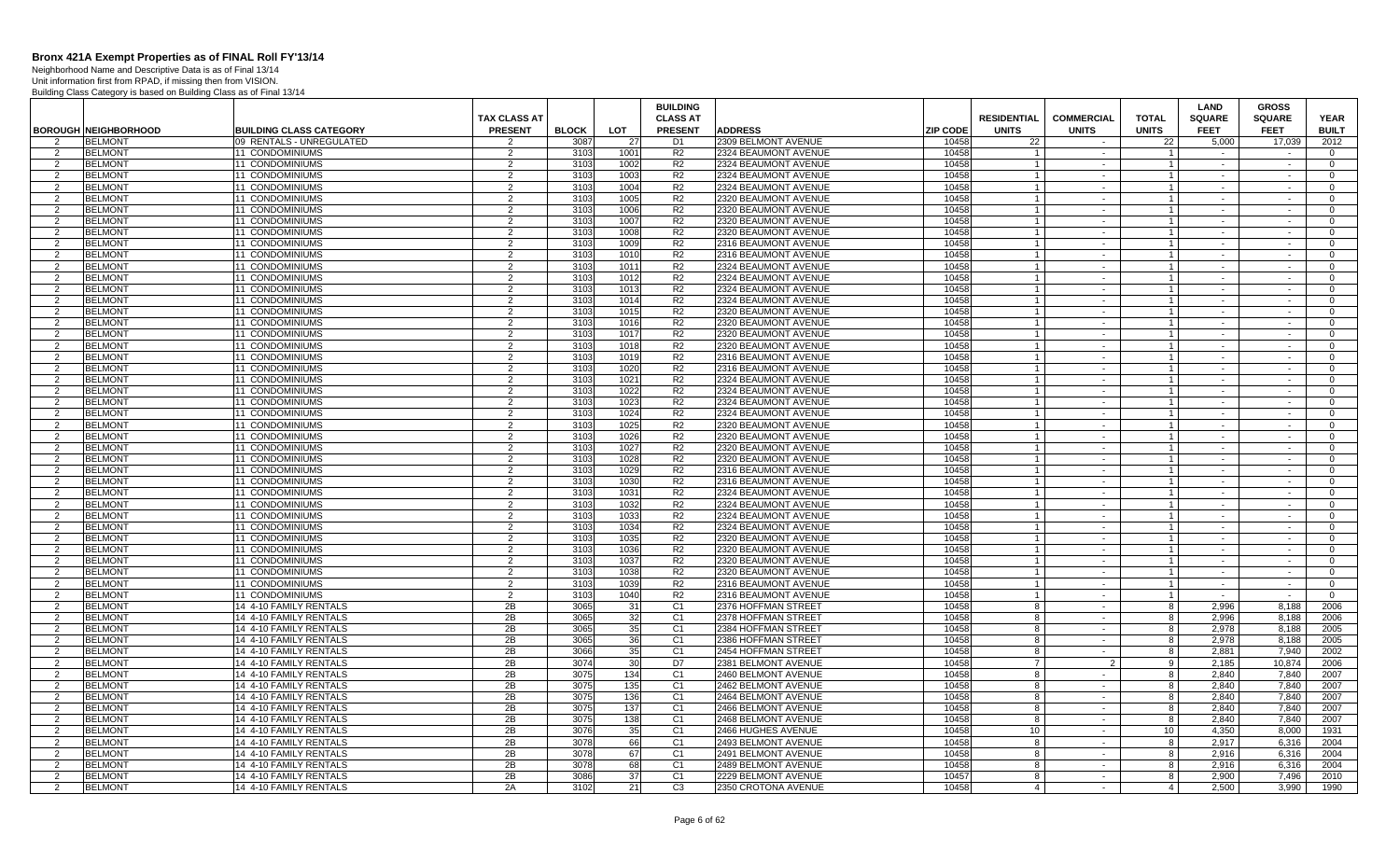Neighborhood Name and Descriptive Data is as of Final 13/14 Unit information first from RPAD, if missing then from VISION.

|                     |                                      |                                                  |                      |              |            | <b>BUILDING</b>      |                                               |                 |                    |                          |                         | LAND           | <b>GROSS</b>   |              |
|---------------------|--------------------------------------|--------------------------------------------------|----------------------|--------------|------------|----------------------|-----------------------------------------------|-----------------|--------------------|--------------------------|-------------------------|----------------|----------------|--------------|
|                     |                                      |                                                  | <b>TAX CLASS AT</b>  |              |            | <b>CLASS AT</b>      |                                               |                 | <b>RESIDENTIAL</b> | <b>COMMERCIAL</b>        | <b>TOTAL</b>            | <b>SQUARE</b>  | <b>SQUARE</b>  | <b>YEAR</b>  |
|                     | <b>BOROUGH NEIGHBORHOOD</b>          | <b>BUILDING CLASS CATEGORY</b>                   | <b>PRESENT</b>       | <b>BLOCK</b> | <b>LOT</b> | <b>PRESENT</b>       | <b>ADDRESS</b>                                | <b>ZIP CODE</b> | <b>UNITS</b>       | <b>UNITS</b>             | <b>UNITS</b>            | <b>FEET</b>    | <b>FEET</b>    | <b>BUILT</b> |
| $\mathcal{P}$       | <b>BELMONT</b>                       | 14 4-10 FAMILY RENTALS                           | 2A                   | 3102         | 22         | C <sub>3</sub>       | 2352 CROTONA AVENUE                           | 10458           | $\overline{4}$     |                          | $\overline{4}$          | 2,405          | 3,870          | 1990         |
| 2                   | <b>BELMONT</b>                       | 14 4-10 FAMILY RENTALS                           | 2A                   | 3102         | 23         | C3                   | 2354 CROTONA AVENUE                           | 10458           | $\overline{4}$     | $\sim$                   | $\overline{4}$          | 2.502          | 3.990          | 1990         |
| 2                   | <b>BELMONT</b>                       | 14 4-10 FAMILY RENTALS                           | 2A                   | 3103         | 56         | C <sub>2</sub>       | 2307 CROTONA AVENUE                           | 10458           | 5                  | $\sim$                   | -51                     | 2.000          | 4,500          | 2011         |
| 2                   | <b>BELMONT</b>                       | 14 4-10 FAMILY RENTALS                           | 2A                   | 3103         | 57         | C <sub>2</sub>       | 2305 CROTONA AVENUE                           | 10458           | -5                 | $\sim$                   | $5\overline{5}$         | 2.000          | 4.500          | 2011         |
| 2                   | <b>BELMONT</b>                       | 14 4-10 FAMILY RENTALS                           | 2B                   | 3104         | 49         | C <sub>1</sub>       | 2429 PROSPECT AVENUE                          | 10458           | 8                  | $\sim$                   | 8                       | 2.375          | 8.543          | 2004         |
| $\mathcal{P}$       | <b>BELMONT</b>                       | 14 4-10 FAMILY RENTALS                           | 2B                   | 3105         | 27         | C <sub>7</sub>       | 2477 CROTONA AVENUE                           | 10458           | 8                  | $\overline{1}$           | 9                       | 2.357          | 9.450          | 2007         |
| 2                   | <b>BELMONT</b>                       | 14 4-10 FAMILY RENTALS                           | 2B                   | 3105         | 28         | C7                   | 2475 CROTONA AVENUE                           | 10458           | -8                 | $\mathbf{1}$             | 9                       | 2,673          | 9,275          | 2007         |
| $\overline{2}$      | <b>BELMONT</b>                       | 14 4-10 FAMILY RENTALS                           | 2B                   | 3105         | 29         | C7                   | 2473 CROTONA AVENUE                           | 10458           | 8                  | $\overline{1}$           | 9                       | 3,028          | 9,275          | 2007         |
| 2                   | <b>BRONXDALE</b>                     | 03 3-FAMILY                                      |                      | 4512         | -8         | CO                   | 2722 WALLACE AVENUE                           | 10467           | -3                 | $\sim$                   | $\mathbf{3}$            | 2.100          | 4.168          | 2002         |
| $\mathcal{P}$       | <b>BRONXDALE</b>                     | 03 3-FAMILY                                      |                      | 4517         | 23         | CO                   | 2742 COLDEN AVENUE                            | 10469           | -3                 | $\sim$                   | $\mathbf{3}$            | 5.000          | 4,374          | 2000         |
| $\overline{2}$      | <b>BRONXDALE</b>                     | 03 3-FAMILY                                      |                      | 4517         | 45         | CO                   | 2749 PAULDING AVENUE                          | 10469           | 3                  | $\sim$                   | $\mathbf{3}$            | 3.100          | 3.354          | 2000         |
| 2                   | <b>BRONXDALE</b>                     | 03 3-FAMILY                                      | $\mathbf{1}$         | 4517         | 49         | CO                   | 2741 PAULDING AVENUE                          | 10469           | $\mathbf{3}$       | $\sim$                   | 3 <sup>1</sup>          | 2.900          | 3,261          | 1999         |
| $\overline{2}$      | <b>BRONXDALE</b>                     | 03 3-FAMILY                                      |                      | 4517         | 146        | CO                   | 2747 PAULDING AVENUE                          | 10469           | 3                  | $\sim$                   | $\overline{\mathbf{3}}$ | 2.200          | 3.154          | 2000         |
| 2                   | <b>BRONXDALE</b>                     | 03 3-FAMILY                                      | $\mathbf{1}$         | 4517         | 147        | CO                   | 2745 PAULDING AVENUE                          | 10469           | 3                  | $\sim$ $-$               | 3 <sup>1</sup>          | 2.200          | 3.154          | 2000         |
| $\mathcal{P}$       | <b>BRONXDALE</b>                     | 03 3-FAMILY                                      |                      | 4519         | 39         | CO                   | 2745 LURTING AVENUE                           | 10469           | -3                 | $\sim$                   | 3                       | 5.000          | 4.446          | 1997         |
| 2                   | <b>BRONXDALE</b>                     | 03 3-FAMILY                                      |                      | 4519         | 53         | CO                   | 2713 LURTING AVENUE                           | 10469           | -3                 | $\sim$                   | $\mathbf{3}$            | 2,900          | 3,906          | 2005         |
| $\mathcal{P}$       | <b>BRONXDALE</b>                     | 03 3-FAMILY                                      |                      | 4519         | 115        | CO                   | 2734 HONE AVENUE                              | 10469           | $\overline{3}$     | $\sim$                   | $\mathbf{3}$            | 2,150          | 3,232          | 2004         |
| $\overline{2}$      | <b>BRONXDALE</b>                     | 03 3-FAMILY                                      |                      | 4519         | 117        | CO                   | 2736 HONE AVENUE                              | 10469           | -3                 | $\sim$                   | $\overline{\omega}$     | 2.150          | 3,232          | 2004         |
| $\mathcal{P}$       | <b>BRONXDALE</b>                     | 03 3-FAMILY                                      | $\mathbf{1}$         | 4519         | 118        | CO                   | 2738 HONE AVENUE                              | 10469           | -3                 | $\sim$                   | 3 <sup>1</sup>          | 3.200          | 3.432          | 2004         |
| $\mathcal{P}$       | <b>BRONXDALE</b>                     | 03 3-FAMILY                                      |                      | 4522         |            | C <sub>0</sub>       | 1125 ALLERTON AVENUE                          | 10469           | -3                 | $\sim$                   | 3                       | 5,004          | 420            | 1910         |
| 2                   | <b>BRONXDALE</b>                     | 03 3-FAMILY                                      | $\mathbf{1}$         | 4543         | 139        | CO                   | 3025 BARKER AVENUE                            | 10467           | $\mathbf{3}$       | $\sim$                   | $\overline{\mathbf{3}}$ | 2,129          | 3.900          | 2002         |
| $\overline{2}$      | <b>BRONXDALE</b>                     | 03 3-FAMILY                                      |                      | 4543         | 140        | CO                   | 3023 BARKER AVENUE                            | 10467           | -3                 | $\sim$                   | 3 <sup>1</sup>          | 2.129          | 3.900          | 2002         |
| $\overline{2}$      | <b>BRONXDALE</b>                     | 03 3-FAMILY                                      | -1                   | 4552         | 40         | CO                   | 2941 RADCLIFF AVENUE                          | 10469           | -3                 | $\sim$                   | $\mathbf{3}$            | 2.950          | 4,600          | 2005         |
| $\mathcal{P}$       | <b>BRONXDALE</b>                     | 03 3-FAMILY                                      |                      | 4552         | 139        | CO                   | 2943 RADCLIFF AVENUE                          | 10469           | -3                 | $\sim$                   | $\mathbf{3}$            | 2.150          | 4,400          | 2005         |
| 2                   | <b>BRONXDALE</b>                     | 03 3-FAMILY                                      |                      | 4553         | 42         | CO                   | 2927 COLDEN AVENUE                            | 10469           | -3                 | $\sim$                   | $\mathbf{3}$            | 2,550          | 2,958          | 2001         |
| $\mathcal{P}$       | <b>BRONXDALE</b>                     | 03 3-FAMILY                                      |                      | 4553         | 43         | CO                   | 2925 COLDEN AVENUE                            | 10469           | $\overline{3}$     | $\sim$                   | $\mathbf{3}$            | 2,550          | 2,958          | 2001         |
| 2                   | <b>BRONXDALE</b>                     | 03 3-FAMILY                                      |                      | 4558         | 40         | CO                   | 1114 ADEE AVENUE                              | 10469           | -3                 | $\sim$                   | 3                       | 2.400          | 3,168          | 2006         |
| $\mathcal{P}$       | <b>BRONXDALE</b>                     | 03 3-FAMILY                                      | $\mathbf{1}$         | 4558         | 41         | CO                   | 1118 ADEE AVENUE                              | 10469           | $\mathbf{3}$       | $\sim$                   | 3 <sup>1</sup>          | 2.600          | 3.168          | 2006         |
| $\mathcal{P}$       | <b>BRONXDALE</b>                     | 03 3-FAMILY                                      |                      | 4561         | 26         | CO                   | 2938 TENBROECK AVENUE                         | 10469           | 3                  | $\sim$                   | 3                       | 2,300          | 4,785          | 2004         |
| 2                   | <b>BRONXDALE</b>                     | 03 3-FAMILY                                      | $\mathbf{1}$         | 4595         | 21         | CO                   | 3254 OLINVILLE AVENUE                         | 10467           | $\mathbf{3}$       | $\sim$                   | 3 <sup>1</sup>          | 2.000          | 4.400          | 2006         |
| $\mathcal{P}$       | <b>BRONXDALE</b>                     | 03 3-FAMILY                                      |                      | 4595         | 22         | CO                   | 3256 OLINVILLE AVENUE                         | 10467           | -3                 | $\sim$                   | 3 <sup>1</sup>          | 2.000          | 4.400          | 2006         |
| $\overline{2}$      | <b>BRONXDALE</b>                     | 03 3-FAMILY                                      | $\mathbf 1$          | 4595         | 23         | CO                   | 3258 OLINVILLE AVENUE                         | 10467           | -3                 | $\sim$                   | $\mathbf{3}$            | 2.767          | 4.400          | 2006         |
| $\mathcal{P}$       | <b>BRONXDALE</b>                     | 03 3-FAMILY                                      |                      | 4595         | 120        | CO                   | 3252 OLINVILLE AVENUE                         | 10467           | -3                 | $\sim$                   | $\mathbf{3}$            | 2,800          | 4,400          | 2006         |
| -2                  | <b>BRONXDALE</b>                     | 03 3-FAMILY                                      |                      | 4596         | 51         | CO                   | 3215 CRUGER AVENUE                            | 10467           | -3                 | $\sim$                   | $\mathbf{3}$            | 2,500          | 3,570          | 2004         |
| $\mathcal{P}$       | <b>BRONXDALE</b>                     | 03 3-FAMILY                                      |                      | 4604         | 12         | C <sub>0</sub>       | 3324 WALLACE AVENUE                           | 10467           | 3                  | $\sim$                   | $\mathbf{3}$            | 2.818          | 4.142          | 2005         |
| 2                   | <b>BRONXDALE</b>                     | 03 3-FAMILY                                      |                      | 4604         | 14         | CO                   | 3326 WALLACE AVENUE                           | 10467           | -3                 | $\sim$                   | 3                       | 2.818          | 4.142          | 2005         |
| $\mathcal{P}$       | <b>BRONXDALE</b>                     | 03 3-FAMILY                                      | $\mathbf{1}$         | 4611         | 60         | CO                   | 3219 HONE AVENUE                              | 10469           | $\mathbf{3}$       | $\sim$                   | 3 <sup>1</sup>          | 1.850          | 3.572          | 2007         |
| $\mathcal{P}$       | <b>BRONXDALE</b>                     | 03 3-FAMILY                                      |                      | 4611         | 156        | CO                   | 3227 HONE AVENUE                              | 10469           | 3                  | $\sim$                   | $\mathbf{3}$            | 3,250          | 3,572          | 2007         |
| 2                   | <b>BRONXDALE</b>                     | 03 3-FAMILY                                      | $\mathbf{1}$         | 4611         | 157        | CO                   | 3225 HONE AVENUE                              | 10469           | 3                  | $\sim$ $-$               | - 3 I                   | 1.850          | 3.572          | 2007         |
| $\overline{2}$      | <b>BRONXDALE</b>                     | 03 3-FAMILY                                      |                      | 4611         | 158        | CO                   | 3223 HONE AVENUE                              | 10469           | -3                 | $\sim$                   | 3 <sup>1</sup>          | 1.850          | 3.572          | 2007         |
| 2                   | <b>BRONXDALE</b>                     | 03 3-FAMILY                                      |                      | 4611         | 159        | CO                   | 3221 HONE AVENUE                              | 10469           | -3                 | $\sim$ $-$               | $\mathbf{3}$            | 1.850          | 3.572          | 2007         |
| $\mathcal{P}$       | <b>BRONXDALE</b>                     | 03 3-FAMILY                                      |                      | 4611         | 160        | CO                   | 3217 HONE AVENUE                              | 10469           | 3                  | $\sim$                   | $\mathbf{3}$            | 1,850          | 3,572          | 2007         |
| -2                  | <b>BRONXDALE</b>                     | 03 3-FAMILY                                      |                      | 4615         | 19         | CO                   | 3222B YATES AVENUE                            | 10469           | 3                  | $\sim$                   | $\mathbf{3}$            | 2,900          | 4.740          | 2006         |
| $\mathcal{P}$       | <b>BRONXDALE</b>                     | 03 3-FAMILY                                      |                      | 4615         | 60         | CO                   | 3211 HERING AVENUE                            | 10469           | -3                 | $\sim$                   | - 3 I                   | 2.567          | 4.080          | 2007         |
| $\overline{2}$      | <b>BRONXDALE</b>                     | 03 3-FAMILY                                      |                      | 4615         | 62         | CO                   | 3209 HERING AVENUE                            | 10469           | -3                 | $\sim$                   | 3 <sup>1</sup>          | 2.567          | 4.080          | 2007         |
| $\mathcal{P}$       | <b>BRONXDALE</b>                     | 03 3-FAMILY                                      | $\mathbf{1}$         | 4616         | 32         | CO                   | 3250 HERING AVENUE                            | 10469           | $\mathbf{3}$       | $\sim$                   | 3 <sup>1</sup>          | 3,750          | 4,212          | 1989         |
| $\overline{2}$      | <b>BRONXDALE</b>                     | 03 3-FAMILY                                      |                      | 4616         | 33         | CO                   | 3252 HERING AVENUE                            | 10469           | 3                  | $\sim$                   | $\mathbf{3}$            | 3,750          | 4,212          | 1989         |
| -2                  | <b>BRONXDALE</b>                     | 03 3-FAMILY                                      | -1                   | 4617         | 45         | $\overline{c}$       | 3235 PEARSALL AVENUE                          | 10469           | 3                  | $\sim$                   | 3 <sup>1</sup>          | 5,000          | 4,050          | 2001         |
| $\overline{2}$      | <b>BRONXDALE</b>                     | 03 3-FAMILY                                      |                      | 4628         | 19         | CO                   | 3444 OLINVILLE AVENUE                         | 10467           | -3                 | $\sim$                   | $\mathbf{3}$            | 2.500          | 3.776          | 2005         |
| 2                   | <b>BRONXDALE</b>                     | 03 3-FAMILY                                      | -1<br>$\mathfrak{p}$ | 4628         | <b>20</b>  | CO                   | 3446 OLINVILLE AVENUE                         | 10467           | -3                 | $\sim$                   | $\mathbf{3}$            | 2.501          | 3.776          | 2005         |
| $\mathcal{P}$       | <b>BRONXDALE</b>                     | 09 RENTALS - UNREGULATED                         |                      | 4596         | 22         | D7                   | 700 WHITE PLAINS ROAD                         | 10473<br>10467  | 125                | 2                        | 127                     | 35,955         | 115,768        | 2010         |
| -2<br>$\mathcal{P}$ | <b>BRONXDALE</b>                     | 14 4-10 FAMILY RENTALS                           | 2B                   | 4433<br>4433 | 24         | S9                   | 2544A WHITE PLAINS ROAD                       |                 | 6                  | $\overline{2}$           | 8                       | 2,383          | 6,886          | 2008         |
| $\mathcal{P}$       | <b>BRONXDALE</b>                     | 14 4-10 FAMILY RENTALS                           | 2B                   | 4433         | 25         | S9                   | 2546A WHITE PLAINS ROAD                       | 10467           | 6                  | 2 <sup>1</sup>           | 8                       | 2.383          | 6.886          | 2008<br>2008 |
| $\mathcal{P}$       | <b>BRONXDALE</b>                     | 14 4-10 FAMILY RENTALS                           | 2B                   | 4433         | 26         | S9                   | 2548A WHITE PLAINS ROAD                       | 10467<br>10467  | - 6                | $\overline{2}$<br>$\sim$ | 8                       | 2.434          | 7.058          |              |
| 2                   | <b>BRONXDALE</b><br><b>BRONXDALE</b> | 14 4-10 FAMILY RENTALS<br>14 4-10 FAMILY RENTALS | 2B<br>2B             | 4433         | 37<br>123  | C <sub>1</sub><br>S9 | 2561 CRUGER AVENUE<br>2542A WHITE PLAINS ROAD | 10467           | 8<br>6             | 2                        | 8<br>8                  | 2.970<br>2.800 | 8,126<br>8.310 | 2008<br>2008 |
| 2                   | <b>BRONXDALE</b>                     | 14 4-10 FAMILY RENTALS                           | 2B                   | 4434         | 10         | C <sub>1</sub>       | 2512 CRUGER AVENUE                            | 10467           | -8                 | $\sim$                   | 8                       | 2.400          | 5.704          | 2008         |
| 2                   | <b>BRONXDALE</b>                     | 14 4-10 FAMILY RENTALS                           | 2B                   | 4434         | 11         | C <sub>1</sub>       | 2514 CRUGER AVENUE                            | 10467           | 8                  | $\sim$                   | 8                       | 2.600          | 6.091          | 2008         |
|                     |                                      |                                                  |                      |              |            |                      |                                               |                 |                    |                          |                         |                |                |              |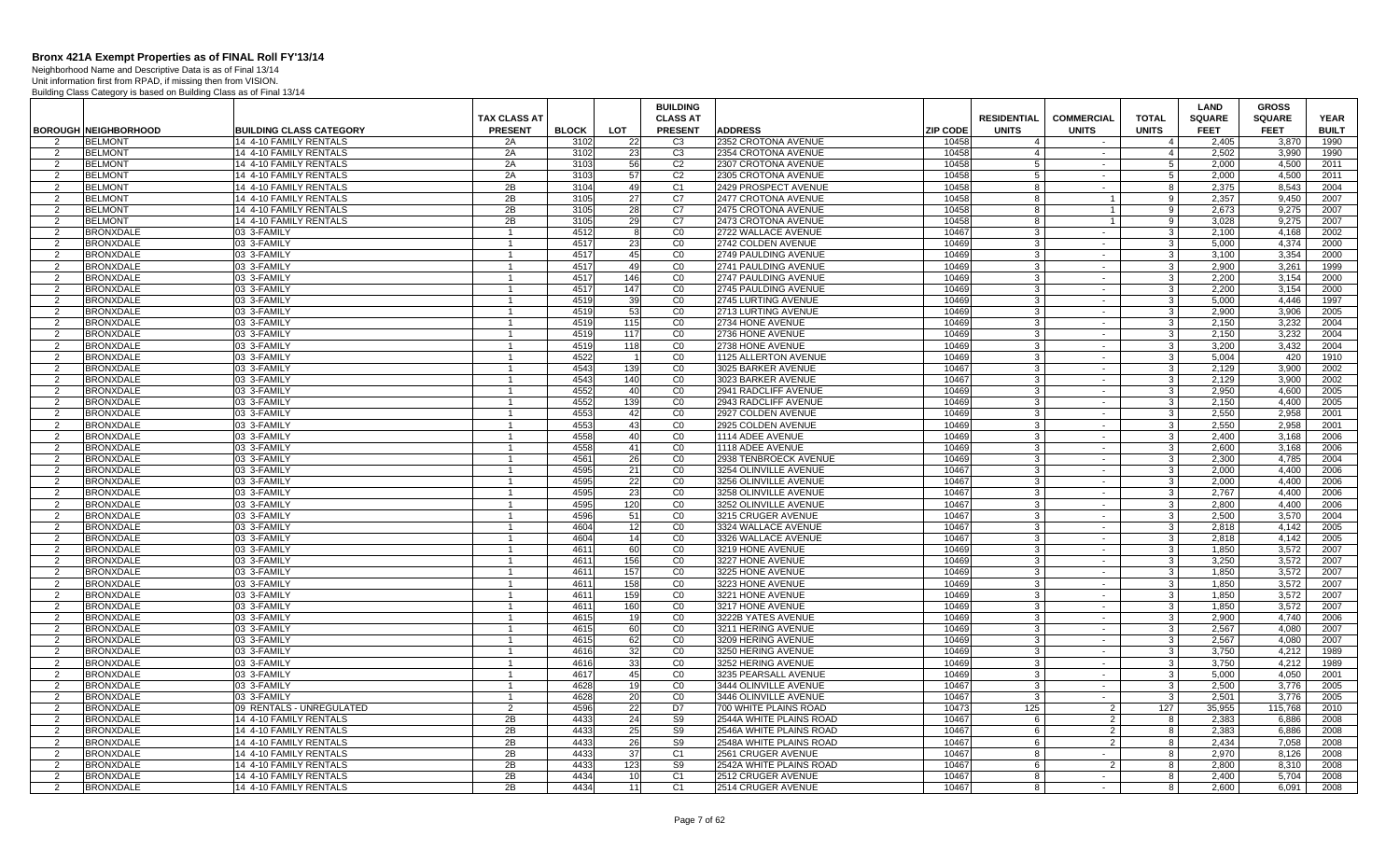Neighborhood Name and Descriptive Data is as of Final 13/14 Unit information first from RPAD, if missing then from VISION.

|                     |                                                              |                                                  |                              |              |                 | <b>BUILDING</b>                  |                                                |                 |                                  |                        |                                  | <b>LAND</b>      | <b>GROSS</b>     |              |
|---------------------|--------------------------------------------------------------|--------------------------------------------------|------------------------------|--------------|-----------------|----------------------------------|------------------------------------------------|-----------------|----------------------------------|------------------------|----------------------------------|------------------|------------------|--------------|
|                     |                                                              |                                                  | <b>TAX CLASS AT</b>          |              |                 | <b>CLASS AT</b>                  |                                                |                 | <b>RESIDENTIAL</b>               | <b>COMMERCIAL</b>      | <b>TOTAL</b>                     | <b>SQUARE</b>    | <b>SQUARE</b>    | <b>YEAR</b>  |
|                     | <b>BOROUGH NEIGHBORHOOD</b>                                  | <b>BUILDING CLASS CATEGORY</b>                   | <b>PRESENT</b>               | <b>BLOCK</b> | <b>LOT</b>      | <b>PRESENT</b>                   | <b>ADDRESS</b>                                 | <b>ZIP CODE</b> | <b>UNITS</b>                     | <b>UNITS</b><br>$\sim$ | <b>UNITS</b>                     | <b>FEET</b>      | <b>FEET</b>      | <b>BUILT</b> |
| 2<br>2              | <b>BRONXDALE</b><br><b>BRONXDALE</b>                         | 14 4-10 FAMILY RENTALS<br>14 4-10 FAMILY RENTALS | 2B<br>2B                     | 4544<br>4544 | 140<br>142      | C <sub>1</sub><br>C <sub>1</sub> | 3051 OLINVILLE AVENUE<br>3055 OLINVILLE AVENUE | 10467<br>10467  | -8<br>-8                         | $\sim$                 | 8<br>8                           | 2,818<br>2.866   | 7,704<br>7.704   | 2003<br>2003 |
| 2                   | <b>BRONXDALE</b>                                             | 14 4-10 FAMILY RENTALS                           | 2B                           | 4544         | 144             | C <sub>1</sub>                   | 3057 OLINVILLE AVENUE                          | 10467           | -8                               | $\sim$                 | 8                                | 5.241            | 7.704            | 2003         |
| 2                   | <b>BRONXDALE</b>                                             | 14 4-10 FAMILY RENTALS                           | 2B                           | 4595         |                 | C <sub>1</sub>                   | 3210 OLINVILLE AVENUE                          | 10467           | -8                               | $\sim$                 | 8                                | 3,375            | 7,240            | 2004         |
| 2                   | <b>BRONXDALE</b>                                             | 14 4-10 FAMILY RENTALS                           | 2B                           | 4595         | 114             | C <sub>1</sub>                   | 3212 OLINVILLE AVENUE                          | 10467           | 8                                | $\sim$                 | 8                                | 2,685            | 5,655            | 2004         |
| $\overline{2}$      | <b>BRONXDALE</b>                                             | 14 4-10 FAMILY RENTALS                           | 2B                           | 4595         | 115             | C <sub>1</sub>                   | 3214 OLINVILLE AVENUE                          | 10467           | 8                                | $\sim$                 | 8                                | 3.320            | 7.240            | 2004         |
| 2                   | <b>BRONXDALE</b>                                             | 14 4-10 FAMILY RENTALS                           | 2B                           | 4600         | 13              | C <sub>1</sub>                   | 3326 WHITE PLAINS ROAD                         | 10467           | -8                               | $\sim$                 | 8                                | 2.706            | 7.200            | 2009         |
| 2                   | <b>BRONXDALE</b>                                             | 14 4-10 FAMILY RENTALS                           | 2B                           | 4609         | 16              | C <sub>1</sub>                   | 3224 RADCLIFF AVENUE                           | 10469           | 9                                | $\sim$                 | 9                                | 7,500            | 11,512           | 2009         |
| $\overline{2}$      | CASTLE HILL/UNIONPORT                                        | 03 3-FAMILY                                      |                              | 3511         |                 | CO                               | 2205 NORTON AVENUE                             | 10473           | 3                                | $\sim$                 | $\mathbf{3}$                     | 1.917            | 3,450            | 2006         |
| 2                   | <b>CASTLE HILL/UNIONPORT</b>                                 | 03 3-FAMILY                                      | $\mathbf{1}$                 | 3511         | $5\overline{)}$ | CO                               | 2203 NORTON AVENUE                             | 10473           | $\mathbf{3}$                     | $\sim$                 | 3 <sup>1</sup>                   | 1.700            | 3.450            | 2006         |
| 2                   | <b>CASTLE HILL/UNIONPORT</b>                                 | 03 3-FAMILY                                      | $\mathbf{1}$                 | 3511         | $\overline{7}$  | CO                               | 2201 NORTON AVENUE                             | 10473           | -3                               | $\sim$                 | 3 <sup>1</sup>                   | 1.800            | 3.450            | 2006         |
| 2                   | <b>CASTLE HILL/UNIONPORT</b>                                 | 03 3-FAMILY                                      | $\mathbf{1}$                 | 3511         | -8              | CO                               | 404 CASTLE HILL AVENUE                         | 10473           | -3                               | $\sim$                 | 3 <sup>1</sup>                   | 2.380            | 3.432            | 1988         |
| $\overline{2}$      | <b>CASTLE HILL/UNIONPORT</b>                                 | 03 3-FAMILY                                      | $\overline{1}$               | 3511         | 9               | CO                               | 406 CASTLE HILL AVENUE                         | 10473           | -3                               | $\sim$                 | 3 <sup>1</sup>                   | 2,380            | 3,432            | 1988         |
| 2                   | <b>CASTLE HILL/UNIONPORT</b>                                 | 03 3-FAMILY                                      | $\overline{1}$               | 3511         | 10              | CO                               | 408 CASTLE HILL AVENUE                         | 10473           | 3                                | $\sim$                 | 3 <sup>1</sup>                   | 3,300            | 2,926            | 1988         |
| $\overline{2}$      | <b>CASTLE HILL/UNIONPORT</b>                                 | 03 3-FAMILY                                      | $\mathbf{1}$                 | 3511         | 11              | CO                               | 410 CASTLE HILL AVENUE                         | 10473           | -3                               | $\sim$                 | د                                | 3,300            | 3,082            | 1988         |
| 2                   | <b>CASTLE HILL/UNIONPORT</b>                                 | 03 3-FAMILY                                      | $\mathbf 1$                  | 3511         | 12              | CO                               | 412 CASTLE HILL AVENUE                         | 10473           | 3                                | $\sim$                 | 3                                | 3.300            | 2.770            | 1988         |
| 2                   | <b>CASTLE HILL/UNIONPORT</b>                                 | 03 3-FAMILY                                      | $\overline{1}$               | 3512         | 94              | CO                               | 431 ZEREGA AVENUE                              | 10473           | 3                                | $\sim$                 | $\overline{\mathbf{3}}$          | 3.165            | 3.696            | 2001         |
| 2                   | <b>CASTLE HILL/UNIONPORT</b>                                 | 03 3-FAMILY                                      |                              | 3512         | 96              | CO                               | 429 ZEREGA AVENUE                              | 10473           | 3                                | $\sim$                 | $\mathbf{3}$                     | 1.986            | 3.696            | 2001         |
| 2                   | <b>CASTLE HILL/UNIONPORT</b>                                 | 03 3-FAMILY                                      | $\overline{1}$               | 3512         | 97              | CO                               | 427 ZEREGA AVENUE                              | 10473           | $\mathbf{3}$                     | $\sim$                 | 3 <sup>1</sup>                   | 2.040            | 3,696            | 2001         |
| 2                   | <b>CASTLE HILL/UNIONPORT</b>                                 | 03 3-FAMILY                                      | $\mathbf{1}$                 | 3512         | 98              | CO                               | 425 ZEREGA AVENUE                              | 10473           | 3                                | $\sim$                 | 3 <sup>1</sup>                   | 2.015            | 3.696            | 2001         |
| 2                   | <b>CASTLE HILL/UNIONPORT</b>                                 | 03 3-FAMILY                                      | $\mathbf{1}$                 | 3512         | -99             | CO                               | 423 ZEREGA AVENUE                              | 10473           | 3                                | $\sim$                 | 3 <sup>1</sup>                   | 1.795            | 3.696            | 2001         |
| $\overline{2}$      | <b>CASTLE HILL/UNIONPORT</b>                                 | 03 3-FAMILY                                      | $\overline{1}$               | 3512         | 100             | C <sub>0</sub>                   | 421 ZEREGA AVENUE                              | 10473           | 3                                | $\sim$                 | 3 <sup>1</sup>                   | 5,735            | 4,010            | 2001         |
| 2                   | <b>CASTLE HILL/UNIONPORT</b>                                 | 03 3-FAMILY                                      | $\mathbf{1}$                 | 3607         | 15              | C <sub>0</sub>                   | 2007 SEWARD AVENUE                             | 1047            | -3                               | $\sim$                 | 3                                | 1,900            | 4,560            | 2006         |
| 2                   | <b>CASTLE HILL/UNIONPORT</b>                                 | 03 3-FAMILY                                      | $\mathbf{1}$                 | 3607         | 16              | CO                               | 2005 SEWARD AVENUE                             | 10473           | 3                                | $\sim$                 | $\mathbf{3}$                     | 1,900            | 4,560            | 2006         |
| $\overline{2}$      | <b>CASTLE HILL/UNIONPORT</b>                                 | 03 3-FAMILY                                      | $\mathbf 1$                  | 3607         | 17              | CO                               | 700 PUGSLEY AVENUE                             | 10473           | 3                                | $\sim$                 | 3                                | 1.700            | 4,560            | 2006         |
| 2                   | <b>CASTLE HILL/UNIONPORT</b>                                 | 03 3-FAMILY                                      | $\overline{1}$               | 3607         | 18              | CO                               | 704 PUGSLEY AVENUE                             | 10473           | $\mathbf{3}$                     | $\sim$                 | $\overline{\mathbf{3}}$          | 1.700            | 4.560            | 2006         |
| $\overline{2}$      | CASTLE HILL/UNIONPORT                                        | 03 3-FAMILY                                      | $\mathbf{1}$                 | 3607         | 19              | C <sub>0</sub>                   | 708 PUGSLEY AVENUE                             | 10473           | -3                               | $\sim$                 | 3 <sup>1</sup>                   | 1.700            | 4,560            | 2006         |
| 2                   | <b>CASTLE HILL/UNIONPORT</b>                                 | 03 3-FAMILY                                      | $\mathbf{1}$                 | 3607         | 20              | CO                               | 712 PUGSLEY AVENUE                             | 10473           | 3                                | $\sim$                 | 3 <sup>1</sup>                   | 1,700            | 4,560            | 2006         |
| 2                   | <b>CASTLE HILL/UNIONPORT</b>                                 | 03 3-FAMILY                                      | 1                            | 3607         | 21              | CO                               | 716 PUGSLEY AVENUE                             | 10473           | -3                               | $\sim$                 | 3 <sup>1</sup>                   | 1.700            | 4,560            | 2006         |
| 2                   | <b>CASTLE HILL/UNIONPORT</b>                                 | 03 3-FAMILY                                      | $\mathbf{1}$                 | 3607         | 22              | CO                               | 720 PUGSLEY AVENUE                             | 10473           | -3                               | $\sim$ $-$             | 3 <sup>1</sup>                   | 1.700            | 4.560            | 2006         |
| $\overline{2}$      | <b>CASTLE HILL/UNIONPORT</b>                                 | 03 3-FAMILY                                      | $\mathbf{1}$                 | 3607         | 23              | C <sub>0</sub>                   | 724 PUGSLEY AVENUE                             | 10473           | $\mathbf{3}$                     |                        | $\overline{3}$                   | 1.700            | 4,560            | 2006         |
| 2                   | <b>CASTLE HILL/UNIONPORT</b>                                 | 03 3-FAMILY                                      | 1                            | 3607         | 24              | CO                               | 728 PUGSLEY AVENUE                             | 1047            | -3                               | $\sim$                 | $\mathbf{3}$                     | 1,700            | 4,560            | 2006         |
| 2                   | <b>CASTLE HILL/UNIONPORT</b>                                 | 03 3-FAMILY                                      | $\overline{1}$               | 3607         | 25              | CO                               | 730 PUGSLEY AVENUE                             | 10473           | 3                                | $\sim$                 | $\mathbf{3}$                     | 1,700            | 4,560            | 2006         |
| 2                   | <b>CASTLE HILL/UNIONPORT</b>                                 | 03 3-FAMILY                                      | $\mathbf 1$                  | 3607         | 26              | CO                               | 732 PUGSLEY AVENUE                             | 10473           | 3                                | $\sim$                 | 3                                | 1.700            | 4,560            | 2006         |
| 2                   | <b>CASTLE HILL/UNIONPORT</b>                                 | 03 3-FAMILY                                      | $\mathbf{1}$                 | 3607         | 27              | CO                               | 2006 HOMER AVENUE                              | 10473           | 3                                | $\sim$                 | 3 <sup>1</sup>                   | 1.900            | 4.560            | 2006         |
| $\overline{2}$      | <b>CASTLE HILL/UNIONPORT</b>                                 | 03 3-FAMILY                                      | $\overline{1}$               | 3607         | 28              | CO                               | 2008 HOMER AVENUE                              | 10473           | 3                                | $\sim$                 | 3 <sup>1</sup>                   | 1,900            | 4,560            | 2006         |
| 2                   | <b>CASTLE HILL/UNIONPORT</b>                                 | 03 3-FAMILY                                      | $\mathbf{1}$                 | 3680         | 53              | CO                               | 2055 HERMANY AVENUE                            | 10473           | 3                                | $\sim$                 | 3 <sup>1</sup>                   | 2,852            | 4,959            | 2005         |
| 2                   | <b>CASTLE HILL/UNIONPORT</b>                                 | 03 3-FAMILY                                      | 1                            | 3680         | 54              | CO                               | 2051 HERMANY AVENUE                            | 10473           | -3                               | $\sim$                 | $\mathbf{3}$                     | 2,868            | 3,423            | 2005         |
| 2                   | <b>CASTLE HILL/UNIONPORT</b>                                 | 03 3-FAMILY                                      | $\mathbf{1}$                 | 3680         | 153             | CO                               | 2053 HERMANY AVENUE                            | 10473           | $\mathbf{3}$                     | $\sim$ $-$             | 3 <sup>1</sup>                   | 2.027            | 3.423            | 2005         |
| $\overline{2}$      | <b>CASTLE HILL/UNIONPORT</b>                                 | 03 3-FAMILY                                      | $\mathbf{1}$                 | 3801         | 18 <sup>1</sup> | CO                               | 2030 POWELL AVENUE                             | 10472           | 3                                | $\sim$                 | 3 <sup>1</sup>                   | 2.384            | 4.750            | 2006         |
| 2                   | <b>CASTLE HILL/UNIONPORT</b>                                 | 03 3-FAMILY                                      | 1                            | 3801         | 19              | CO                               | 2032 POWELL AVENUE                             | 10472           | -3                               | $\sim$                 | $\mathbf{3}$                     | 2,335            | 4,696            | 2006         |
| $\overline{2}$      | <b>CASTLE HILL/UNIONPORT</b>                                 | 03 3-FAMILY                                      | $\mathbf{1}$                 | 3801         | 20              | CO                               | 2034 POWELL AVENUE                             | 10472           | 3                                | $\sim$                 | $\mathbf{3}$                     | 3,241            | 4,750            | 2006         |
| 2<br>2              | <b>CASTLE HILL/UNIONPORT</b><br><b>CASTLE HILL/UNIONPORT</b> | 03 3-FAMILY<br>03 3-FAMILY                       | $\mathbf{1}$<br>$\mathbf{1}$ | 3807<br>3807 | 14<br>15        | CO<br>CO                         | 2112 BLACKROCK AVENUE                          | 10472<br>10472  | 3<br>-3                          | $\sim$<br>$\sim$       | 3<br>3 <sup>1</sup>              | 2,130<br>2.079   | 4.347<br>4.347   | 2006<br>2006 |
|                     |                                                              |                                                  |                              |              |                 |                                  | 2114 BLACKROCK AVENUE                          |                 |                                  |                        |                                  |                  |                  |              |
| $\overline{2}$      | <b>CASTLE HILL/UNIONPORT</b>                                 | 03 3-FAMILY<br>14 4-10 FAMILY RENTALS            | $\overline{1}$<br>2B         | 3807<br>3681 | 16              | C <sub>0</sub><br>C <sub>1</sub> | 2116 BLACKROCK AVENUE                          | 10472<br>10473  | -3<br>$\overline{7}$             | $\sim$<br>$\sim$       | 3 <sup>1</sup><br><b>7</b>       | 2.970<br>2,576   | 4.347<br>5,564   | 2006         |
| 2                   | <b>CASTLE HILL/UNIONPORT</b>                                 |                                                  | 2B                           |              | 55<br>56        |                                  | 2059 STORY AVENUE                              | 10473           |                                  |                        |                                  |                  |                  | 2006         |
| 2                   | <b>CASTLE HILL/UNIONPORT</b>                                 | 14 4-10 FAMILY RENTALS                           |                              | 3681<br>5645 |                 | C <sub>1</sub>                   | 2057 STORY AVENUE                              | 10464           | -7                               | $\sim$                 | $\overline{7}$                   | 2,576            | 5,564            | 2006         |
| 2<br>2              | <b>CITY ISLAND</b><br><b>CITY ISLAND</b>                     | 04 CONDOMINIUMS<br>04 CONDOMINIUMS               | 1A<br>1A                     | 5645         | 1001<br>1002    | R <sub>3</sub><br>R <sub>3</sub> | 238 BOWNE STREET<br>238 BOWNE STREET           | 10464           | $\overline{1}$<br>$\overline{1}$ | $\sim$<br>$\sim$       | $\overline{1}$<br>$\overline{1}$ | $\sim$<br>$\sim$ | $\sim$<br>$\sim$ | 2003<br>2003 |
|                     | <b>CITY ISLAND</b>                                           | 04 CONDOMINIUMS                                  | 1A                           | 5645         | 1003            | R <sub>3</sub>                   | 238 BOWNE STREET                               | 10464           |                                  | $\sim$                 | $\mathbf{1}$                     | $\sim$           | $\sim$           | 2003         |
| 2<br>$\overline{2}$ | <b>CITY ISLAND</b>                                           | 04 CONDOMINIUMS                                  | 1A                           | 5645         | 1004            | R <sub>3</sub>                   | 238 BOWNE STREET                               | 10464           | $\overline{1}$                   | $\sim$                 | $\overline{1}$                   | $\sim$           | $\sim$           | 2003         |
| 2                   | <b>CITY ISLAND</b>                                           | 04 CONDOMINIUMS                                  | 1A                           | 5645         | 1005            | R3                               | 238 BOWNE STREET                               | 10464           | $\overline{1}$                   | $\sim$                 | $\overline{1}$                   | $\sim$           | $\sim$           | 2003         |
| 2                   | <b>CITY ISLAND</b>                                           | 04 CONDOMINIUMS                                  | 1A                           | 5645         | 1006            | R <sub>3</sub>                   | 238 BOWNE STREET                               | 10464           | $\overline{1}$                   | $\sim$                 | $\overline{1}$                   | $\sim$           | $\sim$           | 2003         |
| 2                   | <b>CITY ISLAND</b>                                           | 04 CONDOMINIUMS                                  | 1A                           | 5645         | 1007            | R <sub>3</sub>                   | 238 BOWNE STREET                               | 10464           | $\overline{1}$                   | $\sim$                 | $\overline{1}$                   | $\sim$           | $\sim$           | 2003         |
| 2                   | <b>CITY ISLAND</b>                                           | 04 CONDOMINIUMS                                  | 1A                           | 5645         | 1008            | R <sub>3</sub>                   | 238 BOWNE STREET                               | 10464           | $\overline{1}$                   | $\sim$                 | $\overline{1}$                   | $\sim$           | $\sim$           | 2003         |
| 2                   | <b>CITY ISLAND</b>                                           | 04 CONDOMINIUMS                                  | 1A                           | 5645         | 1009            | R <sub>3</sub>                   | 238 BOWNE STREET                               | 10464           | $\overline{1}$                   | $\sim$                 | $\mathbf{1}$                     |                  | $\sim$           | 2003         |
| 2                   | <b>CITY ISLAND</b>                                           | 04 CONDOMINIUMS                                  | 1A                           | 5645         | 1010            | R <sub>3</sub>                   | 238 BOWNE STREET                               | 10464           | $\overline{1}$                   | $\sim$                 | $\overline{1}$                   | $\sim$           | $\sim$           | 2003         |
| 2                   | <b>CITY ISLAND</b>                                           | 04 CONDOMINIUMS                                  | 1A                           | 5645         | 1011            | R <sub>3</sub>                   | 238 BOWNE STREET                               | 10464           | $\overline{1}$                   | $\sim$                 | $\overline{1}$                   | $\sim$           | $\sim$           | 2003         |
|                     |                                                              |                                                  |                              |              |                 |                                  |                                                |                 |                                  |                        |                                  |                  |                  |              |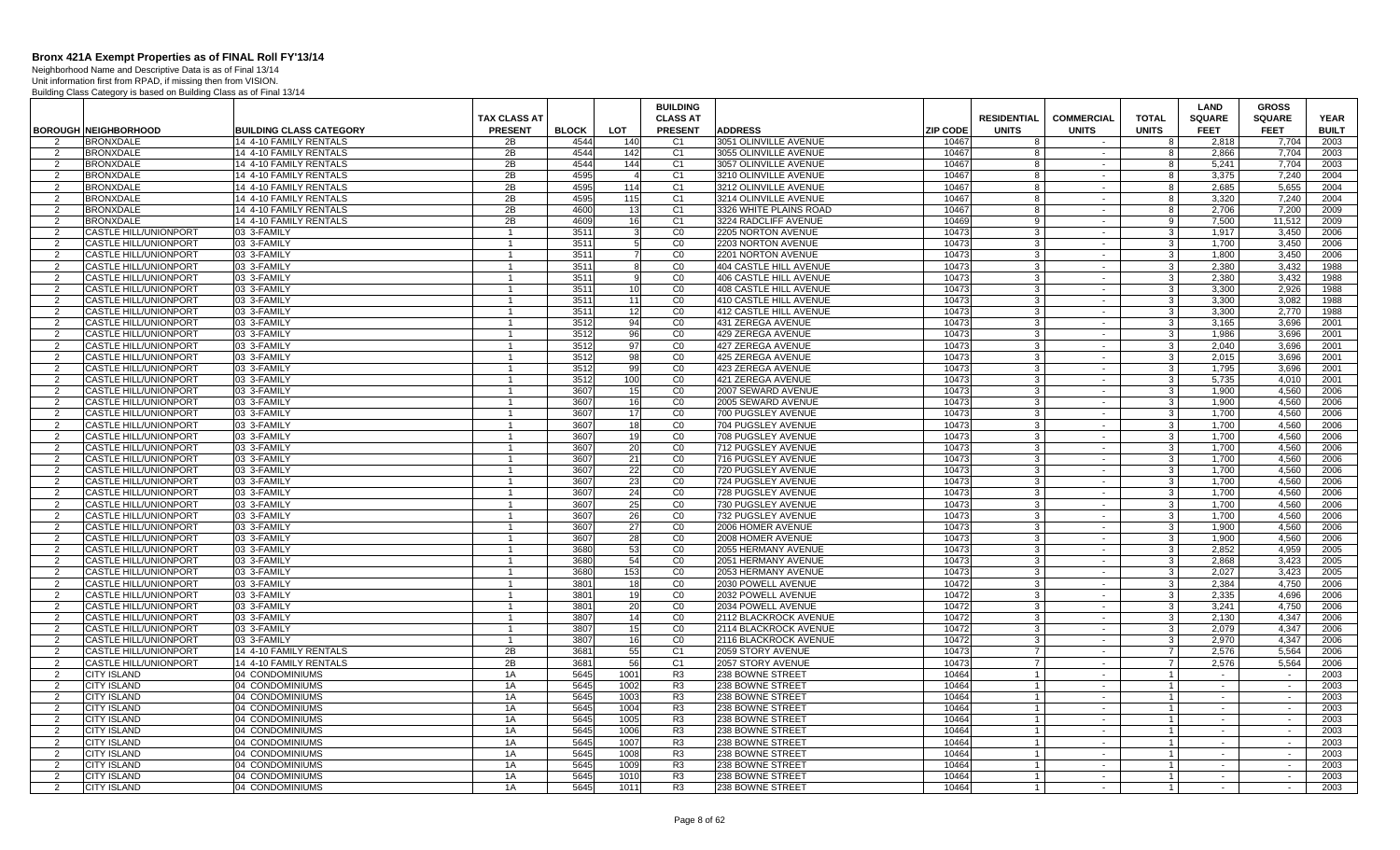Neighborhood Name and Descriptive Data is as of Final 13/14 Unit information first from RPAD, if missing then from VISION.

|                |                                                   |                                                   |                     |                      |              | <b>BUILDING</b>                  |                                            |                          |                                         |                        |                                  | <b>LAND</b>           | <b>GROSS</b>     |                      |
|----------------|---------------------------------------------------|---------------------------------------------------|---------------------|----------------------|--------------|----------------------------------|--------------------------------------------|--------------------------|-----------------------------------------|------------------------|----------------------------------|-----------------------|------------------|----------------------|
|                |                                                   |                                                   | <b>TAX CLASS AT</b> |                      |              | <b>CLASS AT</b>                  |                                            |                          | <b>RESIDENTIAL</b>                      | <b>COMMERCIAL</b>      | <b>TOTAL</b>                     | <b>SQUARE</b>         | <b>SQUARE</b>    | <b>YEAR</b>          |
| 2              | <b>BOROUGH NEIGHBORHOOD</b><br><b>CITY ISLAND</b> | <b>BUILDING CLASS CATEGORY</b><br>04 CONDOMINIUMS | <b>PRESENT</b>      | <b>BLOCK</b><br>5645 | <b>LOT</b>   | <b>PRESENT</b>                   | <b>ADDRESS</b><br>238 BOWNE STREET         | <b>ZIP CODE</b><br>10464 | <b>UNITS</b><br>$\overline{\mathbf{1}}$ | <b>UNITS</b><br>$\sim$ | <b>UNITS</b><br>$\overline{1}$   | <b>FEET</b><br>$\sim$ | <b>FEET</b>      | <b>BUILT</b><br>2003 |
| 2              | <b>CITY ISLAND</b>                                | 04 CONDOMINIUMS                                   | 1A<br>1A            | 5645                 | 1012<br>1013 | R <sub>3</sub><br>R <sub>3</sub> | 238 BOWNE STREET                           | 10464                    | $\overline{1}$                          | $\sim$                 | $\overline{1}$                   | $\sim$                | $\sim$           | 2003                 |
| $\overline{2}$ | <b>CITY ISLAND</b>                                | 04 CONDOMINIUMS                                   | 1A                  | 5645                 | 1014         | R <sub>3</sub>                   | 238 BOWNE STREET                           | 10464                    | $\overline{1}$                          | $\sim$                 | $\overline{1}$                   | $\sim$                | $\sim$           | 2003                 |
| 2              | <b>CITY ISLAND</b>                                | 04 CONDOMINIUMS                                   | 1A                  | 5645                 | 1015         | R <sub>3</sub>                   | 238 BOWNE STREET                           | 10464                    |                                         | $\sim$                 | $\overline{1}$                   |                       |                  | 2003                 |
| 2              | <b>CITY ISLAND</b>                                | 04 CONDOMINIUMS                                   | 1A                  | 5645                 | 1016         | R <sub>3</sub>                   | 238 BOWNE STREET                           | 10464                    | $\overline{\mathbf{1}}$                 | $\sim$                 | $\overline{1}$                   | $\sim$                | $\sim$           | 2003                 |
| $\overline{2}$ | <b>CITY ISLAND</b>                                | 04 CONDOMINIUMS                                   | 1A                  | 5645                 | 1017         | R <sub>3</sub>                   | 238 BOWNE STREET                           | 10464                    |                                         | $\sim$                 | $\overline{1}$                   | $\sim$                | $\sim$           | 2003                 |
| 2              | <b>CITY ISLAND</b>                                | 04 CONDOMINIUMS                                   | 1A                  | 5645                 | 1018         | R <sub>3</sub>                   | 238 BOWNE STREET                           | 10464                    |                                         | $\sim$                 | $\overline{1}$                   | $\sim$                | $\sim$           | 2003                 |
| 2              | <b>COUNTRY CLUB</b>                               | 03 3-FAMILY                                       | $\overline{1}$      | 5326                 | 41           | CO                               | 1105 CLARENCE AVENUE                       | 10465                    | 3                                       | $\sim$                 | $\mathbf{3}$                     | 4.750                 | 3,657            | 1988                 |
| 2              | <b>COUNTRY CLUB</b>                               | 03 3-FAMILY                                       |                     | 5414                 | 246          | CO                               | 3302 GRISWOLD AVENUE                       | 10465                    | 3                                       | $\sim$                 | 3                                | 10.840                | 3,563            | 2001                 |
| 2              | <b>COUNTRY CLUB</b>                               | 03 3-FAMILY                                       | $\mathbf{1}$        | 5414                 | 248          | CO                               | 3306 GRISWOLD AVENUE                       | 10465                    | 3                                       | $\sim$                 | 3                                | 6.805                 | 3,563            | 2001                 |
| 2              | <b>COUNTRY CLUB</b>                               | 03 3-FAMILY                                       |                     | 5414                 | 249          | CO                               | 3308 GRISWOLD AVENUE                       | 10465                    | 3                                       | $\sim$                 | 3                                | 9.810                 | 3.563            | 2001                 |
| $\overline{2}$ | <b>COUNTRY CLUB</b>                               | 03 3-FAMILY                                       | $\mathbf 1$         | 5414                 | 251          | CO                               | 3312 GRISWOLD AVENUE                       | 10465                    | 3                                       | $\sim$                 | 3                                | 9,810                 | 3,561            | 2001                 |
| 2              | <b>COUNTRY CLUB</b>                               | 03 3-FAMILY                                       |                     | 5414                 | 252          | CO                               | 3314 GRISWOLD AVENUE                       | 10465                    | 3                                       | $\sim$                 | 3                                | 6,010                 | 3,563            | 2001                 |
| 2              | <b>COUNTRY CLUB</b>                               | 03 3-FAMILY                                       |                     | 5414                 | 253          | CO                               | 3316 GRISWOLD AVENUE                       | 10465                    | 3                                       | $\sim$                 | $\mathbf{3}$                     | 5,460                 | 3.561            | 2001                 |
| 2              | <b>COUNTRY CLUB</b>                               | 03 3-FAMILY                                       |                     | 5414                 | 254          | CO                               | 3318 GRISWOLD AVENUE                       | 10465                    | 3                                       | $\sim$                 | 3                                | 3,732                 | 3,563            | 2001                 |
| 2              | <b>COUNTRY CLUB</b>                               | 03 3-FAMILY                                       |                     | 5414                 | 258          | CO                               | 1471 OUTLOOK AVENUE                        | 10465                    | 3                                       | $\sim$                 | $\mathbf{3}$                     | 4,180                 | 3,563            | 2001                 |
| 2              | <b>COUNTRY CLUB</b>                               | 03 3-FAMILY                                       | $\overline{1}$      | 5414                 | 263          | CO                               | 1469 OUTLOOK AVENUE                        | 10465                    | 3                                       | $\sim$                 | $\mathbf{3}$                     | 3,920                 | 3,563            | 2001                 |
| 2              | <b>COUNTRY CLUB</b>                               | 03 3-FAMILY                                       |                     | 5414                 | 265          | CO                               | <b>1467 OUTLOOK AVENUE</b>                 | 10465                    | 3                                       | $\sim$                 | 3                                | 3.920                 | 3.563            | 2001                 |
| 2              | <b>COUNTRY CLUB</b>                               | 03 3-FAMILY                                       | 1                   | 5414                 | 267          | CO                               | <b>1465 OUTLOOK AVENUE</b>                 | 10465                    | 3                                       | $\sim$                 | $\mathbf{3}$                     | 3.472                 | 3.563            | 2001                 |
| 2              | <b>COUNTRY CLUB</b>                               | 03 3-FAMILY                                       |                     | 5476                 | 41           | CO                               | 716 VINCENT AVENUE                         | 10465                    | $\mathbf{3}$                            | $\sim$                 | $\mathbf{3}$                     | 3.750                 | 3.656            | 2004                 |
| $\overline{2}$ | <b>COUNTRY CLUB</b>                               | 03 3-FAMILY                                       | $\mathbf 1$         | 5476                 | 42           | CO                               | 718 VINCENT AVENUE                         | 10465                    | 3                                       | $\sim$                 | 3                                | 3,750                 | 3,656            | 2004                 |
| $\overline{2}$ | <b>COUNTRY CLUB</b>                               | 04 CONDOMINIUMS                                   | 1A                  | 5417                 | 1020         | R <sub>3</sub>                   | 1400 OUTLOOK AVENUE                        | 10465                    |                                         | $\sim$                 | $\overline{1}$                   |                       |                  | 2002                 |
| 2              | <b>COUNTRY CLUB</b>                               | 04 CONDOMINIUMS                                   | 1A                  | 5417                 | 1021         | R <sub>3</sub>                   | 1400 OUTLOOK AVENUE                        | 10465                    |                                         | $\sim$                 | $\overline{1}$                   | $\sim$                | $\sim$           | 2002                 |
| $\overline{2}$ | <b>COUNTRY CLUB</b>                               | 04 CONDOMINIUMS                                   | 1A                  | 5417                 | 1022         | R <sub>3</sub>                   | 1400 OUTLOOK AVENUE                        | 10465                    |                                         | $\sim$                 | $\overline{1}$                   | $\sim$                | $\sim$           | 2002                 |
| 2              | <b>COUNTRY CLUB</b>                               | 04 CONDOMINIUMS                                   | 1A                  | 5417                 | 1023         | R <sub>3</sub>                   | 1402 OUTLOOK AVENUE                        | 10465                    |                                         | $\sim$                 | $\mathbf{1}$                     | $\sim$                | $\sim$           | 2002                 |
| 2              | <b>COUNTRY CLUB</b>                               | 04 CONDOMINIUMS                                   | 1A<br>1A            | 5417<br>5417         | 1024         | R <sub>3</sub><br>R3             | 1402 OUTLOOK AVENUE                        | 10465                    | $\overline{1}$                          | $\sim$                 | $\mathbf{1}$                     | $\sim$                | $\sim$           | 2002<br>2002         |
| 2              | <b>COUNTRY CLUB</b><br><b>COUNTRY CLUB</b>        | 04 CONDOMINIUMS<br>04 CONDOMINIUMS                | 1A                  | 5417                 | 1025<br>1026 | R <sub>3</sub>                   | 1402 OUTLOOK AVENUE<br>1404 OUTLOOK AVENUE | 10465<br>10465           | $\overline{1}$<br>$\overline{1}$        | $\sim$<br>$\sim$       | $\overline{1}$<br>$\overline{1}$ | $\sim$<br>$\sim$      | $\sim$<br>$\sim$ | 2002                 |
| 2<br>2         | <b>COUNTRY CLUB</b>                               | 04 CONDOMINIUMS                                   | 1A                  | 5417                 | 1027         | R <sub>3</sub>                   | 1404 OUTLOOK AVENUE                        | 10465                    |                                         |                        | $\mathbf{1}$                     | $\sim$                | $\sim$           | 2002                 |
| $\overline{2}$ | <b>COUNTRY CLUB</b>                               | 04 CONDOMINIUMS                                   | 1A                  | 5417                 | 1028         | R <sub>3</sub>                   | 1404 OUTLOOK AVENUE                        | 10465                    | $\overline{1}$                          | $\sim$<br>$\sim$       | $\overline{1}$                   | $\sim$                | $\sim$           | 2002                 |
| $\overline{2}$ | <b>COUNTRY CLUB</b>                               | 04 CONDOMINIUMS                                   | 1A                  | 5417                 | 1029         | R <sub>3</sub>                   | 1406 OUTLOOK AVENUE                        | 10465                    | $\overline{1}$                          | $\sim$                 | $\overline{1}$                   |                       |                  | 2002                 |
| 2              | <b>COUNTRY CLUB</b>                               | 04 CONDOMINIUMS                                   | 1A                  | 5417                 | 1030         | R <sub>3</sub>                   | 1406 OUTLOOK AVENUE                        | 10465                    |                                         | $\sim$                 | $\overline{1}$                   | $\sim$                | $\sim$           | 2002                 |
| 2              | <b>COUNTRY CLUB</b>                               | 04 CONDOMINIUMS                                   | 1A                  | 5417                 | 1031         | R <sub>3</sub>                   | 1406 OUTLOOK AVENUE                        | 10465                    |                                         | $\sim$                 | $\overline{1}$                   | $\sim$                | $\sim$           | 2002                 |
| 2              | <b>COUNTRY CLUB</b>                               | 04 CONDOMINIUMS                                   | 1A                  | 5417                 | 1032         | R <sub>3</sub>                   | 1408 OUTLOOK AVENUE                        | 10465                    |                                         | $\sim$                 | $\overline{1}$                   | $\sim$                | $\sim$           | 2002                 |
| 2              | <b>COUNTRY CLUB</b>                               | 04 CONDOMINIUMS                                   | 1A                  | 5417                 | 1033         | R <sub>3</sub>                   | 1408 OUTLOOK AVENUE                        | 10465                    | $\overline{1}$                          | $\sim$                 | $\overline{1}$                   | $\sim$                | $\sim$           | 2002                 |
| 2              | <b>COUNTRY CLUB</b>                               | 04 CONDOMINIUMS                                   | 1A                  | 5417                 | 1034         | R3                               | 1408 OUTLOOK AVENUE                        | 10465                    |                                         | $\sim$                 | $\overline{1}$                   | $\sim$                | $\sim$           | 2002                 |
| 2              | <b>COUNTRY CLUB</b>                               | 04 CONDOMINIUMS                                   | 1A                  | 5417                 | 1035         | R <sub>3</sub>                   | 1410 OUTLOOK AVENUE                        | 10465                    | $\overline{1}$                          | $\sim$                 | $\overline{1}$                   | $\sim$                | $\sim$           | 2002                 |
| 2              | <b>COUNTRY CLUB</b>                               | 04 CONDOMINIUMS                                   | 1A                  | 5417                 | 1036         | R <sub>3</sub>                   | 1410 OUTLOOK AVENUE                        | 10465                    |                                         | $\sim$                 | $\mathbf{1}$                     |                       |                  | 2002                 |
| 2              | <b>COUNTRY CLUB</b>                               | 04 CONDOMINIUMS                                   | 1A                  | 5417                 | 1037         | R <sub>3</sub>                   | 1410 OUTLOOK AVENUE                        | 10465                    | $\overline{1}$                          | $\sim$                 | $\overline{1}$                   | $\sim$                | $\sim$           | 2002                 |
| 2              | <b>COUNTRY CLUB</b>                               | 04 CONDOMINIUMS                                   | 1A                  | 541                  | 1038         | R <sub>3</sub>                   | <b>1412 OUTLOOK AVENUE</b>                 | 10465                    |                                         | $\sim$                 | $\overline{1}$                   | $\sim$                |                  | 2002                 |
| 2              | <b>COUNTRY CLUB</b>                               | 04 CONDOMINIUMS                                   | 1A                  | 5417                 | 1039         | R <sub>3</sub>                   | 1412 OUTLOOK AVENUE                        | 10465                    |                                         | $\sim$                 | $\overline{1}$                   | $\sim$                | $\sim$           | 2002                 |
| 2              | <b>COUNTRY CLUB</b>                               | 04 CONDOMINIUMS                                   | 1A                  | 5417                 | 1040         | R <sub>3</sub>                   | 1412 OUTLOOK AVENUE                        | 10465                    | $\overline{1}$                          | $\sim$                 | $\overline{1}$                   | $\sim$                | $\sim$           | 2002                 |
| 2              | <b>COUNTRY CLUB</b>                               | 04 CONDOMINIUMS                                   | 1A                  | 5417                 | 1041         | R <sub>3</sub>                   | 1416 OUTLOOK AVENUE                        | 10465                    |                                         | $\sim$                 | $\mathbf{1}$                     | $\sim$                | $\sim$           | 2002                 |
| 2              | <b>COUNTRY CLUB</b>                               | 04 CONDOMINIUMS                                   | 1A                  | 5417                 | 1042         | R <sub>3</sub>                   | 1416 OUTLOOK AVENUE                        | 10465                    | $\overline{1}$                          | $\sim$                 | $\mathbf{1}$                     | $\sim$                | $\sim$           | 2002                 |
| 2              | <b>COUNTRY CLUB</b>                               | 04 CONDOMINIUMS                                   | 1A                  | 5417                 | 1043         | R3                               | <b>1416 OUTLOOK AVENUE</b>                 | 10465                    | $\overline{1}$                          | $\sim$                 | $\overline{1}$                   | $\sim$                | $\sim$           | 2002                 |
| 2              | <b>COUNTRY CLUB</b>                               | 04 CONDOMINIUMS                                   | 1A                  | 5417                 | 1044         | R <sub>3</sub>                   | 1418 OUTLOOK AVENUE                        | 10465                    | $\overline{1}$                          | $\sim$                 | $\overline{1}$                   | $\sim$                | $\sim$           | 2002                 |
| 2              | <b>COUNTRY CLUB</b>                               | 04 CONDOMINIUMS                                   | 1A                  | 5417                 | 1045         | R <sub>3</sub>                   | 1418 OUTLOOK AVENUE                        | 10465                    |                                         | $\sim$                 | $\mathbf{1}$                     |                       |                  | 2002                 |
| $\overline{2}$ | <b>COUNTRY CLUB</b>                               | 04 CONDOMINIUMS                                   | 1A                  | 5417                 | 1046         | R <sub>3</sub>                   | 1418 OUTLOOK AVENUE                        | 10465                    | $\overline{1}$                          | $\sim$                 | $\overline{1}$                   | $\sim$                | $\sim$           | 2002                 |
| 2              | <b>COUNTRY CLUB</b>                               | 04 CONDOMINIUMS                                   | 1A                  | 5417                 | 1047         | R <sub>3</sub>                   | 1420 OUTLOOK AVENUE                        | 10465                    |                                         | $\sim$                 | $\overline{1}$<br>$\overline{1}$ | $\sim$                | $\sim$           | 2002                 |
| 2<br>2         | <b>COUNTRY CLUB</b>                               | 04 CONDOMINIUMS                                   | 1A                  | 5417                 | 1048         | R <sub>3</sub>                   | 1420 OUTLOOK AVENUE                        | 10465                    |                                         | $\sim$<br>$\sim$       | $\overline{1}$                   | $\sim$<br>$\sim$      | $\sim$<br>$\sim$ | 2002                 |
| $\overline{2}$ | <b>COUNTRY CLUB</b><br><b>COUNTRY CLUB</b>        | 04 CONDOMINIUMS<br>04 CONDOMINIUMS                | 1A<br>1A            | 5417<br>5417         | 1049<br>1050 | R <sub>3</sub><br>R <sub>3</sub> | 1420 OUTLOOK AVENUE<br>1422 OUTLOOK AVENUE | 10465<br>10465           |                                         | $\sim$                 | $\mathbf{1}$                     |                       | $\sim$           | 2002<br>2002         |
| 2              | <b>COUNTRY CLUB</b>                               | 04 CONDOMINIUMS                                   | 1A                  | 5417                 | 1051         | R <sub>3</sub>                   | 1422 OUTLOOK AVENUE                        | 10465                    | $\overline{1}$                          | $\sim$                 | $\overline{1}$                   | $\sim$<br>$\sim$      | $\sim$           | 2002                 |
| 2              | <b>COUNTRY CLUB</b>                               | 04 CONDOMINIUMS                                   | 1A                  | 5417                 | 1052         | R <sub>3</sub>                   | 1422 OUTLOOK AVENUE                        | 10465                    | $\overline{1}$                          | $\sim$                 | $\overline{1}$                   | $\sim$                | $\sim$           | 2002                 |
| $\overline{2}$ | <b>COUNTRY CLUB</b>                               | 04 CONDOMINIUMS                                   | 1A                  | 5417                 | 1053         | R <sub>3</sub>                   | 1424 OUTLOOK AVENUE                        | 10465                    | $\overline{1}$                          | $\sim$                 | $\overline{1}$                   | $\sim$                | $\sim$           | 2002                 |
| $\overline{2}$ | <b>COUNTRY CLUB</b>                               | 04 CONDOMINIUMS                                   | 1A                  | 5417                 | 1054         | R <sub>3</sub>                   | 1424 OUTLOOK AVENUE                        | 10465                    |                                         | $\sim$                 | $\mathbf{1}$                     |                       |                  | 2002                 |
| 2              | <b>COUNTRY CLUB</b>                               | 04 CONDOMINIUMS                                   | 1A                  | 5417                 | 1055         | R <sub>3</sub>                   | 424 OUTLOOK AVENUE                         | 10465                    |                                         | $\sim$                 | $\overline{1}$                   | $\sim$                | $\sim$           | 2002                 |
| $\overline{2}$ | <b>COUNTRY CLUB</b>                               | 04 CONDOMINIUMS                                   | 1A                  | 5417                 | 1056         | R <sub>3</sub>                   | 1426 OUTLOOK AVENUE                        | 10465                    |                                         | $\sim$                 | $\mathbf{1}$                     |                       |                  | 2002                 |
|                |                                                   |                                                   |                     |                      |              |                                  |                                            |                          |                                         |                        |                                  |                       |                  |                      |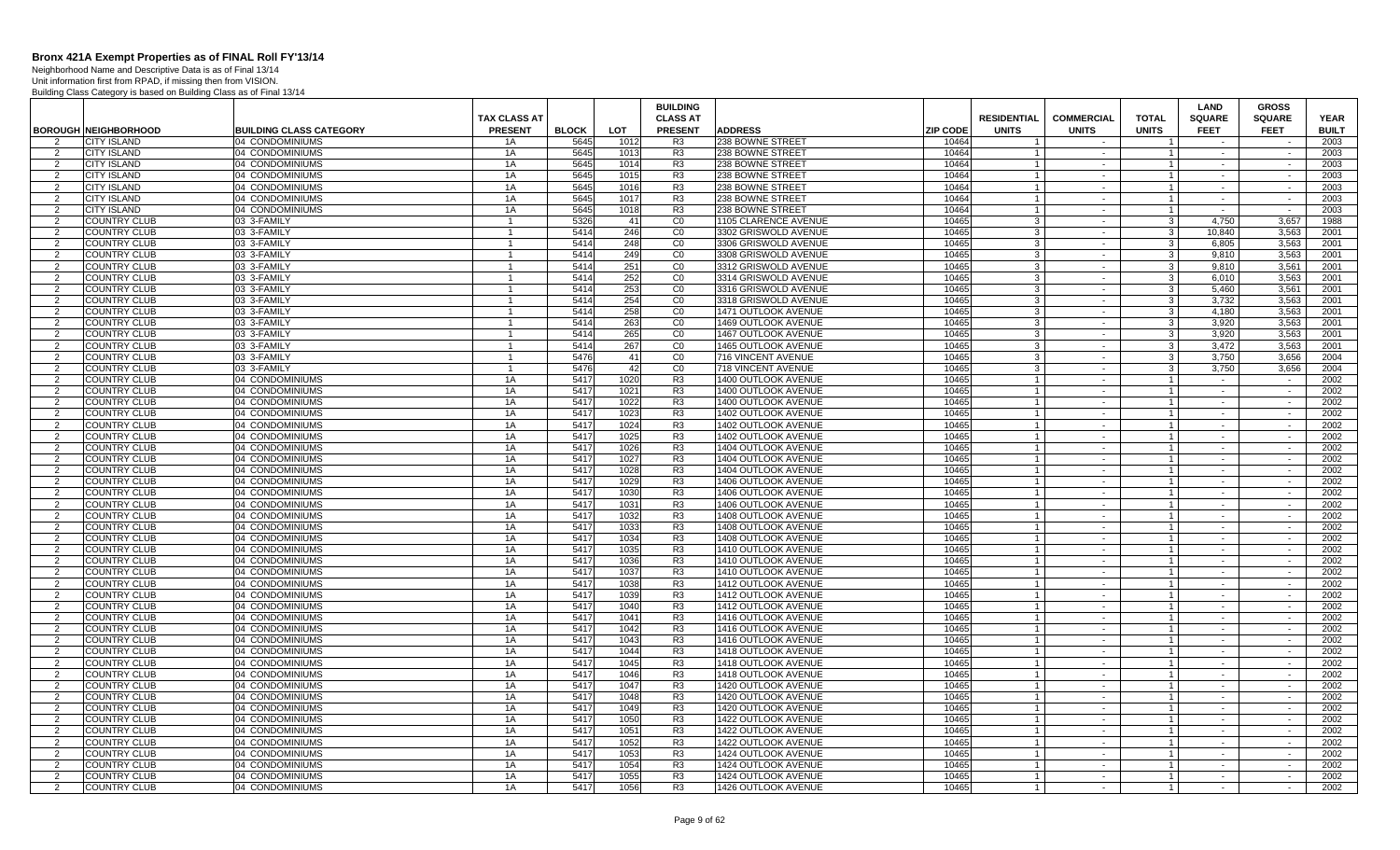Neighborhood Name and Descriptive Data is as of Final 13/14 Unit information first from RPAD, if missing then from VISION.

|                                 |                                            |                                    |                     |              |              | <b>BUILDING</b>                  |                                            |                 |                    |                      |                                  | LAND             | <b>GROSS</b>     |              |
|---------------------------------|--------------------------------------------|------------------------------------|---------------------|--------------|--------------|----------------------------------|--------------------------------------------|-----------------|--------------------|----------------------|----------------------------------|------------------|------------------|--------------|
|                                 |                                            |                                    | <b>TAX CLASS AT</b> |              |              | <b>CLASS AT</b>                  |                                            |                 | <b>RESIDENTIAL</b> | <b>COMMERCIAL</b>    | <b>TOTAL</b>                     | <b>SQUARE</b>    | <b>SQUARE</b>    | <b>YEAR</b>  |
|                                 | <b>BOROUGH NEIGHBORHOOD</b>                | <b>BUILDING CLASS CATEGORY</b>     | <b>PRESENT</b>      | <b>BLOCK</b> | <b>LOT</b>   | <b>PRESENT</b>                   | <b>ADDRESS</b>                             | <b>ZIP CODE</b> | <b>UNITS</b>       | <b>UNITS</b>         | <b>UNITS</b>                     | <b>FEET</b>      | <b>FEET</b>      | <b>BUILT</b> |
|                                 | COUNTRY CLUB                               | 04 CONDOMINIUMS                    | 1Α                  | 5417         | 1058         | R <sub>3</sub>                   | 1426 OUTLOOK AVENUE                        | 10465           |                    | $\sim$               |                                  |                  |                  | 2002         |
| 2                               | <b>COUNTRY CLUB</b>                        | 04 CONDOMINIUMS                    | 1A                  | 5417         | 1059         | R <sub>3</sub>                   | 1428 OUTLOOK AVENUE                        | 10465           |                    | $\sim$               | $\overline{1}$                   | $\sim$           | $\sim$           | 2002         |
| $\overline{2}$                  | <b>COUNTRY CLUB</b>                        | 04 CONDOMINIUMS                    | 1A                  | 5417         | 1060         | R <sub>3</sub>                   | 1428 OUTLOOK AVENUE                        | 10465           |                    | $\sim$               | $\overline{1}$                   |                  |                  | 2002         |
| $\overline{2}$                  | <b>COUNTRY CLUB</b>                        | 04 CONDOMINIUMS                    | 1A                  | 5417         | 1061         | R <sub>3</sub>                   | 1428 OUTLOOK AVENUE                        | 10465           |                    | $\sim$               | $\mathbf{1}$                     | $\sim$           | $\sim$           | 2002         |
| $\mathcal{P}$                   | <b>COUNTRY CLUB</b>                        | 04 CONDOMINIUMS                    | 1A                  | 5417         | 1062         | R <sub>3</sub>                   | 1430 OUTLOOK AVENUE                        | 10465           |                    | $\sim$               | $\overline{1}$                   | $\sim$           | $\sim$           | 2002         |
| $\mathcal{P}$                   | COUNTRY CLUB                               | 04 CONDOMINIUMS                    | 1A                  | 5417         | 1063         | R <sub>3</sub>                   | 1430 OUTLOOK AVENUE                        | 10465           |                    | $\sim$               |                                  | $\sim$           | $\sim$           | 2002         |
| 2                               | <b>COUNTRY CLUB</b>                        | 04 CONDOMINIUMS                    | 1A                  | 5417         | 1064         | R <sub>3</sub>                   | 1430 OUTLOOK AVENUE                        | 10465           | $\overline{1}$     | $\sim$               | $\overline{1}$                   | $\sim$           | $\sim$           | 2002         |
| 2                               | <b>COUNTRY CLUB</b>                        | 04 CONDOMINIUMS                    | 1A                  | 5417         | 1065         | R <sub>3</sub>                   | 1432 OUTLOOK AVENUE                        | 10465           | $\overline{1}$     | $\sim$               | $\overline{1}$                   | $\sim$           | $\sim$           | 2002         |
| 2                               | <b>COUNTRY CLUB</b>                        | 04 CONDOMINIUMS                    | 1A                  | 5417         | 1066         | R <sub>3</sub>                   | 1432 OUTLOOK AVENUE                        | 10465           | $\overline{1}$     | $\sim$               | $\overline{1}$                   | $\sim$           | $\sim$           | 2002         |
| $\mathcal{P}$                   | <b>COUNTRY CLUB</b>                        | 04 CONDOMINIUMS                    | 1A                  | 5417         | 1067         | R <sub>3</sub>                   | 1432 OUTLOOK AVENUE                        | 10465           |                    | $\sim$               | $\mathbf{1}$                     | $\sim$           | $\sim$           | 2002         |
| 2<br>$\overline{2}$             | <b>COUNTRY CLUB</b>                        | 04 CONDOMINIUMS                    | 1A                  | 5417         | 1068         | R3<br>R <sub>3</sub>             | 1434 OUTLOOK AVENUE                        | 10465           |                    | $\sim$ $-$<br>$\sim$ | $\overline{1}$<br>$\overline{1}$ | $\sim$<br>$\sim$ | $\sim$<br>$\sim$ | 2002         |
|                                 | <b>COUNTRY CLUB</b>                        | 04 CONDOMINIUMS                    | 1A                  | 5417         | 1069         |                                  | 1434 OUTLOOK AVENUE                        | 10465           |                    |                      |                                  |                  |                  | 2002         |
| $\overline{2}$<br>$\mathcal{P}$ | <b>COUNTRY CLUB</b><br><b>COUNTRY CLUB</b> | 04 CONDOMINIUMS<br>04 CONDOMINIUMS | 1A<br>1A            | 5417<br>5417 | 1070         | R <sub>3</sub><br>R <sub>3</sub> | 1434 OUTLOOK AVENUE                        | 10465<br>10465  |                    | $\sim$<br>$\sim$     | $\mathbf{1}$<br>$\mathbf{1}$     | $\sim$<br>$\sim$ | $\sim$<br>$\sim$ | 2002<br>2002 |
| $\mathcal{P}$                   | <b>COUNTRY CLUB</b>                        | 04 CONDOMINIUMS                    | 1A                  | 5417         | 1071<br>1072 | R <sub>3</sub>                   | 1436 OUTLOOK AVENUE<br>1436 OUTLOOK AVENUE | 10465           |                    | $\sim$               | $\overline{1}$                   | $\sim$           | $\sim$           | 2002         |
| 2                               | <b>COUNTRY CLUB</b>                        | 04 CONDOMINIUMS                    | 1A                  | 5417         | 1073         | R <sub>3</sub>                   | 1436 OUTLOOK AVENUE                        | 10465           | $\overline{1}$     | $\sim$               | $\overline{1}$                   | $\sim$           | $\sim$           | 2002         |
| $\overline{2}$                  | <b>COUNTRY CLUB</b>                        | 04 CONDOMINIUMS                    | 1A                  | 5417         | 1074         | R <sub>3</sub>                   | 1438 OUTLOOK AVENUE                        | 10465           | $\overline{1}$     | $\sim$               | $\overline{1}$                   | $\sim$           | $\sim$           | 2002         |
| 2                               | <b>COUNTRY CLUB</b>                        | 04 CONDOMINIUMS                    | 1A                  | 5417         | 1075         | R <sub>3</sub>                   | 1438 OUTLOOK AVENUE                        | 10465           | $\overline{1}$     | $\sim$               | $\overline{1}$                   | $\sim$           | $\sim$           | 2002         |
| $\overline{2}$                  | <b>COUNTRY CLUB</b>                        | 04 CONDOMINIUMS                    | 1A                  | 5417         | 1076         | R3                               | 1438 OUTLOOK AVENUE                        | 10465           |                    | $\sim$               | $\mathbf{1}$                     | $\sim$           | $\sim$           | 2002         |
| -2                              | <b>COUNTRY CLUB</b>                        | 04 CONDOMINIUMS                    | 1A                  | 5417         | 1077         | R <sub>3</sub>                   | 1440 OUTLOOK AVENUE                        | 10465           | $\overline{1}$     | $\sim$               | $\overline{1}$                   | $\sim$           | $\sim$           | 2002         |
| $\mathcal{P}$                   | <b>COUNTRY CLUB</b>                        | 04 CONDOMINIUMS                    | 1A                  | 5417         | 1078         | R <sub>3</sub>                   | 1440 OUTLOOK AVENUE                        | 10465           |                    | $\sim$               | $\overline{1}$                   |                  | $\sim$           | 2002         |
| $\overline{2}$                  | <b>COUNTRY CLUB</b>                        | 04 CONDOMINIUMS                    | 1A                  | 5417         | 1079         | R <sub>3</sub>                   | 1440 OUTLOOK AVENUE                        | 10465           |                    | $\sim$               | $\overline{1}$                   | $\sim$           | $\sim$           | 2002         |
| $\mathcal{P}$                   | <b>COUNTRY CLUB</b>                        | 04 CONDOMINIUMS                    | 1A                  | 5417         | 1080         | R <sub>3</sub>                   | 1442 OUTLOOK AVENUE                        | 10465           | $\overline{1}$     | $\sim$               | $\overline{1}$                   | $\sim$           | $\sim$           | 2002         |
| $\mathcal{P}$                   | <b>COUNTRY CLUB</b>                        | 04 CONDOMINIUMS                    | 1A                  | 5417         | 1081         | R <sub>3</sub>                   | 1442 OUTLOOK AVENUE                        | 10465           |                    | $\sim$               | $\overline{1}$                   | $\sim$           | $\sim$           | 2002         |
| 2                               | <b>COUNTRY CLUB</b>                        | 04 CONDOMINIUMS                    | 1A                  | 5417         | 1082         | R <sub>3</sub>                   | 1442 OUTLOOK AVENUE                        | 10465           | $\overline{1}$     | $\sim$ $-$           | $\overline{1}$                   | $\sim$           | $\sim$           | 2002         |
| $\overline{2}$                  | <b>COUNTRY CLUB</b>                        | 04 CONDOMINIUMS                    | 1A                  | 5417         | 1083         | R <sub>3</sub>                   | 1444 OUTLOOK AVENUE                        | 10465           |                    | $\sim$               | $\overline{1}$                   | $\sim$           | $\sim$           | 2002         |
| $\overline{2}$                  | <b>COUNTRY CLUB</b>                        | 04 CONDOMINIUMS                    | 1A                  | 5417         | 1084         | R3                               | 1444 OUTLOOK AVENUE                        | 10465           |                    | $\sim$               | $\mathbf{1}$                     | $\sim$           | $\sim$           | 2002         |
| $\mathcal{P}$                   | COUNTRY CLUB                               | 04 CONDOMINIUMS                    | 1A                  | 5417         | 1085         | R <sub>3</sub>                   | 1444 OUTLOOK AVENUE                        | 10465           |                    | $\sim$               | $\mathbf{1}$                     | $\sim$           | $\sim$           | 2002         |
| -2                              | <b>COUNTRY CLUB</b>                        | 04 CONDOMINIUMS                    | 1A                  | 5417         | 1101         | R <sub>3</sub>                   | 1490 OUTLOOK AVENUE                        | 10465           | $\overline{1}$     | $\sim$               | $\overline{1}$                   | $\sim$           | $\sim$           | 2006         |
| $\mathcal{P}$                   | <b>COUNTRY CLUB</b>                        | 04 CONDOMINIUMS                    | 1A                  | 5417         | 1102         | R <sub>3</sub>                   | 1490 OUTLOOK AVENUE                        | 10465           |                    | $\sim$               | $\overline{1}$                   | $\sim$           | $\sim$           | 2006         |
| $\overline{2}$                  | <b>COUNTRY CLUB</b>                        | 04 CONDOMINIUMS                    | 1A                  | 5417         | 1104         | R <sub>3</sub>                   | <b>1490 OUTLOOK AVENUE</b>                 | 10465           |                    | $\sim$               | $\overline{1}$                   | $\sim$           | $\sim$           | 2006         |
| 2                               | <b>COUNTRY CLUB</b>                        | 04 CONDOMINIUMS                    | 1A                  | 5417         | 1105         | R <sub>3</sub>                   | 1490 OUTLOOK AVENUE                        | 10465           | $\overline{1}$     | $\sim$               | $\overline{1}$                   | $\sim$           | $\sim$           | 2006         |
| 2                               | <b>COUNTRY CLUB</b>                        | 04 CONDOMINIUMS                    | 1A                  | 5417         | 1106         | R <sub>3</sub>                   | 1490 OUTLOOK AVENUE                        | 10465           |                    | $\sim$               | $\overline{1}$                   | $\sim$           | $\sim$           | 2006         |
| 2                               | <b>COUNTRY CLUB</b>                        | 04 CONDOMINIUMS                    | 1A                  | 5417         | 1107         | R <sub>3</sub>                   | 1490 OUTLOOK AVENUE                        | 10465           | $\overline{1}$     | $\sim$ $-$           | $\overline{1}$                   | $\sim$           | $\sim$           | 2006         |
| $\overline{2}$                  | <b>COUNTRY CLUB</b>                        | 04 CONDOMINIUMS                    | 1A                  | 5417         | 1108         | R <sub>3</sub>                   | 1490 OUTLOOK AVENUE                        | 10465           |                    | $\sim$               | $\overline{1}$                   | $\sim$           | $\sim$           | 2006         |
| 2<br>$\mathcal{P}$              | <b>COUNTRY CLUB</b>                        | 04 CONDOMINIUMS                    | 1A                  | 5417         | 1109         | R3                               | <b>1490 OUTLOOK AVENUE</b>                 | 10465           |                    | $\sim$<br>$\sim$     | $\mathbf{1}$                     | $\sim$<br>$\sim$ | $\sim$           | 2006         |
|                                 | <b>COUNTRY CLUB</b><br><b>COUNTRY CLUB</b> | 04 CONDOMINIUMS<br>04 CONDOMINIUMS | 1A<br>1A            | 5417<br>5417 | 1110         | R <sub>3</sub><br>R <sub>3</sub> | 1490 OUTLOOK AVENUE<br>1490 OUTLOOK AVENUE | 10465<br>10465  |                    |                      | $\mathbf{1}$<br>$\overline{1}$   |                  | $\sim$           | 2006<br>2006 |
| -2<br>$\mathcal{P}$             | <b>COUNTRY CLUB</b>                        | 04 CONDOMINIUMS                    | 1A                  | 5417         | 1111<br>1112 | R <sub>3</sub>                   | 1490 OUTLOOK AVENUE                        | 10465           |                    | $\sim$<br>$\sim$     | $\overline{1}$                   | $\sim$<br>$\sim$ | $\sim$<br>$\sim$ | 2006         |
| 2                               | <b>COUNTRY CLUB</b>                        | 04 CONDOMINIUMS                    | 1A                  | 5417         | 1113         | R <sub>3</sub>                   | <b>1490 OUTLOOK AVENUE</b>                 | 10465           |                    | $\sim$               |                                  | $\sim$           |                  | 2006         |
| 2                               | <b>COUNTRY CLUB</b>                        | 04 CONDOMINIUMS                    | 1A                  | 5417         | 1114         | R <sub>3</sub>                   | 1490 OUTLOOK AVENUE                        | 10465           | $\overline{1}$     | $\sim$               | $\overline{1}$                   | $\sim$           | $\sim$           | 2006         |
| $\overline{2}$                  | <b>COUNTRY CLUB</b>                        | 04 CONDOMINIUMS                    | 1A                  | 5417         | 1115         | R <sub>3</sub>                   | 1490 OUTLOOK AVENUE                        | 10465           | $\overline{1}$     | $\sim$               | $\overline{1}$                   | $\sim$           | $\sim$           | 2006         |
| 2                               | <b>COUNTRY CLUB</b>                        | 04 CONDOMINIUMS                    | 1A                  | 5417         | 1116         | R3                               | 1490 OUTLOOK AVENUE                        | 10465           | $\overline{1}$     | $\sim$ $-$           | $\overline{1}$                   | $\sim$           | $\sim$           | 2006         |
| $\overline{2}$                  | <b>COUNTRY CLUB</b>                        | 04 CONDOMINIUMS                    | 1A                  | 5417         | 1117         | R <sub>3</sub>                   | 1490 OUTLOOK AVENUE                        | 10465           | $\overline{1}$     | $\sim$               | $\overline{1}$                   |                  | $\sim$           | 2006         |
| 2                               | <b>COUNTRY CLUB</b>                        | 04 CONDOMINIUMS                    | 1A                  | 5417         | 1118         | R <sub>3</sub>                   | <b>1490 OUTLOOK AVENUE</b>                 | 10465           |                    | $\sim$               | $\overline{1}$                   | $\sim$           | $\sim$           | 2006         |
| $\overline{2}$                  | <b>COUNTRY CLUB</b>                        | 04 CONDOMINIUMS                    | 1A                  | 5417         | 1119         | R <sub>3</sub>                   | 1490 OUTLOOK AVENUE                        | 10465           |                    | $\sim$               | $\mathbf{1}$                     | $\sim$           | $\sim$           | 2006         |
| -2                              | <b>COUNTRY CLUB</b>                        | 04 CONDOMINIUMS                    | 1A                  | 5417         | 1120         | R <sub>3</sub>                   | 1490 OUTLOOK AVENUE                        | 10465           |                    | $\sim$               | $\overline{1}$                   | $\sim$           | $\sim$           | 2006         |
| $\mathcal{P}$                   | <b>COUNTRY CLUB</b>                        | 04 CONDOMINIUMS                    | 1A                  | 5417         | 1121         | R <sub>3</sub>                   | 1490 OUTLOOK AVENUE                        | 10465           | $\overline{1}$     | $\sim$ $-$           | $\overline{1}$                   | $\sim$           | $\sim$           | 2006         |
| $\mathcal{P}$                   | <b>COUNTRY CLUB</b>                        | 04 CONDOMINIUMS                    | 1A                  | 5417         | 1122         | R <sub>3</sub>                   | <b>1490 OUTLOOK AVENUE</b>                 | 10465           |                    | $\sim$               | $\overline{1}$                   | $\sim$           | $\sim$           | 2006         |
| 2                               | <b>COUNTRY CLUB</b>                        | 04 CONDOMINIUMS                    | 1A                  | 5417         | 1123         | R <sub>3</sub>                   | 1490 OUTLOOK AVENUE                        | 10465           | $\overline{1}$     | $\sim$               | $\overline{1}$                   | $\sim$           | $\sim$           | 2006         |
| $\overline{2}$                  | <b>COUNTRY CLUB</b>                        | 04 CONDOMINIUMS                    | 1A                  | 5417         | 1124         | R <sub>3</sub>                   | 1490 OUTLOOK AVENUE                        | 10465           | $\overline{1}$     | $\sim$               | $\overline{1}$                   | $\sim$           | $\sim$           | 2006         |
| 2                               | <b>COUNTRY CLUB</b>                        | 04 CONDOMINIUMS                    | 1A                  | 5417         | 1125         | R <sub>3</sub>                   | <b>1490 OUTLOOK AVENUE</b>                 | 10465           | $\mathbf{1}$       | $\sim$               | $\overline{1}$                   | $\sim$           | $\sim$           | 2006         |
| $\overline{2}$                  | <b>COUNTRY CLUB</b>                        | 04 CONDOMINIUMS                    | 1A                  | 5417         | 1126         | R <sub>3</sub>                   | 1490 OUTLOOK AVENUE                        | 10465           |                    | $\sim$               | $\overline{1}$                   | $\sim$           | $\sim$           | 2006         |
| 2                               | <b>COUNTRY CLUB</b>                        | 04 CONDOMINIUMS                    | 1A                  | 5417         | 1127         | R <sub>3</sub>                   | 1490 OUTLOOK AVENUE                        | 10465           |                    | $\sim$               | $\overline{1}$                   | $\sim$           | $\sim$           | 2006         |
| $\overline{2}$                  | <b>COUNTRY CLUB</b>                        | 04 CONDOMINIUMS                    | 1A                  | 5417         | 1128         | R <sub>3</sub>                   | 1490 OUTLOOK AVENUE                        | 10465           |                    | $\sim$               | $\mathbf{1}$                     | $\sim$           | $\sim$           | 2006         |
| 2                               | <b>COUNTRY CLUB</b>                        | 04 CONDOMINIUMS                    | 1A                  | 5417         | 1129         | R <sub>3</sub>                   | 1490 OUTLOOK AVENUE                        | 10465           |                    | $\sim$               | $\mathbf{1}$                     | $\sim$           |                  | 2006         |
| $\mathcal{P}$                   | <b>COUNTRY CLUB</b>                        | 04 CONDOMINIUMS                    | 1A                  | 5417         | 1130         | R3                               | 1490 OUTLOOK AVENUE                        | 10465           | $\overline{1}$     | $\sim$               | $\overline{1}$                   | $\sim$           | $\sim$           | 2006         |
| 2                               | <b>COUNTRY CLUB</b>                        | 04 CONDOMINIUMS                    | 1A                  | 5417         | 1131         | R <sub>3</sub>                   | 1490 OUTLOOK AVENUE                        | 10465           | $\overline{1}$     | $\sim$               | $\overline{1}$                   | $\sim$           | $\sim$           | 2006         |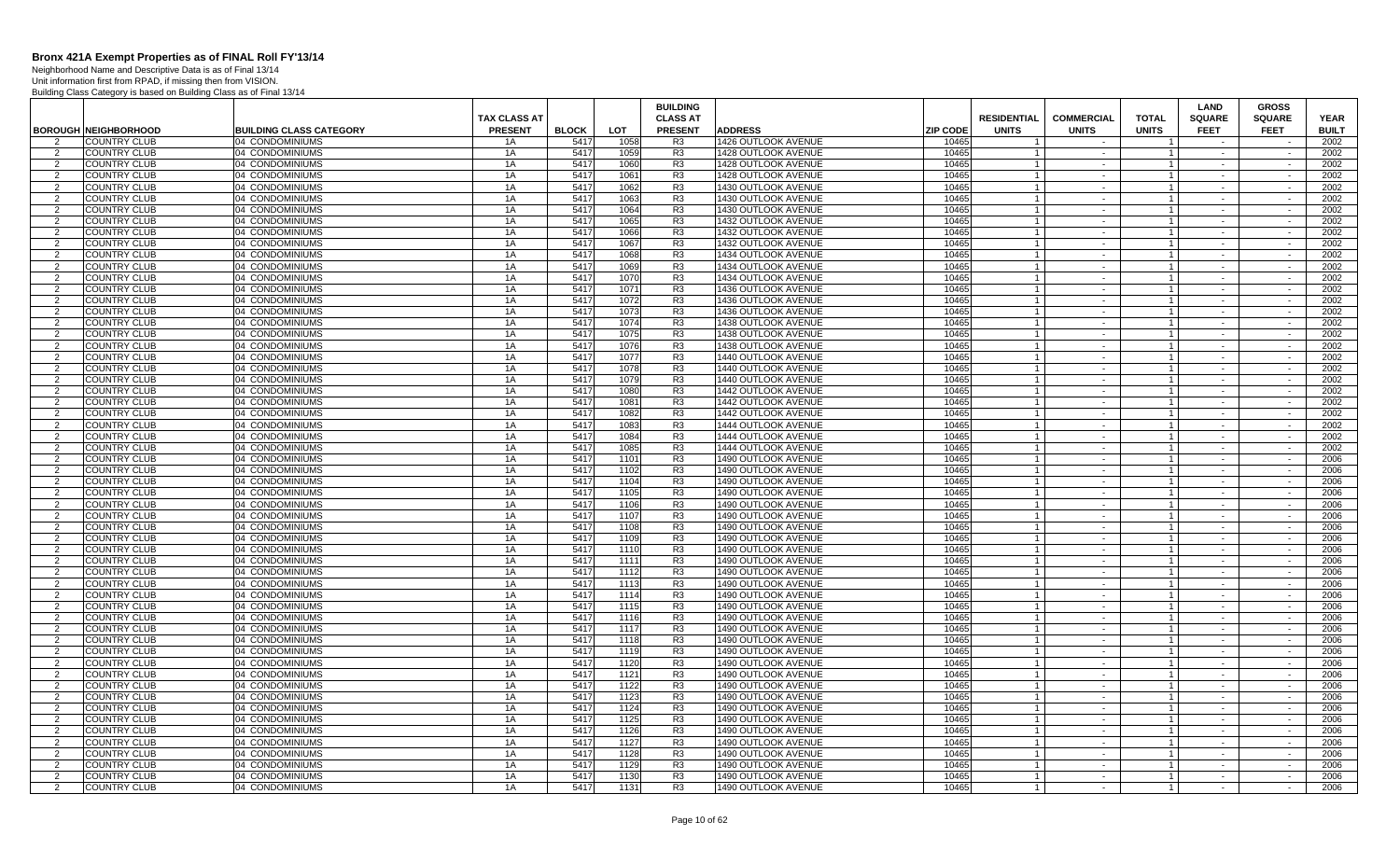Neighborhood Name and Descriptive Data is as of Final 13/14 Unit information first from RPAD, if missing then from VISION.

|                |                                                    |                                                   |                     |                      |              | <b>BUILDING</b>                  |                                                   |                          |                                |                        |                                | <b>LAND</b>           | <b>GROSS</b>     |                      |
|----------------|----------------------------------------------------|---------------------------------------------------|---------------------|----------------------|--------------|----------------------------------|---------------------------------------------------|--------------------------|--------------------------------|------------------------|--------------------------------|-----------------------|------------------|----------------------|
|                |                                                    |                                                   | <b>TAX CLASS AT</b> |                      |              | <b>CLASS AT</b>                  |                                                   |                          | <b>RESIDENTIAL</b>             | <b>COMMERCIAL</b>      | <b>TOTAL</b>                   | <b>SQUARE</b>         | <b>SQUARE</b>    | <b>YEAR</b>          |
| 2              | <b>BOROUGH NEIGHBORHOOD</b><br><b>COUNTRY CLUB</b> | <b>BUILDING CLASS CATEGORY</b><br>04 CONDOMINIUMS | <b>PRESENT</b>      | <b>BLOCK</b><br>5417 | <b>LOT</b>   | <b>PRESENT</b>                   | <b>ADDRESS</b><br><b>1490 OUTLOOK AVENUE</b>      | <b>ZIP CODE</b><br>10465 | <b>UNITS</b><br>$\overline{1}$ | <b>UNITS</b><br>$\sim$ | <b>UNITS</b><br>$\overline{1}$ | <b>FEET</b><br>$\sim$ | <b>FEET</b>      | <b>BUILT</b><br>2006 |
| 2              | <b>COUNTRY CLUB</b>                                | 04 CONDOMINIUMS                                   | 1A<br>1A            | 5417                 | 1132<br>1133 | R <sub>3</sub><br>R <sub>3</sub> | <b>1490 OUTLOOK AVENUE</b>                        | 10465                    | $\overline{1}$                 | $\sim$                 | $\overline{1}$                 | $\sim$                | $\sim$           | 2006                 |
| $\overline{2}$ | <b>COUNTRY CLUB</b>                                | 04 CONDOMINIUMS                                   | 1A                  | 5417                 | 1134         | R <sub>3</sub>                   | 1490 OUTLOOK AVENUE                               | 10465                    | $\overline{1}$                 | $\sim$                 | $\overline{1}$                 | $\sim$                | $\sim$           | 2006                 |
| $\overline{2}$ | <b>COUNTRY CLUB</b>                                | 04 CONDOMINIUMS                                   | 1A                  | 5417                 | 1135         | R <sub>3</sub>                   | 1490 OUTLOOK AVENUE                               | 10465                    |                                | $\sim$                 | $\overline{1}$                 |                       |                  | 2006                 |
| 2              | <b>COUNTRY CLUB</b>                                | 04 CONDOMINIUMS                                   | 1A                  | 5417                 | 1136         | R <sub>3</sub>                   | 1490 OUTLOOK AVENUE                               | 10465                    | $\overline{1}$                 | $\sim$                 | $\overline{1}$                 | $\sim$                | $\sim$           | 2006                 |
| $\overline{2}$ | <b>COUNTRY CLUB</b>                                | 04 CONDOMINIUMS                                   | 1A                  | 5479                 | 1001         | R <sub>3</sub>                   | 852 DEAN AVENUE                                   | 10465                    | $\overline{1}$                 | $\sim$                 | $\overline{1}$                 | $\sim$                | $\sim$           | 2003                 |
| 2              | <b>COUNTRY CLUB</b>                                | 04 CONDOMINIUMS                                   | 1A                  | 5479                 | 1002         | R <sub>3</sub>                   | 852 DEAN AVENUE                                   | 10465                    | $\overline{1}$                 | $\sim$                 | $\overline{1}$                 | $\sim$                | $\sim$           | 2003                 |
| 2              | <b>COUNTRY CLUB</b>                                | 04 CONDOMINIUMS                                   | 1A                  | 5479                 | 1003         | R <sub>3</sub>                   | 852 DEAN AVENUE                                   | 10465                    | $\overline{1}$                 | $\sim$                 | $\overline{1}$                 | $\sim$                | $\sim$           | 2003                 |
| 2              | <b>COUNTRY CLUB</b>                                | 04 CONDOMINIUMS                                   | 1A                  | 5479                 | 1004         | R <sub>3</sub>                   | 850 DEAN AVENUE                                   | 10465                    | $\overline{1}$                 | $\sim$                 | $\overline{1}$                 | $\sim$                | $\sim$           | 2003                 |
| 2              | <b>COUNTRY CLUB</b>                                | 04 CONDOMINIUMS                                   | 1A                  | 5479                 | 1005         | R <sub>3</sub>                   | 850 DEAN AVENUE                                   | 10465                    | $\overline{1}$                 | $\sim$                 | $\overline{1}$                 | $\sim$                | $\sim$           | 2003                 |
| $\overline{2}$ | <b>COUNTRY CLUB</b>                                | 04 CONDOMINIUMS                                   | 1A                  | 5479                 | 1006         | R <sub>3</sub>                   | 850 DEAN AVENUE                                   | 10465                    | $\overline{1}$                 | $\sim$                 | $\mathbf{1}$                   | $\sim$                | $\sim$           | 2003                 |
| 2              | <b>COUNTRY CLUB</b>                                | 04 CONDOMINIUMS                                   | 1A                  | 5479                 | 1007         | R <sub>3</sub>                   | 848 DEAN AVENUE                                   | 10465                    | $\overline{1}$                 | $\sim$                 | $\overline{1}$                 | $\sim$                | $\sim$           | 2003                 |
| $\overline{2}$ | <b>COUNTRY CLUB</b>                                | 04 CONDOMINIUMS                                   | 1A                  | 5479                 | 1008         | R <sub>3</sub>                   | 848 DEAN AVENUE                                   | 10465                    |                                | $\sim$                 | $\overline{1}$                 |                       | $\sim$           | 2003                 |
| 2              | <b>COUNTRY CLUB</b>                                | 04 CONDOMINIUMS                                   | 1A                  | 5479                 | 1009         | R <sub>3</sub>                   | 848 DEAN AVENUE                                   | 10465                    | $\overline{1}$                 | $\sim$                 | $\overline{1}$                 | $\sim$                | $\sim$           | 2003                 |
| 2              | <b>COUNTRY CLUB</b>                                | 04 CONDOMINIUMS                                   | 1A                  | 5479                 | 1010         | R <sub>3</sub>                   | 846 DEAN AVENUE                                   | 10465                    | $\overline{1}$                 | $\sim$                 | $\overline{1}$                 | $\sim$                | $\sim$           | 2003                 |
| 2              | <b>COUNTRY CLUB</b>                                | 04 CONDOMINIUMS                                   | 1A                  | 5479                 | 1011         | R <sub>3</sub>                   | 846 DEAN AVENUE                                   | 10465                    |                                | $\sim$                 | $\overline{1}$                 | $\sim$                | $\sim$           | 2003                 |
| 2              | <b>COUNTRY CLUB</b>                                | 04 CONDOMINIUMS                                   | 1A                  | 5479                 | 1012         | R3                               | 846 DEAN AVENUE                                   | 10465                    | $\overline{1}$                 | $\sim$                 | $\overline{1}$                 | $\sim$                | $\sim$           | 2003                 |
| $\overline{2}$ | <b>COUNTRY CLUB</b>                                | 04 CONDOMINIUMS                                   | 1A                  | 5479                 | 1013         | R <sub>3</sub>                   | 844 DEAN AVENUE                                   | 10465                    | $\overline{1}$                 | $\sim$                 | $\overline{1}$                 | $\sim$                | $\sim$           | 2003                 |
| $\overline{2}$ | <b>COUNTRY CLUB</b>                                | 04 CONDOMINIUMS                                   | 1A                  | 5479                 | 1014         | R <sub>3</sub>                   | 844 DEAN AVENUE                                   | 10465                    | $\overline{1}$                 | $\sim$                 | $\mathbf{1}$                   | $\sim$                | $\sim$           | 2003                 |
| $\overline{2}$ | <b>COUNTRY CLUB</b>                                | 04 CONDOMINIUMS                                   | 1A                  | 5479                 | 1015         | R <sub>3</sub>                   | 844 DEAN AVENUE                                   | 10465                    |                                | $\sim$                 | $\mathbf{1}$                   | $\sim$                | $\sim$           | 2003                 |
| 2              | <b>COUNTRY CLUB</b>                                | 04 CONDOMINIUMS                                   | 1A                  | 5479                 | 1016         | R <sub>3</sub>                   | 842 DEAN AVENUE                                   | 10465                    | $\overline{1}$                 | $\sim$                 | $\overline{1}$                 | $\sim$                | $\sim$           | 2003                 |
| 2              | <b>COUNTRY CLUB</b>                                | 04 CONDOMINIUMS                                   | 1A                  | 5479                 | 1017         | R <sub>3</sub>                   | 842 DEAN AVENUE                                   | 10465                    |                                | $\sim$                 | $\overline{1}$                 | $\sim$                | $\sim$           | 2003                 |
| $\overline{2}$ | <b>COUNTRY CLUB</b>                                | 04 CONDOMINIUMS                                   | 1A                  | 5479                 | 1018         | R <sub>3</sub>                   | 842 DEAN AVENUE                                   | 10465                    |                                | $\sim$                 |                                | $\sim$                | $\sim$           | 2003                 |
| 2              | <b>COUNTRY CLUB</b>                                | 04 CONDOMINIUMS                                   | 1A                  | 5486                 | 1001         | R <sub>3</sub>                   | 600 CLARENCE AVENUE                               | 10465                    | $\overline{1}$                 | $\sim$                 | $\overline{1}$                 | $\sim$                | $\sim$           | 2004                 |
| 2              | <b>COUNTRY CLUB</b>                                | 04 CONDOMINIUMS                                   | 1A                  | 5486                 | 1002         | R <sub>3</sub>                   | 600 CLARENCE AVENUE                               | 10465                    | $\overline{1}$                 | $\sim$<br>$\sim$       | $\overline{1}$                 | $\sim$                | $\sim$<br>$\sim$ | 2004                 |
| 2              | <b>COUNTRY CLUB</b><br><b>COUNTRY CLUB</b>         | 04 CONDOMINIUMS<br>04 CONDOMINIUMS                | 1A<br>1A            | 5486<br>5486         | 1003<br>1004 | R <sub>3</sub><br>R <sub>3</sub> | 600 CLARENCE AVENUE<br><b>600 CLARENCE AVENUE</b> | 10465<br>10465           | $\overline{1}$                 |                        | $\overline{1}$                 | $\sim$                |                  | 2004<br>2004         |
| 2<br>2         | <b>COUNTRY CLUB</b>                                | 04 CONDOMINIUMS                                   | 1A                  | 5486                 | 1005         | R <sub>3</sub>                   | 600 CLARENCE AVENUE                               | 10465                    | $\overline{1}$                 | $\sim$<br>$\sim$       | $\overline{1}$<br>$\mathbf{1}$ | $\sim$                | $\sim$<br>$\sim$ | 2004                 |
| $\overline{2}$ | <b>COUNTRY CLUB</b>                                | 04 CONDOMINIUMS                                   | 1A                  | 5486                 | 1006         | R <sub>3</sub>                   | 600 CLARENCE AVENUE                               | 10465                    |                                | $\sim$                 | $\overline{1}$                 | $\sim$                | $\sim$           | 2004                 |
| $\overline{2}$ | <b>COUNTRY CLUB</b>                                | 04 CONDOMINIUMS                                   | 1A                  | 5486                 | 1007         | R <sub>3</sub>                   | 600 CLARENCE AVENUE                               | 10465                    | $\overline{1}$                 | $\sim$                 | $\overline{1}$                 | $\sim$                | $\sim$           | 2004                 |
| 2              | <b>COUNTRY CLUB</b>                                | 04 CONDOMINIUMS                                   | 1A                  | 5486                 | 1008         | R <sub>3</sub>                   | 600 CLARENCE AVENUE                               | 10465                    | $\overline{1}$                 | $\sim$                 | $\overline{1}$                 | $\sim$                | $\sim$           | 2004                 |
| 2              | <b>COUNTRY CLUB</b>                                | 04 CONDOMINIUMS                                   | 1A                  | 5486                 | 1009         | R <sub>3</sub>                   | 600 CLARENCE AVENUE                               | 10465                    | $\overline{1}$                 | $\sim$                 | $\overline{1}$                 | $\sim$                | $\sim$           | 2004                 |
| 2              | <b>COUNTRY CLUB</b>                                | 04 CONDOMINIUMS                                   | 1A                  | 5486                 | 1010         | R <sub>3</sub>                   | 600 CLARENCE AVENUE                               | 10465                    | $\overline{1}$                 | $\sim$                 | $\overline{1}$                 | $\sim$                | $\sim$           | 2004                 |
| 2              | <b>COUNTRY CLUB</b>                                | 04 CONDOMINIUMS                                   | 1A                  | 5486                 | 1011         | R <sub>3</sub>                   | 600 CLARENCE AVENUE                               | 10465                    | $\overline{1}$                 | $\sim$                 | $\overline{1}$                 | $\sim$                | $\sim$           | 2004                 |
| 2              | <b>COUNTRY CLUB</b>                                | 04 CONDOMINIUMS                                   | 1A                  | 5486                 | 1012         | R <sub>3</sub>                   | 600 CLARENCE AVENUE                               | 10465                    | $\overline{1}$                 | $\sim$                 | $\overline{1}$                 | $\sim$                | $\sim$           | 2004                 |
| 2              | <b>COUNTRY CLUB</b>                                | 04 CONDOMINIUMS                                   | 1A                  | 5486                 | 1013         | R <sub>3</sub>                   | 600 CLARENCE AVENUE                               | 10465                    | $\overline{1}$                 | $\sim$                 | $\overline{1}$                 |                       | $\sim$           | 2004                 |
| 2              | <b>COUNTRY CLUB</b>                                | 04 CONDOMINIUMS                                   | 1A                  | 5486                 | 1014         | R <sub>3</sub>                   | <b>600 CLARENCE AVENUE</b>                        | 10465                    |                                | $\sim$                 | $\mathbf{1}$                   | $\sim$                | $\sim$           | 2004                 |
| $\overline{2}$ | <b>COUNTRY CLUB</b>                                | 04 CONDOMINIUMS                                   | 1A                  | 5486                 | 1015         | R <sub>3</sub>                   | 600 CLARENCE AVENUE                               | 10465                    |                                | $\sim$                 | $\overline{1}$                 | $\sim$                | $\sim$           | 2004                 |
| 2              | <b>COUNTRY CLUB</b>                                | 04 CONDOMINIUMS                                   | 1A                  | 5486                 | 1016         | R <sub>3</sub>                   | 600 CLARENCE AVENUE                               | 10465                    |                                | $\sim$                 | $\mathbf{1}$                   | $\sim$                | $\sim$           | 2004                 |
| 2              | <b>COUNTRY CLUB</b>                                | 04 CONDOMINIUMS                                   | 1A                  | 5486                 | 1017         | R <sub>3</sub>                   | 600 CLARENCE AVENUE                               | 10465                    | $\overline{1}$                 | $\sim$                 | $\overline{1}$                 | $\sim$                | $\sim$           | 2004                 |
| 2              | <b>COUNTRY CLUB</b>                                | 04 CONDOMINIUMS                                   | 1A                  | 5486                 | 1018         | R <sub>3</sub>                   | 600 CLARENCE AVENUE                               | 10465                    | $\overline{1}$                 | $\sim$                 | $\overline{1}$                 | $\sim$                | $\sim$           | 2004                 |
| 2              | <b>COUNTRY CLUB</b>                                | 04 CONDOMINIUMS                                   | 1A                  | 5486                 | 1019         | R <sub>3</sub>                   | <b>600 CLARENCE AVENUE</b>                        | 10465                    | $\overline{1}$                 | $\sim$                 | $\overline{1}$                 | $\sim$                | $\sim$           | 2004                 |
| 2              | <b>COUNTRY CLUB</b>                                | 04 CONDOMINIUMS                                   | 1A                  | 5486                 | 1020         | R <sub>3</sub>                   | 600 CLARENCE AVENUE                               | 10465                    | $\overline{1}$                 | $\sim$                 | $\overline{1}$                 | $\sim$                | $\sim$           | 2004                 |
| 2              | <b>COUNTRY CLUB</b>                                | 04 CONDOMINIUMS                                   | 1A                  | 5486                 | 1021         | R <sub>3</sub>                   | 600 CLARENCE AVENUE                               | 10465                    | $\overline{1}$                 | $\sim$                 | $\overline{1}$                 | $\sim$                | $\sim$           | 2004                 |
| $\overline{2}$ | <b>COUNTRY CLUB</b>                                | 04 CONDOMINIUMS                                   | 1A                  | 5486                 | 1022         | R <sub>3</sub>                   | 600 CLARENCE AVENUE                               | 10465                    | $\overline{1}$                 | $\sim$                 | $\overline{1}$                 | $\sim$                | $\sim$           | 2004                 |
| $\overline{2}$ | <b>COUNTRY CLUB</b>                                | 04 CONDOMINIUMS                                   | 1A                  | 5486                 | 1023         | R <sub>3</sub>                   | 600 CLARENCE AVENUE                               | 10465                    |                                | $\sim$                 | $\mathbf{1}$                   | $\sim$                | $\sim$           | 2004                 |
| $\overline{2}$ | <b>COUNTRY CLUB</b>                                | 04 CONDOMINIUMS                                   | 1A                  | 5486                 | 1024         | R <sub>3</sub>                   | 600 CLARENCE AVENUE                               | 10465<br>10465           |                                | $\sim$                 | $\mathbf{1}$<br>$\mathbf{1}$   | $\sim$                | $\sim$           | 2004<br>2004         |
| 2              | <b>COUNTRY CLUB</b>                                | 04 CONDOMINIUMS                                   | 1A                  | 5486<br>5486         | 1025         | R <sub>3</sub>                   | 600 CLARENCE AVENUE                               | 10465                    | $\overline{1}$                 | $\sim$<br>$\sim$       | $\overline{1}$                 | $\sim$<br>$\sim$      | $\sim$<br>$\sim$ | 2004                 |
| 2<br>2         | <b>COUNTRY CLUB</b><br><b>COUNTRY CLUB</b>         | 04 CONDOMINIUMS<br>04 CONDOMINIUMS                | 1A<br>1A            | 5486                 | 1026<br>1027 | R <sub>3</sub><br>R <sub>3</sub> | 600 CLARENCE AVENUE<br>600 CLARENCE AVENUE        | 10465                    | $\overline{1}$                 | $\sim$                 | $\overline{1}$                 | $\sim$                | $\sim$           | 2004                 |
| 2              | <b>COUNTRY CLUB</b>                                | 04 CONDOMINIUMS                                   | 1A                  | 5486                 | 1028         | R3                               | 600 CLARENCE AVENUE                               | 10465                    | $\overline{1}$                 | $\sim$ $-$             | $\overline{1}$                 | $\sim$                | $\sim$           | 2004                 |
| 2              | <b>COUNTRY CLUB</b>                                | 04 CONDOMINIUMS                                   | 1A                  | 5486                 | 1029         | R <sub>3</sub>                   | 600 CLARENCE AVENUE                               | 10465                    | $\overline{1}$                 | $\sim$                 | $\mathbf{1}$                   | $\sim$                | $\sim$           | 2004                 |
| 2              | <b>COUNTRY CLUB</b>                                | 04 CONDOMINIUMS                                   | 1A                  | 5486                 | 1030         | R <sub>3</sub>                   | 600 CLARENCE AVENUE                               | 10465                    | $\overline{1}$                 | $\sim$                 | $\overline{1}$                 | $\sim$                | $\sim$           | 2004                 |
| $\overline{2}$ | <b>COUNTRY CLUB</b>                                | 04 CONDOMINIUMS                                   | 1A                  | 5486                 | 1031         | R <sub>3</sub>                   | 600 CLARENCE AVENUE                               | 10465                    | $\overline{1}$                 | $\sim$                 | $\overline{1}$                 | $\sim$                |                  | 2004                 |
| 2              | <b>COUNTRY CLUB</b>                                | 04 CONDOMINIUMS                                   | 1A                  | 5486                 | 1032         | R <sub>3</sub>                   | 600 CLARENCE AVENUE                               | 10465                    |                                | $\sim$                 | $\overline{1}$                 | $\sim$                | $\sim$           | 2004                 |
| $\mathcal{P}$  | <b>COUNTRY CLUB</b>                                | 14 4-10 FAMILY RENTALS                            | 2B                  | 5479                 | 48           | C7                               | 818 CLARENCE AVENUE                               | 10465                    | $\mathbf{R}$                   | $\overline{1}$         | -91                            | 7.500                 | 12.000           | 2004                 |
| 2              | <b>COUNTRY CLUB</b>                                | 25 CONDO OFFICE BUILDINGS                         | $\overline{4}$      | 5417                 | 1086         | <b>RB</b>                        | 1414 OUTLOOK AVENUE                               | 10465                    | $\sim$                         | $\sim$                 | $\overline{1}$                 | $\sim$                | $\sim$           | 2002                 |
| 2              | <b>CROTONA PARK</b>                                | 03 3-FAMILY                                       | $\overline{1}$      | 2949                 | 37           | CO                               | 707 EAST 175 STREET                               | 10457                    | $\mathbf{3}$                   | $\sim$                 | $\overline{\mathbf{3}}$        | 1.915                 | 4.231            | 2006                 |
|                |                                                    |                                                   |                     |                      |              |                                  |                                                   |                          |                                |                        |                                |                       |                  |                      |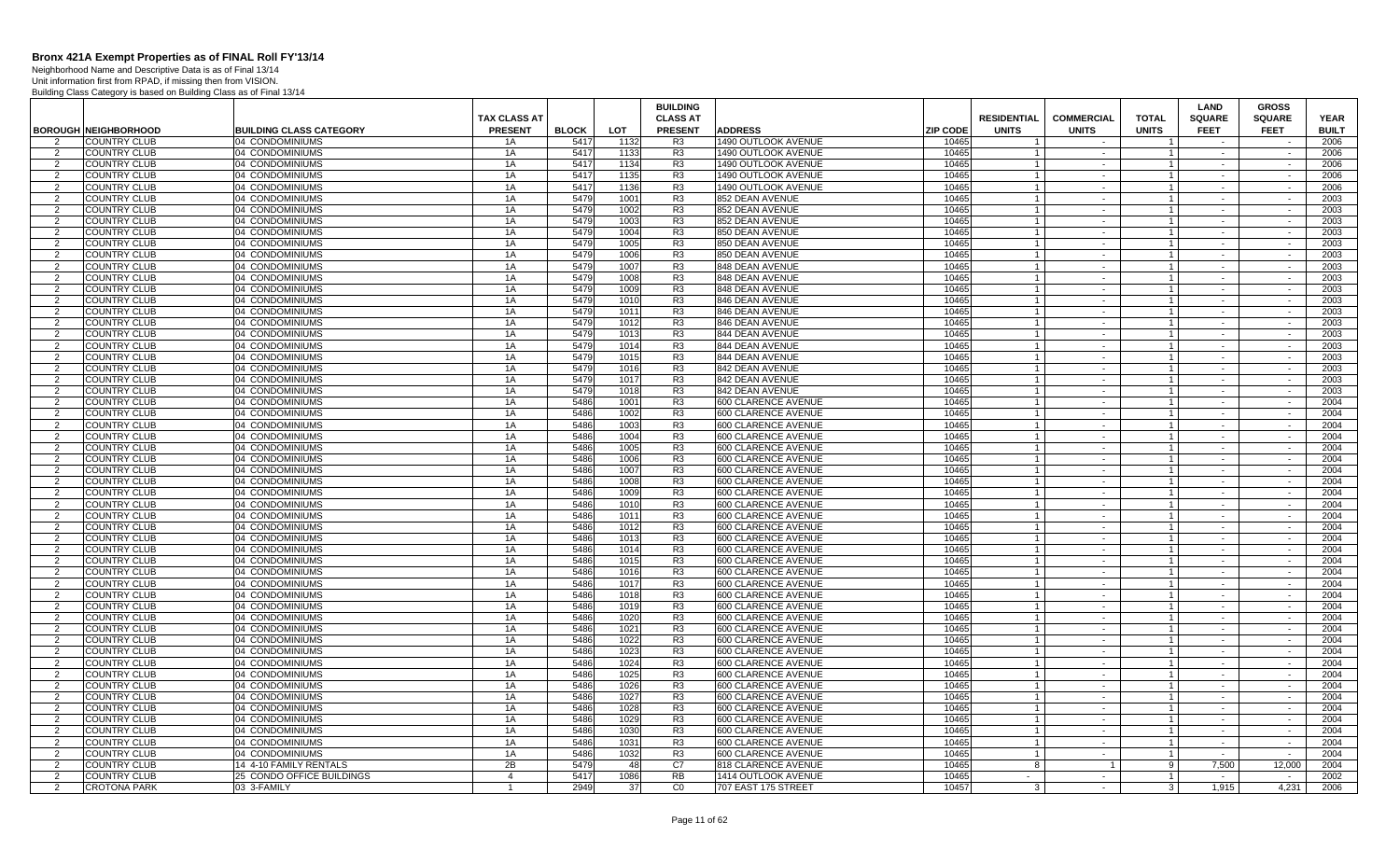Neighborhood Name and Descriptive Data is as of Final 13/14

|                     |                                                    |                                                      |                                       |                      |                       | <b>BUILDING</b>                  |                                                |                 |                               |                        |                                  | <b>LAND</b>                  | <b>GROSS</b>                 |                             |
|---------------------|----------------------------------------------------|------------------------------------------------------|---------------------------------------|----------------------|-----------------------|----------------------------------|------------------------------------------------|-----------------|-------------------------------|------------------------|----------------------------------|------------------------------|------------------------------|-----------------------------|
|                     |                                                    |                                                      | <b>TAX CLASS AT</b><br><b>PRESENT</b> |                      |                       | <b>CLASS AT</b>                  |                                                | <b>ZIP CODE</b> | <b>RESIDENTIAL</b>            | <b>COMMERCIAL</b>      | <b>TOTAL</b>                     | <b>SQUARE</b><br><b>FEET</b> | <b>SQUARE</b><br><b>FEET</b> | <b>YEAR</b><br><b>BUILT</b> |
| $\overline{2}$      | <b>BOROUGH NEIGHBORHOOD</b><br><b>CROTONA PARK</b> | <b>BUILDING CLASS CATEGORY</b><br>03 3-FAMILY        |                                       | <b>BLOCK</b><br>2949 | LOT<br>38             | <b>PRESENT</b><br>C <sub>0</sub> | <b>ADDRESS</b><br><b>705 CROTONA PARK EAST</b> |                 | <b>UNITS</b><br>$\mathcal{B}$ | <b>UNITS</b><br>$\sim$ | <b>UNITS</b><br>3 <sup>1</sup>   | 1.915                        | 4,229                        | 2006                        |
| 2                   | CROTONA PARK                                       | 03 3-FAMILY                                          |                                       | 2952                 | 128                   | CO                               | 1792 PROSPECT AVENUE                           | 10457           | 3                             | $\sim$                 | 3 <sup>1</sup>                   | 1,340                        | 3.060                        | 2006                        |
| 2                   | <b>CROTONA PARK</b>                                | 03 3-FAMILY                                          | $\mathbf{1}$                          | 2952                 | 129                   | CO                               | 1794 PROSPECT AVENUE                           | 10457           | -3                            | $\sim$                 | $\mathbf{3}$                     | 1.236                        | 2.906                        | 2006                        |
| 2                   | <b>CROTONA PARK</b>                                | 03 3-FAMILY                                          | $\mathbf{1}$                          | 2952                 | 130                   | CO                               | 1796 PROSPECT AVENUE                           | 10457           | 3                             | $\sim$                 | 3 <sup>1</sup>                   | 1,260                        | 2,953                        | 2006                        |
| 2                   | <b>CROTONA PARK</b>                                | 03 3-FAMILY                                          | -1                                    | 2989                 | 36                    | CO                               | 1555 VYSE AVENUE                               | 10460           | 3                             | $\sim$                 | 3 <sup>1</sup>                   | 2,500                        | 3,750                        | 2006                        |
| $\overline{2}$      | CROTONA PARK                                       | 03 3-FAMILY                                          | $\overline{1}$                        | 2989                 | 37                    | CO                               | 1553 VYSE AVENUE                               | 10460           | 3                             | $\sim$                 | 3 <sup>1</sup>                   | 2.500                        | 5,000                        | 2006                        |
| $\mathcal{P}$       | <b>CROTONA PARK</b>                                | 03 3-FAMILY                                          |                                       | 2995                 | 20                    | CO                               | 1494 VYSE AVENUE                               | 10460           | $\mathbf{3}$                  | $\sim$                 | 3 <sup>1</sup>                   | 2.084                        | 3.678                        | 2005                        |
| 2                   | <b>CROTONA PARK</b>                                | 03 3-FAMILY                                          | $\overline{1}$                        | 2995                 | 118                   | CO                               | 1496 VYSE AVENUE                               | 10460           | 3 <sup>1</sup>                | $\sim$                 | 3 <sup>1</sup>                   | 2.083                        | 3,678                        | 2005                        |
| 2                   | <b>CROTONA PARK</b>                                | 03 3-FAMILY                                          | $\mathbf{1}$                          | 2995                 | 119                   | CO                               | 1498 VYSE AVENUE                               | 10460           | 3 <sup>1</sup>                | $\sim$                 | 3 <sup>1</sup>                   | 2.083                        | 3.678                        | 2005                        |
| 2                   | <b>CROTONA PARK</b>                                | 03 3-FAMILY                                          | $\mathbf{1}$                          | 2995                 | 120                   | CO                               | 1500 VYSE AVENUE                               | 10460           | 3 <sup>1</sup>                | $\sim$                 | $\overline{3}$                   | 2.083                        | 3.678                        | 2005                        |
| $\overline{2}$      | CROTONA PARK                                       | 03 3-FAMILY                                          | $\overline{1}$                        | 2995                 | 121                   | CO                               | 1502 VYSE AVENUE                               | 10460           | 3                             | $\sim$                 | دن                               | 2.083                        | 3.678                        | 2005                        |
| $\overline{2}$      | CROTONA PARK                                       | 03 3-FAMILY                                          | $\mathbf{1}$                          | 2995                 | 122                   | CO                               | 1504 VYSE AVENUE                               | 10460           | 3                             | $\sim$                 | $\mathbf{3}$                     | 2,084                        | 3,678                        | 2005                        |
| $\overline{2}$      | <b>CROTONA PARK</b>                                | 03 3-FAMILY                                          | $\overline{1}$                        | 2996                 | 140                   | CO                               | 1533 BRYANT AVENUE                             | 10460           | $\mathbf{3}$                  | $\sim$                 | 3 <sup>1</sup>                   | 2,516                        | 3,900                        | 2002                        |
| 2                   | <b>CROTONA PARK</b>                                | 03 3-FAMILY                                          |                                       | 2996                 | 141                   | CO                               | 1531 BRYANT AVENUE                             | 10460           | 3                             | $\sim$                 | 3 <sup>1</sup>                   | 2.466                        | 3.846                        | 2002                        |
| 2                   | CROTONA PARK                                       | 03 3-FAMILY                                          | $\mathbf{1}$                          | 2996                 | 142                   | CO                               | 1529 BRYANT AVENUE                             | 10460           | $\mathbf{3}$                  | $\sim$                 | 3 <sup>1</sup>                   | 2.516                        | 3,900                        | 2002                        |
| $\mathcal{P}$       | CROTONA PARK                                       | 03 3-FAMILY                                          | $\overline{1}$                        | 3000                 |                       | CO                               | 983 JENNINGS STREET                            | 10460           | $\mathbf{3}$                  | $\sim$                 | 3 <sup>5</sup>                   | 1,375                        | 4,200                        | 2004                        |
| 2                   | <b>CROTONA PARK</b>                                | 08 RENTALS - REGULATED                               | 2                                     | 2949                 | 25                    | D <sub>3</sub>                   | 1807 CLINTON AVENUE                            | 10457           | 46                            | $\sim$ $-$             | 46                               | 23.870                       | 57.659                       | 1995                        |
| 2                   | <b>CROTONA PARK</b><br><b>CROTONA PARK</b>         | 08 RENTALS - REGULATED<br>08 RENTALS - REGULATED     | 2                                     | 2965<br>2991         | 51                    | D7<br>D3                         | 1490 BOSTON ROAD<br>945 EAST 174 STREET        | 10460<br>10460  | 95                            | $\overline{4}$         | 99<br>76                         | 24.663<br>16.000             | 94.061<br>70.666             | 2005<br>1991                |
| 2<br>$\overline{2}$ | <b>CROTONA PARK</b>                                |                                                      | 2<br>$\mathfrak{D}$                   | 2940                 | 30 <sup>1</sup><br>40 | D7                               | 1779 SOUTHERN BOULEVARD                        | 10460           | 76<br>18                      | $\sim$<br>2            | 20                               | 5,000                        | 19,069                       | 2007                        |
| 2                   | <b>CROTONA PARK</b>                                | 09 RENTALS - UNREGULATED<br>09 RENTALS - UNREGULATED | $\overline{2}$                        | 2978                 | 175                   | D7                               | 1662 BOSTON ROAD                               | 10460           | 20                            | $\overline{4}$         | 24                               | 4,431                        | 23,526                       | 2011                        |
| $\overline{2}$      | <b>CROTONA PARK</b>                                | 14 4-10 FAMILY RENTALS                               | 2B                                    | 2948                 | 11                    | C <sub>1</sub>                   | 718 EAST 175 STREET                            | 10457           | 8                             | $\sim$                 | 8                                | 3.000                        | 9.000                        | 2011                        |
| -2                  | CROTONA PARK                                       | 14 4-10 FAMILY RENTALS                               | 2A                                    | 2949                 | 41                    | C <sub>2</sub>                   | 731 EAST 175 STREET                            | 10457           | 6                             | $\sim$                 | 6                                | 1.750                        | 4.560                        | 2003                        |
| 2                   | <b>CROTONA PARK</b>                                | 36 HEALTH AND EDUCATION                              | $\overline{4}$                        | 2940                 | 19                    | $\overline{17}$                  | 1714 CROTONA PARK EAST                         | 10460           | 52                            | $\sim$                 | 52                               | 16,781                       | 51,306                       | 1993                        |
| 2                   | <b>EAST TREMONT</b>                                | 03 3-FAMILY                                          | $\mathbf{1}$                          | 2945                 | 28                    | CO                               | 640 EAST 176 STREET                            | 10457           | $\mathbf{3}$                  | $\sim$                 | 3 <sup>1</sup>                   | 2,070                        | 4.296                        | 2004                        |
| 2                   | <b>EAST TREMONT</b>                                | 03 3-FAMILY                                          | $\mathbf{1}$                          | 2945                 | 29                    | CO                               | 642 EAST 176 STREET                            | 10457           | 3 <sup>1</sup>                | $\sim$                 | $\overline{3}$                   | 1.388                        | 4.296                        | 2004                        |
| $\overline{2}$      | <b>EAST TREMONT</b>                                | 03 3-FAMILY                                          | $\overline{1}$                        | 2945                 | 30                    | CO                               | 644 EAST 176 STREET                            | 10457           | 3                             | $\sim$                 | 3 <sup>1</sup>                   | 1.390                        | 4.296                        | 2004                        |
| 2                   | <b>EAST TREMONT</b>                                | 03 3-FAMILY                                          | $\mathbf{1}$                          | 2945                 | 32                    | CO                               | 646 EAST 176 STREET                            | 10457           | -3                            | $\sim$                 | 3 <sup>1</sup>                   | 1,391                        | 4,296                        | 2004                        |
| $\overline{2}$      | <b>EAST TREMONT</b>                                | 03 3-FAMILY                                          | $\overline{1}$                        | 2945                 | 33                    | CO                               | 1839 BELMONT AVENUE                            | 10457           | 3                             | $\sim$                 | $\mathbf{3}$                     | 2,075                        | 4,756                        | 2004                        |
| 2                   | <b>EAST TREMONT</b>                                | 03 3-FAMILY                                          | -1                                    | 2946                 | 34                    | CO                               | 1913 CROTONA AVENUE                            | 10457           | 3                             | $\sim$                 | 3                                | 2.900                        | 3,861                        | 2004                        |
| $\overline{2}$      | <b>EAST TREMONT</b>                                | 03 3-FAMILY                                          | $\mathbf{1}$                          | 2946                 | 59                    | CO                               | 1915 CROTONA AVENUE                            | 10457           | $\mathbf{3}$                  | $\sim$                 | 3 <sup>1</sup>                   | 2.900                        | 3,861                        | 2004                        |
| $\mathcal{P}$       | <b>EAST TREMONT</b>                                | 03 3-FAMILY                                          |                                       | 2947                 | 41                    | CO                               | 1881 BELMONT AVENUE                            | 10457           | $\mathbf{3}$                  | $\sim$                 | 3 <sup>1</sup>                   | 2,025                        | 3,306                        | 2004                        |
| 2                   | <b>EAST TREMONT</b>                                | 03 3-FAMILY                                          | $\mathbf{1}$                          | 2947                 | 42                    | CO                               | 1879 BELMONT AVENUE                            | 10457           | $\mathbf{3}$                  | $\sim$                 | 3 <sup>1</sup>                   | 1.464                        | 3,306                        | 2004                        |
| 2                   | <b>EAST TREMONT</b>                                | 03 3-FAMILY                                          |                                       | 2947                 | 43                    | $\overline{C}$                   | <b>1877 BELMONT AVENUE</b>                     | 10457           | $\overline{3}$                | $\sim$                 | دن                               | 1.464                        | 3.306                        | 2004                        |
| 2                   | <b>EAST TREMONT</b>                                | 03 3-FAMILY                                          | $\mathbf{1}$                          | 2947                 | 44                    | CO                               | 1875 BELMONT AVENUE                            | 10457           | 3 <sup>1</sup>                | $\sim$                 | $\overline{3}$                   | 1.464                        | 3.306                        | 2004                        |
| $\overline{2}$      | <b>EAST TREMONT</b>                                | 03 3-FAMILY                                          | $\overline{1}$                        | 2947                 | 45                    | $\overline{C}0$                  | 1873 BELMONT AVENUE                            | 10457           | 3                             | $\sim$                 | 3 <sup>1</sup>                   | 1,517                        | 3,306                        | 2004                        |
| 2<br>$\overline{2}$ | <b>EAST TREMONT</b>                                | 03 3-FAMILY                                          | -1<br>$\overline{1}$                  | 2950                 | 27                    | CO<br>$\overline{C}$             | 727 FAIRMOUNT PLACE                            | 10457           | 3<br>3                        | $\sim$<br>$\sim$       | 3 <sup>1</sup><br>ω              | 1,135                        | 3,697                        | 2006                        |
|                     | <b>EAST TREMONT</b><br><b>EAST TREMONT</b>         | 03 3-FAMILY<br>03 3-FAMILY                           |                                       | 2950<br>2955         | 28<br>17              | CO                               | 725 FAIRMOUNT PLACE<br>790 ELSMERE PLACE       | 10457<br>10460  | 3                             |                        | 3 <sup>1</sup>                   | 1,365<br>2.900               | 3,997                        | 2006<br>2003                |
| 2<br>2              | <b>EAST TREMONT</b>                                | 03 3-FAMILY                                          | $\mathbf{1}$                          | 2955                 | 18                    | CO                               | 792 ELSMERE PLACE                              | 10460           | $\mathbf{3}$                  | $\sim$<br>$\sim$       | $\overline{3}$                   | 2,100                        | 3,276<br>3,276               | 2003                        |
| 2                   | <b>EAST TREMONT</b>                                | 03 3-FAMILY                                          | $\overline{1}$                        | 2960                 | 147                   | CO                               | 877 ELSMERE PLACE                              | 10460           | 3                             | $\sim$                 | 3 <sup>1</sup>                   | 1.950                        | 4.189                        | 2006                        |
| 2                   | <b>EAST TREMONT</b>                                | 03 3-FAMILY                                          | $\mathbf{1}$                          | 2960                 | 148                   | CO                               | 875 ELSMERE PLACE                              | 10460           | 3 <sup>1</sup>                | $\sim$                 | $\overline{3}$                   | 1.950                        | 4.189                        | 2006                        |
| 2                   | <b>EAST TREMONT</b>                                | 03 3-FAMILY                                          |                                       | 2960                 | 149                   | CO                               | 873 ELSMERE PLACE                              | 10460           | 3                             | $\sim$                 | 3 <sup>1</sup>                   | 1.950                        | 4.189                        | 2006                        |
| 2                   | <b>EAST TREMONT</b>                                | 03 3-FAMILY                                          | $\mathbf{1}$                          | 2960                 | 150                   | CO                               | 871 ELSMERE PLACE                              | 10460           | 3                             | $\sim$                 | 3 <sup>1</sup>                   | 1.950                        | 4.189                        | 2006                        |
| 2                   | <b>EAST TREMONT</b>                                | 03 3-FAMILY                                          | $\mathbf{1}$                          | 2960                 | 151                   | CO                               | 869 ELSMERE PLACE                              | 10460           | 3                             | $\sim$                 | $\mathbf{3}$                     | 1,950                        | 4,189                        | 2006                        |
| 2                   | <b>EAST TREMONT</b>                                | 03 3-FAMILY                                          | -1                                    | 2960                 | 152                   | CO                               | 867 ELSMERE PLACE                              | 10460           | 3                             | $\sim$                 | 3 <sup>1</sup>                   | 1,950                        | 4,189                        | 2006                        |
| $\overline{2}$      | <b>EAST TREMONT</b>                                | 03 3-FAMILY                                          | $\overline{1}$                        | 2960                 | 153                   | CO                               | 865 ELSMERE PLACE                              | 10460           | 3                             | $\sim$                 | $\mathbf{3}$                     | 1,950                        | 4,189                        | 2006                        |
| 2                   | <b>EAST TREMONT</b>                                | 03 3-FAMILY                                          |                                       | 2960                 | 154                   | CO                               | 863 ELSMERE PLACE                              | 10460           | 3                             | $\sim$                 | دن                               | 1.950                        | 4.189                        | 2006                        |
| 2                   | <b>EAST TREMONT</b>                                | 03 3-FAMILY                                          | $\overline{1}$                        | 2960                 | 155                   | CO                               | 861 ELSMERE PLACE                              | 10460           | 3 <sup>1</sup>                | $\sim$                 | 3 <sup>1</sup>                   | 1,950                        | 4.189                        | 2006                        |
| 2                   | <b>EAST TREMONT</b>                                | 03 3-FAMILY                                          | $\mathbf{1}$                          | 3068                 | 13                    | CO                               | 2004 LA FONTAINE AVENUE                        | 10457           | 3 <sup>1</sup>                | $\sim$                 | 3 <sup>1</sup>                   | 2.515                        | 3.900                        | 2005                        |
| 2                   | <b>EAST TREMONT</b>                                | 03 3-FAMILY                                          | $\mathbf{1}$                          | 3068                 | 15                    | CO                               | 2006 LA FONTAINE AVENUE                        | 10457           | 3 <sup>1</sup>                | $\sim$                 | $\overline{3}$                   | 2.500                        | 3.900                        | 2005                        |
| $\mathcal{P}$       | <b>EAST TREMONT</b>                                | 03 3-FAMILY                                          | $\overline{1}$                        | 3068                 | 32                    | CO                               | 2015 ARTHUR AVENUE                             | 10457           | 3                             | $\sim$                 | دن                               | 2.348                        | 4.530                        | 2007                        |
| 2                   | <b>EAST TREMONT</b>                                | 03 3-FAMILY                                          | $\mathbf{1}$                          | 3068                 | 91                    | CO                               | 617 EAST 178 STREET                            | 10457           | 3                             | $\sim$                 | 3 <sup>1</sup>                   | 2,108                        | 4,379                        | 2004                        |
| $\overline{2}$      | <b>EAST TREMONT</b>                                | 03 3-FAMILY                                          | $\overline{1}$                        | 3068                 | 139                   | CO                               | 591 EAST 178 STREET                            | 10457           | $\mathbf{3}$                  | $\sim$                 | 3 <sup>1</sup>                   | 1,343                        | 3,400                        | 2010                        |
| 2                   | <b>EAST TREMONT</b>                                | 03 3-FAMILY                                          |                                       | 3068                 | 140                   | CO                               | 589 EAST 178 STREET                            | 10457           | 3                             | $\sim$                 | 3 <sup>1</sup>                   | 1.343                        | 3.400                        | 2010                        |
| $\overline{2}$      | <b>EAST TREMONT</b>                                | 03 3-FAMILY                                          | $\overline{1}$                        | 3068                 | 141                   | CO                               | 587 EAST 178 STREET                            | 10457           | $\mathcal{R}$                 | $\sim$                 | $\mathbf{3}$                     | 1,343                        | 3,400                        | 2010                        |
| 2                   | <b>EAST TREMONT</b>                                | 03 3-FAMILY                                          | $\mathbf{1}$                          | 3068<br>3068         | 142<br>143            | CO<br>CO                         | 585 EAST 178 STREET                            | 10457<br>10457  | 3 <sup>1</sup>                | $\sim$<br>$\sim$       | 3 <sup>1</sup><br>3 <sup>1</sup> | 1,343<br>1.343               | 3.400<br>3.400               | 2010<br>2010                |
| 2                   | <b>EAST TREMONT</b>                                | 03 3-FAMILY                                          |                                       |                      |                       |                                  | 583 EAST 178 STREET                            |                 | 3 I                           |                        |                                  |                              |                              |                             |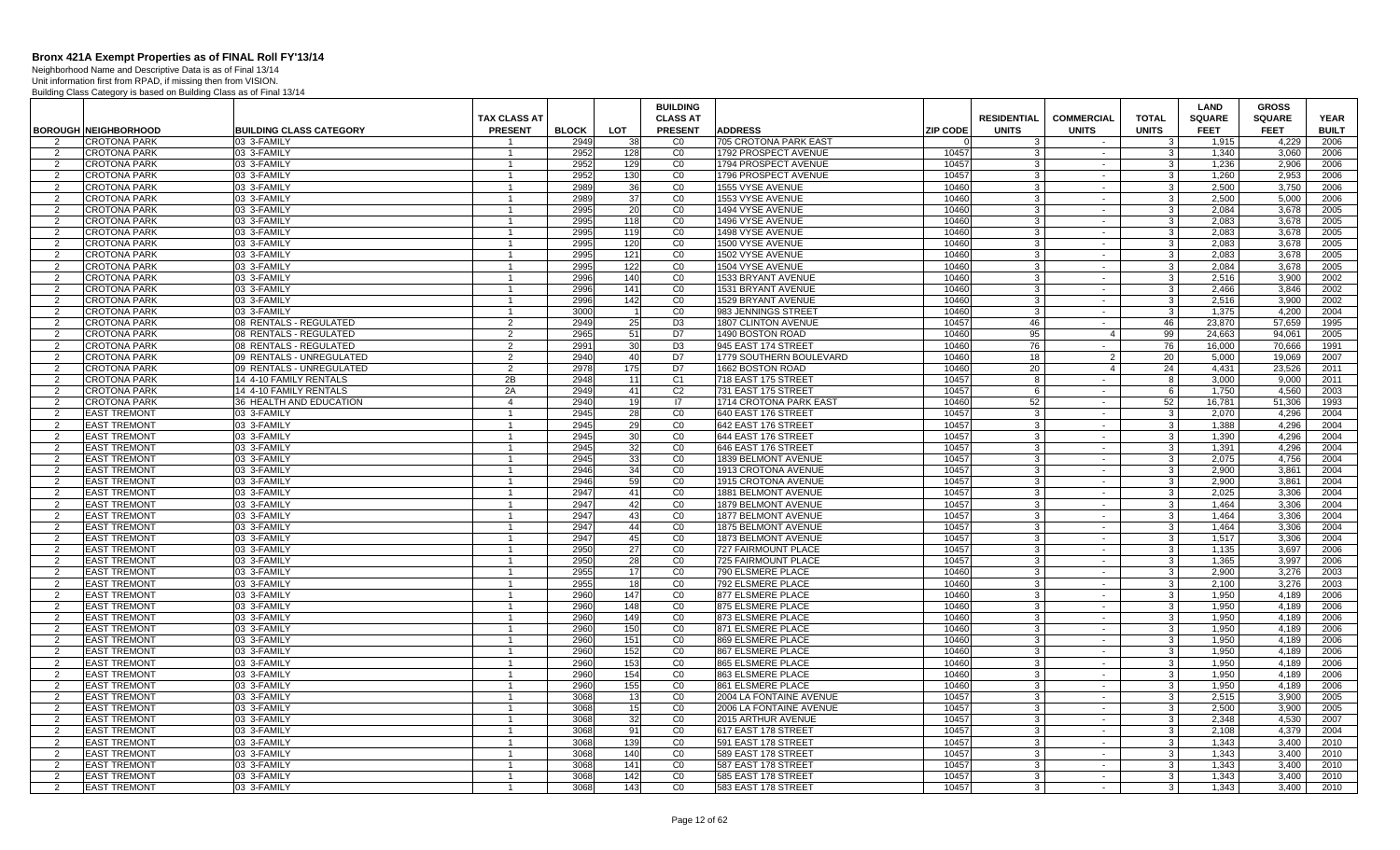Neighborhood Name and Descriptive Data is as of Final 13/14

|                     |                                            |                                                  | <b>TAX CLASS AT</b>            |              |              | <b>BUILDING</b><br><b>CLASS AT</b> |                                                       |                 | <b>RESIDENTIAL</b>               | <b>COMMERCIAL</b> | <b>TOTAL</b>                     | LAND<br><b>SQUARE</b> | <b>GROSS</b><br><b>SQUARE</b> | <b>YEAR</b>  |
|---------------------|--------------------------------------------|--------------------------------------------------|--------------------------------|--------------|--------------|------------------------------------|-------------------------------------------------------|-----------------|----------------------------------|-------------------|----------------------------------|-----------------------|-------------------------------|--------------|
|                     | <b>BOROUGH NEIGHBORHOOD</b>                | <b>BUILDING CLASS CATEGORY</b>                   | <b>PRESENT</b>                 | <b>BLOCK</b> | <b>LOT</b>   | <b>PRESENT</b>                     | <b>ADDRESS</b>                                        | <b>ZIP CODE</b> | <b>UNITS</b>                     | <b>UNITS</b>      | <b>UNITS</b>                     | <b>FEET</b>           | <b>FEET</b>                   | <b>BUILT</b> |
| $\overline{2}$      | <b>EAST TREMONT</b>                        | 03 3-FAMILY                                      |                                | 3068         | 191          | C <sub>0</sub>                     | 615 EAST 178 STREET                                   | 10457           | 3                                | $\sim$            | 3                                | 2.108                 | 4.379                         | 2004         |
| $\overline{2}$      | <b>EAST TREMONT</b>                        | 03 3-FAMILY                                      |                                | 3069         | 50           | CO                                 | 607 EAST 179 STREET                                   | 10457           |                                  | $\sim$            | 3                                | 1.511                 | 2.953                         | 2006         |
| 2                   | <b>EAST TREMONT</b>                        | 03 3-FAMILY                                      | $\mathbf{1}$                   | 3069         | 51           | CO                                 | 609 EAST 179 STREET                                   | 10457           | -3                               | $\sim$            | 3                                | 1,347                 | 2,958                         | 2006         |
| $\overline{2}$      | <b>EAST TREMONT</b>                        | 03 3-FAMILY                                      | $\overline{1}$                 | 3069         | 106          | CO                                 | 609 EAST 179 STREET                                   | 10457           | 3                                | $\sim$            | $\mathbf{3}$                     | 1,833                 | 2,958                         | 2005         |
| 2                   | <b>EAST TREMONT</b>                        | 03 3-FAMILY                                      |                                | 3070         | 315          | CO                                 | 629 OAK TREE PLACE                                    | 10457           | 3                                | $\sim$            | 3                                | 1.140                 | 3,420                         | 2008         |
| $\overline{2}$      | <b>EAST TREMONT</b>                        | 03 3-FAMILY                                      | $\overline{1}$                 | 3070         | 316          | C <sub>0</sub>                     | 625 OAK TREE PLACE                                    | 10457           | $\mathbf{R}$                     | $\sim$            | 3                                | 1,332                 | 3,420                         | 2009         |
| $\mathcal{P}$       | <b>EAST TREMONT</b>                        | 03 3-FAMILY                                      |                                | 3080         | 68           | CO                                 | 2009 CROTONA AVENUE                                   | 10457           | $\mathbf{3}$                     | $\sim$            | 3 <sup>1</sup>                   | 2,500                 | 5,020                         | 2006         |
| 2                   | <b>EAST TREMONT</b>                        | 03 3-FAMILY                                      | $\overline{1}$                 | 3082         | 44           | CO                                 | 2161 BELMONT AVENUE                                   | 10457           | $\mathbf{3}$                     | $\sim$            | 3 <sup>1</sup>                   | 1.985                 | 3.540                         | 2002         |
| 2                   | <b>EAST TREMONT</b>                        | 03 3-FAMILY                                      |                                | 3082         | 45           | CO                                 | 2159 BELMONT AVENUE                                   | 10457           | 3                                | $\sim$            | $\mathbf{3}$                     | 1.969                 | 3.540                         | 2002         |
| 2<br>$\overline{2}$ | <b>EAST TREMONT</b><br><b>EAST TREMONT</b> | 03 3-FAMILY<br>03 3-FAMILY                       | $\mathbf{1}$<br>$\overline{1}$ | 3083<br>3083 | 35           | CO<br>$\overline{C}0$              | 696 EAST 182 STREET                                   | 10457<br>10457  | $\cdot$ 3                        | $\sim$<br>$\sim$  | 3 <sup>1</sup>                   | 1.784<br>1,665        | 2.976<br>3,045                | 2001<br>2001 |
|                     | <b>EAST TREMONT</b>                        | 03 3-FAMILY                                      |                                | 3083         | 36<br>37     | CO                                 | 698 EAST 182 STREE<br>700 EAST 182 STREE <sup>-</sup> | 10457           | -3                               |                   | 3<br>$\mathbf{3}$                | 1,665                 | 3,045                         | 2001         |
| 2<br>$\overline{2}$ | <b>EAST TREMONT</b>                        | 03 3-FAMILY                                      | $\overline{1}$                 | 3083         | 38           | CO                                 | 702 EAST 182 STREET                                   | 10457           | 3                                | $\sim$<br>$\sim$  | 3                                | 1.665                 | 3.045                         | 2001         |
| 2                   | <b>EAST TREMONT</b>                        | 03 3-FAMILY                                      |                                | 3083         | 39           | CO                                 | 704 EAST 182 STREET                                   | 10457           | $\cdot$ 3                        | $\sim$            | $\mathbf{3}$                     | 1.665                 | 3.045                         | 2001         |
| 2                   | <b>EAST TREMONT</b>                        | 03 3-FAMILY                                      | $\overline{1}$                 | 3083         | 40           | $\overline{C}0$                    | 2175 CROTONA AVENUE                                   | 10457           | $\cdot$ 3                        | $\sim$            | 3 <sup>1</sup>                   | 1,348                 | 2,931                         | 2001         |
| 2                   | <b>EAST TREMONT</b>                        | 03 3-FAMILY                                      |                                | 3122         | 159          | CO                                 | 2081B DALY AVENUE                                     | 10460           | -3                               | $\sim$            | $\mathbf{3}$                     | 2,283                 | 4.493                         | 2006         |
| 2                   | <b>EAST TREMONT</b>                        | 03 3-FAMILY                                      | $\mathbf{1}$                   | 3122         | 160          | CO                                 | 2081A DALY AVENUE                                     | 10460           | 3                                | $\sim$            | 3 <sup>1</sup>                   | 2.309                 | 4.493                         | 2006         |
| $\overline{2}$      | <b>EAST TREMONT</b>                        | 03 3-FAMILY                                      |                                | 3122         | 161          | CO                                 | 2079 DALY AVENUE                                      | 10460           | $\mathbf{3}$                     | $\sim$            | $\mathbf{3}$                     | 2,336                 | 4,493                         | 2006         |
| 2                   | <b>EAST TREMONT</b>                        | 03 3-FAMILY                                      | $\mathbf{1}$                   | 3122         | 162          | $\overline{C}0$                    | 2077 DALY AVENUE                                      | 10460           | -3                               | $\sim$            | $\mathbf{3}$                     | 2,371                 | 4,492                         | 2006         |
| $\overline{2}$      | <b>EAST TREMONT</b>                        | 03 3-FAMILY                                      | $\overline{1}$                 | 3123         |              | $\overline{C}$                     | 865 EAST 178 STREE                                    | 10460           | $\mathbf{3}$                     | $\sim$            | $\mathbf{3}$                     | 1,338                 | 4,144                         | 2006         |
| 2                   | <b>EAST TREMONT</b>                        | 03 3-FAMILY                                      |                                | 3123         |              | CO                                 | 871 EAST 178 STREET                                   | 10460           | 3                                | $\sim$            | 3                                | 1.340                 | 4,120                         | 2006         |
| $\overline{2}$      | <b>EAST TREMONT</b>                        | 03 3-FAMILY                                      | $\overline{1}$                 | 3123         | 6            | CO                                 | 875 EAST 178 STREE                                    | 10460           | $\cdot$ 3                        | $\sim$            | 3 <sup>1</sup>                   | 1,633                 | 3,234                         | 2006         |
| 2                   | <b>EAST TREMONT</b>                        | 03 3-FAMILY                                      |                                | 3123         |              | $\overline{C}0$                    | 879 EAST 178 STREET                                   | 10460           | 3                                | $\sim$            | $\mathbf{3}$                     | 1,637                 | 4,312                         | 2006         |
| 2                   | <b>EAST TREMONT</b>                        | 03 3-FAMILY                                      | $\mathbf{1}$                   | 3123         | 8            | CO                                 | 883 EAST 178 STREET                                   | 10460           | 3                                | $\sim$            | $\overline{\mathbf{3}}$          | 1.876                 | 5.364                         | 2006         |
| 2                   | <b>EAST TREMONT</b>                        | 03 3-FAMILY                                      |                                | 3133         | 111          | CO                                 | 960 EAST 181 STREET                                   | 10460           | 3                                | $\sim$            | $\mathbf{3}$                     | 1.802                 | 4.012                         | 2004         |
| $\overline{2}$      | <b>EAST TREMONT</b>                        | 03 3-FAMILY                                      | $\mathbf{1}$                   | 3133         | 112          | CO                                 | 962 EAST 181 STREET                                   | 10460           | $\cdot$ 3                        | $\sim$            | 3 <sup>1</sup>                   | 1,583                 | 4,012                         | 2004         |
| 2                   | <b>EAST TREMONT</b>                        | 03 3-FAMILY                                      | $\overline{1}$                 | 3133         | 113          | $\overline{C}0$                    | 964 EAST 181 STREET                                   | 10460           | -3                               | $\sim$            | 3                                | 1,610                 | 4,012                         | 2004         |
| 2                   | <b>EAST TREMONT</b>                        | 08 RENTALS - REGULATED                           | 2                              | 3005         |              | D <sub>1</sub>                     | 1904 VYSE AVENUE                                      | 10460           | 96                               | $\sim$            | 96                               | 24,106                | 98,524                        | 2005         |
| $\overline{2}$      | <b>EAST TREMONT</b>                        | 08 RENTALS - REGULATED                           | 2                              | 3061         | 68           | D <sub>1</sub>                     | 2007 LA FONTAINE AVENUE                               | 10457           | 88                               | $\sim$            | 88                               | 22,500                | 98,363                        | 2005         |
| $\overline{2}$      | <b>EAST TREMONT</b>                        | 08 RENTALS - REGULATED                           | 2<br>2                         | 3069         | 17<br>-8     | D <sub>1</sub>                     | 2080 LA FONTAINE AVENUE                               | 10457           | 74                               | $\sim$            | 74                               | 15,600                | 70,100                        | 2003         |
| $\overline{2}$<br>2 | <b>EAST TREMONT</b><br><b>EAST TREMONT</b> | 08 RENTALS - REGULATED<br>08 RENTALS - REGULATED | 2                              | 3081<br>3108 | 44           | D <sub>3</sub><br>D <sub>1</sub>   | 2120 HUGHES AVENUE<br>825 EAST 179 STREET             | 10457<br>10460  | 63<br>90                         | $\sim$<br>$\sim$  | 63<br>90                         | 17.172<br>19.264      | 59.645<br>82.309              | 1995<br>2001 |
| 2                   | <b>EAST TREMONT</b>                        | 08 RENTALS - REGULATED                           | 2                              | 3118         | 156          | D <sub>1</sub>                     | 2090 CROTONA PARKWAY                                  | 10460           | 36                               | $\sim$            | 36                               | 4.496                 | 33.310                        | 2006         |
| $\mathcal{P}$       | <b>EAST TREMONT</b>                        | 08 RENTALS - REGULATED                           | 2                              | 3128         |              | D <sub>7</sub>                     | 921 EAST 180 STREET                                   | 10460           | 84                               | $\overline{4}$    | 88                               | 28,100                | 98,141                        | 1997         |
| 2                   | <b>EAST TREMONT</b>                        | 09 RENTALS - UNREGULATED                         | 2                              | 2954         | 26           | C <sub>1</sub>                     | 798 FAIRMOUNT PLACE                                   | 10460           | 16                               | $\sim$            | 16                               | 4,383                 | 9.283                         | 2004         |
| 2                   | <b>EAST TREMONT</b>                        | 09 RENTALS - UNREGULATED                         | 2                              | 3127         | 26           | C <sub>9</sub>                     | 931 EAST 178 STREET                                   | 10460           | 30                               | $\sim$            | 30                               | 46,664                | 29,700                        | 1993         |
| 2                   | <b>EAST TREMONT</b>                        | 10 COOPERATIVES                                  | 2                              | 2992         | 18           | C <sub>6</sub>                     | 1898 DALY AVENUE                                      | 10460           | 16                               | $\sim$            | 16                               | 21.141                | 15.840                        | 1993         |
| $\overline{2}$      | <b>EAST TREMONT</b>                        | 10 COOPERATIVES                                  | 2                              | 2992         | 73           | C <sub>6</sub>                     | 1883 VYSE AVENUE                                      | 10460           | 16                               | $\sim$            | 16                               | 29,727                | 15,840                        | 1993         |
| $\overline{2}$      | <b>EAST TREMONT</b>                        | 10 COOPERATIVES                                  | 2                              | 3126         | 28           | C <sub>6</sub>                     | 940 EAST 178 STREET                                   | 10460           | 18                               | $\sim$            | 18                               | 28,151                | 17,820                        | 1992         |
| 2                   | <b>EAST TREMONT</b>                        | 10 COOPERATIVES                                  | 2                              | 3130         | - 7          | C <sub>6</sub>                     | 1962 VYSE AVENUE                                      | 10460           | 24                               | $\sim$            | 24                               | 39.020                | 23.760                        | 1992         |
| 2                   | <b>EAST TREMONT</b>                        | 11 CONDOMINIUMS                                  | 2                              | 3083         | 1001         | R <sub>2</sub>                     | 2135 CROTONA AVENUE                                   | 10457           | $\overline{1}$                   | $\sim$            | $\overline{1}$                   | $\sim$                |                               | 2006         |
| $\overline{2}$      | <b>EAST TREMONT</b>                        | 11 CONDOMINIUMS                                  | $\overline{2}$                 | 3083         | 1002         | R <sub>2</sub>                     | 2135 CROTONA AVENUE                                   | 10457           | $\overline{1}$                   | $\sim$            | $\overline{1}$                   | $\sim$                | $\sim$                        | 2006         |
| -2                  | <b>EAST TREMONT</b>                        | 11 CONDOMINIUMS                                  | 2                              | 3083         | 1003         | R <sub>2</sub>                     | 2135 CROTONA AVENUE                                   | 10457           | $\overline{1}$                   | $\sim$            | $\mathbf{1}$                     | $\sim$                | $\sim$                        | 2006         |
| 2                   | <b>EAST TREMONT</b>                        | <b>11 CONDOMINIUMS</b>                           | 2                              | 3083         | 1004         | R <sub>2</sub>                     | 2135 CROTONA AVENUE                                   | 10457           |                                  | $\sim$            | $\overline{1}$                   | $\sim$                | $\sim$                        | 2006         |
| $\overline{2}$      | <b>EAST TREMONT</b>                        | 11 CONDOMINIUMS                                  | 2                              | 3083         | 1005         | R <sub>2</sub>                     | 2135 CROTONA AVENUE                                   | 10457           | $\overline{1}$                   | $\sim$            | $\overline{1}$                   | $\sim$                | $\sim$                        | 2006         |
| $\overline{2}$      | <b>EAST TREMONT</b>                        | 11 CONDOMINIUMS                                  | 2                              | 3083         | 1006         | R <sub>2</sub>                     | 2135 CROTONA AVENUE                                   | 10457           | $\overline{1}$                   | $\sim$            | $\overline{1}$                   | $\sim$                | $\sim$                        | 2006         |
| 2                   | <b>EAST TREMONT</b>                        | 11 CONDOMINIUMS                                  | 2                              | 3083         | 1007         | R <sub>2</sub>                     | 2135 CROTONA AVENUE                                   | 10457           | $\overline{1}$                   | $\sim$            | $\overline{1}$                   | $\sim$                | $\sim$                        | 2006         |
| 2                   | <b>EAST TREMONT</b>                        | <b>11 CONDOMINIUMS</b>                           | 2                              | 3083<br>3083 | 1008<br>1009 | R <sub>2</sub><br>R <sub>2</sub>   | 2135 CROTONA AVENUE                                   | 10457<br>10457  | $\overline{1}$                   | $\sim$            | 1                                | $\sim$                | $\sim$                        | 2006         |
| 2<br>2              | <b>EAST TREMONT</b><br><b>EAST TREMONT</b> | <b>11 CONDOMINIUMS</b><br>11 CONDOMINIUMS        | 2<br>2                         | 3083         | 1010         | R <sub>2</sub>                     | 2135 CROTONA AVENUE<br>2135 CROTONA AVENUE            | 10457           | $\overline{1}$<br>$\overline{1}$ | $\sim$<br>$\sim$  | $\overline{1}$<br>$\overline{1}$ | $\sim$                | $\sim$                        | 2006<br>2006 |
| 2                   | <b>EAST TREMONT</b>                        | 11 CONDOMINIUMS                                  | 2                              | 3083         | 1011         | R <sub>2</sub>                     | 2135 CROTONA AVENUE                                   | 10457           | $\overline{1}$                   | $\sim$            | $\overline{1}$                   | $\sim$                | $\sim$                        | 2006         |
| 2                   | <b>EAST TREMONT</b>                        | 11 CONDOMINIUMS                                  | 2                              | 3083         | 1012         | R <sub>2</sub>                     | 2135 CROTONA AVENUE                                   | 10457           | $\overline{1}$                   | $\sim$            | $\overline{1}$                   | $\sim$                | $\sim$                        | 2006         |
| $\overline{2}$      | <b>EAST TREMONT</b>                        | 11 CONDOMINIUMS                                  | 2                              | 3083         | 1013         | R <sub>2</sub>                     | 2135 CROTONA AVENUE                                   | 10457           | $\overline{1}$                   | $\sim$            | $\overline{1}$                   | $\sim$                | $\sim$                        | 2006         |
| 2                   | <b>EAST TREMONT</b>                        | 11 CONDOMINIUMS                                  | $\overline{2}$                 | 3083         | 1014         | R <sub>2</sub>                     | 2135 CROTONA AVENUE                                   | 10457           | $\overline{1}$                   | $\sim$            | $\overline{1}$                   | $\sim$                | $\sim$                        | 2006         |
| 2                   | <b>EAST TREMONT</b>                        | 11 CONDOMINIUMS                                  | 2                              | 3083         | 1015         | R <sub>2</sub>                     | 2135 CROTONA AVENUE                                   | 10457           | $\overline{1}$                   | $\sim$            | $\overline{1}$                   | $\sim$                | $\sim$                        | 2006         |
| 2                   | <b>EAST TREMONT</b>                        | <b>11 CONDOMINIUMS</b>                           | $\mathcal{P}$                  | 3083         | 1016         | R <sub>2</sub>                     | 2135 CROTONA AVENUE                                   | 10457           | $\overline{1}$                   | $\sim$            | $\overline{1}$                   | $\sim$                | $\sim$                        | 2006         |
| $\overline{2}$      | <b>EAST TREMONT</b>                        | 11 CONDOMINIUMS                                  | 2                              | 3125         | 1001         | R <sub>4</sub>                     | 2155 DALY AVENUE                                      | 10460           | $\overline{1}$                   | $\sim$            | $\overline{1}$                   | $\sim$                |                               | 2007         |
| 2                   | <b>EAST TREMONT</b>                        | 11 CONDOMINIUMS                                  | $\overline{2}$                 | 3125         | 1002         | R4                                 | 2155 DALY AVENUE                                      | 10460           | $\overline{1}$                   | $\sim$            | $\mathbf{1}$                     | $\sim$                | $\sim$                        | 2007         |
|                     |                                            |                                                  |                                |              |              |                                    |                                                       |                 |                                  |                   |                                  |                       |                               |              |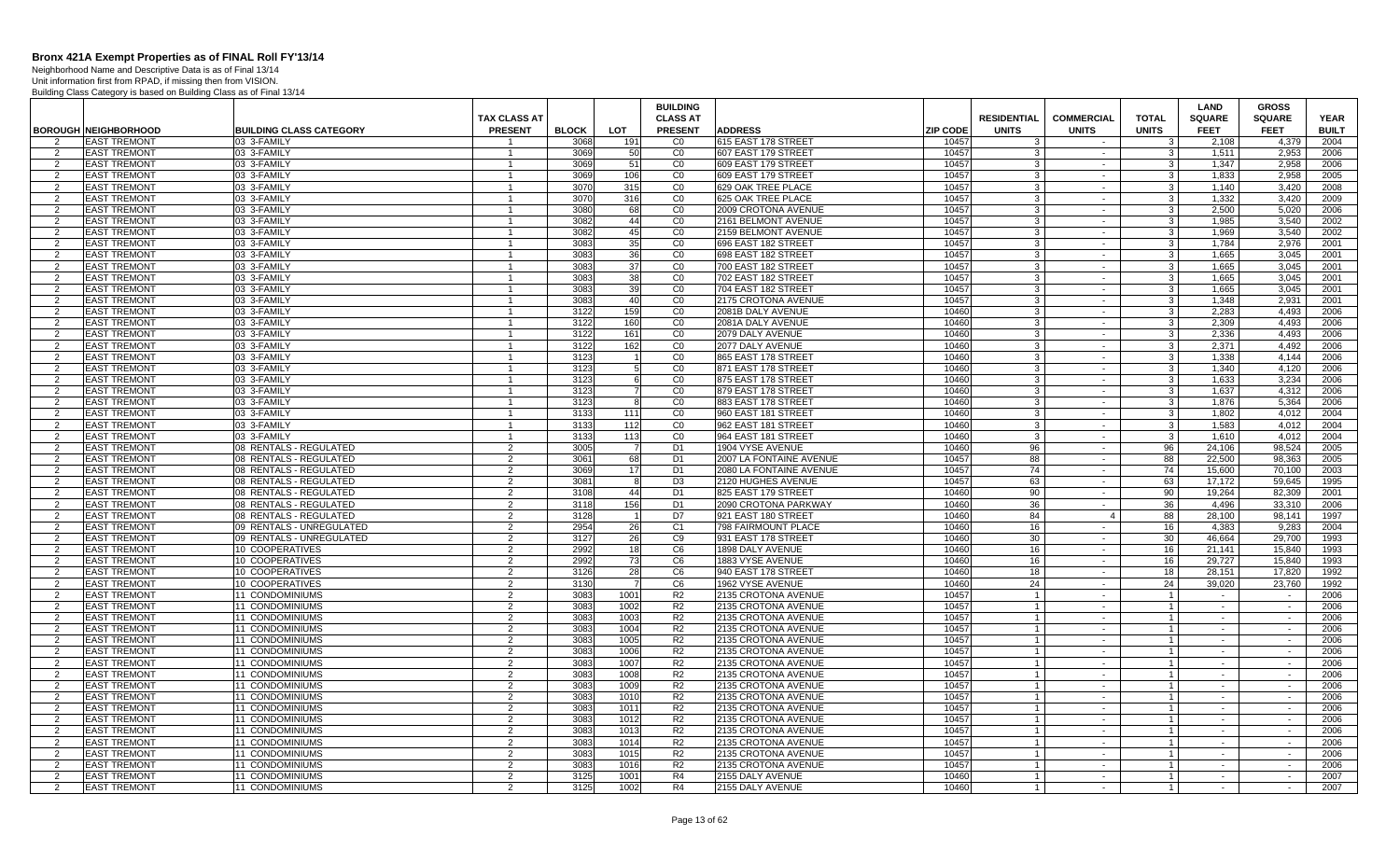Neighborhood Name and Descriptive Data is as of Final 13/14 Unit information first from RPAD, if missing then from VISION.

|                     |                                                    |                                                  | <b>TAX CLASS AT</b> |              |                 | <b>BUILDING</b><br><b>CLASS AT</b> |                                                   |                 | <b>RESIDENTIAL</b>               | <b>COMMERCIAL</b> | <b>TOTAL</b>                     | <b>LAND</b><br><b>SQUARE</b> | <b>GROSS</b><br><b>SQUARE</b> | <b>YEAR</b>  |
|---------------------|----------------------------------------------------|--------------------------------------------------|---------------------|--------------|-----------------|------------------------------------|---------------------------------------------------|-----------------|----------------------------------|-------------------|----------------------------------|------------------------------|-------------------------------|--------------|
|                     | <b>BOROUGH NEIGHBORHOOD</b>                        | <b>BUILDING CLASS CATEGORY</b>                   | <b>PRESENT</b>      | <b>BLOCK</b> | <b>LOT</b>      | <b>PRESENT</b>                     | <b>ADDRESS</b>                                    | <b>ZIP CODE</b> | <b>UNITS</b>                     | <b>UNITS</b>      | <b>UNITS</b>                     | <b>FEET</b>                  | <b>FEET</b>                   | <b>BUILT</b> |
| $\mathcal{P}$       | <b>EAST TREMONT</b>                                | 11 CONDOMINIUMS                                  | 2                   | 3125         | 1003            | R4                                 | 2155 DALY AVENUE                                  | 10460           |                                  |                   |                                  |                              |                               | 2007         |
| 2                   | <b>EAST TREMONT</b>                                | <b>11 CONDOMINIUMS</b>                           | 2                   | 3125         | 1004            | R4                                 | 2155 DALY AVENUE                                  | 10460           |                                  | $\sim$            | $\overline{1}$                   | $\sim$                       | $\sim$                        | 2007         |
| 2                   | <b>EAST TREMONT</b>                                | 11 CONDOMINIUMS                                  | $\overline{2}$      | 3125         | 1005            | R4                                 | 2155 DALY AVENUE                                  | 10460           | $\overline{1}$                   | $\sim$            | $\mathbf{1}$                     | $\sim$                       | $\sim$                        | 2007         |
| 2                   | <b>EAST TREMONT</b>                                | <b>11 CONDOMINIUMS</b>                           | 2                   | 3125         | 1006            | R4                                 | 2155 DALY AVENUE                                  | 10460           | -1                               | $\sim$            | $\overline{1}$                   | $\sim$                       | $\sim$                        | 2007         |
| 2                   | <b>EAST TREMONT</b>                                | <b>11 CONDOMINIUMS</b>                           | 2                   | 3125         | 1007            | R4                                 | 2155 DALY AVENUE                                  | 10460           | $\overline{1}$                   | $\sim$            | $\overline{1}$                   | $\sim$                       | $\sim$                        | 2007         |
| $\mathcal{P}$       | <b>EAST TREMONT</b>                                | <b>11 CONDOMINIUMS</b>                           | $\overline{2}$      | 3125         | 1008            | R4                                 | 2155 DALY AVENUE                                  | 10460           |                                  | $\sim$            | $\mathbf{1}$                     |                              |                               | 2007         |
| 2                   | <b>EAST TREMONT</b>                                | 11 CONDOMINIUMS                                  | 2                   | 3125         | 1009            | R4                                 | 2155 DALY AVENUE                                  | 10460           | $\overline{\mathbf{1}}$          | $\sim$            | $\overline{1}$                   | $\sim$                       | $\sim$                        | 2007         |
| $\overline{2}$      | <b>EAST TREMONT</b>                                | 11 CONDOMINIUMS                                  | $\overline{2}$      | 3125         | 1010            | R <sub>4</sub>                     | 2155 DALY AVENUE                                  | 10460           | $\overline{1}$                   | $\sim$            | $\overline{1}$                   | $\sim$                       | $\sim$                        | 2007         |
| 2                   | <b>EAST TREMONT</b>                                | 11 CONDOMINIUMS                                  | 2                   | 3125         | 1011            | R4                                 | 2155 DALY AVENUE                                  | 10460           | -1                               | $\sim$            | $\overline{1}$                   | $\sim$                       | $\sim$                        | 2007         |
| $\mathcal{P}$       | <b>EAST TREMONT</b>                                | 11 CONDOMINIUMS                                  | 2                   | 3125         | 1012            | R <sub>4</sub>                     | 2155 DALY AVENUE                                  | 10460           |                                  | $\sim$            | $\overline{1}$                   | $\sim$                       | $\sim$                        | 2007         |
| 2                   | <b>EAST TREMONT</b>                                | 14 4-10 FAMILY RENTALS                           | 2A                  | 2955         | 43              | C <sub>2</sub>                     | 797 FAIRMOUNT PLACE                               | 10460           | 6                                | $\sim$            | 6                                | 2.500                        | 6.375                         | 2004         |
| 2                   | <b>EAST TREMONT</b>                                | 14 4-10 FAMILY RENTALS                           | 2A                  | 3093         | 47              | C <sub>2</sub>                     | 1963 PROSPECT AVENUE                              | 10457           | 6                                | $\sim$            | 6                                | 2.975                        | 5.934                         | 2011         |
| 2                   | <b>EAST TREMONT</b>                                | 14 4-10 FAMILY RENTALS                           | 2A                  | 311(         | 41              | C <sub>2</sub>                     | 2138 PROSPECT AVENUE                              | 10457           | 6                                | $\sim$            | 6                                | 3.304                        | 5,023                         | 2012         |
| 2<br>$\overline{2}$ | <b>EAST TREMONT</b><br><b>EAST TREMONT</b>         | 14 4-10 FAMILY RENTALS                           | 2A<br>2A            | 3117<br>3117 | 106<br>107      | C <sub>3</sub><br>C3               | 1980 MARMION AVENUE<br><b>1982 MARMION AVENUE</b> | 10460<br>10460  | $\overline{4}$<br>$\overline{4}$ | $\sim$<br>$\sim$  | $\overline{4}$<br>$\overline{4}$ | 1.920<br>1.793               | 4.122<br>3.995                | 2003<br>2003 |
|                     | <b>EAST TREMONT</b>                                | 14 4-10 FAMILY RENTALS<br>14 4-10 FAMILY RENTALS | 2A                  | 3117         | 108             | C <sub>3</sub>                     | 1984 MARMION AVENUE                               | 10460           | $\overline{4}$                   | $\sim$            | $\overline{4}$                   | 1,707                        | 3,995                         | 2003         |
| 2<br>$\mathcal{P}$  | <b>EAST TREMONT</b>                                | 14 4-10 FAMILY RENTALS                           | 2A                  | 3117         | 109             | C <sub>3</sub>                     | 1986 MARMION AVENUE                               | 10460           | $\overline{4}$                   | $\sim$            | $\overline{4}$                   | 1,620                        | 3,995                         | 2003         |
| 2                   | <b>EAST TREMONT</b>                                | 14 4-10 FAMILY RENTALS                           | 2A                  | 3117         | 110             | C <sub>3</sub>                     | <b>1988 MARMION AVENUE</b>                        | 10460           | $\overline{4}$                   | $\sim$            | $\overline{4}$                   | 1.603                        | 4,122                         | 2003         |
| $\mathcal{P}$       | <b>EAST TREMONT</b>                                | 14 4-10 FAMILY RENTALS                           | 2A                  | 3117         | 111             | C <sub>3</sub>                     | 1989 SOUTHERN BOULEVARD                           | 10460           | $\overline{4}$                   | $\sim$            | $\overline{4}$                   | 1.700                        | 4.119                         | 2003         |
| $\mathcal{P}$       | <b>EAST TREMONT</b>                                | 14 4-10 FAMILY RENTALS                           | 2A                  | 3117         | 112             | C <sub>3</sub>                     | 1987 SOUTHERN BOULEVARD                           | 10460           | $\overline{4}$                   | $\sim$            | $\overline{4}$                   | 1.707                        | 3,991                         | 2003         |
| 2                   | <b>EAST TREMONT</b>                                | 14 4-10 FAMILY RENTALS                           | 2A                  | 3117         | 113             | C <sub>3</sub>                     | 1985 SOUTHERN BOULEVARD                           | 10460           | $\overline{4}$                   | $\sim$            | $\overline{4}$                   | 1.794                        | 3.991                         | 2003         |
| 2                   | <b>EAST TREMONT</b>                                | 14 4-10 FAMILY RENTALS                           | 2A                  | 3117         | 114             | C <sub>3</sub>                     | 1983 SOUTHERN BOULEVARD                           | 10460           | $\overline{4}$                   | $\sim$            | $\overline{4}$                   | 1.929                        | 3.991                         | 2003         |
| 2                   | <b>EAST TREMONT</b>                                | 14 4-10 FAMILY RENTALS                           | 2A                  | 3117         | 115             | C <sub>3</sub>                     | 1981 SOUTHERN BOULEVARD                           | 10460           | $\overline{4}$                   | $\sim$            | $\overline{4}$                   | 2.011                        | 4.119                         | 2003         |
| $\mathcal{P}$       | <b>FIELDSTON</b>                                   | 03 3-FAMILY                                      |                     | 5835         | 3046            | CO                                 | 5250 POST ROAD                                    | 10471           | 3                                | $\sim$            | $\mathbf{3}$                     | 1.392                        | 3.944                         | 2006         |
| 2                   | <b>FIELDSTON</b>                                   | 03 3-FAMILY                                      | $\mathbf{1}$        | 5835         | 3047            | CO                                 | 5258 POST ROAD                                    | 10471           | $\mathbf{3}$                     | $\sim$            | $\mathbf{3}$                     | 1,386                        | 3,968                         | 2006         |
| $\mathcal{P}$       | <b>FIELDSTON</b>                                   | 09 RENTALS - UNREGULATED                         | $\mathfrak{p}$      | 5835         | 3057            | D <sub>1</sub>                     | 5282 POST ROAD                                    | 10471           | 20                               | $\sim$            | 20                               | 5,000                        | 23,250                        | 2010         |
| 2                   | <b>FIELDSTON</b>                                   | 14 4-10 FAMILY RENTALS                           | 2B                  | 5825         | 1569            | C <sub>1</sub>                     | 6215 BROADWAY                                     | 10471           | 8                                | $\sim$            | 8                                | 3.493                        | 8.964                         | 2006         |
| 2                   | <b>FIELDSTON</b>                                   | 14 4-10 FAMILY RENTALS                           | 2B                  | 5825         | 1571            | C <sub>1</sub>                     | 6213 BROADWAY                                     | 10471           | 8                                | $\sim$            | 8                                | 3.336                        | 8.964                         | 2006         |
| $\mathcal{P}$       | FORDHAM                                            | 03 3-FAMILY                                      | 1                   | 3144         |                 | CO                                 | 2082 VALENTINE AVENUE                             | 10457           | 3                                | $\sim$            | 3                                | 1,688                        | 4,125                         | 2006         |
| 2                   | <b>FORDHAM</b>                                     | 03 3-FAMILY                                      | $\overline{1}$      | 3144         | $\mathcal{B}$   | CO                                 | 2084 VALENTINE AVENUE                             | 10457           | $\mathbf{3}$                     | $\sim$            | $\mathbf{3}$                     | 1.739                        | 4.125                         | 2006         |
| $\mathcal{P}$       | <b>FORDHAM</b>                                     | 03 3-FAMILY                                      |                     | 3172         | 14              | CO                                 | 2328 MORRIS AVENUE                                | 10468           | 3                                | $\sim$            | $\overline{3}$                   | 3.250                        | 4.500                         | 2008         |
| $\overline{2}$      | <b>FORDHAM</b>                                     | 08 RENTALS - REGULATED                           | 2                   | 3024         | 80              | D <sub>1</sub>                     | 385 EAST 184 STREET                               | 10458           | 130                              | $\sim$            | 130                              | 33.266                       | 124.888                       | 2000         |
| $\mathcal{P}$       | <b>FORDHAM</b>                                     | 08 RENTALS - REGULATED                           | $\overline{2}$      | 3163         |                 | D <sub>1</sub>                     | 2238 CRESTON AVENUE                               | 10453           | 42                               | $\sim$            | 42                               | 6,000                        | 41,481                        | 2008         |
| 2                   | <b>FORDHAM</b>                                     | 08 RENTALS - REGULATED                           | $\overline{2}$      | 3169         | 45              | D <sub>1</sub>                     | 2089 CRESTON AVENUE                               | 10453           | 92                               | $\sim$            | 92                               | 14,450                       | 92,728                        | 2003         |
| $\mathcal{P}$       | <b>FORDHAM</b>                                     | 08 RENTALS - REGULATED                           | $\overline{2}$      | 3178         | 55              | D <sub>1</sub>                     | 2065 MORRIS AVENUE                                | 10453           | 63                               | $\sim$            | 63                               | 10,842                       | 65,028                        | 2008         |
| 2                   | <b>FORDHAM</b>                                     | 08 RENTALS - REGULATED                           | 2                   | 3182         |                 | D <sub>9</sub>                     | 2240 WALTON AVENUE                                | 10453           | 31                               | $\overline{4}$    | 35                               | 9.500                        | 45,915                        | 1993         |
| $\mathcal{P}$       | <b>FORDHAM</b>                                     | 08 RENTALS - REGULATED                           | 2                   | 3182         | 19              | D <sub>9</sub>                     | 2270 WALTON AVENUE                                | 10453           | 54                               | - 1 I             | 55                               | 14.250                       | 50.000                        | 1993         |
| $\mathcal{P}$       | FORDHAM                                            | 09 RENTALS - UNREGULATED                         | $\mathcal{P}$       | 3142         | 90 <sup>1</sup> | D7                                 | 1971 WEBSTER AVENUE                               | 10457           | 69                               |                   | 70                               | 17,800                       | 83,806                        | 2002         |
| 2                   | <b>FORDHAM</b>                                     | 09 RENTALS - UNREGULATED                         | 2<br>2A             | 3146<br>3181 | 60              | D7                                 | 2339 TIEBOUT AVENUE                               | 10458<br>10453  | 20                               | $\overline{1}$    | 21                               | 5,755                        | 25.900                        | 2008         |
| $\overline{2}$      | <b>FORDHAM</b><br><b>HIGHBRIDGE/MORRIS HEIGHTS</b> | 14 4-10 FAMILY RENTALS<br>03 3-FAMILY            |                     | 2515         | 14<br>41        | C <sub>3</sub><br>CO               | 2196 WALTON AVENUE<br>1223 WOODYCREST AVENUE      | 10452           | $\overline{4}$<br>3              | $\sim$<br>$\sim$  | $\overline{4}$<br>$\mathbf{3}$   | 2.375<br>2.181               | 5.400<br>3.669                | 2004<br>2007 |
| 2<br>$\mathcal{P}$  | HIGHBRIDGE/MORRIS HEIGHTS                          | 03 3-FAMILY                                      |                     | 2517         | 23              | CO                                 | 100 WEST 169 STREET                               | 10452           | 3                                | $\sim$            | $\mathbf{3}$                     | 1,703                        | 3,255                         | 2007         |
| 2                   | <b>IIGHBRIDGE/MORRIS HEIGHTS</b>                   | 03 3-FAMILY                                      | -1                  | 2517         | 24              | CO                                 | 98 WEST 169 STREET                                | 10452           | 3                                | $\sim$            | $\mathbf{3}$                     | 2,415                        | 3,328                         | 2007         |
| $\mathcal{P}$       | <b>HIGHBRIDGE/MORRIS HEIGHTS</b>                   | 03 3-FAMILY                                      | $\overline{1}$      | 2523         | 138             | CO                                 | 1055 SUMMIT AVENUE                                | 10452           | $\overline{3}$                   | $\sim$            | $\overline{3}$                   | 1.418                        | 4.560                         | 2006         |
| $\mathcal{P}$       | <b>HIGHBRIDGE/MORRIS HEIGHTS</b>                   | 03 3-FAMILY                                      |                     | 2523         | 139             | CO                                 | 1053 SUMMIT AVENUE                                | 10452           | 3                                | $\sim$            | $\mathbf{3}$                     | 1.813                        | 4.380                         | 2006         |
| 2                   | <b>HIGHBRIDGE/MORRIS HEIGHTS</b>                   | 03 3-FAMILY                                      | $\mathbf{1}$        | 2523         | 140             | CO                                 | 1051 SUMMIT AVENUE                                | 10452           | 3                                | $\sim$            | $\mathbf{3}$                     | 2.012                        | 4,380                         | 2006         |
| 2                   | HIGHBRIDGE/MORRIS HEIGHTS                          | 03 3-FAMILY                                      | $\overline{1}$      | 2523         | 141             | CO                                 | <b>1049 SUMMIT AVENUE</b>                         | 10452           | 3                                | $\sim$            | $\mathbf{3}$                     | 2,012                        | 4,380                         | 2006         |
| 2                   | <b>HIGHBRIDGE/MORRIS HEIGHTS</b>                   | 03 3-FAMILY                                      | -1                  | 2523         | 142             | $\overline{C}0$                    | 1047 SUMMIT AVENUE                                | 10452           | 3                                | $\sim$            | $\mathbf{3}$                     | 2,012                        | 4,380                         | 2006         |
| $\overline{2}$      | <b>HIGHBRIDGE/MORRIS HEIGHTS</b>                   | 03 3-FAMILY                                      |                     | 2523         | 145             | CO                                 | 1031 SUMMIT AVENUE                                | 10452           | 3                                | $\sim$            | 3                                | 2,188                        | 5.400                         | 2006         |
| 2                   | <b>HIGHBRIDGE/MORRIS HEIGHTS</b>                   | 03 3-FAMILY                                      |                     | 2523         | 146             | CO                                 | <b>1029 SUMMIT AVENUE</b>                         | 10452           | 3                                | $\sim$            | $\mathbf{3}$                     | 2.187                        | 5.400                         | 2007         |
| $\mathcal{P}$       | HIGHBRIDGE/MORRIS HEIGHTS                          | 03 3-FAMILY                                      | $\overline{1}$      | 2524         |                 | CO                                 | 908 SUMMIT AVENUE                                 | 10452           | 3                                | $\sim$            | $\mathbf{3}$                     | 1,750                        | 4,050                         | 2007         |
| 2                   | HIGHBRIDGE/MORRIS HEIGHTS                          | 03 3-FAMILY                                      |                     | 2524         |                 | CO                                 | 916 SUMMIT AVENUE                                 | 10452           | 3                                | $\sim$            | $\overline{3}$                   | 2,084                        | 3,928                         | 1901         |
| $\mathcal{P}$       | <b>HIGHBRIDGE/MORRIS HEIGHTS</b>                   | 03 3-FAMILY                                      | $\overline{1}$      | 2524         | 10 <sup>1</sup> | CO                                 | 918 SUMMIT AVENUE                                 | 10452           | $\mathbf{3}$                     | $\sim$            | $\mathbf{3}$                     | 2.696                        | 3.928                         | 1901         |
| $\mathcal{P}$       | <b>HIGHBRIDGE/MORRIS HEIGHTS</b>                   | 03 3-FAMILY                                      |                     | 2524         | 13              | CO                                 | 164 WEST 162 STREET                               | 10452           | 3                                | $\sim$            | $\mathbf{3}$                     | 1.584                        | 3.799                         | 2005         |
| 2                   | <b>HIGHBRIDGE/MORRIS HEIGHTS</b>                   | 03 3-FAMILY                                      | $\mathbf{1}$        | 2524         | 113             | CO                                 | 162 WEST 162 STREET                               | 10452           | 3                                | $\sim$            | $\mathbf{3}$                     | 1,583                        | 3,912                         | 2005         |
| 2                   | HIGHBRIDGE/MORRIS HEIGHTS                          | 03 3-FAMILY                                      | $\mathbf{1}$        | 2524         | 114             | CO                                 | 160 WEST 162 STREET                               | 10452           | 3                                | $\sim$            | $\mathbf{3}$                     | 1.584                        | 3.799                         | 2005         |
| 2                   | HIGHBRIDGE/MORRIS HEIGHTS                          | 03 3-FAMILY                                      | $\mathbf{1}$        | 2524         | 206             | CO                                 | 910 SUMMIT AVENUE                                 | 10452           | 3                                | $\sim$            | $\mathbf{3}$                     | 1.759                        | 4.050                         | 2007         |
| 2                   | <b>HIGHBRIDGE/MORRIS HEIGHTS</b>                   | 03 3-FAMILY                                      |                     | 2524         | 207             | CO                                 | 912 SUMMIT AVENUE                                 | 10452           | 3                                | $\sim$            | 3                                | 1.842                        | 4.050                         | 2007         |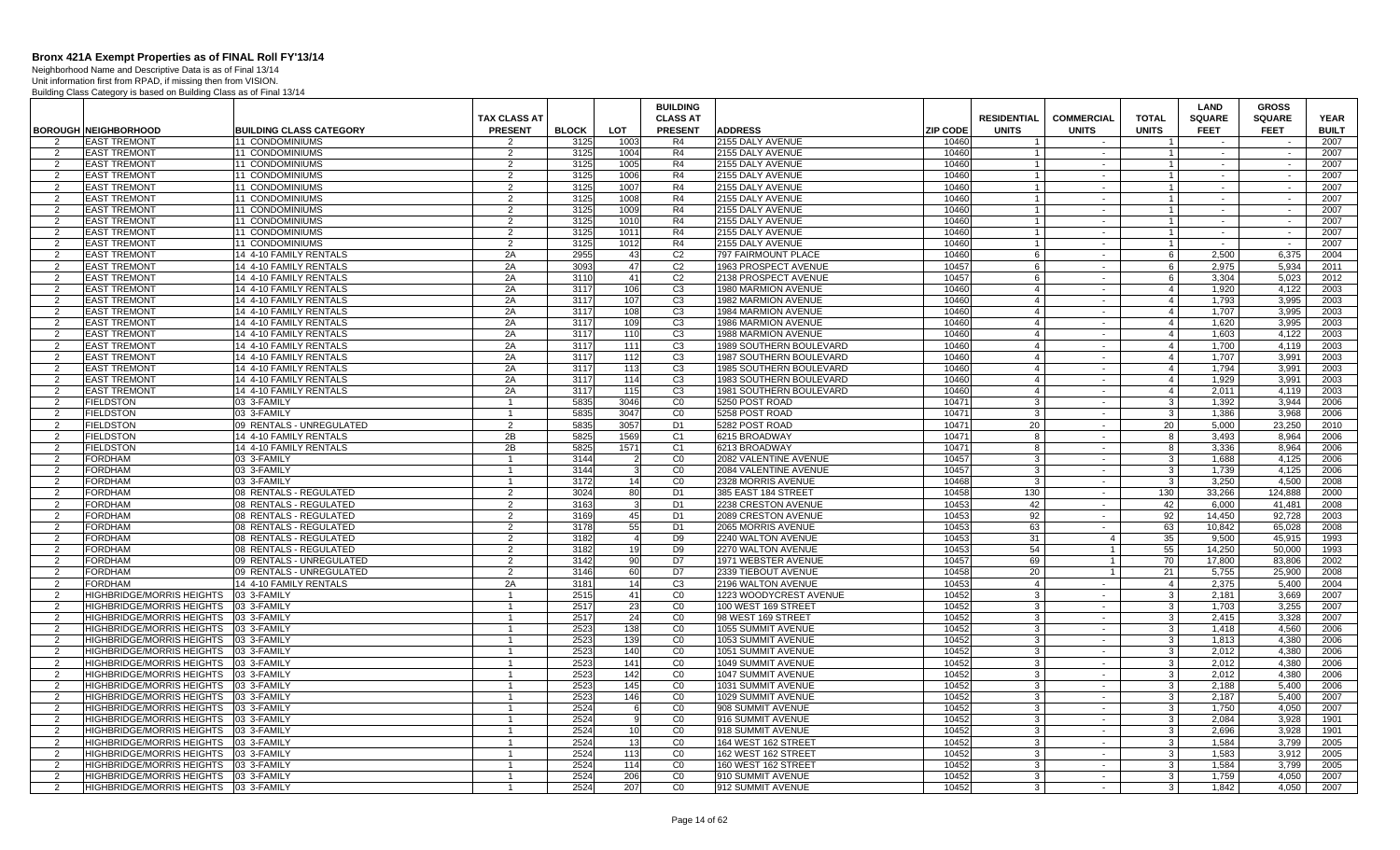Neighborhood Name and Descriptive Data is as of Final 13/14

|                |                                                  |                                |                |              |                | <b>BUILDING</b> |                               |                 |                    |                   |                | LAND          | <b>GROSS</b>  |              |
|----------------|--------------------------------------------------|--------------------------------|----------------|--------------|----------------|-----------------|-------------------------------|-----------------|--------------------|-------------------|----------------|---------------|---------------|--------------|
|                |                                                  |                                | TAX CLASS AT   |              |                | <b>CLASS AT</b> |                               |                 | <b>RESIDENTIAL</b> | <b>COMMERCIAL</b> | <b>TOTAL</b>   | <b>SQUARE</b> | <b>SQUARE</b> | <b>YEAR</b>  |
|                | <b>BOROUGH NEIGHBORHOOD</b>                      | <b>BUILDING CLASS CATEGORY</b> | <b>PRESENT</b> | <b>BLOCK</b> | LOT            | <b>PRESENT</b>  | <b>ADDRESS</b>                | <b>ZIP CODE</b> | <b>UNITS</b>       | <b>UNITS</b>      | <b>UNITS</b>   | <b>FEET</b>   | <b>FEET</b>   | <b>BUILT</b> |
| 2              | <b>HIGHBRIDGE/MORRIS HEIGHTS</b>                 | 03 3-FAMILY                    | -1             | 2526         | 58             | C <sub>0</sub>  | 1089 SUMMIT AVENUE            | 10452           | -3                 | $\sim$            | 3              | 1,980         | 3.368         | 2007         |
| 2              | <b>HIGHBRIDGE/MORRIS HEIGHTS</b>                 | 03 3-FAMILY                    | $\mathbf{1}$   | 2526         | 159            | CO              | 1096 DR M L KING JR BOULEVARD | 10452           | -3                 | $\sim$            | $\mathbf{3}$   | 1,845         | 3,402         | 2005         |
| 2              | HIGHBRIDGE/MORRIS HEIGHTS                        | 03 3-FAMILY                    | $\mathbf{1}$   | 2526         | 160            | CO              | 1098 DR M L KING JR BOULEVARD | 10452           | 3                  | $\sim$            | $\mathbf{3}$   | 1.735         | 3.402         | 2005         |
| $\mathcal{P}$  | <b>HIGHBRIDGE/MORRIS HEIGHTS</b>                 | 03 3-FAMILY                    | $\overline{1}$ | 2526         | 161            | CO              | 1100 DR M L KING JR BOULEVARD | 10452           | $\mathbf{3}$       | $\sim$            | 3 <sup>1</sup> | 2,085         | 3,402         | 2005         |
| $\overline{2}$ | HIGHBRIDGE/MORRIS HEIGHTS                        | 03 3-FAMILY                    | $\mathbf{1}$   | 2528         | 56             | CO              | 188 WEST 168 STREET           | 10452           | $\mathbf{3}$       | $\sim$            | $\mathbf{3}$   | 1.205         | 3,500         | 2006         |
| 2              | <b>HIGHBRIDGE/MORRIS HEIGHTS</b>                 | 03 3-FAMILY                    | $\mathbf{1}$   | 2528         | 57             | CO              | 186 WEST 168 STREET           | 10452           | $\mathbf{3}$       | $\sim$            | $\overline{3}$ | 1.205         | 3.000         | 2006         |
| 2              | HIGHBRIDGE/MORRIS HEIGHTS                        | 03 3-FAMILY                    | $\mathbf{1}$   | 2528         | 58             | CO              | 184 WEST 168 STREET           | 10452           | 3                  | $\sim$            | $\overline{3}$ | 1.098         | 3.000         | 2006         |
| 2              | HIGHBRIDGE/MORRIS HEIGHTS                        | 03 3-FAMILY                    | $\mathbf{1}$   | 2528         | 60             | CO              | 182 WEST 168 STREET           | 10452           | $\mathbf{3}$       | $\sim$            | 3 <sup>1</sup> | 1,232         | 3,000         | 2006         |
| $\overline{2}$ | HIGHBRIDGE/MORRIS HEIGHTS                        | 03 3-FAMILY                    | $\overline{1}$ | 2528         | 61             | CO              | 180 WEST 168 STREET           | 10452           | $\mathbf{3}$       | $\sim$            | $\mathbf{3}$   | 1.288         | 3.000         | 2006         |
| 2              | <b>HIGHBRIDGE/MORRIS HEIGHTS</b>                 | 03 3-FAMILY                    | $\overline{1}$ | 2866         | 90             | CO              | 55 WEST 175 STREET            | 10453           | -3                 | $\sim$            | $\mathbf{3}$   | 2.500         | 5.200         | 2003         |
| 2              | HIGHBRIDGE/MORRIS HEIGHTS                        | 03 3-FAMILY                    | $\mathbf{1}$   | 2867         | 36             | CO              | 1743 DAVIDSON AVENUE          | 10453           | 3                  | $\sim$            | 3 <sup>1</sup> | 1.443         | 3.545         | 2007         |
| 2              | HIGHBRIDGE/MORRIS HEIGHTS 03 3-FAMILY            |                                | $\overline{1}$ | 2867         | 37             | CO              | 1739 DAVIDSON AVENUE          | 10453           | $\cdot$ 3          | $\sim$            | $\mathbf{3}$   | 1,500         | 3,423         | 2007         |
| 2              | HIGHBRIDGE/MORRIS HEIGHTS                        | 03 3-FAMILY                    | $\mathbf{1}$   | 2867         | 136            | CO              | 1741 DAVIDSON AVENUE          | 10453           | $\overline{3}$     | $\sim$            | 3 <sup>1</sup> | 1,500         | 3.423         | 2007         |
| 2              | HIGHBRIDGE/MORRIS HEIGHTS 03 3-FAMILY            |                                | $\overline{1}$ | 2867         | 137            | CO              | 1737 DAVIDSON AVENUE          | 10453           | 3                  | $\sim$            | 3 <sup>1</sup> | 1.517         | 3.447         | 2007         |
| 2              | <b>HIGHBRIDGE/MORRIS HEIGHTS</b>                 | 03 3-FAMILY                    | $\mathbf{1}$   | 2868         | 163            | CO              | 1903 HARRISON AVENUE          | 10453           | 3                  | $\sim$            | - 3 I          | 2.864         | 3.000         | 2006         |
| 2              | HIGHBRIDGE/MORRIS HEIGHTS                        | 03 3-FAMILY                    | $\mathbf{1}$   | 2877         | 350            | $\overline{C}0$ | UNDERCLIFF AVENUE             | 10453           | $\mathbf{3}$       | $\sim$            | $\mathbf{3}$   | 1,829         | 4,667         | 2010         |
| 2              | HIGHBRIDGE/MORRIS HEIGHTS                        | 03 3-FAMILY                    | $\mathbf{1}$   | 2877         | 436            | $\overline{c}$  | 1740 POPHAM AVENUE            | 10453           | 3                  | $\sim$            | 3 <sup>1</sup> | 2.500         | 4.080         | 2005         |
| $\overline{2}$ | <b>HIGHBRIDGE/MORRIS HEIGHTS</b>                 | 03 3-FAMILY                    | $\overline{1}$ | 2877         | 550            | CO              | 1810 PALISADE PLACE           | 10453           | 3                  | $\sim$            | $\mathbf{3}$   | 2.556         | 3.813         | 2006         |
| 2              | HIGHBRIDGE/MORRIS HEIGHTS                        | 03 3-FAMILY                    | -1             | 2878         | 78             | CO              | 1644 ANDREWS AVENUE SOUTH     | 10453           | 3                  | $\sim$            | 3              | 1.006         | 2,825         | 2010         |
| $\overline{2}$ | HIGHBRIDGE/MORRIS HEIGHTS                        | 03 3-FAMILY                    | $\overline{1}$ | 2878         | 79             | CO              | 1646 ANDREWS AVENUE SOUTH     | 10453           | $\mathbf{3}$       | $\sim$            | $\mathbf{3}$   | 1,126         | 3,086         | 2010         |
| $\overline{2}$ | HIGHBRIDGE/MORRIS HEIGHTS 03 3-FAMILY            |                                | $\mathbf{1}$   | 2878         | 80             | CO              | 1648 ANDREWS AVENUE SOUTH     | 10453           | 3                  | $\sim$            | $\mathbf{3}$   | 1.238         | 3.086         | 2010         |
| 2              | <b>HIGHBRIDGE/MORRIS HEIGHTS</b>                 | 03 3-FAMILY                    | $\overline{1}$ | 2878         | 81             | CO              | 1650 ANDREWS AVENUE SOUTH     | 10453           | $\mathbf{3}$       | $\sim$            | 3 <sup>1</sup> | 1.341         | 3.085         | 2010         |
| 2              | <b>HIGHBRIDGE/MORRIS HEIGHTS</b>                 | 03 3-FAMILY                    | $\overline{1}$ | 2878         | 82             | CO              | 1652 ANDREWS AVENUE SOUTH     | 10453           | 3                  | $\sim$            | -3 I           | 1.436         | 3.085         | 2010         |
| 2              | <b>HIGHBRIDGE/MORRIS HEIGHTS</b>                 | 08 RENTALS - REGULATED         | 2              | 2510         | 67             | D <sub>1</sub>  | 1178 ANDERSON AVENUE          | 10452           | 17                 | $\sim$            | 17             | 5,000         | 22,785        | 2008         |
| $\overline{2}$ | HIGHBRIDGE/MORRIS HEIGHTS                        | 08 RENTALS - REGULATED         | $\overline{2}$ | 2511         | 13             | D1              | 900 OGDEN AVENUE              | 10452           | 120                | $\sim$            | 120            | 27,600        | 120,472       | 2001         |
| 2              | HIGHBRIDGE/MORRIS HEIGHTS                        | 08 RENTALS - REGULATED         | $\overline{2}$ | 2519         |                | D <sub>1</sub>  | 1314 NELSON AVENUE            | 10452           | 115                | $\sim$            | 115            | 27.645        | 110.654       | 2002         |
| 2              | HIGHBRIDGE/MORRIS HEIGHTS                        | 08 RENTALS - REGULATED         | 2              | 2520         | 53             | D <sub>1</sub>  | 1345 SHAKESPEARE AVENUE       | 10452           | 39                 | $\sim$            | 39             | 10.958        | 45.963        | 2006         |
| 2              | HIGHBRIDGE/MORRIS HEIGHTS                        | 08 RENTALS - REGULATED         | 2              | 2522         | 70             | D7              | 1434 OGDEN AVENUE             | 10452           | 130                | $\overline{1}$    | 131            | 30,013        | 110,004       | 2005         |
| $\overline{2}$ | HIGHBRIDGE/MORRIS HEIGHTS                        | 08 RENTALS - REGULATED         | 2              | 2526         | 44             | D <sub>1</sub>  | 1060 DR M L KING JR BOULEVARD | 10452           | 11                 | $\sim$            | 11             | 2,813         | 10,819        | 2007         |
| $\overline{2}$ | HIGHBRIDGE/MORRIS HEIGHTS 08 RENTALS - REGULATED |                                | $\overline{2}$ | 2527         |                | D <sub>1</sub>  | 1001 DR M L KING JR BOULEVARD | 10452           | 89                 | $\sim$            | 89             | 21,920        | 96,782        | 2004         |
| 2              | HIGHBRIDGE/MORRIS HEIGHTS 08 RENTALS - REGULATED |                                | 2              | 2531         | 5 <sup>1</sup> | D <sub>1</sub>  | 1314 MERRIAM AVENUE           | 10452           | 98                 | $\sim$            | 98             | 24.214        | 96.073        | 2001         |
| 2              | HIGHBRIDGE/MORRIS HEIGHTS 08 RENTALS - REGULATED |                                | $\overline{2}$ | 2536         | 15             | D7              | 1454 DR M L KING JR BOULEVARD | 10452           | 50                 | 5                 | 55             | 10.495        | 25.000        | 2005         |
| 2              | HIGHBRIDGE/MORRIS HEIGHTS                        | 08 RENTALS - REGULATED         | $\overline{2}$ | 2869         | 171            | D <sub>1</sub>  | 31 WEST TREMONT AVENUE        | 10453           | 84                 | $\sim$            | 84             | 20,943        | 87,132        | 2005         |
| $\overline{2}$ | HIGHBRIDGE/MORRIS HEIGHTS                        | 08 RENTALS - REGULATED         | $\overline{2}$ | 2872         | 7              | D1              | 1382 SHAKESPEARE AVENUE       | 10452           | 127                | $\sim$            | 127            | 34,815        | 127.774       | 2009         |
| 2              | HIGHBRIDGE/MORRIS HEIGHTS                        | 08 RENTALS - REGULATED         | 2              | 2872         | 36             | D <sub>1</sub>  | 1401 JESUP AVENUE             | 10452           | 81                 | $\sim$            | 81             | 21.242        | 82.161        | 2006         |
| 2              | HIGHBRIDGE/MORRIS HEIGHTS                        | 08 RENTALS - REGULATED         | 2              | 2872         | 58             | D <sub>1</sub>  | 1404 JESUP AVENUE             | 10452           | 127                | $\sim$            | 127            | 34.500        | 115,179       | 2006         |
| 2              | HIGHBRIDGE/MORRIS HEIGHTS 08 RENTALS - REGULATED |                                | 2              | 2872         | 189            | D <sub>1</sub>  | 1450 JESUP AVENUE             | 10452           | 49                 | $\sim$            | 49             | 13,655        | 53,729        | 2006         |
| 2              | HIGHBRIDGE/MORRIS HEIGHTS                        | 08 RENTALS - REGULATED         | 2              | 2872         | 320            | D <sub>1</sub>  | 1491 MACOMBS ROAD             | 10452           | 90                 | $\sim$            | 90             | 23,933        | 103.418       | 2003         |
| 2              | HIGHBRIDGE/MORRIS HEIGHTS 08 RENTALS - REGULATED |                                | 2              | 2877         | 254            | D <sub>1</sub>  | 1632 UNDERCLIFF AVENUE        | 10453           | 40                 | $\sim$            | 40             | 10,000        | 38.840        | 2007         |
| 2              | HIGHBRIDGE/MORRIS HEIGHTS 08 RENTALS - REGULATED |                                | 2              | 2878         | 19             | D <sub>7</sub>  | 1605 DR M L KING JR BOULEVARD | 10453           | 30                 | $\overline{1}$    | 31             | 8.250         | 44.191        | 2005         |
| $\overline{2}$ | HIGHBRIDGE/MORRIS HEIGHTS                        | 08 RENTALS - REGULATED         | $\overline{2}$ | 2880         |                | D <sub>3</sub>  | 1514 SEDGWICK AVENUE          | 10453           | 96                 |                   | 96             | 25,360        | 94,430        | 2004         |
| 2              | HIGHBRIDGE/MORRIS HEIGHTS                        | 09 RENTALS - UNREGULATED       | 2              | 253'         | 18             | C <sub>1</sub>  | 1354 MERRIAM AVENUE           | 10452           | 11                 | $\sim$            | 11             | 3.846         | 12,000        | 2008         |
| $\overline{2}$ | HIGHBRIDGE/MORRIS HEIGHTS                        | 11 CONDOMINIUMS                | 2              | 2516         | 1001           | R4              | 1209 NELSON AVENUE            | 10452           | $\overline{1}$     | $\sim$            | $\overline{1}$ | $\sim$        | $\sim$        | 2005         |
| 2              | HIGHBRIDGE/MORRIS HEIGHTS                        | <b>11 CONDOMINIUMS</b>         | 2              | 2516         | 1002           | R4              | 1209 NELSON AVENUE            | 10452           | $\overline{1}$     | $\sim$            | $\overline{1}$ | $\sim$        | $\sim$        | 2005         |
| $\mathcal{P}$  | HIGHBRIDGE/MORRIS HEIGHTS                        | 11 CONDOMINIUMS                | 2              | 2516         | 1003           | R4              | 1209 NELSON AVENUE            | 10452           | $\overline{1}$     | $\sim$            | $\mathbf{1}$   | $\sim$        | $\sim$        | 2005         |
| $\overline{2}$ | HIGHBRIDGE/MORRIS HEIGHTS   11 CONDOMINIUMS      |                                | 2              | 2516         | 1004           | R4              | 1209 NELSON AVENUE            | 10452           | $\overline{1}$     | $\sim$            | $\overline{1}$ | $\sim$        | $\sim$        | 2005         |
| 2              | <b>HIGHBRIDGE/MORRIS HEIGHTS</b>                 | <b>11 CONDOMINIUMS</b>         | 2              | 2516         | 1005           | R4              | 1211 NELSON AVENUE            | 10452           | $\overline{1}$     | $\sim$            | $\overline{1}$ | $\sim$        | $\sim$        | 2005         |
| 2              | HIGHBRIDGE/MORRIS HEIGHTS 11 CONDOMINIUMS        |                                | 2              | 2516         | 1006           | R4              | 1211 NELSON AVENUE            | 10452           | $\overline{1}$     | $\sim$            | $\mathbf{1}$   | $\sim$        | $\sim$        | 2005         |
| 2              | HIGHBRIDGE/MORRIS HEIGHTS                        | 11 CONDOMINIUMS                | $\overline{2}$ | 2516         | 1007           | R4              | 1211 NELSON AVENUE            | 10452           | $\overline{1}$     | $\sim$            | $\mathbf{1}$   | $\sim$        | $\sim$        | 2005         |
| $\overline{2}$ | HIGHBRIDGE/MORRIS HEIGHTS                        | 11 CONDOMINIUMS                | 2              | 2516         | 1008           | R4              | 1211 NELSON AVENUE            | 10452           | $\overline{1}$     | $\sim$            | $\overline{1}$ | $\sim$        | $\sim$        | 2005         |
| 2              | <b>HIGHBRIDGE/MORRIS HEIGHTS</b>                 | <b>11 CONDOMINIUMS</b>         | 2              | 2516         | 1009           | R4              | 1213 NELSON AVENUE            | 10452           | $\overline{1}$     | $\sim$            | $\overline{1}$ | $\sim$        | $\sim$        | 2005         |
| 2              | HIGHBRIDGE/MORRIS HEIGHTS                        | 11 CONDOMINIUMS                | 2              | 2516         | 1010           | R4              | 1213 NELSON AVENUE            | 10452           | $\overline{1}$     | $\sim$            | $\overline{1}$ | $\sim$        | $\sim$        | 2005         |
| 2              | HIGHBRIDGE/MORRIS HEIGHTS 11 CONDOMINIUMS        |                                | 2              | 2516         | 1011           | R4              | 1213 NELSON AVENUE            | 10452           | $\overline{1}$     | $\sim$            | $\overline{1}$ | $\sim$        | $\sim$        | 2005         |
| 2              | HIGHBRIDGE/MORRIS HEIGHTS                        | 11 CONDOMINIUMS                | $\overline{2}$ | 2516         | 1012           | R4              | 1213 NELSON AVENUE            | 10452           | $\overline{1}$     | $\sim$            | $\mathbf{1}$   | $\sim$        | $\sim$        | 2005         |
| 2              | HIGHBRIDGE/MORRIS HEIGHTS   11 CONDOMINIUMS      |                                | 2              | 2516         | 1013           | R4              | 1215 NELSON AVENUE            | 10452           | $\overline{1}$     | $\sim$            | $\overline{1}$ | $\sim$        | $\sim$        | 2005         |
| $\mathcal{P}$  | <b>HIGHBRIDGE/MORRIS HEIGHTS</b>                 | <b>11 CONDOMINIUMS</b>         | 2              | 2516         | 1014           | R4              | 1215 NELSON AVENUE            | 10452           | $\overline{1}$     | $\sim$            | $\overline{1}$ | $\sim$        | $\sim$ $\sim$ | 2005         |
| 2              | HIGHBRIDGE/MORRIS HEIGHTS   11 CONDOMINIUMS      |                                | $\overline{2}$ | 2516         | 1015           | R <sub>4</sub>  | 1215 NELSON AVENUE            | 10452           | $\overline{1}$     | $\sim$            | $\overline{1}$ | $\sim$        |               | 2005         |
| 2              | HIGHBRIDGE/MORRIS HEIGHTS   11 CONDOMINIUMS      |                                | 2              | 2516         | 1016           | R <sub>4</sub>  | 1215 NELSON AVENUE            | 10452           | $\overline{1}$     | $\sim$            | $\mathbf{1}$   | $\sim$        | $\sim$        | 2005         |
|                |                                                  |                                |                |              |                |                 |                               |                 |                    |                   |                |               |               |              |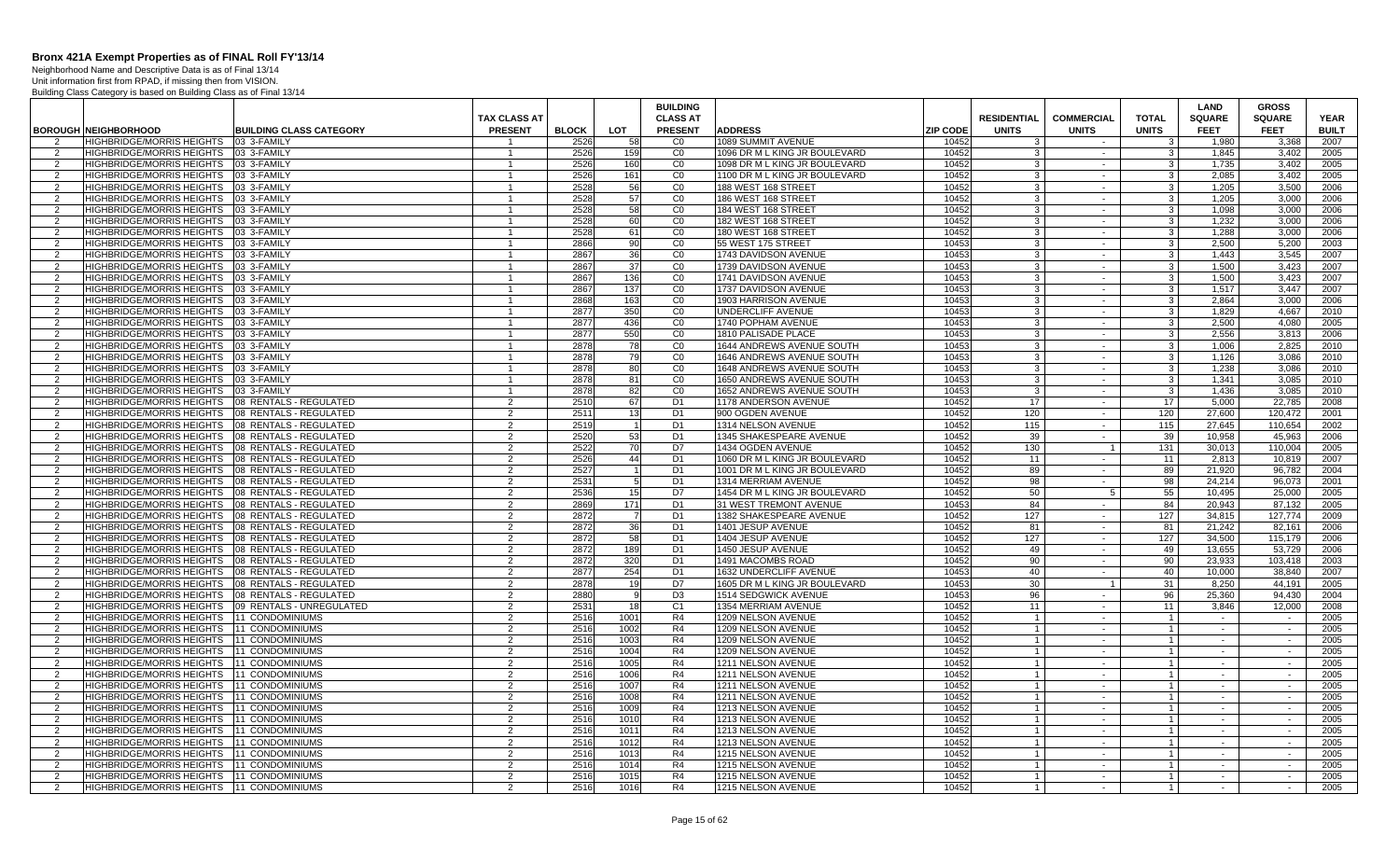Neighborhood Name and Descriptive Data is as of Final 13/14 Unit information first from RPAD, if missing then from VISION.

|                     |                                                      |                                | <b>TAX CLASS AT</b> |              |                  | <b>BUILDING</b><br><b>CLASS AT</b> |                                         |                 | <b>RESIDENTIAL</b>      | <b>COMMERCIAL</b> | <b>TOTAL</b>        | <b>LAND</b><br><b>SQUARE</b> | <b>GROSS</b><br><b>SQUARE</b> | <b>YEAR</b>  |
|---------------------|------------------------------------------------------|--------------------------------|---------------------|--------------|------------------|------------------------------------|-----------------------------------------|-----------------|-------------------------|-------------------|---------------------|------------------------------|-------------------------------|--------------|
|                     | <b>BOROUGH NEIGHBORHOOD</b>                          | <b>BUILDING CLASS CATEGORY</b> | <b>PRESENT</b>      | <b>BLOCK</b> | <b>LOT</b>       | <b>PRESENT</b>                     | <b>ADDRESS</b>                          | <b>ZIP CODE</b> | <b>UNITS</b>            | <b>UNITS</b>      | <b>UNITS</b>        | <b>FEET</b>                  | <b>FEET</b>                   | <b>BUILT</b> |
|                     | HIGHBRIDGE/MORRIS HEIGHTS   11 CONDOMINIUMS          |                                | 2                   | 2516         | 1017             | R4                                 | 1217 NELSON AVENUE                      | 10452           |                         |                   |                     |                              |                               | 2005         |
| 2                   | HIGHBRIDGE/MORRIS HEIGHTS 11 CONDOMINIUMS            |                                | 2                   | 2516         | 1018             | R4                                 | 1217 NELSON AVENUE                      | 10452           | $\overline{1}$          | $\sim$            | $\overline{1}$      | $\sim$                       | $\sim$                        | 2005         |
| 2                   | HIGHBRIDGE/MORRIS HEIGHTS 11 CONDOMINIUMS            |                                | 2                   | 2516         | 1019             | R4                                 | 1217 NELSON AVENUE                      | 10452           | $\overline{1}$          | $\sim$            | $\mathbf{1}$        | $\sim$                       | $\sim$                        | 2005         |
| 2                   | HIGHBRIDGE/MORRIS HEIGHTS   11 CONDOMINIUMS          |                                | 2                   | 2516         | 1020             | R4                                 | 1217 NELSON AVENUE                      | 10452           |                         | $\sim$            | $\overline{1}$      | $\sim$                       | $\sim$                        | 2005         |
| 2                   | HIGHBRIDGE/MORRIS HEIGHTS   11 CONDOMINIUMS          |                                | $\overline{2}$      | 2516         | 1021             | R4                                 | 1219 NELSON AVENUE                      | 10452           | $\overline{1}$          | $\sim$            | $\overline{1}$      | $\sim$                       | $\sim$                        | 2005         |
| 2                   | HIGHBRIDGE/MORRIS HEIGHTS 111 CONDOMINIUMS           |                                | 2                   | 2516         | 1022             | R4                                 | 1219 NELSON AVENUE                      | 10452           | $\overline{1}$          | $\sim$            | $\mathbf{1}$        | $\sim$                       | $\sim$                        | 2005         |
| $\overline{2}$      | HIGHBRIDGE/MORRIS HEIGHTS   11 CONDOMINIUMS          |                                | $\overline{2}$      | 2516         | 1023             | R4                                 | 1219 NELSON AVENUE                      | 10452           | $\overline{1}$          | $\sim$            | $\overline{1}$      | $\sim$                       | $\sim$                        | 2005         |
| 2                   | HIGHBRIDGE/MORRIS HEIGHTS 11 CONDOMINIUMS            |                                | $\overline{2}$      | 2516         | 1024             | R4                                 | 1219 NELSON AVENUE                      | 10452           |                         | $\sim$            | $\overline{1}$      |                              |                               | 2005         |
| 2                   | <b>HIGHBRIDGE/MORRIS HEIGHTS</b>                     | <b>11 CONDOMINIUMS</b>         | 2                   | 2516         | 1025             | R4                                 | 1221 NELSON AVENUE                      | 10452           | $\overline{\mathbf{1}}$ | $\sim$            | $\overline{1}$      | $\sim$                       | $\sim$                        | 2005         |
| 2                   | HIGHBRIDGE/MORRIS HEIGHTS   11 CONDOMINIUMS          |                                | $\overline{2}$      | 2516         | 1026             | R <sub>4</sub>                     | 1221 NELSON AVENUE                      | 10452           |                         | $\sim$            | $\overline{1}$      | $\sim$                       | $\sim$                        | 2005         |
| 2                   | HIGHBRIDGE/MORRIS HEIGHTS   11 CONDOMINIUMS          |                                | $\overline{2}$      | 2516         | 1027             | R4                                 | 1221 NELSON AVENUE                      | 10452           | $\overline{1}$          | $\sim$            | $\overline{1}$      | $\sim$                       | $\sim$                        | 2005         |
| 2                   | HIGHBRIDGE/MORRIS HEIGHTS   11 CONDOMINIUMS          |                                | 2                   | 2516         | 1028             | R4                                 | 1221 NELSON AVENUE                      | 10452           | $\overline{1}$          | $\sim$            | $\overline{1}$      | $\sim$                       | $\sim$                        | 2005         |
| 2                   | HIGHBRIDGE/MORRIS HEIGHTS 113 CONDOPS                |                                | $\overline{2}$      | 2875         | 1001             | R <sub>9</sub>                     | 150 FEATHERBED LANE                     | 10452           | 48                      | 3                 | 51                  | 14.671                       | 70.316                        | 2009         |
| 2                   | HIGHBRIDGE/MORRIS HEIGHTS 14 4-10 FAMILY RENTALS     |                                | 2A                  | 2524         | 101              | C <sub>3</sub>                     | 161 WEST 161 STREET                     | 10452           | $\overline{4}$          | $\sim$            | $\overline{4}$      | 1,630                        | 3.930                         | 2003         |
| 2                   | HIGHBRIDGE/MORRIS HEIGHTS 14 4-10 FAMILY RENTALS     |                                | 2A                  | 2524         | 102              | C3                                 | 163 WEST 161 STREET                     | 10452           | $\overline{4}$          | $\sim$            | $\overline{4}$      | 1.570                        | 3.930                         | 2003         |
| $\overline{2}$      | HIGHBRIDGE/MORRIS HEIGHTS   14 4-10 FAMILY RENTALS   |                                | 2A                  | 2524         | 103              | C <sub>3</sub>                     | 165 WEST 161 STREET                     | 10452           | $\overline{4}$          | $\sim$            | $\overline{4}$      | 1,570                        | 3,930                         | 2003         |
| 2                   | HIGHBRIDGE/MORRIS HEIGHTS   14 4-10 FAMILY RENTALS   |                                | 2A                  | 2524         | 104              | C <sub>3</sub>                     | 167 WEST 161 STREET                     | 10452           | $\overline{4}$          | $\sim$            | $\overline{4}$      | 1,570                        | 3.930                         | 2003         |
| 2                   | HIGHBRIDGE/MORRIS HEIGHTS                            | 14 4-10 FAMILY RENTALS         | 2A                  | 2524         | 105              | C <sub>3</sub>                     | 169 WEST 161 STREET                     | 10452           | $\overline{4}$          | $\sim$            | $\overline{4}$      | 1.570                        | 3.930                         | 2003         |
| 2                   | HIGHBRIDGE/MORRIS HEIGHTS   14 4-10 FAMILY RENTALS   |                                | 2A                  | 2524         | 106              | C <sub>3</sub>                     | 171 WEST 161 STREET                     | 10452           | $\overline{4}$          | $\sim$            | $\overline{4}$      | 1,570                        | 3.930                         | 2003         |
| 2                   | HIGHBRIDGE/MORRIS HEIGHTS   14 4-10 FAMILY RENTALS   |                                | 2A                  | 2524         | 107              | C <sub>3</sub>                     | 173 WEST 161 STREET                     | 10452           | $\overline{4}$          | $\sim$            | $\overline{4}$      | 1,570                        | 3,930                         | 2003         |
| 2                   | HIGHBRIDGE/MORRIS HEIGHTS   14 4-10 FAMILY RENTALS   |                                | 2A                  | 2524         | 108              | C <sub>3</sub>                     | 175 WEST 161 STREET                     | 10452           | $\overline{4}$          | $\sim$            | $\overline{4}$      | 1,570                        | 3,930                         | 2003         |
| 2                   | HIGHBRIDGE/MORRIS HEIGHTS 14 4-10 FAMILY RENTALS     |                                | 2A                  | 2524         | 109              | C <sub>3</sub>                     | 177 WEST 161 STREET                     | 10452           | $\overline{4}$          | $\sim$            | $\overline{4}$      | 1,630                        | 3.930                         | 2003         |
| 2                   | HIGHBRIDGE/MORRIS HEIGHTS 14 4-10 FAMILY RENTALS     |                                | 2B                  | 2526         | <b>621</b>       | C <sub>1</sub>                     | 1102 DR M L KING JR BOULEVARD           | 10452           | 8                       | $\sim$            | 8                   | 2.391                        | 5.699                         | 2010         |
| 2                   | <b>HUNTS POINT</b>                                   | 03 3-FAMILY                    |                     | 2761         | $\overline{112}$ | CO                                 | 1313 SENECA AVENUE                      | 10474           | $\mathbf{3}$            | $\sim$            | $\overline{3}$      | 2,500                        | 4,500                         | 2004         |
| $\overline{2}$      | <b>HUNTS POINT</b>                                   | 03 3-FAMILY                    | $\mathbf{1}$        | 2761         | 578              | CO                                 | 910 BRYANT AVENUE                       | 10474           | 3                       | $\sim$            | $\mathbf{3}$        | 2,000                        | 3,856                         | 2007         |
| 2                   | <b>HUNTS POINT</b>                                   | 03 3-FAMILY                    |                     | 2765         | 257              | CO                                 | 662 BARRETTO STREET                     | 10474           | 3                       | $\sim$            | $\mathbf{3}$        | 2.500                        | 4.313                         | 2008         |
| 2                   | <b>HUNTS POINT</b>                                   | 03 3-FAMILY                    |                     | 2765         | 302              | CO                                 | 642A MANIDA STREET                      | 10474           | 3                       | $\sim$            | 3                   | 2.100                        | 4.160                         | 2004         |
| 2                   | <b>HUNTS POINT</b>                                   | 03 3-FAMILY                    |                     | 2765         | 303              | CO                                 | 642B MANIDA STREET                      | 10474           | $\mathbf{3}$            | $\sim$            | $\mathbf{3}$        | 2,065                        | 4.160                         | 2004         |
| 2                   | <b>HUNTS POINT</b>                                   | 03 3-FAMILY                    |                     | 2765         | 304              | CO                                 | 644A MANIDA STREET                      | 10474           | 3                       | $\sim$            | $\mathbf{3}$        | 2,065                        | 4,160                         | 2004         |
| 2                   | <b>HUNTS POINT</b>                                   | 03 3-FAMILY                    | $\mathbf{1}$        | 2765         | 305              | CO                                 | 644B MANIDA STREET                      | 10474           | 3                       | $\sim$            | $\mathbf{3}$        | 2,100                        | 4,160                         | 2004         |
| 2                   | <b>HUNTS POINT</b>                                   | 03 3-FAMILY                    |                     | 2766         | 15               | CO                                 | <b>643 FAILE STREET</b>                 | 10474           | 3                       | $\sim$            | 3                   | 2.500                        | 4,125                         | 2001         |
| 2                   | <b>HUNTS POINT</b>                                   | 03 3-FAMILY                    | $\mathbf{1}$        | 2766         | 18               | CO                                 | 637 FAILE STREET                        | 10474           | 3                       | $\sim$            | $\mathbf{3}$        | 2.500                        | 3.900                         | 2001         |
| 2                   | <b>HUNTS POINT</b>                                   | 03 3-FAMILY                    |                     | 2766         | 118              | CO                                 | 635 FAILE STREET                        | 10474           | 3                       | $\sim$            | $\overline{3}$      | 2,500                        | 3,900                         | 2001         |
| 2                   | KINGSBRIDGE HTS/UNIV HTS                             | 03 3-FAMILY                    | $\mathbf{1}$        | 3196         | $\overline{4}$   | CO                                 | 2220 GRAND AVENUE                       | 10453           | 3                       | $\sim$            | $\mathbf{3}$        | 1,240                        | 4,010                         | 2006         |
| 2                   | KINGSBRIDGE HTS/UNIV HTS                             | 03 3-FAMILY                    |                     | 3196         |                  | $\overline{C}$                     | 2222 GRAND AVENUE                       | 10453           | 3                       | $\sim$            | 3                   | 1.240                        | 3.926                         | 2006         |
| 2                   | KINGSBRIDGE HTS/UNIV HTS                             | 03 3-FAMILY                    |                     | 3196         | 8                | CO                                 | 2224 GRAND AVENUE                       | 10453           | 3                       | $\sim$            | 3                   | 1.240                        | 3.926                         | 2006         |
| $\overline{2}$      | KINGSBRIDGE HTS/UNIV HTS                             | 03 3-FAMILY                    |                     | 3196         | 9                | CO                                 | 2228 GRAND AVENUE                       | 10453           | $\mathbf{3}$            | $\sim$            | $\mathbf{3}$        | 1,240                        | 4,110                         | 2006         |
| 2                   | KINGSBRIDGE HTS/UNIV HTS                             | 03 3-FAMILY                    |                     | 3196         | 108              | CO                                 | 2226 GRAND AVENUE                       | 10453           | 3                       | $\sim$            | $\overline{3}$      | 1,240                        | 3,926                         | 2006         |
| 2                   | KINGSBRIDGE HTS/UNIV HTS                             | 03 3-FAMILY                    | $\mathbf{1}$        | 3196         | 109              | CO                                 | <b>42 BUCHANAN PLACE</b>                | 10453           | 3                       | $\sim$            | $\mathbf{3}$        | 1.900                        | 4.940                         | 2006         |
| 2                   | KINGSBRIDGE HTS/UNIV HTS                             | 03 3-FAMILY                    |                     | 3196         | 110              | CO                                 | <b>40 BUCHANAN PLACE</b>                | 10453           | 3                       | $\sim$            | $\mathbf{3}$        | 1.900                        | 4.940                         | 2006         |
| 2                   | KINGSBRIDGE HTS/UNIV HTS                             | 03 3-FAMILY                    | $\mathbf{1}$        | 3214         | 136              | CO                                 | 2545B GRAND AVENUE                      | 10468           | 3                       | $\sim$            | $\mathbf{3}$        | 2.120                        | 3.420                         | 2004         |
| $\overline{2}$      | KINGSBRIDGE HTS/UNIV HTS                             | 03 3-FAMILY                    |                     | 3214         | 137              | CO                                 | 2545A GRAND AVENUE                      | 10468           | 3                       | $\sim$            | 3                   | 2,120                        | 3,420                         | 2004         |
| 2                   | KINGSBRIDGE HTS/UNIV HTS                             | 03 3-FAMILY                    | $\mathbf{1}$        | 3214         | 138              | CO                                 | 2543B GRAND AVENUE                      | 10468           | 3                       | $\sim$            | 3                   | 2,120                        | 3,420                         | 2004         |
| 2                   | KINGSBRIDGE HTS/UNIV HTS                             | 03 3-FAMILY                    |                     | 3214         | 139              | CO                                 | 2543 GRAND AVENUE                       | 10468           | 3                       | $\sim$            | 3                   | 2,120                        | 3,420                         | 2004         |
| 2                   | KINGSBRIDGE HTS/UNIV HTS                             | 03 3-FAMILY                    |                     | 3214         | 140              | CO                                 | 2541B GRAND AVENUE                      | 10468           | 3                       | $\sim$            | $\mathbf{3}$        | 2.120                        | 3.420                         | 2004         |
| 2                   | KINGSBRIDGE HTS/UNIV HTS                             | 03 3-FAMILY                    |                     | 3214         | 141              | CO                                 | 2541A GRAND AVENUE                      | 10468           | 3                       | $\sim$            | $\mathbf{3}$        | 2,120                        | 3,420                         | 2004         |
| 2                   | KINGSBRIDGE HTS/UNIV HTS                             | 03 3-FAMILY                    |                     | 3214         | 142              | CO                                 | 2539B GRAND AVENUE                      | 10468           | 3                       | $\sim$            | $\mathbf{3}$        | 2,120                        | 3,420                         | 2004         |
| 2                   | KINGSBRIDGE HTS/UNIV HTS                             | 03 3-FAMILY                    | $\mathbf{1}$        | 3214<br>3214 | 143              | CO                                 | 2539A GRAND AVENUE                      | 10468           | $\mathbf{3}$            | $\sim$            | دن                  | 2,120                        | 3.420                         | 2004         |
| 2                   | KINGSBRIDGE HTS/UNIV HTS                             | 03 3-FAMILY                    |                     |              | 147              | CO                                 | 2531B GRAND AVENUE                      | 10468           | 3                       | $\sim$            | $\mathbf{3}$        | 1.988                        | 3.206                         | 2004         |
| $\overline{2}$      | KINGSBRIDGE HTS/UNIV HTS                             | 03 3-FAMILY                    | $\mathbf{1}$        | 3214         | 148              | CO                                 | 2531A GRAND AVENUE                      | 10468           | 3                       | $\sim$            | 3                   | 1,988                        | 3,206                         | 2004         |
| $\overline{2}$      | KINGSBRIDGE HTS/UNIV HTS                             | 03 3-FAMILY<br>03 3-FAMILY     |                     | 3214<br>3214 | 149<br>156       | CO<br>$\overline{C}0$              | 2529B GRAND AVENUE                      | 10468<br>10468  | $\mathbf{3}$            | $\sim$            | 3<br>$\overline{3}$ | 1,988<br>2.971               | 3,206<br>3,657                | 2004<br>2008 |
| 2<br>$\overline{2}$ | KINGSBRIDGE HTS/UNIV HTS                             |                                |                     |              |                  |                                    | 2519 GRAND AVENUE                       | 10468           | 3                       | $\sim$<br>$\sim$  |                     |                              |                               |              |
| $\overline{2}$      | KINGSBRIDGE HTS/UNIV HTS<br>KINGSBRIDGE HTS/UNIV HTS | 03 3-FAMILY<br>03 3-FAMILY     |                     | 3214<br>3214 | 157              | CO<br>CO                           | 2517 GRAND AVENUE<br>2515 GRAND AVENUE  | 10468           | 3                       | $\sim$            | 3<br>$\mathbf{3}$   | 2,140<br>1.679               | 3.609<br>3.609                | 2008<br>2008 |
| 2                   |                                                      | 03 3-FAMILY                    | $\overline{1}$      | 3214         | 158              | CO                                 |                                         | 10468           | $\mathbf{3}$<br>3       | $\sim$            | $\mathbf{3}$        | 1,714                        | 3,856                         | 2008         |
| $\overline{2}$      | KINGSBRIDGE HTS/UNIV HTS<br>KINGSBRIDGE HTS/UNIV HTS | 03 3-FAMILY                    |                     | 3215         | 159<br>57        | CO                                 | 2513 GRAND AVENUE<br>51 WEST 192 STREET | 10468           | 3                       | $\sim$            | $\mathbf{3}$        | 2,266                        | 4.912                         | 2006         |
| 2                   | KINGSBRIDGE HTS/UNIV HTS                             | 03 3-FAMILY                    | $\overline{1}$      | 3215         | 58               | C <sub>0</sub>                     | 53 WEST 192 STREET                      | 10468           | 3                       | $\sim$            | $\mathbf{3}$        | 1.517                        | 4.912                         | 2006         |
| 2                   | KINGSBRIDGE HTS/UNIV HTS                             | 03 3-FAMILY                    |                     | 3215         | 59               | C <sub>0</sub>                     | 55 WEST 192 STREET                      | 10468           | $\mathbf{3}$            | $\sim$            | $\mathbf{3}$        | 1.517                        | 4.912                         | 2006         |
|                     |                                                      |                                |                     |              |                  |                                    |                                         |                 |                         |                   |                     |                              |                               |              |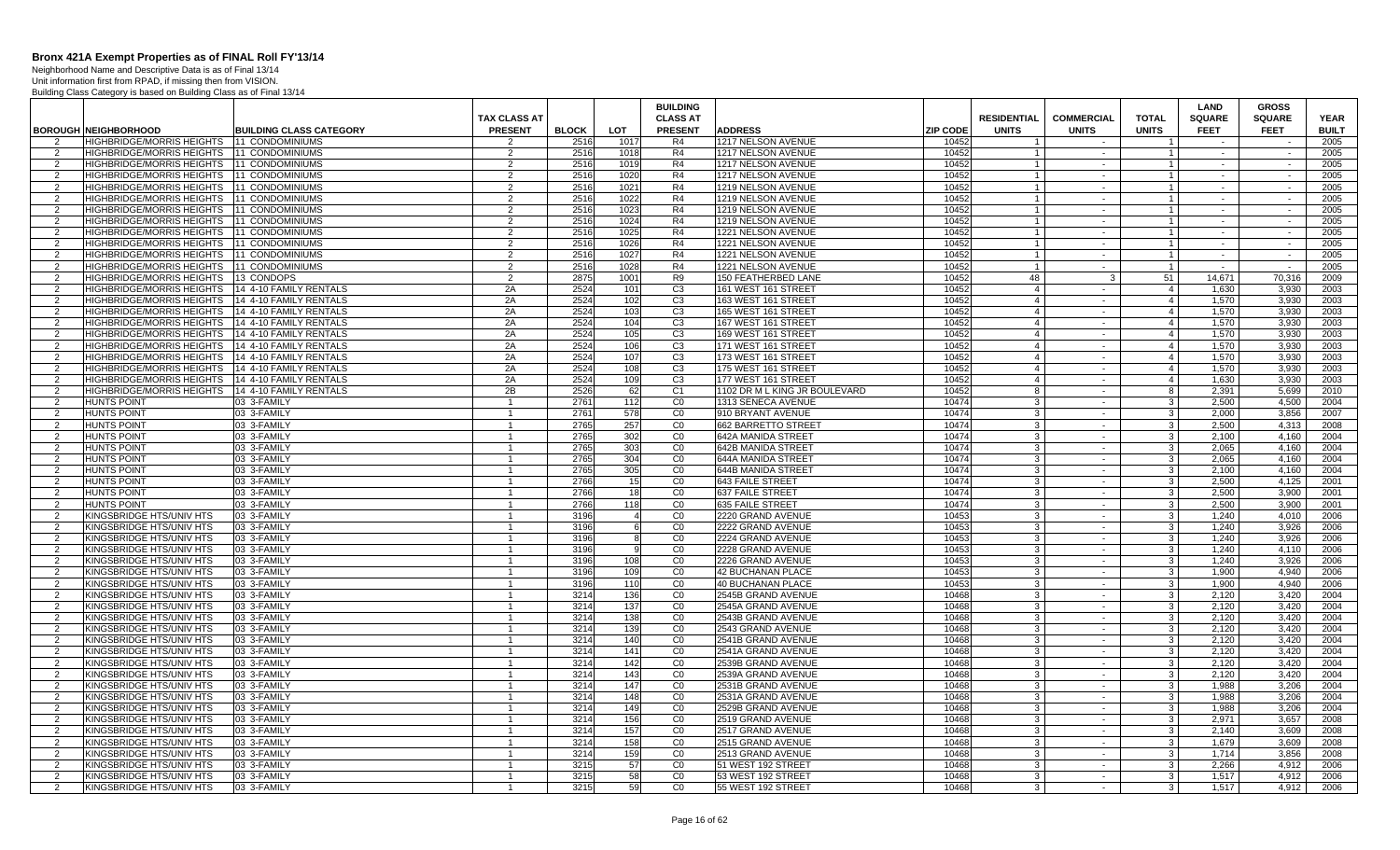Neighborhood Name and Descriptive Data is as of Final 13/14 Unit information first from RPAD, if missing then from VISION.

|                |                             |                                |                     |              |                 | <b>BUILDING</b> |                             |                 |                    |                   |                         | <b>LAND</b>   | <b>GROSS</b>  |              |
|----------------|-----------------------------|--------------------------------|---------------------|--------------|-----------------|-----------------|-----------------------------|-----------------|--------------------|-------------------|-------------------------|---------------|---------------|--------------|
|                |                             |                                | <b>TAX CLASS AT</b> |              |                 | <b>CLASS AT</b> |                             |                 | <b>RESIDENTIAL</b> | <b>COMMERCIAL</b> | <b>TOTAL</b>            | <b>SQUARE</b> | <b>SQUARE</b> | <b>YEAR</b>  |
|                | <b>BOROUGH NEIGHBORHOOD</b> | <b>BUILDING CLASS CATEGORY</b> | <b>PRESENT</b>      | <b>BLOCK</b> | <b>LOT</b>      | <b>PRESENT</b>  | <b>ADDRESS</b>              | <b>ZIP CODE</b> | <b>UNITS</b>       | <b>UNITS</b>      | <b>UNITS</b>            | <b>FEET</b>   | <b>FEET</b>   | <b>BUILT</b> |
| 2              | KINGSBRIDGE HTS/UNIV HTS    | 03 3-FAMILY                    |                     | 3225         | 176             | C <sub>0</sub>  | 2313 LORING PLACE NORTH     | 10468           | -3                 |                   | 3                       | 2.500         | 4.600         | 2004         |
| 2              | KINGSBRIDGE HTS/UNIV HTS    | 09 RENTALS - UNREGULATED       | 2                   | 3199         |                 | C <sub>1</sub>  | 2392 GRAND AVENUE           | 10468           | 16                 | $\sim$            | 16                      | 5.000         | 15.712        | 2005         |
| $\mathcal{P}$  | KINGSBRIDGE HTS/UNIV HTS    | 14 4-10 FAMILY RENTALS         | 2B                  | 3207         | 22              | D <sub>1</sub>  | 50 CLINTON PLACE            | 10453           | 8                  | $\sim$            | 8                       | 2,500         | 9,880         | 2011         |
| $\overline{2}$ | KINGSBRIDGE HTS/UNIV HTS    | 14 4-10 FAMILY RENTALS         | 2B                  | 3225         | 83              | C <sub>1</sub>  | 2261 LORING PLACE NORTH     | 10468           | $\overline{7}$     | $\sim$            | $\overline{7}$          | 4.180         | 4,890         | 2012         |
| 2              |                             | 03 3-FAMILY                    | $\mathbf{1}$        | 3249         |                 | CO              | 163 WEST 195 STREET         | 10468           | $\mathbf{3}$       | $\sim$            | 3 <sup>1</sup>          |               |               | 2006         |
|                | KINGSBRIDGE/JEROME PARK     |                                |                     |              | 181             |                 |                             |                 |                    |                   |                         | 1,391         | 2,364         |              |
| $\mathcal{P}$  | KINGSBRIDGE/JEROME PARK     | 03 3-FAMILY                    | $\mathbf{1}$        | 3256<br>3256 | 30 <sup>1</sup> | C <sub>0</sub>  | 2711A KINGSBRIDGE TERRACE   | 10463           | $\mathbf{3}$       | $\sim$            | $\overline{3}$          | 1.940         | 3.880         | 2007         |
| 2              | KINGSBRIDGE/JEROME PARK     | 03 3-FAMILY                    | $\mathbf{1}$        |              | 31              | CO              | 2711 KINGSBRIDGE TERRACE    | 10463           | $\mathbf{3}$       | $\sim$            | 3 <sup>1</sup>          | 1.862         | 3.700         | 2007         |
| $\overline{2}$ | KINGSBRIDGE/JEROME PARK     | 03 3-FAMILY                    |                     | 3256         | 97              | CO              | 2757 KINGSBRIDGE TERRACE    | 10463           | $\overline{3}$     | $\sim$            | $\mathbf{3}$            | 1,666         | 3,417         | 2010         |
| 2              | KINGSBRIDGE/JEROME PARK     | 03 3-FAMILY                    | $\mathbf{1}$        | 3256         | 98              | CO              | 2755 KINGSBRIDGE TERRACE    | 10463           | -3                 | $\sim$            | $\mathbf{3}$            | 1,658         | 3,417         | 2010         |
| $\overline{2}$ | KINGSBRIDGE/JEROME PARK     | 03 3-FAMILY                    |                     | 3256         | 99              | CO              | 2753 KINGSBRIDGE TERRACE    | 10463           | -3                 | $\sim$            | 3                       | 1.658         | 3,417         | 2010         |
| 2              | KINGSBRIDGE/JEROME PARK     | 03 3-FAMILY                    |                     | 3261         | 57              | CO              | 3089 HEATH AVENUE           | 10463           | -3                 | $\sim$            | $\mathbf{3}$            | 2.204         | 5,300         | 2003         |
| $\mathcal{P}$  | KINGSBRIDGE/JEROME PARK     | 03 3-FAMILY                    | $\overline{1}$      | 5767         | 830             | C <sub>0</sub>  | 283 WEST 236 STREET         | 10463           | 3                  | $\sim$            | 3 <sup>1</sup>          | 3,000         | 4,320         | 2007         |
| 2              | KINGSBRIDGE/JEROME PARK     | 03 3-FAMILY                    |                     | 5769         | 125             | CO              | 3654 WALDO AVENUE           | 10463           | 3                  | $\sim$            | $\mathbf{3}$            | 6.984         | 6,650         | 2004         |
| $\mathcal{P}$  | KINGSBRIDGE/JEROME PARK     | 03 3-FAMILY                    | $\mathbf{1}$        | 5783         | 20              | CO              | 3214 CAMBRIDGE AVENUE       | 10463           | $\mathbf{3}$       | $\sim$            | 3 <sup>1</sup>          | 4.574         | 4.797         | 2003         |
| 2              | KINGSBRIDGE/JEROME PARK     | 03 3-FAMILY                    | $\mathbf{1}$        | 5783         | 220             | CO              | 3216 CAMBRIDGE AVENUE       | 10463           | $\mathbf{3}$       | $\sim$            | 3 <sup>1</sup>          | 3.189         | 4.797         | 2003         |
| 2              | KINGSBRIDGE/JEROME PARK     | 03 3-FAMILY                    | $\mathbf{1}$        | 5783         | 222             | CO              | 3218 CAMBRIDGE AVENUE       | 10463           | $\mathbf{3}$       | $\sim$            | $\overline{\mathbf{3}}$ | 3.087         | 4.797         | 2003         |
| $\overline{2}$ | KINGSBRIDGE/JEROME PARK     | 03 3-FAMILY                    |                     | 5783         | 224             | CO              | 3220 CAMBRIDGE AVENUE       | 10463           | $\overline{3}$     | $\sim$            | 3 <sup>1</sup>          | 3,162         | 4,797         | 2003         |
| 2              | KINGSBRIDGE/JEROME PARK     | 03 3-FAMILY                    | $\mathbf{1}$        | 5783         | 226             | CO              | 3222 CAMBRIDGE AVENUE       | 10463           | -3                 | $\sim$            | $\mathbf{3}$            | 3.587         | 4.797         | 2003         |
| $\overline{2}$ | KINGSBRIDGE/JEROME PARK     | 08 RENTALS - REGULATED         | 2                   | 3256         | 20              | D <sub>1</sub>  | 201 WEST KINGSBRIDGE ROAD   | 10463           | 54                 | $\sim$            | 54                      | 23,240        | 76,362        | 1998         |
| $\overline{2}$ | KINGSBRIDGE/JEROME PARK     | 08 RENTALS - REGULATED         | $\overline{2}$      | 3262         | 106             | D <sub>1</sub>  | 3479 FT INDEPENDENCE STREET | 10463           | 27                 | $\sim$            | 27                      | 5.708         | 26.632        | 2006         |
| $\mathcal{P}$  | KINGSBRIDGE/JEROME PARK     | 08 RENTALS - REGULATED         | 2                   | 3263         | 185             | D <sub>1</sub>  | 3880 ORLOFF AVENUE          | 10463           | 101                | $\sim$            | 101                     | 30,902        | 121,796       | 2004         |
| $\overline{2}$ | KINGSBRIDGE/JEROME PARK     | 08 RENTALS - REGULATED         | 2                   | 3271         | 101             | D <sub>1</sub>  | 3800 PUTNAM AVENUE WEST     | 10463           | 44                 | $\sim$            | 44                      | 9.216         | 40.033        | 2003         |
| 2              | KINGSBRIDGE/JEROME PARK     | 08 RENTALS - REGULATED         | $\overline{2}$      | 3271         | 125             | D7              | 3815 PUTNAM AVENUE WEST     | 10463           | 90                 | $\overline{2}$    | 92                      | 20,561        | 111.620       | 2000         |
| $\overline{2}$ | KINGSBRIDGE/JEROME PARK     | 09 RENTALS - UNREGULATED       | $\overline{2}$      | 3262         | 103             | D <sub>1</sub>  | FT INDEPENDENCE STREET      | $\Omega$        | 27                 | $\sim$            | 27                      | 5.708         | 26,632        | 2006         |
| 2              | KINGSBRIDGE/JEROME PARK     | 11 CONDOMINIUMS                | $\overline{2}$      | 3249         | 1004            | R <sub>2</sub>  | 2796 SEDGWICK AVENUE        | 10468           | $\overline{1}$     | $\sim$            | $\overline{1}$          | $\sim$        | $\sim$        | 2006         |
| $\overline{2}$ | KINGSBRIDGE/JEROME PARK     | 11 CONDOMINIUMS                | $\overline{2}$      | 3249         | 1005            | R <sub>2</sub>  | 2796 SEDGWICK AVENUE        | 10468           | $\overline{1}$     | $\sim$            | $\overline{1}$          | $\sim$        | $\sim$        | 2006         |
| $\overline{2}$ | KINGSBRIDGE/JEROME PARK     | <b>11 CONDOMINIUMS</b>         | $\overline{2}$      | 3249         | 1006            | R <sub>2</sub>  | 2796 SEDGWICK AVENUE        | 10468           |                    | $\sim$            | $\overline{1}$          | $\sim$        | $\sim$        | 2006         |
| $\overline{2}$ | KINGSBRIDGE/JEROME PARK     | 11 CONDOMINIUMS                | $\overline{2}$      | 3249         | 1007            | R <sub>2</sub>  | 2796 SEDGWICK AVENUE        | 10468           |                    | $\sim$            | $\mathbf{1}$            | $\sim$        | $\sim$        | 2006         |
| 2              | KINGSBRIDGE/JEROME PARK     | <b>11 CONDOMINIUMS</b>         | $\overline{2}$      | 3249         | 1008            | R <sub>2</sub>  | 2794 SEDGWICK AVENUE        | 10468           |                    | $\sim$            | $\mathbf{1}$            | $\sim$        | $\sim$        | 2006         |
| $\mathcal{P}$  | KINGSBRIDGE/JEROME PARK     | 11 CONDOMINIUMS                | $\overline{2}$      | 3249         | 1009            | R <sub>2</sub>  | 2794 SEDGWICK AVENUE        | 10468           | $\overline{1}$     | $\sim$            | $\overline{1}$          | $\sim$        | $\sim$        | 2006         |
| $\overline{2}$ | KINGSBRIDGE/JEROME PARK     | 11 CONDOMINIUMS                | 2                   | 3249         | 1010            | R <sub>2</sub>  | 2794 SEDGWICK AVENUE        | 10468           |                    | $\sim$            | $\overline{1}$          | $\sim$        | $\sim$        | 2006         |
| 2              | KINGSBRIDGE/JEROME PARK     | 11 CONDOMINIUMS                | 2                   | 3249         | 1011            | R <sub>2</sub>  | 2794 SEDGWICK AVENUE        | 10468           | $\overline{1}$     | $\sim$            | $\overline{1}$          | $\sim$        | $\sim$        | 2006         |
| $\overline{2}$ | KINGSBRIDGE/JEROME PARK     | 11 CONDOMINIUMS                | $\overline{2}$      | 3249         | 1012            | R <sub>2</sub>  | 2792 SEDGWICK AVENUE        | 10468           | $\overline{1}$     | $\sim$            | $\overline{1}$          | $\sim$        | $\sim$        | 2006         |
| 2              | KINGSBRIDGE/JEROME PARK     | 11 CONDOMINIUMS                | $\overline{2}$      | 3249         | 1013            | R2              | 2792 SEDGWICK AVENUE        | 10468           | $\overline{1}$     | $\sim$            | $\overline{1}$          | $\sim$        | $\sim$        | 2006         |
| $\overline{2}$ | KINGSBRIDGE/JEROME PARK     | 11 CONDOMINIUMS                | $\overline{2}$      | 3249         | 1014            | R <sub>2</sub>  | 2796 SEDGWICK AVENUE        | 10468           | $\overline{1}$     | $\sim$            | $\overline{1}$          |               | $\sim$        | 2006         |
| $\overline{2}$ | KINGSBRIDGE/JEROME PARK     | <b>11 CONDOMINIUMS</b>         | $\overline{2}$      | 3249         | 1015            | R <sub>2</sub>  | 2796 SEDGWICK AVENUE        | 10468           |                    | $\sim$            | $\mathbf{1}$            | $\sim$        | $\sim$        | 2006         |
| $\overline{2}$ | KINGSBRIDGE/JEROME PARK     | 11 CONDOMINIUMS                | $\overline{2}$      | 3249         | 1016            | R <sub>2</sub>  | 2796 SEDGWICK AVENUE        | 10468           |                    | $\sim$            | $\overline{1}$          | $\sim$        | $\sim$        | 2006         |
| $\overline{2}$ | KINGSBRIDGE/JEROME PARK     | <b>11 CONDOMINIUMS</b>         | $\overline{2}$      | 3249         | 1017            | R <sub>2</sub>  | 2796 SEDGWICK AVENUE        | 10468           |                    | $\sim$            | $\overline{1}$          | $\sim$        | $\sim$        | 2006         |
| $\mathcal{P}$  | KINGSBRIDGE/JEROME PARK     | 11 CONDOMINIUMS                | $\overline{2}$      | 3249         | 1018            | R <sub>2</sub>  | 2794 SEDGWICK AVENUE        | 10468           | $\overline{1}$     | $\sim$            | $\overline{1}$          | $\sim$        | $\sim$        | 2006         |
| $\mathcal{P}$  | KINGSBRIDGE/JEROME PARK     | 11 CONDOMINIUMS                | 2                   | 3249         | 1019            | R <sub>2</sub>  | 2794 SEDGWICK AVENUE        | 10468           |                    | $\sim$            | $\mathbf{1}$            | $\sim$        |               | 2006         |
| 2              | KINGSBRIDGE/JEROME PARK     | 11 CONDOMINIUMS                | $\overline{2}$      | 3249         | 1020            | R <sub>2</sub>  | 2794 SEDGWICK AVENUE        | 10468           | $\overline{1}$     | $\sim$            | $\overline{1}$          | $\sim$        | $\sim$        | 2006         |
| $\overline{2}$ | KINGSBRIDGE/JEROME PARK     | 11 CONDOMINIUMS                | $\overline{2}$      | 3249         | 1021            | R <sub>2</sub>  | 2794 SEDGWICK AVENUE        | 10468           | $\overline{1}$     | $\sim$            | $\overline{1}$          | $\sim$        | $\sim$        | 2006         |
| 2              | KINGSBRIDGE/JEROME PARK     | 11 CONDOMINIUMS                | 2                   | 3249         | 1022            | R2              | 2792 SEDGWICK AVENUE        | 10468           | $\overline{1}$     | $\sim$            | $\overline{1}$          | $\sim$        | $\sim$        | 2006         |
| $\overline{2}$ | KINGSBRIDGE/JEROME PARK     | 11 CONDOMINIUMS                | $\overline{2}$      | 3249         | 1023            | R <sub>2</sub>  | 2792 SEDGWICK AVENUE        | 10468           | $\overline{1}$     | $\sim$            | $\mathbf{1}$            |               | $\sim$        | 2006         |
| 2              | KINGSBRIDGE/JEROME PARK     | 11 CONDOMINIUMS                | $\overline{2}$      | 3249         | 1024            | R <sub>2</sub>  | 2796 SEDGWICK AVENUE        | 10468           | $\overline{1}$     | $\sim$            | $\overline{1}$          | $\sim$        | $\sim$        | 2006         |
| $\overline{2}$ | KINGSBRIDGE/JEROME PARK     | 11 CONDOMINIUMS                | $\overline{2}$      | 3249         | 1025            | R <sub>2</sub>  | 2796 SEDGWICK AVENUE        | 10468           | $\overline{1}$     | $\sim$            | $\overline{1}$          | $\sim$        | $\sim$        | 2006         |
| $\overline{2}$ | KINGSBRIDGE/JEROME PARK     | <b>11 CONDOMINIUMS</b>         | $\overline{2}$      | 3249         | 1026            | R <sub>2</sub>  | 2796 SEDGWICK AVENUE        | 10468           |                    | $\sim$            | $\overline{1}$          | $\sim$        | $\sim$        | 2006         |
| 2              | KINGSBRIDGE/JEROME PARK     | 11 CONDOMINIUMS                | 2                   | 3249         | 1027            | R <sub>2</sub>  | 2796 SEDGWICK AVENUE        | 10468           | $\overline{1}$     | $\sim$            | $1 \vert$               | $\sim$        | $\sim$        | 2006         |
| $\mathcal{P}$  | KINGSBRIDGE/JEROME PARK     | 11 CONDOMINIUMS                | $\overline{2}$      | 3249         | 1028            | R <sub>2</sub>  | 2794 SEDGWICK AVENUE        | 10468           | $\overline{1}$     | $\sim$            | $\overline{1}$          | $\sim$        | $\sim$        | 2006         |
| 2              | KINGSBRIDGE/JEROME PARK     | 11 CONDOMINIUMS                | $\overline{2}$      | 3249         | 1029            | R <sub>2</sub>  | 2794 SEDGWICK AVENUE        | 10468           | $\overline{1}$     | $\sim$            | $\overline{1}$          | $\sim$        | $\sim$        | 2006         |
| $\overline{2}$ | KINGSBRIDGE/JEROME PARK     | 11 CONDOMINIUMS                | $\overline{2}$      | 3249         | 1030            | R <sub>2</sub>  | 2794 SEDGWICK AVENUE        | 10468           | $\overline{1}$     | $\sim$            | $\overline{1}$          | $\sim$        | $\sim$        | 2006         |
| 2              | KINGSBRIDGE/JEROME PARK     | 11 CONDOMINIUMS                | 2                   | 3249         | 1031            | R <sub>2</sub>  | 2794 SEDGWICK AVENUE        | 10468           | $\mathbf{1}$       | $\sim$            | $\overline{1}$          | $\sim$        | $\sim$        | 2006         |
| $\overline{2}$ | KINGSBRIDGE/JEROME PARK     | 11 CONDOMINIUMS                | 2                   | 3249         | 1032            | R <sub>2</sub>  | 2792 SEDGWICK AVENUE        | 10468           |                    | $\sim$            | $\overline{1}$          | $\sim$        | $\sim$        | 2006         |
| 2              | KINGSBRIDGE/JEROME PARK     | 11 CONDOMINIUMS                | 2                   | 3249         | 1033            | R <sub>2</sub>  | 2792 SEDGWICK AVENUE        | 10468           | $\overline{1}$     | $\sim$            | $\overline{1}$          | $\sim$        | $\sim$        | 2006         |
| $\overline{2}$ | KINGSBRIDGE/JEROME PARK     | 11 CONDOMINIUMS                | $\overline{2}$      | 3249         | 1034            | R <sub>2</sub>  | 2796 SEDGWICK AVENUE        | 10468           |                    | $\sim$            | $\mathbf{1}$            | $\sim$        | $\sim$        | 2006         |
| 2              | KINGSBRIDGE/JEROME PARK     | <b>11 CONDOMINIUMS</b>         | $\overline{2}$      | 3249         | 1035            | R <sub>2</sub>  | 2796 SEDGWICK AVENUE        | 10468           |                    | $\sim$            | $\overline{1}$          | $\sim$        | $\sim$        | 2006         |
| $\mathcal{P}$  | KINGSBRIDGE/JEROME PARK     | 11 CONDOMINIUMS                | 2                   | 3249         | 1036            | R2              | 2796 SEDGWICK AVENUE        | 10468           | $\overline{1}$     | $\sim$            | $\overline{1}$          | $\sim$        | $\sim$        | 2006         |
| 2              | KINGSBRIDGE/JEROME PARK     | 11 CONDOMINIUMS                | $\overline{2}$      | 3249         | 1037            | R2              | 2796 SEDGWICK AVENUE        | 10468           | $\overline{1}$     | $\sim$            | $\overline{1}$          | $\sim$        | $\sim$        | 2006         |
|                |                             |                                |                     |              |                 |                 |                             |                 |                    |                   |                         |               |               |              |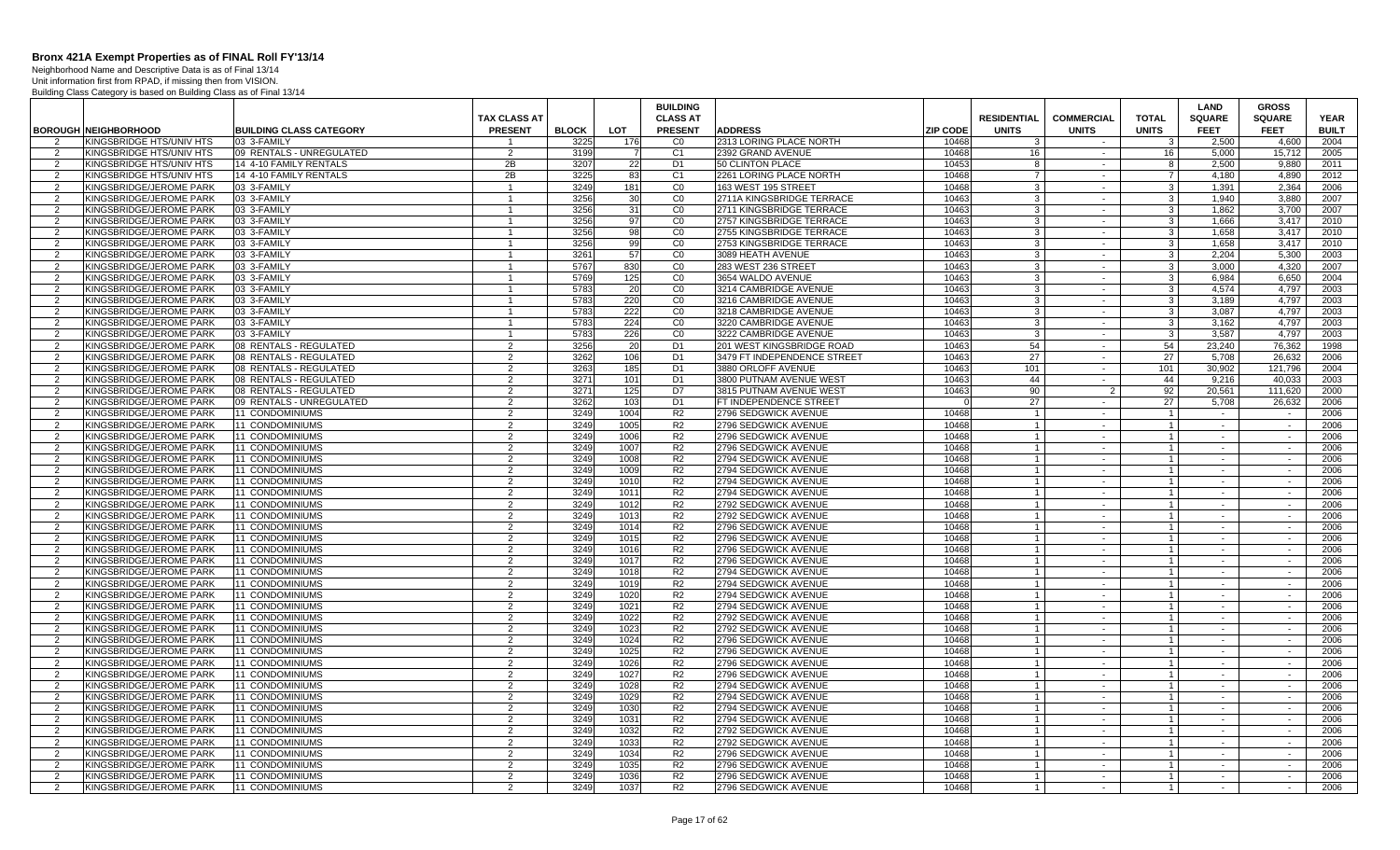Neighborhood Name and Descriptive Data is as of Final 13/14 Unit information first from RPAD, if missing then from VISION.

|                |                                                    |                                |                     |              |              | <b>BUILDING</b> |                                            |                 |                    |                   |                      | LAND             | <b>GROSS</b>     |              |
|----------------|----------------------------------------------------|--------------------------------|---------------------|--------------|--------------|-----------------|--------------------------------------------|-----------------|--------------------|-------------------|----------------------|------------------|------------------|--------------|
|                |                                                    |                                | TAX CLASS AT        |              |              | <b>CLASS AT</b> |                                            |                 | <b>RESIDENTIAL</b> | <b>COMMERCIAL</b> | <b>TOTAL</b>         | <b>SQUARE</b>    | <b>SQUARE</b>    | <b>YEAR</b>  |
|                | <b>BOROUGH NEIGHBORHOOD</b>                        | <b>BUILDING CLASS CATEGORY</b> | <b>PRESENT</b>      | <b>BLOCK</b> | <b>LOT</b>   | <b>PRESENT</b>  | <b>ADDRESS</b>                             | <b>ZIP CODE</b> | <b>UNITS</b>       | <b>UNITS</b>      | <b>UNITS</b>         | <b>FEET</b>      | <b>FEET</b>      | <b>BUILT</b> |
| 2              | KINGSBRIDGE/JEROME PARK                            | 11 CONDOMINIUMS                | 2                   | 3249         | 1038         | R2              | 2794 SEDGWICK AVENUE                       | 10468           |                    | $\sim$            |                      | $\sim$           |                  | 2006         |
| $\overline{2}$ | KINGSBRIDGE/JEROME PARK                            | 11 CONDOMINIUMS                | $\mathcal{P}$       | 3249         | 1039         | R <sub>2</sub>  | 2794 SEDGWICK AVENUE                       | 10468           |                    | $\sim$            |                      | $\sim$           | $\sim$           | 2006         |
| -2             | KINGSBRIDGE/JEROME PARK                            | 11 CONDOMINIUMS                | $\overline{2}$      | 3249         | 1040         | R2              | 2794 SEDGWICK AVENUE                       | 10468           |                    | $\sim$            | -1                   | $\sim$           | $\sim$           | 2006         |
| $\overline{2}$ | KINGSBRIDGE/JEROME PARK                            | 11 CONDOMINIUMS                | 2                   | 3249         | 1041         | R <sub>2</sub>  | 2794 SEDGWICK AVENUE                       | 10468           |                    |                   |                      | $\sim$           | $\sim$           | 2006         |
| 2              | KINGSBRIDGE/JEROME PARK                            | 11 CONDOMINIUMS                | 2                   | 3249         | 1042         | R <sub>2</sub>  | 2792 SEDGWICK AVENUE                       | 10468           |                    | $\sim$            | $\mathbf{1}$         | $\sim$           | $\sim$           | 2006         |
| $\overline{2}$ | KINGSBRIDGE/JEROME PARK                            | 11 CONDOMINIUMS                | 2                   | 3249         | 1043         | R <sub>2</sub>  | 2792 SEDGWICK AVENUE                       | 10468           |                    | $\sim$            | $\overline{1}$       | $\sim$           | $\sim$           | 2006         |
| 2              | KINGSBRIDGE/JEROME PARK                            | 11 CONDOMINIUMS                | 2                   | 3256         | 1101         | R <sub>2</sub>  | 189A WEST KINGSBRIDGE ROAD                 | 10463           |                    | $\sim$            | $\overline{1}$       | $\sim$           | $\sim$           | 2008         |
| 2              | KINGSBRIDGE/JEROME PARK                            | 11 CONDOMINIUMS                | 2                   | 3256         | 1102         | R2              | 189A WEST KINGSBRIDGE ROAD                 | 10463           | $\overline{1}$     | $\sim$            | 1                    | $\sim$           | $\sim$           | 2008         |
| $\overline{2}$ | KINGSBRIDGE/JEROME PARK                            | 11 CONDOMINIUMS                | 2                   | 3256         | 1103         | R2              | 189A WEST KINGSBRIDGE ROAD                 | 10463           |                    | $\sim$            | $\overline{1}$       | $\sim$           | $\sim$           | 2008         |
| 2              | KINGSBRIDGE/JEROME PARK                            | 11 CONDOMINIUMS                | 2                   | 3256         | 1104         | R <sub>2</sub>  | 189A WEST KINGSBRIDGE ROAD                 | 10463           | $\overline{1}$     | $\sim$            | $\mathbf{1}$         | $\sim$           | $\sim$           | 2008         |
| 2              | KINGSBRIDGE/JEROME PARK                            | 11 CONDOMINIUMS                | $\overline{2}$      | 3256         | 1105         | R <sub>2</sub>  | 191A WEST KINGSBRIDGE ROAD                 | 10463           |                    | $\blacksquare$    | -1                   | $\sim$           | $\sim$           | 2008         |
| 2              | KINGSBRIDGE/JEROME PARK                            | 11 CONDOMINIUMS                | 2                   | 3256         | 1106         | R <sub>2</sub>  | 191A WEST KINGSBRIDGE ROAD                 | 10463           |                    | $\sim$            | $\overline{1}$       | $\sim$           | $\sim$           | 2008         |
| $\overline{2}$ | KINGSBRIDGE/JEROME PARK                            | 11 CONDOMINIUMS                | 2                   | 3256         | 1107         | R <sub>2</sub>  | 191A WEST KINGSBRIDGE ROAD                 | 10463           |                    |                   |                      | $\sim$           | $\sim$           | 2008         |
| 2              | KINGSBRIDGE/JEROME PARK                            | 11 CONDOMINIUMS                | 2                   | 3256         | 1108         | R <sub>2</sub>  | 191A WEST KINGSBRIDGE ROAD                 | 10463           |                    | $\sim$            | $\mathbf{1}$         | $\sim$           | $\sim$           | 2008         |
| 2              | KINGSBRIDGE/JEROME PARK                            | 11 CONDOMINIUMS                | 2                   | 3256         | 1109         | R <sub>2</sub>  | 191B WEST KINGSBRIDGE ROAD                 | 10463           |                    | $\sim$            | $\mathbf{1}$         | $\sim$           | $\sim$           | 2008         |
| 2              | KINGSBRIDGE/JEROME PARK                            | 11 CONDOMINIUMS                | 2                   | 3256         | 1110         | R <sub>2</sub>  | 191B WEST KINGSBRIDGE ROAD                 | 10463           |                    | $\sim$            |                      | $\sim$           | $\sim$           | 2008         |
| 2              | KINGSBRIDGE/JEROME PARK                            | 11 CONDOMINIUMS                | $\overline{2}$      | 3256         | 1111         | R <sub>2</sub>  | 191B WEST KINGSBRIDGE ROAD                 | 10463           |                    | $\sim$            | $\mathbf{1}$         | $\sim$           | $\sim$           | 2008         |
| 2              | KINGSBRIDGE/JEROME PARK                            | 11 CONDOMINIUMS                | 2                   | 3256         | 1112         | R <sub>2</sub>  | 191B WEST KINGSBRIDGE ROAD                 | 10463           |                    | $\sim$            | $\overline{1}$       | $\sim$           | $\sim$           | 2008         |
| 2              | KINGSBRIDGE/JEROME PARK                            | 11 CONDOMINIUMS                | 2                   | 3261         | 1001         | R <sub>2</sub>  | 3097 HEATH AVENUE                          | 10463           | $\mathbf{1}$       | $\sim$            | $\mathbf{1}$         | $\sim$           | $\sim$           | 2005         |
| $\overline{2}$ | KINGSBRIDGE/JEROME PARK                            | 11 CONDOMINIUMS                | 2                   | 3261         | 1002         | R <sub>2</sub>  | 3097 HEATH AVENUE                          | 10463           |                    | $\sim$            |                      | $\sim$           | $\sim$           | 2005         |
| 2              | KINGSBRIDGE/JEROME PARK                            | 11 CONDOMINIUMS                | 2                   | 3261         | 1003         | R <sub>2</sub>  | 3097 HEATH AVENUE                          | 10463           | $\overline{1}$     | $\sim$            | $1 \vert$            | $\sim$           | $\sim$           | 2005         |
| 2              | KINGSBRIDGE/JEROME PARK                            | <b>11 CONDOMINIUMS</b>         | 2                   | 3261         | 1004         | R <sub>2</sub>  | 3097 HEATH AVENUE                          | 10463           |                    | $\sim$            |                      | $\sim$           | $\sim$           | 2005         |
| 2              | KINGSBRIDGE/JEROME PARK                            | 11 CONDOMINIUMS                | 2                   | 3261         | 1005         | R <sub>2</sub>  | 3099 HEATH AVENUE                          | 10463           |                    | $\sim$            | $\overline{1}$       | $\sim$           | $\sim$           | 2005         |
| $\overline{2}$ | KINGSBRIDGE/JEROME PARK                            | 11 CONDOMINIUMS                | 2                   | 3261         | 1006         | R <sub>2</sub>  | 3099 HEATH AVENUE                          | 10463           |                    |                   |                      | $\sim$           | $\sim$           | 2005         |
| 2              | KINGSBRIDGE/JEROME PARK                            | 11 CONDOMINIUMS                | $\overline{2}$      | 3261         | 1007         | R2              | 3099 HEATH AVENUE                          | 10463           |                    | $\sim$            | $\overline{1}$       | $\sim$           | $\sim$           | 2005         |
| $\overline{2}$ | KINGSBRIDGE/JEROME PARK                            | 11 CONDOMINIUMS                | $\overline{2}$      | 3261         | 1008         | R2              | 3099 HEATH AVENUE                          | 10463           |                    | $\sim$            |                      | $\sim$           | $\sim$           | 2005         |
| $\overline{2}$ | KINGSBRIDGE/JEROME PARK                            | 11 CONDOMINIUMS                | $\overline{2}$      | 3261         | 1009         | R <sub>2</sub>  | 3101 HEATH AVENUE                          | 10463           |                    | $\sim$            | $\mathbf{1}$         | $\sim$           | $\sim$           | 2005         |
| 2              | KINGSBRIDGE/JEROME PARK                            | 11 CONDOMINIUMS                | 2                   | 3261         | 1010         | R <sub>2</sub>  | 3101 HEATH AVENUE                          | 10463           |                    | $\sim$            | $\mathbf{1}$         | $\sim$           | $\sim$           | 2005         |
| 2              | KINGSBRIDGE/JEROME PARK                            | 11 CONDOMINIUMS                | 2                   | 3261         | 1011         | R <sub>2</sub>  | 3101 HEATH AVENUE                          | 10463           |                    | $\sim$            | $\overline{1}$       | $\sim$           | $\sim$           | 2005         |
| 2              | KINGSBRIDGE/JEROME PARK                            | 11 CONDOMINIUMS                | 2                   | 3261         | 1012         | R <sub>2</sub>  | 3101 HEATH AVENUE                          | 10463           | $\overline{1}$     | $\sim$            | $1 \vert$            | $\sim$           | $\sim$           | 2005         |
| 2              | KINGSBRIDGE/JEROME PARK                            | <b>11 CONDOMINIUMS</b>         | 2                   | 3261         | 1013         | R <sub>2</sub>  | 3103 HEATH AVENUE                          | 10463           |                    | $\sim$            | $\overline{1}$       | $\sim$           | $\sim$           | 2005         |
| 2              | KINGSBRIDGE/JEROME PARK                            | 11 CONDOMINIUMS                | 2                   | 3261         | 1014         | R <sub>2</sub>  | 3103 HEATH AVENUE                          | 10463           |                    | $\sim$            | $\mathbf{1}$         | $\sim$           | $\sim$           | 2005         |
| $\overline{2}$ | KINGSBRIDGE/JEROME PARK                            | 11 CONDOMINIUMS                | $\overline{2}$      | 3261         | 1015         | R <sub>2</sub>  | 3103 HEATH AVENUE                          | 10463           |                    | $\sim$            | $\overline{1}$       | $\sim$           | $\sim$           | 2005         |
|                | KINGSBRIDGE/JEROME PARK                            |                                |                     | 3261         | 1016         | R <sub>2</sub>  |                                            | 10463           | $\overline{1}$     |                   |                      |                  |                  | 2005         |
| $\overline{2}$ |                                                    | 11 CONDOMINIUMS                | $\overline{2}$<br>2 | 5764         |              |                 | 3103 HEATH AVENUE                          | 10463           |                    | $\sim$            | $\overline{1}$       | $\sim$           | $\sim$           | 2005         |
| 2              | KINGSBRIDGE/JEROME PARK<br>KINGSBRIDGE/JEROME PARK | 11 CONDOMINIUMS                |                     | 5764         | 1003<br>1004 | R4<br>R4        | 460 WEST 236 STREET<br>460 WEST 236 STREET | 10463           |                    |                   | $\mathbf{1}$         |                  | $\sim$           | 2005         |
| 2              |                                                    | 11 CONDOMINIUMS                | 2<br>2              | 5764         |              | R4              |                                            |                 |                    | $\sim$<br>$\sim$  | -1<br>$\overline{1}$ | $\sim$<br>$\sim$ | $\sim$<br>$\sim$ |              |
| 2              | KINGSBRIDGE/JEROME PARK                            | 11 CONDOMINIUMS                | 2                   |              | 1005         | R4              | 460 WEST 236 STREET                        | 10463<br>10463  |                    |                   |                      |                  |                  | 2005         |
| 2              | KINGSBRIDGE/JEROME PARK                            | 11 CONDOMINIUMS                |                     | 5764         | 1006         |                 | 460 WEST 236 STREET                        |                 |                    | $\sim$<br>$\sim$  | $\overline{1}$       | $\sim$<br>$\sim$ | $\sim$<br>$\sim$ | 2005         |
| 2              | KINGSBRIDGE/JEROME PARK                            | 11 CONDOMINIUMS                | 2                   | 5764         | 1008         | R4              | 460 WEST 236 STREET                        | 10463           |                    |                   | $\overline{1}$       |                  |                  | 2005         |
| 2              | KINGSBRIDGE/JEROME PARK                            | 11 CONDOMINIUMS                | 2                   | 5764         | 1009         | R4              | 460 WEST 236 STREET                        | 10463           |                    | $\sim$            |                      | $\sim$           | $\sim$           | 2005         |
| 2              | KINGSBRIDGE/JEROME PARK                            | 11 CONDOMINIUMS                | 2                   | 5764         | 1010         | R4              | 460 WEST 236 STREET                        | 10463           | $\overline{1}$     | $\sim$            | $\overline{1}$       | $\sim$           | $\sim$           | 2005         |
| $\overline{2}$ | KINGSBRIDGE/JEROME PARK                            | 11 CONDOMINIUMS                | 2                   | 5764         | 1011         | R4              | 460 WEST 236 STREET                        | 10463           |                    | $\sim$            |                      | $\sim$           | $\sim$           | 2005         |
| 2              | KINGSBRIDGE/JEROME PARK                            | 11 CONDOMINIUMS                | 2<br>$\overline{2}$ | 5764         | 1012         | R4<br>R4        | 460 WEST 236 STREET                        | 10463           | $\overline{1}$     | $\sim$            | $1 \vert$            | $\sim$           | $\sim$           | 2005         |
| 2              | KINGSBRIDGE/JEROME PARK                            | 11 CONDOMINIUMS                |                     | 5764         | 1013         |                 | 460 WEST 236 STREET                        | 10463           |                    |                   | $\mathbf{1}$         |                  | $\blacksquare$   | 2005         |
| 2              | KINGSBRIDGE/JEROME PARK                            | 11 CONDOMINIUMS                | 2                   | 5764         | 1014         | R4              | 460 WEST 236 STREET                        | 10463           |                    | $\sim$            | $\mathbf{1}$         | $\sim$           | $\sim$           | 2005         |
| $\overline{2}$ | KINGSBRIDGE/JEROME PARK                            | 11 CONDOMINIUMS                | 2                   | 5764         | 1015         | R4              | 460 WEST 236 STREET                        | 10463           |                    | $\blacksquare$    |                      | $\sim$           | $\sim$           | 2005         |
| 2              | KINGSBRIDGE/JEROME PARK                            | 11 CONDOMINIUMS                | 2                   | 5764         | 1016         | R <sub>4</sub>  | 460 WEST 236 STREET                        | 10463           |                    | $\sim$            | $\mathbf{1}$         | $\sim$           | $\sim$           | 2005         |
| 2              | KINGSBRIDGE/JEROME PARK                            | 11 CONDOMINIUMS                | 2                   | 5764         | 1017         | R4              | 460 WEST 236 STREET                        | 10463           |                    | $\sim$            | $\overline{1}$       | $\sim$           | $\sim$           | 2005         |
| $\overline{2}$ | KINGSBRIDGE/JEROME PARK                            | 11 CONDOMINIUMS                | $\mathcal{P}$       | 5764         | 1018         | R <sub>4</sub>  | 460 WEST 236 STREET                        | 10463           |                    | $\sim$            | $\overline{1}$       | $\sim$           | $\sim$           | 2005         |
| 2              | KINGSBRIDGE/JEROME PARK                            | 11 CONDOMINIUMS                | 2                   | 5764         | 1019         | R4              | 460 WEST 236 STREET                        | 10463           |                    | $\sim$            | $\overline{1}$       | $\sim$           | $\sim$           | 2005         |
| 2              | KINGSBRIDGE/JEROME PARK                            | 11 CONDOMINIUMS                | $\overline{2}$      | 5764         | 1020         | R4              | 460 WEST 236 STREET                        | 10463           |                    | $\sim$            | $\mathbf{1}$         | $\sim$           | $\sim$           | 2005         |
| 2              | KINGSBRIDGE/JEROME PARK                            | 11 CONDOMINIUMS                | 2                   | 5764         | 1021         | R4              | 460 WEST 236 STREET                        | 10463           | $\overline{1}$     | $\sim$            | 1 <sup>1</sup>       | $\sim$           | $\sim$           | 2005         |
| 2              | KINGSBRIDGE/JEROME PARK                            | <b>11 CONDOMINIUMS</b>         | 2                   | 5764         | 1022         | R4              | 460 WEST 236 STREET                        | 10463           |                    | $\sim$            | $\overline{1}$       | $\sim$           | $\sim$           | 2005         |
| 2              | KINGSBRIDGE/JEROME PARK                            | 11 CONDOMINIUMS                | 2                   | 5764         | 1023         | R4              | 460 WEST 236 STREET                        | 10463           | $\overline{1}$     | $\sim$            | $\overline{1}$       | $\sim$           | $\sim$           | 2005         |
| $\overline{2}$ | KINGSBRIDGE/JEROME PARK                            | 11 CONDOMINIUMS                | 2                   | 5764         | 1024         | R4              | 460 WEST 236 STREET                        | 10463           |                    | $\sim$            | $\overline{1}$       | $\sim$           | $\sim$           | 2005         |
| 2              | KINGSBRIDGE/JEROME PARK                            | 11 CONDOMINIUMS                | $\overline{2}$      | 5764         | 1025         | R4              | 460 WEST 236 STREET                        | 10463           |                    | $\sim$            | $\overline{1}$       | $\sim$           | $\sim$           | 2005         |
| $\overline{2}$ | KINGSBRIDGE/JEROME PARK                            | 11 CONDOMINIUMS                | $\mathcal{P}$       | 5764         | 1026         | R4              | 460 WEST 236 STREET                        | 10463           |                    | $\sim$            | $\overline{1}$       | $\sim$           | $\sim$           | 2005         |
| 2              | KINGSBRIDGE/JEROME PARK                            | 11 CONDOMINIUMS                | 2                   | 5764         | 1034         | R4              | 3585 GREYSTONE AVENUE                      | 10463           |                    | $\sim$            | -1                   | $\sim$           | $\sim$           | 2005         |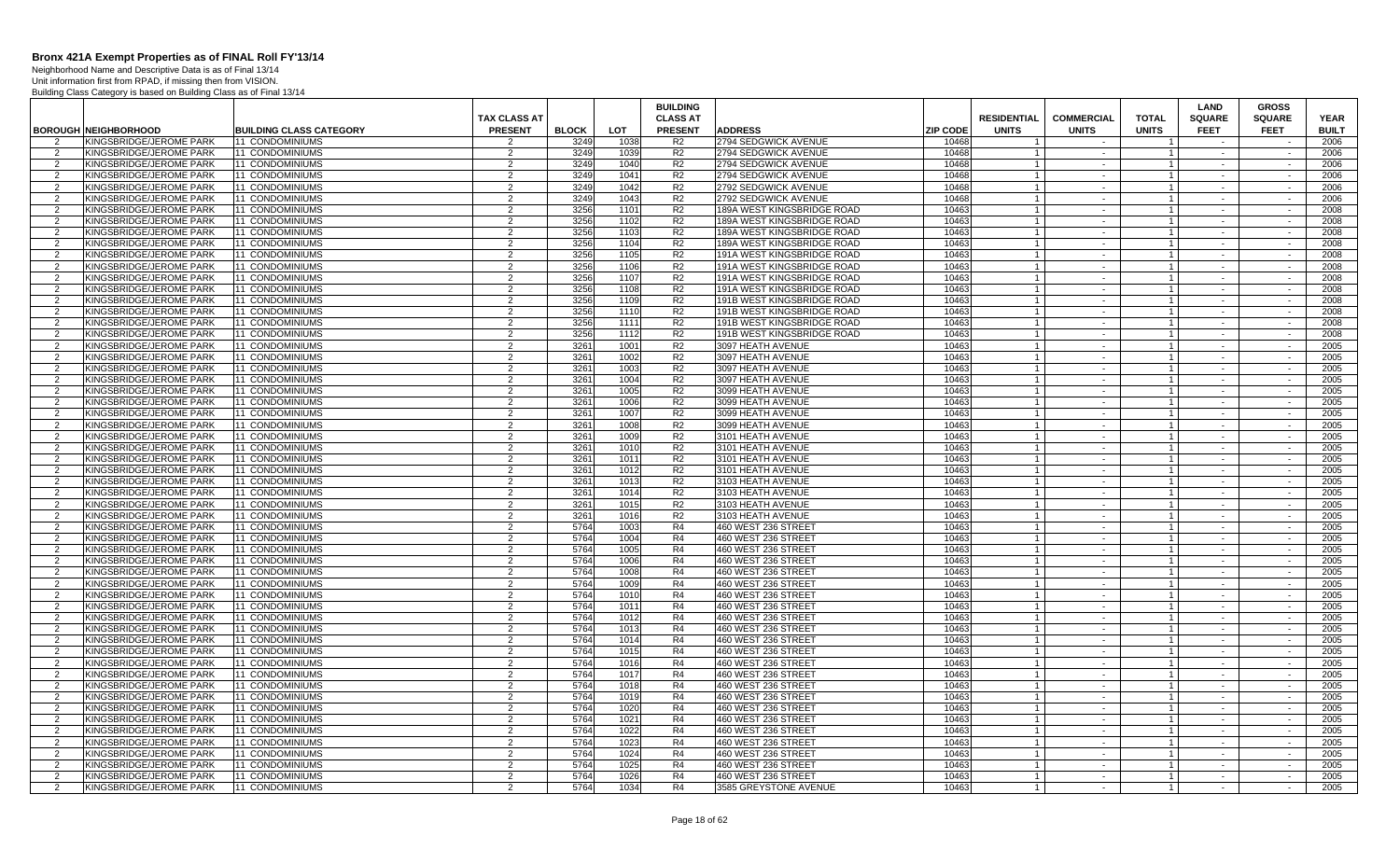Neighborhood Name and Descriptive Data is as of Final 13/14 Unit information first from RPAD, if missing then from VISION.

|                |                             |                                |                |              |            | <b>BUILDING</b> |                              |                 |                    |                          |                | LAND          | <b>GROSS</b>  |              |
|----------------|-----------------------------|--------------------------------|----------------|--------------|------------|-----------------|------------------------------|-----------------|--------------------|--------------------------|----------------|---------------|---------------|--------------|
|                |                             |                                | TAX CLASS AT   |              |            | <b>CLASS AT</b> |                              |                 | <b>RESIDENTIAL</b> | <b>COMMERCIAL</b>        | <b>TOTAL</b>   | <b>SQUARE</b> | <b>SQUARE</b> | <b>YEAR</b>  |
|                | <b>BOROUGH NEIGHBORHOOD</b> | <b>BUILDING CLASS CATEGORY</b> | <b>PRESENT</b> | <b>BLOCK</b> | <b>LOT</b> | <b>PRESENT</b>  | <b>ADDRESS</b>               | <b>ZIP CODE</b> | <b>UNITS</b>       | <b>UNITS</b>             | <b>UNITS</b>   | <b>FEET</b>   | <b>FEET</b>   | <b>BUILT</b> |
| 2              | KINGSBRIDGE/JEROME PARK     | 11 CONDOMINIUMS                | 2              | 5764         | 1035       | R4              | 3585 GREYSTONE AVENUE        | 10463           |                    | $\sim$                   |                | $\sim$        |               | 2005         |
| $\mathcal{P}$  | KINGSBRIDGE/JEROME PARK     | 11 CONDOMINIUMS                | 2              | 5764         | 1036       | R4              | <b>3585 GREYSTONE AVENUE</b> | 1046            |                    | $\sim$                   |                | $\sim$        |               | 2005         |
| -2             | KINGSBRIDGE/JEROME PARK     | 11 CONDOMINIUMS                | $\overline{2}$ | 5764         | 1037       | R <sub>4</sub>  | 3585 GREYSTONE AVENUE        | 10463           | -1                 | $\sim$                   |                | $\sim$        | $\sim$        | 2005         |
| $\overline{2}$ | KINGSBRIDGE/JEROME PARK     | 11 CONDOMINIUMS                | $\overline{2}$ | 5764         | 1038       | R <sub>4</sub>  | 3585 GREYSTONE AVENUE        | 10463           |                    |                          |                | $\sim$        | $\sim$        | 2005         |
| 2              | KINGSBRIDGE/JEROME PARK     | 11 CONDOMINIUMS                | 2              | 5764         | 1039       | R <sub>4</sub>  | 3585 GREYSTONE AVENUE        | 1046            |                    | $\sim$                   | $\mathbf{1}$   | $\sim$        | $\sim$        | 2005         |
| $\mathcal{P}$  | KINGSBRIDGE/JEROME PARK     | 11 CONDOMINIUMS                | $\mathcal{P}$  | 5764         | 1040       | R4              | 3585 GREYSTONE AVENUE        | 10463           |                    | $\sim$                   | $\mathbf{1}$   | $\sim$        | $\sim$        | 2005         |
| 2              | KINGSBRIDGE/JEROME PARK     | 11 CONDOMINIUMS                | 2              | 5764         | 1041       | R4              | 3585 GREYSTONE AVENUE        | 10463           |                    | $\sim$                   | $\mathbf{1}$   | $\sim$        | $\sim$        | 2005         |
| 2              | KINGSBRIDGE/JEROME PARK     | 11 CONDOMINIUMS                | 2              | 5764         | 1042       | R4              | 3585 GREYSTONE AVENUE        | 10463           | $\overline{1}$     | $\sim$                   | 1 <sup>1</sup> | $\sim$        | $\sim$        | 2005         |
| $\mathcal{P}$  | KINGSBRIDGE/JEROME PARK     | 11 CONDOMINIUMS                | 2              | 5764         | 1043       | R4              | 3585 GREYSTONE AVENUE        | 10463           |                    | $\sim$                   |                | $\sim$        | $\sim$        | 2005         |
| 2              | KINGSBRIDGE/JEROME PARK     | 11 CONDOMINIUMS                | 2              | 5764         | 1044       | R4              | 3585 GREYSTONE AVENUE        | 10463           | $\overline{1}$     | $\sim$                   | 1 <sup>1</sup> | $\sim$        | $\sim$        | 2005         |
| $\overline{2}$ | KINGSBRIDGE/JEROME PARK     | 11 CONDOMINIUMS                | $\overline{2}$ | 5764         | 1045       | R4              | 3585 GREYSTONE AVENUE        | 10463           |                    | $\sim$                   |                | $\sim$        | $\sim$        | 2005         |
| 2              | KINGSBRIDGE/JEROME PARK     | 11 CONDOMINIUMS                | $\overline{2}$ | 5764         | 1046       | R4              | 3585 GREYSTONE AVENUE        | 10463           | -1                 | $\sim$                   | $\mathbf{1}$   | $\sim$        | $\sim$        | 2005         |
| $\overline{2}$ | KINGSBRIDGE/JEROME PARK     | 11 CONDOMINIUMS                | 2              | 5764         | 1047       | R4              | 3585 GREYSTONE AVENUE        | 10463           |                    |                          |                |               |               | 2005         |
| 2              | KINGSBRIDGE/JEROME PARK     | 11 CONDOMINIUMS                | 2              | 5764         | 1048       | R4              | 3585 GREYSTONE AVENUE        | 10463           |                    | $\sim$                   | $\mathbf{1}$   | $\sim$        | $\sim$        | 2005         |
| $\mathcal{P}$  | KINGSBRIDGE/JEROME PARK     | 11 CONDOMINIUMS                | 2              | 5764         | 1049       | R <sub>4</sub>  | 3585 GREYSTONE AVENUE        | 10463           |                    | $\overline{\phantom{a}}$ |                | $\sim$        | $\sim$        | 2005         |
| $\overline{2}$ | KINGSBRIDGE/JEROME PARK     | 11 CONDOMINIUMS                | 2              | 5764         | 1050       | R <sub>4</sub>  | 3585 GREYSTONE AVENUE        | 10463           |                    | $\sim$                   |                | $\sim$        | $\sim$        | 2005         |
| $\mathcal{P}$  | KINGSBRIDGE/JEROME PARK     | 11 CONDOMINIUMS                | $\overline{2}$ | 5764         | 1051       | R4              | 3585 GREYSTONE AVENUE        | 10463           | $\mathbf{1}$       | $\sim$                   | $\mathbf{1}$   | $\sim$        | $\sim$        | 2005         |
| $\mathcal{P}$  | KINGSBRIDGE/JEROME PARK     | 11 CONDOMINIUMS                | 2              | 5764         | 1052       | R <sub>4</sub>  | 3585 GREYSTONE AVENUE        | 10463           |                    | $\sim$                   |                | $\sim$        | $\sim$        | 2005         |
| 2              | KINGSBRIDGE/JEROME PARK     | 11 CONDOMINIUMS                | 2              | 5764         | 1053       | R4              | 3585 GREYSTONE AVENUE        | 10463           | $\overline{1}$     | $\sim$                   | 1 <sup>1</sup> | $\sim$        | $\sim$        | 2005         |
| $\overline{2}$ | KINGSBRIDGE/JEROME PARK     | 11 CONDOMINIUMS                | 2              | 5764         | 1054       | R <sub>4</sub>  | 3585 GREYSTONE AVENUE        | 10463           |                    | $\sim$                   | $\mathbf{1}$   | $\sim$        | $\sim$        | 2005         |
| 2              | KINGSBRIDGE/JEROME PARK     | 11 CONDOMINIUMS                | 2              | 5764         | 1055       | R4              | 3585 GREYSTONE AVENUE        | 10463           | $\overline{1}$     | $\sim$                   | $1 \vert$      | $\sim$        | $\sim$        | 2005         |
| $\overline{2}$ | KINGSBRIDGE/JEROME PARK     | <b>11 CONDOMINIUMS</b>         | 2              | 5764         | 1056       | R4              | 3585 GREYSTONE AVENUE        | 10463           |                    | $\sim$                   |                | $\sim$        | $\sim$        | 2005         |
| 2              | KINGSBRIDGE/JEROME PARK     | 11 CONDOMINIUMS                | 2              | 5764         | 1057       | R <sub>4</sub>  | 3585 GREYSTONE AVENUE        | 1046            |                    | $\sim$                   | $\mathbf{1}$   | $\sim$        | $\sim$        | 2005         |
| $\overline{2}$ | KINGSBRIDGE/JEROME PARK     | 11 CONDOMINIUMS                | 2              | 5764         | 1058       | R4              | <b>3585 GREYSTONE AVENUE</b> | 10463           |                    | $\sim$                   |                | $\sim$        | $\sim$        | 2005         |
| 2              | KINGSBRIDGE/JEROME PARK     | 11 CONDOMINIUMS                | $\overline{2}$ | 5764         | 1059       | R4              | 3585 GREYSTONE AVENUE        | 10463           | $\overline{1}$     | $\sim$                   | $\mathbf{1}$   | $\sim$        | $\sim$        | 2005         |
| $\mathcal{P}$  | KINGSBRIDGE/JEROME PARK     | 11 CONDOMINIUMS                | $\overline{2}$ | 5764         | 1060       | R4              | 3585 GREYSTONE AVENUE        | 10463           |                    | $\sim$                   |                | $\sim$        | $\sim$        | 2005         |
| $\overline{2}$ | KINGSBRIDGE/JEROME PARK     | 11 CONDOMINIUMS                | 2              | 5764         | 1061       | R4              | 3585 GREYSTONE AVENUE        | 10463           |                    | $\sim$                   |                | $\sim$        | $\sim$        | 2005         |
| 2              | KINGSBRIDGE/JEROME PARK     | 11 CONDOMINIUMS                | 2              | 5764         | 1062       | R4              | 3585 GREYSTONE AVENUE        | 10463           | $\overline{1}$     | $\sim$                   | 1 <sup>1</sup> | $\sim$        | $\sim$        | 2005         |
| 2              | KINGSBRIDGE/JEROME PARK     | 11 CONDOMINIUMS                | 2              | 5777         | 1002       | R4              | 3816 WALDO AVENUE            | 10463           |                    | $\sim$                   |                | $\sim$        | $\sim$        | 2004         |
| 2              | KINGSBRIDGE/JEROME PARK     | <b>11 CONDOMINIUMS</b>         | 2              | 5777         | 1003       | R4              | 3816 WALDO AVENUE            | 10463           | $\overline{1}$     | $\sim$                   | 1 <sup>1</sup> | $\sim$        | $\sim$        | 2004         |
| $\mathcal{P}$  | KINGSBRIDGE/JEROME PARK     | <b>11 CONDOMINIUMS</b>         | $\mathcal{P}$  | 5777         | 1004       | R4              | 3816 WALDO AVENUE            | 10463           |                    | $\sim$                   | $\mathbf{1}$   | $\sim$        | $\sim$        | 2004         |
| 2              | KINGSBRIDGE/JEROME PARK     | 11 CONDOMINIUMS                | 2              | 5777         | 1005       | R4              | 3816 WALDO AVENUE            | 10463           | $\overline{1}$     | $\sim$                   | 1 <sup>1</sup> | $\sim$        | $\sim$        | 2004         |
| $\overline{2}$ | KINGSBRIDGE/JEROME PARK     | 11 CONDOMINIUMS                | $\overline{2}$ | 5777         | 1006       | R4              | 3816 WALDO AVENUE            | 10463           |                    |                          |                |               | $\sim$        | 2004         |
| $\overline{2}$ | KINGSBRIDGE/JEROME PARK     | 11 CONDOMINIUMS                | 2              | 5777         | 1007       | R4              | 3816 WALDO AVENUE            | 10463           | $\overline{1}$     | $\sim$                   | $\mathbf{1}$   | $\sim$        | $\sim$        | 2004         |
| 2              | KINGSBRIDGE/JEROME PARK     | 11 CONDOMINIUMS                | 2              | 5777         | 1008       | R <sub>4</sub>  | 3816 WALDO AVENUE            | 10463           |                    |                          |                |               |               | 2004         |
| -2             | KINGSBRIDGE/JEROME PARK     | <b>11 CONDOMINIUMS</b>         | 2              | 5777         | 1009       | R4              | 3816 WALDO AVENUE            | 10463           |                    | $\sim$                   | $\mathbf{1}$   | $\sim$        | $\sim$        | 2004         |
| $\overline{2}$ | KINGSBRIDGE/JEROME PARK     | 11 CONDOMINIUMS                | 2              | 5777         | 1010       | R4              | 3816 WALDO AVENUE            | 10463           |                    |                          |                | $\sim$        | $\sim$        | 2004         |
| 2              | KINGSBRIDGE/JEROME PARK     | 11 CONDOMINIUMS                | $\overline{2}$ | 5777         | 1011       | R4              | 3816 WALDO AVENUE            | 10463           |                    | $\sim$                   |                | $\sim$        | $\sim$        | 2004         |
| $\mathcal{D}$  | KINGSBRIDGE/JEROME PARK     | 11 CONDOMINIUMS                | $\mathcal{P}$  | 5777         | 1012       | R4              | 3816 WALDO AVENUE            | 10463           | $\mathbf{1}$       | $\sim$                   | $\mathbf{1}$   | $\sim$        | $\sim$        | 2004         |
| $\overline{2}$ | KINGSBRIDGE/JEROME PARK     | <b>11 CONDOMINIUMS</b>         | 2              | 5777         | 1013       | R4              | 3816 WALDO AVENUE            | 10463           |                    | $\sim$                   |                | $\sim$        | $\sim$        | 2004         |
| $\mathcal{P}$  | KINGSBRIDGE/JEROME PARK     | 11 CONDOMINIUMS                | 2              | 5777         | 1014       | R4              | 3816 WALDO AVENUE            | 10463           | $\overline{1}$     | $\sim$                   | 1 <sup>1</sup> | $\sim$        | $\sim$        | 2004         |
| 2              | KINGSBRIDGE/JEROME PARK     | 11 CONDOMINIUMS                | 2              | 5777         | 1015       | R4              | 3816 WALDO AVENUE            | 10463           |                    | $\overline{\phantom{a}}$ |                | $\sim$        | $\sim$        | 2004         |
| 2              | KINGSBRIDGE/JEROME PARK     | 11 CONDOMINIUMS                | 2              | 5777         | 1016       | R4              | 3816 WALDO AVENUE            | 10463           | $\overline{1}$     | $\sim$                   | 1 <sup>1</sup> | $\sim$        | $\sim$        | 2004         |
| 2              | KINGSBRIDGE/JEROME PARK     | 11 CONDOMINIUMS                | $\overline{2}$ | 5777         | 1017       | R4              | 3816 WALDO AVENUE            | 10463           |                    | $\sim$                   |                |               |               | 2004         |
| 2              | KINGSBRIDGE/JEROME PARK     | 11 CONDOMINIUMS                | 2              | 5777         | 1018       | R <sub>4</sub>  | 3816 WALDO AVENUE            | 10463           |                    | $\sim$                   | $\overline{1}$ | $\sim$        | $\sim$        | 2004         |
| $\overline{2}$ | KINGSBRIDGE/JEROME PARK     | 11 CONDOMINIUMS                | 2              | 5777         | 1019       | R4              | 3816 WALDO AVENUE            | 10463           |                    |                          |                |               |               | 2004         |
| 2              | KINGSBRIDGE/JEROME PARK     | 11 CONDOMINIUMS                | 2              | 5777         | 1020       | R4              | 3816 WALDO AVENUE            | 10463           | $\overline{1}$     | $\sim$                   | $\mathbf{1}$   | $\sim$        | $\sim$        | 2004         |
| $\mathcal{P}$  | KINGSBRIDGE/JEROME PARK     | <b>11 CONDOMINIUMS</b>         | 2              | 5777         | 1021       | R4              | 3816 WALDO AVENUE            | 10463           |                    | $\overline{\phantom{a}}$ |                | $\sim$        | $\sim$        | 2004         |
| $\overline{2}$ | KINGSBRIDGE/JEROME PARK     | 11 CONDOMINIUMS                | 2              | 5777         | 1022       | R <sub>4</sub>  | 3816 WALDO AVENUE            | 10463           |                    | $\sim$                   |                | $\sim$        | $\sim$        | 2004         |
| $\overline{2}$ | KINGSBRIDGE/JEROME PARK     | 11 CONDOMINIUMS                | 2              | 5777         | 1023       | R4              | 3816 WALDO AVENUE            | 10463           | $\overline{1}$     | $\sim$                   | $\mathbf{1}$   | $\sim$        | $\sim$        | 2004         |
| $\overline{2}$ | KINGSBRIDGE/JEROME PARK     | 11 CONDOMINIUMS                | 2              | 5777         | 1024       | R4              | 3816 WALDO AVENUE            | 10463           |                    | $\sim$                   |                | $\sim$        | $\sim$        | 2004         |
| 2              | KINGSBRIDGE/JEROME PARK     | 11 CONDOMINIUMS                | 2              | 5777         | 1025       | R4              | 3816 WALDO AVENUE            | 10463           | $\overline{1}$     | $\sim$                   | 1              | $\sim$        | $\sim$        | 2004         |
| $\overline{2}$ | KINGSBRIDGE/JEROME PARK     | 25 CONDO OFFICE BUILDINGS      | $\overline{4}$ | 5777         | 1001       | <b>RB</b>       | 3816 WALDO AVENUE            | 10463           | $\sim$             | $\sim$                   | $\mathbf{1}$   | $\sim$        | $\sim$        | 2004         |
| 2              | KINGSBRIDGE/JEROME PARK     | 35 CONDO PARKING               | $\overline{4}$ | 3249         | 1044       | <b>RP</b>       | 2792 SEDGWICK AVENUE         | 10468           | $\sim$             | $\sim$                   | $\mathbf{1}$   | $\sim$        | $\sim$        | 2006         |
| $\overline{2}$ | KINGSBRIDGE/JEROME PARK     | 35 CONDO PARKING               | $\overline{4}$ | 3249         | 1045       | <b>RP</b>       | 2792 SEDGWICK AVENUE         | 10468           | $\sim$             | $\sim$                   |                | $\sim$        | $\sim$        | 2006         |
| $\mathcal{P}$  | KINGSBRIDGE/JEROME PARK     | 35 CONDO PARKING               | $\overline{4}$ | 3249         | 1046       | <b>RP</b>       | 2792 SEDGWICK AVENUE         | 10468           | $\sim$             | $\sim$                   | $\mathbf{1}$   | $\sim$        | $\sim$        | 2006         |
| $\mathcal{P}$  | KINGSBRIDGE/JEROME PARK     | 35 CONDO PARKING               | $\overline{4}$ | 3249         | 1047       | <b>RP</b>       | 2792 SEDGWICK AVENUE         | 10468           | $\sim$             |                          | 1              | $\sim$        | $\sim$        | 2006         |
| 2              | KINGSBRIDGE/JEROME PARK     | 35 CONDO PARKING               | $\overline{4}$ | 3249         | 1048       | <b>RP</b>       | 2792 SEDGWICK AVENUE         | 10468           | $\sim$             | $\sim$                   |                |               | $\sim$        | 2006         |
|                |                             |                                |                |              |            |                 |                              |                 |                    |                          |                |               |               |              |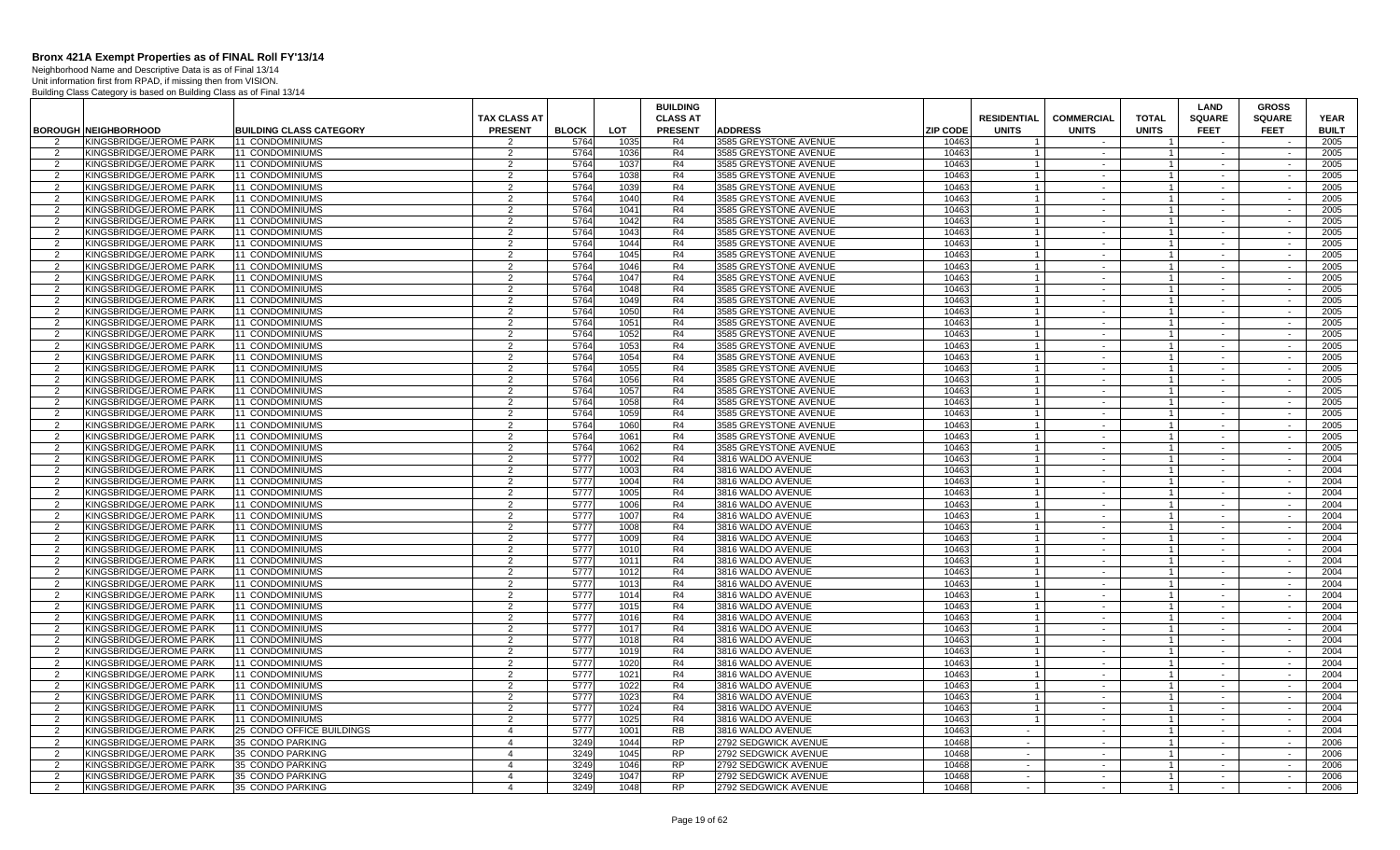Neighborhood Name and Descriptive Data is as of Final 13/14 Unit information first from RPAD, if missing then from VISION.

|                |                                                    |                                                                          |                                       |              |              | <b>BUILDING</b>                   |                                             |                 |                                    |                                   |                              | LAND                         | <b>GROSS</b>                 |                             |
|----------------|----------------------------------------------------|--------------------------------------------------------------------------|---------------------------------------|--------------|--------------|-----------------------------------|---------------------------------------------|-----------------|------------------------------------|-----------------------------------|------------------------------|------------------------------|------------------------------|-----------------------------|
|                | <b>BOROUGH NEIGHBORHOOD</b>                        | <b>BUILDING CLASS CATEGORY</b>                                           | <b>TAX CLASS AT</b><br><b>PRESENT</b> | <b>BLOCK</b> | LOT          | <b>CLASS AT</b><br><b>PRESENT</b> | <b>ADDRESS</b>                              | <b>ZIP CODE</b> | <b>RESIDENTIAL</b><br><b>UNITS</b> | <b>COMMERCIAL</b><br><b>UNITS</b> | <b>TOTAL</b><br><b>UNITS</b> | <b>SQUARE</b><br><b>FEET</b> | <b>SQUARE</b><br><b>FEET</b> | <b>YEAR</b><br><b>BUILT</b> |
|                | KINGSBRIDGE/JEROME PARK                            | 35 CONDO PARKING                                                         | Δ                                     | 3249         | 1049         | <b>RP</b>                         | 2792 SEDGWICK AVENUE                        | 10468           |                                    |                                   |                              |                              |                              | 2006                        |
| 2              | KINGSBRIDGE/JEROME PARK                            | 35 CONDO PARKING                                                         | $\overline{4}$                        | 3249         | 1050         | <b>RP</b>                         | 2792 SEDGWICK AVENUE                        | 10468           | $\sim$                             | $\sim$                            | $\overline{1}$               | $\sim$                       | $\sim$                       | 2006                        |
| 2              | KINGSBRIDGE/JEROME PARK                            | 35 CONDO PARKING                                                         | $\overline{4}$                        | 3249         | 1051         | <b>RP</b>                         | 2792 SEDGWICK AVENUE                        | 10468           | $\sim$ $\sim$                      | $\sim$                            | $\overline{1}$               | $\sim$                       | $\sim$                       | 2006                        |
| 2              | KINGSBRIDGE/JEROME PARK                            | 35 CONDO PARKING                                                         | $\overline{4}$                        | 3249         | 1052         | <b>RP</b>                         | 2792 SEDGWICK AVENUE                        | 10468           | $\sim$                             | $\sim$                            | $\overline{1}$               | $\sim$                       | $\sim$                       | 2006                        |
| 2              | KINGSBRIDGE/JEROME PARK                            | 35 CONDO PARKING                                                         | $\overline{4}$                        | 3249         | 1053         | <b>RP</b>                         | 2792 SEDGWICK AVENUE                        | 10468           | $\sim$                             | $\sim$                            | $\overline{1}$               | $\sim$                       | $\sim$                       | 2006                        |
| $\overline{2}$ | KINGSBRIDGE/JEROME PARK                            | 35 CONDO PARKING                                                         | $\overline{4}$                        | 3249         | 1054         | <b>RP</b>                         | 2792 SEDGWICK AVENUE                        | 10468           | $\sim$                             | $\sim$                            | $\overline{1}$               |                              | $\sim$                       | 2006                        |
| 2              | KINGSBRIDGE/JEROME PARK                            | 35 CONDO PARKING                                                         | $\overline{4}$                        | 3249         | 1055         | <b>RP</b>                         | 2792 SEDGWICK AVENUE                        | 10468           | $\sim$                             | $\sim$                            | $\overline{1}$               | $\sim$                       | $\sim$                       | 2006                        |
| $\overline{2}$ | KINGSBRIDGE/JEROME PARK                            | 35 CONDO PARKING                                                         | $\overline{4}$                        | 3249         | 1056         | <b>RP</b>                         | 2792 SEDGWICK AVENUE                        | 10468           | $\sim$                             |                                   | $\overline{1}$               |                              |                              | 2006                        |
| 2              | KINGSBRIDGE/JEROME PARK                            | 35 CONDO PARKING                                                         | $\overline{4}$                        | 3249         | 1057         | <b>RP</b>                         | 2792 SEDGWICK AVENUE                        | 10468           | $\sim$ $-$                         | $\sim$                            | $\overline{1}$               | $\sim$                       | $\sim$                       | 2006                        |
| $\overline{2}$ | KINGSBRIDGE/JEROME PARK                            | 35 CONDO PARKING                                                         | $\overline{4}$                        | 3249         | 1058         | <b>RP</b>                         | 2792 SEDGWICK AVENUE                        | 10468           | $\sim$                             | $\sim$                            | $\mathbf{1}$                 | $\sim$                       | $\sim$                       | 2006                        |
| 2              | KINGSBRIDGE/JEROME PARK                            | 35 CONDO PARKING                                                         | $\overline{4}$                        | 3249         | 1059         | <b>RP</b>                         | 2792 SEDGWICK AVENUE                        | 10468           | $\sim$                             | $\sim$                            | $\overline{1}$               | $\sim$                       | $\sim$                       | 2006                        |
| 2              | KINGSBRIDGE/JEROME PARK                            | 35 CONDO PARKING                                                         | $\overline{4}$                        | 3249         | 1060         | <b>RP</b>                         | 2792 SEDGWICK AVENUE                        | 10468           | $\sim$ $\sim$                      | $\sim$                            | $\overline{1}$               | $\sim$                       | $\sim$                       | 2006                        |
| 2              | KINGSBRIDGE/JEROME PARK                            | 35 CONDO PARKING                                                         | $\overline{4}$                        | 3249         | 1061         | <b>RP</b>                         | 2792 SEDGWICK AVENUE                        | 10468           | $\sim$                             | $\sim$                            | $\overline{1}$               | $\sim$                       | $\sim$                       | 2006                        |
| 2              | KINGSBRIDGE/JEROME PARK                            | 35 CONDO PARKING                                                         | $\overline{4}$                        | 3249         | 1062         | <b>RP</b>                         | 2792 SEDGWICK AVENUE                        | 10468           | $\sim$                             | $\sim$                            | $\overline{1}$               | $\sim$                       | $\sim$                       | 2006                        |
| $\overline{2}$ | KINGSBRIDGE/JEROME PARK                            | 35 CONDO PARKING                                                         | $\overline{4}$                        | 3249         | 1063         | RP                                | 2792 SEDGWICK AVENUE                        | 10468           | $\sim$                             | $\sim$                            | $\overline{1}$               | $\sim$                       | $\sim$                       | 2006                        |
| 2              | KINGSBRIDGE/JEROME PARK                            | 35 CONDO PARKING                                                         | $\overline{4}$                        | 3249         | 1064         | <b>RP</b>                         | 2792 SEDGWICK AVENUE                        | 10468           | $\sim$                             | $\sim$                            | $\overline{1}$               | $\sim$                       | $\sim$                       | 2006                        |
| $\overline{2}$ | KINGSBRIDGE/JEROME PARK                            | 35 CONDO PARKING                                                         | $\overline{4}$                        | 3249         | 1065         | <b>RP</b>                         | 2792 SEDGWICK AVENUE                        | 10468           | $\sim$                             |                                   | $\overline{1}$               |                              |                              | 2006                        |
| 2              | KINGSBRIDGE/JEROME PARK                            | 35 CONDO PARKING                                                         | $\overline{4}$                        | 3249         | 1066         | <b>RP</b>                         | 2792 SEDGWICK AVENUE                        | 10468           | $\sim$                             | $\sim$                            | $\overline{1}$               | $\sim$                       | $\sim$                       | 2006                        |
| 2              | <b>KINGSBRIDGE/JEROME PARK</b>                     | 35 CONDO PARKING                                                         | $\overline{4}$                        | 3249         | 1067         | <b>RP</b>                         | 2792 SEDGWICK AVENUE                        | 10468           | $\sim$                             | $\sim$                            | $\overline{1}$               | $\sim$                       | $\sim$                       | 2006                        |
| 2              | KINGSBRIDGE/JEROME PARK                            | 35 CONDO PARKING                                                         | $\overline{4}$                        | 3249         | 1068         | <b>RP</b>                         | 2792 SEDGWICK AVENUE                        | 10468           | $\sim$                             | $\sim$                            | $\overline{1}$               | $\sim$                       | $\sim$                       | 2006                        |
| 2              | KINGSBRIDGE/JEROME PARK                            | 35 CONDO PARKING                                                         | $\overline{4}$                        | 3249         | 1069         | <b>RP</b>                         | 2792 SEDGWICK AVENUE                        | 10468           | $\sim$ $\sim$                      | $\sim$                            | $\overline{1}$               | $\sim$                       | $\sim$                       | 2006                        |
| 2              | KINGSBRIDGE/JEROME PARK                            | 35 CONDO PARKING                                                         | $\overline{4}$                        | 3249         | 1070         | <b>RP</b>                         | 2792 SEDGWICK AVENUE                        | 10468           | $\sim$                             | $\sim$                            | $\overline{1}$               | $\sim$                       | $\sim$                       | 2006                        |
| 2              | KINGSBRIDGE/JEROME PARK                            | 35 CONDO PARKING                                                         | $\overline{4}$                        | 3249         | 1071         | <b>RP</b>                         | 2792 SEDGWICK AVENUE                        | 10468           | $\sim$                             | $\sim$                            | $\overline{1}$               | $\sim$                       | $\sim$                       | 2006                        |
| $\overline{2}$ | KINGSBRIDGE/JEROME PARK                            | 35 CONDO PARKING                                                         | $\overline{4}$                        | 3249         | 1072         | <b>RP</b>                         | 2792 SEDGWICK AVENUE                        | 10468           | $\sim$                             |                                   | $\overline{1}$               |                              | $\sim$                       | 2006                        |
| 2              | KINGSBRIDGE/JEROME PARK                            | 35 CONDO PARKING                                                         | $\overline{4}$                        | 3249         | 1073         | <b>RP</b>                         | 2792 SEDGWICK AVENUE                        | 10468           | $\sim$                             | $\sim$                            | $\overline{1}$               | $\sim$                       | $\sim$                       | 2006                        |
| $\overline{2}$ | KINGSBRIDGE/JEROME PARK                            | 35 CONDO PARKING                                                         | $\overline{4}$                        | 3249         | 1074         | <b>RP</b>                         | 2792 SEDGWICK AVENUE                        | 10468           | $\sim$                             |                                   | $\overline{1}$               |                              |                              | 2006                        |
| 2              | KINGSBRIDGE/JEROME PARK                            | 35 CONDO PARKING                                                         | $\overline{4}$                        | 3249         | 1075         | <b>RP</b>                         | 2792 SEDGWICK AVENUE                        | 10468           | $\sim$                             | $\sim$                            | $\overline{1}$               | $\sim$                       | $\sim$                       | 2006                        |
| 2              | KINGSBRIDGE/JEROME PARK                            | 44 MISCELLANEOUS COMMERCIAL CONDOS                                       | $\overline{4}$                        | 3249         | 1001         | R <sub>5</sub>                    | 2796 SEDGWICK AVENUE                        | 10468           | $\sim$                             | $\overline{1}$                    | $\overline{1}$               | $\sim$                       | $\sim$                       | 2006                        |
| 2              | KINGSBRIDGE/JEROME PARK                            | 44 MISCELLANEOUS COMMERCIAL CONDOS<br>44 MISCELLANEOUS COMMERCIAL CONDOS | $\overline{4}$                        | 3249<br>3249 | 1002         | R <sub>5</sub>                    | 2794 SEDGWICK AVENUE                        | 10468           | $\sim$                             | $\mathbf{1}$                      | $\overline{1}$               | $\sim$                       | $\sim$                       | 2006                        |
| 2              | KINGSBRIDGE/JEROME PARK<br>KINGSBRIDGE/JEROME PARK | 44 MISCELLANEOUS COMMERCIAL CONDOS                                       | $\overline{4}$<br>$\overline{4}$      | 5764         | 1003<br>1001 | R <sub>5</sub><br>R <sub>5</sub>  | 2972 SEDGWICK AVENUE<br>460 WEST 236 STREET | 10463           | $\sim$<br>$\sim$                   | $\vert$ 1<br>$\mathbf{1}$         | $\vert$ 1<br>$\overline{1}$  | $\sim$                       | $\sim$                       | 2006<br>2005                |
| 2<br>2         | KINGSBRIDGE/JEROME PARK                            | 44 MISCELLANEOUS COMMERCIAL CONDOS                                       | $\overline{4}$                        | 5764         | 1002         | R <sub>5</sub>                    | 460 WEST 236 STREET                         | 10463           | $\sim$                             | $\overline{1}$                    | $\mathbf{1}$                 | $\sim$                       | $\sim$                       | 2005                        |
| $\overline{2}$ | KINGSBRIDGE/JEROME PARK                            | 44 MISCELLANEOUS COMMERCIAL CONDOS                                       | $\overline{4}$                        | 5764         | 1027         | R <sub>5</sub>                    | 460 WEST 236 STREET                         | 10463           | $\sim$                             | 1                                 | $\overline{1}$               |                              |                              | 2005                        |
| $\overline{2}$ | KINGSBRIDGE/JEROME PARK                            | 44 MISCELLANEOUS COMMERCIAL CONDOS                                       | $\overline{4}$                        | 5764         | 1028         | R <sub>5</sub>                    | 460 WEST 236 STREET                         | 10463           | $\sim$                             | $\overline{1}$                    | $\overline{1}$               | $\sim$                       | $\sim$                       | 2005                        |
| $\mathcal{P}$  | KINGSBRIDGE/JEROME PARK                            | 44 MISCELLANEOUS COMMERCIAL CONDOS                                       | $\overline{4}$                        | 5764         | 1029         | R <sub>5</sub>                    | 460 WEST 236 STREET                         | 10463           | $\sim$                             | $\mathbf{1}$                      | $\overline{1}$               | $\sim$                       |                              | 2005                        |
| 2              | KINGSBRIDGE/JEROME PARK                            | 44 MISCELLANEOUS COMMERCIAL CONDOS                                       | $\overline{4}$                        | 5764         | 1030         | R <sub>5</sub>                    | 460 WEST 236 STREET                         | 10463           | $\sim$                             | $\overline{1}$                    | $\overline{1}$               | $\sim$                       | $\sim$                       | 2005                        |
| 2              | KINGSBRIDGE/JEROME PARK                            | 44 MISCELLANEOUS COMMERCIAL CONDOS                                       | $\overline{4}$                        | 5764         | 1031         | R <sub>5</sub>                    | 460 WEST 236 STREET                         | 10463           | $\sim$                             | $\overline{1}$                    | $\overline{1}$               | $\sim$                       | $\sim$                       | 2005                        |
| 2              | KINGSBRIDGE/JEROME PARK                            | 44 MISCELLANEOUS COMMERCIAL CONDOS                                       | $\overline{4}$                        | 5764         | 1032         | R <sub>5</sub>                    | 460 WEST 236 STREET                         | 10463           | $\sim$                             | $\mathbf{1}$                      | $\overline{1}$               | $\sim$                       | $\sim$                       | 2005                        |
| 2              | KINGSBRIDGE/JEROME PARK                            | 44 MISCELLANEOUS COMMERCIAL CONDOS                                       | $\overline{4}$                        | 5764         | 1033         | R5                                | 460 WEST 236 STREET                         | 10463           | $\sim$                             | $\overline{1}$                    | $\overline{1}$               | $\sim$                       | $\sim$                       | 2005                        |
| 2              | <b>KINGSBRIDGE/JEROME PARK</b>                     | 44 MISCELLANEOUS COMMERCIAL CONDOS                                       | $\overline{4}$                        | 5764         | 1063         | R <sub>5</sub>                    | 3585 GREYSTONE AVENUE                       | 10463           | $\sim$                             | $\mathbf{1}$                      | $\overline{1}$               |                              | $\sim$                       | 2005                        |
| 2              | KINGSBRIDGE/JEROME PARK                            | 44 MISCELLANEOUS COMMERCIAL CONDOS                                       | $\overline{4}$                        | 5764         | 1064         | R <sub>5</sub>                    | 3585 GREYSTONE AVENUE                       | 10463           | $\sim$                             | $\overline{1}$                    | $\mathbf{1}$                 | $\sim$                       | $\sim$                       | 2005                        |
| $\overline{2}$ | KINGSBRIDGE/JEROME PARK                            | 44 MISCELLANEOUS COMMERCIAL CONDOS                                       | $\overline{4}$                        | 5764         | 1065         | R <sub>5</sub>                    | 3585 GREYSTONE AVENUE                       | 10463           | $\sim$                             | 1                                 | $\overline{1}$               | $\sim$                       | $\sim$                       | 2005                        |
| 2              | KINGSBRIDGE/JEROME PARK                            | 44 MISCELLANEOUS COMMERCIAL CONDOS                                       | $\overline{4}$                        | 5764         | 1066         | R <sub>5</sub>                    | 3585 GREYSTONE AVENUE                       | 10463           | $\sim$                             | $\mathbf{1}$                      | $\overline{1}$               | $\sim$                       | $\sim$                       | 2005                        |
| 2              | <b>KINGSBRIDGE/JEROME PARK</b>                     | 44 MISCELLANEOUS COMMERCIAL CONDOS                                       | $\overline{4}$                        | 5764         | 1067         | R <sub>5</sub>                    | 3585 GREYSTONE AVENUE                       | 10463           | $\sim$                             | $\overline{1}$                    | $\overline{1}$               | $\sim$                       | $\sim$                       | 2005                        |
| 2              | KINGSBRIDGE/JEROME PARK                            | 44 MISCELLANEOUS COMMERCIAL CONDOS                                       | $\overline{4}$                        | 5764         | 1068         | R <sub>5</sub>                    | 3585 GREYSTONE AVENUE                       | 10463           | $\sim$                             | $\overline{1}$                    | $\overline{1}$               | $\sim$                       | $\sim$                       | 2005                        |
| 2              | KINGSBRIDGE/JEROME PARK                            | 44 MISCELLANEOUS COMMERCIAL CONDOS                                       | $\overline{4}$                        | 5764         | 1069         | R <sub>5</sub>                    | 3585 GREYSTONE AVENUE                       | 10463           | $\sim$ $\sim$                      | $\overline{1}$                    | $\overline{1}$               | $\sim$                       | $\sim$                       | 2005                        |
| 2              | KINGSBRIDGE/JEROME PARK                            | 44 MISCELLANEOUS COMMERCIAL CONDOS                                       | $\overline{4}$                        | 5764         | 1070         | R <sub>5</sub>                    | 3585 GREYSTONE AVENUE                       | 10463           | $\sim$                             | 1 <sup>1</sup>                    | $\overline{1}$               | $\sim$                       | $\sim$                       | 2005                        |
| 2              | KINGSBRIDGE/JEROME PARK                            | 44 MISCELLANEOUS COMMERCIAL CONDOS                                       | $\overline{4}$                        | 5764         | 1071         | R <sub>5</sub>                    | 3585 GREYSTONE AVENUE                       | 10463           | $\sim$                             | 1 <sup>1</sup>                    | $\overline{1}$               | $\sim$                       | $\sim$                       | 2005                        |
| $\overline{2}$ | KINGSBRIDGE/JEROME PARK                            | 44 MISCELLANEOUS COMMERCIAL CONDOS                                       | $\overline{4}$                        | 5764         | 1072         | R <sub>5</sub>                    | 3585 GREYSTONE AVENUE                       | 10463           | $\sim$                             | $\mathbf{1}$                      | $\overline{1}$               |                              |                              | 2005                        |
| 2              | KINGSBRIDGE/JEROME PARK                            | 44 MISCELLANEOUS COMMERCIAL CONDOS                                       | $\overline{4}$                        | 5764         | 1073         | R <sub>5</sub>                    | 460 WEST 236 STREET                         | 10463           | $\sim$                             | 1                                 | $\mathbf{1}$                 | $\sim$                       | $\sim$                       | 2005                        |
| $\overline{2}$ | KINGSBRIDGE/JEROME PARK                            | 44 MISCELLANEOUS COMMERCIAL CONDOS                                       | $\overline{4}$                        | 5764         | 1074         | R <sub>5</sub>                    | 460 WEST 236 STREET                         | 10463           | $\sim$                             | 1                                 | $\overline{1}$               | $\sim$                       | $\sim$                       | 2005                        |
| 2              | KINGSBRIDGE/JEROME PARK                            | 44 MISCELLANEOUS COMMERCIAL CONDOS                                       | $\overline{4}$                        | 5764         | 1075         | R <sub>5</sub>                    | 460 WEST 236 STREET                         | 10463           | $\sim$ $-$                         | 1                                 | $\overline{1}$               | $\sim$                       | $\sim$                       | 2005                        |
| 2              | KINGSBRIDGE/JEROME PARK                            | 44 MISCELLANEOUS COMMERCIAL CONDOS                                       | $\overline{4}$                        | 5764         | 1076         | R <sub>5</sub>                    | 460 WEST 236 STREET                         | 10463           | $\sim$                             | $\overline{1}$                    | $\overline{1}$               | $\sim$                       | $\sim$                       | 2005                        |
| 2              | KINGSBRIDGE/JEROME PARK                            | 44 MISCELLANEOUS COMMERCIAL CONDOS                                       | $\overline{4}$                        | 5764         | 1077         | R <sub>5</sub>                    | 460 WEST 236 STREET                         | 10463           | $\sim$                             | $\overline{1}$                    | $\overline{1}$               | $\sim$                       | $\sim$                       | 2005                        |
| 2              | KINGSBRIDGE/JEROME PARK                            | 44 MISCELLANEOUS COMMERCIAL CONDOS                                       | $\overline{4}$                        | 5764         | 1078         | R <sub>5</sub>                    | 460 WEST 236 STREET                         | 10463           | $\sim$ $\sim$                      | 1 <sup>1</sup>                    | $\overline{1}$               | $\sim$                       | $\sim$                       | 2005                        |
| $\overline{2}$ | KINGSBRIDGE/JEROME PARK                            | 44 MISCELLANEOUS COMMERCIAL CONDOS                                       | $\overline{4}$                        | 5764         | 1079         | R <sub>5</sub>                    | 460 WEST 236 STREET                         | 10463           | $\sim$                             | 1 <sup>1</sup>                    | $\overline{1}$               | $\sim$                       | $\sim$                       | 2005                        |
| 2              | KINGSBRIDGE/JEROME PARK                            | 44 MISCELLANEOUS COMMERCIAL CONDOS                                       | $\overline{4}$                        | 5764         | 1080         | R <sub>5</sub>                    | 460 WEST 236 STREET                         | 10463           | $\sim$                             | $\overline{1}$                    | $\overline{1}$               | $\sim$                       | $\sim$                       | 2005                        |
| 2              | KINGSBRIDGE/JEROME PARK                            | 44 MISCELLANEOUS COMMERCIAL CONDOS                                       | $\overline{4}$                        | 5764         | 1081         | R <sub>5</sub>                    | 460 WEST 236 STREET                         | 10463           | $\sim$                             | 1 <sup>1</sup>                    | $\overline{1}$               |                              | $\sim$                       | 2005                        |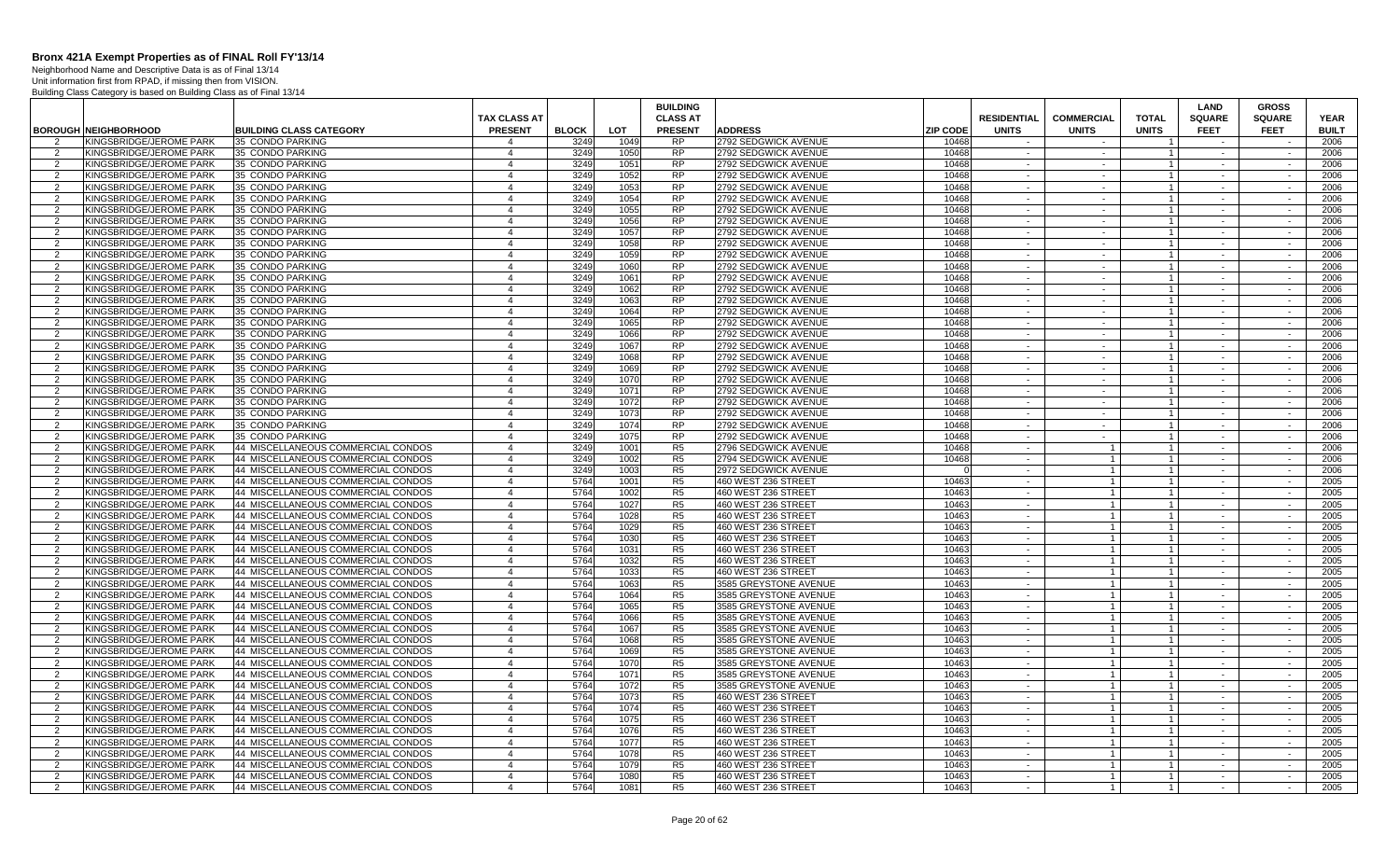Neighborhood Name and Descriptive Data is as of Final 13/14 Unit information first from RPAD, if missing then from VISION. Building Class Category is based on Building Class as of Final 13/14

|                     |                                                    |                                                                          |                                  |              |              | <b>BUILDING</b>      |                                                |                 |                    |                              |                | LAND             | <b>GROSS</b>                |              |
|---------------------|----------------------------------------------------|--------------------------------------------------------------------------|----------------------------------|--------------|--------------|----------------------|------------------------------------------------|-----------------|--------------------|------------------------------|----------------|------------------|-----------------------------|--------------|
|                     |                                                    |                                                                          | <b>TAX CLASS AT</b>              |              |              | <b>CLASS AT</b>      |                                                |                 | <b>RESIDENTIAL</b> | <b>COMMERCIAL</b>            | <b>TOTAL</b>   | <b>SQUARE</b>    | <b>SQUARE</b>               | <b>YEAR</b>  |
|                     | <b>BOROUGH NEIGHBORHOOD</b>                        | <b>BUILDING CLASS CATEGORY</b>                                           | <b>PRESENT</b>                   | <b>BLOCK</b> | <b>LOT</b>   | <b>PRESENT</b>       | <b>ADDRESS</b>                                 | <b>ZIP CODE</b> | <b>UNITS</b>       | <b>UNITS</b>                 | <b>UNITS</b>   | <b>FEET</b>      | <b>FEET</b>                 | <b>BUILT</b> |
| $\mathcal{P}$       | KINGSBRIDGE/JEROME PARK                            | 44 MISCELLANEOUS COMMERCIAL CONDOS                                       | $\Delta$                         | 5764         | 1082         | R <sub>5</sub>       | 460 WEST 236 STREET                            | 10463           |                    | $\mathbf{1}$                 |                | $\sim$           |                             | 2005         |
| $\overline{2}$      | KINGSBRIDGE/JEROME PARK                            | 44 MISCELLANEOUS COMMERCIAL CONDOS                                       | $\overline{4}$                   | 5764         | 1083         | R <sub>5</sub>       | 460 WEST 236 STREET                            | 10463           | $\sim$             | $\mathbf{1}$                 | $\overline{1}$ | $\sim$           | $\sim$                      | 2005         |
| 2                   | KINGSBRIDGE/JEROME PARK                            | 44 MISCELLANEOUS COMMERCIAL CONDOS                                       | $\overline{4}$                   | 5764         | 1084         | R <sub>5</sub>       | 460 WEST 236 STREET                            | 10463           | $\sim$             | $\overline{1}$               | $\overline{1}$ | $\sim$           | $\sim$                      | 2005         |
| 2                   | KINGSBRIDGE/JEROME PARK                            | 44 MISCELLANEOUS COMMERCIAL CONDOS                                       | $\overline{4}$                   | 5764         | 1085         | R <sub>5</sub>       | 460 WEST 236 STREET                            | 10463           | $\sim$             | $\mathbf{1}$                 |                | $\sim$           | $\sim$                      | 2005         |
| 2                   | KINGSBRIDGE/JEROME PARK                            | 44 MISCELLANEOUS COMMERCIAL CONDOS                                       | $\overline{4}$                   | 5764         | 1086         | R5                   | 460 WEST 236 STREET                            | 10463           | $\sim$             | $\mathbf{1}$                 | $\overline{1}$ | $\sim$           | $\sim$                      | 2005         |
| $\overline{2}$      | KINGSBRIDGE/JEROME PARK                            | 44 MISCELLANEOUS COMMERCIAL CONDOS                                       | $\overline{4}$                   | 5764         | 1087         | R5                   | 460 WEST 236 STREET                            | 10463           | $\sim$             | $\mathbf{1}$                 | $\mathbf{1}$   | $\sim$           | $\mathcal{L}^{\mathcal{A}}$ | 2005         |
| 2                   | KINGSBRIDGE/JEROME PARK                            | 44 MISCELLANEOUS COMMERCIAL CONDOS                                       | $\overline{4}$                   | 5764         | 1088         | R <sub>5</sub>       | 460 WEST 236 STREET                            | 10463           | $\sim$             | $\mathbf{1}$                 | $\overline{1}$ | $\sim$           | $\sim$                      | 2005         |
| $\overline{2}$      | KINGSBRIDGE/JEROME PARK                            | 44 MISCELLANEOUS COMMERCIAL CONDOS                                       | $\overline{4}$                   | 5764         | 1089         | R <sub>5</sub>       | 460 WEST 236 STREET                            | 10463           | $\sim$             | $\overline{1}$               | $\overline{1}$ | $\sim$           | $\sim$                      | 2005         |
| $\overline{2}$      | KINGSBRIDGE/JEROME PARK                            | 44 MISCELLANEOUS COMMERCIAL CONDOS                                       | $\overline{4}$                   | 5764         | 1090         | R <sub>5</sub>       | 460 WEST 236 STREET                            | 10463           | $\sim$             | $\mathbf{1}$                 |                | $\sim$           | $\sim$                      | 2005         |
| 2                   | KINGSBRIDGE/JEROME PARK                            | 44 MISCELLANEOUS COMMERCIAL CONDOS                                       | $\overline{4}$                   | 5764         | 1091         | R <sub>5</sub>       | 460 WEST 236 STREET                            | 10463           | $\sim$             | $\overline{1}$               | $1 \vert$      | $\sim$           | $\sim$                      | 2005         |
| 2                   | KINGSBRIDGE/JEROME PARK                            | 44 MISCELLANEOUS COMMERCIAL CONDOS                                       | $\overline{4}$                   | 5764         | 1092         | R5                   | 3585 GREYSTONE AVENUE                          | 10463           | $\sim$             | $\overline{1}$               | $\overline{1}$ | $\sim$           | $\sim$                      | 2005         |
| 2                   | KINGSBRIDGE/JEROME PARK                            | 44 MISCELLANEOUS COMMERCIAL CONDOS                                       | $\overline{4}$                   | 5764         | 1093         | R <sub>5</sub>       | 3585 GREYSTONE AVENUE                          | 10463           | $\sim$             | $\mathbf{1}$                 | $\mathbf{1}$   | $\sim$           | $\sim$                      | 2005         |
| $\overline{2}$      | KINGSBRIDGE/JEROME PARK                            | 44 MISCELLANEOUS COMMERCIAL CONDOS                                       | $\overline{4}$                   | 5764         | 1094         | R5                   | 3585 GREYSTONE AVENUE                          | 10463           | $\sim$             | $\mathbf{1}$                 |                | $\sim$           | $\sim$                      | 2005         |
| 2                   | KINGSBRIDGE/JEROME PARK                            | 44 MISCELLANEOUS COMMERCIAL CONDOS                                       | $\overline{4}$                   | 5764         | 1095         | R <sub>5</sub>       | 3585 GREYSTONE AVENUE                          | 10463           | $\sim$             | $\mathbf{1}$                 | $\overline{1}$ | $\sim$           | $\sim$                      | 2005         |
| $\overline{2}$      | KINGSBRIDGE/JEROME PARK                            | 44 MISCELLANEOUS COMMERCIAL CONDOS                                       | $\overline{4}$                   | 5764         | 1096         | R5                   | 3585 GREYSTONE AVENUE                          | 10463           | $\sim$             | $\mathbf{1}$                 | $\overline{1}$ | $\sim$           | $\sim$                      | 2005         |
| 2                   | KINGSBRIDGE/JEROME PARK                            | 44 MISCELLANEOUS COMMERCIAL CONDOS                                       | $\overline{4}$                   | 5764         | 1097         | R <sub>5</sub>       | 3585 GREYSTONE AVENUE                          | 10463           | $\sim$             | $\mathbf{1}$                 | $\mathbf{1}$   | $\sim$           | $\sim$                      | 2005         |
| 2                   | KINGSBRIDGE/JEROME PARK                            | 44 MISCELLANEOUS COMMERCIAL CONDOS                                       | $\overline{4}$                   | 5764         | 1098         | R5                   | 3585 GREYSTONE AVENUE                          | 10463           | $\sim$             | $\overline{1}$               | $\overline{1}$ | $\sim$           | $\sim$                      | 2005         |
| $\mathcal{P}$       | KINGSBRIDGE/JEROME PARK                            | 44 MISCELLANEOUS COMMERCIAL CONDOS                                       | $\overline{4}$                   | 5764         | 1099         | R5                   | 3585 GREYSTONE AVENUE                          | 10463           | $\sim$             | $\mathbf{1}$                 |                | $\sim$           | $\sim$                      | 2005         |
| 2                   | KINGSBRIDGE/JEROME PARK                            | 44 MISCELLANEOUS COMMERCIAL CONDOS                                       | $\overline{4}$                   | 5764<br>5764 | 1100         | R5<br>R5             | 3585 GREYSTONE AVENUE                          | 10463           | $\sim$             | $\overline{1}$               | $\overline{1}$ | $\sim$           | $\sim$                      | 2005<br>2005 |
| $\overline{2}$      | KINGSBRIDGE/JEROME PARK                            | 44 MISCELLANEOUS COMMERCIAL CONDOS                                       | $\overline{4}$                   |              | 1101         |                      | 3585 GREYSTONE AVENUE                          | 10463           | $\sim$             | $\mathbf{1}$                 |                | $\sim$           | $\sim$                      |              |
| 2<br>$\overline{2}$ | KINGSBRIDGE/JEROME PARK                            | 44 MISCELLANEOUS COMMERCIAL CONDOS                                       | $\overline{4}$<br>$\overline{4}$ | 5764         | 1102         | R <sub>5</sub>       | 3585 GREYSTONE AVENUE                          | 10463           | $\sim$<br>$\sim$   | $\mathbf{1}$                 | $\overline{1}$ | $\sim$<br>$\sim$ | $\sim$                      | 2005         |
| $\overline{2}$      | KINGSBRIDGE/JEROME PARK<br>KINGSBRIDGE/JEROME PARK | 44 MISCELLANEOUS COMMERCIAL CONDOS<br>44 MISCELLANEOUS COMMERCIAL CONDOS | $\overline{4}$                   | 5764<br>5764 | 1103<br>1104 | R <sub>5</sub><br>R5 | 3585 GREYSTONE AVENUE<br>3585 GREYSTONE AVENUE | 10463<br>10463  |                    | $\mathbf{1}$<br>$\mathbf{1}$ |                |                  | $\sim$<br>$\sim$            | 2005<br>2005 |
| 2                   | KINGSBRIDGE/JEROME PARK                            | 44 MISCELLANEOUS COMMERCIAL CONDOS                                       | $\overline{4}$                   | 5764         | 1105         | R <sub>5</sub>       | 3585 GREYSTONE AVENUE                          | 10463           | $\sim$<br>$\sim$   | $\overline{1}$               | $1 \vert$      | $\sim$<br>$\sim$ | $\sim$                      | 2005         |
| $\mathcal{P}$       | MELROSE/CONCOURSE                                  | 03 3-FAMILY                                                              | $\overline{1}$                   | 2399         | 28           | CO                   | 395 EAST 152 STREET                            | 10455           | Ŀ.                 | $\sim$                       | 3 <sup>1</sup> | 1.875            | 3,375                       | 2006         |
| 2                   | MELROSE/CONCOURSE                                  | 03 3-FAMILY                                                              | $\mathbf{1}$                     | 2399         | 29           | CO                   | 391 EAST 152 STREET                            | 10455           | -3                 | $\sim$                       | -3 I           | 1.875            | 3,175                       | 2006         |
| 2                   | MELROSE/CONCOURSE                                  | 03 3-FAMILY                                                              | $\overline{1}$                   | 2399         | 128          | $\overline{c}$       | 393 EAST 152 STREET                            | 10455           | 3                  | $\sim$                       | $\mathbf{3}$   | 1,875            | 3.375                       | 2006         |
| 2                   | MELROSE/CONCOURSE                                  | 03 3-FAMILY                                                              | $\overline{1}$                   | 2399         | 129          | CO                   | 389 EAST 152 STREET                            | 10455           | -3                 | $\sim$                       | $\mathbf{3}$   | 1,875            | 3,375                       | 2006         |
| $\overline{2}$      | MELROSE/CONCOURSE                                  | 03 3-FAMILY                                                              | $\overline{1}$                   | 2401         | 26           | CO                   | 391 EAST 154 STREET                            | 10455           |                    | $\sim$                       | $\mathbf{3}$   | 2,233            | 4.643                       | 2003         |
| 2                   | MELROSE/CONCOURSE                                  | 03 3-FAMILY                                                              |                                  | 2401         | 27           | CO                   | 389 EAST 154 STREET                            | 10455           | 3                  | $\sim$                       | $\mathbf{3}$   | 2.233            | 4.646                       | 2003         |
| $\mathcal{P}$       | MELROSE/CONCOURSE                                  | 03 3-FAMILY                                                              | $\overline{1}$                   | 2401         | 28           | CO                   | 387 EAST 154 STREET                            | 10455           |                    | $\sim$                       | $\mathcal{R}$  | 3,033            | 4,646                       | 2003         |
| 2                   | MELROSE/CONCOURSE                                  | 03 3-FAMILY                                                              |                                  | 2401         | 30           | CO                   | 383 EAST 154 STREET                            | 10455           |                    | $\sim$                       | 3 <sup>1</sup> | 2,500            | 3.450                       | 2006         |
| 2                   | MELROSE/CONCOURSE                                  | 03 3-FAMILY                                                              | $\overline{1}$                   | 2423         | 54           | $\overline{c}$       | 313 EAST 163 STREET                            | 10451           | 3                  | $\sim$                       | -3 I           | 1.615            | 3.030                       | 2006         |
| 2                   | MELROSE/CONCOURSE                                  | 03 3-FAMILY                                                              |                                  | 2423         | 55           | CO                   | 317 EAST 163 STREET                            | 10451           | 3                  | $\sim$                       | 3 <sup>1</sup> | 1.615            | 3.030                       | 2006         |
| 2                   | MELROSE/CONCOURSE                                  | 03 3-FAMILY                                                              | $\overline{1}$                   | 2423         | 153          | CO                   | 311 EAST 163 STREET                            | 10451           | 3                  | $\sim$                       | 3              | 1,615            | 3,030                       | 2006         |
| $\overline{2}$      | MELROSE/CONCOURSE                                  | 03 3-FAMILY                                                              | $\overline{1}$                   | 2423         | 154          | $\overline{C}0$      | 315 EAST 163 STREET                            | 10451           |                    | $\sim$                       | $\mathbf{3}$   | 1,615            | 3,030                       | 2007         |
| 2                   | MELROSE/CONCOURSE                                  | 03 3-FAMILY                                                              |                                  | 2426         | 51           | CO                   | <b>1168 CLAY AVENUE</b>                        | 10456           |                    | $\sim$                       | $\mathbf{3}$   | 1.520            | 2.850                       | 2006         |
| $\overline{2}$      | MELROSE/CONCOURSE                                  | 03 3-FAMILY                                                              | $\overline{1}$                   | 2426         | 151          | CO                   | 1170 CLAY AVENUE                               | 10456           | $\mathcal{A}$      | $\sim$                       | 3 <sup>1</sup> | 1,520            | 2,850                       | 2006         |
| 2                   | MELROSE/CONCOURSE                                  | 03 3-FAMILY                                                              |                                  | 2426         | 152          | CO                   | 1172 CLAY AVENUE                               | 10456           | 3                  | $\sim$                       | 3 <sup>1</sup> | 1.520            | 2.850                       | 2006         |
| 2                   | MELROSE/CONCOURSE                                  | 03 3-FAMILY                                                              | $\mathbf{1}$                     | 2426         | 153          | CO                   | <b>1174 CLAY AVENUE</b>                        | 10456           | $\cdot$ 3          | $\sim$                       | 3 <sup>1</sup> | 1.520            | 2.850                       | 2006         |
| 2                   | MELROSE/CONCOURSE                                  | 03 3-FAMILY                                                              | $\overline{1}$                   | 2439         | 75           | CO                   | 283 EAST 168 STREET                            | 10456           | 3                  | $\sim$                       | 3              | 1,386            | 4.400                       | 2006         |
| 2                   | MELROSE/CONCOURSE                                  | 03 3-FAMILY                                                              | $\overline{1}$                   | 2439         | 175          | $\overline{c}$       | 281 EAST 168 STREET                            | 10456           | 3                  | $\sim$                       | $\mathbf{3}$   | 1,674            | 4.400                       | 2006         |
| 2                   | MELROSE/CONCOURSE                                  | 03 3-FAMILY                                                              | $\overline{1}$                   | 2447         | 127          | $\overline{c}$       | 993 GRANT AVENUE                               | 10456           |                    | $\sim$                       | $\mathbf{3}$   | 2.013            | 4.998                       | 2006         |
| 2                   | MELROSE/CONCOURSE                                  | 03 3-FAMILY                                                              | -1                               | 2452         | 38           | CO                   | 1160 SHERMAN AVENUE                            | 10456           | 3                  | $\sim$                       | $\mathbf{3}$   | 2.000            | 3.104                       | 1992         |
| $\mathcal{P}$       | MELROSE/CONCOURSE                                  | 03 3-FAMILY                                                              | $\overline{1}$                   | 2452         | 39           | CO                   | 1162 SHERMAN AVENUE                            | 10456           | $\mathcal{R}$      | $\sim$                       | $\mathbf{3}$   | 2,000            | 3,104                       | 1992         |
| $\overline{2}$      | MELROSE/CONCOURSE                                  | 03 3-FAMILY                                                              |                                  | 2452         | 40           | CO                   | <b>1164 SHERMAN AVENUE</b>                     | 10456           | 3                  | $\sim$                       | 3 I            | 2.000            | 3,104                       | 1992         |
| 2                   | MELROSE/CONCOURSE                                  | 03 3-FAMILY                                                              | $\overline{1}$                   | 2452         | 42           | CO                   | <b>1168 SHERMAN AVENUE</b>                     | 10456           | $\mathcal{R}$      | $\sim$                       | $\overline{3}$ | 2.000            | 3.104                       | 1992         |
| 2                   | MELROSE/CONCOURSE                                  | 03 3-FAMILY                                                              | $\overline{1}$                   | 2452         | 43           | $\overline{C}0$      | 1170 SHERMAN AVENUE                            | 10456           |                    | $\sim$                       | 3 <sup>1</sup> | 2,000            | 3,104                       | 1992         |
| 2                   | MELROSE/CONCOURSE                                  | 03 3-FAMILY                                                              | -1                               | 2452         | 46           | $\overline{c}$       | 1176 SHERMAN AVENUE                            | 10456           | -3                 | $\sim$                       | $\mathbf{3}$   | 2,000            | 3,104                       | 1992         |
| 2                   | MELROSE/CONCOURSE                                  | 03 3-FAMILY                                                              | $\overline{1}$                   | 2452         | 47           | CO                   | 1180 SHERMAN AVENUE                            | 10456           |                    | $\sim$                       | $\mathbf{3}$   | 2.000            | 3.104                       | 1992         |
| 2                   | MELROSE/CONCOURSE                                  | 03 3-FAMILY                                                              | $\overline{1}$                   | 2452         | 48           | CO                   | 1184 SHERMAN AVENUE                            | 10456           | 3                  | $\sim$                       | 3              | 2,000            | 3,104                       | 1992         |
| $\overline{2}$      | MELROSE/CONCOURSE                                  | 03 3-FAMILY                                                              | $\overline{1}$                   | 2452         | 49           | $\overline{C}0$      | 1186 SHERMAN AVENUE                            | 10456           | 3                  | $\sim$                       | $\mathbf{3}$   | 2.000            | 3,104                       | 1992         |
| $\overline{2}$      | MELROSE/CONCOURSE                                  | 03 3-FAMILY                                                              | $\overline{1}$                   | 2452         | 50           | CO                   | 1188 SHERMAN AVENUE                            | 10456           |                    | $\sim$                       | 3 <sup>1</sup> | 2,500            | 3.104                       | 1992         |
| 2                   | MELROSE/CONCOURSE                                  | 03 3-FAMILY                                                              | $\overline{1}$                   | 2452         | 141          | CO                   | <b>1166 SHERMAN AVENUE</b>                     | 10456           | 3                  | $\sim$                       | $\overline{3}$ | 2.000            | 3.104                       | 1992         |
| 2                   | MELROSE/CONCOURSE                                  | 03 3-FAMILY                                                              |                                  | 2452         | 145          | CO                   | 1174 SHERMAN AVENUE                            | 10456           |                    | $\sim$                       | 3 <sup>1</sup> | 2,000            | 3,104                       | 1992         |
| 2                   | MELROSE/CONCOURSE                                  | 03 3-FAMILY                                                              | $\overline{1}$                   | 2452         | 146          | CO                   | <b>1178 SHERMAN AVENUE</b>                     | 10456           | $\mathcal{B}$      | $\sim$                       | $\mathbf{3}$   | 2.000            | 3.104                       | 1992         |
| 2                   | MELROSE/CONCOURSE                                  | 03 3-FAMILY                                                              |                                  | 2452         | 147          | CO                   | 1182 SHERMAN AVENUE                            | 10456           |                    | $\sim$                       | $\mathbf{3}$   | 2.000            | 3.104                       | 1992         |
| 2                   | MELROSE/CONCOURSE                                  | 03 3-FAMILY                                                              | $\overline{1}$                   | 2782         | 33           | CO                   | 1358 FINDLAY AVENUE                            | 10456           | $\mathcal{A}$      | $\sim$                       | $\mathbf{3}$   | 2,496            | 4,425                       | 2004         |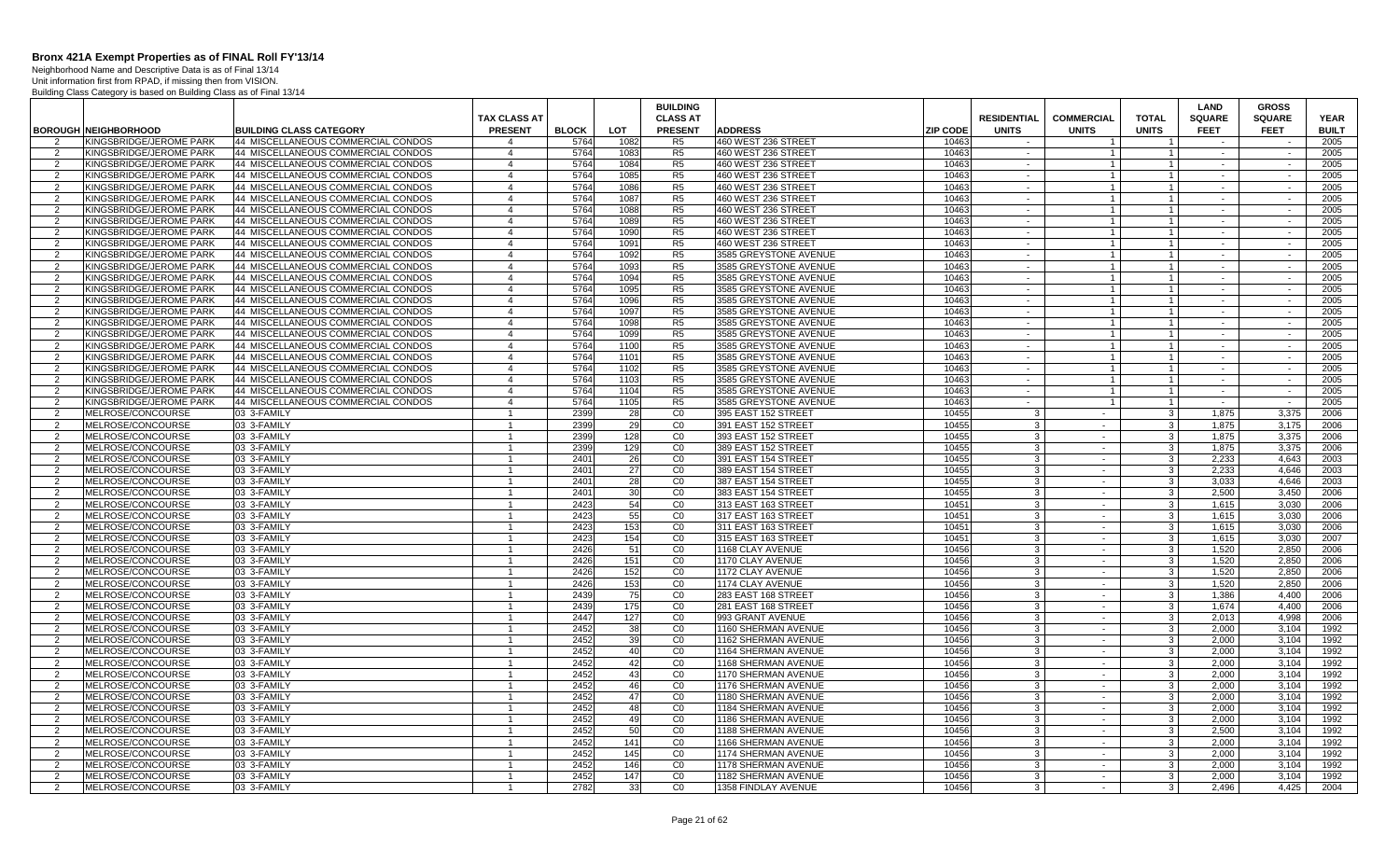Neighborhood Name and Descriptive Data is as of Final 13/14

| <b>PRESENT</b><br><b>LOT</b><br><b>PRESENT</b><br><b>ZIP CODE</b><br><b>FEET</b><br><b>BUILT</b><br><b>BOROUGH NEIGHBORHOOD</b><br><b>BUILDING CLASS CATEGORY</b><br><b>BLOCK</b><br><b>ADDRESS</b><br><b>UNITS</b><br><b>UNITS</b><br><b>UNITS</b><br><b>FEET</b><br>MELROSE/CONCOURSE<br>03 3-FAMILY<br>1385 TELLER AVENUE<br>10456<br>2004<br>2<br>2782<br>-36<br>C <sub>0</sub><br>$\mathbf{3}$<br>$\mathbf{3}$<br>1,615<br>3.150<br>$\overline{1}$<br>$\sim$<br>CO<br>MELROSE/CONCOURSE<br>03 3-FAMILY<br>2782<br>236<br>1383 TELLER AVENUE<br>10456<br>3 <sup>1</sup><br>3.150<br>2004<br>2<br>-3<br>1.490<br>$\overline{1}$<br>$\sim$<br>2782<br>10456<br>MELROSE/CONCOURSE<br>237<br>CO<br>1381 TELLER AVENUE<br>3<br>$\mathbf{3}$<br>1,720<br>3,150<br>2004<br>$\overline{2}$<br>03 3-FAMILY<br>$\mathbf{1}$<br>$\sim$<br>2887<br>MELROSE/CONCOURSE<br>03 3-FAMILY<br>CO<br>1370A CLAY AVENUE<br>10456<br>$\mathbf{3}$<br>2,250<br>4,750<br>2007<br>30<br>-3<br>-2<br>$\overline{1}$<br>$\sim$<br>CO<br>MELROSE/CONCOURSE<br>03 3-FAMILY<br>2887<br>31<br>1370B CLAY AVENUE<br>10456<br>$\mathbf{3}$<br>2.250<br>4,750<br>2007<br>-3<br>2<br>$\overline{1}$<br>$\sim$<br>MELROSE/CONCOURSE<br>2<br>2418<br>33<br>D <sub>1</sub><br>303 EAST 158 STREET<br>10451<br>167<br>167<br>33,495<br>190,926<br>2005<br>$\overline{2}$<br>08 RENTALS - REGULATED<br>$\sim$<br>2442<br>34<br>D7<br>10451<br>72<br>75<br>19,518<br>2<br>MELROSE/CONCOURSE<br>08 RENTALS - REGULATED<br>2<br>3000 PARK AVENUE<br>3<br>97.761<br>2007<br>MELROSE/CONCOURSE<br>08 RENTALS - REGULATED<br>2442<br>60<br>D7<br>675 MORRIS AVENUE<br>10451<br>137<br>$\overline{4}$<br>141<br>38,882<br>181,170<br>2006<br>2<br>2<br>2478<br>MELROSE/CONCOURSE<br>08 RENTALS - REGULATED<br>D <sub>1</sub><br>1068 GERARD AVENUE<br>10452<br>82<br>82<br>11.800<br>90,175<br>2007<br>2<br>2<br>$\sim$<br>2487<br>126<br>126<br>42,550<br>MELROSE/CONCOURSE<br>08 RENTALS - REGULATED<br>2<br>10<br>D <sub>1</sub><br>1065 GERARD AVENUE<br>10452<br>96,774<br>1999<br>2<br>$\sim$<br>2487<br>20<br>D1<br>MELROSE/CONCOURSE<br>08 RENTALS - REGULATED<br>2<br>1075 GERARD AVENUE<br>10452<br>126<br>126<br>51,301<br>96,774<br>1999<br>2<br>$\sim$<br>2487<br>30<br>C <sub>1</sub><br>10452<br>30<br>30<br>25,650<br>28,800<br>2003<br>MELROSE/CONCOURSE<br>08 RENTALS - REGULATED<br>$\overline{2}$<br>1079 GERARD AVENUE<br>2<br>$\sim$<br>2<br>2487<br>32<br>C <sub>1</sub><br>10452<br>30<br>30<br>25.650<br>MELROSE/CONCOURSE<br>08 RENTALS - REGULATED<br>1083 GERARD AVENUE<br>28.800<br>2003<br>2<br>$\sim$<br>MELROSE/CONCOURSE<br>2487<br>42<br>D <sub>3</sub><br>1111 GERARD AVENUE<br>10452<br>122<br>26,198<br>08 RENTALS - REGULATED<br>122<br>99,723<br>1991<br>2<br>2<br>$\sim$<br>08 RENTALS - REGULATED<br>2839<br>53<br>D1<br>128 CLARKE PLACE EAST<br>$\overline{2}$<br>MELROSE/CONCOURSE<br>2<br>10452<br>64<br>64<br>9,000<br>56,291<br>2004<br>$\sim$<br>25<br>MELROSE/CONCOURSE<br>08 RENTALS - REGULATED<br>2841<br>D <sub>3</sub><br>35 MARCY PLACE<br>10452<br>76<br>76<br>23,160<br>83,267<br>1991<br>2<br>2<br>$\sim$<br>MELROSE/CONCOURSE<br>09 RENTALS - UNREGULATED<br>2<br>2453<br>81<br>D <sub>1</sub><br>1259 GRANT AVENUE<br>10456<br>81<br>81<br>27.450<br>93,570<br>2008<br>2<br>$\sim$<br>2453<br>MELROSE/CONCOURSE<br>10 COOPERATIVES<br>$\mathcal{P}$<br>68<br>D <sub>4</sub><br>1275 GRANT AVENUE<br>10456<br>81<br>81<br>27,450<br>93,570<br>2008<br>2<br>$\sim$<br>2348<br>C <sub>2</sub><br>10451<br>MELROSE/CONCOURSE<br>14 4-10 FAMILY RENTALS<br>2A<br>15<br>150 EAST 151 STREET<br>6<br>6<br>1,920<br>4,165<br>2010<br>$\overline{2}$<br>$\sim$<br>2A<br>139<br>C <sub>2</sub><br>10451<br>6<br>2,500<br>MELROSE/CONCOURSE<br>14 4-10 FAMILY RENTALS<br>2411<br>651 COURTLANDT AVENUE<br>6<br>11,094<br>2006<br>2<br>$\sim$<br>2423<br>C <sub>2</sub><br>10456<br>6<br>4.000<br>MELROSE/CONCOURSE<br>2A<br>82<br>957 TELLER AVENUE<br>6<br>6.300<br>2005<br>14 4-10 FAMILY RENTALS<br>2<br>$\sim$<br>14 4-10 FAMILY RENTALS<br>2B<br>2432<br>88<br>C <sub>1</sub><br>10456<br>9<br>2,351<br>6,900<br>$\overline{2}$<br>MELROSE/CONCOURSE<br>1001 FINDLAY AVENUE<br>9<br>2003<br>$\sim$<br>4035<br>$\mathbf{3}$<br><b>MORRIS PARK/VAN NEST</b><br>03 3-FAMILY<br>131<br>CO<br>1710 HOLLAND AVENUE<br>10462<br>3<br>2.962<br>3,369<br>2006<br>$\overline{2}$<br>$\sim$<br><b>MORRIS PARK/VAN NEST</b><br>03 3-FAMILY<br>4036<br>28<br>CO<br>1702 WALLACE AVENUE<br>10462<br>-3<br>3 <sup>1</sup><br>2.183<br>2.746<br>2000<br>2<br>$\mathbf{1}$<br>$\sim$<br>4036<br>C <sub>0</sub><br><b>MORRIS PARK/VAN NEST</b><br>03 3-FAMILY<br>29<br>1704 WALLACE AVENUE<br>10462<br>3<br>$\mathbf{3}$<br>1.923<br>2.746<br>2000<br>$\mathcal{P}$<br>$\mathbf{1}$<br>$\sim$<br>4043<br>CO<br>10462<br>3 <sup>1</sup><br><b>MORRIS PARK/VAN NEST</b><br>03 3-FAMILY<br>15<br>1670 BARNES AVENUE<br>$\mathbf{3}$<br>2,375<br>3.213<br>1998<br>2<br>$\mathbf{1}$<br>$\sim$<br>4043<br>16<br>C <sub>0</sub><br>د<br>2,375<br><b>MORRIS PARK/VAN NEST</b><br>03 3-FAMILY<br>1672 BARNES AVENUE<br>10462<br>3<br>3,213<br>1998<br>-2<br>$\overline{1}$<br>$\sim$<br>CO<br><b>MORRIS PARK/VAN NEST</b><br>4050<br>70<br>10462<br>$\mathbf{3}$<br>1,870<br>3,240<br>2000<br>03 3-FAMILY<br>1813 HUNT AVENUE<br>-3<br>2<br>$\mathbf{1}$<br>$\sim$<br><b>MORRIS PARK/VAN NEST</b><br>4050<br>CO<br>10462<br>$\mathbf{3}$<br>1.870<br>3.240<br>03 3-FAMILY<br>$\overline{1}$<br>71<br>1811 HUNT AVENUE<br>2000<br>$\mathcal{P}$<br>-3<br>$\sim$<br>4052<br>48<br>CO<br>10462<br>$\mathbf{3}$<br>2,757<br>4,074<br>2007<br><b>MORRIS PARK/VAN NEST</b><br>03 3-FAMILY<br>1853 WALLACE AVENUE<br>-3<br>2<br>$\mathbf{1}$<br>$\sim$<br>$\overline{2}$<br><b>MORRIS PARK/VAN NEST</b><br>03 3-FAMILY<br>4052<br>49<br>CO<br>1851 WALLACE AVENUE<br>10462<br>3<br>$\mathbf{3}$<br>1.995<br>4,200<br>2007<br>$\overline{1}$<br>$\sim$<br><b>MORRIS PARK/VAN NEST</b><br>4053<br>65<br>CO<br>1811 BARNES AVENUE<br>10462<br>3<br>$\mathbf{3}$<br>2.375<br>3,882<br>1997<br>2<br>03 3-FAMILY<br>$\sim$<br>4055<br>CO<br>3 <sup>1</sup><br><b>MORRIS PARK/VAN NEST</b><br>03 3-FAMILY<br>44<br>1858 MATTHEWS AVENUE<br>10462<br>-3<br>2.500<br>3.536<br>2004<br>2<br>$\mathbf{1}$<br>$\sim$<br>4055<br>52<br>10462<br><b>MORRIS PARK/VAN NEST</b><br>03 3-FAMILY<br>CO<br>834 RHINELANDER AVENUE<br>3<br>$\mathbf{3}$<br>2,500<br>4,420<br>2005<br>2<br>$\mathbf{1}$<br>$\sim$<br>4055<br>152<br>CO<br>10462<br>3 <sup>1</sup><br>2.500<br>4.420<br>2005<br>2<br><b>MORRIS PARK/VAN NEST</b><br>03 3-FAMILY<br>836 RHINELANDER AVENUE<br>3<br>$\mathbf{1}$<br>$\sim$<br>4056<br>109<br>CO<br>2.278<br>3,466<br><b>MORRIS PARK/VAN NEST</b><br>03 3-FAMILY<br>1816 DELANCEY PLACE<br>10462<br>-3<br>3 <sup>1</sup><br>2003<br>2<br>$\overline{1}$<br>$\sim$<br>4056<br>CO<br>10462<br><b>MORRIS PARK/VAN NEST</b><br>03 3-FAMILY<br>110<br>1818 DELANCEY PLACE<br>$\mathbf{3}$<br>2,199<br>3,466<br>2003<br>2<br>$\overline{1}$<br>-3<br>$\sim$<br><b>MORRIS PARK/VAN NEST</b><br>03 3-FAMILY<br>4056<br>111<br>CO<br>1820 DELANCEY PLACE<br>10462<br>$\overline{3}$<br>$\mathbf{3}$<br>2,278<br>3,466<br>2003<br>$\overline{2}$<br>$\blacktriangleleft$<br>$\sim$<br><b>MORRIS PARK/VAN NEST</b><br>03 3-FAMILY<br>4059<br>CO<br>1570B BOGART AVENUE<br>10462<br>$\mathbf{3}$<br>2.389<br>4,344<br>2005<br>-3<br>2<br>5<br>-1<br>$\sim$<br><b>MORRIS PARK/VAN NEST</b><br>03 3-FAMILY<br>4059<br>37<br>CO<br>1570A BOGART AVENUE<br>10462<br>3 <sup>1</sup><br>2.510<br>4.344<br>2005<br>2<br>$\mathbf{1}$<br>-3<br>$\sim$<br>4059<br>129<br><b>MORRIS PARK/VAN NEST</b><br>03 3-FAMILY<br>C <sub>0</sub><br>1562A BOGART AVENUE<br>10462<br>-3<br>3 <sup>1</sup><br>2,215<br>3,276<br>1991<br>$\mathcal{P}$<br>$\overline{1}$<br>$\sim$<br>4059<br>132<br>CO<br>10462<br>3 <sup>1</sup><br>1991<br><b>MORRIS PARK/VAN NEST</b><br>03 3-FAMILY<br>1562B BOGART AVENUE<br>$\mathbf{3}$<br>2.925<br>3.276<br>2<br>$\overline{1}$<br>$\sim$<br>CO<br>$\overline{3}$<br><b>MORRIS PARK/VAN NEST</b><br>4061<br>1004 PIERCE AVENUE<br>10462<br>3<br>2.500<br>3.366<br>2005<br>03 3-FAMILY<br>$\overline{2}$<br>2<br>$\sim$<br>4061<br>CO<br>10462<br>2.500<br>3,366<br>2005<br>MORRIS PARK/VAN NEST<br>03 3-FAMILY<br>1006 PIERCE AVENUE<br>-3 I<br>2<br>-3<br>$\sim$<br>-1<br><b>MORRIS PARK/VAN NEST</b><br>4066<br>23<br>CO<br>10461<br>$\overline{3}$<br>1,859<br>2,979<br>2005<br>03 3-FAMILY<br>$\overline{1}$<br>1549 HAIGHT AVENUE<br>$\mathcal{P}$<br>-3<br>$\sim$<br><b>MORRIS PARK/VAN NEST</b><br>03 3-FAMILY<br>4066<br>CO<br>1547 HAIGHT AVENUE<br>10461<br>$\mathbf{3}$<br>1.748<br>2,970<br>2005<br>24<br>-3<br>2<br>-1<br>$\sim$<br>$\overline{2}$<br><b>MORRIS PARK/VAN NEST</b><br>03 3-FAMILY<br>4091<br>27<br>CO<br>1619 FOWLER AVENUE<br>10462<br>3<br>$\mathbf{3}$<br>3,459<br>3,750<br>1991<br>$\overline{1}$<br>$\sim$<br>28<br>$\overline{\omega}$<br><b>MORRIS PARK/VAN NEST</b><br>4091<br>CO<br>1617 FOWLER AVENUE<br>10462<br>3<br>2.608<br>3.175<br>1992<br>03 3-FAMILY<br>2<br>$\sim$<br>4091<br><b>MORRIS PARK/VAN NEST</b><br>03 3-FAMILY<br>29<br>CO<br>1615 FOWLER AVENUE<br>10462<br>$\mathbf{3}$<br>$\overline{3}$<br>2,608<br>3,175<br>1992<br>2<br>$\mathbf{1}$<br>$\sim$<br>4091<br>10462<br>1992<br><b>MORRIS PARK/VAN NEST</b><br>03 3-FAMILY<br>30<br>CO<br>1613 FOWLER AVENUE<br>-3<br>3 <sup>1</sup><br>3.846<br>3,750<br>2<br>$\mathbf{1}$<br>$\sim$<br>4092<br>34<br>CO<br>939 PIERCE AVENUE<br>10462<br>3 <sup>1</sup><br>2.940<br>2.880<br>1991<br><b>MORRIS PARK/VAN NEST</b><br>103 3-FAMILY<br>3<br>2<br>$\overline{1}$<br>$\sim$<br>4096<br>CO<br>10462<br>$\mathbf{3}$<br>2.500<br>MORRIS PARK/VAN NEST<br>03 3-FAMILY<br>10<br>1731 RADCLIFF AVENUE<br>4,500<br>2004<br>$\overline{2}$<br>$\overline{1}$<br>-3<br>$\sim$<br>4097<br>CO<br>10462<br>$\mathbf{3}$<br>3,083<br>4,028<br>2001<br><b>MORRIS PARK/VAN NEST</b><br>03 3-FAMILY<br>1661 COLDEN AVENUE<br>11<br>-3<br>2<br>$\overline{1}$<br>$\sim$<br><b>MORRIS PARK/VAN NEST</b><br>03 3-FAMILY<br>4097<br>111<br>CO<br>1659 COLDEN AVENUE<br>10462<br>$\overline{3}$<br>$\overline{3}$<br>2,283<br>3,210<br>2001<br>$\overline{2}$<br>$\overline{1}$<br>$\sim$<br><b>MORRIS PARK/VAN NEST</b><br>03 3-FAMILY<br>4112<br>CO<br>1639 HERING AVENUE<br>10461<br>$\mathbf{3}$<br>3.100<br>3,570<br>2001<br>17<br>-3<br>2<br>$\sim$<br>4112<br>CO<br>10461<br>3 <sup>1</sup><br>$\overline{2}$<br><b>MORRIS PARK/VAN NEST</b><br>03 3-FAMILY<br>$\blacktriangleleft$<br>20<br>1637 HERING AVENUE<br>$\mathbf{3}$<br>2.241<br>3,570<br>2001<br>$\sim$<br><b>MORRIS PARK/VAN NEST</b><br>03 3-FAMILY<br>4112<br>21<br>CO<br>1635 HERING AVENUE<br>10461<br>3<br>3 <sup>1</sup><br>3,100<br>3,570<br>2001<br>$\mathcal{P}$<br>$\sim$<br>4127<br>CO<br>10462<br>3 <sup>1</sup><br>5.000<br>1994<br>2<br><b>MORRIS PARK/VAN NEST</b><br>03 3-FAMILY<br>19<br>1841 PAULDING AVENUE<br>$\mathbf{3}$<br>4.056<br>$\mathbf{1}$<br>$\sim$ |  |                     |  | <b>BUILDING</b> |  |                    |                   |              | <b>LAND</b>   | <b>GROSS</b>  |             |
|--------------------------------------------------------------------------------------------------------------------------------------------------------------------------------------------------------------------------------------------------------------------------------------------------------------------------------------------------------------------------------------------------------------------------------------------------------------------------------------------------------------------------------------------------------------------------------------------------------------------------------------------------------------------------------------------------------------------------------------------------------------------------------------------------------------------------------------------------------------------------------------------------------------------------------------------------------------------------------------------------------------------------------------------------------------------------------------------------------------------------------------------------------------------------------------------------------------------------------------------------------------------------------------------------------------------------------------------------------------------------------------------------------------------------------------------------------------------------------------------------------------------------------------------------------------------------------------------------------------------------------------------------------------------------------------------------------------------------------------------------------------------------------------------------------------------------------------------------------------------------------------------------------------------------------------------------------------------------------------------------------------------------------------------------------------------------------------------------------------------------------------------------------------------------------------------------------------------------------------------------------------------------------------------------------------------------------------------------------------------------------------------------------------------------------------------------------------------------------------------------------------------------------------------------------------------------------------------------------------------------------------------------------------------------------------------------------------------------------------------------------------------------------------------------------------------------------------------------------------------------------------------------------------------------------------------------------------------------------------------------------------------------------------------------------------------------------------------------------------------------------------------------------------------------------------------------------------------------------------------------------------------------------------------------------------------------------------------------------------------------------------------------------------------------------------------------------------------------------------------------------------------------------------------------------------------------------------------------------------------------------------------------------------------------------------------------------------------------------------------------------------------------------------------------------------------------------------------------------------------------------------------------------------------------------------------------------------------------------------------------------------------------------------------------------------------------------------------------------------------------------------------------------------------------------------------------------------------------------------------------------------------------------------------------------------------------------------------------------------------------------------------------------------------------------------------------------------------------------------------------------------------------------------------------------------------------------------------------------------------------------------------------------------------------------------------------------------------------------------------------------------------------------------------------------------------------------------------------------------------------------------------------------------------------------------------------------------------------------------------------------------------------------------------------------------------------------------------------------------------------------------------------------------------------------------------------------------------------------------------------------------------------------------------------------------------------------------------------------------------------------------------------------------------------------------------------------------------------------------------------------------------------------------------------------------------------------------------------------------------------------------------------------------------------------------------------------------------------------------------------------------------------------------------------------------------------------------------------------------------------------------------------------------------------------------------------------------------------------------------------------------------------------------------------------------------------------------------------------------------------------------------------------------------------------------------------------------------------------------------------------------------------------------------------------------------------------------------------------------------------------------------------------------------------------------------------------------------------------------------------------------------------------------------------------------------------------------------------------------------------------------------------------------------------------------------------------------------------------------------------------------------------------------------------------------------------------------------------------------------------------------------------------------------------------------------------------------------------------------------------------------------------------------------------------------------------------------------------------------------------------------------------------------------------------------------------------------------------------------------------------------------------------------------------------------------------------------------------------------------------------------------------------------------------------------------------------------------------------------------------------------------------------------------------------------------------------------------------------------------------------------------------------------------------------------------------------------------------------------------------------------------------------------------------------------------------------------------------------------------------------------------------------------------------------------------------------------------------------------------------------------------------------------------------------------------------------------------------------------------------------------------------------------------------------------------------------------------------------------------------------------------------------------------------------------------------------------------------------------------------------------------------------------------------------------------------------------------------------------------------------------------------------------------------------------------------------------------------------------------------------------------------------------------------------------------------------------------------------------------------------------------------------------------------------------------------------------------------------------------------------------------------------------------------------------------------------------------------------------------------------------------------------------------------------------------------------------------------------------------------------------------------------------------------------------------------------------------------------------------------------------------------------------------------------------------------------------------------------------------------------------------------------------------------------------------------------------------------------------------------------------------------------------------------------------------------------------------------------------------------------------------------------------------------------------------------------------------------------------------------------------------------------------------------------------------------------------------------------------------------------------------------------------------------------------------------------------------------------------------------------------------------------------------------------------------------------------------------------------------------------------------------------------------------------------------------------------------------------------------------------------------------------------------------------------------------------------------------------------------------------------------------------------------------------------------------------------------------------------------------------------------------------------------------------------------------------------------------------------------------------------------------------------------------------------------------------------------------------------------------------------------------------------------------------------------------------------------------------------------------------------------------------------------------------------------------------------------------------------------------------------------------------|--|---------------------|--|-----------------|--|--------------------|-------------------|--------------|---------------|---------------|-------------|
|                                                                                                                                                                                                                                                                                                                                                                                                                                                                                                                                                                                                                                                                                                                                                                                                                                                                                                                                                                                                                                                                                                                                                                                                                                                                                                                                                                                                                                                                                                                                                                                                                                                                                                                                                                                                                                                                                                                                                                                                                                                                                                                                                                                                                                                                                                                                                                                                                                                                                                                                                                                                                                                                                                                                                                                                                                                                                                                                                                                                                                                                                                                                                                                                                                                                                                                                                                                                                                                                                                                                                                                                                                                                                                                                                                                                                                                                                                                                                                                                                                                                                                                                                                                                                                                                                                                                                                                                                                                                                                                                                                                                                                                                                                                                                                                                                                                                                                                                                                                                                                                                                                                                                                                                                                                                                                                                                                                                                                                                                                                                                                                                                                                                                                                                                                                                                                                                                                                                                                                                                                                                                                                                                                                                                                                                                                                                                                                                                                                                                                                                                                                                                                                                                                                                                                                                                                                                                                                                                                                                                                                                                                                                                                                                                                                                                                                                                                                                                                                                                                                                                                                                                                                                                                                                                                                                                                                                                                                                                                                                                                                                                                                                                                                                                                                                                                                                                                                                                                                                                                                                                                                                                                                                                                                                                                                                                                                                                                                                                                                                                                                                                                                                                                                                                                                                                                                                                                                                                                                                                                                                                                                                                                                                                                                                                                                                                                                                                                                                                                                                                                                                                                                                                                                                                                                                                                                                                                                                                                                                                                                                                                                                                                                                                                                                                                                                                                                                                                                                                                                                                                |  | <b>TAX CLASS AT</b> |  | <b>CLASS AT</b> |  | <b>RESIDENTIAL</b> | <b>COMMERCIAL</b> | <b>TOTAL</b> | <b>SQUARE</b> | <b>SQUARE</b> | <b>YEAR</b> |
|                                                                                                                                                                                                                                                                                                                                                                                                                                                                                                                                                                                                                                                                                                                                                                                                                                                                                                                                                                                                                                                                                                                                                                                                                                                                                                                                                                                                                                                                                                                                                                                                                                                                                                                                                                                                                                                                                                                                                                                                                                                                                                                                                                                                                                                                                                                                                                                                                                                                                                                                                                                                                                                                                                                                                                                                                                                                                                                                                                                                                                                                                                                                                                                                                                                                                                                                                                                                                                                                                                                                                                                                                                                                                                                                                                                                                                                                                                                                                                                                                                                                                                                                                                                                                                                                                                                                                                                                                                                                                                                                                                                                                                                                                                                                                                                                                                                                                                                                                                                                                                                                                                                                                                                                                                                                                                                                                                                                                                                                                                                                                                                                                                                                                                                                                                                                                                                                                                                                                                                                                                                                                                                                                                                                                                                                                                                                                                                                                                                                                                                                                                                                                                                                                                                                                                                                                                                                                                                                                                                                                                                                                                                                                                                                                                                                                                                                                                                                                                                                                                                                                                                                                                                                                                                                                                                                                                                                                                                                                                                                                                                                                                                                                                                                                                                                                                                                                                                                                                                                                                                                                                                                                                                                                                                                                                                                                                                                                                                                                                                                                                                                                                                                                                                                                                                                                                                                                                                                                                                                                                                                                                                                                                                                                                                                                                                                                                                                                                                                                                                                                                                                                                                                                                                                                                                                                                                                                                                                                                                                                                                                                                                                                                                                                                                                                                                                                                                                                                                                                                                                                                |  |                     |  |                 |  |                    |                   |              |               |               |             |
|                                                                                                                                                                                                                                                                                                                                                                                                                                                                                                                                                                                                                                                                                                                                                                                                                                                                                                                                                                                                                                                                                                                                                                                                                                                                                                                                                                                                                                                                                                                                                                                                                                                                                                                                                                                                                                                                                                                                                                                                                                                                                                                                                                                                                                                                                                                                                                                                                                                                                                                                                                                                                                                                                                                                                                                                                                                                                                                                                                                                                                                                                                                                                                                                                                                                                                                                                                                                                                                                                                                                                                                                                                                                                                                                                                                                                                                                                                                                                                                                                                                                                                                                                                                                                                                                                                                                                                                                                                                                                                                                                                                                                                                                                                                                                                                                                                                                                                                                                                                                                                                                                                                                                                                                                                                                                                                                                                                                                                                                                                                                                                                                                                                                                                                                                                                                                                                                                                                                                                                                                                                                                                                                                                                                                                                                                                                                                                                                                                                                                                                                                                                                                                                                                                                                                                                                                                                                                                                                                                                                                                                                                                                                                                                                                                                                                                                                                                                                                                                                                                                                                                                                                                                                                                                                                                                                                                                                                                                                                                                                                                                                                                                                                                                                                                                                                                                                                                                                                                                                                                                                                                                                                                                                                                                                                                                                                                                                                                                                                                                                                                                                                                                                                                                                                                                                                                                                                                                                                                                                                                                                                                                                                                                                                                                                                                                                                                                                                                                                                                                                                                                                                                                                                                                                                                                                                                                                                                                                                                                                                                                                                                                                                                                                                                                                                                                                                                                                                                                                                                                                                                |  |                     |  |                 |  |                    |                   |              |               |               |             |
|                                                                                                                                                                                                                                                                                                                                                                                                                                                                                                                                                                                                                                                                                                                                                                                                                                                                                                                                                                                                                                                                                                                                                                                                                                                                                                                                                                                                                                                                                                                                                                                                                                                                                                                                                                                                                                                                                                                                                                                                                                                                                                                                                                                                                                                                                                                                                                                                                                                                                                                                                                                                                                                                                                                                                                                                                                                                                                                                                                                                                                                                                                                                                                                                                                                                                                                                                                                                                                                                                                                                                                                                                                                                                                                                                                                                                                                                                                                                                                                                                                                                                                                                                                                                                                                                                                                                                                                                                                                                                                                                                                                                                                                                                                                                                                                                                                                                                                                                                                                                                                                                                                                                                                                                                                                                                                                                                                                                                                                                                                                                                                                                                                                                                                                                                                                                                                                                                                                                                                                                                                                                                                                                                                                                                                                                                                                                                                                                                                                                                                                                                                                                                                                                                                                                                                                                                                                                                                                                                                                                                                                                                                                                                                                                                                                                                                                                                                                                                                                                                                                                                                                                                                                                                                                                                                                                                                                                                                                                                                                                                                                                                                                                                                                                                                                                                                                                                                                                                                                                                                                                                                                                                                                                                                                                                                                                                                                                                                                                                                                                                                                                                                                                                                                                                                                                                                                                                                                                                                                                                                                                                                                                                                                                                                                                                                                                                                                                                                                                                                                                                                                                                                                                                                                                                                                                                                                                                                                                                                                                                                                                                                                                                                                                                                                                                                                                                                                                                                                                                                                                                                |  |                     |  |                 |  |                    |                   |              |               |               |             |
|                                                                                                                                                                                                                                                                                                                                                                                                                                                                                                                                                                                                                                                                                                                                                                                                                                                                                                                                                                                                                                                                                                                                                                                                                                                                                                                                                                                                                                                                                                                                                                                                                                                                                                                                                                                                                                                                                                                                                                                                                                                                                                                                                                                                                                                                                                                                                                                                                                                                                                                                                                                                                                                                                                                                                                                                                                                                                                                                                                                                                                                                                                                                                                                                                                                                                                                                                                                                                                                                                                                                                                                                                                                                                                                                                                                                                                                                                                                                                                                                                                                                                                                                                                                                                                                                                                                                                                                                                                                                                                                                                                                                                                                                                                                                                                                                                                                                                                                                                                                                                                                                                                                                                                                                                                                                                                                                                                                                                                                                                                                                                                                                                                                                                                                                                                                                                                                                                                                                                                                                                                                                                                                                                                                                                                                                                                                                                                                                                                                                                                                                                                                                                                                                                                                                                                                                                                                                                                                                                                                                                                                                                                                                                                                                                                                                                                                                                                                                                                                                                                                                                                                                                                                                                                                                                                                                                                                                                                                                                                                                                                                                                                                                                                                                                                                                                                                                                                                                                                                                                                                                                                                                                                                                                                                                                                                                                                                                                                                                                                                                                                                                                                                                                                                                                                                                                                                                                                                                                                                                                                                                                                                                                                                                                                                                                                                                                                                                                                                                                                                                                                                                                                                                                                                                                                                                                                                                                                                                                                                                                                                                                                                                                                                                                                                                                                                                                                                                                                                                                                                                                                |  |                     |  |                 |  |                    |                   |              |               |               |             |
|                                                                                                                                                                                                                                                                                                                                                                                                                                                                                                                                                                                                                                                                                                                                                                                                                                                                                                                                                                                                                                                                                                                                                                                                                                                                                                                                                                                                                                                                                                                                                                                                                                                                                                                                                                                                                                                                                                                                                                                                                                                                                                                                                                                                                                                                                                                                                                                                                                                                                                                                                                                                                                                                                                                                                                                                                                                                                                                                                                                                                                                                                                                                                                                                                                                                                                                                                                                                                                                                                                                                                                                                                                                                                                                                                                                                                                                                                                                                                                                                                                                                                                                                                                                                                                                                                                                                                                                                                                                                                                                                                                                                                                                                                                                                                                                                                                                                                                                                                                                                                                                                                                                                                                                                                                                                                                                                                                                                                                                                                                                                                                                                                                                                                                                                                                                                                                                                                                                                                                                                                                                                                                                                                                                                                                                                                                                                                                                                                                                                                                                                                                                                                                                                                                                                                                                                                                                                                                                                                                                                                                                                                                                                                                                                                                                                                                                                                                                                                                                                                                                                                                                                                                                                                                                                                                                                                                                                                                                                                                                                                                                                                                                                                                                                                                                                                                                                                                                                                                                                                                                                                                                                                                                                                                                                                                                                                                                                                                                                                                                                                                                                                                                                                                                                                                                                                                                                                                                                                                                                                                                                                                                                                                                                                                                                                                                                                                                                                                                                                                                                                                                                                                                                                                                                                                                                                                                                                                                                                                                                                                                                                                                                                                                                                                                                                                                                                                                                                                                                                                                                                                |  |                     |  |                 |  |                    |                   |              |               |               |             |
|                                                                                                                                                                                                                                                                                                                                                                                                                                                                                                                                                                                                                                                                                                                                                                                                                                                                                                                                                                                                                                                                                                                                                                                                                                                                                                                                                                                                                                                                                                                                                                                                                                                                                                                                                                                                                                                                                                                                                                                                                                                                                                                                                                                                                                                                                                                                                                                                                                                                                                                                                                                                                                                                                                                                                                                                                                                                                                                                                                                                                                                                                                                                                                                                                                                                                                                                                                                                                                                                                                                                                                                                                                                                                                                                                                                                                                                                                                                                                                                                                                                                                                                                                                                                                                                                                                                                                                                                                                                                                                                                                                                                                                                                                                                                                                                                                                                                                                                                                                                                                                                                                                                                                                                                                                                                                                                                                                                                                                                                                                                                                                                                                                                                                                                                                                                                                                                                                                                                                                                                                                                                                                                                                                                                                                                                                                                                                                                                                                                                                                                                                                                                                                                                                                                                                                                                                                                                                                                                                                                                                                                                                                                                                                                                                                                                                                                                                                                                                                                                                                                                                                                                                                                                                                                                                                                                                                                                                                                                                                                                                                                                                                                                                                                                                                                                                                                                                                                                                                                                                                                                                                                                                                                                                                                                                                                                                                                                                                                                                                                                                                                                                                                                                                                                                                                                                                                                                                                                                                                                                                                                                                                                                                                                                                                                                                                                                                                                                                                                                                                                                                                                                                                                                                                                                                                                                                                                                                                                                                                                                                                                                                                                                                                                                                                                                                                                                                                                                                                                                                                                                                |  |                     |  |                 |  |                    |                   |              |               |               |             |
|                                                                                                                                                                                                                                                                                                                                                                                                                                                                                                                                                                                                                                                                                                                                                                                                                                                                                                                                                                                                                                                                                                                                                                                                                                                                                                                                                                                                                                                                                                                                                                                                                                                                                                                                                                                                                                                                                                                                                                                                                                                                                                                                                                                                                                                                                                                                                                                                                                                                                                                                                                                                                                                                                                                                                                                                                                                                                                                                                                                                                                                                                                                                                                                                                                                                                                                                                                                                                                                                                                                                                                                                                                                                                                                                                                                                                                                                                                                                                                                                                                                                                                                                                                                                                                                                                                                                                                                                                                                                                                                                                                                                                                                                                                                                                                                                                                                                                                                                                                                                                                                                                                                                                                                                                                                                                                                                                                                                                                                                                                                                                                                                                                                                                                                                                                                                                                                                                                                                                                                                                                                                                                                                                                                                                                                                                                                                                                                                                                                                                                                                                                                                                                                                                                                                                                                                                                                                                                                                                                                                                                                                                                                                                                                                                                                                                                                                                                                                                                                                                                                                                                                                                                                                                                                                                                                                                                                                                                                                                                                                                                                                                                                                                                                                                                                                                                                                                                                                                                                                                                                                                                                                                                                                                                                                                                                                                                                                                                                                                                                                                                                                                                                                                                                                                                                                                                                                                                                                                                                                                                                                                                                                                                                                                                                                                                                                                                                                                                                                                                                                                                                                                                                                                                                                                                                                                                                                                                                                                                                                                                                                                                                                                                                                                                                                                                                                                                                                                                                                                                                                                                |  |                     |  |                 |  |                    |                   |              |               |               |             |
|                                                                                                                                                                                                                                                                                                                                                                                                                                                                                                                                                                                                                                                                                                                                                                                                                                                                                                                                                                                                                                                                                                                                                                                                                                                                                                                                                                                                                                                                                                                                                                                                                                                                                                                                                                                                                                                                                                                                                                                                                                                                                                                                                                                                                                                                                                                                                                                                                                                                                                                                                                                                                                                                                                                                                                                                                                                                                                                                                                                                                                                                                                                                                                                                                                                                                                                                                                                                                                                                                                                                                                                                                                                                                                                                                                                                                                                                                                                                                                                                                                                                                                                                                                                                                                                                                                                                                                                                                                                                                                                                                                                                                                                                                                                                                                                                                                                                                                                                                                                                                                                                                                                                                                                                                                                                                                                                                                                                                                                                                                                                                                                                                                                                                                                                                                                                                                                                                                                                                                                                                                                                                                                                                                                                                                                                                                                                                                                                                                                                                                                                                                                                                                                                                                                                                                                                                                                                                                                                                                                                                                                                                                                                                                                                                                                                                                                                                                                                                                                                                                                                                                                                                                                                                                                                                                                                                                                                                                                                                                                                                                                                                                                                                                                                                                                                                                                                                                                                                                                                                                                                                                                                                                                                                                                                                                                                                                                                                                                                                                                                                                                                                                                                                                                                                                                                                                                                                                                                                                                                                                                                                                                                                                                                                                                                                                                                                                                                                                                                                                                                                                                                                                                                                                                                                                                                                                                                                                                                                                                                                                                                                                                                                                                                                                                                                                                                                                                                                                                                                                                                                                |  |                     |  |                 |  |                    |                   |              |               |               |             |
|                                                                                                                                                                                                                                                                                                                                                                                                                                                                                                                                                                                                                                                                                                                                                                                                                                                                                                                                                                                                                                                                                                                                                                                                                                                                                                                                                                                                                                                                                                                                                                                                                                                                                                                                                                                                                                                                                                                                                                                                                                                                                                                                                                                                                                                                                                                                                                                                                                                                                                                                                                                                                                                                                                                                                                                                                                                                                                                                                                                                                                                                                                                                                                                                                                                                                                                                                                                                                                                                                                                                                                                                                                                                                                                                                                                                                                                                                                                                                                                                                                                                                                                                                                                                                                                                                                                                                                                                                                                                                                                                                                                                                                                                                                                                                                                                                                                                                                                                                                                                                                                                                                                                                                                                                                                                                                                                                                                                                                                                                                                                                                                                                                                                                                                                                                                                                                                                                                                                                                                                                                                                                                                                                                                                                                                                                                                                                                                                                                                                                                                                                                                                                                                                                                                                                                                                                                                                                                                                                                                                                                                                                                                                                                                                                                                                                                                                                                                                                                                                                                                                                                                                                                                                                                                                                                                                                                                                                                                                                                                                                                                                                                                                                                                                                                                                                                                                                                                                                                                                                                                                                                                                                                                                                                                                                                                                                                                                                                                                                                                                                                                                                                                                                                                                                                                                                                                                                                                                                                                                                                                                                                                                                                                                                                                                                                                                                                                                                                                                                                                                                                                                                                                                                                                                                                                                                                                                                                                                                                                                                                                                                                                                                                                                                                                                                                                                                                                                                                                                                                                                                                |  |                     |  |                 |  |                    |                   |              |               |               |             |
|                                                                                                                                                                                                                                                                                                                                                                                                                                                                                                                                                                                                                                                                                                                                                                                                                                                                                                                                                                                                                                                                                                                                                                                                                                                                                                                                                                                                                                                                                                                                                                                                                                                                                                                                                                                                                                                                                                                                                                                                                                                                                                                                                                                                                                                                                                                                                                                                                                                                                                                                                                                                                                                                                                                                                                                                                                                                                                                                                                                                                                                                                                                                                                                                                                                                                                                                                                                                                                                                                                                                                                                                                                                                                                                                                                                                                                                                                                                                                                                                                                                                                                                                                                                                                                                                                                                                                                                                                                                                                                                                                                                                                                                                                                                                                                                                                                                                                                                                                                                                                                                                                                                                                                                                                                                                                                                                                                                                                                                                                                                                                                                                                                                                                                                                                                                                                                                                                                                                                                                                                                                                                                                                                                                                                                                                                                                                                                                                                                                                                                                                                                                                                                                                                                                                                                                                                                                                                                                                                                                                                                                                                                                                                                                                                                                                                                                                                                                                                                                                                                                                                                                                                                                                                                                                                                                                                                                                                                                                                                                                                                                                                                                                                                                                                                                                                                                                                                                                                                                                                                                                                                                                                                                                                                                                                                                                                                                                                                                                                                                                                                                                                                                                                                                                                                                                                                                                                                                                                                                                                                                                                                                                                                                                                                                                                                                                                                                                                                                                                                                                                                                                                                                                                                                                                                                                                                                                                                                                                                                                                                                                                                                                                                                                                                                                                                                                                                                                                                                                                                                                                                |  |                     |  |                 |  |                    |                   |              |               |               |             |
|                                                                                                                                                                                                                                                                                                                                                                                                                                                                                                                                                                                                                                                                                                                                                                                                                                                                                                                                                                                                                                                                                                                                                                                                                                                                                                                                                                                                                                                                                                                                                                                                                                                                                                                                                                                                                                                                                                                                                                                                                                                                                                                                                                                                                                                                                                                                                                                                                                                                                                                                                                                                                                                                                                                                                                                                                                                                                                                                                                                                                                                                                                                                                                                                                                                                                                                                                                                                                                                                                                                                                                                                                                                                                                                                                                                                                                                                                                                                                                                                                                                                                                                                                                                                                                                                                                                                                                                                                                                                                                                                                                                                                                                                                                                                                                                                                                                                                                                                                                                                                                                                                                                                                                                                                                                                                                                                                                                                                                                                                                                                                                                                                                                                                                                                                                                                                                                                                                                                                                                                                                                                                                                                                                                                                                                                                                                                                                                                                                                                                                                                                                                                                                                                                                                                                                                                                                                                                                                                                                                                                                                                                                                                                                                                                                                                                                                                                                                                                                                                                                                                                                                                                                                                                                                                                                                                                                                                                                                                                                                                                                                                                                                                                                                                                                                                                                                                                                                                                                                                                                                                                                                                                                                                                                                                                                                                                                                                                                                                                                                                                                                                                                                                                                                                                                                                                                                                                                                                                                                                                                                                                                                                                                                                                                                                                                                                                                                                                                                                                                                                                                                                                                                                                                                                                                                                                                                                                                                                                                                                                                                                                                                                                                                                                                                                                                                                                                                                                                                                                                                                                                |  |                     |  |                 |  |                    |                   |              |               |               |             |
|                                                                                                                                                                                                                                                                                                                                                                                                                                                                                                                                                                                                                                                                                                                                                                                                                                                                                                                                                                                                                                                                                                                                                                                                                                                                                                                                                                                                                                                                                                                                                                                                                                                                                                                                                                                                                                                                                                                                                                                                                                                                                                                                                                                                                                                                                                                                                                                                                                                                                                                                                                                                                                                                                                                                                                                                                                                                                                                                                                                                                                                                                                                                                                                                                                                                                                                                                                                                                                                                                                                                                                                                                                                                                                                                                                                                                                                                                                                                                                                                                                                                                                                                                                                                                                                                                                                                                                                                                                                                                                                                                                                                                                                                                                                                                                                                                                                                                                                                                                                                                                                                                                                                                                                                                                                                                                                                                                                                                                                                                                                                                                                                                                                                                                                                                                                                                                                                                                                                                                                                                                                                                                                                                                                                                                                                                                                                                                                                                                                                                                                                                                                                                                                                                                                                                                                                                                                                                                                                                                                                                                                                                                                                                                                                                                                                                                                                                                                                                                                                                                                                                                                                                                                                                                                                                                                                                                                                                                                                                                                                                                                                                                                                                                                                                                                                                                                                                                                                                                                                                                                                                                                                                                                                                                                                                                                                                                                                                                                                                                                                                                                                                                                                                                                                                                                                                                                                                                                                                                                                                                                                                                                                                                                                                                                                                                                                                                                                                                                                                                                                                                                                                                                                                                                                                                                                                                                                                                                                                                                                                                                                                                                                                                                                                                                                                                                                                                                                                                                                                                                                                                |  |                     |  |                 |  |                    |                   |              |               |               |             |
|                                                                                                                                                                                                                                                                                                                                                                                                                                                                                                                                                                                                                                                                                                                                                                                                                                                                                                                                                                                                                                                                                                                                                                                                                                                                                                                                                                                                                                                                                                                                                                                                                                                                                                                                                                                                                                                                                                                                                                                                                                                                                                                                                                                                                                                                                                                                                                                                                                                                                                                                                                                                                                                                                                                                                                                                                                                                                                                                                                                                                                                                                                                                                                                                                                                                                                                                                                                                                                                                                                                                                                                                                                                                                                                                                                                                                                                                                                                                                                                                                                                                                                                                                                                                                                                                                                                                                                                                                                                                                                                                                                                                                                                                                                                                                                                                                                                                                                                                                                                                                                                                                                                                                                                                                                                                                                                                                                                                                                                                                                                                                                                                                                                                                                                                                                                                                                                                                                                                                                                                                                                                                                                                                                                                                                                                                                                                                                                                                                                                                                                                                                                                                                                                                                                                                                                                                                                                                                                                                                                                                                                                                                                                                                                                                                                                                                                                                                                                                                                                                                                                                                                                                                                                                                                                                                                                                                                                                                                                                                                                                                                                                                                                                                                                                                                                                                                                                                                                                                                                                                                                                                                                                                                                                                                                                                                                                                                                                                                                                                                                                                                                                                                                                                                                                                                                                                                                                                                                                                                                                                                                                                                                                                                                                                                                                                                                                                                                                                                                                                                                                                                                                                                                                                                                                                                                                                                                                                                                                                                                                                                                                                                                                                                                                                                                                                                                                                                                                                                                                                                                                                |  |                     |  |                 |  |                    |                   |              |               |               |             |
|                                                                                                                                                                                                                                                                                                                                                                                                                                                                                                                                                                                                                                                                                                                                                                                                                                                                                                                                                                                                                                                                                                                                                                                                                                                                                                                                                                                                                                                                                                                                                                                                                                                                                                                                                                                                                                                                                                                                                                                                                                                                                                                                                                                                                                                                                                                                                                                                                                                                                                                                                                                                                                                                                                                                                                                                                                                                                                                                                                                                                                                                                                                                                                                                                                                                                                                                                                                                                                                                                                                                                                                                                                                                                                                                                                                                                                                                                                                                                                                                                                                                                                                                                                                                                                                                                                                                                                                                                                                                                                                                                                                                                                                                                                                                                                                                                                                                                                                                                                                                                                                                                                                                                                                                                                                                                                                                                                                                                                                                                                                                                                                                                                                                                                                                                                                                                                                                                                                                                                                                                                                                                                                                                                                                                                                                                                                                                                                                                                                                                                                                                                                                                                                                                                                                                                                                                                                                                                                                                                                                                                                                                                                                                                                                                                                                                                                                                                                                                                                                                                                                                                                                                                                                                                                                                                                                                                                                                                                                                                                                                                                                                                                                                                                                                                                                                                                                                                                                                                                                                                                                                                                                                                                                                                                                                                                                                                                                                                                                                                                                                                                                                                                                                                                                                                                                                                                                                                                                                                                                                                                                                                                                                                                                                                                                                                                                                                                                                                                                                                                                                                                                                                                                                                                                                                                                                                                                                                                                                                                                                                                                                                                                                                                                                                                                                                                                                                                                                                                                                                                                                                |  |                     |  |                 |  |                    |                   |              |               |               |             |
|                                                                                                                                                                                                                                                                                                                                                                                                                                                                                                                                                                                                                                                                                                                                                                                                                                                                                                                                                                                                                                                                                                                                                                                                                                                                                                                                                                                                                                                                                                                                                                                                                                                                                                                                                                                                                                                                                                                                                                                                                                                                                                                                                                                                                                                                                                                                                                                                                                                                                                                                                                                                                                                                                                                                                                                                                                                                                                                                                                                                                                                                                                                                                                                                                                                                                                                                                                                                                                                                                                                                                                                                                                                                                                                                                                                                                                                                                                                                                                                                                                                                                                                                                                                                                                                                                                                                                                                                                                                                                                                                                                                                                                                                                                                                                                                                                                                                                                                                                                                                                                                                                                                                                                                                                                                                                                                                                                                                                                                                                                                                                                                                                                                                                                                                                                                                                                                                                                                                                                                                                                                                                                                                                                                                                                                                                                                                                                                                                                                                                                                                                                                                                                                                                                                                                                                                                                                                                                                                                                                                                                                                                                                                                                                                                                                                                                                                                                                                                                                                                                                                                                                                                                                                                                                                                                                                                                                                                                                                                                                                                                                                                                                                                                                                                                                                                                                                                                                                                                                                                                                                                                                                                                                                                                                                                                                                                                                                                                                                                                                                                                                                                                                                                                                                                                                                                                                                                                                                                                                                                                                                                                                                                                                                                                                                                                                                                                                                                                                                                                                                                                                                                                                                                                                                                                                                                                                                                                                                                                                                                                                                                                                                                                                                                                                                                                                                                                                                                                                                                                                                                                |  |                     |  |                 |  |                    |                   |              |               |               |             |
|                                                                                                                                                                                                                                                                                                                                                                                                                                                                                                                                                                                                                                                                                                                                                                                                                                                                                                                                                                                                                                                                                                                                                                                                                                                                                                                                                                                                                                                                                                                                                                                                                                                                                                                                                                                                                                                                                                                                                                                                                                                                                                                                                                                                                                                                                                                                                                                                                                                                                                                                                                                                                                                                                                                                                                                                                                                                                                                                                                                                                                                                                                                                                                                                                                                                                                                                                                                                                                                                                                                                                                                                                                                                                                                                                                                                                                                                                                                                                                                                                                                                                                                                                                                                                                                                                                                                                                                                                                                                                                                                                                                                                                                                                                                                                                                                                                                                                                                                                                                                                                                                                                                                                                                                                                                                                                                                                                                                                                                                                                                                                                                                                                                                                                                                                                                                                                                                                                                                                                                                                                                                                                                                                                                                                                                                                                                                                                                                                                                                                                                                                                                                                                                                                                                                                                                                                                                                                                                                                                                                                                                                                                                                                                                                                                                                                                                                                                                                                                                                                                                                                                                                                                                                                                                                                                                                                                                                                                                                                                                                                                                                                                                                                                                                                                                                                                                                                                                                                                                                                                                                                                                                                                                                                                                                                                                                                                                                                                                                                                                                                                                                                                                                                                                                                                                                                                                                                                                                                                                                                                                                                                                                                                                                                                                                                                                                                                                                                                                                                                                                                                                                                                                                                                                                                                                                                                                                                                                                                                                                                                                                                                                                                                                                                                                                                                                                                                                                                                                                                                                                                                |  |                     |  |                 |  |                    |                   |              |               |               |             |
|                                                                                                                                                                                                                                                                                                                                                                                                                                                                                                                                                                                                                                                                                                                                                                                                                                                                                                                                                                                                                                                                                                                                                                                                                                                                                                                                                                                                                                                                                                                                                                                                                                                                                                                                                                                                                                                                                                                                                                                                                                                                                                                                                                                                                                                                                                                                                                                                                                                                                                                                                                                                                                                                                                                                                                                                                                                                                                                                                                                                                                                                                                                                                                                                                                                                                                                                                                                                                                                                                                                                                                                                                                                                                                                                                                                                                                                                                                                                                                                                                                                                                                                                                                                                                                                                                                                                                                                                                                                                                                                                                                                                                                                                                                                                                                                                                                                                                                                                                                                                                                                                                                                                                                                                                                                                                                                                                                                                                                                                                                                                                                                                                                                                                                                                                                                                                                                                                                                                                                                                                                                                                                                                                                                                                                                                                                                                                                                                                                                                                                                                                                                                                                                                                                                                                                                                                                                                                                                                                                                                                                                                                                                                                                                                                                                                                                                                                                                                                                                                                                                                                                                                                                                                                                                                                                                                                                                                                                                                                                                                                                                                                                                                                                                                                                                                                                                                                                                                                                                                                                                                                                                                                                                                                                                                                                                                                                                                                                                                                                                                                                                                                                                                                                                                                                                                                                                                                                                                                                                                                                                                                                                                                                                                                                                                                                                                                                                                                                                                                                                                                                                                                                                                                                                                                                                                                                                                                                                                                                                                                                                                                                                                                                                                                                                                                                                                                                                                                                                                                                                                                                |  |                     |  |                 |  |                    |                   |              |               |               |             |
|                                                                                                                                                                                                                                                                                                                                                                                                                                                                                                                                                                                                                                                                                                                                                                                                                                                                                                                                                                                                                                                                                                                                                                                                                                                                                                                                                                                                                                                                                                                                                                                                                                                                                                                                                                                                                                                                                                                                                                                                                                                                                                                                                                                                                                                                                                                                                                                                                                                                                                                                                                                                                                                                                                                                                                                                                                                                                                                                                                                                                                                                                                                                                                                                                                                                                                                                                                                                                                                                                                                                                                                                                                                                                                                                                                                                                                                                                                                                                                                                                                                                                                                                                                                                                                                                                                                                                                                                                                                                                                                                                                                                                                                                                                                                                                                                                                                                                                                                                                                                                                                                                                                                                                                                                                                                                                                                                                                                                                                                                                                                                                                                                                                                                                                                                                                                                                                                                                                                                                                                                                                                                                                                                                                                                                                                                                                                                                                                                                                                                                                                                                                                                                                                                                                                                                                                                                                                                                                                                                                                                                                                                                                                                                                                                                                                                                                                                                                                                                                                                                                                                                                                                                                                                                                                                                                                                                                                                                                                                                                                                                                                                                                                                                                                                                                                                                                                                                                                                                                                                                                                                                                                                                                                                                                                                                                                                                                                                                                                                                                                                                                                                                                                                                                                                                                                                                                                                                                                                                                                                                                                                                                                                                                                                                                                                                                                                                                                                                                                                                                                                                                                                                                                                                                                                                                                                                                                                                                                                                                                                                                                                                                                                                                                                                                                                                                                                                                                                                                                                                                                                                |  |                     |  |                 |  |                    |                   |              |               |               |             |
|                                                                                                                                                                                                                                                                                                                                                                                                                                                                                                                                                                                                                                                                                                                                                                                                                                                                                                                                                                                                                                                                                                                                                                                                                                                                                                                                                                                                                                                                                                                                                                                                                                                                                                                                                                                                                                                                                                                                                                                                                                                                                                                                                                                                                                                                                                                                                                                                                                                                                                                                                                                                                                                                                                                                                                                                                                                                                                                                                                                                                                                                                                                                                                                                                                                                                                                                                                                                                                                                                                                                                                                                                                                                                                                                                                                                                                                                                                                                                                                                                                                                                                                                                                                                                                                                                                                                                                                                                                                                                                                                                                                                                                                                                                                                                                                                                                                                                                                                                                                                                                                                                                                                                                                                                                                                                                                                                                                                                                                                                                                                                                                                                                                                                                                                                                                                                                                                                                                                                                                                                                                                                                                                                                                                                                                                                                                                                                                                                                                                                                                                                                                                                                                                                                                                                                                                                                                                                                                                                                                                                                                                                                                                                                                                                                                                                                                                                                                                                                                                                                                                                                                                                                                                                                                                                                                                                                                                                                                                                                                                                                                                                                                                                                                                                                                                                                                                                                                                                                                                                                                                                                                                                                                                                                                                                                                                                                                                                                                                                                                                                                                                                                                                                                                                                                                                                                                                                                                                                                                                                                                                                                                                                                                                                                                                                                                                                                                                                                                                                                                                                                                                                                                                                                                                                                                                                                                                                                                                                                                                                                                                                                                                                                                                                                                                                                                                                                                                                                                                                                                                                                |  |                     |  |                 |  |                    |                   |              |               |               |             |
|                                                                                                                                                                                                                                                                                                                                                                                                                                                                                                                                                                                                                                                                                                                                                                                                                                                                                                                                                                                                                                                                                                                                                                                                                                                                                                                                                                                                                                                                                                                                                                                                                                                                                                                                                                                                                                                                                                                                                                                                                                                                                                                                                                                                                                                                                                                                                                                                                                                                                                                                                                                                                                                                                                                                                                                                                                                                                                                                                                                                                                                                                                                                                                                                                                                                                                                                                                                                                                                                                                                                                                                                                                                                                                                                                                                                                                                                                                                                                                                                                                                                                                                                                                                                                                                                                                                                                                                                                                                                                                                                                                                                                                                                                                                                                                                                                                                                                                                                                                                                                                                                                                                                                                                                                                                                                                                                                                                                                                                                                                                                                                                                                                                                                                                                                                                                                                                                                                                                                                                                                                                                                                                                                                                                                                                                                                                                                                                                                                                                                                                                                                                                                                                                                                                                                                                                                                                                                                                                                                                                                                                                                                                                                                                                                                                                                                                                                                                                                                                                                                                                                                                                                                                                                                                                                                                                                                                                                                                                                                                                                                                                                                                                                                                                                                                                                                                                                                                                                                                                                                                                                                                                                                                                                                                                                                                                                                                                                                                                                                                                                                                                                                                                                                                                                                                                                                                                                                                                                                                                                                                                                                                                                                                                                                                                                                                                                                                                                                                                                                                                                                                                                                                                                                                                                                                                                                                                                                                                                                                                                                                                                                                                                                                                                                                                                                                                                                                                                                                                                                                                                                |  |                     |  |                 |  |                    |                   |              |               |               |             |
|                                                                                                                                                                                                                                                                                                                                                                                                                                                                                                                                                                                                                                                                                                                                                                                                                                                                                                                                                                                                                                                                                                                                                                                                                                                                                                                                                                                                                                                                                                                                                                                                                                                                                                                                                                                                                                                                                                                                                                                                                                                                                                                                                                                                                                                                                                                                                                                                                                                                                                                                                                                                                                                                                                                                                                                                                                                                                                                                                                                                                                                                                                                                                                                                                                                                                                                                                                                                                                                                                                                                                                                                                                                                                                                                                                                                                                                                                                                                                                                                                                                                                                                                                                                                                                                                                                                                                                                                                                                                                                                                                                                                                                                                                                                                                                                                                                                                                                                                                                                                                                                                                                                                                                                                                                                                                                                                                                                                                                                                                                                                                                                                                                                                                                                                                                                                                                                                                                                                                                                                                                                                                                                                                                                                                                                                                                                                                                                                                                                                                                                                                                                                                                                                                                                                                                                                                                                                                                                                                                                                                                                                                                                                                                                                                                                                                                                                                                                                                                                                                                                                                                                                                                                                                                                                                                                                                                                                                                                                                                                                                                                                                                                                                                                                                                                                                                                                                                                                                                                                                                                                                                                                                                                                                                                                                                                                                                                                                                                                                                                                                                                                                                                                                                                                                                                                                                                                                                                                                                                                                                                                                                                                                                                                                                                                                                                                                                                                                                                                                                                                                                                                                                                                                                                                                                                                                                                                                                                                                                                                                                                                                                                                                                                                                                                                                                                                                                                                                                                                                                                                                                |  |                     |  |                 |  |                    |                   |              |               |               |             |
|                                                                                                                                                                                                                                                                                                                                                                                                                                                                                                                                                                                                                                                                                                                                                                                                                                                                                                                                                                                                                                                                                                                                                                                                                                                                                                                                                                                                                                                                                                                                                                                                                                                                                                                                                                                                                                                                                                                                                                                                                                                                                                                                                                                                                                                                                                                                                                                                                                                                                                                                                                                                                                                                                                                                                                                                                                                                                                                                                                                                                                                                                                                                                                                                                                                                                                                                                                                                                                                                                                                                                                                                                                                                                                                                                                                                                                                                                                                                                                                                                                                                                                                                                                                                                                                                                                                                                                                                                                                                                                                                                                                                                                                                                                                                                                                                                                                                                                                                                                                                                                                                                                                                                                                                                                                                                                                                                                                                                                                                                                                                                                                                                                                                                                                                                                                                                                                                                                                                                                                                                                                                                                                                                                                                                                                                                                                                                                                                                                                                                                                                                                                                                                                                                                                                                                                                                                                                                                                                                                                                                                                                                                                                                                                                                                                                                                                                                                                                                                                                                                                                                                                                                                                                                                                                                                                                                                                                                                                                                                                                                                                                                                                                                                                                                                                                                                                                                                                                                                                                                                                                                                                                                                                                                                                                                                                                                                                                                                                                                                                                                                                                                                                                                                                                                                                                                                                                                                                                                                                                                                                                                                                                                                                                                                                                                                                                                                                                                                                                                                                                                                                                                                                                                                                                                                                                                                                                                                                                                                                                                                                                                                                                                                                                                                                                                                                                                                                                                                                                                                                                                                |  |                     |  |                 |  |                    |                   |              |               |               |             |
|                                                                                                                                                                                                                                                                                                                                                                                                                                                                                                                                                                                                                                                                                                                                                                                                                                                                                                                                                                                                                                                                                                                                                                                                                                                                                                                                                                                                                                                                                                                                                                                                                                                                                                                                                                                                                                                                                                                                                                                                                                                                                                                                                                                                                                                                                                                                                                                                                                                                                                                                                                                                                                                                                                                                                                                                                                                                                                                                                                                                                                                                                                                                                                                                                                                                                                                                                                                                                                                                                                                                                                                                                                                                                                                                                                                                                                                                                                                                                                                                                                                                                                                                                                                                                                                                                                                                                                                                                                                                                                                                                                                                                                                                                                                                                                                                                                                                                                                                                                                                                                                                                                                                                                                                                                                                                                                                                                                                                                                                                                                                                                                                                                                                                                                                                                                                                                                                                                                                                                                                                                                                                                                                                                                                                                                                                                                                                                                                                                                                                                                                                                                                                                                                                                                                                                                                                                                                                                                                                                                                                                                                                                                                                                                                                                                                                                                                                                                                                                                                                                                                                                                                                                                                                                                                                                                                                                                                                                                                                                                                                                                                                                                                                                                                                                                                                                                                                                                                                                                                                                                                                                                                                                                                                                                                                                                                                                                                                                                                                                                                                                                                                                                                                                                                                                                                                                                                                                                                                                                                                                                                                                                                                                                                                                                                                                                                                                                                                                                                                                                                                                                                                                                                                                                                                                                                                                                                                                                                                                                                                                                                                                                                                                                                                                                                                                                                                                                                                                                                                                                                                                |  |                     |  |                 |  |                    |                   |              |               |               |             |
|                                                                                                                                                                                                                                                                                                                                                                                                                                                                                                                                                                                                                                                                                                                                                                                                                                                                                                                                                                                                                                                                                                                                                                                                                                                                                                                                                                                                                                                                                                                                                                                                                                                                                                                                                                                                                                                                                                                                                                                                                                                                                                                                                                                                                                                                                                                                                                                                                                                                                                                                                                                                                                                                                                                                                                                                                                                                                                                                                                                                                                                                                                                                                                                                                                                                                                                                                                                                                                                                                                                                                                                                                                                                                                                                                                                                                                                                                                                                                                                                                                                                                                                                                                                                                                                                                                                                                                                                                                                                                                                                                                                                                                                                                                                                                                                                                                                                                                                                                                                                                                                                                                                                                                                                                                                                                                                                                                                                                                                                                                                                                                                                                                                                                                                                                                                                                                                                                                                                                                                                                                                                                                                                                                                                                                                                                                                                                                                                                                                                                                                                                                                                                                                                                                                                                                                                                                                                                                                                                                                                                                                                                                                                                                                                                                                                                                                                                                                                                                                                                                                                                                                                                                                                                                                                                                                                                                                                                                                                                                                                                                                                                                                                                                                                                                                                                                                                                                                                                                                                                                                                                                                                                                                                                                                                                                                                                                                                                                                                                                                                                                                                                                                                                                                                                                                                                                                                                                                                                                                                                                                                                                                                                                                                                                                                                                                                                                                                                                                                                                                                                                                                                                                                                                                                                                                                                                                                                                                                                                                                                                                                                                                                                                                                                                                                                                                                                                                                                                                                                                                                                                |  |                     |  |                 |  |                    |                   |              |               |               |             |
|                                                                                                                                                                                                                                                                                                                                                                                                                                                                                                                                                                                                                                                                                                                                                                                                                                                                                                                                                                                                                                                                                                                                                                                                                                                                                                                                                                                                                                                                                                                                                                                                                                                                                                                                                                                                                                                                                                                                                                                                                                                                                                                                                                                                                                                                                                                                                                                                                                                                                                                                                                                                                                                                                                                                                                                                                                                                                                                                                                                                                                                                                                                                                                                                                                                                                                                                                                                                                                                                                                                                                                                                                                                                                                                                                                                                                                                                                                                                                                                                                                                                                                                                                                                                                                                                                                                                                                                                                                                                                                                                                                                                                                                                                                                                                                                                                                                                                                                                                                                                                                                                                                                                                                                                                                                                                                                                                                                                                                                                                                                                                                                                                                                                                                                                                                                                                                                                                                                                                                                                                                                                                                                                                                                                                                                                                                                                                                                                                                                                                                                                                                                                                                                                                                                                                                                                                                                                                                                                                                                                                                                                                                                                                                                                                                                                                                                                                                                                                                                                                                                                                                                                                                                                                                                                                                                                                                                                                                                                                                                                                                                                                                                                                                                                                                                                                                                                                                                                                                                                                                                                                                                                                                                                                                                                                                                                                                                                                                                                                                                                                                                                                                                                                                                                                                                                                                                                                                                                                                                                                                                                                                                                                                                                                                                                                                                                                                                                                                                                                                                                                                                                                                                                                                                                                                                                                                                                                                                                                                                                                                                                                                                                                                                                                                                                                                                                                                                                                                                                                                                                                                |  |                     |  |                 |  |                    |                   |              |               |               |             |
|                                                                                                                                                                                                                                                                                                                                                                                                                                                                                                                                                                                                                                                                                                                                                                                                                                                                                                                                                                                                                                                                                                                                                                                                                                                                                                                                                                                                                                                                                                                                                                                                                                                                                                                                                                                                                                                                                                                                                                                                                                                                                                                                                                                                                                                                                                                                                                                                                                                                                                                                                                                                                                                                                                                                                                                                                                                                                                                                                                                                                                                                                                                                                                                                                                                                                                                                                                                                                                                                                                                                                                                                                                                                                                                                                                                                                                                                                                                                                                                                                                                                                                                                                                                                                                                                                                                                                                                                                                                                                                                                                                                                                                                                                                                                                                                                                                                                                                                                                                                                                                                                                                                                                                                                                                                                                                                                                                                                                                                                                                                                                                                                                                                                                                                                                                                                                                                                                                                                                                                                                                                                                                                                                                                                                                                                                                                                                                                                                                                                                                                                                                                                                                                                                                                                                                                                                                                                                                                                                                                                                                                                                                                                                                                                                                                                                                                                                                                                                                                                                                                                                                                                                                                                                                                                                                                                                                                                                                                                                                                                                                                                                                                                                                                                                                                                                                                                                                                                                                                                                                                                                                                                                                                                                                                                                                                                                                                                                                                                                                                                                                                                                                                                                                                                                                                                                                                                                                                                                                                                                                                                                                                                                                                                                                                                                                                                                                                                                                                                                                                                                                                                                                                                                                                                                                                                                                                                                                                                                                                                                                                                                                                                                                                                                                                                                                                                                                                                                                                                                                                                                                |  |                     |  |                 |  |                    |                   |              |               |               |             |
|                                                                                                                                                                                                                                                                                                                                                                                                                                                                                                                                                                                                                                                                                                                                                                                                                                                                                                                                                                                                                                                                                                                                                                                                                                                                                                                                                                                                                                                                                                                                                                                                                                                                                                                                                                                                                                                                                                                                                                                                                                                                                                                                                                                                                                                                                                                                                                                                                                                                                                                                                                                                                                                                                                                                                                                                                                                                                                                                                                                                                                                                                                                                                                                                                                                                                                                                                                                                                                                                                                                                                                                                                                                                                                                                                                                                                                                                                                                                                                                                                                                                                                                                                                                                                                                                                                                                                                                                                                                                                                                                                                                                                                                                                                                                                                                                                                                                                                                                                                                                                                                                                                                                                                                                                                                                                                                                                                                                                                                                                                                                                                                                                                                                                                                                                                                                                                                                                                                                                                                                                                                                                                                                                                                                                                                                                                                                                                                                                                                                                                                                                                                                                                                                                                                                                                                                                                                                                                                                                                                                                                                                                                                                                                                                                                                                                                                                                                                                                                                                                                                                                                                                                                                                                                                                                                                                                                                                                                                                                                                                                                                                                                                                                                                                                                                                                                                                                                                                                                                                                                                                                                                                                                                                                                                                                                                                                                                                                                                                                                                                                                                                                                                                                                                                                                                                                                                                                                                                                                                                                                                                                                                                                                                                                                                                                                                                                                                                                                                                                                                                                                                                                                                                                                                                                                                                                                                                                                                                                                                                                                                                                                                                                                                                                                                                                                                                                                                                                                                                                                                                                                |  |                     |  |                 |  |                    |                   |              |               |               |             |
|                                                                                                                                                                                                                                                                                                                                                                                                                                                                                                                                                                                                                                                                                                                                                                                                                                                                                                                                                                                                                                                                                                                                                                                                                                                                                                                                                                                                                                                                                                                                                                                                                                                                                                                                                                                                                                                                                                                                                                                                                                                                                                                                                                                                                                                                                                                                                                                                                                                                                                                                                                                                                                                                                                                                                                                                                                                                                                                                                                                                                                                                                                                                                                                                                                                                                                                                                                                                                                                                                                                                                                                                                                                                                                                                                                                                                                                                                                                                                                                                                                                                                                                                                                                                                                                                                                                                                                                                                                                                                                                                                                                                                                                                                                                                                                                                                                                                                                                                                                                                                                                                                                                                                                                                                                                                                                                                                                                                                                                                                                                                                                                                                                                                                                                                                                                                                                                                                                                                                                                                                                                                                                                                                                                                                                                                                                                                                                                                                                                                                                                                                                                                                                                                                                                                                                                                                                                                                                                                                                                                                                                                                                                                                                                                                                                                                                                                                                                                                                                                                                                                                                                                                                                                                                                                                                                                                                                                                                                                                                                                                                                                                                                                                                                                                                                                                                                                                                                                                                                                                                                                                                                                                                                                                                                                                                                                                                                                                                                                                                                                                                                                                                                                                                                                                                                                                                                                                                                                                                                                                                                                                                                                                                                                                                                                                                                                                                                                                                                                                                                                                                                                                                                                                                                                                                                                                                                                                                                                                                                                                                                                                                                                                                                                                                                                                                                                                                                                                                                                                                                                                                |  |                     |  |                 |  |                    |                   |              |               |               |             |
|                                                                                                                                                                                                                                                                                                                                                                                                                                                                                                                                                                                                                                                                                                                                                                                                                                                                                                                                                                                                                                                                                                                                                                                                                                                                                                                                                                                                                                                                                                                                                                                                                                                                                                                                                                                                                                                                                                                                                                                                                                                                                                                                                                                                                                                                                                                                                                                                                                                                                                                                                                                                                                                                                                                                                                                                                                                                                                                                                                                                                                                                                                                                                                                                                                                                                                                                                                                                                                                                                                                                                                                                                                                                                                                                                                                                                                                                                                                                                                                                                                                                                                                                                                                                                                                                                                                                                                                                                                                                                                                                                                                                                                                                                                                                                                                                                                                                                                                                                                                                                                                                                                                                                                                                                                                                                                                                                                                                                                                                                                                                                                                                                                                                                                                                                                                                                                                                                                                                                                                                                                                                                                                                                                                                                                                                                                                                                                                                                                                                                                                                                                                                                                                                                                                                                                                                                                                                                                                                                                                                                                                                                                                                                                                                                                                                                                                                                                                                                                                                                                                                                                                                                                                                                                                                                                                                                                                                                                                                                                                                                                                                                                                                                                                                                                                                                                                                                                                                                                                                                                                                                                                                                                                                                                                                                                                                                                                                                                                                                                                                                                                                                                                                                                                                                                                                                                                                                                                                                                                                                                                                                                                                                                                                                                                                                                                                                                                                                                                                                                                                                                                                                                                                                                                                                                                                                                                                                                                                                                                                                                                                                                                                                                                                                                                                                                                                                                                                                                                                                                                                                                |  |                     |  |                 |  |                    |                   |              |               |               |             |
|                                                                                                                                                                                                                                                                                                                                                                                                                                                                                                                                                                                                                                                                                                                                                                                                                                                                                                                                                                                                                                                                                                                                                                                                                                                                                                                                                                                                                                                                                                                                                                                                                                                                                                                                                                                                                                                                                                                                                                                                                                                                                                                                                                                                                                                                                                                                                                                                                                                                                                                                                                                                                                                                                                                                                                                                                                                                                                                                                                                                                                                                                                                                                                                                                                                                                                                                                                                                                                                                                                                                                                                                                                                                                                                                                                                                                                                                                                                                                                                                                                                                                                                                                                                                                                                                                                                                                                                                                                                                                                                                                                                                                                                                                                                                                                                                                                                                                                                                                                                                                                                                                                                                                                                                                                                                                                                                                                                                                                                                                                                                                                                                                                                                                                                                                                                                                                                                                                                                                                                                                                                                                                                                                                                                                                                                                                                                                                                                                                                                                                                                                                                                                                                                                                                                                                                                                                                                                                                                                                                                                                                                                                                                                                                                                                                                                                                                                                                                                                                                                                                                                                                                                                                                                                                                                                                                                                                                                                                                                                                                                                                                                                                                                                                                                                                                                                                                                                                                                                                                                                                                                                                                                                                                                                                                                                                                                                                                                                                                                                                                                                                                                                                                                                                                                                                                                                                                                                                                                                                                                                                                                                                                                                                                                                                                                                                                                                                                                                                                                                                                                                                                                                                                                                                                                                                                                                                                                                                                                                                                                                                                                                                                                                                                                                                                                                                                                                                                                                                                                                                                                                |  |                     |  |                 |  |                    |                   |              |               |               |             |
|                                                                                                                                                                                                                                                                                                                                                                                                                                                                                                                                                                                                                                                                                                                                                                                                                                                                                                                                                                                                                                                                                                                                                                                                                                                                                                                                                                                                                                                                                                                                                                                                                                                                                                                                                                                                                                                                                                                                                                                                                                                                                                                                                                                                                                                                                                                                                                                                                                                                                                                                                                                                                                                                                                                                                                                                                                                                                                                                                                                                                                                                                                                                                                                                                                                                                                                                                                                                                                                                                                                                                                                                                                                                                                                                                                                                                                                                                                                                                                                                                                                                                                                                                                                                                                                                                                                                                                                                                                                                                                                                                                                                                                                                                                                                                                                                                                                                                                                                                                                                                                                                                                                                                                                                                                                                                                                                                                                                                                                                                                                                                                                                                                                                                                                                                                                                                                                                                                                                                                                                                                                                                                                                                                                                                                                                                                                                                                                                                                                                                                                                                                                                                                                                                                                                                                                                                                                                                                                                                                                                                                                                                                                                                                                                                                                                                                                                                                                                                                                                                                                                                                                                                                                                                                                                                                                                                                                                                                                                                                                                                                                                                                                                                                                                                                                                                                                                                                                                                                                                                                                                                                                                                                                                                                                                                                                                                                                                                                                                                                                                                                                                                                                                                                                                                                                                                                                                                                                                                                                                                                                                                                                                                                                                                                                                                                                                                                                                                                                                                                                                                                                                                                                                                                                                                                                                                                                                                                                                                                                                                                                                                                                                                                                                                                                                                                                                                                                                                                                                                                                                                                |  |                     |  |                 |  |                    |                   |              |               |               |             |
|                                                                                                                                                                                                                                                                                                                                                                                                                                                                                                                                                                                                                                                                                                                                                                                                                                                                                                                                                                                                                                                                                                                                                                                                                                                                                                                                                                                                                                                                                                                                                                                                                                                                                                                                                                                                                                                                                                                                                                                                                                                                                                                                                                                                                                                                                                                                                                                                                                                                                                                                                                                                                                                                                                                                                                                                                                                                                                                                                                                                                                                                                                                                                                                                                                                                                                                                                                                                                                                                                                                                                                                                                                                                                                                                                                                                                                                                                                                                                                                                                                                                                                                                                                                                                                                                                                                                                                                                                                                                                                                                                                                                                                                                                                                                                                                                                                                                                                                                                                                                                                                                                                                                                                                                                                                                                                                                                                                                                                                                                                                                                                                                                                                                                                                                                                                                                                                                                                                                                                                                                                                                                                                                                                                                                                                                                                                                                                                                                                                                                                                                                                                                                                                                                                                                                                                                                                                                                                                                                                                                                                                                                                                                                                                                                                                                                                                                                                                                                                                                                                                                                                                                                                                                                                                                                                                                                                                                                                                                                                                                                                                                                                                                                                                                                                                                                                                                                                                                                                                                                                                                                                                                                                                                                                                                                                                                                                                                                                                                                                                                                                                                                                                                                                                                                                                                                                                                                                                                                                                                                                                                                                                                                                                                                                                                                                                                                                                                                                                                                                                                                                                                                                                                                                                                                                                                                                                                                                                                                                                                                                                                                                                                                                                                                                                                                                                                                                                                                                                                                                                                                                |  |                     |  |                 |  |                    |                   |              |               |               |             |
|                                                                                                                                                                                                                                                                                                                                                                                                                                                                                                                                                                                                                                                                                                                                                                                                                                                                                                                                                                                                                                                                                                                                                                                                                                                                                                                                                                                                                                                                                                                                                                                                                                                                                                                                                                                                                                                                                                                                                                                                                                                                                                                                                                                                                                                                                                                                                                                                                                                                                                                                                                                                                                                                                                                                                                                                                                                                                                                                                                                                                                                                                                                                                                                                                                                                                                                                                                                                                                                                                                                                                                                                                                                                                                                                                                                                                                                                                                                                                                                                                                                                                                                                                                                                                                                                                                                                                                                                                                                                                                                                                                                                                                                                                                                                                                                                                                                                                                                                                                                                                                                                                                                                                                                                                                                                                                                                                                                                                                                                                                                                                                                                                                                                                                                                                                                                                                                                                                                                                                                                                                                                                                                                                                                                                                                                                                                                                                                                                                                                                                                                                                                                                                                                                                                                                                                                                                                                                                                                                                                                                                                                                                                                                                                                                                                                                                                                                                                                                                                                                                                                                                                                                                                                                                                                                                                                                                                                                                                                                                                                                                                                                                                                                                                                                                                                                                                                                                                                                                                                                                                                                                                                                                                                                                                                                                                                                                                                                                                                                                                                                                                                                                                                                                                                                                                                                                                                                                                                                                                                                                                                                                                                                                                                                                                                                                                                                                                                                                                                                                                                                                                                                                                                                                                                                                                                                                                                                                                                                                                                                                                                                                                                                                                                                                                                                                                                                                                                                                                                                                                                                                |  |                     |  |                 |  |                    |                   |              |               |               |             |
|                                                                                                                                                                                                                                                                                                                                                                                                                                                                                                                                                                                                                                                                                                                                                                                                                                                                                                                                                                                                                                                                                                                                                                                                                                                                                                                                                                                                                                                                                                                                                                                                                                                                                                                                                                                                                                                                                                                                                                                                                                                                                                                                                                                                                                                                                                                                                                                                                                                                                                                                                                                                                                                                                                                                                                                                                                                                                                                                                                                                                                                                                                                                                                                                                                                                                                                                                                                                                                                                                                                                                                                                                                                                                                                                                                                                                                                                                                                                                                                                                                                                                                                                                                                                                                                                                                                                                                                                                                                                                                                                                                                                                                                                                                                                                                                                                                                                                                                                                                                                                                                                                                                                                                                                                                                                                                                                                                                                                                                                                                                                                                                                                                                                                                                                                                                                                                                                                                                                                                                                                                                                                                                                                                                                                                                                                                                                                                                                                                                                                                                                                                                                                                                                                                                                                                                                                                                                                                                                                                                                                                                                                                                                                                                                                                                                                                                                                                                                                                                                                                                                                                                                                                                                                                                                                                                                                                                                                                                                                                                                                                                                                                                                                                                                                                                                                                                                                                                                                                                                                                                                                                                                                                                                                                                                                                                                                                                                                                                                                                                                                                                                                                                                                                                                                                                                                                                                                                                                                                                                                                                                                                                                                                                                                                                                                                                                                                                                                                                                                                                                                                                                                                                                                                                                                                                                                                                                                                                                                                                                                                                                                                                                                                                                                                                                                                                                                                                                                                                                                                                                                                |  |                     |  |                 |  |                    |                   |              |               |               |             |
|                                                                                                                                                                                                                                                                                                                                                                                                                                                                                                                                                                                                                                                                                                                                                                                                                                                                                                                                                                                                                                                                                                                                                                                                                                                                                                                                                                                                                                                                                                                                                                                                                                                                                                                                                                                                                                                                                                                                                                                                                                                                                                                                                                                                                                                                                                                                                                                                                                                                                                                                                                                                                                                                                                                                                                                                                                                                                                                                                                                                                                                                                                                                                                                                                                                                                                                                                                                                                                                                                                                                                                                                                                                                                                                                                                                                                                                                                                                                                                                                                                                                                                                                                                                                                                                                                                                                                                                                                                                                                                                                                                                                                                                                                                                                                                                                                                                                                                                                                                                                                                                                                                                                                                                                                                                                                                                                                                                                                                                                                                                                                                                                                                                                                                                                                                                                                                                                                                                                                                                                                                                                                                                                                                                                                                                                                                                                                                                                                                                                                                                                                                                                                                                                                                                                                                                                                                                                                                                                                                                                                                                                                                                                                                                                                                                                                                                                                                                                                                                                                                                                                                                                                                                                                                                                                                                                                                                                                                                                                                                                                                                                                                                                                                                                                                                                                                                                                                                                                                                                                                                                                                                                                                                                                                                                                                                                                                                                                                                                                                                                                                                                                                                                                                                                                                                                                                                                                                                                                                                                                                                                                                                                                                                                                                                                                                                                                                                                                                                                                                                                                                                                                                                                                                                                                                                                                                                                                                                                                                                                                                                                                                                                                                                                                                                                                                                                                                                                                                                                                                                                                                |  |                     |  |                 |  |                    |                   |              |               |               |             |
|                                                                                                                                                                                                                                                                                                                                                                                                                                                                                                                                                                                                                                                                                                                                                                                                                                                                                                                                                                                                                                                                                                                                                                                                                                                                                                                                                                                                                                                                                                                                                                                                                                                                                                                                                                                                                                                                                                                                                                                                                                                                                                                                                                                                                                                                                                                                                                                                                                                                                                                                                                                                                                                                                                                                                                                                                                                                                                                                                                                                                                                                                                                                                                                                                                                                                                                                                                                                                                                                                                                                                                                                                                                                                                                                                                                                                                                                                                                                                                                                                                                                                                                                                                                                                                                                                                                                                                                                                                                                                                                                                                                                                                                                                                                                                                                                                                                                                                                                                                                                                                                                                                                                                                                                                                                                                                                                                                                                                                                                                                                                                                                                                                                                                                                                                                                                                                                                                                                                                                                                                                                                                                                                                                                                                                                                                                                                                                                                                                                                                                                                                                                                                                                                                                                                                                                                                                                                                                                                                                                                                                                                                                                                                                                                                                                                                                                                                                                                                                                                                                                                                                                                                                                                                                                                                                                                                                                                                                                                                                                                                                                                                                                                                                                                                                                                                                                                                                                                                                                                                                                                                                                                                                                                                                                                                                                                                                                                                                                                                                                                                                                                                                                                                                                                                                                                                                                                                                                                                                                                                                                                                                                                                                                                                                                                                                                                                                                                                                                                                                                                                                                                                                                                                                                                                                                                                                                                                                                                                                                                                                                                                                                                                                                                                                                                                                                                                                                                                                                                                                                                                                |  |                     |  |                 |  |                    |                   |              |               |               |             |
|                                                                                                                                                                                                                                                                                                                                                                                                                                                                                                                                                                                                                                                                                                                                                                                                                                                                                                                                                                                                                                                                                                                                                                                                                                                                                                                                                                                                                                                                                                                                                                                                                                                                                                                                                                                                                                                                                                                                                                                                                                                                                                                                                                                                                                                                                                                                                                                                                                                                                                                                                                                                                                                                                                                                                                                                                                                                                                                                                                                                                                                                                                                                                                                                                                                                                                                                                                                                                                                                                                                                                                                                                                                                                                                                                                                                                                                                                                                                                                                                                                                                                                                                                                                                                                                                                                                                                                                                                                                                                                                                                                                                                                                                                                                                                                                                                                                                                                                                                                                                                                                                                                                                                                                                                                                                                                                                                                                                                                                                                                                                                                                                                                                                                                                                                                                                                                                                                                                                                                                                                                                                                                                                                                                                                                                                                                                                                                                                                                                                                                                                                                                                                                                                                                                                                                                                                                                                                                                                                                                                                                                                                                                                                                                                                                                                                                                                                                                                                                                                                                                                                                                                                                                                                                                                                                                                                                                                                                                                                                                                                                                                                                                                                                                                                                                                                                                                                                                                                                                                                                                                                                                                                                                                                                                                                                                                                                                                                                                                                                                                                                                                                                                                                                                                                                                                                                                                                                                                                                                                                                                                                                                                                                                                                                                                                                                                                                                                                                                                                                                                                                                                                                                                                                                                                                                                                                                                                                                                                                                                                                                                                                                                                                                                                                                                                                                                                                                                                                                                                                                                                                |  |                     |  |                 |  |                    |                   |              |               |               |             |
|                                                                                                                                                                                                                                                                                                                                                                                                                                                                                                                                                                                                                                                                                                                                                                                                                                                                                                                                                                                                                                                                                                                                                                                                                                                                                                                                                                                                                                                                                                                                                                                                                                                                                                                                                                                                                                                                                                                                                                                                                                                                                                                                                                                                                                                                                                                                                                                                                                                                                                                                                                                                                                                                                                                                                                                                                                                                                                                                                                                                                                                                                                                                                                                                                                                                                                                                                                                                                                                                                                                                                                                                                                                                                                                                                                                                                                                                                                                                                                                                                                                                                                                                                                                                                                                                                                                                                                                                                                                                                                                                                                                                                                                                                                                                                                                                                                                                                                                                                                                                                                                                                                                                                                                                                                                                                                                                                                                                                                                                                                                                                                                                                                                                                                                                                                                                                                                                                                                                                                                                                                                                                                                                                                                                                                                                                                                                                                                                                                                                                                                                                                                                                                                                                                                                                                                                                                                                                                                                                                                                                                                                                                                                                                                                                                                                                                                                                                                                                                                                                                                                                                                                                                                                                                                                                                                                                                                                                                                                                                                                                                                                                                                                                                                                                                                                                                                                                                                                                                                                                                                                                                                                                                                                                                                                                                                                                                                                                                                                                                                                                                                                                                                                                                                                                                                                                                                                                                                                                                                                                                                                                                                                                                                                                                                                                                                                                                                                                                                                                                                                                                                                                                                                                                                                                                                                                                                                                                                                                                                                                                                                                                                                                                                                                                                                                                                                                                                                                                                                                                                                                                |  |                     |  |                 |  |                    |                   |              |               |               |             |
|                                                                                                                                                                                                                                                                                                                                                                                                                                                                                                                                                                                                                                                                                                                                                                                                                                                                                                                                                                                                                                                                                                                                                                                                                                                                                                                                                                                                                                                                                                                                                                                                                                                                                                                                                                                                                                                                                                                                                                                                                                                                                                                                                                                                                                                                                                                                                                                                                                                                                                                                                                                                                                                                                                                                                                                                                                                                                                                                                                                                                                                                                                                                                                                                                                                                                                                                                                                                                                                                                                                                                                                                                                                                                                                                                                                                                                                                                                                                                                                                                                                                                                                                                                                                                                                                                                                                                                                                                                                                                                                                                                                                                                                                                                                                                                                                                                                                                                                                                                                                                                                                                                                                                                                                                                                                                                                                                                                                                                                                                                                                                                                                                                                                                                                                                                                                                                                                                                                                                                                                                                                                                                                                                                                                                                                                                                                                                                                                                                                                                                                                                                                                                                                                                                                                                                                                                                                                                                                                                                                                                                                                                                                                                                                                                                                                                                                                                                                                                                                                                                                                                                                                                                                                                                                                                                                                                                                                                                                                                                                                                                                                                                                                                                                                                                                                                                                                                                                                                                                                                                                                                                                                                                                                                                                                                                                                                                                                                                                                                                                                                                                                                                                                                                                                                                                                                                                                                                                                                                                                                                                                                                                                                                                                                                                                                                                                                                                                                                                                                                                                                                                                                                                                                                                                                                                                                                                                                                                                                                                                                                                                                                                                                                                                                                                                                                                                                                                                                                                                                                                                                                |  |                     |  |                 |  |                    |                   |              |               |               |             |
|                                                                                                                                                                                                                                                                                                                                                                                                                                                                                                                                                                                                                                                                                                                                                                                                                                                                                                                                                                                                                                                                                                                                                                                                                                                                                                                                                                                                                                                                                                                                                                                                                                                                                                                                                                                                                                                                                                                                                                                                                                                                                                                                                                                                                                                                                                                                                                                                                                                                                                                                                                                                                                                                                                                                                                                                                                                                                                                                                                                                                                                                                                                                                                                                                                                                                                                                                                                                                                                                                                                                                                                                                                                                                                                                                                                                                                                                                                                                                                                                                                                                                                                                                                                                                                                                                                                                                                                                                                                                                                                                                                                                                                                                                                                                                                                                                                                                                                                                                                                                                                                                                                                                                                                                                                                                                                                                                                                                                                                                                                                                                                                                                                                                                                                                                                                                                                                                                                                                                                                                                                                                                                                                                                                                                                                                                                                                                                                                                                                                                                                                                                                                                                                                                                                                                                                                                                                                                                                                                                                                                                                                                                                                                                                                                                                                                                                                                                                                                                                                                                                                                                                                                                                                                                                                                                                                                                                                                                                                                                                                                                                                                                                                                                                                                                                                                                                                                                                                                                                                                                                                                                                                                                                                                                                                                                                                                                                                                                                                                                                                                                                                                                                                                                                                                                                                                                                                                                                                                                                                                                                                                                                                                                                                                                                                                                                                                                                                                                                                                                                                                                                                                                                                                                                                                                                                                                                                                                                                                                                                                                                                                                                                                                                                                                                                                                                                                                                                                                                                                                                                                                |  |                     |  |                 |  |                    |                   |              |               |               |             |
|                                                                                                                                                                                                                                                                                                                                                                                                                                                                                                                                                                                                                                                                                                                                                                                                                                                                                                                                                                                                                                                                                                                                                                                                                                                                                                                                                                                                                                                                                                                                                                                                                                                                                                                                                                                                                                                                                                                                                                                                                                                                                                                                                                                                                                                                                                                                                                                                                                                                                                                                                                                                                                                                                                                                                                                                                                                                                                                                                                                                                                                                                                                                                                                                                                                                                                                                                                                                                                                                                                                                                                                                                                                                                                                                                                                                                                                                                                                                                                                                                                                                                                                                                                                                                                                                                                                                                                                                                                                                                                                                                                                                                                                                                                                                                                                                                                                                                                                                                                                                                                                                                                                                                                                                                                                                                                                                                                                                                                                                                                                                                                                                                                                                                                                                                                                                                                                                                                                                                                                                                                                                                                                                                                                                                                                                                                                                                                                                                                                                                                                                                                                                                                                                                                                                                                                                                                                                                                                                                                                                                                                                                                                                                                                                                                                                                                                                                                                                                                                                                                                                                                                                                                                                                                                                                                                                                                                                                                                                                                                                                                                                                                                                                                                                                                                                                                                                                                                                                                                                                                                                                                                                                                                                                                                                                                                                                                                                                                                                                                                                                                                                                                                                                                                                                                                                                                                                                                                                                                                                                                                                                                                                                                                                                                                                                                                                                                                                                                                                                                                                                                                                                                                                                                                                                                                                                                                                                                                                                                                                                                                                                                                                                                                                                                                                                                                                                                                                                                                                                                                                                                |  |                     |  |                 |  |                    |                   |              |               |               |             |
|                                                                                                                                                                                                                                                                                                                                                                                                                                                                                                                                                                                                                                                                                                                                                                                                                                                                                                                                                                                                                                                                                                                                                                                                                                                                                                                                                                                                                                                                                                                                                                                                                                                                                                                                                                                                                                                                                                                                                                                                                                                                                                                                                                                                                                                                                                                                                                                                                                                                                                                                                                                                                                                                                                                                                                                                                                                                                                                                                                                                                                                                                                                                                                                                                                                                                                                                                                                                                                                                                                                                                                                                                                                                                                                                                                                                                                                                                                                                                                                                                                                                                                                                                                                                                                                                                                                                                                                                                                                                                                                                                                                                                                                                                                                                                                                                                                                                                                                                                                                                                                                                                                                                                                                                                                                                                                                                                                                                                                                                                                                                                                                                                                                                                                                                                                                                                                                                                                                                                                                                                                                                                                                                                                                                                                                                                                                                                                                                                                                                                                                                                                                                                                                                                                                                                                                                                                                                                                                                                                                                                                                                                                                                                                                                                                                                                                                                                                                                                                                                                                                                                                                                                                                                                                                                                                                                                                                                                                                                                                                                                                                                                                                                                                                                                                                                                                                                                                                                                                                                                                                                                                                                                                                                                                                                                                                                                                                                                                                                                                                                                                                                                                                                                                                                                                                                                                                                                                                                                                                                                                                                                                                                                                                                                                                                                                                                                                                                                                                                                                                                                                                                                                                                                                                                                                                                                                                                                                                                                                                                                                                                                                                                                                                                                                                                                                                                                                                                                                                                                                                                                                |  |                     |  |                 |  |                    |                   |              |               |               |             |
|                                                                                                                                                                                                                                                                                                                                                                                                                                                                                                                                                                                                                                                                                                                                                                                                                                                                                                                                                                                                                                                                                                                                                                                                                                                                                                                                                                                                                                                                                                                                                                                                                                                                                                                                                                                                                                                                                                                                                                                                                                                                                                                                                                                                                                                                                                                                                                                                                                                                                                                                                                                                                                                                                                                                                                                                                                                                                                                                                                                                                                                                                                                                                                                                                                                                                                                                                                                                                                                                                                                                                                                                                                                                                                                                                                                                                                                                                                                                                                                                                                                                                                                                                                                                                                                                                                                                                                                                                                                                                                                                                                                                                                                                                                                                                                                                                                                                                                                                                                                                                                                                                                                                                                                                                                                                                                                                                                                                                                                                                                                                                                                                                                                                                                                                                                                                                                                                                                                                                                                                                                                                                                                                                                                                                                                                                                                                                                                                                                                                                                                                                                                                                                                                                                                                                                                                                                                                                                                                                                                                                                                                                                                                                                                                                                                                                                                                                                                                                                                                                                                                                                                                                                                                                                                                                                                                                                                                                                                                                                                                                                                                                                                                                                                                                                                                                                                                                                                                                                                                                                                                                                                                                                                                                                                                                                                                                                                                                                                                                                                                                                                                                                                                                                                                                                                                                                                                                                                                                                                                                                                                                                                                                                                                                                                                                                                                                                                                                                                                                                                                                                                                                                                                                                                                                                                                                                                                                                                                                                                                                                                                                                                                                                                                                                                                                                                                                                                                                                                                                                                                                                |  |                     |  |                 |  |                    |                   |              |               |               |             |
|                                                                                                                                                                                                                                                                                                                                                                                                                                                                                                                                                                                                                                                                                                                                                                                                                                                                                                                                                                                                                                                                                                                                                                                                                                                                                                                                                                                                                                                                                                                                                                                                                                                                                                                                                                                                                                                                                                                                                                                                                                                                                                                                                                                                                                                                                                                                                                                                                                                                                                                                                                                                                                                                                                                                                                                                                                                                                                                                                                                                                                                                                                                                                                                                                                                                                                                                                                                                                                                                                                                                                                                                                                                                                                                                                                                                                                                                                                                                                                                                                                                                                                                                                                                                                                                                                                                                                                                                                                                                                                                                                                                                                                                                                                                                                                                                                                                                                                                                                                                                                                                                                                                                                                                                                                                                                                                                                                                                                                                                                                                                                                                                                                                                                                                                                                                                                                                                                                                                                                                                                                                                                                                                                                                                                                                                                                                                                                                                                                                                                                                                                                                                                                                                                                                                                                                                                                                                                                                                                                                                                                                                                                                                                                                                                                                                                                                                                                                                                                                                                                                                                                                                                                                                                                                                                                                                                                                                                                                                                                                                                                                                                                                                                                                                                                                                                                                                                                                                                                                                                                                                                                                                                                                                                                                                                                                                                                                                                                                                                                                                                                                                                                                                                                                                                                                                                                                                                                                                                                                                                                                                                                                                                                                                                                                                                                                                                                                                                                                                                                                                                                                                                                                                                                                                                                                                                                                                                                                                                                                                                                                                                                                                                                                                                                                                                                                                                                                                                                                                                                                                                                |  |                     |  |                 |  |                    |                   |              |               |               |             |
|                                                                                                                                                                                                                                                                                                                                                                                                                                                                                                                                                                                                                                                                                                                                                                                                                                                                                                                                                                                                                                                                                                                                                                                                                                                                                                                                                                                                                                                                                                                                                                                                                                                                                                                                                                                                                                                                                                                                                                                                                                                                                                                                                                                                                                                                                                                                                                                                                                                                                                                                                                                                                                                                                                                                                                                                                                                                                                                                                                                                                                                                                                                                                                                                                                                                                                                                                                                                                                                                                                                                                                                                                                                                                                                                                                                                                                                                                                                                                                                                                                                                                                                                                                                                                                                                                                                                                                                                                                                                                                                                                                                                                                                                                                                                                                                                                                                                                                                                                                                                                                                                                                                                                                                                                                                                                                                                                                                                                                                                                                                                                                                                                                                                                                                                                                                                                                                                                                                                                                                                                                                                                                                                                                                                                                                                                                                                                                                                                                                                                                                                                                                                                                                                                                                                                                                                                                                                                                                                                                                                                                                                                                                                                                                                                                                                                                                                                                                                                                                                                                                                                                                                                                                                                                                                                                                                                                                                                                                                                                                                                                                                                                                                                                                                                                                                                                                                                                                                                                                                                                                                                                                                                                                                                                                                                                                                                                                                                                                                                                                                                                                                                                                                                                                                                                                                                                                                                                                                                                                                                                                                                                                                                                                                                                                                                                                                                                                                                                                                                                                                                                                                                                                                                                                                                                                                                                                                                                                                                                                                                                                                                                                                                                                                                                                                                                                                                                                                                                                                                                                                                                |  |                     |  |                 |  |                    |                   |              |               |               |             |
|                                                                                                                                                                                                                                                                                                                                                                                                                                                                                                                                                                                                                                                                                                                                                                                                                                                                                                                                                                                                                                                                                                                                                                                                                                                                                                                                                                                                                                                                                                                                                                                                                                                                                                                                                                                                                                                                                                                                                                                                                                                                                                                                                                                                                                                                                                                                                                                                                                                                                                                                                                                                                                                                                                                                                                                                                                                                                                                                                                                                                                                                                                                                                                                                                                                                                                                                                                                                                                                                                                                                                                                                                                                                                                                                                                                                                                                                                                                                                                                                                                                                                                                                                                                                                                                                                                                                                                                                                                                                                                                                                                                                                                                                                                                                                                                                                                                                                                                                                                                                                                                                                                                                                                                                                                                                                                                                                                                                                                                                                                                                                                                                                                                                                                                                                                                                                                                                                                                                                                                                                                                                                                                                                                                                                                                                                                                                                                                                                                                                                                                                                                                                                                                                                                                                                                                                                                                                                                                                                                                                                                                                                                                                                                                                                                                                                                                                                                                                                                                                                                                                                                                                                                                                                                                                                                                                                                                                                                                                                                                                                                                                                                                                                                                                                                                                                                                                                                                                                                                                                                                                                                                                                                                                                                                                                                                                                                                                                                                                                                                                                                                                                                                                                                                                                                                                                                                                                                                                                                                                                                                                                                                                                                                                                                                                                                                                                                                                                                                                                                                                                                                                                                                                                                                                                                                                                                                                                                                                                                                                                                                                                                                                                                                                                                                                                                                                                                                                                                                                                                                                                                |  |                     |  |                 |  |                    |                   |              |               |               |             |
|                                                                                                                                                                                                                                                                                                                                                                                                                                                                                                                                                                                                                                                                                                                                                                                                                                                                                                                                                                                                                                                                                                                                                                                                                                                                                                                                                                                                                                                                                                                                                                                                                                                                                                                                                                                                                                                                                                                                                                                                                                                                                                                                                                                                                                                                                                                                                                                                                                                                                                                                                                                                                                                                                                                                                                                                                                                                                                                                                                                                                                                                                                                                                                                                                                                                                                                                                                                                                                                                                                                                                                                                                                                                                                                                                                                                                                                                                                                                                                                                                                                                                                                                                                                                                                                                                                                                                                                                                                                                                                                                                                                                                                                                                                                                                                                                                                                                                                                                                                                                                                                                                                                                                                                                                                                                                                                                                                                                                                                                                                                                                                                                                                                                                                                                                                                                                                                                                                                                                                                                                                                                                                                                                                                                                                                                                                                                                                                                                                                                                                                                                                                                                                                                                                                                                                                                                                                                                                                                                                                                                                                                                                                                                                                                                                                                                                                                                                                                                                                                                                                                                                                                                                                                                                                                                                                                                                                                                                                                                                                                                                                                                                                                                                                                                                                                                                                                                                                                                                                                                                                                                                                                                                                                                                                                                                                                                                                                                                                                                                                                                                                                                                                                                                                                                                                                                                                                                                                                                                                                                                                                                                                                                                                                                                                                                                                                                                                                                                                                                                                                                                                                                                                                                                                                                                                                                                                                                                                                                                                                                                                                                                                                                                                                                                                                                                                                                                                                                                                                                                                                                                |  |                     |  |                 |  |                    |                   |              |               |               |             |
|                                                                                                                                                                                                                                                                                                                                                                                                                                                                                                                                                                                                                                                                                                                                                                                                                                                                                                                                                                                                                                                                                                                                                                                                                                                                                                                                                                                                                                                                                                                                                                                                                                                                                                                                                                                                                                                                                                                                                                                                                                                                                                                                                                                                                                                                                                                                                                                                                                                                                                                                                                                                                                                                                                                                                                                                                                                                                                                                                                                                                                                                                                                                                                                                                                                                                                                                                                                                                                                                                                                                                                                                                                                                                                                                                                                                                                                                                                                                                                                                                                                                                                                                                                                                                                                                                                                                                                                                                                                                                                                                                                                                                                                                                                                                                                                                                                                                                                                                                                                                                                                                                                                                                                                                                                                                                                                                                                                                                                                                                                                                                                                                                                                                                                                                                                                                                                                                                                                                                                                                                                                                                                                                                                                                                                                                                                                                                                                                                                                                                                                                                                                                                                                                                                                                                                                                                                                                                                                                                                                                                                                                                                                                                                                                                                                                                                                                                                                                                                                                                                                                                                                                                                                                                                                                                                                                                                                                                                                                                                                                                                                                                                                                                                                                                                                                                                                                                                                                                                                                                                                                                                                                                                                                                                                                                                                                                                                                                                                                                                                                                                                                                                                                                                                                                                                                                                                                                                                                                                                                                                                                                                                                                                                                                                                                                                                                                                                                                                                                                                                                                                                                                                                                                                                                                                                                                                                                                                                                                                                                                                                                                                                                                                                                                                                                                                                                                                                                                                                                                                                                                                |  |                     |  |                 |  |                    |                   |              |               |               |             |
|                                                                                                                                                                                                                                                                                                                                                                                                                                                                                                                                                                                                                                                                                                                                                                                                                                                                                                                                                                                                                                                                                                                                                                                                                                                                                                                                                                                                                                                                                                                                                                                                                                                                                                                                                                                                                                                                                                                                                                                                                                                                                                                                                                                                                                                                                                                                                                                                                                                                                                                                                                                                                                                                                                                                                                                                                                                                                                                                                                                                                                                                                                                                                                                                                                                                                                                                                                                                                                                                                                                                                                                                                                                                                                                                                                                                                                                                                                                                                                                                                                                                                                                                                                                                                                                                                                                                                                                                                                                                                                                                                                                                                                                                                                                                                                                                                                                                                                                                                                                                                                                                                                                                                                                                                                                                                                                                                                                                                                                                                                                                                                                                                                                                                                                                                                                                                                                                                                                                                                                                                                                                                                                                                                                                                                                                                                                                                                                                                                                                                                                                                                                                                                                                                                                                                                                                                                                                                                                                                                                                                                                                                                                                                                                                                                                                                                                                                                                                                                                                                                                                                                                                                                                                                                                                                                                                                                                                                                                                                                                                                                                                                                                                                                                                                                                                                                                                                                                                                                                                                                                                                                                                                                                                                                                                                                                                                                                                                                                                                                                                                                                                                                                                                                                                                                                                                                                                                                                                                                                                                                                                                                                                                                                                                                                                                                                                                                                                                                                                                                                                                                                                                                                                                                                                                                                                                                                                                                                                                                                                                                                                                                                                                                                                                                                                                                                                                                                                                                                                                                                                                                |  |                     |  |                 |  |                    |                   |              |               |               |             |
|                                                                                                                                                                                                                                                                                                                                                                                                                                                                                                                                                                                                                                                                                                                                                                                                                                                                                                                                                                                                                                                                                                                                                                                                                                                                                                                                                                                                                                                                                                                                                                                                                                                                                                                                                                                                                                                                                                                                                                                                                                                                                                                                                                                                                                                                                                                                                                                                                                                                                                                                                                                                                                                                                                                                                                                                                                                                                                                                                                                                                                                                                                                                                                                                                                                                                                                                                                                                                                                                                                                                                                                                                                                                                                                                                                                                                                                                                                                                                                                                                                                                                                                                                                                                                                                                                                                                                                                                                                                                                                                                                                                                                                                                                                                                                                                                                                                                                                                                                                                                                                                                                                                                                                                                                                                                                                                                                                                                                                                                                                                                                                                                                                                                                                                                                                                                                                                                                                                                                                                                                                                                                                                                                                                                                                                                                                                                                                                                                                                                                                                                                                                                                                                                                                                                                                                                                                                                                                                                                                                                                                                                                                                                                                                                                                                                                                                                                                                                                                                                                                                                                                                                                                                                                                                                                                                                                                                                                                                                                                                                                                                                                                                                                                                                                                                                                                                                                                                                                                                                                                                                                                                                                                                                                                                                                                                                                                                                                                                                                                                                                                                                                                                                                                                                                                                                                                                                                                                                                                                                                                                                                                                                                                                                                                                                                                                                                                                                                                                                                                                                                                                                                                                                                                                                                                                                                                                                                                                                                                                                                                                                                                                                                                                                                                                                                                                                                                                                                                                                                                                                                                |  |                     |  |                 |  |                    |                   |              |               |               |             |
|                                                                                                                                                                                                                                                                                                                                                                                                                                                                                                                                                                                                                                                                                                                                                                                                                                                                                                                                                                                                                                                                                                                                                                                                                                                                                                                                                                                                                                                                                                                                                                                                                                                                                                                                                                                                                                                                                                                                                                                                                                                                                                                                                                                                                                                                                                                                                                                                                                                                                                                                                                                                                                                                                                                                                                                                                                                                                                                                                                                                                                                                                                                                                                                                                                                                                                                                                                                                                                                                                                                                                                                                                                                                                                                                                                                                                                                                                                                                                                                                                                                                                                                                                                                                                                                                                                                                                                                                                                                                                                                                                                                                                                                                                                                                                                                                                                                                                                                                                                                                                                                                                                                                                                                                                                                                                                                                                                                                                                                                                                                                                                                                                                                                                                                                                                                                                                                                                                                                                                                                                                                                                                                                                                                                                                                                                                                                                                                                                                                                                                                                                                                                                                                                                                                                                                                                                                                                                                                                                                                                                                                                                                                                                                                                                                                                                                                                                                                                                                                                                                                                                                                                                                                                                                                                                                                                                                                                                                                                                                                                                                                                                                                                                                                                                                                                                                                                                                                                                                                                                                                                                                                                                                                                                                                                                                                                                                                                                                                                                                                                                                                                                                                                                                                                                                                                                                                                                                                                                                                                                                                                                                                                                                                                                                                                                                                                                                                                                                                                                                                                                                                                                                                                                                                                                                                                                                                                                                                                                                                                                                                                                                                                                                                                                                                                                                                                                                                                                                                                                                                                                                |  |                     |  |                 |  |                    |                   |              |               |               |             |
|                                                                                                                                                                                                                                                                                                                                                                                                                                                                                                                                                                                                                                                                                                                                                                                                                                                                                                                                                                                                                                                                                                                                                                                                                                                                                                                                                                                                                                                                                                                                                                                                                                                                                                                                                                                                                                                                                                                                                                                                                                                                                                                                                                                                                                                                                                                                                                                                                                                                                                                                                                                                                                                                                                                                                                                                                                                                                                                                                                                                                                                                                                                                                                                                                                                                                                                                                                                                                                                                                                                                                                                                                                                                                                                                                                                                                                                                                                                                                                                                                                                                                                                                                                                                                                                                                                                                                                                                                                                                                                                                                                                                                                                                                                                                                                                                                                                                                                                                                                                                                                                                                                                                                                                                                                                                                                                                                                                                                                                                                                                                                                                                                                                                                                                                                                                                                                                                                                                                                                                                                                                                                                                                                                                                                                                                                                                                                                                                                                                                                                                                                                                                                                                                                                                                                                                                                                                                                                                                                                                                                                                                                                                                                                                                                                                                                                                                                                                                                                                                                                                                                                                                                                                                                                                                                                                                                                                                                                                                                                                                                                                                                                                                                                                                                                                                                                                                                                                                                                                                                                                                                                                                                                                                                                                                                                                                                                                                                                                                                                                                                                                                                                                                                                                                                                                                                                                                                                                                                                                                                                                                                                                                                                                                                                                                                                                                                                                                                                                                                                                                                                                                                                                                                                                                                                                                                                                                                                                                                                                                                                                                                                                                                                                                                                                                                                                                                                                                                                                                                                                                                                |  |                     |  |                 |  |                    |                   |              |               |               |             |
|                                                                                                                                                                                                                                                                                                                                                                                                                                                                                                                                                                                                                                                                                                                                                                                                                                                                                                                                                                                                                                                                                                                                                                                                                                                                                                                                                                                                                                                                                                                                                                                                                                                                                                                                                                                                                                                                                                                                                                                                                                                                                                                                                                                                                                                                                                                                                                                                                                                                                                                                                                                                                                                                                                                                                                                                                                                                                                                                                                                                                                                                                                                                                                                                                                                                                                                                                                                                                                                                                                                                                                                                                                                                                                                                                                                                                                                                                                                                                                                                                                                                                                                                                                                                                                                                                                                                                                                                                                                                                                                                                                                                                                                                                                                                                                                                                                                                                                                                                                                                                                                                                                                                                                                                                                                                                                                                                                                                                                                                                                                                                                                                                                                                                                                                                                                                                                                                                                                                                                                                                                                                                                                                                                                                                                                                                                                                                                                                                                                                                                                                                                                                                                                                                                                                                                                                                                                                                                                                                                                                                                                                                                                                                                                                                                                                                                                                                                                                                                                                                                                                                                                                                                                                                                                                                                                                                                                                                                                                                                                                                                                                                                                                                                                                                                                                                                                                                                                                                                                                                                                                                                                                                                                                                                                                                                                                                                                                                                                                                                                                                                                                                                                                                                                                                                                                                                                                                                                                                                                                                                                                                                                                                                                                                                                                                                                                                                                                                                                                                                                                                                                                                                                                                                                                                                                                                                                                                                                                                                                                                                                                                                                                                                                                                                                                                                                                                                                                                                                                                                                                                                |  |                     |  |                 |  |                    |                   |              |               |               |             |
|                                                                                                                                                                                                                                                                                                                                                                                                                                                                                                                                                                                                                                                                                                                                                                                                                                                                                                                                                                                                                                                                                                                                                                                                                                                                                                                                                                                                                                                                                                                                                                                                                                                                                                                                                                                                                                                                                                                                                                                                                                                                                                                                                                                                                                                                                                                                                                                                                                                                                                                                                                                                                                                                                                                                                                                                                                                                                                                                                                                                                                                                                                                                                                                                                                                                                                                                                                                                                                                                                                                                                                                                                                                                                                                                                                                                                                                                                                                                                                                                                                                                                                                                                                                                                                                                                                                                                                                                                                                                                                                                                                                                                                                                                                                                                                                                                                                                                                                                                                                                                                                                                                                                                                                                                                                                                                                                                                                                                                                                                                                                                                                                                                                                                                                                                                                                                                                                                                                                                                                                                                                                                                                                                                                                                                                                                                                                                                                                                                                                                                                                                                                                                                                                                                                                                                                                                                                                                                                                                                                                                                                                                                                                                                                                                                                                                                                                                                                                                                                                                                                                                                                                                                                                                                                                                                                                                                                                                                                                                                                                                                                                                                                                                                                                                                                                                                                                                                                                                                                                                                                                                                                                                                                                                                                                                                                                                                                                                                                                                                                                                                                                                                                                                                                                                                                                                                                                                                                                                                                                                                                                                                                                                                                                                                                                                                                                                                                                                                                                                                                                                                                                                                                                                                                                                                                                                                                                                                                                                                                                                                                                                                                                                                                                                                                                                                                                                                                                                                                                                                                                                                |  |                     |  |                 |  |                    |                   |              |               |               |             |
|                                                                                                                                                                                                                                                                                                                                                                                                                                                                                                                                                                                                                                                                                                                                                                                                                                                                                                                                                                                                                                                                                                                                                                                                                                                                                                                                                                                                                                                                                                                                                                                                                                                                                                                                                                                                                                                                                                                                                                                                                                                                                                                                                                                                                                                                                                                                                                                                                                                                                                                                                                                                                                                                                                                                                                                                                                                                                                                                                                                                                                                                                                                                                                                                                                                                                                                                                                                                                                                                                                                                                                                                                                                                                                                                                                                                                                                                                                                                                                                                                                                                                                                                                                                                                                                                                                                                                                                                                                                                                                                                                                                                                                                                                                                                                                                                                                                                                                                                                                                                                                                                                                                                                                                                                                                                                                                                                                                                                                                                                                                                                                                                                                                                                                                                                                                                                                                                                                                                                                                                                                                                                                                                                                                                                                                                                                                                                                                                                                                                                                                                                                                                                                                                                                                                                                                                                                                                                                                                                                                                                                                                                                                                                                                                                                                                                                                                                                                                                                                                                                                                                                                                                                                                                                                                                                                                                                                                                                                                                                                                                                                                                                                                                                                                                                                                                                                                                                                                                                                                                                                                                                                                                                                                                                                                                                                                                                                                                                                                                                                                                                                                                                                                                                                                                                                                                                                                                                                                                                                                                                                                                                                                                                                                                                                                                                                                                                                                                                                                                                                                                                                                                                                                                                                                                                                                                                                                                                                                                                                                                                                                                                                                                                                                                                                                                                                                                                                                                                                                                                                                                                |  |                     |  |                 |  |                    |                   |              |               |               |             |
|                                                                                                                                                                                                                                                                                                                                                                                                                                                                                                                                                                                                                                                                                                                                                                                                                                                                                                                                                                                                                                                                                                                                                                                                                                                                                                                                                                                                                                                                                                                                                                                                                                                                                                                                                                                                                                                                                                                                                                                                                                                                                                                                                                                                                                                                                                                                                                                                                                                                                                                                                                                                                                                                                                                                                                                                                                                                                                                                                                                                                                                                                                                                                                                                                                                                                                                                                                                                                                                                                                                                                                                                                                                                                                                                                                                                                                                                                                                                                                                                                                                                                                                                                                                                                                                                                                                                                                                                                                                                                                                                                                                                                                                                                                                                                                                                                                                                                                                                                                                                                                                                                                                                                                                                                                                                                                                                                                                                                                                                                                                                                                                                                                                                                                                                                                                                                                                                                                                                                                                                                                                                                                                                                                                                                                                                                                                                                                                                                                                                                                                                                                                                                                                                                                                                                                                                                                                                                                                                                                                                                                                                                                                                                                                                                                                                                                                                                                                                                                                                                                                                                                                                                                                                                                                                                                                                                                                                                                                                                                                                                                                                                                                                                                                                                                                                                                                                                                                                                                                                                                                                                                                                                                                                                                                                                                                                                                                                                                                                                                                                                                                                                                                                                                                                                                                                                                                                                                                                                                                                                                                                                                                                                                                                                                                                                                                                                                                                                                                                                                                                                                                                                                                                                                                                                                                                                                                                                                                                                                                                                                                                                                                                                                                                                                                                                                                                                                                                                                                                                                                                                                |  |                     |  |                 |  |                    |                   |              |               |               |             |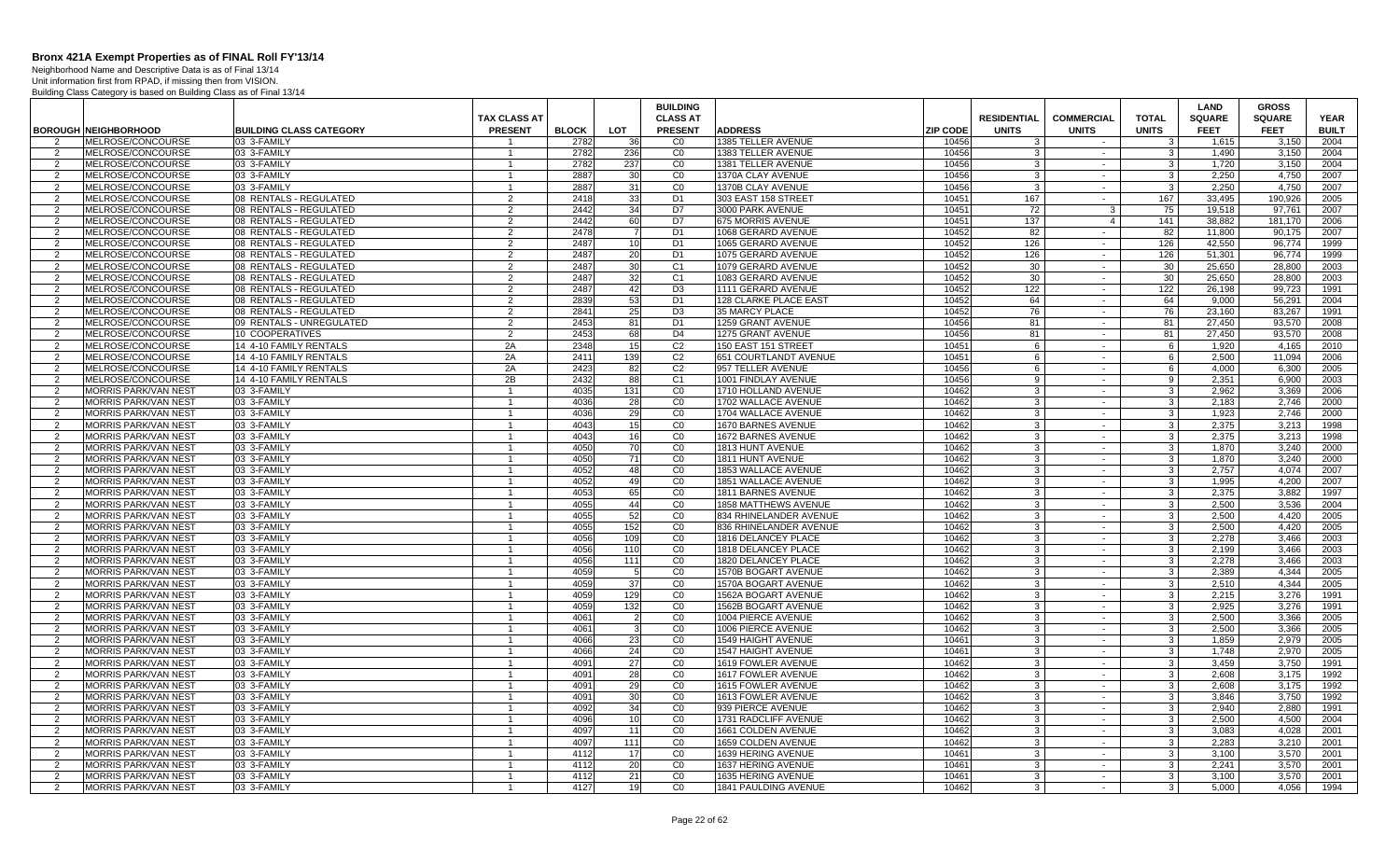Neighborhood Name and Descriptive Data is as of Final 13/14 Unit information first from RPAD, if missing then from VISION.

|                     |                                                            |                                               |                              |                      |                        | <b>BUILDING</b>      |                                             |                          |                    |                   |                         | <b>LAND</b>          | <b>GROSS</b>   |                      |
|---------------------|------------------------------------------------------------|-----------------------------------------------|------------------------------|----------------------|------------------------|----------------------|---------------------------------------------|--------------------------|--------------------|-------------------|-------------------------|----------------------|----------------|----------------------|
|                     |                                                            |                                               | <b>TAX CLASS AT</b>          |                      |                        | <b>CLASS AT</b>      |                                             |                          | <b>RESIDENTIAL</b> | <b>COMMERCIAL</b> | <b>TOTAL</b>            | <b>SQUARE</b>        | <b>SQUARE</b>  | <b>YEAR</b>          |
|                     | <b>BOROUGH NEIGHBORHOOD</b><br><b>MORRIS PARK/VAN NEST</b> | <b>BUILDING CLASS CATEGORY</b><br>03 3-FAMILY | <b>PRESENT</b>               | <b>BLOCK</b><br>4259 | <b>LOT</b><br>17       | <b>PRESENT</b><br>CO | <b>ADDRESS</b><br>1935 HOLLAND AVENUE       | <b>ZIP CODE</b><br>10462 | <b>UNITS</b>       | <b>UNITS</b>      | <b>UNITS</b><br>-3      | <b>FEET</b><br>3.466 | <b>FEET</b>    | <b>BUILT</b><br>1998 |
| 2                   | MORRIS PARK/VAN NEST                                       | 05 VACANT LAND                                | 1B                           | 4253                 | 82                     | V <sub>0</sub>       | <b>BIRCHALL AVENUE</b>                      |                          | $\sim$ 100 $\mu$   | $\sim$            | $\sim 10^{-1}$          | 4,000                | 3,642          | $\overline{0}$       |
| 2                   | <b>MORRIS PARK/VAN NEST</b>                                | 08 RENTALS - REGULATED                        | $\overline{2}$               | 4253                 | 80                     | D <sub>1</sub>       | 1975 BIRCHALL AVENUE                        | 10462                    | 90                 | $\sim$            | 90                      | 24,027               | 87,902         | 2002                 |
| $\overline{2}$      | <b>MORRIS PARK/VAN NEST</b>                                | 08 RENTALS - REGULATED                        | 2                            | 4253                 | 84                     | D <sub>1</sub>       | 678 SAGAMORE STREET                         | 10462                    | 90                 | $\sim$            | 90                      | 21.175               | 82.015         | 2002                 |
| 2                   | <b>MORRIS PARK/VAN NEST</b>                                | 08 RENTALS - REGULATED                        | 2                            | 4285                 | $\overline{1}$         | D <sub>1</sub>       | 2011 HOLLAND AVENUE                         | 10462                    | 140                | $\sim$            | 140                     | 30.200               | 152,124        | 2007                 |
| 2                   | <b>MORRIS PARK/VAN NEST</b>                                | 13 CONDOPS                                    | 2                            | 4284                 | 1002                   | R <sub>9</sub>       | 2040 WHITE PLAINS ROAD                      | 10462                    | 100                | $\overline{1}$    | 101                     | 29.200               | 99.255         | 2005                 |
| 2                   | <b>MORRIS PARK/VAN NEST</b>                                | 14 4-10 FAMILY RENTALS                        | 2A                           | 4043                 | 13                     | C <sub>2</sub>       | 1650 BARNES AVENUE                          | 10462                    | 6                  | $\sim$            | 6                       | 3,778                | 6,290          | 2001                 |
| $\overline{2}$      | MORRIS PARK/VAN NEST                                       | 44 MISCELLANEOUS COMMERCIAL CONDOS            | $\overline{4}$               | 4284                 | 1001                   | R <sub>5</sub>       | 2040 WHITE PLAINS ROAD                      | 10462                    | $\sim$             | $\overline{1}$    | $\overline{1}$          |                      |                | 2005                 |
| $\overline{2}$      | MORRISANIA/LONGWOOD                                        | 03 3-FAMILY                                   | 1                            | 2374                 | 180                    | CO                   | 420 EAST 153 STREET                         | 10455                    | -3                 | $\sim$            | $\mathbf{3}$            | 1.667                | 3.900          | 2006                 |
| $\overline{2}$      | MORRISANIA/LONGWOOD                                        | 03 3-FAMILY                                   | $\mathbf{1}$                 | 2374                 | 181                    | CO                   | 422 EAST 153 STREET                         | 10455                    | -3                 | $\sim$            | $\mathbf{3}$            | 1,667                | 3,900          | 2006                 |
| 2                   | MORRISANIA/LONGWOOD                                        | 03 3-FAMILY                                   | 1                            | 2374                 | 182                    | CO                   | 424 EAST 153 STREET                         | 10455                    | -3                 | $\sim$            | $\overline{3}$          | 1,667                | 3,900          | 2006                 |
| 2                   | MORRISANIA/LONGWOOD                                        | 03 3-FAMILY                                   | $\mathbf{1}$                 | 2376                 | 37                     | CO                   | 405 EAST 154 STREET                         | 10455                    | -3                 | $\sim$            | 3 <sup>1</sup>          | 2.500                | 5.000          | 2005                 |
| $\overline{2}$      | MORRISANIA/LONGWOOD                                        | 03 3-FAMILY                                   | $\mathbf{1}$                 | 2607                 | 93                     | C <sub>0</sub>       | 1011 BOSTON ROAD                            | 10456                    | -3                 | $\sim$            | 3 <sup>1</sup>          | 1.788                | 4,222          | 2006                 |
| 2                   | MORRISANIA/LONGWOOD                                        | 03 3-FAMILY                                   | $\overline{1}$               | 2607                 | 95                     | CO                   | 1005 BOSTON ROAD                            | 10456                    | $\mathbf{3}$       | $\sim$            | $\overline{\mathbf{3}}$ | 1.901                | 4,295          | 2006                 |
| $\overline{2}$      | MORRISANIA/LONGWOOD                                        | 03 3-FAMILY                                   | $\mathbf{1}$                 | 2607                 | 96                     | CO                   | 1003 BOSTON ROAD                            | 10456                    | -3                 | $\sim$            | د                       | 1,653                | 4,000          | 2006                 |
| 2                   | MORRISANIA/LONGWOOD                                        | 03 3-FAMILY                                   | $\mathbf{1}$                 | 2623                 | 167                    | CO                   | 583B JACKSON AVENUE                         | 10455                    | -3                 | $\sim$            | $\mathbf{3}$            | 1.753                | 2.808          | 2006                 |
| 2                   | MORRISANIA/LONGWOOD                                        | 03 3-FAMILY                                   | $\overline{1}$               | 2623                 | 267                    | CO                   | 583A JACKSON AVENUE                         | 10455                    | -3                 | $\sim$            | $\mathbf{3}$            | 1,753                | 2,730          | 2006                 |
| $\overline{2}$      | MORRISANIA/LONGWOOD                                        | 03 3-FAMILY                                   | $\mathbf{1}$                 | 2623                 | 268                    | CO                   | 581B JACKSON AVENUE                         | 10455                    | 3                  | $\sim$            | $\mathbf{3}$            | 1,760                | 2,739          | 2006                 |
| 2                   | MORRISANIA/LONGWOOD                                        | 03 3-FAMILY                                   | $\mathbf{1}$                 | 2623                 | 269                    | C <sub>0</sub>       | 581A JACKSON AVENUE                         | 10455                    | -3                 | - 10              | د                       | 1,803                | 2,808          | 2006                 |
| 2                   | MORRISANIA/LONGWOOD                                        | 03 3-FAMILY                                   | $\mathbf{1}$                 | 2623                 | 270                    | CO                   | 579 JACKSON AVENUE                          | 10455                    | 3<br>$\cdot$ 3     | $\sim$<br>$\sim$  | $\mathbf{3}$            | 1.803                | 2,808          | 2006                 |
| 2                   | MORRISANIA/LONGWOOD                                        | 03 3-FAMILY                                   | $\mathbf{1}$                 | 2623                 | 271                    | CO                   | 577 JACKSON AVENUE                          | 10455<br>10455           | 3                  |                   | 3 <sup>1</sup>          | 1,767                | 2,538<br>2.538 | 2006<br>2006         |
| $\overline{2}$<br>2 | MORRISANIA/LONGWOOD<br><b>MORRISANIA/LONGWOOD</b>          | 03 3-FAMILY<br>03 3-FAMILY                    | $\mathbf{1}$<br>$\mathbf{1}$ | 2623<br>2624         | 272<br>69              | CO<br>CO             | 575 JACKSON AVENUE<br>675 CAULDWELL AVENUE  | 10455                    | -3                 | $\sim$<br>$\sim$  | 3 <sup>1</sup><br>د     | 1.710<br>2.875       | 3,249          | 2008                 |
| $\overline{2}$      | MORRISANIA/LONGWOOD                                        | 03 3-FAMILY                                   | $\overline{1}$               | 2652                 | 23                     | CO                   | 1176 JACKSON AVENUE                         | 10456                    | 3                  | $\sim$            | $\mathbf{3}$            | 2.187                | 4.730          | 2003                 |
| 2                   | MORRISANIA/LONGWOOD                                        | 03 3-FAMILY                                   | $\overline{1}$               | 2652                 | 24                     | CO                   | 1178 JACKSON AVENUE                         | 10456                    | -3                 | $\sim$            | $\mathbf{3}$            | 2,187                | 4,730          | 2003                 |
| 2                   | MORRISANIA/LONGWOOD                                        | 03 3-FAMILY                                   | $\overline{1}$               | 2652                 | 124                    | CO                   | 1180 JACKSON AVENUE                         | 10456                    | 3                  | $\sim$            | $\mathbf{3}$            | 2,187                | 4,730          | 2003                 |
| $\overline{2}$      | MORRISANIA/LONGWOOD                                        | 03 3-FAMILY                                   |                              | 2661                 | 160                    | CO                   | 1102 FOREST AVENUE                          | 10456                    | -3                 | $\sim$            | $\mathbf{3}$            | 2.140                | 3.912          | 2003                 |
| 2                   | MORRISANIA/LONGWOOD                                        | 03 3-FAMILY                                   | $\mathbf{1}$                 | 2661                 | 161                    | CO                   | 1104 FOREST AVENUE                          | 10456                    | -3                 | $\sim$            | 3 <sup>1</sup>          | 2.800                | 3.912          | 2003                 |
| $\overline{2}$      | MORRISANIA/LONGWOOD                                        | 03 3-FAMILY                                   | $\mathbf{1}$                 | 2661                 | 162                    | CO                   | 1106 FOREST AVENUE                          | 10456                    | -3                 | $\sim$            | $\mathbf{3}$            | 4,473                | 3,912          | 2003                 |
| 2                   | MORRISANIA/LONGWOOD                                        | 03 3-FAMILY                                   | $\mathbf{1}$                 | 2662                 | -8                     | CO                   | 1176 FOREST AVENUE                          | 10456                    | 3                  | $\sim$ $-$        | 3 <sup>1</sup>          | 2,786                | 3,719          | 2001                 |
| 2                   | MORRISANIA/LONGWOOD                                        | 03 3-FAMILY                                   | $\mathbf{1}$                 | 2663                 | 44                     | CO                   | 1231 TINTON AVENUE                          | 10456                    | 3                  | $\sim$            | 3 <sup>1</sup>          | 2.255                | 3.977          | 2004                 |
| 2                   | MORRISANIA/LONGWOOD                                        | 03 3-FAMILY                                   | $\overline{1}$               | 2663                 | 45                     | CO                   | 1229 TINTON AVENUE                          | 10456                    | -3                 | $\sim$            | $\mathbf{3}$            | 2.237                | 3.986          | 2004                 |
| $\overline{2}$      | MORRISANIA/LONGWOOD                                        | 03 3-FAMILY                                   | $\overline{1}$               | 2663                 | 51                     | CO                   | 1217 TINTON AVENUE                          | 10456                    | 3                  | $\sim$            | $\mathbf{3}$            | 2,237                | 4,746          | 2005                 |
| 2                   | MORRISANIA/LONGWOOD                                        | 03 3-FAMILY                                   | 1                            | 2663                 | 154                    | CO                   | <b>1207 TINTON AVENUE</b>                   | 10456                    | -3                 | $\sim$            | 3                       | 1.708                | 4,680          | 2003                 |
| 2                   | MORRISANIA/LONGWOOD                                        | 03 3-FAMILY                                   | $\overline{1}$               | 2663                 | 155                    | CO                   | 1205 TINTON AVENUE                          | 10456                    | 3                  | $\sim$            | 3 <sup>1</sup>          | 1.742                | 4.680          | 2003                 |
| 2                   | MORRISANIA/LONGWOOD                                        | 03 3-FAMILY                                   | $\overline{1}$               | 2663                 | 156                    | C <sub>0</sub>       | <b>1203 TINTON AVENUE</b>                   | 10456                    | -3                 | $\sim$            | $\mathbf{3}$            | 1.747                | 4.680          | 2003                 |
| 2                   | MORRISANIA/LONGWOOD                                        | 03 3-FAMILY                                   | $\mathbf{1}$                 | 2663                 | 157                    | $_{\rm CO}$          | 1201 TINTON AVENUE                          | 10456                    | 3                  | $\sim$            | 3 <sup>1</sup>          | 1,779                | 4,680          | 2003                 |
| 2                   | MORRISANIA/LONGWOOD                                        | 03 3-FAMILY                                   | $\overline{1}$               | 2683                 | 131                    | CO                   | 1020 AVENUE ST JOHN                         | 10455                    | -3                 | $\sim$            | $\mathbf{3}$            | 2.000                | 3,120          | 2003                 |
| 2                   | MORRISANIA/LONGWOOD                                        | 03 3-FAMILY                                   | $\mathbf{1}$                 | 2683                 | 132                    | CO                   | 615 SOUTHERN BOULEVARD                      | 10455                    | -3                 | $\sim$            | 3 <sup>1</sup>          | 1.700                | 3.120          | 2003                 |
| $\overline{2}$      | MORRISANIA/LONGWOOD                                        | 03 3-FAMILY                                   | $\overline{1}$               | 2683                 | 133                    | CO                   | 613 SOUTHERN BOULEVARD                      | 10455                    | 3                  | $\sim$            | $\mathbf{3}$            | 1.700                | 3.120          | 2003                 |
| 2                   | MORRISANIA/LONGWOOD                                        | 03 3-FAMILY                                   | $\overline{1}$               | 2683                 | 134                    | CO                   | 611 SOUTHERN BOULEVARD                      | 10455                    | -3                 | $\sim$            | $\mathbf{3}$            | 1,700                | 3,120          | 2003                 |
| $\overline{2}$      | MORRISANIA/LONGWOOD                                        | 03 3-FAMILY<br>03 3-FAMILY                    | $\mathbf{1}$<br>$\mathbf 1$  | 2683<br>2683         | 135                    | CO<br>CO             | 609 SOUTHERN BOULEVARD                      | 10455<br>10455           | 3<br>3             | $\sim$            | $\mathbf{3}$<br>3       | 1,700<br>1.700       | 3,120          | 2003<br>2003         |
| 2<br>2              | MORRISANIA/LONGWOOD<br>MORRISANIA/LONGWOOD                 | 03 3-FAMILY                                   | $\mathbf{1}$                 | 2686                 | 136<br>18 <sup>1</sup> | CO                   | 607 SOUTHERN BOULEVARD<br>660 DAWSON STREET | 10455                    | $\mathbf{3}$       | $\sim$<br>$\sim$  | 3 <sup>1</sup>          | 3.170                | 3,120<br>3.861 | 2002                 |
| 2                   | MORRISANIA/LONGWOOD                                        | 03 3-FAMILY                                   | $\mathbf{1}$                 | 2686                 | 19                     | CO                   | 662 DAWSON STREET                           | 10455                    | 3                  | $\sim$            | $\overline{3}$          | 3.197                | 3,861          | 2002                 |
| 2                   | MORRISANIA/LONGWOOD                                        | 03 3-FAMILY                                   | $\mathbf{1}$                 | 2691                 | 158                    | CO                   | 1052 REV JAMES POLITE AVENUE                | 10459                    | -3                 | $\sim$            | $\overline{\mathbf{3}}$ | 4.501                | 3.484          | 2003                 |
| $\overline{2}$      | MORRISANIA/LONGWOOD                                        | 03 3-FAMILY                                   | $\overline{1}$               | 2691                 | 159                    | CO                   | 1054 REV JAMES POLITE AVENUE                | 10459                    | 3                  | $\sim$            | 3 <sup>1</sup>          | 3.355                | 3.484          | 2003                 |
| 2                   | MORRISANIA/LONGWOOD                                        | 03 3-FAMILY                                   | $\mathbf{1}$                 | 2691                 | 160                    | C <sub>0</sub>       | 1056 REV JAMES POLITE AVENUE                | 10459                    | 3                  | $\sim$            | 3                       | 2,611                | 3,484          | 2003                 |
| $\overline{2}$      | MORRISANIA/LONGWOOD                                        | 03 3-FAMILY                                   | $\overline{1}$               | 2691                 | 205                    | CO                   | 1041C HALL PLACE                            | 10459                    | -3                 | $\sim$            | $\mathbf{3}$            | 1.740                | 3,349          | 2008                 |
| 2                   | MORRISANIA/LONGWOOD                                        | 03 3-FAMILY                                   | -1                           | 2691                 | 206                    | CO                   | 1041B HALL PLACE                            | 10459                    | 3                  | $\sim$            | 3                       | 1.733                | 3,349          | 2008                 |
| 2                   | MORRISANIA/LONGWOOD                                        | 03 3-FAMILY                                   | $\mathbf{1}$                 | 2691                 | 207                    | CO                   | 1041A HALL PLACE                            | 10459                    | 3                  | $\sim$            | $\mathbf{3}$            | 1.726                | 3.349          | 2008                 |
| $\overline{2}$      | MORRISANIA/LONGWOOD                                        | 03 3-FAMILY                                   |                              | 2692                 | 45                     | C <sub>0</sub>       | 1163 INTERVALE AVENUE                       | 10459                    | $\mathbf{3}$       | $\sim$            | 3                       | 1,611                | 4,500          | 2005                 |
| 2                   | MORRISANIA/LONGWOOD                                        | 03 3-FAMILY                                   | $\mathbf{1}$                 | 2693                 | 43                     | CO                   | 1181A REV JAMES POLITE AVENUE               | 10459                    | $\mathbf{3}$       | $\sim$            | 3 <sup>1</sup>          | 1,757                | 4.192          | 2004                 |
| 2                   | MORRISANIA/LONGWOOD                                        | 03 3-FAMILY                                   | $\overline{1}$               | 2694                 | 52                     | CO                   | 888 EAST 169 STREET                         | 10459                    | 3                  | $\sim$            | 3 <sup>1</sup>          | 2.205                | 3.900          | 2006                 |
| 2                   | MORRISANIA/LONGWOOD                                        | 03 3-FAMILY                                   | $\overline{1}$               | 2709                 | 29                     | CO                   | 875 INTERVALE AVENUE                        | 10459                    | -3                 | $\sim$            | 3 <sup>1</sup>          | 1.172                | 3.820          | 2006                 |
| $\overline{2}$      | MORRISANIA/LONGWOOD                                        | 03 3-FAMILY                                   | $\mathbf{1}$                 | 2709                 | 30                     | CO                   | 871 INTERVALE AVENUE                        | 10459                    | $\mathcal{R}$      |                   | 3                       | 1,007                | 3,392          | 2006                 |
| 2                   | MORRISANIA/LONGWOOD                                        | 03 3-FAMILY                                   | 1                            | 2709                 | 129                    | CO                   | 873 INTERVALE AVENUE                        | 10459                    | 3                  | $\sim$            | $\mathbf{3}$            | 1,087                | 3,420          | 2006                 |
| $\overline{2}$      | MORRISANIA/LONGWOOD                                        | 03 3-FAMILY                                   |                              | 2716                 | 26                     | CO                   | 1074 KELLY STREET                           | 10459                    | 3                  |                   | $\mathbf{3}$            | 4.200                | 3,535          | 1994                 |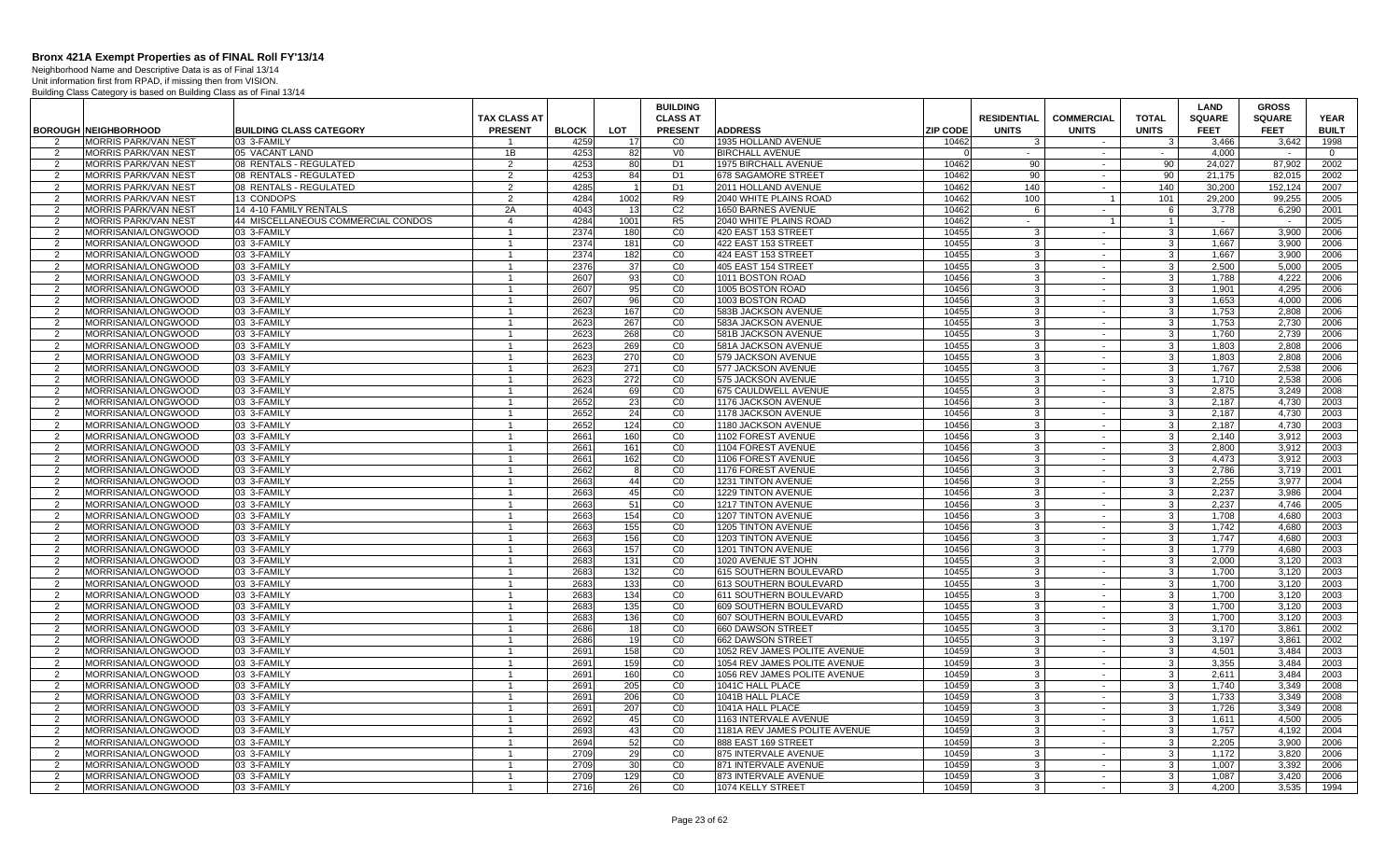Neighborhood Name and Descriptive Data is as of Final 13/14

|                |                                                   |                                    |                                  |              |                      | <b>BUILDING</b>                  |                                                                      |                                  |                   |                                | LAND             | <b>GROSS</b>     |              |
|----------------|---------------------------------------------------|------------------------------------|----------------------------------|--------------|----------------------|----------------------------------|----------------------------------------------------------------------|----------------------------------|-------------------|--------------------------------|------------------|------------------|--------------|
|                |                                                   |                                    | <b>TAX CLASS AT</b>              |              |                      | <b>CLASS AT</b>                  |                                                                      | <b>RESIDENTIAL</b>               | <b>COMMERCIAL</b> | <b>TOTAL</b>                   | <b>SQUARE</b>    | <b>SQUARE</b>    | <b>YEAR</b>  |
|                | <b>BOROUGH NEIGHBORHOOD</b>                       | <b>BUILDING CLASS CATEGORY</b>     | <b>PRESENT</b>                   | <b>BLOCK</b> | LOT                  | <b>PRESENT</b>                   | <b>ADDRESS</b><br><b>ZIP CODE</b>                                    | <b>UNITS</b>                     | <b>UNITS</b>      | <b>UNITS</b>                   | <b>FEET</b>      | <b>FEET</b>      | <b>BUILT</b> |
|                | <b>MORRISANIA/LONGWOOD</b><br>MORRISANIA/LONGWOOD | 03 3-FAMILY<br>03 3-FAMILY         | -1                               | 2720<br>2720 | 136<br>137           | CO<br>CO                         | 713B SOUTHERN BOULEVARD<br>10455<br>713A SOUTHERN BOULEVARD<br>10455 | -3<br>-3                         | $\sim$            | 3<br>$\mathbf{3}$              | 2,200<br>2.200   | 3,120            | 2004<br>2004 |
| 2<br>2         | MORRISANIA/LONGWOOD                               | 03 3-FAMILY                        | $\mathbf{1}$                     | 2720         | 138                  | CO                               | 711B SOUTHERN BOULEVARD<br>10455                                     | $\cdot$ 3                        | $\sim$            | 3 <sup>1</sup>                 | 1,840            | 3,120<br>3,120   | 2004         |
| $\overline{2}$ | MORRISANIA/LONGWOOD                               | 03 3-FAMILY                        | $\overline{1}$                   | 2720         | 139                  | CO                               | 711A SOUTHERN BOULEVARD<br>10455                                     | 3                                | $\sim$            | $\mathbf{3}$                   | 1.702            | 3,120            | 2004         |
| 2              | MORRISANIA/LONGWOOD                               | 03 3-FAMILY                        | $\mathbf{1}$                     | 2720         | 140                  | $\overline{C}0$                  | 709 SOUTHERN BOULEVARD<br>10455                                      | 3                                | $\sim$            | 3 <sup>1</sup>                 | 2.842            | 2,502            | 2004         |
| $\mathcal{P}$  | MORRISANIA/LONGWOOD                               | 03 3-FAMILY                        | $\overline{1}$                   | 2735         | 44                   | C <sub>0</sub>                   | 947 BRUCKNER BOULEVARD<br>10459                                      | $\cdot$ 3                        | $\sim$            | 3 <sup>1</sup>                 | 2.166            | 5,336            | 2004         |
| 2              | MORRISANIA/LONGWOOD                               | 03 3-FAMILY                        | $\mathbf{1}$                     | 2754         | 135                  | CO                               | 10459<br>1165 LONGFELLOW AVENUE                                      | -3                               | $\sim$            | 3 <sup>1</sup>                 | 1.485            | 4.198            | 2004         |
| $\overline{2}$ | MORRISANIA/LONGWOOD                               | 03 3-FAMILY                        | $\overline{1}$                   | 2754         | 136                  | CO                               | 1163 LONGFELLOW AVENUE<br>10459                                      | 3                                | $\blacksquare$    | 3 <sup>1</sup>                 | 1,499            | 4,198            | 2004         |
| 2              | MORRISANIA/LONGWOOD                               | 03 3-FAMILY                        | $\overline{1}$                   | 2754         | 137                  | $\overline{C}$                   | 10459<br>1161 LONGFELLOW AVENUE                                      | -3                               | $\sim$            | 3 <sup>1</sup>                 | 1.992            | 4.198            | 2004         |
| $\overline{2}$ | MORRISANIA/LONGWOOD                               | 03 3-FAMILY                        | $\overline{1}$                   | 2754         | 138                  | CO                               | 10459<br>1159 LONGFELLOW AVENUE                                      | -3                               | $\sim$            | 3                              | 1.827            | 4.664            | 2004         |
| 2              | MORRISANIA/LONGWOOD                               | 03 3-FAMILY                        | -1                               | 2754         | 139                  | CO                               | 1157 LONGFELLOW AVENUE<br>10459                                      | -3                               | $\sim$            | 3                              | 1.767            | 4.480            | 2004         |
| $\mathcal{P}$  | MORRISANIA/LONGWOOD                               | 03 3-FAMILY                        | $\mathbf{1}$                     | 2933         | 26                   | CO                               | 1364 FRANKLIN AVENUE<br>10456                                        | $\mathbf{3}$                     | $\sim$            | 3 <sup>1</sup>                 | 3,625            | 5,800            | 2004         |
| $\overline{2}$ | MORRISANIA/LONGWOOD                               | 03 3-FAMILY                        | $\mathbf{1}$                     | 2961         | 40                   | CO                               | 1293 UNION AVENUE<br>10459                                           | 3                                | $\sim$            | $\mathbf{3}$                   | 3.327            | 4,800            | 2007         |
| 2              | MORRISANIA/LONGWOOD                               | 03 3-FAMILY                        | $\mathbf{1}$                     | 2962         | 12                   | CO                               | 1380 BOSTON ROAD<br>10456                                            | $\mathbf{3}$                     | $\sim$            | 3 <sup>1</sup>                 | 2,560            | 4,200            | 2008         |
| 2              | MORRISANIA/LONGWOOD                               | 03 3-FAMILY                        | $\mathbf{1}$                     | 2962         | 13                   | CO                               | 1382 BOSTON ROAD<br>10456                                            | -3                               | $\sim$            | 3 <sup>1</sup>                 | 2.571            | 4.200            | 2008         |
| 2              | MORRISANIA/LONGWOOD                               | 03 3-FAMILY                        | $\overline{1}$                   | 2964         | 12                   | CO                               | 10459<br>1396 BRISTOW STREET                                         | 3                                | $\sim$            | 3 <sup>1</sup>                 | 2.000            | 3.120            | 2003         |
| $\overline{2}$ | MORRISANIA/LONGWOOD                               | 03 3-FAMILY                        | $\overline{1}$                   | 2965         |                      | CO                               | 841 JENNINGS STREET<br>10459                                         | 3                                | $\blacksquare$    | $\mathbf{3}$                   | 1,733            | 3,075            | 1995         |
| 2              | MORRISANIA/LONGWOOD                               | 03 3-FAMILY                        | $\overline{1}$                   | 2965         | 101                  | CO                               | 10459<br>843 JENNINGS STREET                                         | -3                               | $\sim$            | 3 <sup>1</sup>                 | 1,733            | 3,075            | 1995         |
| 2              | MORRISANIA/LONGWOOD                               | 03 3-FAMILY                        | $\mathbf{1}$                     | 2965         | 102                  | CO                               | 845 JENNINGS STREET<br>10459                                         | 3                                | $\sim$            | 3                              | 1,733            | 3,075            | 1995         |
| $\overline{2}$ | MORRISANIA/LONGWOOD                               | 03 3-FAMILY                        |                                  | 2965         | 103                  | CO                               | 10459<br>847 JENNINGS STREET                                         | 3                                | $\sim$            | $\mathbf{3}$                   | 1.733            | 3.075            | 1995         |
| $\overline{2}$ | MORRISANIA/LONGWOOD                               | 03 3-FAMILY                        | $\overline{1}$<br>$\overline{1}$ | 2970         |                      | CO                               | 10459<br>867 EAST 169 STREET                                         | $\mathbf{3}$                     | $\sim$            | 3 <sup>1</sup>                 | 1,202            | 2,821            | 2006         |
| $\overline{2}$ | MORRISANIA/LONGWOOD<br>MORRISANIA/LONGWOOD        | 03 3-FAMILY<br>03 3-FAMILY         | $\mathbf{1}$                     | 2970<br>2970 | $\overline{2}$<br>-3 | CO<br>CO                         | 865 EAST 169 STREET<br>10459<br>10459<br>863 EAST 169 STREET         | 3<br>$\mathbf{3}$                | $\sim$<br>$\sim$  | $\mathbf{3}$<br>3 <sup>1</sup> | 1.138<br>1,513   | 2.449<br>2.449   | 2006<br>2006 |
| 2<br>2         | MORRISANIA/LONGWOOD                               | 03 3-FAMILY                        | $\mathbf{1}$                     | 2970         | $\overline{4}$       | CO                               | 861 EAST 169 STREET<br>10459                                         | -3                               | $\sim$            | 3 <sup>1</sup>                 | 1.850            | 2.349            | 2006         |
| 2              | MORRISANIA/LONGWOOD                               | 03 3-FAMILY                        | $\mathbf{1}$                     | 2970         | -5                   | CO                               | 10459<br>859 EAST 169 STREET                                         | -3                               | $\sim$ $-$        | 3 <sup>1</sup>                 | 1.674            | 3.197            | 2006         |
| $\overline{2}$ | MORRISANIA/LONGWOOD                               | 03 3-FAMILY                        | $\overline{1}$                   | 2970         |                      | CO                               | 857 EAST 169 STREET<br>10459                                         | 3                                |                   | $\mathbf{3}$                   | 1,367            | 3,287            | 2006         |
| 2              | MORRISANIA/LONGWOOD                               | 03 3-FAMILY                        | -1                               | 2974         | 111                  | $\overline{C}0$                  | 1175 FOX STREET<br>10459                                             | -3                               | $\sim$            | $\mathbf{3}$                   | 1,770            | 3,892            | 2006         |
| 2              | MORRISANIA/LONGWOOD                               | 03 3-FAMILY                        | $\overline{1}$                   | 2974         | 112                  | CO                               | 1173 FOX STREET<br>10459                                             | $\mathbf{3}$                     | $\sim$            | $\mathbf{3}$                   | 1.346            | 4,416            | 2006         |
| $\overline{2}$ | MORRISANIA/LONGWOOD                               | 03 3-FAMILY                        | $\overline{1}$                   | 2974         | 113                  | CO                               | 1171 FOX STREET<br>10459                                             | 3                                | $\sim$            | 3                              | 1.706            | 4.416            | 2006         |
| $\overline{2}$ | MORRISANIA/LONGWOOD                               | 03 3-FAMILY                        | $\overline{1}$                   | 2974         | 114                  | CO                               | 1169 FOX STREET<br>10459                                             | $\cdot$ 3                        | $\sim$            | 3 <sup>1</sup>                 | 1.738            | 3.680            | 2006         |
| $\overline{2}$ | MORRISANIA/LONGWOOD                               | 03 3-FAMILY                        | $\overline{1}$                   | 2974         | 115                  | CO                               | 1167 FOX STREET<br>10459                                             | $\mathbf{3}$                     | $\sim$            | $\mathbf{3}$                   | 1.706            | 4.464            | 2006         |
| 2              | MORRISANIA/LONGWOOD                               | 03 3-FAMILY                        | $\mathbf{1}$                     | 2979         | 34                   | CO                               | 10459<br>1213 HOE AVENUE                                             | 3                                | $\sim$            | 3 <sup>1</sup>                 | 2.079            | 4.168            | 2005         |
| 2              | MORRISANIA/LONGWOOD                               | 04 CONDOMINIUMS                    | 1A                               | 2360         | 1001                 | R <sub>3</sub>                   | 10451<br>526A EAST 159 STREET                                        | $\overline{1}$                   | $\sim$            | $\overline{1}$                 | $\sim$           | $\sim$           | 1994         |
| 2              | MORRISANIA/LONGWOOD                               | 04 CONDOMINIUMS                    | 1A                               | 2360         | 1002                 | R <sub>3</sub>                   | 10451<br>526B EAST 159 STREET                                        | $\overline{1}$                   | $\sim$ $-$        | $\overline{1}$                 | $\sim$           | $\sim$           | 1994         |
| 2              | MORRISANIA/LONGWOOD                               | 04 CONDOMINIUMS                    | 1A                               | 2360         | 1003                 | R <sub>3</sub>                   | 526C EAST 159 STREET<br>10451                                        | $\overline{1}$                   | $\sim$            | $\overline{1}$                 |                  |                  | 1994         |
| 2              | MORRISANIA/LONGWOOD                               | 04 CONDOMINIUMS                    | 1A                               | 2360         | 1004                 | R <sub>3</sub>                   | 524A EAST 159 STREET<br>10451                                        | $\mathbf{1}$                     | $\sim$            | $\overline{1}$                 | $\sim$           | $\sim$           | 1994         |
| $\overline{2}$ | MORRISANIA/LONGWOOD                               | 04 CONDOMINIUMS                    | 1A                               | 2360         | 1005                 | R <sub>3</sub>                   | 524B EAST 159 STREET<br>10451                                        | $\overline{1}$                   | $\sim$            | $\overline{1}$                 | $\sim$           | $\sim$           | 1994         |
| 2              | MORRISANIA/LONGWOOD                               | 04 CONDOMINIUMS                    | 1A                               | 2360         | 1006                 | R <sub>3</sub>                   | 524C EAST 159 STREET<br>10451                                        | $\overline{1}$                   | $\sim$            | $\mathbf{1}$                   | $\sim$           | $\sim$           | 1994         |
| $\overline{2}$ | MORRISANIA/LONGWOOD                               | 04 CONDOMINIUMS                    | 1A                               | 2360         | 1007                 | R <sub>3</sub>                   | 10451<br>522A EAST 159 STREET                                        | $\overline{1}$                   | $\sim$            | $\overline{1}$                 | $\sim$           | $\sim$           | 1994         |
| 2              | MORRISANIA/LONGWOOD                               | 04 CONDOMINIUMS                    | 1A                               | 2360         | 1008                 | R <sub>3</sub><br>R <sub>3</sub> | 522B EAST 159 STREET<br>10451                                        | $\overline{1}$                   | $\sim$            | $\overline{1}$                 | $\sim$           | $\sim$           | 1994         |
| 2<br>2         | MORRISANIA/LONGWOOD<br>MORRISANIA/LONGWOOD        | 04 CONDOMINIUMS<br>04 CONDOMINIUMS | 1A<br>1A                         | 2360<br>2360 | 1009<br>1010         | R <sub>3</sub>                   | 10451<br>522C EAST 159 STREET<br>10451<br>520A EAST 159 STREET       | $\overline{1}$<br>$\overline{1}$ | $\sim$            | $\mathbf{1}$<br>$\mathbf{1}$   | $\sim$           | $\sim$           | 1994<br>1994 |
| 2              | MORRISANIA/LONGWOOD                               | 04 CONDOMINIUMS                    | 1A                               | 2360         | 1011                 | R <sub>3</sub>                   | 10451<br>520B EAST 159 STREET                                        | $\overline{1}$                   | $\sim$<br>$\sim$  | $\overline{1}$                 | $\sim$<br>$\sim$ | $\sim$<br>$\sim$ | 1994         |
| 2              | MORRISANIA/LONGWOOD                               | 04 CONDOMINIUMS                    | 1A                               | 2360         | 1012                 | R <sub>3</sub>                   | 10451<br>520C EAST 159 STREET                                        | $\overline{1}$                   | $\sim$            | $\overline{1}$                 | $\sim$           | $\sim$           | 1994         |
| 2              | MORRISANIA/LONGWOOD                               | 04 CONDOMINIUMS                    | 1A                               | 2360         | 1013                 | R <sub>3</sub>                   | 10451<br>518A EAST 159 STREET                                        | $\overline{1}$                   | $\sim$            | $\mathbf{1}$                   | $\sim$           | $\sim$           | 1994         |
| $\overline{2}$ | MORRISANIA/LONGWOOD                               | 04 CONDOMINIUMS                    | 1A                               | 2360         | 1014                 | R <sub>3</sub>                   | 518B EAST 159 STREET<br>10451                                        | $\overline{1}$                   | $\sim$            | $\overline{1}$                 | $\sim$           | $\sim$           | 1994         |
| 2              | MORRISANIA/LONGWOOD                               | 04 CONDOMINIUMS                    | 1A                               | 2360         | 1015                 | R <sub>3</sub>                   | 518C EAST 159 STREET<br>10451                                        |                                  | $\sim$            | $\mathbf{1}$                   | $\sim$           | $\sim$           | 1994         |
| 2              | MORRISANIA/LONGWOOD                               | 04 CONDOMINIUMS                    | 1A                               | 2360         | 1016                 | R <sub>3</sub>                   | 518D EAST 159 STREET<br>10451                                        | $\overline{1}$                   | $\sim$            | $\overline{1}$                 | $\sim$           | $\sim$           | 1994         |
| 2              | MORRISANIA/LONGWOOD                               | 04 CONDOMINIUMS                    | 1A                               | 2360         | 1017                 | R <sub>3</sub>                   | 516A EAST 159 STREET<br>10451                                        | $\overline{1}$                   | $\sim$            | $\overline{1}$                 | $\sim$           | $\sim$           | 1994         |
| 2              | MORRISANIA/LONGWOOD                               | 04 CONDOMINIUMS                    | 1A                               | 2360         | 1018                 | R <sub>3</sub>                   | 10451<br>516B EAST 159 STREET                                        | $\overline{1}$                   | $\sim$            | $\overline{1}$                 | $\sim$           | $\sim$           | 1994         |
| 2              | MORRISANIA/LONGWOOD                               | 04 CONDOMINIUMS                    | 1A                               | 2360         | 1019                 | R <sub>3</sub>                   | 516C EAST 159 STREET<br>10451                                        | $\overline{1}$                   | $\sim$            | $\overline{1}$                 | $\sim$           | $\sim$           | 1994         |
| 2              | MORRISANIA/LONGWOOD                               | 04 CONDOMINIUMS                    | 1A                               | 2360         | 1020                 | R3                               | 10451<br>516D EAST 159 STREET                                        | $\overline{1}$                   | $\sim$            | $\overline{1}$                 | $\sim$           | $\sim$           | 1994         |
| 2              | MORRISANIA/LONGWOOD                               | 04 CONDOMINIUMS                    | 1A                               | 2360         | 1021                 | R <sub>3</sub>                   | 10451<br>514A EAST 159 STREET                                        | $\overline{1}$                   | $\sim$            | $\overline{1}$                 | $\sim$           | $\sim$           | 1994         |
| 2              | <b>MORRISANIA/LONGWOOD</b>                        | 04 CONDOMINIUMS                    | 1A                               | 2360         | 1022                 | R <sub>3</sub>                   | 10451<br>514B EAST 159 STREET                                        | $\overline{1}$                   | $\sim$            | $\overline{1}$                 | $\sim$           | $\sim$           | 1994         |
| $\overline{2}$ | MORRISANIA/LONGWOOD                               | 04 CONDOMINIUMS                    | 1A                               | 2360         | 1023                 | R <sub>3</sub>                   | 514C EAST 159 STREET<br>10451                                        | $\overline{1}$                   | $\sim$            | $\overline{1}$                 | $\sim$           | $\sim$           | 1994         |
| 2              | <b>MORRISANIA/LONGWOOD</b>                        | 04 CONDOMINIUMS                    | 1A                               | 2360         | 1024                 | R <sub>3</sub>                   | 512A EAST 159 STREET<br>10451                                        |                                  | $\sim$            | $\overline{1}$                 | $\sim$           | $\sim$           | 1994         |
| 2              | MORRISANIA/LONGWOOD                               | 04 CONDOMINIUMS                    | 1A                               | 2360         | 1025                 | R <sub>3</sub>                   | 10451<br>512B EAST 159 STREET                                        | $\overline{1}$                   | $\sim$            | $\overline{1}$                 | $\sim$           | $\sim$           | 1994         |
| 2              | MORRISANIA/LONGWOOD                               | 04 CONDOMINIUMS                    | 1A                               | 2360         | 1026                 | R <sub>3</sub>                   | 512C EAST 159 STREET<br>10451                                        | $\overline{1}$                   | $\sim$            | $\overline{1}$                 | $\sim$           | $\sim$           | 1994         |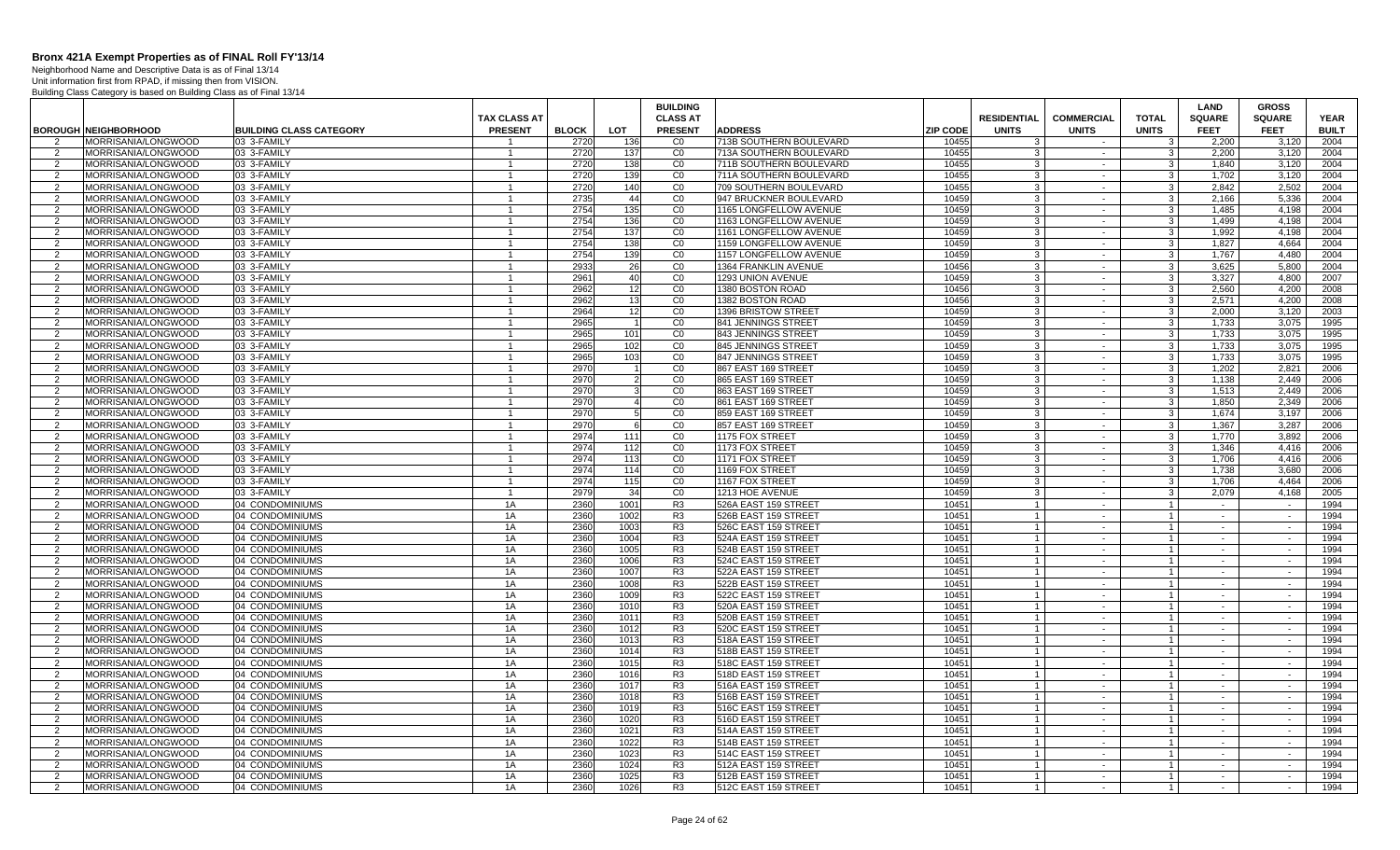Neighborhood Name and Descriptive Data is as of Final 13/14 Unit information first from RPAD, if missing then from VISION.

|                     |                                                    |                                                   |                      |                      |              | <b>BUILDING</b>                  |                                            |                          |                                  |                   |                                  | <b>LAND</b>      | <b>GROSS</b>     |                      |
|---------------------|----------------------------------------------------|---------------------------------------------------|----------------------|----------------------|--------------|----------------------------------|--------------------------------------------|--------------------------|----------------------------------|-------------------|----------------------------------|------------------|------------------|----------------------|
|                     |                                                    |                                                   | <b>TAX CLASS AT</b>  |                      |              | <b>CLASS AT</b>                  |                                            |                          | <b>RESIDENTIAL</b>               | <b>COMMERCIAL</b> | <b>TOTAL</b>                     | <b>SQUARE</b>    | <b>SQUARE</b>    | <b>YEAR</b>          |
| $\mathcal{P}$       | <b>BOROUGH NEIGHBORHOOD</b><br>MORRISANIA/LONGWOOD | <b>BUILDING CLASS CATEGORY</b><br>04 CONDOMINIUMS | <b>PRESENT</b><br>1A | <b>BLOCK</b><br>2360 | LOT<br>1027  | <b>PRESENT</b><br>R <sub>3</sub> | <b>ADDRESS</b><br>808A BROOK AVENUE        | <b>ZIP CODE</b><br>10451 | <b>UNITS</b>                     | <b>UNITS</b>      | <b>UNITS</b>                     | <b>FEET</b>      | <b>FEET</b>      | <b>BUILT</b><br>1994 |
| 2                   | MORRISANIA/LONGWOOD                                | 04 CONDOMINIUMS                                   | 1A                   | 2360                 | 1028         | R <sub>3</sub>                   | 808B BROOK AVENUE                          | 10451                    |                                  | $\sim$            | $\overline{1}$                   | $\sim$           | $\sim$           | 1994                 |
| 2                   | MORRISANIA/LONGWOOD                                | 04 CONDOMINIUMS                                   | 1A                   | 2360                 | 1029         | R <sub>3</sub>                   | 808C BROOK AVENUE                          | 10451                    | $\overline{1}$                   | $\sim$            | $\overline{1}$                   | $\sim$           | $\sim$           | 1994                 |
| 2                   | MORRISANIA/LONGWOOD                                | 04 CONDOMINIUMS                                   | 1A                   | 2360                 | 1030         | R <sub>3</sub>                   | 806A BROOK AVENUE                          | 10451                    | $\overline{1}$                   | $\sim$            | $\overline{1}$                   | $\sim$           | $\sim$           | 1994                 |
| 2                   | MORRISANIA/LONGWOOD                                | 04 CONDOMINIUMS                                   | 1A                   | 2360                 | 1031         | R <sub>3</sub>                   | 806B BROOK AVENUE                          | 10451                    | $\overline{1}$                   | $\sim$ $-$        | $\overline{1}$                   | $\sim$           | $\sim$           | 1994                 |
| $\overline{2}$      | MORRISANIA/LONGWOOD                                | 04 CONDOMINIUMS                                   | 1A                   | 2360                 | 1032         | R <sub>3</sub>                   | 806C BROOK AVENUE                          | 10451                    |                                  | $\sim$            | $\overline{1}$                   |                  | $\sim$           | 1994                 |
| 2                   | MORRISANIA/LONGWOOD                                | 04 CONDOMINIUMS                                   | 1A                   | 2360                 | 1033         | R <sub>3</sub>                   | 806D BROOK AVENUE                          | 10451                    | $\overline{1}$                   | $\sim$ $-$        | $\overline{1}$                   | $\sim$           | $\sim$           | 1994                 |
| $\overline{2}$      | MORRISANIA/LONGWOOD                                | 04 CONDOMINIUMS                                   | 1A                   | 2360                 | 1034         | R <sub>3</sub>                   | 804A BROOK AVENUE                          | 10451                    | $\overline{1}$                   | $\sim$            | $\overline{1}$                   | $\sim$           |                  | 1994                 |
| 2                   | MORRISANIA/LONGWOOD                                | 04 CONDOMINIUMS                                   | 1A                   | 2360                 | 1035         | R <sub>3</sub>                   | 804B BROOK AVENUE                          | 10451                    | $\overline{1}$                   | $\sim$            | $\mathbf{1}$                     | $\sim$           | $\sim$           | 1994                 |
| $\overline{2}$      | MORRISANIA/LONGWOOD                                | 04 CONDOMINIUMS                                   | 1A                   | 2360                 | 1036         | R <sub>3</sub>                   | 804C BROOK AVENUE                          | 10451                    | $\overline{1}$                   | $\sim$            | $\mathbf{1}$                     | $\sim$           | $\sim$           | 1994                 |
| 2                   | MORRISANIA/LONGWOOD                                | 04 CONDOMINIUMS                                   | 1A                   | 2360                 | 1037         | R <sub>3</sub>                   | 804D BROOK AVENUE                          | 10451                    |                                  | $\sim$            | $\mathbf{1}$                     | $\sim$           | $\sim$           | 1994                 |
| 2                   | MORRISANIA/LONGWOOD                                | 04 CONDOMINIUMS                                   | 1A                   | 2360                 | 1038         | R <sub>3</sub>                   | 802A BROOK AVENUE                          | 10451                    | $\overline{1}$                   | $\sim$            | $\overline{1}$                   | $\sim$           | $\sim$           | 1994                 |
| 2                   | MORRISANIA/LONGWOOD                                | 04 CONDOMINIUMS                                   | 1A                   | 2360                 | 1039         | R <sub>3</sub>                   | 802B BROOK AVENUE                          | 10451                    | $\overline{1}$                   | $\sim$            | $\overline{1}$                   | $\sim$           | $\sim$           | 1994                 |
| 2                   | MORRISANIA/LONGWOOD                                | 04 CONDOMINIUMS                                   | 1A                   | 2360                 | 1040         | R3                               | 802C BROOK AVENUE                          | 10451                    | $\overline{1}$                   | $\sim$            | $\overline{1}$                   | $\sim$           | $\sim$           | 1994                 |
| 2                   | MORRISANIA/LONGWOOD                                | 04 CONDOMINIUMS                                   | 1A                   | 2360                 | 1041         | R <sub>3</sub>                   | 800A BROOK AVENUE                          | 10451                    | $\overline{1}$                   | $\sim$            | $\mathbf{1}$                     | $\sim$           | $\sim$           | 1994                 |
| 2                   | MORRISANIA/LONGWOOD                                | 04 CONDOMINIUMS                                   | 1A                   | 2360                 | 1042         | R <sub>3</sub>                   | 800B BROOK AVENUE                          | 10451                    | $\overline{1}$                   | $\sim$            | $\overline{1}$                   | $\sim$           | $\sim$           | 1994                 |
| $\overline{2}$      | MORRISANIA/LONGWOOD                                | 04 CONDOMINIUMS                                   | 1A                   | 2360                 | 1043         | R <sub>3</sub>                   | 800C BROOK AVENUE                          | 10451                    | $\overline{1}$                   | $\sim$            | $\overline{1}$                   | $\sim$           |                  | 1994                 |
| 2                   | MORRISANIA/LONGWOOD                                | 04 CONDOMINIUMS                                   | 1A                   | 2360                 | 1044         | R <sub>3</sub>                   | 797A ST ANNS AVENUE                        | 10456                    | $\overline{1}$                   | $\sim$            | $\mathbf{1}$                     | $\sim$           | $\sim$           | 1994                 |
| 2                   | MORRISANIA/LONGWOOD                                | 04 CONDOMINIUMS                                   | 1A                   | 2360                 | 1045         | R <sub>3</sub>                   | 797B ST ANNS AVENUE                        | 10456                    | $\overline{1}$                   | $\sim$            | $\overline{1}$                   | $\sim$           | $\sim$           | 1994                 |
| 2                   | MORRISANIA/LONGWOOD                                | 04 CONDOMINIUMS                                   | 1A                   | 2360                 | 1046         | R <sub>3</sub>                   | 797C ST ANNS AVENUE                        | 10456                    | $\overline{1}$                   | $\sim$            | $\overline{1}$                   | $\sim$           | $\sim$           | 1994                 |
| 2                   | MORRISANIA/LONGWOOD                                | 04 CONDOMINIUMS                                   | 1A                   | 2360<br>2360         | 1047         | R3                               | 799 ST ANNS AVENUE                         | 10456                    | $\overline{1}$                   | $\sim$            | $\overline{1}$                   | $\sim$           | $\sim$           | 1994                 |
| 2                   | MORRISANIA/LONGWOOD<br>MORRISANIA/LONGWOOD         | 04 CONDOMINIUMS<br>04 CONDOMINIUMS                | 1A<br>1A             | 2360                 | 1048<br>1049 | R <sub>3</sub><br>R <sub>3</sub> | 799 ST ANNS AVENUE<br>799 ST ANNS AVENUE   | 10456<br>10456           | $\overline{1}$<br>$\overline{1}$ | $\sim$            | $\overline{1}$                   | $\sim$           | $\sim$           | 1994<br>1994         |
| 2<br>$\overline{2}$ | MORRISANIA/LONGWOOD                                | 04 CONDOMINIUMS                                   | 1A                   | 2360                 | 1050         | R <sub>3</sub>                   | 801A ST ANNS AVENUE                        | 10456                    |                                  | $\sim$<br>$\sim$  | $\overline{1}$<br>$\overline{1}$ | $\sim$           | $\sim$<br>$\sim$ | 1994                 |
| $\overline{2}$      | MORRISANIA/LONGWOOD                                | 04 CONDOMINIUMS                                   | 1A                   | 2360                 | 1051         | R <sub>3</sub>                   | 801B ST ANNS AVENUE                        | 10456                    | $\overline{1}$                   | $\sim$            | $\overline{1}$                   | $\sim$           | $\sim$           | 1994                 |
| $\overline{2}$      | MORRISANIA/LONGWOOD                                | 04 CONDOMINIUMS                                   | 1A                   | 2360                 | 1052         | R <sub>3</sub>                   | 801C ST ANNS AVENUE                        | 10456                    | $\overline{1}$                   | $\sim$            | $\overline{1}$                   |                  |                  | 1994                 |
| 2                   | MORRISANIA/LONGWOOD                                | 04 CONDOMINIUMS                                   | 1A                   | 2360                 | 1053         | R <sub>3</sub>                   | 803A ST ANNS AVENUE                        | 10456                    |                                  | $\sim$            | $\overline{1}$                   | $\sim$           | $\sim$           | 1994                 |
| 2                   | MORRISANIA/LONGWOOD                                | 04 CONDOMINIUMS                                   | 1A                   | 2360                 | 1054         | R <sub>3</sub>                   | 803B ST ANNS AVENUE                        | 10456                    | $\overline{1}$                   | $\sim$            | $\overline{1}$                   | $\sim$           | $\sim$           | 1994                 |
| 2                   | MORRISANIA/LONGWOOD                                | 04 CONDOMINIUMS                                   | 1A                   | 2360                 | 1055         | R <sub>3</sub>                   | 803C ST ANNS AVENUE                        | 10456                    |                                  | $\sim$            | $\overline{1}$                   | $\sim$           | $\sim$           | 1994                 |
| 2                   | MORRISANIA/LONGWOOD                                | 04 CONDOMINIUMS                                   | 1A                   | 2360                 | 1056         | R <sub>3</sub>                   | 803D ST ANNS AVENUE                        | 10456                    | $\overline{1}$                   | $\sim$            | $\overline{1}$                   | $\sim$           | $\sim$           | 1994                 |
| $\overline{2}$      | MORRISANIA/LONGWOOD                                | 04 CONDOMINIUMS                                   | 1A                   | 2360                 | 1057         | R <sub>3</sub>                   | 805A ST ANNS AVENUE                        | 10456                    | $\overline{1}$                   | $\sim$            | $\overline{1}$                   |                  |                  | 1994                 |
| 2                   | MORRISANIA/LONGWOOD                                | 04 CONDOMINIUMS                                   | 1A                   | 2360                 | 1058         | R <sub>3</sub>                   | 805B ST ANNS AVENUE                        | 10456                    |                                  | $\sim$            | $\mathbf{1}$                     | $\sim$           | $\sim$           | 1994                 |
| $\overline{2}$      | MORRISANIA/LONGWOOD                                | 04 CONDOMINIUMS                                   | 1A                   | 2360                 | 1059         | R <sub>3</sub>                   | 805C ST ANNS AVENUE                        | 10456                    |                                  | $\sim$            | $\overline{1}$                   |                  | $\sim$           | 1994                 |
| $\overline{2}$      | MORRISANIA/LONGWOOD                                | 04 CONDOMINIUMS                                   | 1A                   | 2360                 | 1060         | R <sub>3</sub>                   | 807A ST ANNS AVENUE                        | 10456                    | $\overline{1}$                   | $\sim$            | $\overline{1}$                   | $\sim$           | $\sim$           | 1994                 |
| $\mathcal{P}$       | MORRISANIA/LONGWOOD                                | 04 CONDOMINIUMS                                   | 1A                   | 2360                 | 1061         | R <sub>3</sub>                   | 807B ST ANNS AVENUE                        | 10456                    | $\overline{1}$                   | $\sim$            | $\overline{1}$                   | $\sim$           |                  | 1994                 |
| $\overline{2}$      | MORRISANIA/LONGWOOD                                | 04 CONDOMINIUMS                                   | 1A                   | 2360                 | 1062         | R <sub>3</sub>                   | 807C ST ANNS AVENUE                        | 10456                    |                                  | $\sim$            |                                  | $\sim$           | $\sim$           | 1994                 |
| 2                   | MORRISANIA/LONGWOOD                                | 04 CONDOMINIUMS                                   | 1A                   | 2360                 | 1063         | R <sub>3</sub>                   | 809A ST ANNS AVENUE                        | 10456                    | $\overline{1}$                   | $\sim$            | $\overline{1}$                   | $\sim$           | $\sim$           | 1994                 |
| 2                   | MORRISANIA/LONGWOOD                                | 04 CONDOMINIUMS                                   | 1A                   | 2360                 | 1064         | R <sub>3</sub>                   | 809B ST ANNS AVENUE                        | 10456                    | $\overline{1}$                   | $\sim$            | $\overline{1}$                   | $\sim$           | $\sim$           | 1994                 |
| 2                   | MORRISANIA/LONGWOOD                                | 04 CONDOMINIUMS                                   | 1A                   | 2360                 | 1065         | R <sub>3</sub>                   | 809C ST ANNS AVENUE                        | 10456                    | $\overline{1}$                   | $\sim$ $-$        | $\overline{1}$                   | $\sim$           | $\sim$           | 1994                 |
| 2                   | MORRISANIA/LONGWOOD                                | 04 CONDOMINIUMS                                   | 1A                   | 2360                 | 1066         | R <sub>3</sub>                   | 811A ST ANNS AVENUE                        | 10456                    | $\overline{1}$                   | $\sim$            | $\overline{1}$                   |                  | $\sim$           | 1994                 |
| 2                   | MORRISANIA/LONGWOOD                                | 04 CONDOMINIUMS                                   | 1A                   | 2360                 | 1067         | R <sub>3</sub>                   | 811B ST ANNS AVENUE                        | 10456                    |                                  | $\sim$            | $\mathbf{1}$                     | $\sim$           | $\sim$           | 1994                 |
| $\overline{2}$      | MORRISANIA/LONGWOOD                                | 04 CONDOMINIUMS                                   | 1A                   | 2360                 | 1068         | R <sub>3</sub>                   | 811C ST ANNS AVENUE                        | 10456                    |                                  | $\sim$            | $\overline{1}$                   | $\sim$           | $\sim$           | 1994                 |
| 2<br>2              | MORRISANIA/LONGWOOD<br>MORRISANIA/LONGWOOD         | 04 CONDOMINIUMS<br>04 CONDOMINIUMS                | 1A<br>1A             | 2360<br>2360         | 1069<br>107  | R <sub>3</sub><br>R <sub>3</sub> | 811D ST ANNS AVENUE                        | 10456<br>10456           | $\overline{1}$<br>$\overline{1}$ | $\sim$<br>$\sim$  | $\overline{1}$<br>$\overline{1}$ | $\sim$<br>$\sim$ | $\sim$<br>$\sim$ | 1994<br>1994         |
|                     | MORRISANIA/LONGWOOD                                | 04 CONDOMINIUMS                                   | 1A                   | 2360                 |              | R <sub>3</sub>                   | 813A ST ANNS AVENUE<br>813B ST ANNS AVENUE | 10456                    | $\overline{1}$                   | $\sim$            | $\overline{1}$                   |                  | $\sim$           | 1994                 |
| 2<br>2              | MORRISANIA/LONGWOOD                                | 04 CONDOMINIUMS                                   | 1A                   | 2360                 | 1071<br>1072 | R <sub>3</sub>                   | 813C ST ANNS AVENUE                        | 10456                    | $\overline{1}$                   | $\sim$            | $\overline{1}$                   | $\sim$<br>$\sim$ | $\sim$           | 1994                 |
| 2                   | MORRISANIA/LONGWOOD                                | 04 CONDOMINIUMS                                   | 1A                   | 2360                 | 1073         | R <sub>3</sub>                   | 813D ST ANNS AVENUE                        | 10456                    | $\overline{1}$                   | $\sim$            | $\overline{1}$                   | $\sim$           | $\sim$           | 1994                 |
| 2                   | MORRISANIA/LONGWOOD                                | 04 CONDOMINIUMS                                   | 1A                   | 2360                 | 1074         | R3                               | 785A ST ANNS AVENUE                        | 10456                    | $\overline{1}$                   | $\sim$            | $\overline{1}$                   | $\sim$           | $\sim$           | 1994                 |
| 2                   | MORRISANIA/LONGWOOD                                | 04 CONDOMINIUMS                                   | 1A                   | 2360                 | 1075         | R <sub>3</sub>                   | 785B ST ANNS AVENUE                        | 10456                    |                                  | $\sim$            | $\overline{1}$                   |                  |                  | 1994                 |
| 2                   | MORRISANIA/LONGWOOD                                | 04 CONDOMINIUMS                                   | 1A                   | 2360                 | 1076         | R <sub>3</sub>                   | 785C ST ANNS AVENUE                        | 10456                    |                                  | $\sim$            | $\mathbf{1}$                     | $\sim$           | $\sim$           | 1994                 |
| $\overline{2}$      | MORRISANIA/LONGWOOD                                | 04 CONDOMINIUMS                                   | 1A                   | 2360                 | 1077         | R <sub>3</sub>                   | 787A ST ANNS AVENUE                        | 10456                    | $\overline{1}$                   | $\sim$            | $\overline{1}$                   | $\sim$           | $\sim$           | 1994                 |
| 2                   | MORRISANIA/LONGWOOD                                | 04 CONDOMINIUMS                                   | 1A                   | 2360                 | 1078         | R3                               | 787B ST ANNS AVENUE                        | 10456                    | $\overline{1}$                   | $\sim$            | $\overline{1}$                   | $\sim$           | $\sim$           | 1994                 |
| 2                   | MORRISANIA/LONGWOOD                                | 04 CONDOMINIUMS                                   | 1A                   | 2360                 | 1079         | R <sub>3</sub>                   | 787C ST ANNS AVENUE                        | 10456                    | $\overline{1}$                   | $\sim$            | $\overline{1}$                   | $\sim$           | $\sim$           | 1994                 |
| 2                   | MORRISANIA/LONGWOOD                                | 04 CONDOMINIUMS                                   | 1A                   | 2360                 | 1080         | R <sub>3</sub>                   | 789A ST ANNS AVENUE                        | 10456                    | $\overline{1}$                   | $\sim$            | $\overline{1}$                   | $\sim$           | $\sim$           | 1994                 |
| 2                   | MORRISANIA/LONGWOOD                                | 04 CONDOMINIUMS                                   | 1A                   | 2360                 | 1081         | R <sub>3</sub>                   | 789B ST ANNS AVENUE                        | 10456                    | $\overline{1}$                   | $\sim$            | $\overline{1}$                   | $\sim$           | $\sim$           | 1994                 |
| $\overline{2}$      | MORRISANIA/LONGWOOD                                | 04 CONDOMINIUMS                                   | 1A                   | 2360                 | 1082         | R <sub>3</sub>                   | 789C ST ANNS AVENUE                        | 10456                    | $\overline{1}$                   | $\sim$            | $\overline{1}$                   |                  | $\sim$           | 1994                 |
| 2                   | MORRISANIA/LONGWOOD                                | 04 CONDOMINIUMS                                   | 1A                   | 2360                 | 1083         | R <sub>3</sub>                   | 789D ST ANNS AVENUE                        | 10456                    | $\overline{1}$                   | $\sim$            | $\overline{1}$                   | $\sim$           | $\sim$           | 1994                 |
| 2                   | MORRISANIA/LONGWOOD                                | 04 CONDOMINIUMS                                   | 1A                   | 2360                 | 1084         | R <sub>3</sub>                   | 791A ST ANNS AVENUE                        | 10456                    | $\overline{1}$                   |                   | $\overline{1}$                   |                  | $\sim$           | 1994                 |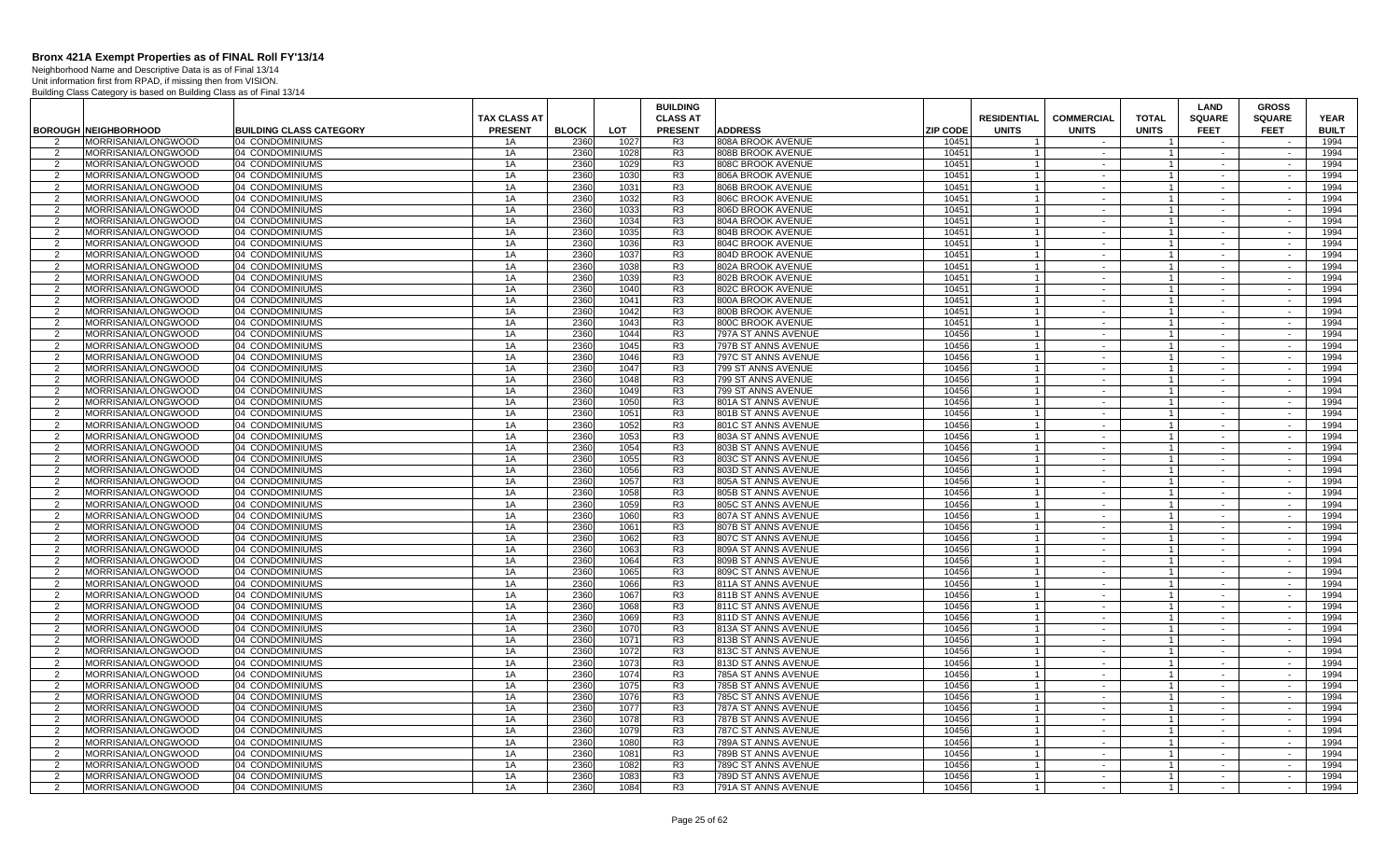Neighborhood Name and Descriptive Data is as of Final 13/14 Unit information first from RPAD, if missing then from VISION.

|                |                                            |                                    |                     |              |              | <b>BUILDING</b>                  |                                        |                 |                                  |                      |                                  | <b>LAND</b>      | <b>GROSS</b>     |              |
|----------------|--------------------------------------------|------------------------------------|---------------------|--------------|--------------|----------------------------------|----------------------------------------|-----------------|----------------------------------|----------------------|----------------------------------|------------------|------------------|--------------|
|                |                                            |                                    | <b>TAX CLASS AT</b> |              |              | <b>CLASS AT</b>                  |                                        |                 | <b>RESIDENTIAL</b>               | <b>COMMERCIAL</b>    | <b>TOTAL</b>                     | <b>SQUARE</b>    | <b>SQUARE</b>    | <b>YEAR</b>  |
|                | <b>BOROUGH NEIGHBORHOOD</b>                | <b>BUILDING CLASS CATEGORY</b>     | <b>PRESENT</b>      | <b>BLOCK</b> | LOT          | <b>PRESENT</b>                   | <b>ADDRESS</b>                         | <b>ZIP CODE</b> | <b>UNITS</b>                     | <b>UNITS</b>         | <b>UNITS</b>                     | <b>FEET</b>      | <b>FEET</b>      | <b>BUILT</b> |
|                | MORRISANIA/LONGWOOD                        | 04 CONDOMINIUMS                    | 1A                  | 2360         | 1085         | R <sub>3</sub>                   | 791B ST ANNS AVENUE                    | 10456           |                                  |                      |                                  |                  |                  | 1994         |
| 2              | MORRISANIA/LONGWOOD                        | 04 CONDOMINIUMS                    | 1A                  | 2360         | 1086         | R <sub>3</sub>                   | 791C ST ANNS AVENUE                    | 10456           |                                  | $\sim$               | $\mathbf{1}$                     | $\sim$           | $\sim$           | 1994         |
| 2              | MORRISANIA/LONGWOOD                        | 04 CONDOMINIUMS                    | 1A                  | 2360         | 1087         | R <sub>3</sub>                   | 791D ST ANNS AVENUE                    | 10456           | $\overline{1}$                   | $\sim$               | $\overline{1}$                   | $\sim$           | $\sim$           | 1994         |
| $\overline{2}$ | MORRISANIA/LONGWOOD                        | 04 CONDOMINIUMS                    | 1A                  | 2360         | 1088         | R <sub>3</sub>                   | 793A ST ANNS AVENUE                    | 10456           |                                  | $\sim$               | $\overline{1}$                   | $\sim$           | $\sim$           | 1994         |
| 2              | MORRISANIA/LONGWOOD                        | 04 CONDOMINIUMS                    | 1A                  | 2360         | 1089         | R <sub>3</sub>                   | 793B ST ANNS AVENUE                    | 10456           | $\overline{1}$                   | $\sim$               | $\overline{1}$                   | $\sim$           | $\sim$           | 1994         |
| 2              | MORRISANIA/LONGWOOD                        | 04 CONDOMINIUMS                    | 1A                  | 2360         | 1090         | R <sub>3</sub>                   | 793C ST ANNS AVENUE                    | 10456           | $\overline{1}$                   | $\sim$               | $\overline{1}$                   | $\sim$           | $\sim$           | 1994         |
| 2              | MORRISANIA/LONGWOOD                        | 04 CONDOMINIUMS                    | 1A                  | 2360         | 1091         | R <sub>3</sub>                   | 795A ST ANNS AVENUE                    | 10456           | $\overline{1}$                   | $\sim$               | $\overline{1}$                   | $\sim$           | $\sim$           | 1994         |
| 2              | MORRISANIA/LONGWOOD                        | 04 CONDOMINIUMS                    | 1A                  | 2360         | 1092         | R <sub>3</sub>                   | 795B ST ANNS AVENUE                    | 10456           | $\overline{1}$                   | $\sim$               | $\overline{1}$                   |                  | $\sim$           | 1994         |
| 2              | MORRISANIA/LONGWOOD                        | 04 CONDOMINIUMS                    | 1A                  | 2360         | 1093         | R <sub>3</sub>                   | 795C ST ANNS AVENUE                    | 10456           | $\overline{1}$                   | $\sim$               | $\mathbf{1}$                     | $\sim$           | $\sim$           | 1994         |
| $\overline{2}$ | MORRISANIA/LONGWOOD                        | 04 CONDOMINIUMS                    | 1A                  | 2360         | 1094         | R <sub>3</sub>                   | 784A BROOK AVENUE                      | 10451           |                                  | $\sim$               | $\overline{1}$                   | $\sim$           | $\sim$           | 1994         |
| 2              | MORRISANIA/LONGWOOD                        | 04 CONDOMINIUMS                    | 1A                  | 2360         | 1095         | R <sub>3</sub>                   | 784B BROOK AVENUE                      | 10451           | $\overline{1}$                   | $\sim$               | $\overline{1}$                   | $\sim$           | $\sim$           | 1994         |
| $\overline{2}$ | MORRISANIA/LONGWOOD                        | 04 CONDOMINIUMS                    | 1A                  | 2360         | 1096         | R <sub>3</sub>                   | 784B BROOK AVENUE                      | 10451           | $\overline{1}$                   | $\sim$               | $\overline{1}$                   | $\sim$           | $\sim$           | 1994         |
| 2              | MORRISANIA/LONGWOOD                        | 04 CONDOMINIUMS                    | 1A                  | 2360         | 1097         | R <sub>3</sub>                   | 784D BROOK AVENUE                      | 10451           | $\overline{1}$                   | $\sim$               | $\overline{1}$                   | $\sim$           | $\sim$           | 1994         |
| 2              | MORRISANIA/LONGWOOD                        | 04 CONDOMINIUMS                    | 1A                  | 2360         | 1098         | R <sub>3</sub>                   | 782A BROOK AVENUE                      | 10451           | $\overline{1}$                   | $\sim$               | $\overline{1}$                   | $\sim$           | $\sim$           | 1994         |
| 2              | MORRISANIA/LONGWOOD                        | 04 CONDOMINIUMS                    | 1A                  | 2360         | 1099         | R <sub>3</sub>                   | 782B BROOK AVENUE                      | 10451           | $\overline{1}$                   | $\sim$               | $\mathbf{1}$                     | $\sim$           | $\sim$           | 1994         |
| 2              | MORRISANIA/LONGWOOD                        | 04 CONDOMINIUMS                    | 1A                  | 2360         | 1100         | R <sub>3</sub>                   | 782C BROOK AVENUE                      | 10451           | $\overline{1}$                   | $\sim$ $-$           | $\overline{1}$                   | $\sim$           | $\sim$           | 1994         |
| 2              | MORRISANIA/LONGWOOD                        | 04 CONDOMINIUMS                    | 1A                  | 2360         | 1101         | R <sub>3</sub>                   | 782D BROOK AVENUE                      | 10451           | $\overline{1}$                   | $\blacksquare$       | $\overline{1}$                   |                  |                  | 1994         |
| 2              | MORRISANIA/LONGWOOD                        | 04 CONDOMINIUMS                    | 1A                  | 2360         | 1102         | R <sub>3</sub>                   | 780A BROOK AVENUE                      | 10451           | $\overline{1}$                   | $\sim$<br>$\sim$     | $\mathbf{1}$                     | $\sim$           | $\sim$           | 1994         |
| $\overline{2}$ | MORRISANIA/LONGWOOD                        | 04 CONDOMINIUMS                    | 1A                  | 2360         | 1103         | R <sub>3</sub>                   | 780B BROOK AVENUE                      | 10451           | $\overline{1}$                   |                      | $\overline{1}$                   | $\sim$           | $\sim$           | 1994         |
| 2              | MORRISANIA/LONGWOOD                        | 04 CONDOMINIUMS                    | 1A                  | 2360         | 1104         | R <sub>3</sub>                   | 780C BROOK AVENUE                      | 10451           |                                  | $\sim$               |                                  | $\sim$           | $\sim$<br>$\sim$ | 1994         |
| 2              | MORRISANIA/LONGWOOD                        | 04 CONDOMINIUMS                    | 1A                  | 2360         | 1105         | R <sub>3</sub>                   | 780D BROOK AVENUE                      | 10451           | $\overline{1}$<br>$\overline{1}$ | $\sim$               | $\overline{1}$<br>$\overline{1}$ | $\sim$           |                  | 1994         |
| 2              | MORRISANIA/LONGWOOD                        | 04 CONDOMINIUMS                    | 1A                  | 2360<br>2360 | 1106<br>1107 | R <sub>3</sub>                   | 778A BROOK AVENUE                      | 10451<br>10451  |                                  | $\sim$               |                                  | $\sim$           | $\sim$           | 1994<br>1994 |
| 2              | MORRISANIA/LONGWOOD                        | 04 CONDOMINIUMS                    | 1A                  |              |              | R <sub>3</sub><br>R <sub>3</sub> | 778B BROOK AVENUE                      |                 | $\overline{1}$<br>$\overline{1}$ | $\sim$               | $\overline{1}$                   | $\sim$           | $\sim$           |              |
| 2              | MORRISANIA/LONGWOOD<br>MORRISANIA/LONGWOOD | 04 CONDOMINIUMS<br>04 CONDOMINIUMS | 1A<br>1A            | 2360<br>2360 | 1108<br>1109 | R <sub>3</sub>                   | 778C BROOK AVENUE<br>778D BROOK AVENUE | 10451<br>10451  | $\overline{1}$                   | $\sim$<br>$\sim$ $-$ | $\overline{1}$                   | $\sim$<br>$\sim$ | $\sim$<br>$\sim$ | 1994<br>1994 |
| 2<br>2         | MORRISANIA/LONGWOOD                        | 04 CONDOMINIUMS                    | 1A                  | 2360         | 1110         | R <sub>3</sub>                   | 776A BROOK AVENUE                      | 10451           | $\overline{1}$                   |                      | $\overline{1}$<br>$\overline{1}$ |                  |                  | 1994         |
|                | MORRISANIA/LONGWOOD                        | 04 CONDOMINIUMS                    | 1A                  | 2360         | 1112         | R <sub>3</sub>                   | 776C BROOK AVENUE                      | 10451           | $\mathbf{1}$                     | $\sim$               | $\overline{1}$                   | $\sim$           | $\sim$           | 1994         |
| 2<br>2         | MORRISANIA/LONGWOOD                        | 04 CONDOMINIUMS                    | 1A                  | 2360         | 1113         | R <sub>3</sub>                   | 776D BROOK AVENUE                      | 10451           | $\overline{1}$                   | $\sim$               | $\overline{1}$                   | $\sim$           | $\sim$           | 1994         |
| 2              | MORRISANIA/LONGWOOD                        | 04 CONDOMINIUMS                    | 1A                  | 2360         | 1114         | R <sub>3</sub>                   | 774A BROOK AVENUE                      | 10451           |                                  | $\sim$               | $\overline{1}$                   | $\sim$           | $\sim$           | 1994         |
| 2              | MORRISANIA/LONGWOOD                        | 04 CONDOMINIUMS                    | 1A                  | 2360         | 1115         | R <sub>3</sub>                   | 774B BROOK AVENUE                      | 10451           | $\overline{1}$                   | $\sim$               | $\overline{1}$                   | $\sim$           | $\sim$           | 1994         |
| 2              | MORRISANIA/LONGWOOD                        | 04 CONDOMINIUMS                    | 1A                  | 2360         | 1116         | R <sub>3</sub>                   | 774C BROOK AVENUE                      | 10451           | $\overline{1}$                   | $\sim$               | $\overline{1}$                   | $\sim$           | $\sim$           | 1994         |
| 2              | MORRISANIA/LONGWOOD                        | 04 CONDOMINIUMS                    | 1A                  | 2360         | 1117         | R <sub>3</sub>                   | 774D BROOK AVENUE                      | 10451           | $\overline{1}$                   | $\sim$               | $\overline{1}$                   | $\sim$           | $\sim$           | 1994         |
| 2              | MORRISANIA/LONGWOOD                        | 04 CONDOMINIUMS                    | 1A                  | 2360         | 1118         | R <sub>3</sub>                   | 772A BROOK AVENUE                      | 10451           | $\overline{1}$                   | $\sim$               | $\overline{1}$                   | $\sim$           | $\sim$           | 1994         |
| 2              | MORRISANIA/LONGWOOD                        | 04 CONDOMINIUMS                    | 1A                  | 2360         | 1119         | R <sub>3</sub>                   | 772B BROOK AVENUE                      | 10451           | $\overline{1}$                   | $\sim$ $-$           | $\overline{1}$                   | $\sim$           | $\sim$           | 1994         |
| 2              | MORRISANIA/LONGWOOD                        | 04 CONDOMINIUMS                    | 1A                  | 2360         | 1120         | R <sub>3</sub>                   | 772C BROOK AVENUE                      | 10451           | $\overline{1}$                   | $\sim$               | $\overline{1}$                   |                  |                  | 1994         |
| 2              | MORRISANIA/LONGWOOD                        | 04 CONDOMINIUMS                    | 1A                  | 2360         | 1121         | R <sub>3</sub>                   | 772D BROOK AVENUE                      | 10451           | $\overline{1}$                   | $\sim$               | $\overline{1}$                   | $\sim$           | $\sim$           | 1994         |
| $\overline{2}$ | MORRISANIA/LONGWOOD                        | 04 CONDOMINIUMS                    | 1A                  | 2360         | 1122         | R <sub>3</sub>                   | 770A BROOK AVENUE                      | 10451           |                                  | $\sim$               | $\overline{1}$                   | $\sim$           |                  | 1994         |
| 2              | MORRISANIA/LONGWOOD                        | 04 CONDOMINIUMS                    | 1A                  | 2360         | 1123         | R <sub>3</sub>                   | 770B BROOK AVENUE                      | 10451           | $\overline{1}$                   | $\sim$               | $\overline{1}$                   | $\sim$           | $\sim$           | 1994         |
| 2              | MORRISANIA/LONGWOOD                        | 04 CONDOMINIUMS                    | 1A                  | 2360         | 1124         | R <sub>3</sub>                   | 770C BROOK AVENUE                      | 10451           | $\overline{1}$                   | $\sim$               | $\overline{1}$                   | $\sim$           |                  | 1994         |
| $\overline{2}$ | MORRISANIA/LONGWOOD                        | 04 CONDOMINIUMS                    | 1A                  | 2360         | 1125         | R <sub>3</sub>                   | 770D BROOK AVENUE                      | 10451           |                                  | $\sim$               | $\overline{1}$                   | $\sim$           | $\sim$           | 1994         |
| 2              | MORRISANIA/LONGWOOD                        | 04 CONDOMINIUMS                    | 1A                  | 2360         | 1126         | R <sub>3</sub>                   | 759A ST ANNS AVENUE                    | 10456           | $\overline{1}$                   | $\sim$               | $\overline{1}$                   | $\sim$           | $\sim$           | 1994         |
| 2              | MORRISANIA/LONGWOOD                        | 04 CONDOMINIUMS                    | 1A                  | 2360         | 1127         | R <sub>3</sub>                   | 759B ST ANNS AVENUE                    | 10456           | $\overline{1}$                   | $\sim$               | $\overline{1}$                   | $\sim$           | $\sim$           | 1994         |
| 2              | MORRISANIA/LONGWOOD                        | 04 CONDOMINIUMS                    | 1A                  | 2360         | 1128         | R <sub>3</sub>                   | 759C ST ANNS AVENUE                    | 10456           | $\overline{1}$                   | $\sim$               | $\overline{1}$                   | $\sim$           | $\sim$           | 1994         |
| 2              | MORRISANIA/LONGWOOD                        | 04 CONDOMINIUMS                    | 1A                  | 2360         | 1129         | R <sub>3</sub>                   | 759D ST ANNS AVENUE                    | 10456           | $\overline{1}$                   | $\sim$               | $\overline{1}$                   |                  | $\sim$           | 1994         |
| 2              | MORRISANIA/LONGWOOD                        | 04 CONDOMINIUMS                    | 1A                  | 2360         | 1130         | R <sub>3</sub>                   | 761A ST ANNS AVENUE                    | 10456           |                                  | $\sim$               | $\mathbf{1}$                     | $\sim$           | $\sim$           | 1994         |
| $\overline{2}$ | MORRISANIA/LONGWOOD                        | 04 CONDOMINIUMS                    | 1A                  | 2360         | 1131         | R <sub>3</sub>                   | 761B ST ANNS AVENUE                    | 10456           | $\overline{1}$                   | $\sim$               | $\mathbf{1}$                     | $\sim$           | $\sim$           | 1994         |
| 2              | MORRISANIA/LONGWOOD                        | 04 CONDOMINIUMS                    | 1A                  | 2360         | 1132         | R <sub>3</sub>                   | 761C ST ANNS AVENUE                    | 10456           |                                  | $\sim$               | $\overline{1}$                   | $\sim$           | $\sim$           | 1994         |
| 2              | MORRISANIA/LONGWOOD                        | 04 CONDOMINIUMS                    | 1A                  | 2360         | 1133         | R <sub>3</sub>                   | 761D ST ANNS AVENUE                    | 10456           | $\overline{1}$                   | $\sim$               | $\overline{1}$                   | $\sim$           | $\sim$           | 1994         |
| 2              | MORRISANIA/LONGWOOD                        | 04 CONDOMINIUMS                    | 1A                  | 2360         | 1134         | R <sub>3</sub>                   | 763A ST ANNS AVENUE                    | 10456           | $\overline{1}$                   | $\sim$               | $\overline{1}$                   | $\sim$           | $\sim$           | 1994         |
| 2              | MORRISANIA/LONGWOOD                        | 04 CONDOMINIUMS                    | 1A                  | 2360         | 1135         | R <sub>3</sub>                   | 763B ST ANNS AVENUE                    | 10456           | $\overline{1}$                   | $\sim$               | $\mathbf{1}$                     | $\sim$           | $\sim$           | 1994         |
| 2              | MORRISANIA/LONGWOOD                        | 04 CONDOMINIUMS                    | 1A                  | 2360         | 1136         | R <sub>3</sub>                   | <b>763C ST ANNS AVENUE</b>             | 10456           | $\overline{1}$                   | $\sim$               | $\overline{1}$                   | $\sim$           | $\sim$           | 1994         |
| 2              | MORRISANIA/LONGWOOD                        | 04 CONDOMINIUMS                    | 1A                  | 2360         | 1137         | R <sub>3</sub>                   | 763D ST ANNS AVENUE                    | 10456           | $\overline{1}$                   | $\sim$               | $\overline{1}$                   | $\sim$           | $\sim$           | 1994         |
| $\overline{2}$ | MORRISANIA/LONGWOOD                        | 04 CONDOMINIUMS                    | 1A                  | 2360         | 1138         | R <sub>3</sub>                   | 765A ST ANNS AVENUE                    | 10456           | $\overline{1}$                   | $\sim$               | $\overline{1}$                   | $\sim$           | $\sim$           | 1994         |
| 2              | MORRISANIA/LONGWOOD                        | 04 CONDOMINIUMS                    | 1A                  | 2360         | 1139         | R <sub>3</sub>                   | 765B ST ANNS AVENUE                    | 10456           |                                  | $\sim$               | $\overline{1}$                   | $\sim$           | $\sim$           | 1994         |
| $\overline{2}$ | MORRISANIA/LONGWOOD                        | 04 CONDOMINIUMS                    | 1A                  | 2360         | 1140         | R <sub>3</sub>                   | 765 ST ANNS AVENUE                     | 10456           |                                  | $\sim$               | $\overline{1}$                   | $\sim$           | $\sim$           | 1994         |
| 2              | MORRISANIA/LONGWOOD                        | 04 CONDOMINIUMS                    | 1A                  | 2360         | 1141         | R <sub>3</sub>                   | 765D ST ANNS AVENUE                    | 10456           |                                  | $\sim$               | $\overline{1}$                   | $\sim$           |                  | 1994         |
| 2              | MORRISANIA/LONGWOOD                        | 04 CONDOMINIUMS                    | 1A                  | 2360         | 1142         | R <sub>3</sub>                   | 767A ST ANNS AVENUE                    | 10456           | $\overline{1}$                   | $\sim$               | $\overline{1}$                   | $\sim$           | $\sim$           | 1994         |
| 2              | MORRISANIA/LONGWOOD                        | 04 CONDOMINIUMS                    | 1A                  | 2360         | 1143         | R <sub>3</sub>                   | 767B ST ANNS AVENUE                    | 10456           | $\overline{1}$                   | $\sim$               | $\overline{1}$                   | $\sim$           | $\sim$           | 1994         |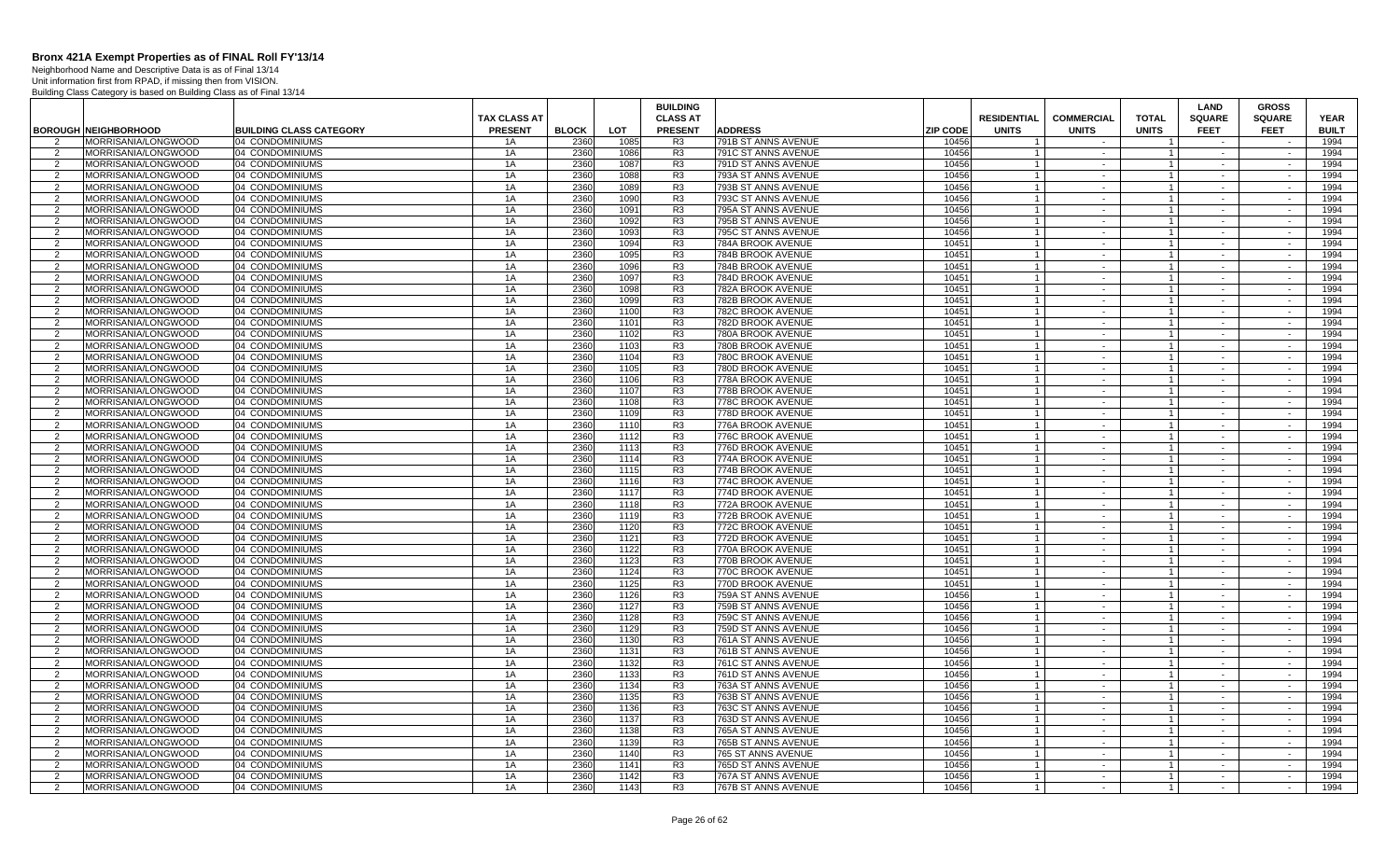Neighborhood Name and Descriptive Data is as of Final 13/14 Unit information first from RPAD, if missing then from VISION.

|                     |                                            |                                                   |                     |              |                    | <b>BUILDING</b>                  |                                              |                          |                    |                   |                                  | <b>LAND</b>      | <b>GROSS</b>     |                      |
|---------------------|--------------------------------------------|---------------------------------------------------|---------------------|--------------|--------------------|----------------------------------|----------------------------------------------|--------------------------|--------------------|-------------------|----------------------------------|------------------|------------------|----------------------|
|                     |                                            |                                                   | <b>TAX CLASS AT</b> |              |                    | <b>CLASS AT</b>                  |                                              |                          | <b>RESIDENTIAL</b> | <b>COMMERCIAL</b> | <b>TOTAL</b>                     | <b>SQUARE</b>    | <b>SQUARE</b>    | <b>YEAR</b>          |
| $\mathcal{P}$       | <b>BOROUGH NEIGHBORHOOD</b>                | <b>BUILDING CLASS CATEGORY</b><br>04 CONDOMINIUMS | <b>PRESENT</b>      | <b>BLOCK</b> | <b>LOT</b><br>1144 | <b>PRESENT</b><br>R <sub>3</sub> | <b>ADDRESS</b>                               | <b>ZIP CODE</b><br>10456 | <b>UNITS</b>       | <b>UNITS</b>      | <b>UNITS</b>                     | <b>FEET</b>      | <b>FEET</b>      | <b>BUILT</b><br>1994 |
| 2                   | MORRISANIA/LONGWOOD<br>MORRISANIA/LONGWOOD | 04 CONDOMINIUMS                                   | 1A<br>1A            | 2360<br>2360 | 1145               | R <sub>3</sub>                   | 767C ST ANNS AVENUE<br>767D ST ANNS AVENUE   | 10456                    |                    | $\sim$            | $\overline{1}$                   | $\sim$           | $\sim$           | 1994                 |
| 2                   | <b>MORRISANIA/LONGWOOD</b>                 | 04 CONDOMINIUMS                                   | 1A                  | 2360         | 1146               | R <sub>3</sub>                   | 769A ST ANNS AVENUE                          | 10456                    | $\overline{1}$     | $\sim$            | $\overline{1}$                   | $\sim$           | $\sim$           | 1994                 |
| 2                   | MORRISANIA/LONGWOOD                        | 04 CONDOMINIUMS                                   | 1A                  | 2360         | 1147               | R <sub>3</sub>                   | 769B ST ANNS AVENUE                          | 10456                    | $\overline{1}$     | $\sim$            | $\overline{1}$                   | $\sim$           | $\sim$           | 1994                 |
| 2                   | MORRISANIA/LONGWOOD                        | 04 CONDOMINIUMS                                   | 1A                  | 2360         | 1148               | R <sub>3</sub>                   | 769C ST ANNS AVENUE                          | 10456                    | $\overline{1}$     | $\sim$ $-$        | $\overline{1}$                   | $\sim$           | $\sim$           | 1994                 |
| $\overline{2}$      | MORRISANIA/LONGWOOD                        | 04 CONDOMINIUMS                                   | 1A                  | 2360         | 1149               | R <sub>3</sub>                   | 769D ST ANNS AVENUE                          | 10456                    |                    | $\sim$            | $\overline{1}$                   |                  | $\sim$           | 1994                 |
| 2                   | MORRISANIA/LONGWOOD                        | 04 CONDOMINIUMS                                   | 1A                  | 2360         | 1150               | R <sub>3</sub>                   | 771A ST ANNS AVENUE                          | 10456                    | $\overline{1}$     | $\sim$ $-$        | $\overline{1}$                   | $\sim$           | $\sim$           | 1994                 |
| $\overline{2}$      | MORRISANIA/LONGWOOD                        | 04 CONDOMINIUMS                                   | 1A                  | 2360         | 1151               | R <sub>3</sub>                   | 771B ST ANNS AVENUE                          | 10456                    | $\overline{1}$     | $\sim$            | $\overline{1}$                   | $\sim$           |                  | 1994                 |
| 2                   | MORRISANIA/LONGWOOD                        | 04 CONDOMINIUMS                                   | 1A                  | 2360         | 1152               | R <sub>3</sub>                   | 771C ST ANNS AVENUE                          | 10456                    | $\overline{1}$     | $\sim$            | $\overline{1}$                   | $\sim$           | $\sim$           | 1994                 |
| $\overline{2}$      | MORRISANIA/LONGWOOD                        | 04 CONDOMINIUMS                                   | 1A                  | 2360         | 1153               | R <sub>3</sub>                   | 771D ST ANNS AVENUE                          | 10456                    | $\overline{1}$     | $\sim$            | $\mathbf{1}$                     | $\sim$           | $\sim$           | 1994                 |
| 2                   | MORRISANIA/LONGWOOD                        | 04 CONDOMINIUMS                                   | 1A                  | 2360         | 1154               | R <sub>3</sub>                   | 773A ST ANNS AVENUE                          | 10456                    |                    | $\sim$            | $\mathbf{1}$                     | $\sim$           | $\sim$           | 1994                 |
| 2                   | MORRISANIA/LONGWOOD                        | 04 CONDOMINIUMS                                   | 1A                  | 2360         | 1155               | R <sub>3</sub>                   | 773B ST ANNS AVENUE                          | 10456                    | $\overline{1}$     | $\sim$            | $\overline{1}$                   | $\sim$           | $\sim$           | 1994                 |
| 2                   | MORRISANIA/LONGWOOD                        | 04 CONDOMINIUMS                                   | 1A                  | 2360         | 1156               | R <sub>3</sub>                   | 773C ST ANNS AVENUE                          | 10456                    | $\overline{1}$     | $\sim$            | $\overline{1}$                   | $\sim$           | $\sim$           | 1994                 |
| 2                   | MORRISANIA/LONGWOOD                        | 04 CONDOMINIUMS                                   | 1A                  | 2360         | 1157               | R3                               | 773D ST ANNS AVENUE                          | 10456                    | $\overline{1}$     | $\sim$            | $\overline{1}$                   | $\sim$           | $\sim$           | 1994                 |
| 2                   | MORRISANIA/LONGWOOD                        | 04 CONDOMINIUMS                                   | 1A                  | 2360         | 1158               | R <sub>3</sub>                   | 775A ST ANNS AVENUE                          | 10456                    | $\overline{1}$     | $\sim$            | $\overline{1}$                   | $\sim$           | $\sim$           | 1994                 |
| 2                   | MORRISANIA/LONGWOOD                        | 04 CONDOMINIUMS                                   | 1A                  | 2360         | 1159               | R <sub>3</sub>                   | 775B ST ANNS AVENUE                          | 10456                    | $\overline{1}$     | $\sim$            | $\overline{1}$                   | $\sim$           | $\sim$           | 1994                 |
| $\overline{2}$      | MORRISANIA/LONGWOOD                        | 04 CONDOMINIUMS                                   | 1A                  | 2360         | 1160               | R <sub>3</sub>                   | 775C ST ANNS AVENUE                          | 10456                    | $\overline{1}$     | $\sim$            | $\overline{1}$                   | $\sim$           |                  | 1994                 |
| 2                   | MORRISANIA/LONGWOOD                        | 04 CONDOMINIUMS                                   | 1A                  | 2360         | 1161               | R <sub>3</sub>                   | 775D ST ANNS AVENUE                          | 10456                    | $\overline{1}$     | $\sim$            | $\mathbf{1}$                     | $\sim$           | $\sim$           | 1994                 |
| 2                   | MORRISANIA/LONGWOOD                        | 04 CONDOMINIUMS                                   | 1A                  | 2360         | 1162               | R <sub>3</sub>                   | 777A ST ANNS AVENUE                          | 10456                    | $\overline{1}$     | $\sim$            | $\overline{1}$                   | $\sim$           | $\sim$           | 1994                 |
| 2                   | MORRISANIA/LONGWOOD                        | 04 CONDOMINIUMS                                   | 1A                  | 2360         | 1163               | R <sub>3</sub>                   | 777B ST ANNS AVENUE                          | 10456                    | $\overline{1}$     | $\sim$            | $\overline{1}$                   | $\sim$           | $\sim$           | 1994                 |
| 2                   | MORRISANIA/LONGWOOD                        | 04 CONDOMINIUMS                                   | 1A                  | 2360         | 1164               | R3                               | 777C ST ANNS AVENUE                          | 10456                    | $\overline{1}$     | $\sim$            | $\overline{1}$                   | $\sim$           | $\sim$           | 1994                 |
| 2                   | MORRISANIA/LONGWOOD                        | 04 CONDOMINIUMS                                   | 1A                  | 2360         | 1165               | R <sub>3</sub>                   | 777D ST ANNS AVENUE                          | 10456                    | $\overline{1}$     | $\sim$            | $\overline{1}$                   | $\sim$           | $\sim$           | 1994                 |
| 2                   | MORRISANIA/LONGWOOD                        | 04 CONDOMINIUMS                                   | 1A                  | 2360         | 1166               | R <sub>3</sub>                   | 779A ST ANNS AVENUE                          | 10456                    | $\overline{1}$     | $\sim$            | $\overline{1}$                   | $\sim$           | $\sim$           | 1994                 |
| 2                   | MORRISANIA/LONGWOOD                        | 04 CONDOMINIUMS                                   | 1A                  | 2360         | 1167               | R <sub>3</sub>                   | 779B ST ANNS AVENUE                          | 10456                    |                    | $\sim$            | $\overline{1}$                   |                  | $\sim$           | 1994                 |
| $\overline{2}$      | MORRISANIA/LONGWOOD                        | 04 CONDOMINIUMS                                   | 1A                  | 2360         | 1168               | R <sub>3</sub>                   | 779C ST ANNS AVENUE                          | 10456                    | $\overline{1}$     | $\sim$            | $\overline{1}$                   | $\sim$           | $\sim$           | 1994                 |
| $\overline{2}$      | MORRISANIA/LONGWOOD                        | 04 CONDOMINIUMS                                   | 1A                  | 2360         | 1169               | R <sub>3</sub>                   | 781A ST ANN'S AVENUE                         | 10456                    | $\overline{1}$     | $\sim$            | $\overline{1}$<br>$\overline{1}$ |                  |                  | 1994                 |
| 2<br>2              | MORRISANIA/LONGWOOD<br>MORRISANIA/LONGWOOD | 04 CONDOMINIUMS<br>04 CONDOMINIUMS                | 1A<br>1A            | 2360<br>2360 | 1170<br>1171       | R <sub>3</sub><br>R <sub>3</sub> | 781B ST ANN'S AVENUE<br>781C ST ANN'S AVENUE | 10456<br>10456           | $\overline{1}$     | $\sim$<br>$\sim$  | $\overline{1}$                   | $\sim$<br>$\sim$ | $\sim$<br>$\sim$ | 1994<br>1994         |
| 2                   | MORRISANIA/LONGWOOD                        | 04 CONDOMINIUMS                                   | 1A                  | 2360         | 1172               | R <sub>3</sub>                   | 783A ST ANNS AVENUE                          | 10456                    |                    | $\sim$            | $\overline{1}$                   | $\sim$           | $\sim$           | 1994                 |
| 2                   | MORRISANIA/LONGWOOD                        | 04 CONDOMINIUMS                                   | 1A                  | 2360         | 1173               | R <sub>3</sub>                   | 783B ST ANNS AVENUE                          | 10456                    | $\overline{1}$     | $\sim$            | $\overline{1}$                   | $\sim$           | $\sim$           | 1994                 |
| 2                   | MORRISANIA/LONGWOOD                        | 04 CONDOMINIUMS                                   | 1A                  | 2360         | 1174               | R <sub>3</sub>                   | 783C ST ANNS AVENUE                          | 10456                    | $\overline{1}$     | $\sim$            | $\overline{1}$                   |                  |                  | 1994                 |
| 2                   | MORRISANIA/LONGWOOD                        | 04 CONDOMINIUMS                                   | 1A                  | 2360         | 1175               | R <sub>3</sub>                   | 749A ST ANNS AVENUE                          | 10456                    |                    | $\sim$            | $\mathbf{1}$                     | $\sim$           | $\sim$           | 1994                 |
| $\overline{2}$      | MORRISANIA/LONGWOOD                        | 04 CONDOMINIUMS                                   | 1A                  | 2360         | 1176               | R <sub>3</sub>                   | 749B ST ANNS AVENUE                          | 10456                    |                    | $\sim$            | $\overline{1}$                   |                  | $\sim$           | 1994                 |
| $\overline{2}$      | MORRISANIA/LONGWOOD                        | 04 CONDOMINIUMS                                   | 1A                  | 2360         | 1177               | R <sub>3</sub>                   | 749C ST ANNS AVENUE                          | 10456                    | $\overline{1}$     | $\sim$            | $\overline{1}$                   | $\sim$           | $\sim$           | 1994                 |
| $\mathcal{P}$       | MORRISANIA/LONGWOOD                        | 04 CONDOMINIUMS                                   | 1A                  | 2360         | 1178               | R <sub>3</sub>                   | 749D ST ANNS AVENUE                          | 10456                    | $\overline{1}$     | $\sim$            | $\overline{1}$                   | $\sim$           |                  | 1994                 |
| $\overline{2}$      | MORRISANIA/LONGWOOD                        | 04 CONDOMINIUMS                                   | 1A                  | 2360         | 1179               | R <sub>3</sub>                   | 751A ST ANNS AVENUE                          | 10456                    |                    | $\sim$            |                                  | $\sim$           | $\sim$           | 1994                 |
| 2                   | MORRISANIA/LONGWOOD                        | 04 CONDOMINIUMS                                   | 1A                  | 2360         | 1180               | R <sub>3</sub>                   | 751B ST ANNS AVENUE                          | 10456                    | $\overline{1}$     | $\sim$            | $\overline{1}$                   | $\sim$           | $\sim$           | 1994                 |
| 2                   | MORRISANIA/LONGWOOD                        | 04 CONDOMINIUMS                                   | 1A                  | 2360         | 1181               | R <sub>3</sub>                   | 751C ST ANNS AVENUE                          | 10456                    | $\overline{1}$     | $\sim$            | $\overline{1}$                   | $\sim$           | $\sim$           | 1994                 |
| 2                   | MORRISANIA/LONGWOOD                        | 04 CONDOMINIUMS                                   | 1A                  | 2360         | 1182               | R3                               | 751D ST ANNS AVENUE                          | 10456                    | $\overline{1}$     | $\sim$ $-$        | $\overline{1}$                   | $\sim$           | $\sim$           | 1994                 |
| 2                   | MORRISANIA/LONGWOOD                        | 04 CONDOMINIUMS                                   | 1A                  | 2360         | 1183               | R3                               | 753A ST ANNS AVENUE                          | 10456                    | $\overline{1}$     | $\sim$            | $\overline{1}$                   |                  | $\sim$           | 1994                 |
| 2                   | MORRISANIA/LONGWOOD                        | 04 CONDOMINIUMS                                   | 1A                  | 2360         | 1185               | R <sub>3</sub>                   | 753C ST ANNS AVENUE                          | 10456                    |                    | $\sim$            | $\mathbf{1}$                     | $\sim$           | $\sim$           | 1994                 |
| $\overline{2}$      | MORRISANIA/LONGWOOD                        | 04 CONDOMINIUMS                                   | 1A                  | 2360         | 1186               | R <sub>3</sub>                   | 753D ST ANNS AVENUE                          | 10456                    |                    | $\sim$            | $\overline{1}$                   | $\sim$           | $\sim$           | 1994                 |
| 2                   | MORRISANIA/LONGWOOD                        | 04 CONDOMINIUMS                                   | 1A                  | 2360         | 1187               | R <sub>3</sub>                   | 755A ST ANNS AVENUE                          | 10456                    | $\overline{1}$     | $\sim$            | $\overline{1}$                   | $\sim$           | $\sim$           | 1994                 |
| 2                   | MORRISANIA/LONGWOOD                        | 04 CONDOMINIUMS                                   | 1A                  | 2360         | 1188               | R <sub>3</sub>                   | 755B ST ANNS AVENUE                          | 10456                    | $\overline{1}$     | $\sim$            | $\overline{1}$                   | $\sim$           | $\sim$           | 1994                 |
| 2                   | MORRISANIA/LONGWOOD                        | 04 CONDOMINIUMS                                   | 1A                  | 2360         | 1189               | R <sub>3</sub>                   | 755C ST ANNS AVENUE                          | 10456                    | $\overline{1}$     | $\sim$            | $\overline{1}$                   | $\sim$           | $\sim$           | 1994                 |
| 2                   | MORRISANIA/LONGWOOD                        | 04 CONDOMINIUMS                                   | 1A                  | 2360         | 1190               | R <sub>3</sub>                   | 755D ST ANNS AVENUE                          | 10456                    | $\overline{1}$     | $\sim$            | $\overline{1}$                   | $\sim$           | $\sim$           | 1994                 |
| 2                   | MORRISANIA/LONGWOOD                        | 04 CONDOMINIUMS                                   | 1A                  | 2360         | 1191               | R <sub>3</sub>                   | 757A ST ANNS AVENUE                          | 10456                    | $\overline{1}$     | $\sim$            | $\overline{1}$                   | $\sim$           | $\sim$           | 1994                 |
| 2                   | MORRISANIA/LONGWOOD                        | 04 CONDOMINIUMS                                   | 1A                  | 2360         | 1192               | R3                               | 757B ST ANNS AVENUE                          | 10456                    | $\overline{1}$     | $\sim$            | $\overline{1}$                   | $\sim$           | $\sim$           | 1994                 |
| 2                   | MORRISANIA/LONGWOOD<br>MORRISANIA/LONGWOOD | 04 CONDOMINIUMS                                   | 1A                  | 2360<br>2360 | 1193               | R <sub>3</sub><br>R <sub>3</sub> | 757C ST ANNS AVENUE                          | 10456<br>10456           |                    | $\sim$            | $\overline{1}$                   |                  |                  | 1994<br>1994         |
| 2<br>$\overline{2}$ | MORRISANIA/LONGWOOD                        | 04 CONDOMINIUMS                                   | 1A<br>1A            | 2360         | 1194<br>1195       | R <sub>3</sub>                   | 757D ST ANNS AVENUE<br>760A BROOK AVENUE     | 10451                    | $\overline{1}$     | $\sim$<br>$\sim$  | $\mathbf{1}$<br>$\overline{1}$   | $\sim$<br>$\sim$ | $\sim$<br>$\sim$ | 1994                 |
| 2                   | MORRISANIA/LONGWOOD                        | 04 CONDOMINIUMS<br>04 CONDOMINIUMS                | 1A                  | 2360         | 1196               | R <sub>3</sub>                   | 760B BROOK AVENUE                            | 10451                    | $\overline{1}$     | $\sim$            | $\overline{1}$                   | $\sim$           | $\sim$           | 1994                 |
| 2                   | MORRISANIA/LONGWOOD                        | 04 CONDOMINIUMS                                   | 1A                  | 2360         | 1197               | R <sub>3</sub>                   | 760C BROOK AVENUE                            | 10451                    | $\overline{1}$     | $\sim$            | $\overline{1}$                   | $\sim$           | $\sim$           | 1994                 |
| 2                   | MORRISANIA/LONGWOOD                        | 04 CONDOMINIUMS                                   | 1A                  | 2360         | 1198               | R <sub>3</sub>                   | 760D BROOK AVENUE                            | 10451                    | $\overline{1}$     | $\sim$            | $\overline{1}$                   | $\sim$           | $\sim$           | 1994                 |
| 2                   | MORRISANIA/LONGWOOD                        | 04 CONDOMINIUMS                                   | 1A                  | 2360         | 1199               | R <sub>3</sub>                   | 758A BROOK AVENUE                            | 10451                    | $\overline{1}$     | $\sim$            | $\overline{1}$                   | $\sim$           | $\sim$           | 1994                 |
| $\overline{2}$      | MORRISANIA/LONGWOOD                        | 04 CONDOMINIUMS                                   | 1A                  | 2360         | 1200               | R <sub>3</sub>                   | 758B BROOK AVENUE                            | 10451                    | $\overline{1}$     | $\sim$            | $\overline{1}$                   |                  | $\sim$           | 1994                 |
| 2                   | MORRISANIA/LONGWOOD                        | 04 CONDOMINIUMS                                   | 1A                  | 2360         | 1201               | R <sub>3</sub>                   | 758C BROOK AVENUE                            | 10451                    | $\overline{1}$     | $\sim$            | $\overline{1}$                   | $\sim$           | $\sim$           | 1994                 |
| 2                   | MORRISANIA/LONGWOOD                        | 04 CONDOMINIUMS                                   | 1A                  | 2360         | 1202               | R <sub>3</sub>                   | 758D BROOK AVENUE                            | 10451                    | $\overline{1}$     |                   | $\overline{1}$                   |                  | $\sim$           | 1994                 |
|                     |                                            |                                                   |                     |              |                    |                                  |                                              |                          |                    |                   |                                  |                  |                  |                      |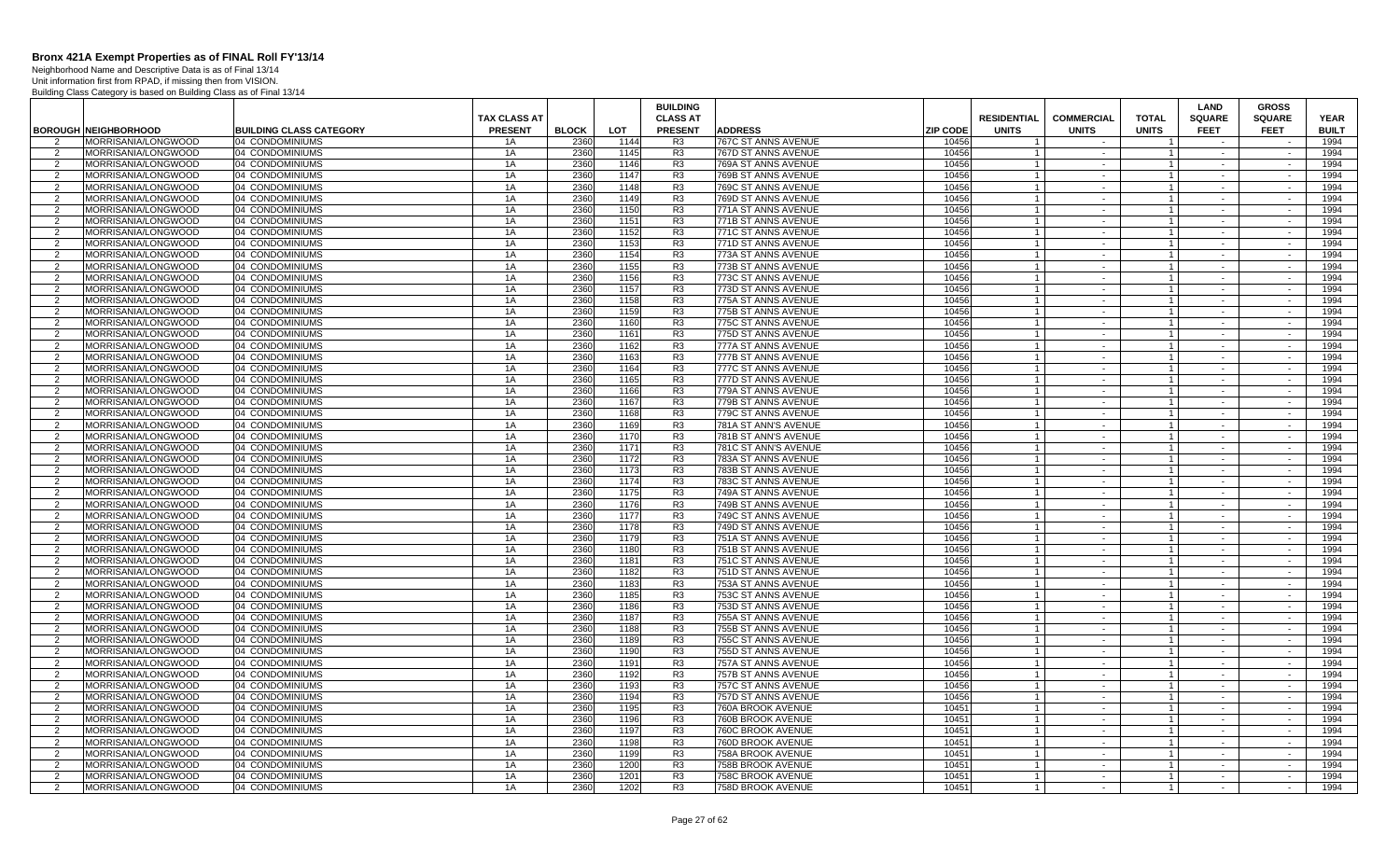Neighborhood Name and Descriptive Data is as of Final 13/14 Unit information first from RPAD, if missing then from VISION.

|                     |                                                           |                                                   |                                       |                      |              | <b>BUILDING</b>                   |                                              |                 |                                  |                                   |                                | LAND                         | <b>GROSS</b>                 |                             |  |
|---------------------|-----------------------------------------------------------|---------------------------------------------------|---------------------------------------|----------------------|--------------|-----------------------------------|----------------------------------------------|-----------------|----------------------------------|-----------------------------------|--------------------------------|------------------------------|------------------------------|-----------------------------|--|
|                     |                                                           |                                                   | <b>TAX CLASS AT</b><br><b>PRESENT</b> |                      | LOT          | <b>CLASS AT</b><br><b>PRESENT</b> | <b>ADDRESS</b>                               | <b>ZIP CODE</b> | <b>RESIDENTIAL</b>               | <b>COMMERCIAL</b><br><b>UNITS</b> | <b>TOTAL</b><br><b>UNITS</b>   | <b>SQUARE</b><br><b>FEET</b> | <b>SQUARE</b><br><b>FEET</b> | <b>YEAR</b><br><b>BUILT</b> |  |
|                     | <b>BOROUGH NEIGHBORHOOD</b><br><b>MORRISANIA/LONGWOOD</b> | <b>BUILDING CLASS CATEGORY</b><br>04 CONDOMINIUMS | 1A                                    | <b>BLOCK</b><br>2360 | 1203         | R <sub>3</sub>                    | 756A BROOK AVENUE                            | 10451           | <b>UNITS</b>                     |                                   |                                |                              |                              | 1994                        |  |
| 2                   | MORRISANIA/LONGWOOD                                       | 04 CONDOMINIUMS                                   | 1A                                    | 2360                 | 1204         | R <sub>3</sub>                    | 756B BROOK AVENUE                            | 10451           |                                  | $\sim$                            | $\mathbf{1}$                   | $\sim$                       | $\sim$                       | 1994                        |  |
| 2                   | MORRISANIA/LONGWOOD                                       | 04 CONDOMINIUMS                                   | 1A                                    | 2360                 | 1205         | R <sub>3</sub>                    | 756C BROOK AVENUE                            | 10451           | $\overline{1}$                   | $\sim$                            | $\overline{1}$                 | $\sim$                       | $\sim$                       | 1994                        |  |
| $\overline{2}$      | MORRISANIA/LONGWOOD                                       | 04 CONDOMINIUMS                                   | 1A                                    | 2360                 | 1206         | R <sub>3</sub>                    | 756D BROOK AVENUE                            | 10451           |                                  | $\sim$                            | $\mathbf{1}$                   | $\sim$                       | $\sim$                       | 1994                        |  |
| $\mathcal{P}$       | MORRISANIA/LONGWOOD                                       | 04 CONDOMINIUMS                                   | 1A                                    | 2360                 | 1207         | R <sub>3</sub>                    | 754A BROOK AVENUE                            | 10451           | $\overline{1}$                   | $\sim$                            | $\overline{1}$                 | $\sim$                       | $\sim$                       | 1994                        |  |
| $\mathcal{P}$       | MORRISANIA/LONGWOOD                                       | 04 CONDOMINIUMS                                   | 1A                                    | 2360                 | 1208         | R <sub>3</sub>                    | 754B BROOK AVENUE                            | 10451           | $\overline{1}$                   | $\sim$                            | $\mathbf{1}$                   | $\sim$                       | $\sim$                       | 1994                        |  |
| 2                   | MORRISANIA/LONGWOOD                                       | 04 CONDOMINIUMS                                   | 1A                                    | 2360                 | 1209         | R <sub>3</sub>                    | 754C BROOK AVENUE                            | 10451           | $\overline{1}$                   | $\sim$                            | $\mathbf{1}$                   | $\sim$                       | $\sim$                       | 1994                        |  |
| 2                   | MORRISANIA/LONGWOOD                                       | 04 CONDOMINIUMS                                   | 1A                                    | 2360                 | 1210         | R <sub>3</sub>                    | 754D BROOK AVENUE                            | 10451           |                                  | $\sim$                            | $\mathbf{1}$                   |                              |                              | 1994                        |  |
| 2                   | MORRISANIA/LONGWOOD                                       | 04 CONDOMINIUMS                                   | 1A                                    | 2360                 | 1211         | R <sub>3</sub>                    | 752A BROOK AVENUE                            | 10451           |                                  | $\sim$                            | $\mathbf{1}$                   | $\sim$                       | $\sim$                       | 1994                        |  |
| $\overline{2}$      | MORRISANIA/LONGWOOD                                       | 04 CONDOMINIUMS                                   | 1A                                    | 2360                 | 1212         | R <sub>3</sub>                    | 752B BROOK AVENUE                            | 10451           |                                  | $\sim$                            | $\mathbf{1}$                   | $\sim$                       | $\sim$                       | 1994                        |  |
| 2                   | <b>MORRISANIA/LONGWOOD</b>                                | 04 CONDOMINIUMS                                   | 1A                                    | 2360                 | 1213         | R3                                | 752C BROOK AVENUE                            | 10451           |                                  | $\sim$                            | $\mathbf{1}$                   | $\sim$                       | $\sim$                       | 1994                        |  |
| 2                   | MORRISANIA/LONGWOOD                                       | 04 CONDOMINIUMS                                   | 1A                                    | 2360                 | 1214         | R <sub>3</sub>                    | 750A BROOK AVENUE                            | 10451           | $\overline{1}$                   | $\sim$                            | $\overline{1}$                 | $\sim$                       | $\sim$                       | 1994                        |  |
| 2                   | MORRISANIA/LONGWOOD                                       | 04 CONDOMINIUMS                                   | 1A                                    | 2360                 | 1215         | R <sub>3</sub>                    | 750B BROOK AVENUE                            | 10451           |                                  | $\sim$                            | $\mathbf{1}$                   | $\sim$                       | $\sim$                       | 1994                        |  |
| 2                   | MORRISANIA/LONGWOOD                                       | 04 CONDOMINIUMS                                   | 1A                                    | 2360                 | 1216         | R <sub>3</sub>                    | 750C BROOK AVENUE                            | 10451           | $\mathbf{1}$                     | $\sim$                            | $\overline{1}$                 | $\sim$                       | $\sim$                       | 1994                        |  |
| $\overline{2}$      | MORRISANIA/LONGWOOD                                       | 04 CONDOMINIUMS                                   | 1A                                    | 2360                 | 1217         | R3                                | 515A EAST 156 STREET                         | 10455           |                                  | $\sim$                            | $\mathbf{1}$                   |                              | $\sim$                       | 1994                        |  |
| 2                   | MORRISANIA/LONGWOOD                                       | 04 CONDOMINIUMS                                   | 1A                                    | 2360                 | 1218         | R3                                | 515B EAST 156 STREET                         | 10455           |                                  | $\sim$                            | $\mathbf{1}$                   | $\sim$                       | $\sim$                       | 1994                        |  |
| 2                   | MORRISANIA/LONGWOOD                                       | 04 CONDOMINIUMS                                   | 1A                                    | 2360                 | 1219         | R <sub>3</sub>                    | 515C EAST 156 STREET                         | 10455           |                                  | $\sim$                            | 1 <sup>1</sup>                 |                              |                              | 1994                        |  |
| 2                   | MORRISANIA/LONGWOOD                                       | 04 CONDOMINIUMS                                   | 1A                                    | 2360                 | 1220         | R <sub>3</sub>                    | 517A EAST 156 STREET                         | 10455           |                                  | $\sim$                            | $\mathbf{1}$                   | $\sim$                       | $\sim$                       | 1994                        |  |
| $\overline{2}$      | MORRISANIA/LONGWOOD                                       | 04 CONDOMINIUMS                                   | 1A                                    | 2360                 | 1221         | R <sub>3</sub>                    | 517B EAST 156 STREET                         | 10455           |                                  | $\sim$                            | $\mathbf{1}$                   | $\sim$                       | $\sim$                       | 1994                        |  |
| $\overline{2}$      | MORRISANIA/LONGWOOD                                       | 04 CONDOMINIUMS                                   | 1A                                    | 2360                 | 1222         | R <sub>3</sub>                    | 517C EAST 156 STREET                         | 10455           |                                  | $\sim$                            | $\mathbf{1}$                   | $\sim$                       | $\sim$                       | 1994                        |  |
| 2                   | MORRISANIA/LONGWOOD                                       | 04 CONDOMINIUMS                                   | 1A                                    | 2360                 | 1223         | R <sub>3</sub>                    | 517D EAST 156 STREET                         | 10455           | $\mathbf{1}$                     | $\sim$                            | $\overline{1}$                 | $\sim$                       | $\sim$                       | 1994                        |  |
| 2                   | MORRISANIA/LONGWOOD                                       | 04 CONDOMINIUMS                                   | 1A                                    | 2360<br>2360         | 1224         | R <sub>3</sub><br>R <sub>3</sub>  | 519A EAST 156 STREET                         | 10455           | $\overline{1}$                   | $\sim$<br>$\sim$                  | $\mathbf{1}$                   | $\sim$<br>$\sim$             | $\sim$<br>$\sim$             | 1994<br>1994                |  |
| 2<br>$\overline{2}$ | MORRISANIA/LONGWOOD<br>MORRISANIA/LONGWOOD                | 04 CONDOMINIUMS<br>04 CONDOMINIUMS                | 1A<br>1A                              | 2360                 | 1225<br>1226 | R <sub>3</sub>                    | 519B EAST 156 STREET<br>519C EAST 156 STREET | 10455<br>10455  |                                  | $\sim$                            | $1 \vert$<br>$\mathbf{1}$      |                              |                              | 1994                        |  |
| 2                   | MORRISANIA/LONGWOOD                                       | 04 CONDOMINIUMS                                   | 1A                                    | 2360                 | 1227         | R <sub>3</sub>                    | 519D EAST 156 STREET                         | 10455           |                                  | $\sim$                            | $\mathbf{1}$                   | $\sim$                       | $\sim$                       | 1994                        |  |
| $\overline{2}$      | MORRISANIA/LONGWOOD                                       | 04 CONDOMINIUMS                                   | 1A                                    | 2360                 | 1228         | R <sub>3</sub>                    | 521A EAST 156 STREET                         | 10455           |                                  | $\sim$                            | $\mathbf{1}$                   |                              |                              | 1994                        |  |
| 2                   | MORRISANIA/LONGWOOD                                       | 04 CONDOMINIUMS                                   | 1A                                    | 2360                 | 1229         | R <sub>3</sub>                    | 521B EAST 156 STREET                         | 10455           |                                  | $\sim$                            | $\mathbf{1}$                   | $\sim$                       | $\sim$                       | 1994                        |  |
| $\overline{2}$      | MORRISANIA/LONGWOOD                                       | 04 CONDOMINIUMS                                   | 1A                                    | 2360                 | 1230         | R <sub>3</sub>                    | 521C EAST 156 STREET                         | 10455           | $\overline{1}$                   | $\sim$                            | $\overline{1}$                 | $\sim$                       | $\sim$                       | 1994                        |  |
| 2                   | MORRISANIA/LONGWOOD                                       | 04 CONDOMINIUMS                                   | 1A                                    | 2360                 | 1231         | R <sub>3</sub>                    | 521D EAST 156 STREET                         | 10455           |                                  | $\sim$                            | $\mathbf{1}$                   | $\sim$                       | $\sim$                       | 1994                        |  |
| 2                   | MORRISANIA/LONGWOOD                                       | 04 CONDOMINIUMS                                   | 1A                                    | 2360                 | 1232         | R <sub>3</sub>                    | 523A EAST 156 STREET                         | 10455           | $\mathbf{1}$                     | $\sim$                            | $\overline{1}$                 | $\sim$                       | $\sim$                       | 1994                        |  |
| 2                   | MORRISANIA/LONGWOOD                                       | 04 CONDOMINIUMS                                   | 1A                                    | 2360                 | 1233         | R <sub>3</sub>                    | 523B EAST 156 STREET                         | 10455           | $\overline{1}$                   | $\sim$                            | $1 \mid$                       | $\sim$                       | $\sim$                       | 1994                        |  |
| 2                   | MORRISANIA/LONGWOOD                                       | 04 CONDOMINIUMS                                   | 1A                                    | 2360                 | 1234         | R <sub>3</sub>                    | 523 EAST 156 STREET                          | 10455           |                                  | $\sim$                            | $\mathbf{1}$                   | $\sim$                       | $\sim$                       | 1994                        |  |
| 2                   | MORRISANIA/LONGWOOD                                       | 04 CONDOMINIUMS                                   | 1A                                    | 2360                 | 1235         | R <sub>3</sub>                    | 525A EAST 156 STREET                         | 10455           |                                  | $\sim$                            | $\mathbf{1}$                   |                              |                              | 1994                        |  |
| 2                   | MORRISANIA/LONGWOOD                                       | 04 CONDOMINIUMS                                   | 1A                                    | 2360                 | 1236         | R <sub>3</sub>                    | 525B EAST 156 STREET                         | 10455           |                                  | $\sim$                            | $\mathbf{1}$                   | $\sim$                       | $\sim$                       | 1994                        |  |
| $\mathcal{P}$       | MORRISANIA/LONGWOOD                                       | 04 CONDOMINIUMS                                   | 1A                                    | 2360                 | 1237         | R <sub>3</sub>                    | 525C EAST 156 STREET                         | 10455           | $\overline{1}$                   | $\sim$                            | $\mathbf{1}$                   | $\sim$                       | $\sim$                       | 1994                        |  |
| 2                   | MORRISANIA/LONGWOOD                                       | 04 CONDOMINIUMS                                   | 1A                                    | 2360                 | 1238         | R <sub>3</sub>                    | 527A EAST 156 STREET                         | 10455           | $\overline{1}$                   | $\sim$                            | $\mathbf{1}$                   | $\sim$                       | $\sim$                       | 1994                        |  |
| 2                   | MORRISANIA/LONGWOOD                                       | 04 CONDOMINIUMS                                   | 1A                                    | 2360                 | 1239         | R <sub>3</sub>                    | 527B EAST 156 STREET                         | 10455           | $\overline{1}$                   | $\sim$                            | $\overline{1}$                 | $\sim$                       | $\sim$                       | 1994                        |  |
| 2                   | MORRISANIA/LONGWOOD                                       | 04 CONDOMINIUMS                                   | 1A                                    | 2360                 | 1240         | R <sub>3</sub>                    | 527C EAST 156 STREET                         | 10455           |                                  | $\sim$                            | $\mathbf{1}$                   | $\sim$                       | $\sim$                       | 1994                        |  |
| 2                   | MORRISANIA/LONGWOOD                                       | 04 CONDOMINIUMS                                   | 1A                                    | 2360                 | 1241         | R <sub>3</sub>                    | 527D EAST 156 STREET                         | 10455           | $\overline{1}$                   | $\sim$                            | $\overline{1}$                 | $\sim$                       | $\sim$                       | 1994                        |  |
| $\overline{2}$      | MORRISANIA/LONGWOOD                                       | 04 CONDOMINIUMS                                   | 1A                                    | 2360                 | 1242         | R <sub>3</sub>                    | 529A EAST 156 STREET                         | 10455           |                                  | $\sim$                            | $1 \mid$                       |                              |                              | 1994                        |  |
| 2                   | MORRISANIA/LONGWOOD                                       | 04 CONDOMINIUMS                                   | 1A                                    | 2360                 | 1243         | R <sub>3</sub>                    | 529B EAST 156 STREET                         | 10455           |                                  | $\sim$                            | $\mathbf{1}$                   | $\sim$                       | $\sim$                       | 1994                        |  |
| $\overline{2}$      | MORRISANIA/LONGWOOD                                       | 04 CONDOMINIUMS                                   | 1A                                    | 2360                 | 1244         | R <sub>3</sub>                    | 529C EAST 156 STREET                         | 10455           |                                  | $\sim$                            | $\mathbf{1}$                   |                              | $\sim$                       | 1994                        |  |
| 2                   | <b>MORRISANIA/LONGWOOD</b>                                | 04 CONDOMINIUMS                                   | 1A                                    | 2360                 | 1245         | R <sub>3</sub>                    | 529D EAST 156 STREET                         | 10455           | $\overline{1}$<br>$\overline{1}$ | $\sim$                            | $\mathbf{1}$                   | $\sim$<br>$\sim$             | $\sim$<br>$\sim$             | 1994                        |  |
| 2                   | MORRISANIA/LONGWOOD                                       | 04 CONDOMINIUMS                                   | 1A                                    | 2360                 | 1246         | R <sub>3</sub>                    | 531A EAST 156 STREET                         | 10455           |                                  | $\sim$                            | $\mathbf{1}$                   |                              |                              | 1994                        |  |
| $\overline{2}$<br>2 | MORRISANIA/LONGWOOD<br>MORRISANIA/LONGWOOD                | 04 CONDOMINIUMS<br>04 CONDOMINIUMS                | 1A<br>1A                              | 2360<br>2360         | 1247         | R <sub>3</sub><br>R <sub>3</sub>  | 531 EAST 156 STREET                          | 10455<br>10455  | $\overline{1}$                   | $\sim$<br>$\sim$                  | $\mathbf{1}$<br>$\overline{1}$ | $\sim$<br>$\sim$             | $\sim$<br>$\sim$             | 1994<br>1994                |  |
| $\mathcal{P}$       |                                                           | 04 CONDOMINIUMS                                   |                                       | 2360                 | 1248         | R <sub>3</sub>                    | 531C EAST 156 STREET                         | 10455           |                                  | $\sim$                            | $\mathbf{1}$                   | $\sim$                       |                              | 1994                        |  |
| 2                   | MORRISANIA/LONGWOOD<br>MORRISANIA/LONGWOOD                | 04 CONDOMINIUMS                                   | 1A<br>1A                              | 2360                 | 1249<br>1250 | R3                                | 531D EAST 156 STREET<br>741A ST ANNS AVENUE  | 10456           | $\overline{1}$                   | $\sim$                            | $\overline{1}$                 | $\sim$                       | $\sim$<br>$\sim$             | 1994                        |  |
| 2                   | MORRISANIA/LONGWOOD                                       | 04 CONDOMINIUMS                                   | 1A                                    | 2360                 | 1251         | R <sub>3</sub>                    | 741B ST ANNS AVENUE                          | 10456           |                                  | $\sim$                            | $\mathbf{1}$                   |                              |                              | 1994                        |  |
| 2                   | MORRISANIA/LONGWOOD                                       | 04 CONDOMINIUMS                                   | 1A                                    | 2360                 | 1252         | R <sub>3</sub>                    | 741C ST ANNS AVENUE                          | 10456           |                                  | $\sim$                            | $\mathbf{1}$                   | $\sim$                       | $\sim$                       | 1994                        |  |
| $\overline{2}$      | MORRISANIA/LONGWOOD                                       | 04 CONDOMINIUMS                                   | 1A                                    | 2360                 | 1253         | R <sub>3</sub>                    | 741D ST ANNS AVENUE                          | 10456           |                                  | $\sim$                            | $\mathbf{1}$                   | $\sim$                       | $\sim$                       | 1994                        |  |
| 2                   | <b>MORRISANIA/LONGWOOD</b>                                | 04 CONDOMINIUMS                                   | 1A                                    | 2360                 | 1254         | R3                                | 743A ST ANNS AVENUE                          | 10456           |                                  | $\sim$                            | $\mathbf{1}$                   | $\sim$                       | $\sim$                       | 1994                        |  |
| 2                   | MORRISANIA/LONGWOOD                                       | 04 CONDOMINIUMS                                   | 1A                                    | 2360                 | 1255         | R <sub>3</sub>                    | 743B ST ANNS AVENUE                          | 10456           | $\overline{1}$                   | $\sim$                            | $\overline{1}$                 | $\sim$                       | $\sim$                       | 1994                        |  |
| 2                   | MORRISANIA/LONGWOOD                                       | 04 CONDOMINIUMS                                   | 1A                                    | 2360                 | 1256         | R <sub>3</sub>                    | 743C ST ANNS AVENUE                          | 10456           |                                  | $\sim$                            | $\mathbf{1}$                   | $\sim$                       | $\sim$                       | 1994                        |  |
| $\mathcal{P}$       | MORRISANIA/LONGWOOD                                       | 04 CONDOMINIUMS                                   | 1A                                    | 2360                 | 1257         | R <sub>3</sub>                    | 743D ST ANNS AVENUE                          | 10456           | $\mathbf{1}$                     | $\sim$                            | $\overline{1}$                 | $\sim$                       | $\sim$                       | 1994                        |  |
| $\overline{2}$      | MORRISANIA/LONGWOOD                                       | 04 CONDOMINIUMS                                   | 1A                                    | 2360                 | 1258         | R <sub>3</sub>                    | 745A ST ANNS AVENUE                          | 10456           | $\overline{1}$                   | $\sim$                            | $\mathbf{1}$                   |                              | $\sim$                       | 1994                        |  |
| 2                   | MORRISANIA/LONGWOOD                                       | 04 CONDOMINIUMS                                   | 1A                                    | 2360                 | 1259         | R <sub>3</sub>                    | 745B ST ANNS AVENUE                          | 10456           |                                  | $\sim$                            | $\mathbf{1}$                   | $\sim$                       | $\sim$                       | 1994                        |  |
| 2                   | MORRISANIA/LONGWOOD                                       | 04 CONDOMINIUMS                                   | 1A                                    | 2360                 | 1260         | R <sub>3</sub>                    | 745C ST ANNS AVENUE                          | 10456           | $\overline{1}$                   |                                   | 1                              |                              | $\sim$                       | 1994                        |  |
|                     |                                                           |                                                   |                                       |                      |              |                                   |                                              |                 |                                  |                                   |                                |                              |                              |                             |  |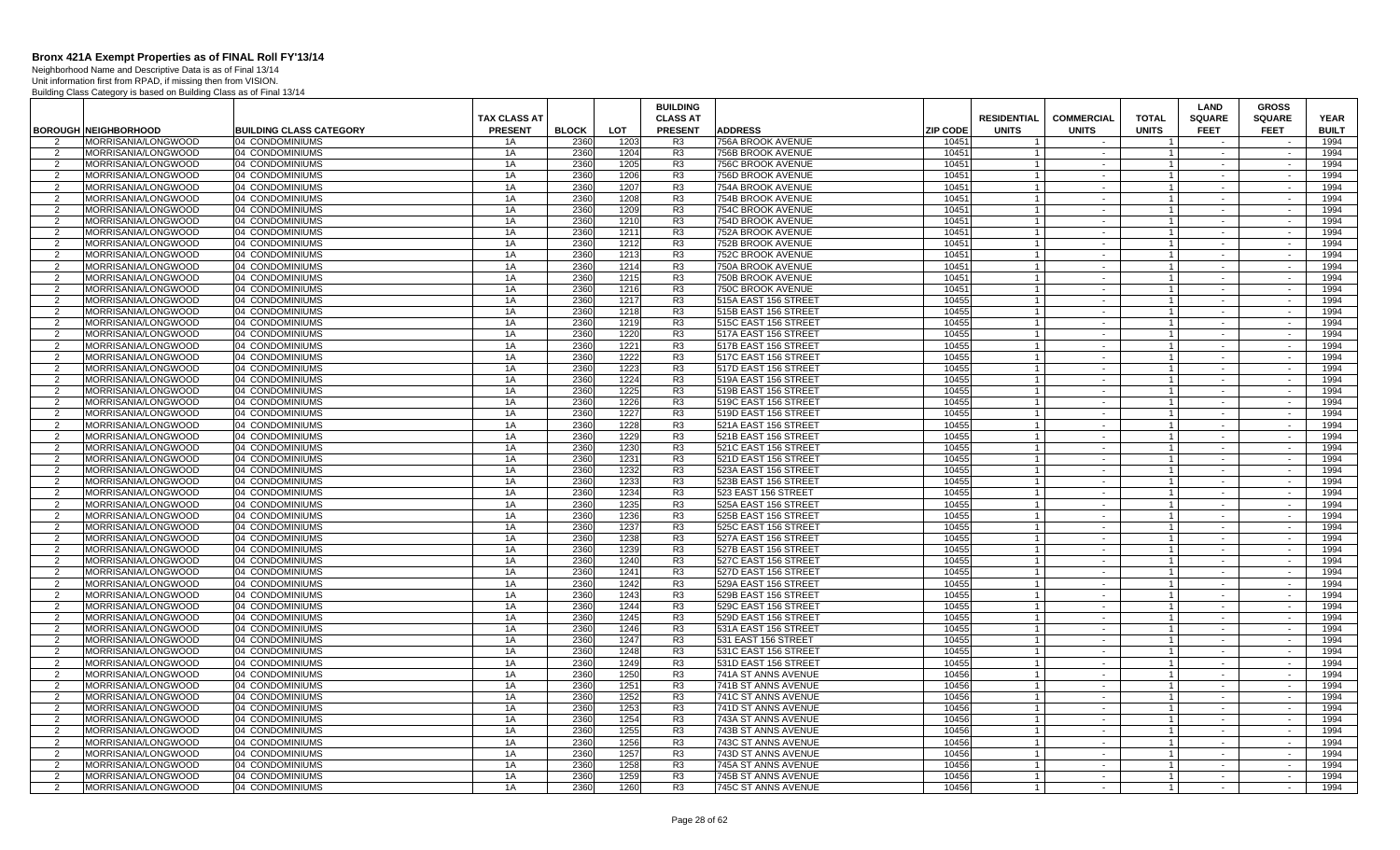Neighborhood Name and Descriptive Data is as of Final 13/14 Unit information first from RPAD, if missing then from VISION.

|                     |                                            |                                                      |                     |              |                | <b>BUILDING</b>                  |                                                  |                 |                    |                   |                | <b>LAND</b>      | <b>GROSS</b>       |              |
|---------------------|--------------------------------------------|------------------------------------------------------|---------------------|--------------|----------------|----------------------------------|--------------------------------------------------|-----------------|--------------------|-------------------|----------------|------------------|--------------------|--------------|
|                     |                                            |                                                      | <b>TAX CLASS AT</b> |              |                | <b>CLASS AT</b>                  |                                                  |                 | <b>RESIDENTIAL</b> | <b>COMMERCIAL</b> | <b>TOTAL</b>   | <b>SQUARE</b>    | <b>SQUARE</b>      | <b>YEAR</b>  |
|                     | <b>BOROUGH NEIGHBORHOOD</b>                | <b>BUILDING CLASS CATEGORY</b>                       | <b>PRESENT</b>      | <b>BLOCK</b> | LOT            | <b>PRESENT</b>                   | <b>ADDRESS</b>                                   | <b>ZIP CODE</b> | <b>UNITS</b>       | <b>UNITS</b>      | <b>UNITS</b>   | <b>FEET</b>      | <b>FEET</b>        | <b>BUILT</b> |
| 2                   | MORRISANIA/LONGWOOD<br>MORRISANIA/LONGWOOD | 04 CONDOMINIUMS<br>04 CONDOMINIUMS                   | 1A<br>1A            | 2360<br>2360 | 1261<br>1262   | R <sub>3</sub><br>R <sub>3</sub> | 745D ST ANNS AVENUE<br>747A ST ANNS AVENUE       | 10456<br>10456  |                    | $\sim$            | $\overline{1}$ | $\sim$           | $\sim$             | 1994<br>1994 |
| 2                   | MORRISANIA/LONGWOOD                        | 04 CONDOMINIUMS                                      | 1A                  | 2360         | 1263           | R <sub>3</sub>                   | 747B ST ANNS AVENUE                              | 10456           | $\overline{1}$     | $\sim$            | $\overline{1}$ | $\sim$           | $\sim$             | 1994         |
| $\overline{2}$      | MORRISANIA/LONGWOOD                        | 04 CONDOMINIUMS                                      | 1A                  | 2360         | 1264           | R <sub>3</sub>                   | 747C ST ANNS AVENUE                              | 10456           |                    | $\sim$            | $\overline{1}$ | $\sim$           | $\sim$             | 1994         |
| 2                   | MORRISANIA/LONGWOOD                        | 04 CONDOMINIUMS                                      | 1A                  | 2360         | 1265           | R <sub>3</sub>                   | 747D ST ANNS AVENUE                              | 10456           | $\overline{1}$     | $\sim$            | $\overline{1}$ | $\sim$           | $\sim$             | 1994         |
| 2                   | MORRISANIA/LONGWOOD                        | 04 CONDOMINIUMS                                      | 1A                  | 2693         | 1001           | R <sub>3</sub>                   | 1236 PROSPECT AVENUE                             | 10459           | $\overline{1}$     | $\sim$            | $\overline{1}$ | $\sim$           | $\sim$             | 2007         |
| 2                   | MORRISANIA/LONGWOOD                        | 04 CONDOMINIUMS                                      | 1A                  | 2693         | 1002           | R <sub>3</sub>                   | 1236 PROSPECT AVENUE                             | 10459           | $\overline{1}$     | $\sim$            | $\overline{1}$ | $\sim$           | $\sim$             | 2007         |
| 2                   | MORRISANIA/LONGWOOD                        | 04 CONDOMINIUMS                                      | 1A                  | 2693         | 1003           | R <sub>3</sub>                   | 1236 PROSPECT AVENUE                             | 10459           | $\overline{1}$     | $\sim$            | $\overline{1}$ |                  | $\sim$             | 2007         |
| 2                   | MORRISANIA/LONGWOOD                        | 04 CONDOMINIUMS                                      | 1A                  | 2693         | 1004           | R3                               | 1238 PROSPECT AVENUE                             | 10459           | $\overline{1}$     | $\sim$            | $\overline{1}$ | $\sim$           | $\sim$             | 2007         |
| $\overline{2}$      | MORRISANIA/LONGWOOD                        | 04 CONDOMINIUMS                                      | 1A                  | 2693         | 1005           | R <sub>3</sub>                   | 1238 PROSPECT AVENUE                             | 10459           |                    | $\sim$            | $\overline{1}$ | $\sim$           | $\sim$             | 2007         |
| 2                   | MORRISANIA/LONGWOOD                        | 04 CONDOMINIUMS                                      | 1A                  | 2693         | 1006           | R <sub>3</sub>                   | 1238 PROSPECT AVENUE                             | 10459           | $\overline{1}$     | $\sim$            | $\overline{1}$ | $\sim$           | $\sim$             | 2007         |
| $\overline{2}$      | MORRISANIA/LONGWOOD                        | 04 CONDOMINIUMS                                      | 1A                  | 2693         | 1007           | R <sub>3</sub>                   | 1240 PROSPECT AVENUE                             | 10459           | $\overline{1}$     | $\sim$            | $\overline{1}$ | $\sim$           | $\sim$             | 2007         |
| 2                   | MORRISANIA/LONGWOOD                        | 04 CONDOMINIUMS                                      | 1A                  | 2693         | 1008           | R <sub>3</sub>                   | 1240 PROSPECT AVENUE                             | 10459           | $\overline{1}$     | $\sim$            | $\overline{1}$ | $\sim$           | $\sim$             | 2007         |
| 2                   | MORRISANIA/LONGWOOD                        | 04 CONDOMINIUMS                                      | 1A                  | 2693         | 1009           | R <sub>3</sub>                   | 1240 PROSPECT AVENUE                             | 10459           | $\overline{1}$     | $\sim$            | $\overline{1}$ | $\sim$           | $\sim$             | 2007         |
| 2                   | MORRISANIA/LONGWOOD                        | 04 CONDOMINIUMS                                      | 1A                  | 2693         | 1010           | R <sub>3</sub>                   | 1242 PROSPECT AVENUE                             | 10459           | $\overline{1}$     | $\sim$            | $\overline{1}$ | $\sim$           | $\sim$             | 2007         |
| 2                   | MORRISANIA/LONGWOOD                        | 04 CONDOMINIUMS                                      | 1A                  | 2693         | 1011           | R <sub>3</sub>                   | 1242 PROSPECT AVENUE                             | 10459           | $\overline{1}$     | $\sim$            | $\overline{1}$ | $\sim$           | $\sim$             | 2007         |
| 2                   | MORRISANIA/LONGWOOD                        | 04 CONDOMINIUMS                                      | 1A                  | 2693         | 1012           | R <sub>3</sub>                   | 1242 PROSPECT AVENUE                             | 10459           | $\overline{1}$     |                   | $\overline{1}$ |                  |                    | 2007         |
| 2                   | MORRISANIA/LONGWOOD                        | 04 CONDOMINIUMS                                      | 1A                  | 2693         | 1013           | R <sub>3</sub>                   | 850 HOME STREET                                  | 10459           | $\overline{1}$     | $\sim$            | $\mathbf{1}$   | $\sim$           | $\sim$             | 2007         |
| $\overline{2}$      | MORRISANIA/LONGWOOD                        | 04 CONDOMINIUMS                                      | 1A                  | 2693         | 1014           | R <sub>3</sub>                   | 850 HOME STREET                                  | 10459           | $\overline{1}$     | $\sim$            | $\overline{1}$ | $\sim$           | $\sim$             | 2007         |
| 2                   | MORRISANIA/LONGWOOD                        | 04 CONDOMINIUMS                                      | 1A                  | 2693         | 1015           | R <sub>3</sub>                   | 850 HOME STREET                                  | 10459           |                    | $\sim$            |                | $\sim$           | $\sim$             | 2007         |
| 2                   | MORRISANIA/LONGWOOD                        | 04 CONDOMINIUMS                                      | 1A                  | 2693         | 1016           | R <sub>3</sub>                   | 852 HOME STREET                                  | 10459           | $\overline{1}$     | $\sim$            | $\overline{1}$ | $\sim$           | $\sim$             | 2007         |
| 2                   | MORRISANIA/LONGWOOD                        | 04 CONDOMINIUMS                                      | 1A                  | 2693         | 1017           | R <sub>3</sub>                   | 852 HOME STREET                                  | 10459           | $\overline{1}$     | $\sim$            | $\overline{1}$ | $\sim$           | $\sim$             | 2007         |
| 2                   | MORRISANIA/LONGWOOD                        | 04 CONDOMINIUMS                                      | 1A                  | 2693         | 1018           | R <sub>3</sub>                   | 852 HOME STREET                                  | 10459           | $\overline{1}$     | $\sim$            | $\overline{1}$ | $\sim$           | $\sim$             | 2007         |
| 2                   | MORRISANIA/LONGWOOD                        | 04 CONDOMINIUMS                                      | 1A                  | 2934         | 1002           | R <sub>3</sub>                   | 1317 BOSTON ROAD                                 | 10456           | $\overline{1}$     | $\sim$            | $\overline{1}$ | $\sim$           | $\sim$             | 2005         |
| 2                   | MORRISANIA/LONGWOOD                        | 04 CONDOMINIUMS                                      | 1A                  | 2980         | 1002           | R <sub>3</sub>                   | 1308 SOUTHERN BOULEVARD                          | 10459           | $\overline{1}$     | $\sim$            | $\overline{1}$ | $\sim$           | $\sim$             | 2005         |
| 2                   | MORRISANIA/LONGWOOD                        | 08 RENTALS - REGULATED                               | $\overline{2}$      | 2372         | 41             | D7                               | 3463 3 AVENUE                                    | 10456           | 114                | 5                 | 119            | 18,970           | 144,730            | 2005         |
| -2                  | MORRISANIA/LONGWOOD                        | 08 RENTALS - REGULATED                               | $\overline{2}$      | 2373         | -6             | D1                               | 1240 WASHINGTON AVENUE                           | 10456           | 100                | $\sim$<br>$\sim$  | 100            | 27,857           | 108,445            | 2003         |
| 2                   | MORRISANIA/LONGWOOD                        | 08 RENTALS - REGULATED                               | 2                   | 2378<br>2379 | 34             | D <sub>1</sub>                   | <b>EAST 156 STREET</b>                           | 10455           | 63                 |                   | 63             | 28.264           | 84,552             | 2008         |
| 2<br>2              | MORRISANIA/LONGWOOD<br>MORRISANIA/LONGWOOD | 08 RENTALS - REGULATED                               | $\overline{2}$<br>2 | 2386         | 144            | D7<br>D <sub>1</sub>             | 404 EAST 158 STREET                              | 10451<br>10456  | 165<br>136         | 6<br>$\sim$       | 171            | 34,200<br>37.967 | 193.564<br>126.284 | 2004<br>2004 |
| 2                   | MORRISANIA/LONGWOOD                        | 08 RENTALS - REGULATED<br>08 RENTALS - REGULATED     | 2                   | 2387         | 32             | D7                               | 1011 WASHINGTON AVENUE<br>1085 WASHINGTON AVENUE | 10456           | 90                 | $\overline{1}$    | 136<br>91      | 22,822           | 110,544            | 2007         |
| 2                   | MORRISANIA/LONGWOOD                        | 08 RENTALS - REGULATED                               | 2                   | 2607         | 38             | D <sub>1</sub>                   | 1090 FRANKLIN AVENUE                             | 10456           | 60                 | $\sim$            | 60             | 21,724           | 54.560             | 2006         |
| 2                   | MORRISANIA/LONGWOOD                        | 08 RENTALS - REGULATED                               | 2                   | 2607         | 49             | D <sub>1</sub>                   | 564 EAST 166 STREET                              | 10456           | 46                 | $\sim$            | 46             | 15,894           | 68.306             | 2005         |
| 2                   | MORRISANIA/LONGWOOD                        | 08 RENTALS - REGULATED                               | 2                   | 2614         | 19             | D <sub>1</sub>                   | 1208 FRANKLIN AVENUE                             | 10456           | 44                 | $\sim$            | 44             | 15.299           | 68.300             | 2006         |
| 2                   | MORRISANIA/LONGWOOD                        | 08 RENTALS - REGULATED                               | 2                   | 2643         | 60             | D <sub>1</sub>                   | 630 CONCORD AVENUE                               | 10455           | 58                 | $\sim$            | 58             | 13,077           | 48,574             | 2008         |
| 2                   | MORRISANIA/LONGWOOD                        | 08 RENTALS - REGULATED                               | $\overline{2}$      | 2664         | 61             | D1                               | 810 EAST 152 STREET                              | 10455           | 120                | $\sim$            | 120            | 30,000           | 129,384            | 2004         |
| $\overline{2}$      | MORRISANIA/LONGWOOD                        | 08 RENTALS - REGULATED                               | $\overline{2}$      | 2689         | 9              | D7                               | 850 EAST 161 STREET                              | 10459           | 25                 | $\overline{1}$    | 26             | 8,600            | 33,783             | 2009         |
| 2                   | MORRISANIA/LONGWOOD                        | 08 RENTALS - REGULATED                               | $\overline{2}$      | 2690         | 81             | D <sub>1</sub>                   | 881 EAST 162 STREET                              | 10459           | 86                 | $\sim$            | 86             | 20,574           | 82.000             | 2005         |
| 2                   | MORRISANIA/LONGWOOD                        | 08 RENTALS - REGULATED                               | 2                   | 2690         | 134            | D7                               | 866 EAST 165 STREET                              | 10459           | 28                 | 2                 | 30             | 7.930            | 28.699             | 2007         |
| 2                   | MORRISANIA/LONGWOOD                        | 08 RENTALS - REGULATED                               | 2                   | 2690         | 173            | D <sub>1</sub>                   | 861 EAST 163 STREET                              | 10459           | 74                 | $\sim$            | 74             | 17,477           | 72,000             | 2004         |
| 2                   | MORRISANIA/LONGWOOD                        | 08 RENTALS - REGULATED                               | 2                   | 2692         | 48             | D <sub>1</sub>                   | 1157 INTERVALE AVENUE                            | 10459           | 66                 | $\sim$            | 66             | 2,732            | 64.245             | 2007         |
| 2                   | MORRISANIA/LONGWOOD                        | 08 RENTALS - REGULATED                               | 2                   | 2700         |                | C9                               | 911 EAST 165 STREET                              | 10459           | 18                 | $\sim$            | 18             | 9.000            | 12.730             | 1989         |
| 2                   | MORRISANIA/LONGWOOD                        | 08 RENTALS - REGULATED                               | 2                   | 2706         | $\overline{1}$ | D <sub>6</sub>                   | 1118 INTERVALE AVENUE                            | 10459           | 68                 | $\overline{1}$    | 69             | 14.870           | 61.797             | 1999         |
| 2                   | MORRISANIA/LONGWOOD                        | 08 RENTALS - REGULATED                               | $\overline{2}$      | 2706         | 46             | D <sub>6</sub>                   | 1150 INTERVALE AVENUE                            | 10459           | 81                 | $\mathbf{1}$      | 82             | 18.930           | 73.640             | 2000         |
| 2                   | MORRISANIA/LONGWOOD                        | 08 RENTALS - REGULATED                               | $\overline{2}$      | 2975         | 37             | D7                               | 1211 SOUTHERN BOULEVARD                          | 10459           | 123                | 1                 | 124            | 30,000           | 167,409            | 2006         |
| $\overline{2}$      | MORRISANIA/LONGWOOD                        | 08 RENTALS - REGULATED                               | $\overline{2}$      | 2976         | $\overline{7}$ | D7                               | 1330 INTERVALE AVENUE                            | 10459           | 128                | 1                 | 129            | 31,602           | 185,149            | 2006         |
| 2                   | MORRISANIA/LONGWOOD                        | 08 RENTALS - REGULATED                               | $\overline{2}$      | 2980         | 28             | C7                               | 1344 SOUTHERN BOULEVARD                          | 10459           | 12                 | $\mathbf{1}$      | 13             | 5,000            | 13.352             | 2008         |
| 2                   | MORRISANIA/LONGWOOD                        | 09 RENTALS - UNREGULATED                             | 2                   | 2366         | 22             | D7                               | 501 EAST 161 STREET                              | 10451           | 77                 | - 1 I             | 78             | 15,167           | 101.682            | 2008         |
| 2                   | MORRISANIA/LONGWOOD                        | 09 RENTALS - UNREGULATED                             | $\overline{2}$      | 2366         | 37             | D7                               | 507 EAST 161 STREET                              | 10451           | 80                 | $\overline{1}$    | 81             | 11,600           | 113,093            | 2008         |
| 2                   | MORRISANIA/LONGWOOD                        | 09 RENTALS - UNREGULATED                             | 2                   | 2367         | $\overline{1}$ | D <sub>1</sub>                   | 488 EAST 163 STREET                              | 10451           | 136                | $\sim$            | 136            | 18,546           | 171.348            | 2008         |
| 2                   | MORRISANIA/LONGWOOD                        | 09 RENTALS - UNREGULATED                             | 2                   | 2367<br>2389 | 20             | D7                               | 514 EAST 163 STREET                              | 10451<br>10456  | 100                | $\overline{1}$    | 101            | 12.244           | 129.164            | 2008         |
| 2<br>$\overline{2}$ | MORRISANIA/LONGWOOD<br>MORRISANIA/LONGWOOD | 09 RENTALS - UNREGULATED<br>09 RENTALS - UNREGULATED | 2<br>2              | 2389         | 45<br>49       | D <sub>1</sub><br>C <sub>1</sub> | 1171 WASHINGTON AVENUE<br>1165 WASHINGTON AVENUE | 10456           | 22<br>12           | $\sim$<br>$\sim$  | 22<br>12       | 7,017<br>2.258   | 31,140<br>12,460   | 2008<br>2007 |
| 2                   | MORRISANIA/LONGWOOD                        | 09 RENTALS - UNREGULATED                             | $\overline{2}$      | 2389         | 50             | C <sub>1</sub>                   | 1163 WASHINGTON AVENUE                           | 10456           | 12                 | $\sim$            | 12             | 2,263            | 12,000             | 2007         |
| $\overline{2}$      | MORRISANIA/LONGWOOD                        | 09 RENTALS - UNREGULATED                             | $\overline{2}$      | 2642         | 13             | C <sub>1</sub>                   | 612 JACKSON AVENUE                               | 10455           | 12                 | $\sim$            | 12             | 1,500            | 7,534              | 2010         |
| 2                   | MORRISANIA/LONGWOOD                        | 09 RENTALS - UNREGULATED                             | $\overline{2}$      | 2642         | 14             | C <sub>1</sub>                   | 722 EAST 151 STREET                              | 10455           | 12                 | $\sim$            | 12             | 3.596            | 7,534              | 2010         |
| 2                   | MORRISANIA/LONGWOOD                        | 09 RENTALS - UNREGULATED                             | 2                   | 2691         | 92             | D <sub>1</sub>                   | 1075 HALL PLACE                                  | 10459           | 32                 | $\sim$            | 32             | 6.321            | 23.746             | 2003         |
| 2                   | MORRISANIA/LONGWOOD                        | 09 RENTALS - UNREGULATED                             | 2                   | 2707         | 30             | D <sub>1</sub>                   | 715 FOX STREET                                   | 10455           | 50                 | $\sim$            | 50             | 12,768           | 60,373             | 2008         |
|                     |                                            |                                                      |                     |              |                |                                  |                                                  |                 |                    |                   |                |                  |                    |              |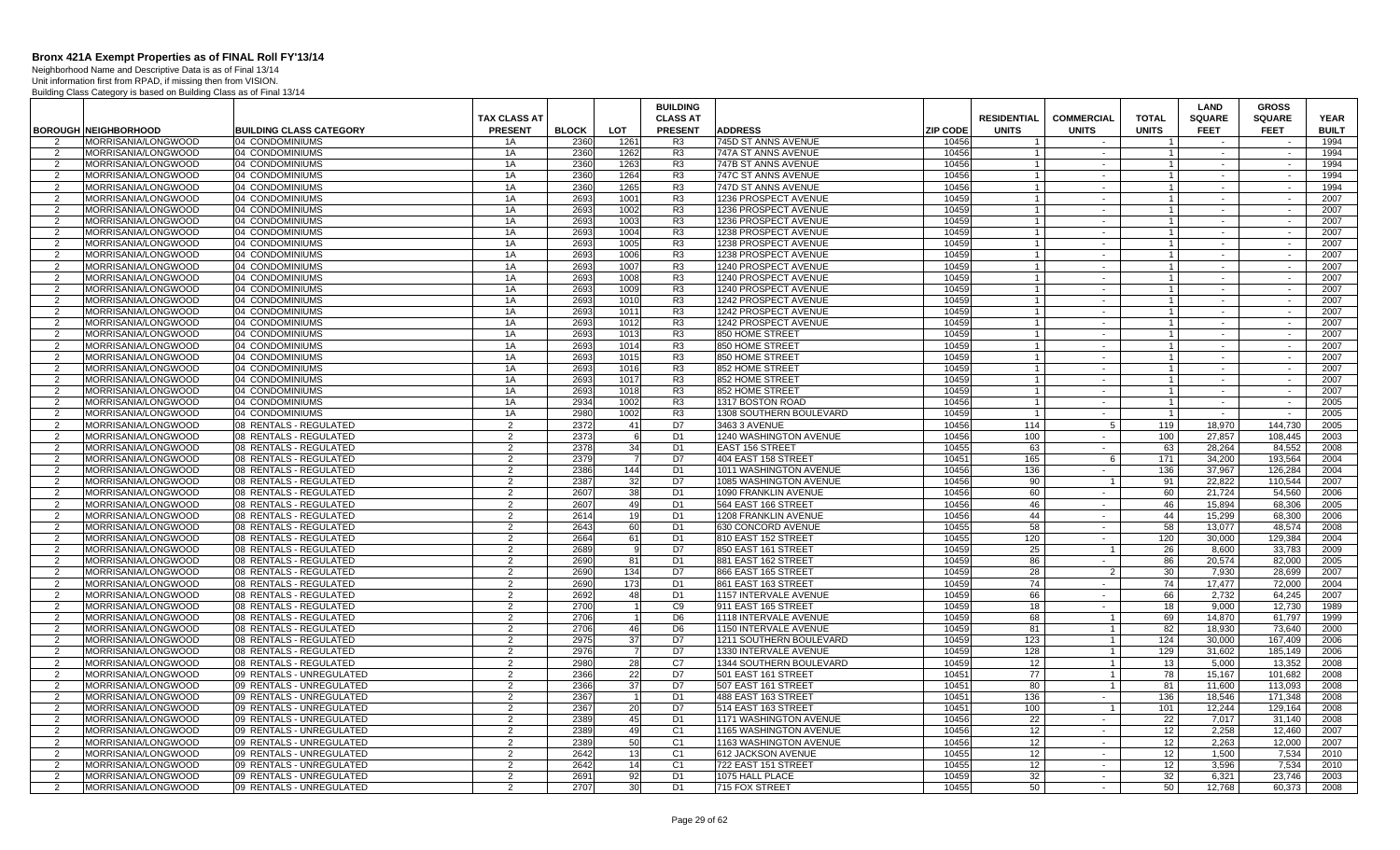Neighborhood Name and Descriptive Data is as of Final 13/14 Unit information first from RPAD, if missing then from VISION.

|                |                             |                                |                     |              |      | <b>BUILDING</b> |                            |                 |                    |                          |                | LAND          | <b>GROSS</b>  |                |
|----------------|-----------------------------|--------------------------------|---------------------|--------------|------|-----------------|----------------------------|-----------------|--------------------|--------------------------|----------------|---------------|---------------|----------------|
|                |                             |                                | <b>TAX CLASS AT</b> |              |      | <b>CLASS AT</b> |                            |                 | <b>RESIDENTIAL</b> | <b>COMMERCIAL</b>        | <b>TOTAL</b>   | <b>SQUARE</b> | <b>SQUARE</b> | <b>YEAR</b>    |
|                | <b>BOROUGH NEIGHBORHOOD</b> | <b>BUILDING CLASS CATEGORY</b> | <b>PRESENT</b>      | <b>BLOCK</b> | LOT  | <b>PRESENT</b>  | <b>ADDRESS</b>             | <b>ZIP CODE</b> | <b>UNITS</b>       | <b>UNITS</b>             | <b>UNITS</b>   | <b>FEET</b>   | <b>FEET</b>   | <b>BUILT</b>   |
|                | MORRISANIA/LONGWOOD         | 09 RENTALS - UNREGULATED       |                     | 2718         | 21   | D <sub>1</sub>  | <b>1144 TIFFANY STREET</b> | 10459           | 54                 |                          | 54             | 14.148        | 62.890        | 2010           |
| 2              | MORRISANIA/LONGWOOD         | 09 RENTALS - UNREGULATED       | 2                   | 2965         | 100  | D7              | 850 JENNINGS STREET        | 10459           | 103                |                          | 104            | 39.542        | 114.409       | 2009           |
| 2              | MORRISANIA/LONGWOOD         | 10 COOPERATIVES                | $\overline{2}$      | 2688         | 35   | D <sub>4</sub>  | 853 MACY PLACE             | 10455           | 63                 | $\sim$                   | 63             | 16,703        | 69.640        | 2009           |
| $\overline{2}$ | MORRISANIA/LONGWOOD         | 10 COOPERATIVES                | 2                   | 2711         | 21   | C <sub>6</sub>  | 921 TIFFANY STREET         | 10459           | 18                 | $\blacksquare$           | 18             | 22,390        | 14,000        | 1989           |
| 2              | MORRISANIA/LONGWOOD         | 11 CONDOMINIUMS                | $\overline{2}$      | 2364         | 1002 | R <sub>4</sub>  | 3044 3 AVENUE              | 10451           | $\overline{1}$     | $\sim$                   | $\overline{1}$ | $\sim$        | $\sim$        | $\Omega$       |
| 2              | MORRISANIA/LONGWOOD         | <b>11 CONDOMINIUMS</b>         | $\mathcal{P}$       | 2364         | 1003 | R4              | 3044 3 AVENUE              | 10451           | $\overline{1}$     | $\sim$                   | $\overline{1}$ | $\sim$        | $\sim$        | $\Omega$       |
| 2              | MORRISANIA/LONGWOOD         | 11 CONDOMINIUMS                | 2                   | 2364         | 1004 | R4              | 3044 3 AVENUE              | 10451           | $\overline{1}$     | $\sim$                   | $\overline{1}$ | $\sim$ $-$    | $\sim$        | $\mathbf{0}$   |
| 2              | MORRISANIA/LONGWOOD         | 11 CONDOMINIUMS                | $\overline{2}$      | 2364         | 1005 | R <sub>4</sub>  | 3044 3 AVENUE              | 10451           |                    | $\blacksquare$           | $\overline{1}$ | $\sim$        | $\sim$        | $\Omega$       |
| $\overline{2}$ | MORRISANIA/LONGWOOD         | 11 CONDOMINIUMS                | 2                   | 2364         | 1006 | R4              | 3044 3 AVENUE              | 10451           |                    | $\sim$                   | $\overline{1}$ | $\sim$        | $\sim$        | $\Omega$       |
| $\overline{2}$ | MORRISANIA/LONGWOOD         | 11 CONDOMINIUMS                | 2                   | 2364         | 1007 | R4              | 3044 3 AVENUE              | 10451           |                    | $\blacksquare$           |                | $\sim$        | $\sim$        | $\Omega$       |
| 2              | MORRISANIA/LONGWOOD         | <b>11 CONDOMINIUMS</b>         | 2                   | 2364         | 1008 | R4              | 3044 3 AVENUE              | 10451           |                    | $\sim$                   | $\mathbf{1}$   | $\sim$ $-$    | $\sim$        | $\overline{0}$ |
| 2              | MORRISANIA/LONGWOOD         | 11 CONDOMINIUMS                | 2                   | 2364         | 1009 | R4              | 3044 3 AVENUE              | 10451           |                    | $\sim$                   | $\overline{1}$ | $\sim$        | $\sim$        | 2006           |
| $\overline{2}$ | MORRISANIA/LONGWOOD         | 11 CONDOMINIUMS                | 2                   | 2364         | 1010 | R4              | 3044 3 AVENUE              | 10451           |                    | $\sim$                   | $\overline{1}$ | $\sim$        | $\sim$        | 2006           |
| 2              | MORRISANIA/LONGWOOD         | 11 CONDOMINIUMS                | $\overline{2}$      | 2364         | 1011 | R <sub>4</sub>  | 3044 3 AVENUE              | 10451           | $\overline{1}$     | $\sim$                   | $\overline{1}$ | $\sim$        | $\sim$        | 2006           |
| 2              | MORRISANIA/LONGWOOD         | <b>11 CONDOMINIUMS</b>         | 2                   | 2364         | 1012 | R4              | 3044 3 AVENUE              | 10451           |                    | $\sim$                   | $\mathbf{1}$   | $\sim$        | $\sim$        | 2006           |
| 2              | MORRISANIA/LONGWOOD         | 11 CONDOMINIUMS                | 2                   | 2364         | 1013 | R4              | 3044 3 AVENUE              | 10451           | $\overline{1}$     | $\sim$                   | $\overline{1}$ | $\sim$        | $\sim$        | 2006           |
| 2              | MORRISANIA/LONGWOOD         | 11 CONDOMINIUMS                | 2                   | 2364         | 1014 | R4              | 3044 3 AVENUE              | 10451           |                    | $\sim$                   |                | $\sim$        | $\sim$        | 2006           |
| 2              | MORRISANIA/LONGWOOD         | 11 CONDOMINIUMS                | 2                   | 2364         | 1015 | R4              | 3044 3 AVENUE              | 10451           |                    | $\sim$                   | $\overline{1}$ | $\sim$        | $\sim$        | 2006           |
| $\overline{2}$ | MORRISANIA/LONGWOOD         | 11 CONDOMINIUMS                | $\overline{2}$      | 2364         | 1016 | R4              | 3044 3 AVENUE              | 10451           |                    | $\sim$                   | $\mathbf{1}$   | $\sim$        | $\sim$        | 2006           |
| 2              | MORRISANIA/LONGWOOD         | 11 CONDOMINIUMS                | 2                   | 2364         | 1017 | R4              | 3044 3 AVENUE              | 10451           |                    | $\sim$                   | $\overline{1}$ | $\sim$        | $\sim$        | 2006           |
| 2              | MORRISANIA/LONGWOOD         | 11 CONDOMINIUMS                | 2                   | 2364         | 1018 | R4              | 3044 3 AVENUE              | 10451           |                    | $\sim$                   | $\overline{1}$ | $\sim$        | $\sim$        | 2006           |
| 2              | MORRISANIA/LONGWOOD         | <b>11 CONDOMINIUMS</b>         | 2                   | 2364         | 1019 | R4              | 3044 3 AVENUE              | 10451           |                    | $\sim$                   | $\overline{1}$ | $\sim$        | $\sim$        | 2006           |
| 2              | MORRISANIA/LONGWOOD         | 11 CONDOMINIUMS                | $\mathcal{P}$       | 2364         | 1020 | R4              | 3044 3 AVENUE              | 10451           | $\overline{1}$     | $\sim$                   | $\mathbf{1}$   | $\sim$        | $\sim$        | 2006           |
| 2              | MORRISANIA/LONGWOOD         | 11 CONDOMINIUMS                | 2                   | 2364         | 1021 | R4              | 3044 3 AVENUE              | 10451           |                    | $\sim$                   | $\overline{1}$ | $\sim$        | $\sim$        | 2006           |
| 2              | MORRISANIA/LONGWOOD         | 11 CONDOMINIUMS                | 2                   | 2364         | 1022 | R4              | 3044 3 AVENUE              | 10451           | $\overline{1}$     | $\sim$                   | $\overline{1}$ | $\sim$        | $\sim$        | 2006           |
| 2              | MORRISANIA/LONGWOOD         | 11 CONDOMINIUMS                | 2                   | 2364         | 1023 | R4              | 3044 3 AVENUE              | 10451           |                    | $\sim$                   | $\mathbf{1}$   | $\sim$        | $\sim$        | 2006           |
| 2              | MORRISANIA/LONGWOOD         | 11 CONDOMINIUMS                | 2                   | 2364         | 1024 | R4              | 3044 3 AVENUE              | 10451           |                    | $\sim$                   | $\mathbf{1}$   | $\sim$        | $\sim$        | 2006           |
| $\overline{2}$ | MORRISANIA/LONGWOOD         | 11 CONDOMINIUMS                | $\mathfrak{p}$      | 2364         | 1025 | R <sub>4</sub>  | 3044 3 AVENUE              | 10451           |                    | $\mathbf{r}$             | $\mathbf{1}$   | $\sim$        | $\sim$        | 2006           |
| $\overline{2}$ | MORRISANIA/LONGWOOD         | 11 CONDOMINIUMS                | $\overline{2}$      | 2364         | 1026 | R4              | 3044 3 AVENUE              | 10451           |                    | $\sim$                   | $\overline{1}$ | $\sim$        | $\sim$        | 2006           |
| 2              | MORRISANIA/LONGWOOD         | 11 CONDOMINIUMS                | 2                   | 2364         | 1027 | R4              | 3044 3 AVENUE              | 10451           |                    | $\sim$                   | $\mathbf{1}$   | $\sim$        | $\sim$        | 2006           |
| 2              | MORRISANIA/LONGWOOD         | <b>11 CONDOMINIUMS</b>         | 2                   | 2364         | 1028 | R4              | 3044 3 AVENUE              | 10451           |                    | $\sim$                   | $\overline{1}$ | $\sim$        | $\sim$        | 2006           |
| 2              | MORRISANIA/LONGWOOD         | <b>11 CONDOMINIUMS</b>         | $\mathcal{P}$       | 2364         | 1029 | R4              | 3044 3 AVENUE              | 10451           | $\overline{1}$     | $\sim$                   | $\overline{1}$ | $\sim$        | $\sim$        | 2006           |
| 2              | MORRISANIA/LONGWOOD         | 11 CONDOMINIUMS                | $\mathcal{P}$       | 2364         | 1030 | R4              | 3044 3 AVENUE              | 10451           |                    | $\sim$                   | $\overline{1}$ | $\sim$        | $\sim$        | $\Omega$       |
| 2              | MORRISANIA/LONGWOOD         | 11 CONDOMINIUMS                | 2                   | 2364         | 1031 | R4              | 3044 3 AVENUE              | 10451           | $\overline{1}$     | $\sim$                   | $\overline{1}$ | $\sim$        | $\sim$        | 2006           |
| $\overline{2}$ | MORRISANIA/LONGWOOD         | 11 CONDOMINIUMS                | 2                   | 2364         | 1032 | R4              | 3044 3 AVENUE              | 10451           |                    | $\sim$                   | $\mathbf{1}$   | $\sim$        | $\sim$        | 2006           |
| 2              | MORRISANIA/LONGWOOD         | <b>11 CONDOMINIUMS</b>         | 2                   | 2364         | 1033 | R4              | 3044 3 AVENUE              | 10451           |                    | $\sim$                   | $\overline{1}$ | $\sim$        | $\sim$        | 2006           |
| $\overline{2}$ | MORRISANIA/LONGWOOD         | 11 CONDOMINIUMS                | $\overline{2}$      | 2364         | 1034 | R4              | 3044 3 AVENUE              | 10451           |                    | $\mathbf{r}$             | $\mathbf 1$    | $\sim$        | $\sim$        | 2006           |
| $\overline{2}$ | MORRISANIA/LONGWOOD         | 11 CONDOMINIUMS                | 2                   | 2364         | 1035 | R4              | 3044 3 AVENUE              | 10451           |                    | $\sim$                   | $\overline{1}$ | $\sim$        | $\sim$        | 2006           |
| 2              | MORRISANIA/LONGWOOD         | 11 CONDOMINIUMS                | 2                   | 2364         | 1036 | R4              | 3044 3 AVENUE              | 10451           |                    | $\sim$                   | $\mathbf{1}$   | $\sim$        | $\sim$        | 2006           |
| 2              | MORRISANIA/LONGWOOD         | 11 CONDOMINIUMS                | 2                   | 2364         | 1037 | R4              | 3044 3 AVENUE              | 10451           |                    | $\sim$                   | $\mathbf{1}$   | $\sim$        | $\sim$        | 2006           |
| 2              | MORRISANIA/LONGWOOD         | <b>11 CONDOMINIUMS</b>         | 2                   | 2364         | 1038 | R4              | 3044 3 AVENUE              | 10451           | $\overline{1}$     | $\sim$                   | $\overline{1}$ | $\sim$        | $\sim$        | 2006           |
| 2              | MORRISANIA/LONGWOOD         | 11 CONDOMINIUMS                | 2                   | 2364         | 1039 | R4              | 3044 3 AVENUE              | 10451           |                    | $\sim$                   | $\overline{1}$ | $\sim$        | $\sim$        | 2006           |
| 2              | MORRISANIA/LONGWOOD         | 11 CONDOMINIUMS                | 2                   | 2364         | 1040 | R4              | 3044 3 AVENUE              | 10451           | $\overline{1}$     | $\sim$                   | $\overline{1}$ | $\sim$        | $\sim$        | 2006           |
| 2              | MORRISANIA/LONGWOOD         | 11 CONDOMINIUMS                | $\overline{2}$      | 2364         | 1041 | R <sub>4</sub>  | 3044 3 AVENUE              | 10451           |                    | $\sim$                   | $\overline{1}$ | $\sim$        | $\sim$        | 2006           |
| 2              | MORRISANIA/LONGWOOD         | 11 CONDOMINIUMS                | 2                   | 2364         | 1042 | R4              | 3044 3 AVENUE              | 10451           |                    | $\sim$                   | $\overline{1}$ | $\sim$        | $\sim$        | 2006           |
| $\overline{2}$ | MORRISANIA/LONGWOOD         | 11 CONDOMINIUMS                | $\overline{2}$      | 2364         | 1043 | R4              | 3044 3 AVENUE              | 10451           |                    | $\mathbf{r}$             |                | $\sim$        | $\sim$        | 2006           |
| 2              | MORRISANIA/LONGWOOD         | <b>11 CONDOMINIUMS</b>         | 2                   | 2364         | 1044 | R4              | 3044 3 AVENUE              | 10451           |                    | $\sim$                   | $\overline{1}$ | $\sim$        | $\sim$        | 2006           |
| 2              | MORRISANIA/LONGWOOD         | 11 CONDOMINIUMS                | 2                   | 2364         | 1045 | R4              | 3044 3 AVENUE              | 10451           |                    | $\sim$                   | $\overline{1}$ | $\sim$        | $\sim$        | 2006           |
| 2              | MORRISANIA/LONGWOOD         | 11 CONDOMINIUMS                | 2                   | 2364         | 1046 | R4              | 3044 3 AVENUE              | 10451           |                    | $\sim$                   | $\overline{1}$ | $\sim$        | $\sim$        | 2006           |
| 2              | MORRISANIA/LONGWOOD         | 11 CONDOMINIUMS                | $\overline{2}$      | 2364         | 1047 | R <sub>4</sub>  | 3044 3 AVENUE              | 10451           | $\overline{1}$     | $\sim$                   | $\mathbf{1}$   | $\sim$        | $\sim$        | 2006           |
| 2              | MORRISANIA/LONGWOOD         | 11 CONDOMINIUMS                | 2                   | 2364         | 1048 | R4              | 3044 3 AVENUE              | 10451           |                    | $\sim$                   | $\overline{1}$ | $\sim$        | $\sim$        | 2006           |
| 2              | MORRISANIA/LONGWOOD         | <b>11 CONDOMINIUMS</b>         | 2                   | 2364         | 1049 | R4              | 3044 3 AVENUE              | 10451           | $\overline{1}$     | $\sim$                   | $\overline{1}$ | $\sim$        | $\sim$        | 2006           |
| 2              | MORRISANIA/LONGWOOD         | 11 CONDOMINIUMS                | 2                   | 2364         | 1050 | R4              | 3044 3 AVENUE              | 10451           |                    | $\sim$                   | $\overline{1}$ | $\sim$        | $\sim$        | 2006           |
| 2              | MORRISANIA/LONGWOOD         | 11 CONDOMINIUMS                | 2                   | 2364         | 1051 | R4              | 3044 3 AVENUE              | 10451           |                    | $\sim$                   | $\overline{1}$ | $\sim$        | $\sim$        | 2006           |
| $\overline{2}$ | MORRISANIA/LONGWOOD         | 11 CONDOMINIUMS                | 2                   | 2364         | 1052 | R4              | 3044 3 AVENUE              | 10451           |                    | $\overline{\phantom{a}}$ |                |               | $\sim$        | 2006           |
| 2              | MORRISANIA/LONGWOOD         | <b>11 CONDOMINIUMS</b>         | 2                   | 2364         | 1053 | R4              | 3044 3 AVENUE              | 10451           |                    | $\sim$                   | $\overline{1}$ | $\sim$        | $\sim$        | 2006           |
| 2              | MORRISANIA/LONGWOOD         | <b>11 CONDOMINIUMS</b>         | 2                   | 2364         | 1054 | R4              | 3044 3 AVENUE              | 10451           |                    | $\sim$                   | $\overline{1}$ | $\sim$ $-$    | $\sim$        | 2006           |
| $\overline{2}$ | MORRISANIA/LONGWOOD         | 11 CONDOMINIUMS                | 2                   | 2364         | 1055 | R4              | 3044 3 AVENUE              | 10451           |                    | $\sim$                   | $\overline{1}$ | $\sim$        | $\sim$        | 2006           |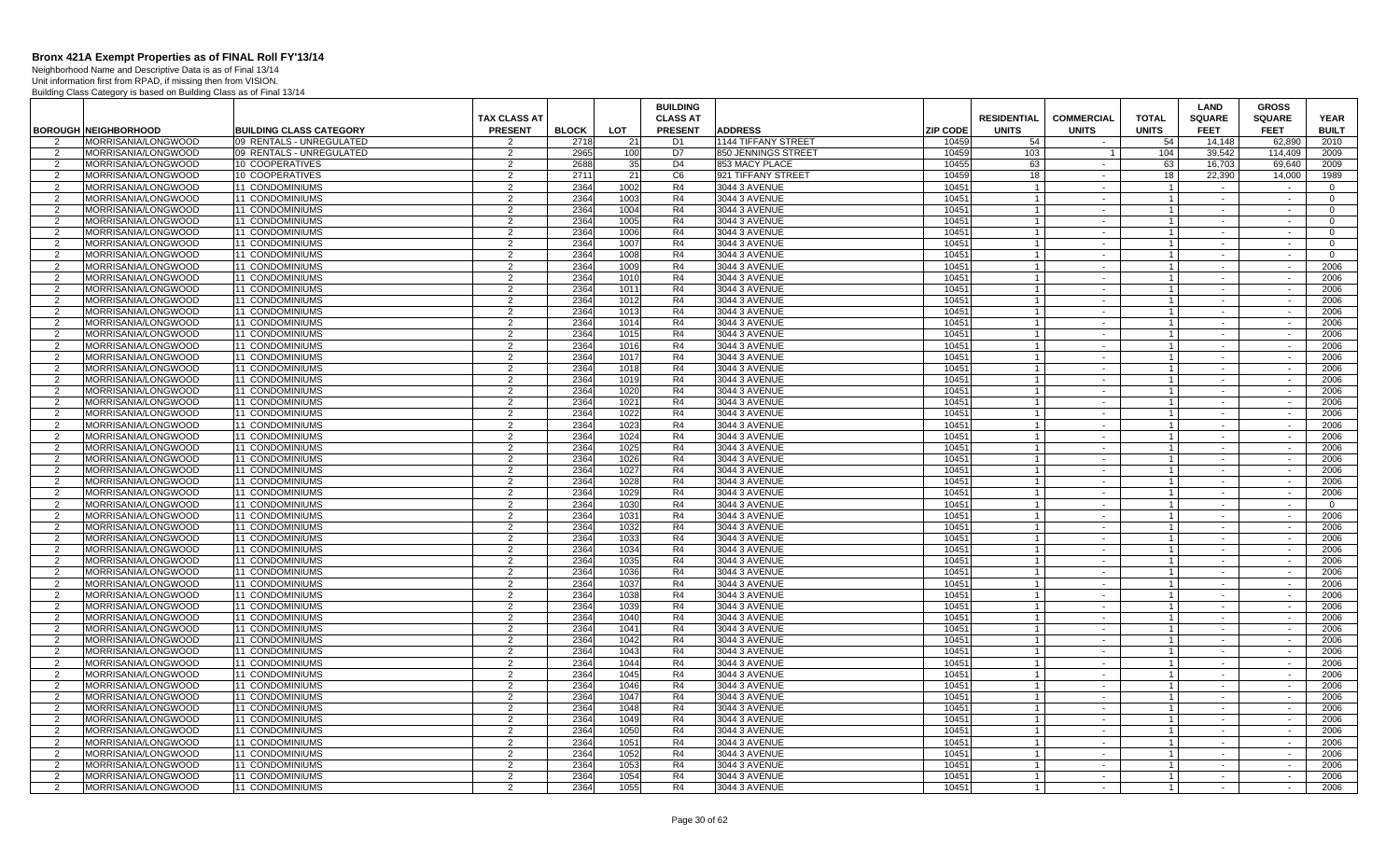Neighborhood Name and Descriptive Data is as of Final 13/14 Unit information first from RPAD, if missing then from VISION.

|                    |                                                   |                                    |                                  |              |              | <b>BUILDING</b>      |                                                |                 |                                  |                      |                                  | <b>LAND</b>      | <b>GROSS</b>             |              |
|--------------------|---------------------------------------------------|------------------------------------|----------------------------------|--------------|--------------|----------------------|------------------------------------------------|-----------------|----------------------------------|----------------------|----------------------------------|------------------|--------------------------|--------------|
|                    |                                                   |                                    | <b>TAX CLASS AT</b>              |              |              | <b>CLASS AT</b>      |                                                |                 | <b>RESIDENTIAL</b>               | <b>COMMERCIAL</b>    | <b>TOTAL</b>                     | <b>SQUARE</b>    | <b>SQUARE</b>            | <b>YEAR</b>  |
|                    | <b>BOROUGH NEIGHBORHOOD</b>                       | <b>BUILDING CLASS CATEGORY</b>     | <b>PRESENT</b>                   | <b>BLOCK</b> | <b>LOT</b>   | <b>PRESENT</b>       | <b>ADDRESS</b>                                 | <b>ZIP CODE</b> | <b>UNITS</b>                     | <b>UNITS</b>         | <b>UNITS</b>                     | <b>FEET</b>      | <b>FEET</b>              | <b>BUILT</b> |
| $\mathcal{P}$      | MORRISANIA/LONGWOOD                               | <b>11 CONDOMINIUMS</b>             | $\mathfrak{p}$                   | 2364         | 1056         | R <sub>4</sub>       | 3044 3 AVENUE                                  | 10451           |                                  |                      |                                  |                  |                          | 2006         |
| 2                  | MORRISANIA/LONGWOOD                               | <b>11 CONDOMINIUMS</b>             | 2                                | 2364         | 1057         | R <sub>4</sub>       | 3044 3 AVENUE                                  | 10451           |                                  | $\sim$               | $\overline{1}$                   | $\sim$           | $\sim$                   | 2006         |
| 2                  | <b>MORRISANIA/LONGWOOD</b>                        | 11 CONDOMINIUMS                    | 2                                | 2364         | 1058         | R4                   | 3044 3 AVENUE                                  | 10451           | $\overline{1}$                   | $\sim$               | $\overline{1}$                   | $\sim$           | $\sim$                   | 2006         |
| $\mathcal{P}$      | MORRISANIA/LONGWOOD                               | 11 CONDOMINIUMS                    | $\overline{2}$                   | 2364         | 1059         | R <sub>4</sub>       | 3044 3 AVENUE                                  | 10451           |                                  | $\sim$               | $\overline{1}$                   | $\sim$           | $\sim$                   | 2006         |
| 2                  | MORRISANIA/LONGWOOD                               | 11 CONDOMINIUMS                    | $\overline{2}$                   | 2364         | 1060         | R4                   | 3044 3 AVENUE                                  | 10451           | $\overline{1}$                   | $\sim$               | $\mathbf{1}$                     | $\sim$           | $\sim$                   | 2006         |
| $\overline{2}$     | MORRISANIA/LONGWOOD                               | 11 CONDOMINIUMS                    | $\overline{2}$                   | 2364         | 1061         | R <sub>4</sub>       | 3044 3 AVENUE                                  | 10451           | $\overline{1}$                   | $\sim$               | $\mathbf{1}$                     | $\sim$           | $\sim$                   | 2006         |
| 2                  | MORRISANIA/LONGWOOD                               | 11 CONDOMINIUMS                    | 2                                | 2364         | 1062         | R <sub>4</sub>       | 3044 3 AVENUE                                  | 10451           |                                  | $\sim$               | $\overline{1}$                   | $\sim$           | $\sim$                   | 2006         |
| $\overline{2}$     | MORRISANIA/LONGWOOD                               | 11 CONDOMINIUMS                    | $\overline{2}$                   | 2381         | 1001         | R <sub>4</sub>       | 837 WASHINGTON AVENUE                          | 10451           | $\overline{1}$                   | $\sim$               | $\overline{1}$                   | $\sim$           | $\sim$                   | 2008         |
| 2                  | MORRISANIA/LONGWOOD                               | 11 CONDOMINIUMS                    | $\overline{2}$                   | 2381         | 1002         | R4                   | 837 WASHINGTON AVENUE                          | 10451           | $\overline{1}$                   | $\sim$               | $\overline{1}$                   | $\sim$           | $\sim$                   | 2008         |
| $\overline{2}$     | MORRISANIA/LONGWOOD                               | 11 CONDOMINIUMS                    | $\overline{2}$                   | 2381         | 1003         | R4                   | 837 WASHINGTON AVENUE                          | 10451           |                                  | $\sim$               | $\mathbf{1}$                     | $\sim$           | $\sim$                   | 2008         |
| $\overline{2}$     | MORRISANIA/LONGWOOD                               | <b>11 CONDOMINIUMS</b>             | 2                                | 2381         | 1004         | R <sub>4</sub>       | 837 WASHINGTON AVENUE                          | 10451           |                                  | $\sim$               | $\overline{1}$                   | $\sim$           | $\sim$                   | 2008         |
| 2                  | MORRISANIA/LONGWOOD                               | 11 CONDOMINIUMS                    | 2                                | 2381         | 1005         | R4                   | 837 WASHINGTON AVENUE                          | 10451           | $\overline{1}$                   | $\sim$               | $\overline{1}$                   | $\sim$           | $\sim$                   | 2008         |
| $\mathcal{P}$      | <b>MORRISANIA/LONGWOOD</b>                        | <b>11 CONDOMINIUMS</b>             | $\overline{2}$                   | 2381         | 1006         | R <sub>4</sub>       | 837 WASHINGTON AVENUE                          | 10451           | $\overline{1}$                   | $\sim$               | $\overline{1}$                   | $\sim$           | $\sim$                   | 2008         |
| 2                  | MORRISANIA/LONGWOOD                               | 11 CONDOMINIUMS                    | $\overline{2}$                   | 2381         | 1007         | R4                   | 837 WASHINGTON AVENUE                          | 10451           | $\overline{1}$                   | $\sim$               | $\overline{1}$                   | $\sim$           | $\sim$ $\sim$            | 2008         |
| $\overline{2}$     | MORRISANIA/LONGWOOD                               | 11 CONDOMINIUMS                    | $\overline{2}$                   | 2381         | 1008         | R4                   | 837 WASHINGTON AVENUE                          | 10451           | $\overline{1}$                   | $\sim$               | $\overline{1}$                   | $\sim$           | $\sim$                   | 2008         |
| 2                  | MORRISANIA/LONGWOOD                               | 11 CONDOMINIUMS                    | 2                                | 2381         | 1009         | R <sub>4</sub>       | 837 WASHINGTON AVENUE                          | 10451           | $\mathbf{1}$                     | $\sim$               | $\overline{1}$                   | $\sim$           | $\sim$                   | 2008         |
| $\overline{2}$     | MORRISANIA/LONGWOOD                               | 11 CONDOMINIUMS                    | $\overline{2}$                   | 2381         | 1010         | R <sub>4</sub>       | 837 WASHINGTON AVENUE                          | 10451           |                                  | $\sim$               | $\overline{1}$                   |                  | $\sim$                   | 2008         |
| 2                  | MORRISANIA/LONGWOOD                               | 11 CONDOMINIUMS                    | 2                                | 2381         | 1011         | R4                   | 837 WASHINGTON AVENUE                          | 10451           | $\overline{1}$                   | $\sim$               | $\overline{1}$                   | $\sim$           | $\sim$                   | 2008         |
| 2                  | MORRISANIA/LONGWOOD                               | 11 CONDOMINIUMS                    | $\overline{2}$                   | 2381         | 1012         | R4                   | 837 WASHINGTON AVENUE                          | 10451           | $\overline{1}$                   | $\sim$               | $\mathbf{1}$                     | $\sim$           | $\sim$                   | 2008         |
| $\overline{2}$     | MORRISANIA/LONGWOOD                               | 11 CONDOMINIUMS                    | 2                                | 2381         | 1013         | R <sub>4</sub>       | 837 WASHINGTON AVENUE                          | 10451           |                                  | $\sim$               | $\mathbf{1}$                     | $\sim$           | $\sim$                   | 2008         |
| 2                  | MORRISANIA/LONGWOOD                               | 11 CONDOMINIUMS                    | 2                                | 2381         | 1014         | R4                   | 837 WASHINGTON AVENUE                          | 10451           | $\overline{1}$                   | $\sim$               | $\overline{1}$                   | $\sim$           | $\sim$                   | 2008         |
| $\mathcal{P}$      | <b>MORRISANIA/LONGWOOD</b>                        | <b>11 CONDOMINIUMS</b>             | $\overline{2}$                   | 2381         | 1015         | R <sub>4</sub>       | 837 WASHINGTON AVENUE                          | 10451           |                                  | $\sim$               | $\overline{1}$                   | $\sim$           | $\sim$                   | 2008         |
| 2                  | <b>MORRISANIA/LONGWOOD</b>                        | 11 CONDOMINIUMS                    | 2                                | 2381         | 1016         | R4                   | 837 WASHINGTON AVENUE                          | 10451           | $\overline{1}$                   | $\sim$               | $1 \vert$                        | $\sim$           | $\sim$                   | 2008         |
| $\overline{2}$     | MORRISANIA/LONGWOOD                               | 11 CONDOMINIUMS                    | $\overline{2}$                   | 2381         | 1017         | R4                   | 837 WASHINGTON AVENUE                          | 10451           |                                  |                      | $\overline{1}$                   |                  |                          | 2008         |
| 2                  | MORRISANIA/LONGWOOD                               | 11 CONDOMINIUMS                    | $\overline{2}$                   | 2381         | 1018         | R4                   | 837 WASHINGTON AVENUE                          | 10451           | $\overline{1}$                   | $\sim$               | $\mathbf{1}$                     | $\sim$           | $\sim$                   | 2008         |
| $\overline{2}$     | MORRISANIA/LONGWOOD                               | 11 CONDOMINIUMS                    | $\overline{2}$                   | 2381         | 1019         | R4                   | 837 WASHINGTON AVENUE                          | 10451           |                                  | $\sim$               | $\overline{1}$                   |                  | $\overline{\phantom{a}}$ | 2008         |
| $\overline{2}$     | MORRISANIA/LONGWOOD                               | <b>11 CONDOMINIUMS</b>             | 2                                | 2381         | 1020         | R <sub>4</sub>       | 837 WASHINGTON AVENUE                          | 10451           |                                  | $\sim$               | $\mathbf{1}$                     | $\sim$           | $\sim$                   | 2008         |
| $\mathcal{P}$      | MORRISANIA/LONGWOOD                               | 11 CONDOMINIUMS                    | $\overline{2}$                   | 2381         | 1021         | R <sub>4</sub>       | 837 WASHINGTON AVENUE                          | 10451           | $\overline{1}$                   | $\sim$               | $\overline{1}$                   | $\sim$           | $\sim$                   | 2008         |
| $\overline{2}$     | MORRISANIA/LONGWOOD                               | <b>11 CONDOMINIUMS</b>             | $\overline{2}$                   | 2381         | 1022         | R4                   | 837 WASHINGTON AVENUE                          | 10451           |                                  | $\sim$               | $\overline{1}$                   | $\sim$           | $\sim$                   | 2008         |
| 2                  | MORRISANIA/LONGWOOD                               | 11 CONDOMINIUMS                    | 2                                | 2381         | 1023         | R4                   | 837 WASHINGTON AVENUE                          | 10451           | $\overline{1}$                   | $\sim$               | $\overline{1}$                   | $\sim$           | $\sim$                   | 2008         |
| $\overline{2}$     | MORRISANIA/LONGWOOD                               | <b>11 CONDOMINIUMS</b>             | 2                                | 2381         | 1024         | R <sub>4</sub>       | 837 WASHINGTON AVENUE                          | 10451           | $\overline{1}$                   | $\sim$               | $\overline{1}$                   | $\sim$           | $\sim$                   | 2008         |
| 2                  | <b>MORRISANIA/LONGWOOD</b>                        | 11 CONDOMINIUMS                    | 2                                | 2381         | 1025         | R4                   | 837 WASHINGTON AVENUE                          | 10451           | $\overline{1}$                   | $\sim$ $-$           | $\overline{1}$                   | $\sim$           | $\sim$                   | 2008         |
| $\overline{2}$     | MORRISANIA/LONGWOOD                               | 11 CONDOMINIUMS                    | 2                                | 2381         | 1026         | R <sub>4</sub>       | 837 WASHINGTON AVENUE                          | 10451           | $\overline{1}$                   | $\sim$               | $\mathbf{1}$                     |                  | $\sim$                   | 2008         |
| $\overline{2}$     | MORRISANIA/LONGWOOD                               | 11 CONDOMINIUMS                    | $\overline{2}$                   | 2381         | 1027         | R4                   | 837 WASHINGTON AVENUE                          | 10451           | $\overline{1}$                   | $\sim$               | $\overline{1}$                   | $\sim$           | $\sim$                   | 2008         |
| $\overline{2}$     | MORRISANIA/LONGWOOD                               | 11 CONDOMINIUMS                    | 2                                | 2381         | 1028         | R <sub>4</sub>       | 837 WASHINGTON AVENUE                          | 10451           |                                  | $\sim$               | $\overline{1}$                   |                  | $\sim$                   | 2008         |
| 2                  | MORRISANIA/LONGWOOD                               | 11 CONDOMINIUMS                    | 2                                | 2381         | 1029         | R <sub>4</sub>       | 837 WASHINGTON AVENUE                          | 10451           |                                  | $\sim$               | $\mathbf{1}$                     | $\sim$           | $\sim$                   | 2008         |
| $\overline{2}$     | MORRISANIA/LONGWOOD                               | 11 CONDOMINIUMS                    | 2                                | 2381         | 1030         | R <sub>4</sub>       | 837 WASHINGTON AVENUE                          | 10451           | $\overline{1}$                   | $\sim$               | $\mathbf{1}$                     | $\sim$           | $\sim$                   | 2008         |
| 2                  | MORRISANIA/LONGWOOD                               | 11 CONDOMINIUMS                    | $\overline{2}$                   | 2381         | 1031         | R4                   | 837 WASHINGTON AVENUE                          | 10451           |                                  | $\sim$               | $\overline{1}$                   | $\sim$           | $\sim$                   | 2008         |
| $\mathcal{P}$      | MORRISANIA/LONGWOOD                               | 11 CONDOMINIUMS                    | $\overline{2}$                   | 2381         | 1032         | R4                   | 837 WASHINGTON AVENUE                          | 10451           | $\overline{1}$                   | $\sim$               | $\overline{1}$                   | $\sim$           | $\sim$                   | 2008         |
| 2                  | MORRISANIA/LONGWOOD                               | 11 CONDOMINIUMS                    | 2                                | 2381         | 1033         | R <sub>4</sub>       | 837 WASHINGTON AVENUE                          | 10451           |                                  | $\sim$               | $\mathbf{1}$                     | $\sim$           | $\sim$                   | 2008         |
| 2                  | <b>MORRISANIA/LONGWOOD</b>                        | 11 CONDOMINIUMS                    | 2                                | 2381         | 1034         | R4                   | 837 WASHINGTON AVENUE                          | 10451           | $\overline{1}$                   | $\sim$ $-$           | $\overline{1}$                   | $\sim$           | $\sim$                   | 2008         |
| 2                  | MORRISANIA/LONGWOOD                               | 11 CONDOMINIUMS                    | 2                                | 2381         | 1035         | R <sub>4</sub>       | 837 WASHINGTON AVENUE                          | 10451           | $\overline{1}$                   | $\sim$               | $\overline{1}$                   | $\sim$           | $\sim$                   | 2008         |
| $\overline{2}$     | MORRISANIA/LONGWOOD                               | 11 CONDOMINIUMS                    | 2                                | 2381         | 1036         | R4                   | 837 WASHINGTON AVENUE                          | 10451           | $\overline{1}$                   | $\sim$               | $\overline{1}$                   | $\sim$           | $\sim$                   | 2008         |
| $\mathcal{P}$      | MORRISANIA/LONGWOOD                               | 11 CONDOMINIUMS                    | $\overline{2}$                   | 2381         | 1037         | R4                   | 837 WASHINGTON AVENUE                          | 10451           | $\overline{1}$                   | $\sim$               | $\overline{1}$                   |                  |                          | 2008         |
| -2                 | MORRISANIA/LONGWOOD                               | 11 CONDOMINIUMS                    | $\overline{2}$                   | 2381         | 1038         | R4                   | 837 WASHINGTON AVENUE                          | 10451           |                                  | $\sim$               | $\mathbf{1}$                     | $\sim$           | $\sim$                   | 2008         |
| $\overline{2}$     | MORRISANIA/LONGWOOD                               | 11 CONDOMINIUMS                    | 2                                | 2381         | 1039         | R4                   | 837 WASHINGTON AVENUE                          | 10451           | $\overline{1}$                   | $\sim$               | $\mathbf{1}$                     | $\sim$           | $\sim$                   | 2008         |
| 2                  | MORRISANIA/LONGWOOD                               | <b>11 CONDOMINIUMS</b>             | $\overline{2}$                   | 2381         | 1040         | R <sub>4</sub>       | 837 WASHINGTON AVENUE                          | 10451           |                                  | $\sim$<br>$\sim$     | $\mathbf{1}$                     | $\sim$<br>$\sim$ | $\sim$<br>$\sim$         | 2008         |
| 2<br>$\mathcal{P}$ | <b>MORRISANIA/LONGWOOD</b><br>MORRISANIA/LONGWOOD | 11 CONDOMINIUMS<br>11 CONDOMINIUMS | $\overline{2}$<br>$\overline{2}$ | 2381<br>2381 | 1041         | R4<br>R <sub>4</sub> | 837 WASHINGTON AVENUE                          | 10451<br>10451  | $\overline{1}$<br>$\overline{1}$ |                      | $1 \vert$<br>$\overline{1}$      | $\sim$           | $\sim$                   | 2008<br>2008 |
|                    | MORRISANIA/LONGWOOD                               | 11 CONDOMINIUMS                    | $\overline{2}$                   | 2381         | 1042<br>1043 | R4                   | 837 WASHINGTON AVENUE                          | 10451           | $\overline{1}$                   | $\sim$<br>$\sim$ $-$ | $\overline{1}$                   | $\sim$           | $\sim$                   | 2008         |
| 2<br>2             | MORRISANIA/LONGWOOD                               | 11 CONDOMINIUMS                    | $\overline{2}$                   | 2381         | 1044         | R <sub>4</sub>       | 837 WASHINGTON AVENUE<br>837 WASHINGTON AVENUE | 10451           | $\overline{1}$                   |                      |                                  |                  |                          | 2008         |
| 2                  | MORRISANIA/LONGWOOD                               | 11 CONDOMINIUMS                    | 2                                | 2381         | 1045         | R <sub>4</sub>       | 837 WASHINGTON AVENUE                          | 10451           | $\overline{1}$                   | $\sim$<br>$\sim$     | $\overline{1}$<br>$\overline{1}$ | $\sim$<br>$\sim$ | $\sim$<br>$\sim$         | 2008         |
| $\overline{2}$     | MORRISANIA/LONGWOOD                               | 11 CONDOMINIUMS                    | $\overline{2}$                   | 2381         | 1046         | R <sub>4</sub>       | 837 WASHINGTON AVENUE                          | 10451           |                                  | $\sim$               | $\overline{1}$                   | $\sim$           | $\sim$                   | 2008         |
| 2                  | MORRISANIA/LONGWOOD                               | 11 CONDOMINIUMS                    | $\overline{2}$                   | 2381         | 1047         | R4                   | 837 WASHINGTON AVENUE                          | 10451           |                                  | $\sim$               | $\overline{1}$                   | $\sim$           | $\sim$                   | 2008         |
| $\overline{2}$     | MORRISANIA/LONGWOOD                               | 11 CONDOMINIUMS                    | 2                                | 2381         | 1048         | R4                   | 837 WASHINGTON AVENUE                          | 10451           |                                  | $\sim$               | $\mathbf{1}$                     | $\sim$           | $\sim$                   | 2008         |
| 2                  | MORRISANIA/LONGWOOD                               | <b>11 CONDOMINIUMS</b>             | 2                                | 2381         | 1049         | R <sub>4</sub>       | 837 WASHINGTON AVENUE                          | 10451           |                                  | $\sim$               | $\overline{1}$                   |                  |                          | 2008         |
| $\mathcal{P}$      | MORRISANIA/LONGWOOD                               | 11 CONDOMINIUMS                    | 2                                | 2381         | 1050         | R4                   | 837 WASHINGTON AVENUE                          | 10451           | $\overline{1}$                   | $\sim$               | $\overline{1}$                   | $\sim$<br>$\sim$ | $\sim$                   | 2008         |
| 2                  | MORRISANIA/LONGWOOD                               | 11 CONDOMINIUMS                    | 2                                | 2381         | 1051         | R <sub>4</sub>       | 837 WASHINGTON AVENUE                          | 10451           | $\overline{1}$                   | $\sim$               | $\overline{1}$                   | $\sim$           | $\sim$                   | 2008         |
|                    |                                                   |                                    |                                  |              |              |                      |                                                |                 |                                  |                      |                                  |                  |                          |              |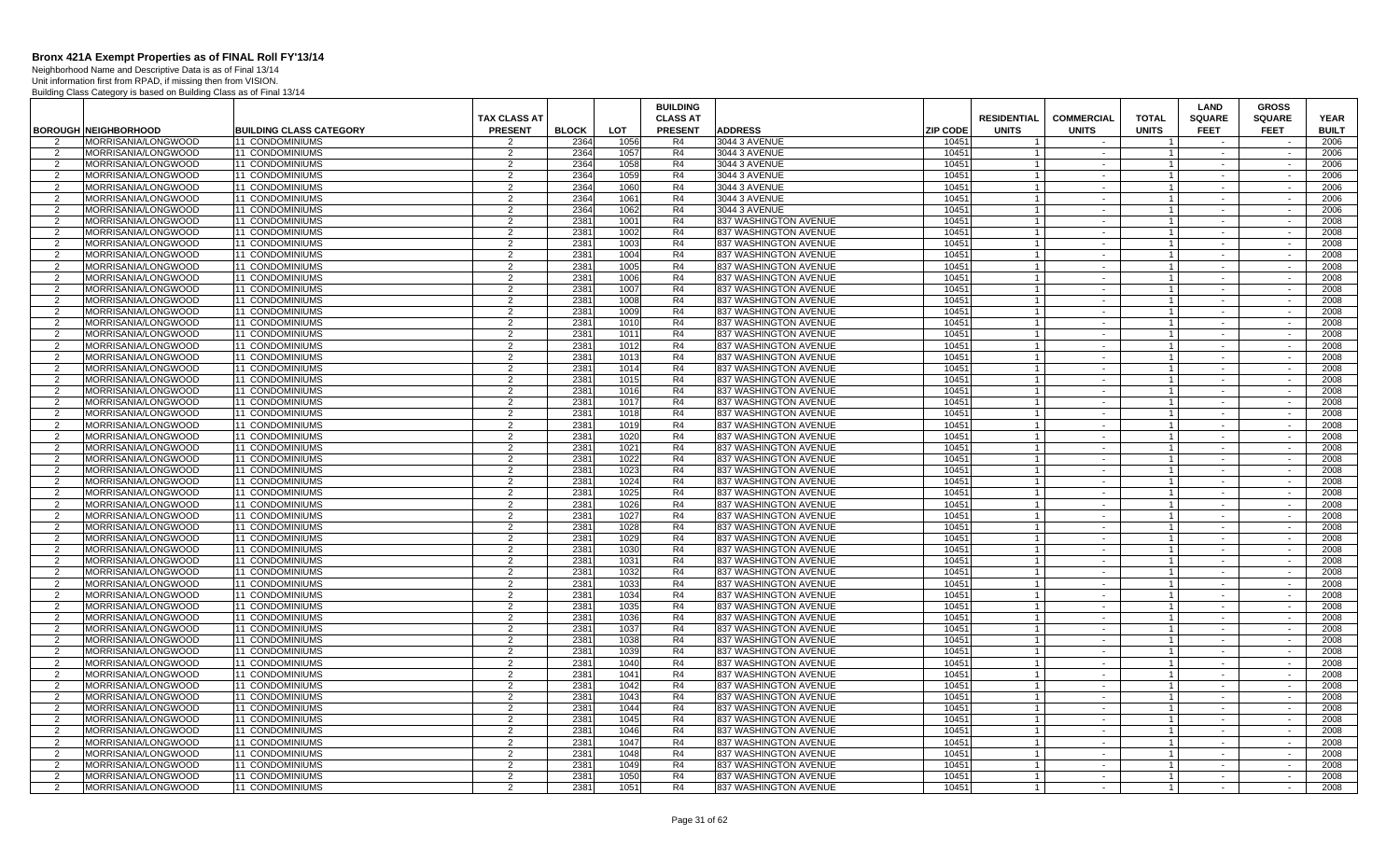Neighborhood Name and Descriptive Data is as of Final 13/14 Unit information first from RPAD, if missing then from VISION.

|                     |                                            |                                    | TAX CLASS AT        |                  |              | <b>BUILDING</b><br><b>CLASS AT</b> |                                                |                 | <b>RESIDENTIAL</b>      | <b>COMMERCIAL</b>        | <b>TOTAL</b>            | LAND<br><b>SQUARE</b> | <b>GROSS</b><br><b>SQUARE</b> | <b>YEAR</b>    |
|---------------------|--------------------------------------------|------------------------------------|---------------------|------------------|--------------|------------------------------------|------------------------------------------------|-----------------|-------------------------|--------------------------|-------------------------|-----------------------|-------------------------------|----------------|
|                     | <b>BOROUGH NEIGHBORHOOD</b>                | <b>BUILDING CLASS CATEGORY</b>     | <b>PRESENT</b>      | <b>BLOCK</b>     | <b>LOT</b>   | <b>PRESENT</b>                     | <b>ADDRESS</b>                                 | <b>ZIP CODE</b> | <b>UNITS</b>            | <b>UNITS</b>             | <b>UNITS</b>            | <b>FEET</b>           | <b>FEET</b>                   | <b>BUILT</b>   |
| $\overline{2}$      | <b>MORRISANIA/LONGWOOD</b>                 | <b>11 CONDOMINIUMS</b>             | $\mathcal{P}$       | 2381             | 1052         | R4                                 | 837 WASHINGTON AVENUE                          | 10451           | $\overline{1}$          | $\sim$                   | $\overline{\mathbf{1}}$ | $\sim$ $-$            | $\sim$                        | 2008           |
| 2                   | MORRISANIA/LONGWOOD                        | 11 CONDOMINIUMS                    | 2                   | 2381             | 1053         | R4                                 | 837 WASHINGTON AVENUE                          | 10451           |                         | $\blacksquare$           |                         | $\sim$                | $\sim$                        | $\overline{0}$ |
| 2                   | MORRISANIA/LONGWOOD                        | 11 CONDOMINIUMS                    | 2                   | 238 <sup>1</sup> | 1054         | R4                                 | 837 WASHINGTON AVENUE                          | 10451           |                         | $\sim$                   | $\overline{1}$          | $\sim$                | $\sim$                        | 2008           |
| $\overline{2}$      | MORRISANIA/LONGWOOD                        | 11 CONDOMINIUMS                    | 2                   | 238'             | 1055         | R4                                 | 837 WASHINGTON AVENUE                          | 10451           |                         | $\sim$                   |                         |                       |                               | 2008           |
| 2                   | MORRISANIA/LONGWOOD                        | <b>11 CONDOMINIUMS</b>             | 2                   | 2381             | 1056         | R4                                 | 837 WASHINGTON AVENUE                          | 10451           |                         | $\sim$                   | $\overline{1}$          | $\sim$                | $\sim$                        | 2008           |
| $\mathcal{P}$       | MORRISANIA/LONGWOOD                        | <b>11 CONDOMINIUMS</b>             | $\overline{2}$      | 2381             | 1057         | R4                                 | 837 WASHINGTON AVENUE                          | 10451           |                         | $\sim$                   |                         | $\sim$                | $\sim$                        | 2008           |
| $\overline{2}$      | MORRISANIA/LONGWOOD                        | 11 CONDOMINIUMS                    | 2                   | 2381             | 1058         | R4                                 | 837 WASHINGTON AVENUE                          | 10451           |                         | $\sim$                   | $\overline{1}$          | $\sim$                | $\sim$                        | 2008           |
| $\mathcal{P}$       | MORRISANIA/LONGWOOD                        | 11 CONDOMINIUMS                    | 2                   | 2381             | 1059         | R <sub>4</sub>                     | 837 WASHINGTON AVENUE                          | 10451           | $\overline{1}$          | $\sim$                   | $\overline{1}$          | $\sim$                | $\sim$                        | 2008           |
| $\overline{2}$      | MORRISANIA/LONGWOOD                        | 11 CONDOMINIUMS                    | 2                   | 2381             | 1060         | R4                                 | 837 WASHINGTON AVENUE                          | 10451           |                         | $\sim$                   | $\overline{1}$          | $\sim$                | $\sim$                        | 2008           |
| 2                   | MORRISANIA/LONGWOOD                        | 11 CONDOMINIUMS                    | 2                   | 2381             | 1061         | R <sub>4</sub>                     | 837 WASHINGTON AVENUE                          | 10451           | $\overline{1}$          | $\sim$                   | $\mathbf{1}$            | $\sim$                | $\sim$                        | 2008           |
| 2                   | <b>MORRISANIA/LONGWOOD</b>                 | <b>11 CONDOMINIUMS</b>             | 2                   | 2381             | 1062         | R4                                 | 837 WASHINGTON AVENUE                          | 10451           | $\overline{1}$          | $\sim$                   | $\mathbf{1}$            | $\sim$                | $\sim$                        | 2008           |
| 2                   | MORRISANIA/LONGWOOD                        | <b>11 CONDOMINIUMS</b>             | 2                   | 2381             | 1063         | R4                                 | 837 WASHINGTON AVENUE                          | 10451           | $\overline{1}$          | $\sim$                   | $\overline{1}$          | $\sim$                | $\sim$                        | 2008           |
| $\overline{2}$      | MORRISANIA/LONGWOOD                        | <b>11 CONDOMINIUMS</b>             | 2                   | 2381             | 1064         | R4                                 | 837 WASHINGTON AVENUE                          | 10451           | $\overline{1}$          | $\sim$                   |                         | $\sim$                | $\sim$                        | 2008           |
| 2                   | MORRISANIA/LONGWOOD                        | <b>11 CONDOMINIUMS</b>             | 2                   | 2381             | 1065         | R <sub>4</sub>                     | 837 WASHINGTON AVENUE                          | 10451           | $\overline{1}$          | $\sim$                   | $\overline{1}$          | $\sim$                | $\sim$                        | 2008           |
| $\overline{2}$      | MORRISANIA/LONGWOOD                        | 11 CONDOMINIUMS                    | $\overline{2}$      | 238'             | 1066         | R4                                 | 837 WASHINGTON AVENUE                          | 10451           |                         | $\sim$                   |                         | $\sim$                | $\sim$                        | 2008           |
| -2                  | MORRISANIA/LONGWOOD                        | 11 CONDOMINIUMS                    | 2                   | 2381             | 1067         | R4                                 | 837 WASHINGTON AVENUE                          | 10451           |                         | $\sim$                   | $\overline{1}$          | $\sim$                | $\sim$                        | 2008           |
| 2                   | MORRISANIA/LONGWOOD                        | 11 CONDOMINIUMS                    | 2                   | 2381             | 1068         | R4                                 | 837 WASHINGTON AVENUE                          | 10451           | $\overline{1}$          | $\sim$                   | $\overline{1}$          | $\sim$                | $\sim$                        | 2008           |
| 2                   | MORRISANIA/LONGWOOD                        | <b>11 CONDOMINIUMS</b>             | 2                   | 2381             | 1069         | R4                                 | 837 WASHINGTON AVENUE                          | 10451           |                         | $\sim$                   | $\overline{1}$          | $\sim$                | $\sim$                        | 2008           |
| 2                   | MORRISANIA/LONGWOOD                        | 11 CONDOMINIUMS                    | 2                   | 2381             | 1070         | R4                                 | 837 WASHINGTON AVENUE                          | 10451           |                         | $\sim$                   | $\overline{1}$          | $\sim$                | $\sim$                        | 2008           |
| $\mathcal{P}$       | MORRISANIA/LONGWOOD                        | <b>11 CONDOMINIUMS</b>             | 2                   | 2381             | 1071         | R4                                 | 837 WASHINGTON AVENUE                          | 10451           |                         | $\sim$                   | $\mathbf{1}$            | $\sim$                | $\sim$                        | 2008           |
| 2                   | <b>MORRISANIA/LONGWOOD</b>                 | <b>11 CONDOMINIUMS</b>             | 2                   | 2381             | 1072         | R4                                 | 837 WASHINGTON AVENUE                          | 10451           | $\overline{1}$          | $\sim$                   | $\overline{1}$          | $\sim$                | $\sim$                        | 2008           |
| $\mathcal{P}$       | MORRISANIA/LONGWOOD                        | <b>11 CONDOMINIUMS</b>             | $\mathcal{P}$       | 2381             | 1073         | R4                                 | 837 WASHINGTON AVENUE                          | 10451           |                         | $\sim$                   | $\overline{1}$          | $\sim$                | $\sim$                        | 2008           |
| $\overline{2}$      | MORRISANIA/LONGWOOD                        | <b>11 CONDOMINIUMS</b>             | 2                   | 2381             | 1074         | R4                                 | 837 WASHINGTON AVENUE                          | 10451           | $\overline{1}$          | $\sim$                   | $\overline{1}$          | $\sim$                | $\sim$                        | 2008           |
| $\overline{2}$      | MORRISANIA/LONGWOOD                        | 11 CONDOMINIUMS                    | $\overline{2}$      | 2381             | 1075         | R4                                 | 837 WASHINGTON AVENUE                          | 10451           |                         | $\overline{\phantom{a}}$ |                         |                       | $\sim$                        | 2008           |
| 2                   | MORRISANIA/LONGWOOD                        | 11 CONDOMINIUMS                    | 2                   | 238 <sup>1</sup> | 1076         | R4                                 | 837 WASHINGTON AVENUE                          | 10451           |                         | $\sim$                   | $\overline{1}$          | $\sim$                | $\sim$                        | 2008           |
| $\overline{2}$      | MORRISANIA/LONGWOOD                        | 11 CONDOMINIUMS                    | 2                   | 2381             | 1077         | R4                                 | 837 WASHINGTON AVENUE                          | 10451           |                         | $\sim$                   |                         |                       | $\sim$                        | 2008           |
| 2                   | MORRISANIA/LONGWOOD                        | <b>11 CONDOMINIUMS</b>             | 2                   | 2381             | 1078         | R4                                 | 837 WASHINGTON AVENUE                          | 10451           |                         | $\sim$                   | -1                      | $\sim$                | $\sim$                        | 2008           |
| $\mathcal{P}$       | MORRISANIA/LONGWOOD                        | <b>11 CONDOMINIUMS</b>             | 2                   | 2381             | 1079         | R4                                 | 837 WASHINGTON AVENUE                          | 10451           |                         | $\sim$                   | $\overline{1}$          | $\sim$                | $\sim$                        | 2008           |
| $\overline{2}$      | MORRISANIA/LONGWOOD                        | 11 CONDOMINIUMS                    | 2                   | 2381             | 1080         | R <sub>4</sub>                     | 837 WASHINGTON AVENUE                          | 10451           |                         | $\sim$                   | $\overline{1}$          | $\sim$                | $\sim$                        | 2008           |
| 2                   | MORRISANIA/LONGWOOD                        | 11 CONDOMINIUMS                    | 2                   | 2381             | 1081         | R4                                 | 837 WASHINGTON AVENUE                          | 10451           | $\overline{1}$          | $\sim$                   | $\overline{1}$          | $\sim$                | $\sim$                        | 2008           |
| 2                   | MORRISANIA/LONGWOOD                        | 11 CONDOMINIUMS                    | $\overline{2}$      | 2381             | 1082         | R4                                 | 837 WASHINGTON AVENUE                          | 10451           | $\overline{1}$          | $\sim$                   | $\overline{1}$          | $\sim$                | $\sim$                        | 2008           |
| 2                   | MORRISANIA/LONGWOOD                        | <b>11 CONDOMINIUMS</b>             | 2                   | 2381             | 1083         | R4                                 | 837 WASHINGTON AVENUE                          | 10451           | $\overline{1}$          | $\sim$                   | $\overline{1}$          | $\sim$                | $\sim$                        | 2008           |
| $\overline{2}$      | MORRISANIA/LONGWOOD                        | <b>11 CONDOMINIUMS</b>             | 2                   | 2381             | 1084         | R4                                 | 837 WASHINGTON AVENUE                          | 10451           | $\overline{1}$          | $\sim$                   | $\mathbf{1}$            | $\sim$                | $\sim$                        | 2008           |
| 2                   | MORRISANIA/LONGWOOD                        | <b>11 CONDOMINIUMS</b>             | 2                   | 2381             | 1085         | R4<br>R4                           | 837 WASHINGTON AVENUE                          | 10451           | $\overline{1}$          | $\sim$                   | $\overline{1}$          | $\sim$ $-$            | $\sim$                        | 2008<br>2008   |
| $\overline{2}$      | MORRISANIA/LONGWOOD<br>MORRISANIA/LONGWOOD | 11 CONDOMINIUMS                    | 2                   | 2381<br>238'     | 1086<br>1087 | R4                                 | 837 WASHINGTON AVENUE<br>837 WASHINGTON AVENUE | 10451<br>10451  |                         | $\sim$<br>$\sim$         | $\overline{1}$          | $\sim$                | $\sim$<br>$\sim$              | 2008           |
| 2<br>$\overline{2}$ | MORRISANIA/LONGWOOD                        | 11 CONDOMINIUMS<br>11 CONDOMINIUMS | 2<br>$\overline{2}$ | 2381             | 1088         | R <sub>4</sub>                     | 837 WASHINGTON AVENUE                          | 10451           |                         | $\sim$                   |                         | $\sim$                | $\sim$                        | 2008           |
| $\overline{2}$      | MORRISANIA/LONGWOOD                        | 11 CONDOMINIUMS                    | $\overline{2}$      | 2381             | 1089         | R4                                 | 837 WASHINGTON AVENUE                          | 10451           |                         | $\sim$                   | -1<br>$\overline{1}$    | $\sim$                | $\sim$                        | 2008           |
| $\overline{2}$      | MORRISANIA/LONGWOOD                        | 11 CONDOMINIUMS                    | 2                   | 2381             | 1090         | R4                                 | 837 WASHINGTON AVENUE                          | 10451           | $\overline{1}$          | $\sim$                   | $\overline{1}$          | $\sim$                | $\sim$                        | 2008           |
| $\overline{2}$      | MORRISANIA/LONGWOOD                        | <b>11 CONDOMINIUMS</b>             | 2                   | 2381             | 1091         | R4                                 | 837 WASHINGTON AVENUE                          | 10451           |                         | $\sim$                   | $\overline{1}$          | $\sim$                | $\sim$                        | 2008           |
| 2                   | MORRISANIA/LONGWOOD                        | <b>11 CONDOMINIUMS</b>             | 2                   | 2381             | 1092         | R4                                 | 837 WASHINGTON AVENUE                          | 10451           | $\overline{1}$          | $\sim$                   | $\overline{1}$          | $\sim$                | $\sim$                        | 2008           |
| $\mathcal{P}$       | MORRISANIA/LONGWOOD                        | <b>11 CONDOMINIUMS</b>             | 2                   | 2931             | 1101         | R <sub>2</sub>                     | <b>1349 FRANKLIN AVENUE</b>                    | 10456           |                         | $\sim$                   |                         | $\sim$                | $\sim$                        | 2007           |
| 2                   | MORRISANIA/LONGWOOD                        | 11 CONDOMINIUMS                    | $\overline{2}$      | 2931             | 1102         | R <sub>2</sub>                     | 1349 FRANKLIN AVENUE                           | 10456           | $\overline{1}$          | $\sim$                   | $\overline{1}$          | $\sim$                | $\sim$                        | 2007           |
| 2                   | MORRISANIA/LONGWOOD                        | 11 CONDOMINIUMS                    | 2                   | 2931             | 1103         | R <sub>2</sub>                     | 1349 FRANKLIN AVENUE                           | 10456           |                         | $\sim$                   |                         | $\sim$                | $\sim$                        | 2007           |
| 2                   | MORRISANIA/LONGWOOD                        | <b>11 CONDOMINIUMS</b>             | 2                   | 2931             | 1104         | R <sub>2</sub>                     | 1349 FRANKLIN AVENUE                           | 10456           |                         | $\sim$                   | $\overline{1}$          | $\sim$                | $\sim$                        | 2007           |
| $\overline{2}$      | MORRISANIA/LONGWOOD                        | 11 CONDOMINIUMS                    | 2                   | 2931             | 1105         | R <sub>2</sub>                     | 1349 FRANKLIN AVENUE                           | 10456           |                         | $\overline{\phantom{a}}$ |                         |                       | $\blacksquare$                | 2007           |
| 2                   | MORRISANIA/LONGWOOD                        | <b>11 CONDOMINIUMS</b>             | 2                   | 2931             | 1106         | R <sub>2</sub>                     | 1349 FRANKLIN AVENUE                           | 10456           |                         | $\sim$                   | $\overline{1}$          | $\sim$                | $\sim$                        | 2007           |
| $\mathcal{P}$       | MORRISANIA/LONGWOOD                        | 11 CONDOMINIUMS                    | 2                   | 2931             | 1107         | R <sub>2</sub>                     | 1349 FRANKLIN AVENUE                           | 10456           | $\overline{1}$          | $\sim$                   | $\mathbf{1}$            | $\sim$                | $\sim$                        | 2007           |
| $\overline{2}$      | MORRISANIA/LONGWOOD                        | <b>11 CONDOMINIUMS</b>             | 2                   | 2931             | 1108         | R <sub>2</sub>                     | <b>1349 FRANKLIN AVENUE</b>                    | 10456           |                         | $\sim$                   | $\overline{1}$          | $\sim$                | $\sim$                        | 2007           |
| $\mathcal{P}$       | MORRISANIA/LONGWOOD                        | 11 CONDOMINIUMS                    | 2                   | 2931             | 1109         | R <sub>2</sub>                     | 1349 FRANKLIN AVENUE                           | 10456           | $\overline{1}$          | $\sim$                   | $\overline{1}$          | $\sim$                | $\mathcal{L}_{\mathcal{A}}$   | $\Omega$       |
| $\overline{2}$      | MORRISANIA/LONGWOOD                        | 11 CONDOMINIUMS                    | 2                   | 2931             | 1110         | R <sub>2</sub>                     | 1349 FRANKLIN AVENUE                           | 10456           |                         | $\sim$                   | $\overline{1}$          | $\sim$                | $\sim$                        | 2007           |
| 2                   | MORRISANIA/LONGWOOD                        | 11 CONDOMINIUMS                    | 2                   | 2931             | 1111         | R <sub>2</sub>                     | 1349 FRANKLIN AVENUE                           | 10456           | $\overline{1}$          | $\sim$                   | $\overline{1}$          | $\sim$                | $\sim$                        | 2007           |
| 2                   | MORRISANIA/LONGWOOD                        | <b>11 CONDOMINIUMS</b>             | 2                   | 2931             | 1112         | R <sub>2</sub>                     | 1349 FRANKLIN AVENUE                           | 10456           | $\overline{\mathbf{1}}$ | $\sim$                   | $\mathbf{1}$            | $\sim$                | $\sim$                        | 2007           |
| 2                   | MORRISANIA/LONGWOOD                        | <b>11 CONDOMINIUMS</b>             | 2                   | 2931             | 1113         | R <sub>2</sub>                     | <b>1349 FRANKLIN AVENUE</b>                    | 10456           | $\overline{1}$          | $\sim$                   | $\overline{1}$          | $\sim$                | $\sim$                        | 2007           |
| $\overline{2}$      | MORRISANIA/LONGWOOD                        | 11 CONDOMINIUMS                    | 2                   | 2931             | 1114         | R <sub>2</sub>                     | <b>1349 FRANKLIN AVENUE</b>                    | 10456           |                         | $\sim$                   | $\mathbf{1}$            | $\sim$                | $\sim$                        | 2007           |
| $\mathcal{P}$       | MORRISANIA/LONGWOOD                        | <b>11 CONDOMINIUMS</b>             | 2                   | 2931             | 1115         | R <sub>2</sub>                     | <b>1349 FRANKLIN AVENUE</b>                    | 10456           |                         | $\sim$                   | $\overline{1}$          | $\sim$                | $\sim$                        | 2007           |
| $\mathcal{P}$       | MORRISANIA/LONGWOOD                        | 11 CONDOMINIUMS                    | $\mathcal{P}$       | 2931             | 1116         | R <sub>2</sub>                     | 1349 FRANKLIN AVENUE                           | 10456           |                         | $\sim$                   |                         | $\sim$                |                               | 2007           |
| 2                   | MORRISANIA/LONGWOOD                        | 12 CONRENTALS                      | 2                   | 2366             | 1001         | RR                                 | 505 EAST 161 STREET                            | 10451           | 80                      | $\sim$                   | 80                      | 35,133                | 91,142                        | 2010           |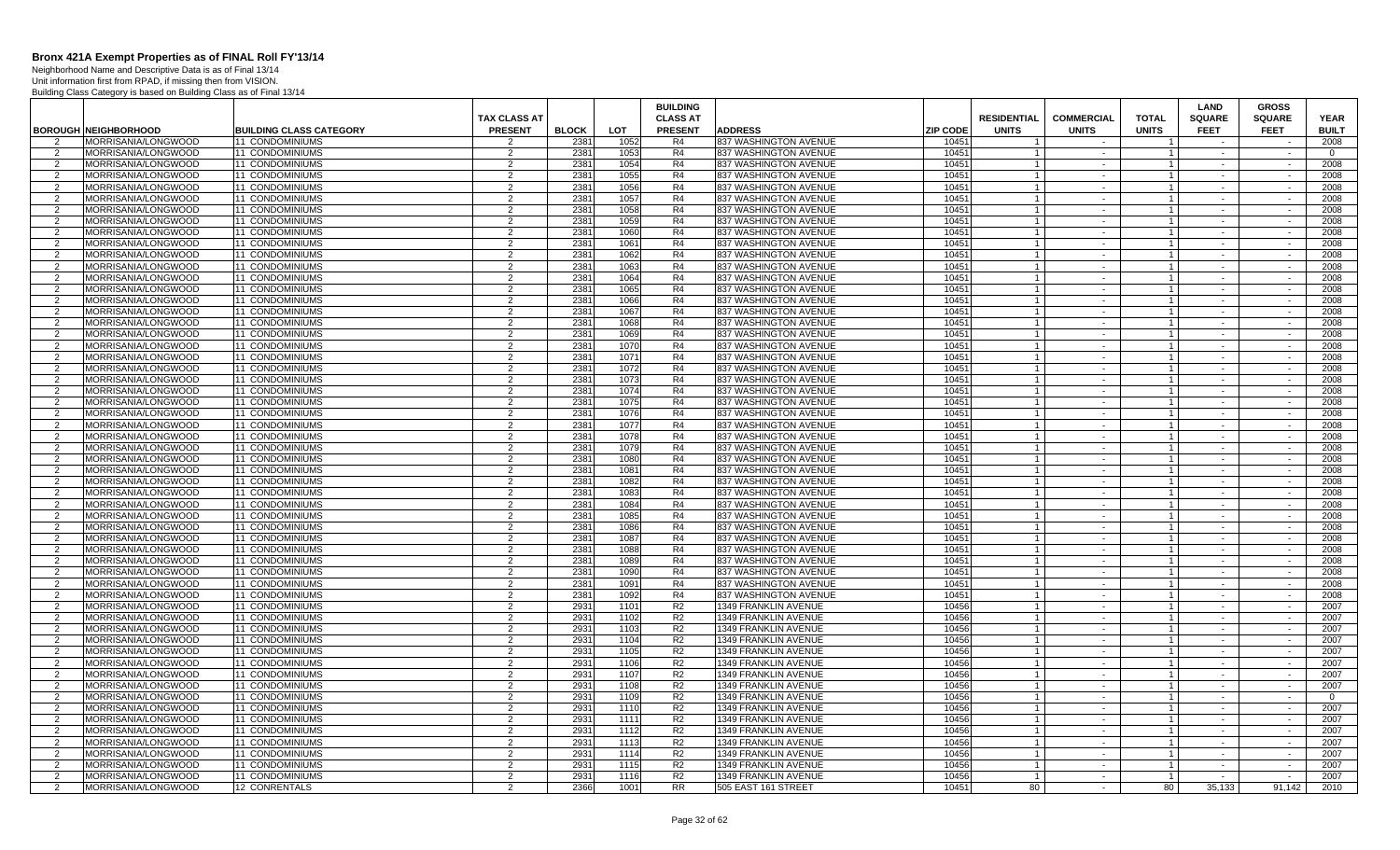Neighborhood Name and Descriptive Data is as of Final 13/14

|                     |                                                   |                                                            |                     |              |                | <b>BUILDING</b>                  |                                              |                 |                                  |                                |                     | LAND             | <b>GROSS</b>     |                            |
|---------------------|---------------------------------------------------|------------------------------------------------------------|---------------------|--------------|----------------|----------------------------------|----------------------------------------------|-----------------|----------------------------------|--------------------------------|---------------------|------------------|------------------|----------------------------|
|                     |                                                   |                                                            | <b>TAX CLASS AT</b> |              |                | <b>CLASS AT</b>                  |                                              |                 | <b>RESIDENTIAL</b>               | <b>COMMERCIAL</b>              | <b>TOTAL</b>        | <b>SQUARE</b>    | <b>SQUARE</b>    | <b>YEAR</b>                |
|                     | <b>BOROUGH NEIGHBORHOOD</b>                       | <b>BUILDING CLASS CATEGORY</b>                             | <b>PRESENT</b>      | <b>BLOCK</b> | <b>LOT</b>     | <b>PRESENT</b>                   | <b>ADDRESS</b>                               | <b>ZIP CODE</b> | <b>UNITS</b>                     | <b>UNITS</b>                   | <b>UNITS</b>        | <b>FEET</b>      | <b>FEET</b>      | <b>BUILT</b>               |
| $\mathcal{P}$       | MORRISANIA/LONGWOOD                               | 12 CONRENTALS                                              | $\mathcal{P}$       | 2367         | 1002           | <b>RR</b>                        | 508 EAST 163 STREET                          | 10451           | 85                               |                                | 85                  |                  | 97,370           | $\Omega$                   |
| 2                   | MORRISANIA/LONGWOOD                               | <b>12 CONRENTALS</b>                                       | 2                   | 2367         | 1104           | <b>RR</b>                        | 3213 3 AVENUE                                | 10451           | $\overline{1}$                   | $\sim$                         |                     | 35,960           | 134.053          | 2008                       |
| 2                   | MORRISANIA/LONGWOOD                               | 12 CONRENTALS                                              | 2                   | 2609         | 1001           | <b>RR</b>                        | 3462 3 AVENUE                                | 10456           | 115                              | $\sim$                         | 115                 | 23,093           | 114,912          | 2009                       |
| 2                   | <b>MORRISANIA/LONGWOOD</b>                        | 12 CONRENTALS                                              | 2                   | 2609         | 1003           | <b>RR</b>                        | 3480 3 AVENUE                                | 10456           | 113                              | $\sim$                         | 113                 | 23,093           | 13.411           | 2009                       |
| 2                   | MORRISANIA/LONGWOOD                               | <b>12 CONRENTALS</b>                                       | 2                   | 2618         | 1001           | <b>RR</b>                        | 601 EAST 156 STREET                          | 10455           | 78                               | $\sim$                         | 78                  | $\sim$           | 109.920          | $\overline{0}$             |
| $\mathcal{P}$       | MORRISANIA/LONGWOOD                               | 12 CONRENTALS                                              | $\overline{2}$      | 2618         | 1002           | $\overline{RR}$                  | 756 ST ANNS AVENUE                           | 10456           | 43                               | $\sim$                         | 43                  | $\sim$           | 44.997           | $\Omega$                   |
| 2                   | MORRISANIA/LONGWOOD                               | 12 CONRENTALS                                              | $\overline{2}$      | 2618         | 1003           | <b>RR</b>                        | 609 EAST 156 STREET                          | 10455           | 45                               | $\sim$                         | 45                  | $\sim$           | 70,375           | $\Omega$                   |
| $\overline{2}$      | MORRISANIA/LONGWOOD                               | 12 CONRENTALS                                              | 2                   | 2703         | 1002           | <b>RR</b>                        | 950 WESTCHESTER AVENUE                       | 10459           | 111                              | $\sim$                         | 111                 | $\sim$           | 112,935          | 2006                       |
| 2                   | MORRISANIA/LONGWOOD                               | <b>12 CONRENTALS</b>                                       | 2                   | 2976         | 1103           | <b>RR</b>                        | 870 JENNINGS STREET                          | 10459           | 84                               | $\sim$                         | 84                  | $\sim$           | 78,715           | 2009                       |
| $\mathcal{P}$       | MORRISANIA/LONGWOOD                               | 13 CONDOPS                                                 | 2                   | 2359         | 1001           | R <sub>9</sub>                   | 700-704 BROOK AVENUE                         | 10455           | 71                               | $\sim$                         | 71                  | $\sim$           | 84,224           | 2010                       |
| 2                   | MORRISANIA/LONGWOOD                               | 13 CONDOPS                                                 | 2                   | 2742         | 1004           | R9                               | 951 HOE AVENUE                               | 10459           | 164                              | $\sim$                         | 164                 | 66.430           | 160.358          | 2005                       |
| 2                   | MORRISANIA/LONGWOOD                               | 13 CONDOPS                                                 | 2                   | 2742         | 1005           | R <sub>9</sub>                   | 941 HOE AVENUE                               | 10459           | 136                              | $\sim$                         | 136                 | 66,430           | 131.212          | 2005                       |
| 2                   | <b>MORRISANIA/LONGWOOD</b>                        | 14 4-10 FAMILY RENTALS                                     | 2B                  | 2389         | 54             | C <sub>1</sub>                   | 459 EAST 167 STREET                          | 10456           | -8                               | $\sim$                         | 8                   | 2.700            | 8,033            | 2007                       |
| 2                   | MORRISANIA/LONGWOOD                               | 14 4-10 FAMILY RENTALS                                     | 2A                  | 2607         | 2              | S <sub>3</sub>                   | 3300 3 AVENUE                                | 10456           | 3                                | $\overline{1}$                 | $\overline{4}$      | 1.588            | 4.808            | 2006                       |
| $\overline{2}$      | MORRISANIA/LONGWOOD                               | 14 4-10 FAMILY RENTALS                                     | 2A                  | 2607         | 3              | S3                               | 3302 3 AVENUE                                | 10456           | -3                               | 1                              | $\overline{4}$      | 1.684            | 5.045            | 2006                       |
| 2                   | MORRISANIA/LONGWOOD                               | 14 4-10 FAMILY RENTALS                                     | 2A                  | 2607         | $\overline{4}$ | S <sub>3</sub>                   | 3304 3 AVENUE                                | 10456           | -3                               | $\mathbf{1}$                   | $\overline{4}$      | 1,622            | 4,876            | 2006                       |
| $\overline{2}$      | MORRISANIA/LONGWOOD                               | 14 4-10 FAMILY RENTALS                                     | 2A                  | 2607         |                | S <sub>3</sub>                   | 3306 3 AVENUE                                | 10456           | $\mathbf{3}$                     | $\mathbf{1}$                   | $\overline{4}$      | 1,865            | 5,222            | 2006                       |
| 2                   | MORRISANIA/LONGWOOD                               | 14 4-10 FAMILY RENTALS                                     | 2A                  | 2607         | 98             | S <sub>3</sub>                   | 3310 3 AVENUE                                | 10456           | 3<br>$\cdot$ 3                   | $\mathbf{1}$<br>$\overline{1}$ | $\overline{4}$      | 2.058            | 5,475            | 2006                       |
| 2<br>$\mathcal{P}$  | MORRISANIA/LONGWOOD                               | 14 4-10 FAMILY RENTALS                                     | 2A                  | 2607         | 99             | S <sub>3</sub><br>C <sub>1</sub> | 3308 3 AVENUE                                | 10456<br>10456  | -8                               |                                | $\overline{4}$      | 1.885            | 5,475            | 2006                       |
|                     | MORRISANIA/LONGWOOD                               | 14 4-10 FAMILY RENTALS                                     | 2B<br>2B            | 2627<br>2627 | 58             | C <sub>1</sub>                   | 611 EAST 161 STREET                          | 10456           | 8                                | $\sim$<br>$\sim$               | 8<br>8 <sup>1</sup> | 2,500<br>3.000   | 5,317<br>6.083   | 2008<br>2008               |
| 2<br>2              | MORRISANIA/LONGWOOD<br><b>MORRISANIA/LONGWOOD</b> | 14 4-10 FAMILY RENTALS<br>14 4-10 FAMILY RENTALS           | 2B                  | 2676         | 130            | C <sub>1</sub>                   | 621 EAST 161 STREET<br>762 UNION AVENUE      | 10455           | 8                                |                                | 8                   | 3.701            | 10.308           | 2003                       |
| 2                   | MORRISANIA/LONGWOOD                               | 14 4-10 FAMILY RENTALS                                     | 2B                  | 2676         | 134            | C <sub>1</sub>                   | 766 UNION AVENUE                             | 10455           | 8                                | $\sim$<br>$\sim$               | 8                   | 2.932            | 7,886            | 2003                       |
| $\overline{2}$      | MORRISANIA/LONGWOOD                               | 14 4-10 FAMILY RENTALS                                     | 2B                  | 2676         | 136            | C <sub>1</sub>                   | 770 UNION AVENUE                             | 10455           | 8                                | $\sim$                         | 8                   | 3.798            | 10.308           | 2003                       |
| 2                   | MORRISANIA/LONGWOOD                               | 14 4-10 FAMILY RENTALS                                     | 2A                  | 2694         | 19             | C <sub>2</sub>                   | 866 EAST 169 STREET                          | 10459           | 6                                | $\sim$                         | 6                   | 3,000            | 5,737            | 2012                       |
| $\overline{2}$      | MORRISANIA/LONGWOOD                               | 14 4-10 FAMILY RENTALS                                     | 2A                  | 2735         | 42             | C <sub>2</sub>                   | 951 BRUCKNER BOULEVARD                       | 10459           | 5                                | $\sim$                         | 5 <sup>5</sup>      | 2.000            | 4.400            | 2008                       |
| 2                   | MORRISANIA/LONGWOOD                               | 14 4-10 FAMILY RENTALS                                     | 2B                  | 2974         | 23             | C <sub>1</sub>                   | 903 HOME STREET                              | 10459           | -8                               | $\sim$                         | 8                   | 1.733            | 6,215            | 2007                       |
| 2                   | <b>MORRISANIA/LONGWOOD</b>                        | 14 4-10 FAMILY RENTALS                                     | 2B                  | 2979         | 11             | C7                               | 1226 SOUTHERN BOULEVARD                      | 10459           | 8                                | $\overline{1}$                 | 9                   | 3.150            | 10,595           | 2007                       |
| $\mathcal{P}$       | MORRISANIA/LONGWOOD                               | 16 2-10 FAMILY CONDOMINIUMS                                | 2C                  | 2607         | 1101           | R1                               | 1094 FRANKLIN AVENUE                         | 10456           |                                  | $\sim$                         | $\overline{1}$      | $\sim$           | $\sim$           | $\mathbf{0}$               |
| 2                   | MORRISANIA/LONGWOOD                               | 16 2-10 FAMILY CONDOMINIUMS                                | 2C                  | 2607         | 1102           | R1                               | 1094 FRANKLIN AVENUE                         | 10456           | $\overline{1}$                   | $\sim$ $-$                     | $\overline{1}$      | $\sim$           | $\sim$           | $\overline{0}$             |
| $\overline{2}$      | <b>MORRISANIA/LONGWOOD</b>                        | 16 2-10 FAMILY CONDOMINIUMS                                | 2C                  | 2607         | 1103           | R1                               | 1094 FRANKLIN AVENUE                         | 10456           | $\overline{1}$                   | $\sim$                         | $\overline{1}$      | $\sim$           | $\sim$           | $\Omega$                   |
| 2                   | MORRISANIA/LONGWOOD                               | 16 2-10 FAMILY CONDOMINIUMS                                | 2C                  | 2607         | 1104           | R1                               | 1094 FRANKLIN AVENUE                         | 10456           | $\overline{1}$                   | $\sim$                         | $\mathbf{1}$        | $\sim$           | $\sim$           | $\Omega$                   |
| $\overline{2}$      | MORRISANIA/LONGWOOD                               | 16 2-10 FAMILY CONDOMINIUMS                                | 2C                  | 2607         | 1105           | R <sub>1</sub>                   | 1094 FRANKLIN AVENUE                         | 10456           | $\overline{1}$                   | $\sim$                         |                     | $\sim$           | $\sim$           | $\Omega$                   |
| $\overline{2}$      | MORRISANIA/LONGWOOD                               | 16 2-10 FAMILY CONDOMINIUMS                                | 2C                  | 2607         | 1106           | R <sub>1</sub>                   | 1094 FRANKLIN AVENUE                         | 10456           | $\overline{1}$                   | $\sim$                         | $\overline{1}$      | $\sim$           | $\sim$           | $\Omega$                   |
| $\mathcal{P}$       | MORRISANIA/LONGWOOD                               | 16 2-10 FAMILY CONDOMINIUMS                                | 2C                  | 2607         | 1107           | R1                               | 1094 FRANKLIN AVENUE                         | 10456           | $\overline{1}$                   | $\sim$                         |                     | $\sim$           |                  | $\Omega$                   |
| 2                   | MORRISANIA/LONGWOOD                               | 16 2-10 FAMILY CONDOMINIUMS                                | 2C                  | 2607         | 1108           | R1                               | 1094 FRANKLIN AVENUE                         | 10456           | $\overline{1}$                   | $\sim$                         |                     | $\sim$           | $\sim$           | $\Omega$                   |
| $\mathcal{P}$       | <b>MORRISANIA/LONGWOOD</b>                        | 16 2-10 FAMILY CONDOMINIUMS                                | 2C                  | 2706         | 1001           | R1                               | 1122 INTERVALE AVENUE                        | 10459           | $\overline{1}$                   | $\sim$                         | $\overline{1}$      | $\sim$           | $\sim$           | 2005                       |
| $\mathcal{P}$       | MORRISANIA/LONGWOOD                               | 16 2-10 FAMILY CONDOMINIUMS                                | 2C                  | 2706         | 1002           | R1                               | 1122 INTERVALE AVENUE                        | 10459           | $\overline{1}$                   | $\sim$                         | $\mathbf{1}$        | $\sim$           | $\sim$           | 2005                       |
| 2                   | <b>IMORRISANIA/LONGWOOD</b>                       | 16 2-10 FAMILY CONDOMINIUMS                                | 2C                  | 2706         | 1003           | R1                               | 1122 INTERVALE AVENUE                        | 10459           | $\overline{1}$                   | $\sim$                         | $\overline{1}$      | $\sim$           | $\sim$           | 2005                       |
| $\overline{2}$      | MORRISANIA/LONGWOOD                               | 16 2-10 FAMILY CONDOMINIUMS                                | 2C                  | 2706         | 1004           | R1                               | 1122 INTERVALE AVENUE                        | 10459           | $\overline{1}$                   | $\sim$                         |                     | $\sim$           | $\sim$           | 2005                       |
| 2                   | MORRISANIA/LONGWOOD                               | 16 2-10 FAMILY CONDOMINIUMS                                | 2C                  | 2706         | 1005           | R1                               | 1122 INTERVALE AVENUE                        | 10459           | $\overline{1}$                   | $\sim$                         | $\mathbf{1}$        | $\sim$           | $\sim$           | 2005                       |
| $\mathcal{P}$       | MORRISANIA/LONGWOOD                               | 16 2-10 FAMILY CONDOMINIUMS                                | 2C                  | 2706         | 1006           | R <sub>1</sub>                   | 1122 INTERVALE AVENUE                        | 10459           | $\overline{1}$                   | $\mathbf{r}$                   |                     | $\sim$           | $\sim$           | 2005                       |
| 2                   | MORRISANIA/LONGWOOD                               | 16 2-10 FAMILY CONDOMINIUMS                                | 2C                  | 2706         | 1007           | R <sub>1</sub>                   | 1122 INTERVALE AVENUE                        | 10459           | $\overline{1}$                   | $\sim$                         | $\overline{1}$      | $\sim$           | $\sim$           | 2005                       |
| $\mathcal{P}$       | MORRISANIA/LONGWOOD                               | 16 2-10 FAMILY CONDOMINIUMS                                | 2C                  | 2706         | 1008           | R <sub>1</sub>                   | 1122 INTERVALE AVENUE                        | 10459           | $\overline{1}$                   | $\sim$                         | $\overline{1}$      | $\sim$           | $\sim$           | 2005                       |
| $\overline{2}$      | <b>MORRISANIA/LONGWOOD</b>                        | 16 2-10 FAMILY CONDOMINIUMS                                | 2C                  | 2933         | 1001           | R1                               | 1314 FRANKLIN AVENUE                         | 10456           | $\overline{1}$                   | $\sim$                         | $\overline{1}$      | $\sim$           | $\sim$           | 2008                       |
| 2                   | MORRISANIA/LONGWOOD                               | 16 2-10 FAMILY CONDOMINIUMS                                | 2C                  | 2933         | 1002           | R1                               | 1312 FRANKLIN AVENUE                         | 10456           | $\overline{1}$                   | $\sim$                         | $\overline{1}$      | $\sim$           | $\sim$           | 2008                       |
| 2                   | MORRISANIA/LONGWOOD                               | 16 2-10 FAMILY CONDOMINIUMS                                | 2C                  | 2933         | 1003           | R1                               | 1314 FRANKLIN AVENUE                         | 10456           | $\overline{1}$                   | $\sim$                         | $\overline{1}$      | $\sim$           | $\sim$           | $\mathbf{0}$               |
| 2                   | MORRISANIA/LONGWOOD                               | 16 2-10 FAMILY CONDOMINIUMS                                | 2C                  | 2933         | 1004           | R1                               | 1312 FRANKLIN AVENUE                         | 10456           | $\overline{1}$<br>$\overline{1}$ | $\sim$                         | $\overline{1}$      | $\sim$           | $\sim$           | $\mathbf{0}$               |
| $\overline{2}$<br>2 | MORRISANIA/LONGWOOD<br>MORRISANIA/LONGWOOD        | 16 2-10 FAMILY CONDOMINIUMS<br>16 2-10 FAMILY CONDOMINIUMS | 2C<br>2C            | 2933<br>2933 | 1005<br>1006   | R1<br>R1                         | 1314 FRANKLIN AVENUE<br>1312 FRANKLIN AVENUE | 10456<br>10456  | $\overline{1}$                   | $\sim$<br>$\sim$               | $\mathbf{1}$        | $\sim$<br>$\sim$ | $\sim$<br>$\sim$ | $\overline{0}$<br>$\Omega$ |
| $\mathcal{P}$       | MORRISANIA/LONGWOOD                               | 16 2-10 FAMILY CONDOMINIUMS                                | 2C                  | 2933         | 1007           | R <sub>1</sub>                   | 1314 FRANKLIN AVENUE                         | 10456           | $\overline{1}$                   | $\sim$                         |                     | $\sim$           | $\sim$           | $\overline{0}$             |
| 2                   | MORRISANIA/LONGWOOD                               | 16 2-10 FAMILY CONDOMINIUMS                                | 2C                  | 2933         | 1008           | R1                               | 1312 FRANKLIN AVENUE                         | 10456           | $\overline{1}$                   | $\sim$                         | $\overline{1}$      | $\sim$           | $\sim$           | 2008                       |
| $\mathcal{P}$       | MORRISANIA/LONGWOOD                               | 28 CONDO STORE BUILDINGS                                   | $\overline{4}$      | 2367         | 1001           | <b>RK</b>                        | 508 EAST 163 STREET                          | 10451           | $\sim$ $-$                       | $\sim$                         | $\overline{1}$      | $\sim$           | $\sim$           | 2008                       |
| $\mathcal{P}$       | <b>MORRISANIA/LONGWOOD</b>                        | 28 CONDO STORE BUILDINGS                                   | $\overline{4}$      | 2367         | 1101           | <b>RK</b>                        | 3213 3 AVENUE                                | 10451           | $\sim$                           | $\sim$                         | $\overline{1}$      | $\sim$           | $\sim$           | 2008                       |
| $\mathcal{P}$       | MORRISANIA/LONGWOOD                               | 28 CONDO STORE BUILDINGS                                   | $\overline{4}$      | 2367         | 1102           | <b>RK</b>                        | 3213 3 AVENUE                                | 10451           | $\sim$                           | $\sim$                         | $\overline{1}$      | $\sim$           | $\sim$           | 2008                       |
| 2                   | MORRISANIA/LONGWOOD                               | 28 CONDO STORE BUILDINGS                                   | $\overline{4}$      | 2381         | 1093           | <b>RK</b>                        | 837 WASHINGTON AVENUE                        | 10451           | $\sim$                           | $\sim$                         | $\mathbf{1}$        | $\sim$           | $\sim$           | 2008                       |
| 2                   | MORRISANIA/LONGWOOD                               | 28 CONDO STORE BUILDINGS                                   | $\overline{4}$      | 2703         | 1001           | <b>RK</b>                        | 950 WESTCHESTER AVENUE                       | 10459           | $\sim$                           | $\sim$                         | $\overline{1}$      | $\sim$           | $\sim$           | 2006                       |
| 2                   | MORRISANIA/LONGWOOD                               | 33 CONDO NON-BUSINESS STORAGE                              | $\overline{4}$      | 2381         | 1095           | <b>RS</b>                        | 837 WASHINGTON AVENUE                        | 10451           | $\sim$                           | $\sim$                         |                     | $\sim$           | $\sim$           | 2008                       |
|                     |                                                   |                                                            |                     |              |                |                                  |                                              |                 |                                  |                                |                     |                  |                  |                            |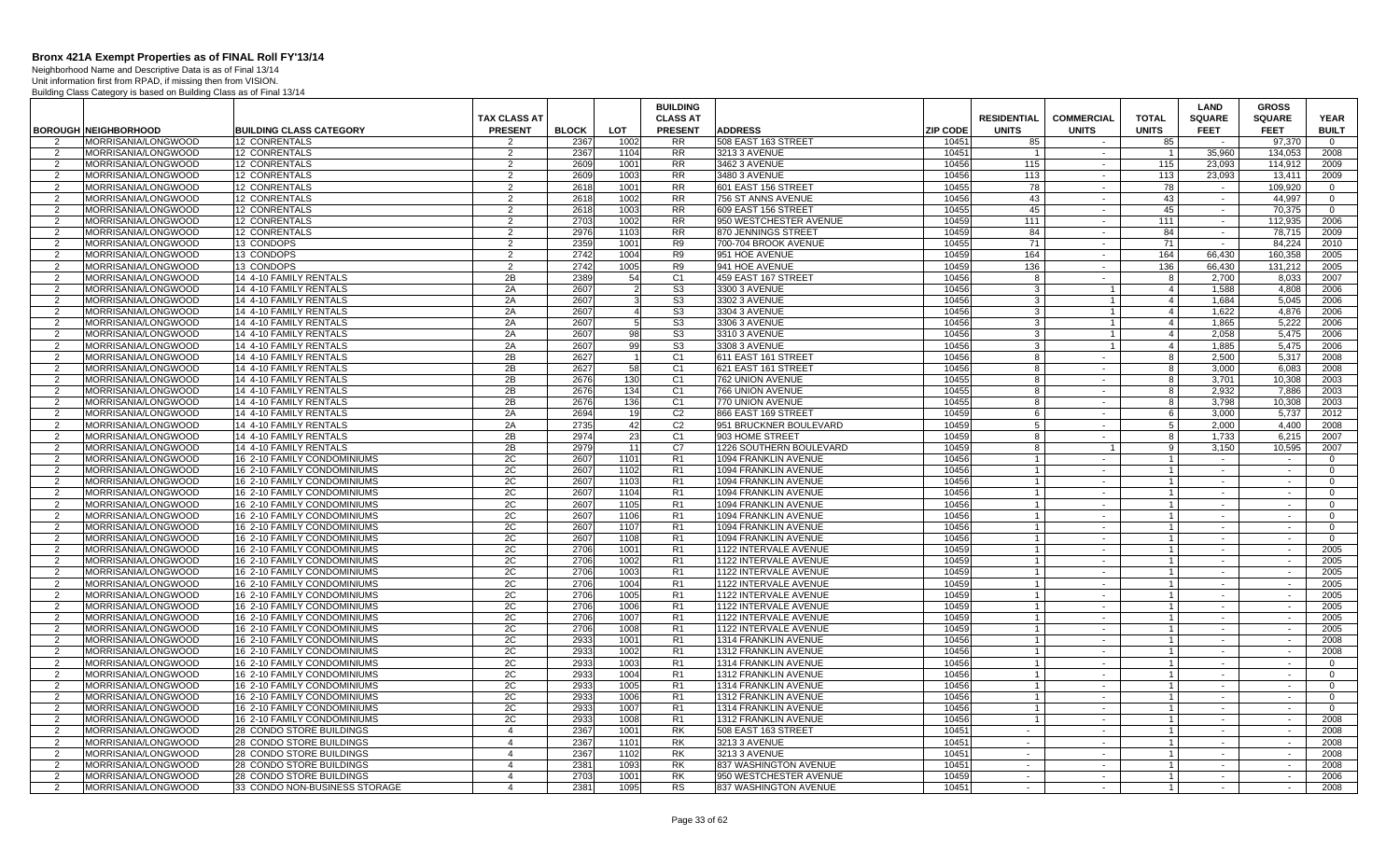Neighborhood Name and Descriptive Data is as of Final 13/14 Unit information first from RPAD, if missing then from VISION.

|                     |                                                                |                                                    |                                  |                      |             | <b>BUILDING</b>                  |                                            |                          |                                  |                        |                                | <b>LAND</b>           | <b>GROSS</b>                            |                      |
|---------------------|----------------------------------------------------------------|----------------------------------------------------|----------------------------------|----------------------|-------------|----------------------------------|--------------------------------------------|--------------------------|----------------------------------|------------------------|--------------------------------|-----------------------|-----------------------------------------|----------------------|
|                     |                                                                |                                                    | <b>TAX CLASS AT</b>              |                      |             | <b>CLASS AT</b>                  |                                            |                          | <b>RESIDENTIAL</b>               | <b>COMMERCIAL</b>      | <b>TOTAL</b>                   | <b>SQUARE</b>         | <b>SQUARE</b>                           | <b>YEAR</b>          |
| 2                   | <b>BOROUGH NEIGHBORHOOD</b><br>MORRISANIA/LONGWOOD             | <b>BUILDING CLASS CATEGORY</b><br>35 CONDO PARKING | <b>PRESENT</b><br>$\overline{4}$ | <b>BLOCK</b><br>2366 | LOT<br>1002 | <b>PRESENT</b><br>RG             | <b>ADDRESS</b><br>505 EAST 161 STREET      | <b>ZIP CODE</b><br>10451 | <b>UNITS</b><br>$\sim$           | <b>UNITS</b><br>$\sim$ | <b>UNITS</b><br>$\overline{1}$ | <b>FEET</b><br>$\sim$ | <b>FEET</b><br>$\overline{\phantom{a}}$ | <b>BUILT</b><br>2010 |
| 2                   | IMORRISANIA/LONGWOOD                                           | 35 CONDO PARKING                                   | $\overline{4}$                   | 2367                 | 1003        | RP                               | 508 EAST 163 STREET                        | 10451                    | $\sim$                           | $\sim$                 | 1                              | $\sim$                | $\sim$                                  | 2008                 |
| 2                   | <b>IMORRISANIA/LONGWOOD</b>                                    | 35 CONDO PARKING                                   | $\overline{4}$                   | 2367                 | 1103        | RG.                              | 3213 3 AVENUE                              | 10451                    | $\sim$                           | $\sim$                 | $\overline{1}$                 | $\sim$                | $\sim$                                  | 2008                 |
| 2                   | <b>MORRISANIA/LONGWOOD</b>                                     | 35 CONDO PARKING                                   | $\overline{4}$                   | 2703                 | 1004        | RG                               | 950 WESTCHESTER AVENUE                     | 10459                    | $\sim$                           | $\sim$                 | 1                              | $\sim$                | $\sim$                                  | 2006                 |
| 2                   | MORRISANIA/LONGWOOD                                            | 35 CONDO PARKING                                   | $\overline{4}$                   | 2742                 | 1003        | <b>RG</b>                        | 951 HOE AVENUE                             | 10459                    | $\sim$ $-$                       | $\sim$                 | $\overline{1}$                 | $\sim$                | $\sim$                                  | 2005                 |
| $\mathcal{P}$       | MORRISANIA/LONGWOOD                                            | 35 CONDO PARKING                                   | $\overline{4}$                   | 2931                 | 1117        | RP                               | 1349 FRANKLIN AVENUE                       | 10456                    | $\sim$                           | $\sim$                 | $1 \mid$                       |                       |                                         | 2007                 |
| 2                   | MORRISANIA/LONGWOOD                                            | 35 CONDO PARKING                                   | $\overline{4}$                   | 2931                 | 1118        | <b>RP</b>                        | 1349 FRANKLIN AVENUE                       | 10456                    | $\sim$                           | $\sim$                 | $\overline{1}$                 | $\sim$                | $\sim$                                  | 2007                 |
| 2                   | MORRISANIA/LONGWOOD                                            | 35 CONDO PARKING                                   | $\overline{4}$                   | 2931                 | 1119        | <b>RP</b>                        | 1349 FRANKLIN AVENUE                       | 10456                    | $\sim$                           | $\sim$                 | $\overline{1}$                 | $\sim$                | $\sim$                                  | 2007                 |
| $\overline{2}$      | MORRISANIA/LONGWOOD                                            | 35 CONDO PARKING                                   | $\overline{4}$                   | 2931                 | 1120        | <b>RP</b>                        | 1349 FRANKLIN AVENUE                       | 10456                    | $\sim$                           | $\sim$                 | $\overline{1}$                 | $\sim$                | $\sim$                                  | 2007                 |
| $\overline{2}$      | MORRISANIA/LONGWOOD                                            | 35 CONDO PARKING                                   | $\overline{4}$                   | 2931                 | 1121        | <b>RP</b>                        | 1349 FRANKLIN AVENUE                       | 10456                    | $\sim$                           | $\sim$                 | $\overline{1}$                 | $\sim$                | $\sim$                                  | 2007                 |
| 2                   | MORRISANIA/LONGWOOD                                            | 35 CONDO PARKING                                   | $\overline{4}$                   | 293'                 | 1122        | <b>RP</b>                        | <b>1349 FRANKLIN AVENUE</b>                | 10456                    | $\sim$                           | $\sim$                 | $\overline{1}$                 | $\sim$                | $\sim$                                  | 2007                 |
| 2                   | MORRISANIA/LONGWOOD                                            | 35 CONDO PARKING                                   | $\overline{4}$                   | 2931                 | 1123        | <b>RP</b>                        | 1349 FRANKLIN AVENUE                       | 10456                    | $\sim$                           | $\sim$                 | $\overline{1}$                 | $\sim$                | $\sim$                                  | 2007                 |
| $\mathcal{P}$       | MORRISANIA/LONGWOOD                                            | 35 CONDO PARKING                                   | $\overline{4}$                   | 2931                 | 1124        | <b>RP</b>                        | 1349 FRANKLIN AVENUE                       | 10456                    | $\sim$                           | $\sim$                 | $\overline{1}$                 | $\sim$                | $\sim$                                  | 2007                 |
| 2                   | MORRISANIA/LONGWOOD                                            | 44 MISCELLANEOUS COMMERCIAL CONDOS                 | $\overline{4}$                   | 2359                 | 1004        | R5                               | 700 BROOK AVENUE                           | 10455                    | $\sim$                           | $\overline{1}$         | $\overline{1}$                 | $\sim$                | $\sim$                                  | 2010                 |
| 2                   | MORRISANIA/LONGWOOD                                            | 44 MISCELLANEOUS COMMERCIAL CONDOS                 | $\overline{4}$                   | 2381                 | 1094        | R5                               | 837 WASHINGTON AVENUE                      | 10451                    | $\sim$                           |                        | $\overline{1}$                 | $\sim$                | $\sim$                                  | 2008                 |
| 2                   | MORRISANIA/LONGWOOD                                            | 44 MISCELLANEOUS COMMERCIAL CONDOS                 | $\overline{4}$                   | 2742                 | 1001        | R <sub>5</sub>                   | 951 HOE AVENUE                             | 10459                    | $\sim$                           |                        | $\overline{1}$                 | $\sim$                | $\sim$                                  | 2005                 |
| $\overline{2}$      | MORRISANIA/LONGWOOD                                            | 44 MISCELLANEOUS COMMERCIAL CONDOS                 | $\overline{4}$                   | 2742                 | 1002        | R <sub>5</sub>                   | 951 HOE AVENUE                             | 10459                    | $\sim$                           |                        | $\overline{1}$                 | $\sim$                |                                         | 2005                 |
| 2                   | <b>MOTT HAVEN/PORT MORRIS</b>                                  | 00 00                                              |                                  | 2551                 | 1001        |                                  | 615 EAST 138 STREET                        | 10454                    | $\sim$                           |                        | $\overline{1}$                 | $\sim$                | 2.854                                   | 2008                 |
| $\mathcal{P}$       | <b>MOTT HAVEN/PORT MORRIS</b>                                  | 00 00                                              |                                  | 2551                 | 1002        |                                  | 615 EAST 138 STREET                        | 10454                    | 8                                | $\sim$                 | $^{\circ}$                     | $\sim$                | 11,062                                  | 2008                 |
| $\overline{2}$      | <b>MOTT HAVEN/PORT MORRIS</b>                                  | 03 3-FAMILY                                        |                                  | 2267                 |             | CO                               | 511 EAST 139 STREET                        | 10454                    | 3                                | $\sim$                 | س                              | 1,407                 | 4,400                                   | 2005                 |
| $\mathcal{P}$       | <b>MOTT HAVEN/PORT MORRIS</b>                                  | 03 3-FAMILY                                        | $\overline{1}$                   | 2267                 | 75          | CO                               | 513 EAST 139 STREET                        | 10454                    | 3                                | $\sim$                 | 3 <sup>1</sup>                 | 1.068                 | 3.416                                   | 2005                 |
| $\overline{2}$      | <b>MOTT HAVEN/PORT MORRIS</b>                                  | 03 3-FAMILY                                        |                                  | 2267                 | 109         | CO                               | 292 BROOK AVENUE                           | 10454                    | 3                                | $\sim$                 | 3 <sup>5</sup>                 | 2,250                 | 3.510                                   | 2004                 |
| 2                   | <b>MOTT HAVEN/PORT MORRIS</b>                                  | 03 3-FAMILY                                        | $\mathbf{1}$                     | 2267                 | 110         | CO                               | 294 BROOK AVENUE                           | 10454                    | $\mathbf{3}$                     | $\sim$                 | 3 <sup>1</sup>                 | 2.250                 | 3.510                                   | 2004                 |
| $\overline{2}$      | <b>MOTT HAVEN/PORT MORRIS</b>                                  | 03 3-FAMILY                                        |                                  | 2275                 | 140         | CO                               | 523 EAST 148 STREET                        | 10455                    | 3                                | $\sim$                 | 3 <sup>1</sup>                 | 1.854                 | 3.606                                   | 2005                 |
| $\overline{2}$      | <b>MOTT HAVEN/PORT MORRIS</b>                                  | 03 3-FAMILY                                        | $\mathbf{1}$                     | 2275                 | 141         | CO                               | 521 EAST 148 STREET                        | 10455                    | $\mathbf{3}$                     | $\sim$                 | 3 <sup>1</sup>                 | 1,584                 | 3,606                                   | 2005                 |
| $\overline{2}$      | <b>MOTT HAVEN/PORT MORRIS</b><br><b>MOTT HAVEN/PORT MORRIS</b> | 03 3-FAMILY<br>03 3-FAMILY                         |                                  | 2275<br>2275         | 142<br>143  | CO<br>$\overline{C}0$            | 519 EAST 148 STREET<br>517 EAST 148 STREET | 10455<br>10455           | $\mathbf{3}$                     | $\sim$                 | 3 <sup>1</sup>                 | 2,278<br>2,184        | 3,606<br>3,606                          | 2005<br>2005         |
| 2<br>$\overline{2}$ | <b>MOTT HAVEN/PORT MORRIS</b>                                  | 03 3-FAMILY                                        |                                  | 2283                 | 120         | CO                               | 428 EAST 139 STREET                        | 10454                    | 3<br>3                           | $\sim$<br>$\sim$       | $\mathbf{3}$<br>3 <sup>1</sup> | 2,000                 | 4,160                                   | 2006                 |
| 2                   | <b>MOTT HAVEN/PORT MORRIS</b>                                  | 03 3-FAMILY                                        |                                  | 2283                 | 121         | CO                               | 430A EAST 139 STREET                       | 10454                    | 3                                | $\sim$                 | $\mathbf{3}$                   | 2.000                 | 4,160                                   | 2006                 |
| $\mathcal{P}$       | <b>MOTT HAVEN/PORT MORRIS</b>                                  | 03 3-FAMILY                                        |                                  | 2283                 | 122         | CO                               | 430B EAST 139 STREET                       | 10454                    | 3                                | $\sim$                 | 3 <sup>1</sup>                 | 2.000                 | 4.160                                   | 2006                 |
| $\mathcal{P}$       | <b>MOTT HAVEN/PORT MORRIS</b>                                  | 03 3-FAMILY                                        |                                  | 2283                 | 123         | C <sub>0</sub>                   | 432 EAST 139 STREET                        | 10454                    | 3                                | $\sim$                 | $\mathbf{3}$                   | 2.000                 | 4,160                                   | 2006                 |
| 2                   | <b>MOTT HAVEN/PORT MORRIS</b>                                  | 03 3-FAMILY                                        | $\mathbf{1}$                     | 2283                 | 124         | CO                               | 434 EAST 139 STREET                        | 10454                    | $\mathbf{3}$                     | $\sim$                 | 3 <sup>1</sup>                 | 2,000                 | 4,160                                   | 2006                 |
| $\overline{2}$      | <b>MOTT HAVEN/PORT MORRIS</b>                                  | 03 3-FAMILY                                        |                                  | 2292                 | 129         | CO                               | 434 EAST 148 STREET                        | 10455                    | 3                                | $\sim$                 | 3 <sup>1</sup>                 | 1.914                 | 3,952                                   | 2007                 |
| 2                   | <b>MOTT HAVEN/PORT MORRIS</b>                                  | 03 3-FAMILY                                        | $\overline{1}$                   | 2292                 | 130         | CO                               | 436 EAST 148 STREET                        | 10455                    | 3                                | $\sim$                 | 3 <sup>1</sup>                 | 1.900                 | 2.964                                   | 2007                 |
| 2                   | <b>MOTT HAVEN/PORT MORRIS</b>                                  | 03 3-FAMILY                                        |                                  | 2292                 | 131         | CO                               | 438 EAST 148 STREET                        | 10455                    | 3                                | $\sim$                 | 3 <sup>1</sup>                 | 1.803                 | 3.952                                   | 2007                 |
| 2                   | <b>MOTT HAVEN/PORT MORRIS</b>                                  | 03 3-FAMILY                                        |                                  | 2292                 | 132         | CO                               | 440 EAST 148 STREET                        | 10455                    | 3                                | $\sim$                 | 3 <sup>1</sup>                 | 1.883                 | 3,952                                   | 2007                 |
| $\overline{2}$      | MOTT HAVEN/PORT MORRIS                                         | 03 3-FAMILY                                        |                                  | 2307                 | 31          | CO                               | 361 EAST 145 STREET                        | 10454                    | $\mathbf{3}$                     | $\sim$                 | 3 <sup>1</sup>                 | 2.485                 | 4.750                                   | 2007                 |
| 2                   | <b>MOTT HAVEN/PORT MORRIS</b>                                  | 03 3-FAMILY                                        | $\overline{1}$                   | 2329                 | 159         | CO                               | 322 EAST 148 STREET                        | 10451                    | 3                                | $\sim$                 | $\mathbf{3}$                   | 1,630                 | 4,400                                   | 2005                 |
| $\overline{2}$      | <b>MOTT HAVEN/PORT MORRIS</b>                                  | 03 3-FAMILY                                        | $\overline{1}$                   | 2329                 | 160         | CO                               | 324 EAST 148 STREET                        | 10451                    | 3                                | $\sim$                 | 3 <sup>1</sup>                 | 1,630                 | 4,400                                   | 2005                 |
| 2                   | <b>MOTT HAVEN/PORT MORRIS</b>                                  | 03 3-FAMILY                                        |                                  | 2329                 | 161         | CO                               | 326 EAST 148 STREET                        | 10451                    | 3                                | $\sim$                 | $\mathbf{3}$                   | 1.630                 | 4,400                                   | 2005                 |
| 2                   | <b>MOTT HAVEN/PORT MORRIS</b>                                  | 08 RENTALS - REGULATED                             | $\overline{2}$                   | 2288                 | 32          | D7                               | 450 EAST 144 STREET                        | 10454                    | 18                               | $\overline{1}$         | 19                             | 5,833                 | 24.662                                  | 2003                 |
| $\mathcal{P}$       | <b>MOTT HAVEN/PORT MORRIS</b>                                  | 08 RENTALS - REGULATED                             | 2                                | 2293                 | 52          | D7                               | 446 EAST 149 STREET                        | 10455                    | 10                               | 2 <sup>1</sup>         | 12                             | 2,583                 | 12,539                                  | 2008                 |
| 2                   | <b>MOTT HAVEN/PORT MORRIS</b>                                  | 08 RENTALS - REGULATED                             | 2                                | 2580                 | 11          | D7                               | 520 CONCORD AVENUE                         | 10455                    | 110                              | $\vert$ 1              | 111                            | 15.800                | 67,713                                  | 2007                 |
| 2                   | <b>MOTT HAVEN/PORT MORRIS</b>                                  | 09 RENTALS - UNREGULATED                           | $\overline{2}$                   | 2295                 | 67          | D <sub>1</sub>                   | 70 BRUCKNER BOULEVARD                      | 10454                    | 60                               | $\mathbf{1}$           | 61                             | 10.911                | 64.927                                  | 2010                 |
| 2                   | <b>MOTT HAVEN/PORT MORRIS</b>                                  | 09 RENTALS - UNREGULATED                           | $\overline{2}$                   | 2568                 | 73          | D <sub>1</sub>                   | 691 EAST 140 STREET                        | 10454                    | 21                               | $\sim$                 | 21                             | 6,856                 | 23,087                                  | 2006                 |
| $\overline{2}$      | MOTT HAVEN/PORT MORRIS                                         | 12 CONRENTALS                                      | 2C                               | 2307                 | 1002        | $\overline{RR}$                  | 473 WILLIS AVENUE                          | 10455                    | $\overline{7}$                   | $\sim$                 | $\overline{7}$                 | 2,690                 | 2,233                                   | 2011                 |
| 2                   | <b>MOTT HAVEN/PORT MORRIS</b>                                  | 14 4-10 FAMILY RENTALS                             | 2B                               | 2301                 | -5          | C <sub>4</sub>                   | 338 EAST 139 STREET                        | 10454                    | 8                                | $\sim$                 | $^{\circ}$                     | 2.500                 | 8,702                                   | 2008                 |
| $\overline{2}$      | <b>MOTT HAVEN/PORT MORRIS</b>                                  | 14 4-10 FAMILY RENTALS                             | 2B                               | 2329                 | 92          | C <sub>1</sub>                   | 347 EAST 146 STREET                        | 10451                    | 8                                | $\sim$                 | 8                              | 3,827                 | 9,375                                   | 2005                 |
| 2<br>$\mathcal{P}$  | <b>MOTT HAVEN/PORT MORRIS</b>                                  | 14 4-10 FAMILY RENTALS                             | 2B<br>2A                         | 2329                 | 93          | C <sub>1</sub><br>C <sub>3</sub> | 345 EAST 146 STREET                        | 1045'<br>10451           | 8                                | $\sim$<br>$\sim$       | 8<br>$\overline{4}$            | 3.833                 | 9,375                                   | 2005                 |
| $\mathcal{P}$       | <b>MOTT HAVEN/PORT MORRIS</b><br><b>MOTT HAVEN/PORT MORRIS</b> | 14 4-10 FAMILY RENTALS                             | 2A                               | 2329                 | 162<br>163  | C <sub>3</sub>                   | 328 EAST 148 STREET                        | 10451                    | $\overline{4}$<br>$\overline{4}$ | $\sim$                 | $\overline{4}$                 | 1,820<br>1,820        | 5.300<br>5,300                          | 2005<br>2005         |
| 2                   | <b>MOTT HAVEN/PORT MORRIS</b>                                  | 14 4-10 FAMILY RENTALS<br>14 4-10 FAMILY RENTALS   | 2A                               | 2329<br>2329         | 164         | C <sub>3</sub>                   | 330 EAST 148 STREET<br>332 EAST 148 STREET | 10451                    | $\overline{4}$                   | $\sim$                 | 4 <sup>1</sup>                 | 1,820                 | 5,300                                   | 2005                 |
| 2                   | MOUNT HOPE/MOUNT EDEN                                          | 03 3-FAMILY                                        | $\overline{1}$                   | 2786                 | 15          | CO                               | 278 EAST 171 STREET                        | 10457                    | 3                                | $\sim$                 | سا                             | 1.320                 | 4.024                                   | 2007                 |
| 2                   | <b>MOUNT HOPE/MOUNT EDEN</b>                                   | 03 3-FAMILY                                        | $\overline{1}$                   | 2786                 | 16          | CO                               | 280 EAST 171 STREET                        | 10457                    | 3                                | $\sim$                 | 3 <sup>1</sup>                 | 1,320                 | 4,024                                   | 2007                 |
| $\overline{2}$      | MOUNT HOPE/MOUNT EDEN                                          | 03 3-FAMILY                                        |                                  | 2790                 | 148         | CO                               | 1709 CLAY AVENUE                           | 10457                    | 3                                | $\sim$                 | 3 <sup>1</sup>                 | 1.995                 | 3.219                                   | 2004                 |
| $\mathcal{P}$       | MOUNT HOPE/MOUNT EDEN                                          | 03 3-FAMILY                                        |                                  | 2792                 | 55          | CO                               | 241 EAST 173 STREET                        | 10457                    | 3                                | $\sim$                 | 3 <sup>1</sup>                 | 1.069                 | 2.565                                   | 2006                 |
| $\mathcal{P}$       | MOUNT HOPE/MOUNT EDEN                                          | 03 3-FAMILY                                        |                                  | 2792                 | 56          | C <sub>0</sub>                   | 239 EAST 173 STREET                        | 10457                    | 3                                | $\sim$                 | 3 <sup>5</sup>                 | 1,069                 | 2,565                                   | 2006                 |
| 2                   | MOUNT HOPE/MOUNT EDEN                                          | 03 3-FAMILY                                        |                                  | 2792                 | 57          | CO                               | 237 EAST 173 STREET                        | 10457                    | $\mathbf{3}$                     | $\sim$                 | 3 <sup>1</sup>                 | 1,069                 | 2,565                                   | 2006                 |
|                     |                                                                |                                                    |                                  |                      |             |                                  |                                            |                          |                                  |                        |                                |                       |                                         |                      |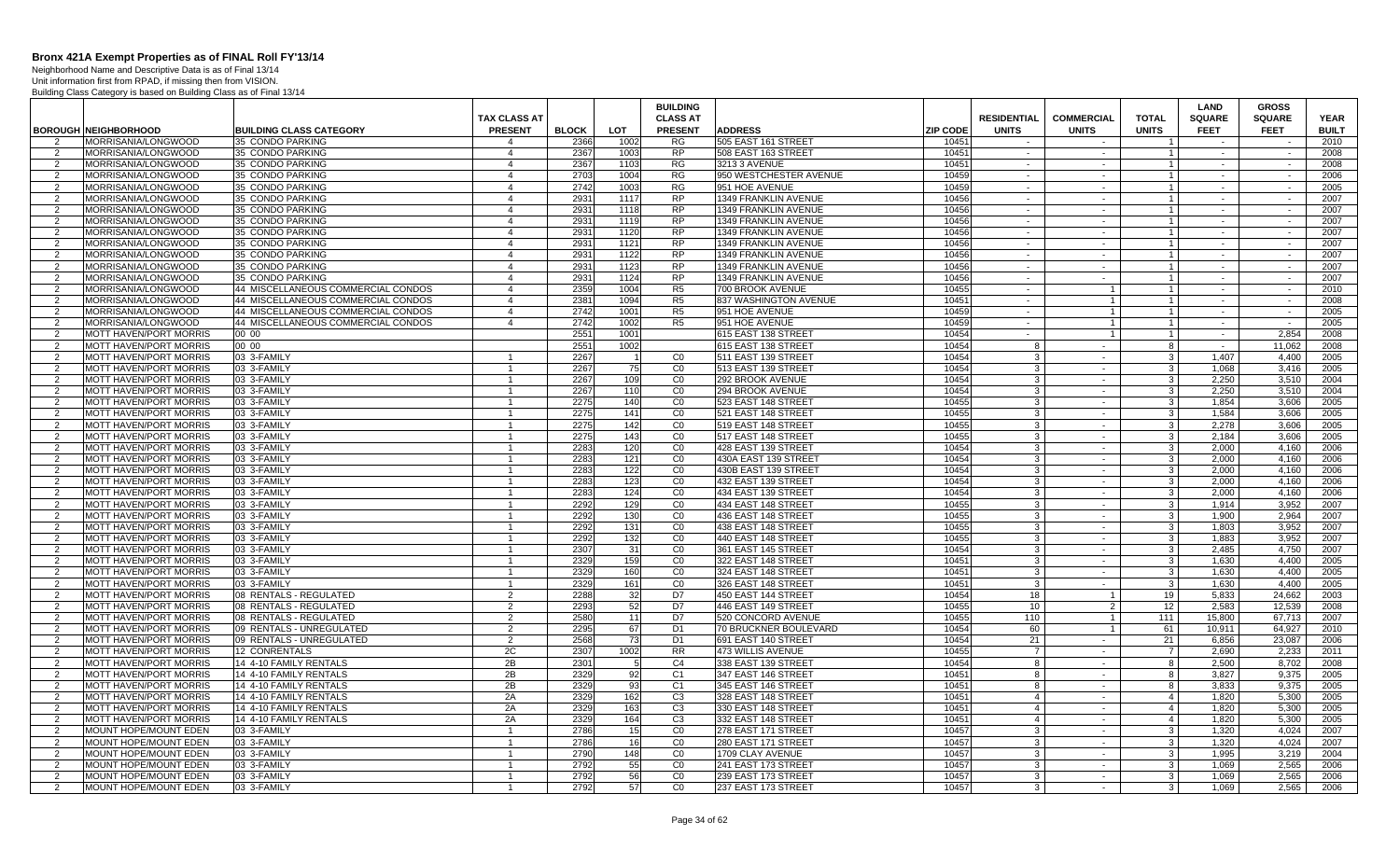Neighborhood Name and Descriptive Data is as of Final 13/14

|                |                             |                                |                      |              |                 | <b>BUILDING</b> |                                |                 |                    |                          |               | LAND          | <b>GROSS</b>  |              |
|----------------|-----------------------------|--------------------------------|----------------------|--------------|-----------------|-----------------|--------------------------------|-----------------|--------------------|--------------------------|---------------|---------------|---------------|--------------|
|                |                             |                                | TAX CLASS AT         |              |                 | <b>CLASS AT</b> |                                |                 | <b>RESIDENTIAL</b> | <b>COMMERCIAL</b>        | <b>TOTAL</b>  | <b>SQUARE</b> | <b>SQUARE</b> | <b>YEAR</b>  |
|                | <b>BOROUGH NEIGHBORHOOD</b> | <b>BUILDING CLASS CATEGORY</b> | <b>PRESENT</b>       | <b>BLOCK</b> | <b>LOT</b>      | <b>PRESENT</b>  | <b>ADDRESS</b>                 | <b>ZIP CODE</b> | <b>UNITS</b>       | <b>UNITS</b>             | <b>UNITS</b>  | <b>FEET</b>   | <b>FEET</b>   | <b>BUILT</b> |
|                | MOUNT HOPE/MOUNT EDEN       | 03 3-FAMILY                    |                      | 2792         | 58              | C <sub>0</sub>  | 235 EAST 173 STREET            | 10457           | 3                  | $\sim$                   |               | 1,069         | 2,565         | 2006         |
| 2              | MOUNT HOPE/MOUNT EDEN       | 03 3-FAMILY                    | -1                   | 2797         | 33              | $\overline{C}0$ | 1787 MONROE AVENUE             | 10457           | 3                  | $\sim$                   | -3            | 2,375         | 4,400         | 2007         |
| $\overline{2}$ | MOUNT HOPE/MOUNT EDEN       | 03 3-FAMILY                    | $\overline{1}$       | 2798         | 154             | CO              | 267 CROSS BRONX EXPWY SR N     | 10457           | 3                  | $\sim$                   | $\mathcal{R}$ | 1.800         | 4.992         | 2004         |
| 2              | MOUNT HOPE/MOUNT EDEN       | 08 RENTALS - REGULATED         | 2                    | 2802         | 37              | D <sub>1</sub>  | 1853 ANTHONY AVENUE            | 10457           | 27                 | $\sim$                   | 27            | 4.904         | 35,310        | 2008         |
| $\overline{2}$ | MOUNT HOPE/MOUNT EDEN       | 08 RENTALS - REGULATED         | 2                    | 2809         | 20              | D <sub>1</sub>  | 230 ECHO PLACE                 | 10457           | 29                 | $\sim$                   | 29            | 5,017         | 32,645        | 2007         |
| $\overline{2}$ | MOUNT HOPE/MOUNT EDEN       | 08 RENTALS - REGULATED         | 2                    | 2814         | 69              | D7              | 270 EAST BURNSIDE AVENUE       | 10457           | 114                |                          | 115           | 22,121        | 119,250       | 2006         |
| 2              | MOUNT HOPE/MOUNT EDEN       | 08 RENTALS - REGULATED         | 2                    | 2826         | 34              | D <sub>1</sub>  | 1115 HENWOOD PLACE             | 10453           | 51                 | $\sim$                   | 51            | 7.500         | 51.000        | 2005         |
| 2              | MOUNT HOPE/MOUNT EDEN       | 08 RENTALS - REGULATED         | 2                    | 2850         | 23              | D <sub>1</sub>  | 1765 TOWNSEND AVENUE           | 10453           | 99                 | $\blacksquare$           | 99            | 14.500        | 88.227        | 2007         |
| $\overline{2}$ | MOUNT HOPE/MOUNT EDEN       | 08 RENTALS - REGULATED         | $\overline{2}$       | 2850         | 52              | D7              | 1791 WALTON AVENUE             | 10453           | 49                 | 2                        | 51            | 9,688         | 67,000        | 2003         |
| $\overline{2}$ | MOUNT HOPE/MOUNT EDEN       | 09 RENTALS - UNREGULATED       | 2                    | 2829         | 62              | D1              | 2017 MORRIS AVENUE             | 10453           | 39                 | $\overline{\phantom{a}}$ | 39            | 7,188         | 40,633        | 2008         |
| 2              | <b>PARKCHESTER</b>          | 03 3-FAMILY                    |                      | 3913         | 141             | CO              | 1531 ROSEDALE AVENUE           | 10460           | 3                  | $\sim$                   | 3             | 2,265         | 4,960         | 2006         |
| 2              | <b>PARKCHESTER</b>          | 03 3-FAMILY                    | $\blacktriangleleft$ | 3913         | 143             | CO              | 1527 ROSEDALE AVENUE           | 10460           | 3                  | $\sim$                   | $\mathbf{3}$  | 1.792         | 4.160         | 2006         |
| 2              | <b>PARKCHESTER</b>          | 03 3-FAMILY                    |                      | 3915         | 14              | CO              | 1484 COMMONWEALTH AVENUE       | 10460           | 3                  | $\sim$                   | 3             | 1,938         | 3,300         | 2005         |
| 2              | <b>PARKCHESTER</b>          | 03 3-FAMILY                    | $\blacktriangleleft$ | 3923         | 3               | CO              | 1862 GUERLAIN STREET           | 10460           | 3                  | $\sim$                   | $\mathbf{3}$  | 1.120         | 3,592         | 2007         |
| $\overline{2}$ | <b>PARKCHESTER</b>          | 03 3-FAMILY                    |                      | 3923         | $\overline{4}$  | CO              | 1864 GUERLAIN STREET           | 10460           | 3                  | $\sim$                   | 3             | 1.096         | 3,592         | 2007         |
| 2              | <b>PARKCHESTER</b>          | 03 3-FAMILY                    | $\mathbf{1}$         | 3923         | 18 <sup>1</sup> | CO              | 1555 WHITE PLAINS ROAD         | 10462           | 3                  | $\sim$                   | 3             | 1.500         | 2.953         | 2007         |
| 2              | <b>PARKCHESTER</b>          | 03 3-FAMILY                    |                      | 3923         | 118             | CO              | 1551 WHITE PLAINS ROAD         | 10462           | 3                  | $\mathbf{r}$             | 3             | 1,500         | 3,495         | 2007         |
| 2              | <b>PARKCHESTER</b>          | 03 3-FAMILY                    | -1                   | 3923         | 119             | CO              | <b>1549B WHITE PLAINS ROAD</b> | 10462           | 3                  | $\sim$                   | $\mathbf{3}$  | 1.500         | 3,495         | 2007         |
| $\overline{2}$ | <b>PARKCHESTER</b>          | 03 3-FAMILY                    |                      | 3923         | 120             | CO              | 1549A WHITE PLAINS ROAD        | 10462           | 3                  | $\sim$                   | 3             | 1,500         | 3,495         | 2007         |
| $\overline{2}$ | <b>PARKCHESTER</b>          | 03 3-FAMILY                    |                      | 3934         | 50              | CO              | 1367 PURDY STREET              | 10462           | 3                  | $\sim$                   | 3             | 2.189         | 3.600         | 1991         |
| 2              | <b>PARKCHESTER</b>          | 03 3-FAMILY                    | $\overline{1}$       | 3934         | 51              | CO              | 1365 PURDY STREET              | 10462           | 3 <sup>1</sup>     | $\sim$                   | $\mathbf{3}$  | 2,189         | 3,600         | 1991         |
| 2              | <b>PARKCHESTER</b>          | 03 3-FAMILY                    |                      | 4017         | 18              | CO              | 1651 ADAMS STREET              | 10460           | 3                  | $\sim$                   | 3             | 2.777         | 3.864         | 2007         |
| 2              | <b>PARKCHESTER</b>          | 03 3-FAMILY                    | $\mathbf{1}$         | 4017         | 20              | CO              | 1661 ADAMS STREET              | 10460           | -3 I               | $\sim$                   | $\mathbf{3}$  | 1.930         | 3.916         | 2007         |
| $\overline{2}$ | <b>PARKCHESTER</b>          | 03 3-FAMILY                    |                      | 4017         | 22              | CO              | 1691 ADAMS STREET              | 10460           | 3                  | $\sim$                   | 3             | 2.750         | 3.916         | 2007         |
| $\overline{2}$ | <b>PARKCHESTER</b>          | 03 3-FAMILY                    | $\mathbf{1}$         | 4023         | 21              | CO              | 1619 TAYLOR AVENUE             | 10460           | 3                  | $\sim$                   | $\mathbf{3}$  | 2,375         | 3,125         | 2008         |
| 2              | <b>PARKCHESTER</b>          | 03 3-FAMILY                    | $\overline{1}$       | 4023         | 141             | CO              | 1606 MELVILLE STREET           | 10460           | 3                  | $\sim$                   | 3             | 2.945         | 3.372         | 2003         |
| 2              | <b>PARKCHESTER</b>          | 03 3-FAMILY                    |                      | 4023         | 142             | CO              | 1608 MELVILLE STREET           | 10460           | 3                  | $\sim$                   | 3             | 2,060         | 3,372         | 2003         |
| 2              | <b>PARKCHESTER</b>          | 03 3-FAMILY                    | $\blacktriangleleft$ | 4023         | 143             | CO              | 1610 MELVILLE STREET           | 10460           | 3                  | $\sim$                   | 3             | 2,060         | 3,372         | 2003         |
| $\overline{2}$ | <b>PARKCHESTER</b>          | 03 3-FAMILY                    |                      | 4023         | 144             | CO              | 1612 MELVILLE STREET           | 10460           | 3                  | $\sim$                   | 3             | 2.940         | 3,372         | 2003         |
| 2              | <b>PARKCHESTER</b>          | 03 3-FAMILY                    | $\overline{1}$       | 4024         | 14              | CO              | 1653 GARFIELD STREET           | 10460           | -3 I               | $\sim$                   | $\mathbf{3}$  | 2.500         | 3.880         | 2006         |
| 2              | <b>PARKCHESTER</b>          | 03 3-FAMILY                    | $\overline{1}$       | 4025         |                 | C <sub>0</sub>  | 604 BAKER AVENUE               | 10460           | $\overline{3}$     | $\sim$                   | $\cdot$ 3     | 1.825         | 2.741         | 2006         |
| 2              | <b>PARKCHESTER</b>          | 03 3-FAMILY                    | $\mathbf{1}$         | 4025         | $\overline{4}$  | CO              | 606 BAKER AVENUE               | 10460           | $\mathbf{3}$       | $\sim$                   | 3             | 2.500         | 4.060         | 2007         |
| $\overline{2}$ | <b>PARKCHESTER</b>          | 03 3-FAMILY                    | $\overline{1}$       | 4026         | 118             | $\overline{C}$  | 644 MEAD STREET                | 10460           | 3                  | $\blacksquare$           | 3             | 2,174         | 3,054         | 2008         |
| 2              | <b>PARKCHESTER</b>          | 03 3-FAMILY                    | $\overline{1}$       | 4030         | 27              | $\overline{c}$  | 1711 UNIONPORT ROAD            | 10462           | 3                  | $\sim$                   | -3            | 2.300         | 3.279         | 1991         |
| $\overline{2}$ | <b>PARKCHESTER</b>          | 03 3-FAMILY                    | $\overline{1}$       | 4030         | 28              | CO              | 1709 UNIONPORT ROAD            | 10462           | 3                  | $\sim$                   | -3            | 2.178         | 3.279         | 1991         |
| 2              | <b>PARKCHESTER</b>          | 14 4-10 FAMILY RENTALS         | 2B                   | 3932         | 23              | C <sub>1</sub>  | 2037B WESTCHESTER AVENUE       | 10462           | 8                  | $\sim$                   | 8             | 2,615         | 8,080         | 2005         |
| 2              | <b>PARKCHESTER</b>          | 14 4-10 FAMILY RENTALS         | 2B                   | 3932         | 25              | C <sub>1</sub>  | 2037A WESTCHESTER AVENUE       | 10462           | 8                  | $\sim$                   | 8             | 2,759         | 8,080         | 2005         |
| $\overline{2}$ | <b>PARKCHESTER</b>          | 14 4-10 FAMILY RENTALS         | 2A                   | 3934         | 24              | C <sub>2</sub>  | 1328 ODELL STREET              | 10462           | 6                  | $\sim$                   | 6             | 2,575         | 5,500         | 2004         |
| 2              | PELHAM PARKWAY NORTH        | 03 3-FAMILY                    | $\overline{1}$       | 4437         | 49              | CO              | 2413 MATTHEWS AVENUE           | 10467           | $\overline{3}$     | $\sim$                   | $\mathbf{3}$  | 1.934         | 4.200         | 2000         |
| $\overline{2}$ | PELHAM PARKWAY NORTH        | 03 3-FAMILY                    | $\overline{1}$       | 4437         | 50              | $\overline{C}0$ | 2411 MATTHEWS AVENUE           | 10467           | 3 <sup>1</sup>     | $\sim$                   | 3             | 2,783         | 4,200         | 2000         |
| 2              | PELHAM PARKWAY NORTH        | 03 3-FAMILY                    | -1                   | 4437         | 148             | CO              | 2415 MATTHEWS AVENUE           | 10467           | $\mathbf{3}$       | $\sim$                   | 3             | 2.783         | 4,200         | 2000         |
| $\overline{2}$ | PELHAM PARKWAY NORTH        | 03 3-FAMILY                    | $\overline{1}$       | 4441         | 127             | CO              | 2552 MATTHEWS AVENUE           | 10467           | 3                  | $\sim$                   | 3             | 2.800         | 3.600         | 2005         |
| 2              | PELHAM PARKWAY NORTH        | 03 3-FAMILY                    | $\overline{1}$       | 4447         |                 | CO              | 983 MACE AVENUE                | 10469           | 3                  | $\sim$                   | -3            | 2.500         | 3.240         | 1997         |
| 2              | PELHAM PARKWAY NORTH        | 03 3-FAMILY                    | $\overline{1}$       | 4447         | $\overline{4}$  | CO              | 981 MACE AVENUE                | 10469           | 3                  | $\sim$                   | $\cdot$ 3     | 2,500         | 3,240         | 1997         |
| 2              | PELHAM PARKWAY NORTH        | 03 3-FAMILY                    |                      | 4447         | 36              | CO              | 2555 WILLIAMSBRIDGE ROAD       | 10469           | 3                  | $\sim$                   | 3             | 3.500         | 3.600         | 2001         |
| 2              | PELHAM PARKWAY NORTH        | 03 3-FAMILY                    | $\mathbf{1}$         | 4450         | 112             | CO              | 2536 WILLIAMSBRIDGE ROAD       | 10469           | 3 <sup>1</sup>     | $\sim$                   | $\mathbf{3}$  | 2.379         | 3,372         | 2004         |
| 2              | PELHAM PARKWAY NORTH        | 03 3-FAMILY                    |                      | 4450         | 113             | C <sub>0</sub>  | 2538 WILLIAMSBRIDGE ROAD       | 10469           | $\mathcal{R}$      | $\sim$                   | $\mathcal{R}$ | 2.195         | 3.430         | 2004         |
| 2              | PELHAM PARKWAY NORTH        | 03 3-FAMILY                    | $\mathbf{1}$         | 4453         | 27              | $\overline{C}0$ | 2442 LACONIA AVENUE            | 10469           | 3 <sup>1</sup>     | $\sim$                   | $\mathbf{3}$  | 3,742         | 4,590         | 1998         |
| $\overline{2}$ | PELHAM PARKWAY NORTH        | 03 3-FAMILY                    | $\overline{1}$       | 4455         | 70              | CO              | 2418 ESPLANADE                 | 10469           | 3                  | $\sim$                   | 3             | 3,331         | 5.350         | 2001         |
| 2              | PELHAM PARKWAY NORTH        | 03 3-FAMILY                    | -1                   | 4455         | 71              | CO              | 2420 ESPLANADE                 | 10469           | 3                  | $\sim$                   | -3            | 3.350         | 5.350         | 2001         |
| $\overline{2}$ | PELHAM PARKWAY NORTH        | 03 3-FAMILY                    | $\blacktriangleleft$ | 4463         | 141             | CO              | 2511 BOUCK AVENUE              | 10469           | 3                  | $\sim$                   | 3             | 5.382         | 3.750         | 1999         |
| 2              | PELHAM PARKWAY NORTH        | 03 3-FAMILY                    |                      | 4463         | 146             | $\overline{C}0$ | 1265 MACE AVENUE               | 10469           | 3                  | $\sim$                   | 3             | 5,382         | 3,750         | 1999         |
| 2              | PELHAM PARKWAY NORTH        | 14 4-10 FAMILY RENTALS         | 2B                   | 4441         | 52              | C <sub>1</sub>  | 2543 BRONXWOOD AVENUE          | 10469           | 8                  | $\sim$                   | 8             | 2.100         | 9,425         | 2008         |
| 2              | PELHAM PARKWAY NORTH        | 14 4-10 FAMILY RENTALS         | 2B                   | 4441         | 152             | C <sub>1</sub>  | 2545 BRONXWOOD AVENUE          | 10469           | 8                  | $\sim$                   | 8             | 2.900         | 9.337         | 2008         |
| 2              | PELHAM PARKWAY NORTH        | 14 4-10 FAMILY RENTALS         | 2A                   | 4447         | 120             | C <sub>2</sub>  | 2546 COLDEN AVENUE             | 10469           | 6                  | $\sim$                   | 6             | 4,427         | 6,376         | 2003         |
| $\overline{2}$ | PELHAM PARKWAY SOUTH        | 14 4-10 FAMILY RENTALS         | 2A                   | 4323         | 50              | C <sub>2</sub>  | 2175A MULINER AVENUE           | 10462           | 6                  | $\sim$                   | 6             | 2.500         | 5,972         | 2002         |
| 2              | PELHAM PARKWAY SOUTH        | 14 4-10 FAMILY RENTALS         | 2A                   | 4323         | 51              | C <sub>2</sub>  | 2175 MULINER AVENUE            | 10462           | -6                 | $\sim$                   | 6             | 2.500         | 5.972         | 2002         |
| 2              | PELHAM PARKWAY SOUTH        | 14 4-10 FAMILY RENTALS         | 2A                   | 4323         | 52              | C <sub>2</sub>  | 2173 MULINER AVENUE            | 10462           | 6                  | $\sim$                   | 6             | 2.500         | 5.972         | 2002         |
|                |                             |                                |                      |              |                 |                 |                                |                 |                    |                          |               |               |               |              |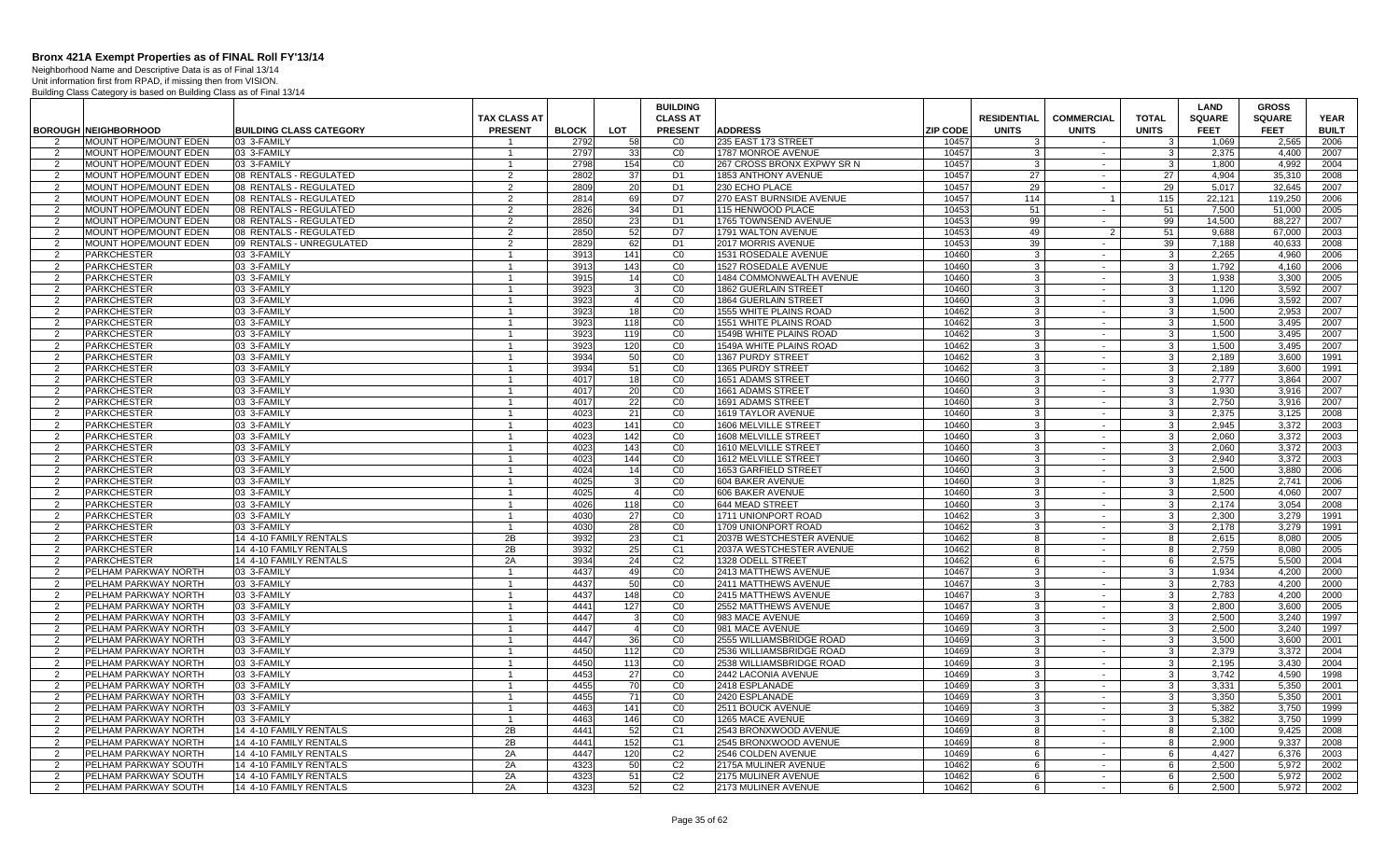Neighborhood Name and Descriptive Data is as of Final 13/14 Unit information first from RPAD, if missing then from VISION.

|                |                             |                                |                     |              |            | <b>BUILDING</b> |                       |                 |                    |                   |                | LAND          | <b>GROSS</b>  |              |
|----------------|-----------------------------|--------------------------------|---------------------|--------------|------------|-----------------|-----------------------|-----------------|--------------------|-------------------|----------------|---------------|---------------|--------------|
|                |                             |                                | <b>TAX CLASS AT</b> |              |            | <b>CLASS AT</b> |                       |                 | <b>RESIDENTIAL</b> | <b>COMMERCIAL</b> | <b>TOTAL</b>   | <b>SQUARE</b> | <b>SQUARE</b> | <b>YEAR</b>  |
|                | <b>BOROUGH NEIGHBORHOOD</b> | <b>BUILDING CLASS CATEGORY</b> | <b>PRESENT</b>      | <b>BLOCK</b> | <b>LOT</b> | <b>PRESENT</b>  | <b>ADDRESS</b>        | <b>ZIP CODE</b> | <b>UNITS</b>       | <b>UNITS</b>      | <b>UNITS</b>   | <b>FEET</b>   | <b>FEET</b>   | <b>BUILT</b> |
|                | <b>RIVERDALE</b>            | 09 RENTALS - UNREGULATED       |                     | 5796         | 117        | D <sub>1</sub>  | 3620 OXFORD AVENUE    | 10463           | 23                 |                   | 23             | 4.459         | 66.142        | 2005         |
| 2              | RIVERDALE                   | 11 CONDOMINIUMS                | 2                   | 5788         | 1012       | R4              | 3220 ARLINGTON AVENUE | 10463           |                    | $\sim$            |                | $\sim$        | $\sim$        | 2004         |
| 2              | <b>RIVERDALE</b>            | 11 CONDOMINIUMS                | $\mathcal{P}$       | 5788         | 1013       | R4              | 3220 ARLINGTON AVENUE | 10463           | $\overline{1}$     | $\sim$            | $\vert$ 1      | $\sim$        | $\sim$        | 2004         |
| 2              | <b>RIVERDALE</b>            | <b>11 CONDOMINIUMS</b>         | 2                   | 5788         | 1014       | R4              | 3220 ARLINGTON AVENUE | 10463           | $\overline{1}$     | $\sim$            | $\mathbf{1}$   |               | $\sim$        | 2004         |
| 2              | <b>RIVERDALE</b>            | 11 CONDOMINIUMS                | 2                   | 5788         | 1015       | R4              | 3220 ARLINGTON AVENUE | 10463           | $\overline{1}$     | $\sim$            | $\overline{1}$ | $\sim$        | $\sim$        | 2004         |
| 2              | RIVERDALE                   | <b>11 CONDOMINIUMS</b>         | 2                   | 5788         | 1016       | R <sub>4</sub>  | 3220 ARLINGTON AVENUE | 10463           |                    | $\sim$            | $\mathbf{1}$   |               |               | 2004         |
| 2              | RIVERDALE                   | <b>11 CONDOMINIUMS</b>         | 2                   | 5788         | 1017       | R <sub>4</sub>  | 3220 ARLINGTON AVENUE | 10463           |                    | $\sim$            | $\mathbf{1}$   | $\sim$        | $\sim$        | 2004         |
| 2              | <b>RIVERDALE</b>            | 11 CONDOMINIUMS                | $\overline{2}$      | 578          | 1018       | R4              | 3220 ARLINGTON AVENUE | 10463           |                    | $\sim$            | $\mathbf{1}$   |               |               | 2004         |
| 2              | RIVERDALE                   | 11 CONDOMINIUMS                | 2                   | 5788         | 1019       | R4              | 3220 ARLINGTON AVENUE | 10463           |                    | $\sim$            | $\mathbf{1}$   | $\sim$        | $\sim$        | 2004         |
| $\overline{2}$ | <b>RIVERDALE</b>            | 11 CONDOMINIUMS                | 2                   | 5788         | 1020       | R4              | 3220 ARLINGTON AVENUE | 10463           |                    | $\sim$            | $\mathbf{1}$   | $\sim$        | $\sim$        | 2004         |
| 2              | RIVERDALE                   | <b>11 CONDOMINIUMS</b>         | 2                   | 5788         | 1021       | R4              | 3220 ARLINGTON AVENUE | 10463           |                    | $\sim$            | $\mathbf{1}$   | $\sim$        | $\sim$        | 2004         |
| 2              | <b>RIVERDALE</b>            | <b>11 CONDOMINIUMS</b>         | $\mathcal{P}$       | 5788         | 1022       | R4              | 3220 ARLINGTON AVENUE | 10463           | $\overline{1}$     | $\sim$            | $\vert$ 1      | $\sim$        | $\sim$        | 2004         |
| 2              | <b>RIVERDALE</b>            | 11 CONDOMINIUMS                | 2                   | 5788         | 1023       | R4              | 3220 ARLINGTON AVENUE | 10463           | $\overline{1}$     | $\sim$            | $\mathbf{1}$   |               | $\sim$        | 2004         |
| 2              | <b>RIVERDALE</b>            | 11 CONDOMINIUMS                | 2                   | 5788         | 1024       | R4              | 3220 ARLINGTON AVENUE | 10463           | $\overline{1}$     | $\sim$            | $1 \vert$      | $\sim$        | $\sim$        | 2004         |
| 2              | RIVERDALE                   | 11 CONDOMINIUMS                | 2                   | 5788         | 1025       | R4              | 3220 ARLINGTON AVENUE | 10463           |                    | $\sim$            | $\mathbf{1}$   |               | $\sim$        | 2004         |
| 2              | RIVERDALE                   | <b>11 CONDOMINIUMS</b>         | 2                   | 5788         | 1026       | R <sub>4</sub>  | 3220 ARLINGTON AVENUE | 10463           |                    | $\sim$            | $\mathbf{1}$   | $\sim$        | $\sim$        | 2004         |
| 2              | <b>RIVERDALE</b>            | 11 CONDOMINIUMS                | 2                   | 5788         | 1027       | R4              | 3220 ARLINGTON AVENUE | 10463           |                    | $\sim$            | $\mathbf{1}$   |               |               | 2004         |
| 2              | <b>RIVERDALE</b>            | 11 CONDOMINIUMS                | 2                   | 5788         | 1028       | R4              | 3220 ARLINGTON AVENUE | 10463           |                    | $\sim$            | $\mathbf{1}$   | $\sim$        | $\sim$        | 2004         |
| 2              | <b>RIVERDALE</b>            | 11 CONDOMINIUMS                | 2                   | 5788         | 1029       | R4              | 3220 ARLINGTON AVENUE | 10463           | $\overline{1}$     | $\sim$            | $\mathbf{1}$   | $\sim$        | $\sim$        | 2004         |
| 2              | RIVERDALE                   | <b>11 CONDOMINIUMS</b>         | 2                   | 5788         | 1030       | R4              | 3220 ARLINGTON AVENUE | 10463           |                    | $\sim$            | $\mathbf{1}$   | $\sim$        | $\sim$        | 2004         |
| 2              | <b>RIVERDALE</b>            | <b>11 CONDOMINIUMS</b>         | $\mathcal{P}$       | 5788         | 1031       | R4              | 3220 ARLINGTON AVENUE | 10463           | $\mathbf{1}$       | $\sim$            | $\vert$ 1      | $\sim$        | $\sim$        | 2004         |
| $\mathcal{P}$  | <b>RIVERDALE</b>            | 11 CONDOMINIUMS                | $\mathcal{P}$       | 5788         | 1032       | R4              | 3220 ARLINGTON AVENUE | 10463           | $\overline{1}$     | $\sim$            | $\mathbf{1}$   | $\sim$        | $\sim$        | 2004         |
| 2              | RIVERDALE                   | 11 CONDOMINIUMS                | $\overline{2}$      | 5788         | 1033       | R4              | 3220 ARLINGTON AVENUE | 10463           | -1                 | $\sim$            | $1 \vert$      | $\sim$        | $\sim$        | 2004         |
| 2              | <b>RIVERDALE</b>            | 11 CONDOMINIUMS                | 2                   | 5788         | 1034       | R4              | 3220 ARLINGTON AVENUE | 10463           |                    | $\sim$            | $\mathbf{1}$   |               |               | 2004         |
| 2              | RIVERDALE                   | <b>11 CONDOMINIUMS</b>         | 2                   | 5788         | 1035       | R <sub>4</sub>  | 3220 ARLINGTON AVENUE | 10463           |                    | $\sim$            | $\mathbf{1}$   | $\sim$        | $\sim$        | 2004         |
| 2              | <b>RIVERDALE</b>            | 11 CONDOMINIUMS                | $\overline{2}$      | 5788         | 1036       | R4              | 3220 ARLINGTON AVENUE | 10463           |                    | $\sim$            | $\mathbf{1}$   |               |               | 2004         |
| 2              | RIVERDALE                   | 11 CONDOMINIUMS                | 2                   | 5788         | 1037       | R4              | 3220 ARLINGTON AVENUE | 10463           |                    | $\sim$            | $\mathbf{1}$   | $\sim$        | $\sim$        | 2004         |
| 2              | <b>RIVERDALE</b>            | 11 CONDOMINIUMS                | 2                   | 5789         | 1107       | R2              | 3205 ARLINGTON AVENUE | 10463           | $\overline{1}$     | $\sim$            | $\overline{1}$ | $\sim$        | $\sim$        | 2006         |
| 2              | <b>RIVERDALE</b>            | <b>11 CONDOMINIUMS</b>         | 2                   | 5789         | 1108       | R2              | 3205 ARLINGTON AVENUE | 10463           |                    | $\sim$            | $\mathbf{1}$   | $\sim$        | $\sim$        | 2006         |
| 2              | <b>RIVERDALE</b>            | <b>11 CONDOMINIUMS</b>         | 2                   | 5789         | 1109       | R <sub>2</sub>  | 3205 ARLINGTON AVENUE | 10463           | $\overline{1}$     | $\sim$            | $\vert$ 1      | $\sim$        | $\sim$        | 2006         |
| 2              | <b>RIVERDALE</b>            | <b>11 CONDOMINIUMS</b>         | $\mathcal{P}$       | 5789         | 1110       | R <sub>2</sub>  | 3205 ARLINGTON AVENUE | 10463           | $\overline{1}$     | $\sim$            | $\mathbf{1}$   | $\sim$        |               | 2006         |
| 2              | <b>RIVERDALE</b>            | 11 CONDOMINIUMS                | 2                   | 5789         | 1111       | R2              | 3205 ARLINGTON AVENUE | 10463           | -1                 | $\sim$            | $\mathbf{1}$   | $\sim$        | $\sim$        | 2006         |
| 2              | <b>RIVERDALE</b>            | 11 CONDOMINIUMS                | $\overline{2}$      | 578          | 1112       | R <sub>2</sub>  | 3205 ARLINGTON AVENUE | 10463           |                    | $\sim$            | $\mathbf{1}$   |               |               | 2006         |
| 2              | <b>RIVERDALE</b>            | <b>11 CONDOMINIUMS</b>         | 2                   | 578          | 1113       | R <sub>2</sub>  | 3205 ARLINGTON AVENUE | 10463           |                    | $\sim$            | $\mathbf{1}$   | $\sim$        | $\sim$        | 2006         |
| 2              | <b>RIVERDALE</b>            | <b>11 CONDOMINIUMS</b>         | 2                   | 578          | 1114       | R <sub>2</sub>  | 3205 ARLINGTON AVENUE | 10463           |                    | $\sim$            | $\mathbf{1}$   |               | $\sim$        | 2006         |
| 2              | RIVERDALE                   | 11 CONDOMINIUMS                | 2                   | 5789         | 1115       | R <sub>2</sub>  | 3205 ARLINGTON AVENUE | 10463           |                    | $\sim$            | $\mathbf{1}$   | $\sim$        | $\sim$        | 2006         |
| 2              | <b>RIVERDALE</b>            | 11 CONDOMINIUMS                | 2                   | 5791         | 1033       | R4              | 3536 CAMBRIDGE AVENUE | 10463           | $\overline{1}$     | $\sim$            | $\overline{1}$ | $\sim$        | $\sim$        | 2005         |
| 2              | <b>RIVERDALE</b>            | <b>11 CONDOMINIUMS</b>         | 2                   | 5791         | 1034       | R4              | 3536 CAMBRIDGE AVENUE | 10463           |                    | $\sim$            | $\mathbf{1}$   | $\sim$        | $\sim$        | 2005         |
| 2              | <b>RIVERDALE</b>            | <b>11 CONDOMINIUMS</b>         | $\mathcal{P}$       | 5791         | 1035       | R4              | 3536 CAMBRIDGE AVENUE | 10463           | $\mathbf{1}$       | $\sim$            | $\vert$ 1      | $\sim$        | $\sim$        | 2005         |
| 2              | <b>RIVERDALE</b>            | <b>11 CONDOMINIUMS</b>         | 2                   | 579'         | 1036       | R4              | 3536 CAMBRIDGE AVENUE | 10463           | $\overline{1}$     | $\sim$            | 1 <sup>1</sup> | $\sim$        | $\sim$        | 2005         |
| $\overline{2}$ | <b>RIVERDALE</b>            | 11 CONDOMINIUMS                | 2                   | 579'         | 1037       | R4              | 3536 CAMBRIDGE AVENUE | 10463           |                    | $\sim$            | $\mathbf{1}$   | $\sim$        | $\sim$        | 2005         |
| 2              | <b>RIVERDALE</b>            | 11 CONDOMINIUMS                | 2                   | 579'         | 1038       | R4              | 3536 CAMBRIDGE AVENUE | 10463           |                    | $\sim$            | $\mathbf{1}$   |               |               | 2005         |
| 2              | <b>RIVERDALE</b>            | <b>11 CONDOMINIUMS</b>         | 2                   | 5791         | 1039       | R <sub>4</sub>  | 3536 CAMBRIDGE AVENUE | 10463           |                    | $\sim$            | $\mathbf{1}$   | $\sim$        | $\sim$        | 2005         |
| 2              | <b>RIVERDALE</b>            | 11 CONDOMINIUMS                | 2                   | 5791         | 1040       | R4              | 3536 CAMBRIDGE AVENUE | 10463           |                    | $\sim$            | $\mathbf{1}$   |               | $\sim$        | 2005         |
| $\mathcal{P}$  | RIVERDALE                   | 11 CONDOMINIUMS                | 2                   | 5791         | 1041       | R <sub>4</sub>  | 3536 CAMBRIDGE AVENUE | 10463           |                    | $\sim$            |                | $\sim$        | $\sim$        | 2005         |
| 2              | RIVERDALE                   | 11 CONDOMINIUMS                | 2                   | 5791         | 1042       | R4              | 3536 CAMBRIDGE AVENUE | 10463           | $\overline{1}$     | $\sim$            | 1 <sup>1</sup> | $\sim$        | $\sim$        | 2005         |
| 2              | RIVERDALE                   | <b>11 CONDOMINIUMS</b>         | 2                   | 5791         | 1043       | R4              | 3536 CAMBRIDGE AVENUE | 10463           |                    | $\sim$            | $\mathbf{1}$   | $\sim$        | $\sim$        | 2005         |
| 2              | <b>RIVERDALE</b>            | <b>11 CONDOMINIUMS</b>         | 2                   | 579'         | 1044       | R4              | 3536 CAMBRIDGE AVENUE | 10463           | $\overline{1}$     | $\sim$            | $\overline{1}$ | $\sim$        | $\sim$        | 2005         |
| 2              | <b>RIVERDALE</b>            | 11 CONDOMINIUMS                | 2                   | 5791         | 1045       | R <sub>4</sub>  | 3536 CAMBRIDGE AVENUE | 10463           |                    | $\sim$            | $\mathbf{1}$   |               | $\sim$        | 2005         |
| 2              | RIVERDALE                   | 11 CONDOMINIUMS                | 2                   | 5791         | 1046       | R4              | 3536 CAMBRIDGE AVENUE | 10463           |                    | $\sim$            | $\mathbf{1}$   | $\sim$        | $\sim$        | 2005         |
| $\overline{2}$ | <b>RIVERDALE</b>            | 11 CONDOMINIUMS                | $\overline{2}$      | 579'         | 1047       | R4              | 3536 CAMBRIDGE AVENUE | 10463           |                    | $\sim$            | $\mathbf{1}$   |               | $\sim$        | 2005         |
| 2              | RIVERDALE                   | <b>11 CONDOMINIUMS</b>         | 2                   | 5791         | 1048       | R4              | 3536 CAMBRIDGE AVENUE | 10463           |                    | $\sim$            | $\mathbf{1}$   | $\sim$        | $\sim$        | 2005         |
| 2              | <b>RIVERDALE</b>            | 11 CONDOMINIUMS                | 2                   | 5791         | 1049       | R4              | 3536 CAMBRIDGE AVENUE | 10463           |                    | $\sim$            | $\mathbf{1}$   | $\sim$        | $\sim$        | 2005         |
| $\mathcal{P}$  | RIVERDALE                   | 11 CONDOMINIUMS                | 2                   | 5791         | 1050       | R4              | 3536 CAMBRIDGE AVENUE | 10463           |                    | $\sim$            |                | $\sim$        | $\sim$        | 2005         |
| 2              | RIVERDALE                   | 11 CONDOMINIUMS                | 2                   | 5791         | 1051       | R4              | 3536 CAMBRIDGE AVENUE | 10463           | $\overline{1}$     | $\sim$            | 1 <sup>1</sup> | $\sim$        | $\sim$        | 2005         |
| $\mathcal{P}$  | RIVERDALE                   | 11 CONDOMINIUMS                | $\mathfrak{p}$      | 5791         | 1052       | R4              | 3536 CAMBRIDGE AVENUE | 10463           |                    | $\sim$            | $-1$           | $\sim$        | $\sim$        | 2005         |
| 2              | <b>RIVERDALE</b>            | <b>11 CONDOMINIUMS</b>         | 2                   | 5791         | 1053       | R4              | 3536 CAMBRIDGE AVENUE | 10463           | $\overline{1}$     | $\sim$            | $\overline{1}$ | $\sim$        | $\sim$        | 2005         |
| 2              | <b>RIVERDALE</b>            | <b>11 CONDOMINIUMS</b>         | 2                   | 5791         | 1054       | R4              | 3536 CAMBRIDGE AVENUE | 10463           |                    | $\sim$            | $\mathbf{1}$   |               | $\sim$        | 2005         |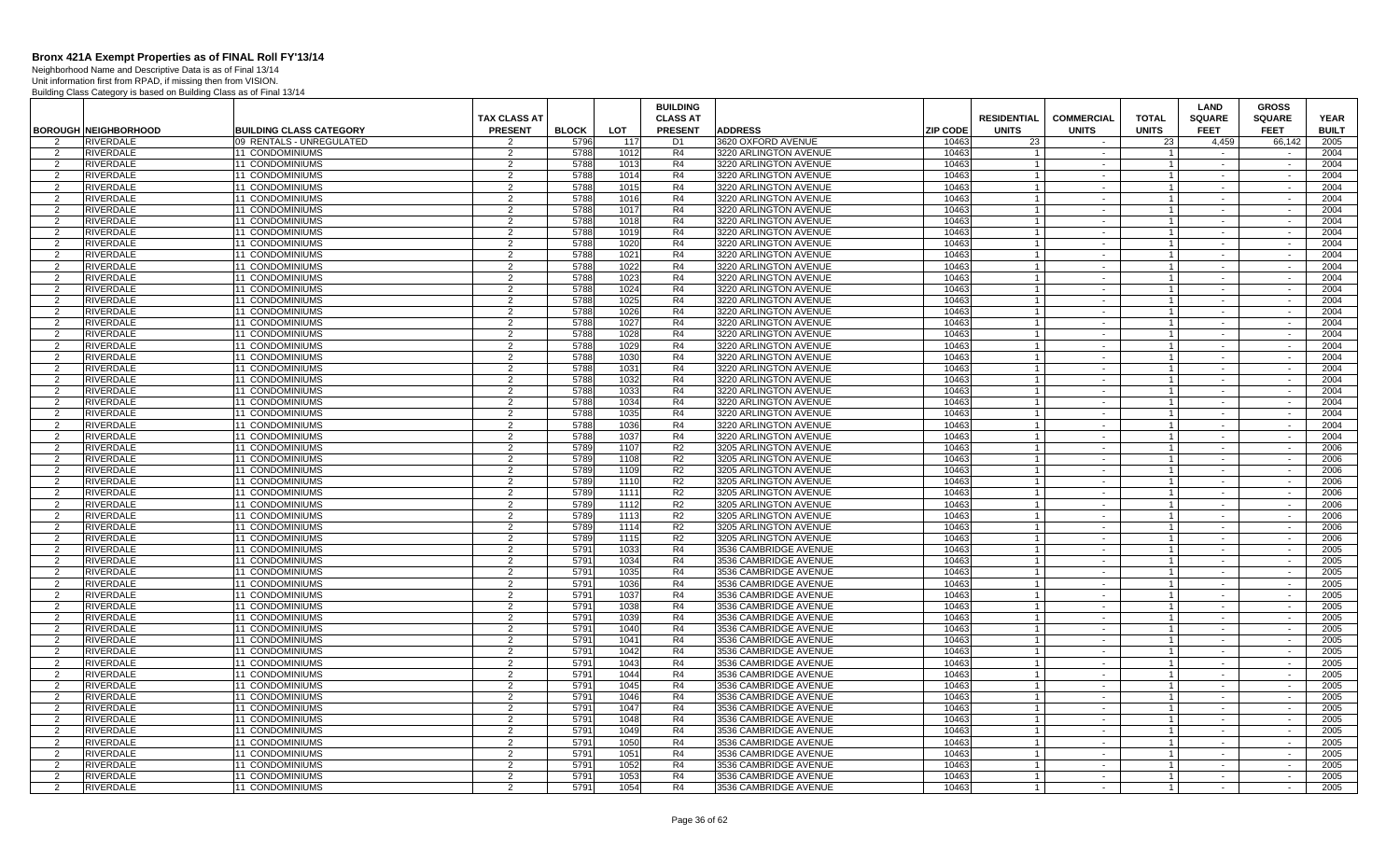Neighborhood Name and Descriptive Data is as of Final 13/14 Unit information first from RPAD, if missing then from VISION.

|                    |                                      |                                           |                     |              |              | <b>BUILDING</b> |                                          |                 |                    |                   |                                | LAND             | <b>GROSS</b>     |              |
|--------------------|--------------------------------------|-------------------------------------------|---------------------|--------------|--------------|-----------------|------------------------------------------|-----------------|--------------------|-------------------|--------------------------------|------------------|------------------|--------------|
|                    |                                      |                                           | <b>TAX CLASS AT</b> |              |              | <b>CLASS AT</b> |                                          |                 | <b>RESIDENTIAL</b> | <b>COMMERCIAL</b> | <b>TOTAL</b>                   | <b>SQUARE</b>    | <b>SQUARE</b>    | <b>YEAR</b>  |
|                    | <b>BOROUGH NEIGHBORHOOD</b>          | <b>BUILDING CLASS CATEGORY</b>            | <b>PRESENT</b>      | <b>BLOCK</b> | <b>LOT</b>   | <b>PRESENT</b>  | <b>ADDRESS</b>                           | <b>ZIP CODE</b> | <b>UNITS</b>       | <b>UNITS</b>      | <b>UNITS</b>                   | <b>FEET</b>      | <b>FEET</b>      | <b>BUILT</b> |
|                    | <b>RIVERDALE</b>                     | <b>11 CONDOMINIUMS</b>                    |                     | 5791         | 1055         | R4              | 3536 CAMBRIDGE AVENUE                    | 10463           |                    |                   |                                |                  |                  | 2005         |
| 2                  | RIVERDALE                            | <b>11 CONDOMINIUMS</b>                    | 2                   | 579          | 1056         | R4              | 3536 CAMBRIDGE AVENUE                    | 10463           |                    | $\sim$            | $\mathbf{1}$                   | $\sim$           | $\sim$           | 2005         |
| 2                  | <b>RIVERDALE</b>                     | 11 CONDOMINIUMS                           | $\mathcal{P}$       | 5791         | 1057         | R4              | 3536 CAMBRIDGE AVENUE                    | 10463           | $\overline{1}$     | $\sim$            | $\vert$ 1                      | $\sim$           | $\sim$           | 2005         |
| 2                  | <b>RIVERDALE</b>                     | <b>11 CONDOMINIUMS</b>                    | 2                   | 5791         | 1058         | R4              | 3536 CAMBRIDGE AVENUE                    | 10463           |                    | $\sim$            | $\mathbf{1}$                   |                  | $\sim$           | 2005         |
| 2                  | <b>RIVERDALE</b>                     | <b>11 CONDOMINIUMS</b>                    | 2                   | 5791         | 1059         | R4              | 3536 CAMBRIDGE AVENUE                    | 10463           | $\overline{1}$     | $\sim$            | $\overline{1}$                 | $\sim$           | $\sim$           | 2005         |
| $\mathcal{P}$      | <b>RIVERDALE</b>                     | 11 CONDOMINIUMS                           | $\mathfrak{p}$      | 5791         | 1060         | R <sub>4</sub>  | 3536 CAMBRIDGE AVENUE                    | 10463           |                    |                   | $\mathbf{1}$                   |                  |                  | 2005         |
| 2                  | RIVERDALE                            | 11 CONDOMINIUMS                           | 2                   | 5791         | 1061         | R4              | 3536 CAMBRIDGE AVENUE                    | 10463           |                    | $\sim$            | $\mathbf{1}$                   | $\sim$           | $\sim$           | 2005         |
| 2                  | RIVERDALE                            | 11 CONDOMINIUMS                           | $\overline{2}$      | 5791         | 1062         | R4              | 3536 CAMBRIDGE AVENUE                    | 10463           |                    | $\sim$            | $\mathbf{1}$                   |                  |                  | 2005         |
| 2                  | <b>RIVERDALE</b>                     | <b>11 CONDOMINIUMS</b>                    | 2                   | 5791         | 1063         | R4              | 3536 CAMBRIDGE AVENUE                    | 10463           |                    | $\sim$            | $\mathbf{1}$                   | $\sim$           | $\sim$           | 2005         |
| 2                  | <b>RIVERDALE</b>                     | <b>11 CONDOMINIUMS</b>                    | 2                   | 5798         | 1001         | R <sub>4</sub>  | 3614 JOHNSON AVENUE                      | 10463           |                    | $\sim$            | $\mathbf{1}$                   | $\sim$           | $\sim$           | 2002         |
| 2                  | RIVERDALE                            | <b>11 CONDOMINIUMS</b>                    | 2                   | 5798         | 1002         | R4              | 3614 JOHNSON AVENUE                      | 10463           |                    | $\sim$            | $\mathbf{1}$                   | $\sim$           | $\sim$           | 2002         |
| 2                  | <b>RIVERDALE</b>                     | 11 CONDOMINIUMS                           | $\mathcal{P}$       | 5798         | 1003         | R4              | 3614 JOHNSON AVENUE                      | 10463           | $\overline{1}$     | $\sim$            | $\vert$ 1                      | $\sim$           | $\sim$           | 2002         |
| 2                  | <b>RIVERDALE</b>                     | 11 CONDOMINIUMS                           | 2                   | 5798         | 1004         | R <sub>4</sub>  | 3614 JOHNSON AVENUE                      | 10463           |                    | $\sim$            | $\mathbf{1}$                   | $\sim$           | $\sim$           | 2002         |
| 2                  | <b>RIVERDALE</b>                     | <b>11 CONDOMINIUMS</b>                    | 2                   | 5798         | 1005         | R4              | 3614 JOHNSON AVENUE                      | 10463           | $\overline{1}$     | $\sim$            | $\mathbf{1}$                   | $\sim$           | $\sim$           | 2002         |
| $\mathcal{P}$      | RIVERDALE                            | 11 CONDOMINIUMS                           | $\overline{2}$      | 5798         | 1006         | R4              | 3614 JOHNSON AVENUE                      | 10463           |                    | $\sim$            | $\mathbf{1}$                   |                  | $\sim$           | 2002         |
| 2                  | RIVERDALE                            | 11 CONDOMINIUMS                           | 2                   | 5798         | 1007         | R4              | 3614 JOHNSON AVENUE                      | 10463           |                    | $\sim$            | $\mathbf{1}$                   | $\sim$           | $\sim$           | 2002         |
| 2                  | <b>RIVERDALE</b>                     | 11 CONDOMINIUMS                           | $\overline{2}$      | 5798         | 1008         | R4              | 3614 JOHNSON AVENUE                      | 10463           |                    | $\sim$            | $\mathbf{1}$                   | $\sim$           | $\sim$           | 2002         |
| 2                  | RIVERDALE                            | <b>11 CONDOMINIUMS</b>                    | 2                   | 5798         | 1009         | R <sub>4</sub>  | 3614 JOHNSON AVENUE                      | 10463           |                    | $\sim$            | 1                              | $\sim$           | $\sim$           | 2002         |
| 2                  | RIVERDALE                            | <b>11 CONDOMINIUMS</b>                    | $\mathcal{P}$       | 5798         | 1010         | R4              | 3614 JOHNSON AVENUE                      | 10463           | $\overline{1}$     | $\sim$            | $\mathbf{1}$                   | $\sim$           | $\sim$           | 2002         |
| $\mathcal{P}$      | <b>RIVERDALE</b>                     | 11 CONDOMINIUMS                           | $\mathfrak{p}$      | 5798         | 1011         | R4              | 3614 JOHNSON AVENUE                      | 10463           |                    | $\sim$            | $\mathbf{1}$                   | $\sim$           | $\sim$           | 2002         |
| 2                  | <b>RIVERDALE</b>                     | 11 CONDOMINIUMS                           | $\overline{2}$      | 5798         | 1012         | R4              | 3614 JOHNSON AVENUE                      | 10463           | $\mathbf{1}$       | $\sim$            | $\vert$ 1                      | $\sim$           | $\sim$           | 2002         |
| 2                  | <b>RIVERDALE</b>                     | <b>11 CONDOMINIUMS</b>                    | 2                   | 5798         | 1013         | R4              | 3614 JOHNSON AVENUE                      | 10463           |                    | $\sim$            | $\mathbf{1}$                   | $\sim$           | $\sim$           | 2002         |
| 2                  | RIVERDALE                            | <b>11 CONDOMINIUMS</b>                    | 2                   | 5798         | 1014         | R4              | 3614 JOHNSON AVENUE                      | 10463           |                    | $\sim$            | $\mathbf{1}$                   | $\sim$           | $\sim$           | 2002         |
| 2                  | <b>RIVERDALE</b>                     | <b>11 CONDOMINIUMS</b>                    | $\overline{2}$      | 5798         | 1015         | R <sub>4</sub>  | 3614 JOHNSON AVENUE                      | 10463           |                    | $\sim$            | $\mathbf{1}$                   | $\sim$           | $\sim$           | 2002         |
| 2                  | RIVERDALE                            | 11 CONDOMINIUMS                           | 2                   | 5798         | 1121         | R4              | 3625 OXFORD AVENUE                       | 10463           |                    | $\sim$            | $\mathbf{1}$                   | $\sim$           | $\sim$           | 2005         |
| 2                  | RIVERDALE                            | 11 CONDOMINIUMS                           | $\overline{2}$      | 5798         | 1122         | R <sub>4</sub>  | 3625 OXFORD AVENUE                       | 10463           |                    | $\sim$            | $\mathbf{1}$                   | $\sim$           | $\sim$           | 2005         |
| 2                  | RIVERDALE                            | <b>11 CONDOMINIUMS</b>                    | 2                   | 5798         | 1123         | R4              | 3625 OXFORD AVENUE                       | 10463           |                    | $\sim$            |                                | $\sim$           |                  | 2005         |
| 2                  | <b>RIVERDALE</b>                     | <b>11 CONDOMINIUMS</b>                    | $\overline{2}$      | 5798         | 1124         | R4              | 3625 OXFORD AVENUE                       | 10463           | $\overline{1}$     | $\sim$            | $\vert$ 1                      | $\sim$           | $\sim$           | 2005         |
| $\mathcal{P}$      | <b>RIVERDALE</b>                     | 11 CONDOMINIUMS                           | $\mathfrak{p}$      | 5798         | 1125         | R <sub>4</sub>  | 3625 OXFORD AVENUE                       | 10463           | $\overline{1}$     | $\sim$            | $\mathbf{1}$                   | $\sim$           | $\sim$           | 2005         |
| 2                  | <b>RIVERDALE</b>                     | 11 CONDOMINIUMS                           | 2                   | 5798         | 1126         | R4              | 3625 OXFORD AVENUE                       | 10463           | $\overline{1}$     | $\sim$            | $\vert$ 1                      | $\sim$           | $\sim$           | 2005         |
| 2                  | <b>RIVERDALE</b>                     | <b>11 CONDOMINIUMS</b>                    | 2                   | 5798         | 1127         | R4              | 3625 OXFORD AVENUE                       | 10463           | $\overline{1}$     | $\sim$            | 1 <sup>1</sup>                 | $\sim$           | $\sim$           | 2005         |
| 2                  | <b>RIVERDALE</b>                     | <b>11 CONDOMINIUMS</b>                    | 2                   | 5798         | 1128         | R4              | 3625 OXFORD AVENUE                       | 10463           |                    | $\sim$            | $\overline{1}$                 | $\sim$           | $\sim$           | 2005         |
| 2                  | RIVERDALE                            | 11 CONDOMINIUMS                           | $\overline{2}$      | 5798         | 1129         | R4              | 3625 OXFORD AVENUE                       | 10463           |                    | $\sim$            | $\mathbf{1}$                   | $\sim$           | $\sim$           | 2005         |
| 2                  | RIVERDALE                            | 11 CONDOMINIUMS                           | 2                   | 5798         | 1130         | R4              | 3625 OXFORD AVENUE                       | 10463           |                    | $\sim$            | $\mathbf{1}$                   | $\sim$           | $\sim$           | 2005         |
| 2                  | <b>RIVERDALE</b>                     | 11 CONDOMINIUMS                           | 2                   | 5798         | 1131         | R <sub>4</sub>  | 3625 OXFORD AVENUE                       | 10463           |                    | $\sim$            | $\mathbf{1}$                   | $\sim$           | $\sim$           | 2005         |
| 2                  | RIVERDALE                            | <b>11 CONDOMINIUMS</b>                    | 2                   | 579          | 1132         | R4              | 3625 OXFORD AVENUE                       | 10463           |                    | $\sim$            |                                |                  |                  | 2005         |
| 2                  | <b>RIVERDALE</b>                     | <b>11 CONDOMINIUMS</b>                    | $\overline{2}$      | 5798         | 1133         | R <sub>4</sub>  | 3625 OXFORD AVENUE                       | 10463           | $\overline{1}$     | $\sim$            | 1 <sup>1</sup>                 | $\sim$           | $\sim$           | 2005         |
| 2                  | <b>RIVERDALE</b>                     | 11 CONDOMINIUMS                           | $\mathfrak{p}$      | 5798         | 1134         | R <sub>4</sub>  | 3625 OXFORD AVENUE                       | 10463           | $\overline{1}$     | $\sim$            | $\mathbf{1}$                   | $\sim$           | $\sim$           | 2005         |
| 2                  | <b>RIVERDALE</b>                     | 11 CONDOMINIUMS                           | 2                   | 5798         | 1135         | R4              | 3625 OXFORD AVENUE                       | 10463           | $\overline{1}$     | $\sim$            | $\overline{1}$                 | $\sim$           | $\sim$           | 2005         |
| 2                  | <b>RIVERDALE</b>                     | 11 CONDOMINIUMS                           | $\overline{2}$      | 5798         | 1136         | R4              | 3625 OXFORD AVENUE                       | 10463           | $\overline{1}$     | $\sim$            | $1 \vert$                      |                  | $\sim$           | 2005         |
| 2                  | <b>RIVERDALE</b>                     | <b>11 CONDOMINIUMS</b>                    | 2                   | 5798         | 1137         | R4              | 3625 OXFORD AVENUE                       | 10463           |                    | $\sim$            | $\overline{1}$                 | $\sim$           | $\sim$           | 2005         |
| $\overline{2}$     | RIVERDALE                            | 11 CONDOMINIUMS                           | $\overline{2}$      | 5798         | 1138         | R4              | 3625 OXFORD AVENUE                       | 10463           |                    | $\sim$            | $\mathbf{1}$                   | $\sim$           | $\sim$           | 2005         |
| 2                  | RIVERDALE                            | 11 CONDOMINIUMS                           | 2                   | 5798         | 1139         | R4<br>R4        | 3625 OXFORD AVENUE                       | 10463<br>10463  |                    | $\sim$            | $\mathbf{1}$                   | $\sim$<br>$\sim$ | $\sim$<br>$\sim$ | 2005         |
| 2<br>$\mathcal{P}$ | <b>RIVERDALE</b><br><b>RIVERDALE</b> | 11 CONDOMINIUMS<br><b>11 CONDOMINIUMS</b> | $\overline{2}$<br>2 | 5798<br>5798 | 1140<br>1141 | R4              | 3625 OXFORD AVENUE<br>3625 OXFORD AVENUE | 10463           | $\overline{1}$     | $\sim$<br>$\sim$  | $\overline{1}$<br>$\mathbf{1}$ |                  | $\sim$           | 2005<br>2005 |
| 2                  |                                      |                                           | $\overline{2}$      |              |              | R4              |                                          |                 | $\overline{1}$     | $\sim$            | 1 <sup>1</sup>                 | $\sim$           | $\sim$           |              |
| $\overline{2}$     | <b>RIVERDALE</b><br><b>RIVERDALE</b> | 11 CONDOMINIUMS<br><b>11 CONDOMINIUMS</b> | 2                   | 5798<br>5798 | 1142<br>1143 | R4              | 3625 OXFORD AVENUE<br>3625 OXFORD AVENUE | 10463<br>10463  | $\overline{1}$     | $\sim$            | $\mathbf{1}$                   |                  | $\sim$           | 2005<br>2005 |
|                    | <b>RIVERDALE</b>                     | 11 CONDOMINIUMS                           |                     | 5903         | 1001         | R4              | 640 WEST 237 STREET                      | 10463           |                    |                   |                                | $\sim$           |                  | 2006         |
| 2<br>2             | <b>RIVERDALE</b>                     | 11 CONDOMINIUMS                           | 2<br>2              | 5903         | 1002         | R4              | 640 WEST 237 STREET                      | 10463           | -1                 | $\sim$<br>$\sim$  | 1 <sup>1</sup><br>$\mathbf{1}$ | $\sim$           | $\sim$           | 2006         |
| 2                  | <b>RIVERDALE</b>                     | <b>11 CONDOMINIUMS</b>                    | 2                   | 5903         | 1003         | R4              | 640 WEST 237 STREET                      | 10463           |                    | $\sim$            | $\mathbf{1}$                   | $\sim$           | $\sim$           | 2006         |
| $\overline{2}$     | <b>RIVERDALE</b>                     | 11 CONDOMINIUMS                           | $\mathcal{P}$       | 5903         | 1004         | R4              | 640 WEST 237 STREET                      | 10463           |                    | $\sim$            | $\mathbf{1}$                   | $\sim$           | $\sim$           | 2006         |
| 2                  | RIVERDALE                            | 11 CONDOMINIUMS                           | 2                   | 5903         | 1005         | R4              | 640 WEST 237 STREET                      | 10463           |                    | $\sim$            | $\mathbf{1}$                   | $\sim$           | $\sim$           | 2006         |
| 2                  | <b>RIVERDALE</b>                     | 11 CONDOMINIUMS                           | $\overline{2}$      | 5903         | 1006         | R4              | 640 WEST 237 STREET                      | 10463           | $\overline{1}$     | $\sim$            | $\overline{1}$                 | $\sim$           | $\sim$           | 2006         |
| $\mathcal{P}$      | <b>RIVERDALE</b>                     | <b>11 CONDOMINIUMS</b>                    | $\mathcal{P}$       | 5903         | 1007         | R4              | 640 WEST 237 STREET                      | 10463           | $\overline{1}$     | $\sim$            | $\mathbf{1}$                   |                  | $\sim$           | 2006         |
| 2                  | <b>RIVERDALE</b>                     | 11 CONDOMINIUMS                           | $\mathcal{P}$       | 5903         | 1008         | R4              | 640 WEST 237 STREET                      | 10463           | $\overline{1}$     | $\sim$            | 1 <sup>1</sup>                 | $\sim$           | $\sim$           | 2006         |
| 2                  | RIVERDALE                            | <b>11 CONDOMINIUMS</b>                    | 2                   | 5903         | 1009         | R <sub>4</sub>  | 640 WEST 237 STREET                      | 10463           | $\overline{1}$     | $\sim$            | $\mathbf{1}$                   |                  |                  | 2006         |
| 2                  | <b>RIVERDALE</b>                     | 11 CONDOMINIUMS                           | 2                   | 5903         | 1010         | R <sub>4</sub>  | 640 WEST 237 STREET                      | 10463           |                    | $\sim$            | $\mathbf{1}$                   | $\sim$           | $\sim$           | 2006         |
| 2                  | <b>RIVERDALE</b>                     | 11 CONDOMINIUMS                           | $\mathfrak{p}$      | 5903         | 1011         | R4              | 640 WEST 237 STREET                      | 10463           |                    |                   | 1 <sup>1</sup>                 |                  | $\sim$           | 2006         |
|                    |                                      |                                           |                     |              |              |                 |                                          |                 |                    |                   |                                |                  |                  |              |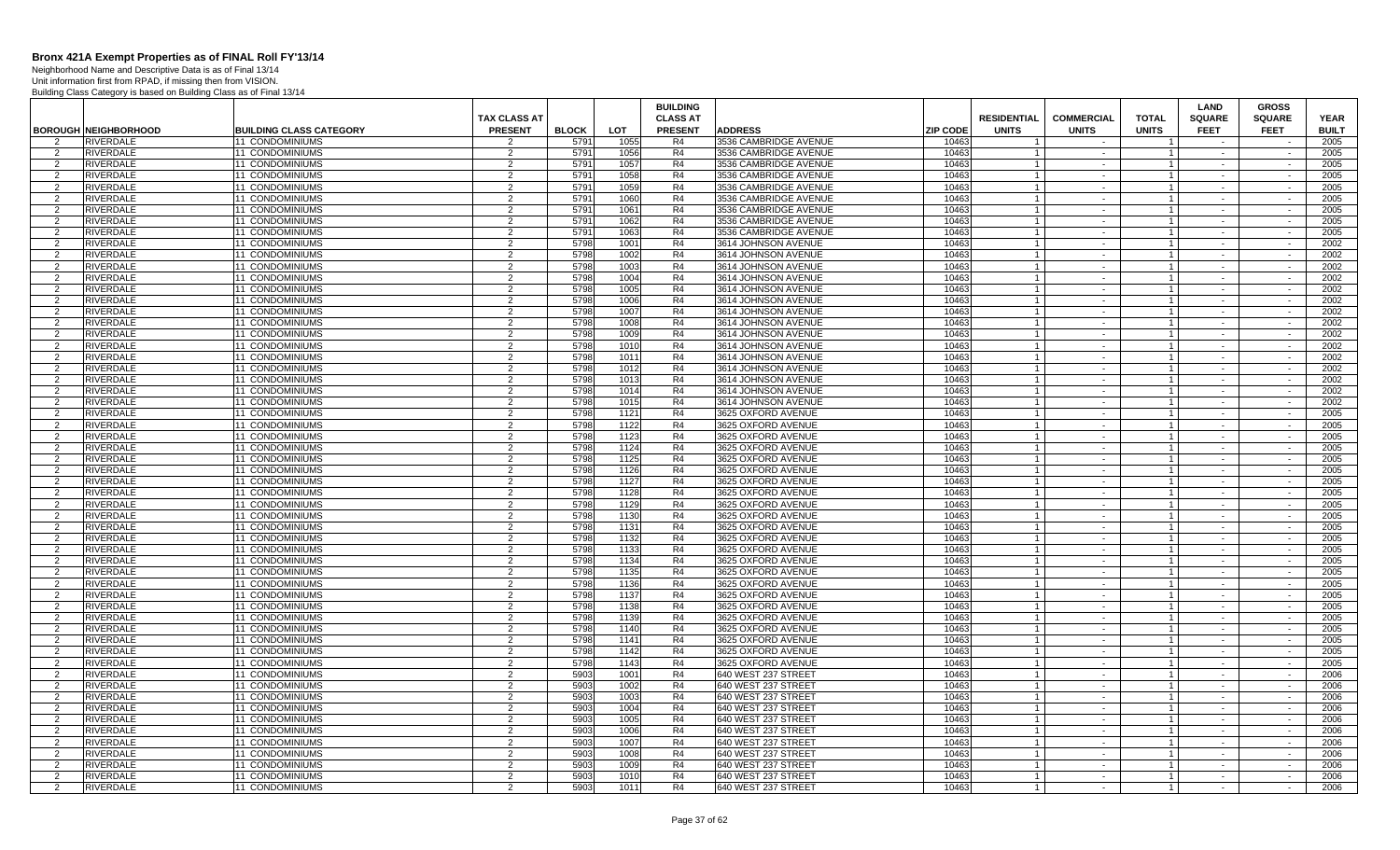Neighborhood Name and Descriptive Data is as of Final 13/14 Unit information first from RPAD, if missing then from VISION.

|                     |                                      |                                           |                     |              |              | <b>BUILDING</b>      |                                            |                 |                    |                      |                                  | <b>LAND</b>      | <b>GROSS</b>     |              |
|---------------------|--------------------------------------|-------------------------------------------|---------------------|--------------|--------------|----------------------|--------------------------------------------|-----------------|--------------------|----------------------|----------------------------------|------------------|------------------|--------------|
|                     |                                      |                                           | <b>TAX CLASS AT</b> |              |              | <b>CLASS AT</b>      |                                            |                 | <b>RESIDENTIAL</b> | <b>COMMERCIAL</b>    | <b>TOTAL</b>                     | <b>SQUARE</b>    | <b>SQUARE</b>    | <b>YEAR</b>  |
|                     | <b>BOROUGH NEIGHBORHOOD</b>          | <b>BUILDING CLASS CATEGORY</b>            | <b>PRESENT</b>      | <b>BLOCK</b> | <b>LOT</b>   | <b>PRESENT</b>       | <b>ADDRESS</b>                             | <b>ZIP CODE</b> | <b>UNITS</b>       | <b>UNITS</b>         | <b>UNITS</b>                     | <b>FEET</b>      | <b>FEET</b>      | <b>BUILT</b> |
| 2                   | <b>RIVERDALE</b>                     | <b>11 CONDOMINIUMS</b>                    | 2                   | 5903         | 1012         | R4                   | 640 WEST 237 STREET                        | 10463           | $\overline{1}$     | $\sim$               | $\overline{1}$                   | $\sim$           |                  | 2006         |
| 2                   | <b>RIVERDALE</b>                     | <b>11 CONDOMINIUMS</b>                    | 2                   | 5903         | 1013         | R4                   | 640 WEST 237 STREET                        | 10463           |                    | $\sim$               | $\overline{1}$                   | $\sim$           |                  | 2006         |
| 2                   | <b>RIVERDALE</b>                     | 11 CONDOMINIUMS                           | 2                   | 5903         | 1014         | R4                   | 640 WEST 237 STREET                        | 10463           | $\overline{1}$     | $\sim$ $-$           | $\overline{1}$                   | $\sim$           | $\sim$           | 2006         |
| $\mathcal{P}$       | RIVERDALE                            | 11 CONDOMINIUMS                           | 2                   | 5903         | 1015         | R4                   | 640 WEST 237 STREET                        | 10463           |                    | $\sim$               | $\overline{1}$                   |                  |                  | 2006         |
| 2                   | <b>RIVERDALE</b>                     | 11 CONDOMINIUMS                           | $\overline{2}$      | 5903         | 1016         | R4                   | 640 WEST 237 STREET                        | 10463           |                    | $\sim$               | $\overline{1}$                   | $\sim$           | $\sim$           | 2006         |
| $\mathcal{P}$       | <b>RIVERDALE</b>                     | 11 CONDOMINIUMS                           | 2                   | 5903         | 1017         | R4                   | 640 WEST 237 STREET                        | 10463           |                    | $\sim$               | $\overline{1}$                   | $\sim$           | $\sim$           | 2006         |
| 2                   | <b>RIVERDALE</b>                     | <b>11 CONDOMINIUMS</b>                    | $\overline{2}$      | 5903         | 1018         | R <sub>4</sub>       | 640 WEST 237 STREET                        | 10463           |                    | $\sim$               | $\overline{1}$                   | $\sim$           | $\sim$           | 2006         |
| $\mathcal{P}$       | <b>RIVERDALE</b>                     | 11 CONDOMINIUMS                           | $\overline{2}$      | 5903         | 1019         | R4                   | 640 WEST 237 STREET                        | 10463           | $\overline{1}$     | $\sim$               | $\overline{1}$                   | $\sim$           |                  | 2006         |
| $\overline{2}$      | <b>RIVERDALE</b>                     | 11 CONDOMINIUMS                           | 2                   | 5903         | 1020         | R <sub>4</sub>       | 640 WEST 237 STREET                        | 10463           |                    | $\sim$               | $\mathbf{1}$                     | $\sim$           | $\sim$           | 2006         |
| 2                   | <b>RIVERDALE</b>                     | 11 CONDOMINIUMS                           | $\overline{2}$      | 5903         | 1021         | R4                   | 640 WEST 237 STREET                        | 10463           | $\overline{1}$     | $\sim$               | $\overline{1}$                   | $\sim$           | $\sim$           | 2006         |
| $\overline{2}$      | <b>RIVERDALE</b>                     | 11 CONDOMINIUMS                           | 2                   | 5903         | 1022         | R4                   | 640 WEST 237 STREET                        | 10463           |                    | $\sim$               | $\overline{1}$                   | $\sim$           | $\sim$           | 2006         |
| 2                   | <b>RIVERDALE</b>                     | 11 CONDOMINIUMS                           | 2                   | 5903         | 1023         | R4                   | 640 WEST 237 STREET                        | 10463           | $\overline{1}$     | $\sim$ $-$           | $\overline{1}$                   | $\sim$           | $\sim$           | 2006         |
| $\overline{2}$      | <b>RIVERDALE</b>                     | 11 CONDOMINIUMS                           | 2                   | 5903         | 1024         | R <sub>4</sub>       | 640 WEST 237 STREET                        | 10463           |                    | $\sim$               | $\overline{1}$                   |                  |                  | 2006         |
| 2                   | RIVERDALE                            | 11 CONDOMINIUMS                           | $\overline{2}$      | 5903         | 1025         | R4                   | 640 WEST 237 STREET                        | 10463           |                    | $\sim$               | $\mathbf{1}$                     | $\sim$           | $\sim$           | 2006         |
| $\overline{2}$      | <b>RIVERDALE</b>                     | 11 CONDOMINIUMS                           | $\overline{2}$      | 5903         | 1026         | R4                   | 640 WEST 237 STREET                        | 10463           |                    | $\sim$               | $\overline{1}$                   | $\sim$           | $\sim$           | 2006         |
| 2<br>$\mathcal{D}$  | <b>RIVERDALE</b>                     | <b>11 CONDOMINIUMS</b>                    | $\overline{2}$      | 5903         | 1027         | R <sub>4</sub>       | 640 WEST 237 STREET                        | 10463           | $\overline{1}$     | $\sim$               | $\overline{1}$                   | $\sim$           | $\sim$           | 2006         |
|                     | <b>RIVERDALE</b>                     | 11 CONDOMINIUMS                           | $\overline{2}$      | 5903         | 1028         | R4                   | 640 WEST 237 STREET                        | 10463           |                    | $\sim$               | $\overline{1}$                   | $\sim$           | $\sim$           | 2006         |
| $\overline{2}$      | <b>RIVERDALE</b><br><b>RIVERDALE</b> | 11 CONDOMINIUMS<br>11 CONDOMINIUMS        | 2<br>$\overline{2}$ | 5903<br>5903 | 1029<br>1030 | R <sub>4</sub><br>R4 | 640 WEST 237 STREET                        | 10463<br>10463  | $\overline{1}$     | $\sim$<br>$\sim$ $-$ | $\mathbf{1}$<br>$\overline{1}$   | $\sim$<br>$\sim$ | $\sim$<br>$\sim$ | 2006<br>2006 |
| 2<br>$\overline{2}$ | <b>RIVERDALE</b>                     | <b>11 CONDOMINIUMS</b>                    | $\overline{2}$      | 5903         | 1031         | R <sub>4</sub>       | 640 WEST 237 STREET<br>640 WEST 237 STREET | 10463           |                    |                      | $\overline{1}$                   |                  |                  | 2006         |
| 2                   | <b>RIVERDALE</b>                     | 11 CONDOMINIUMS                           | 2                   | 5903         | 1032         | R4                   | 640 WEST 237 STREET                        | 10463           | $\overline{1}$     | $\sim$<br>$\sim$ $-$ | $\overline{1}$                   | $\sim$<br>$\sim$ | $\sim$<br>$\sim$ | 2006         |
| $\mathcal{P}$       | <b>RIVERDALE</b>                     | 11 CONDOMINIUMS                           | 2                   | 5903         | 1033         | R4                   | 640 WEST 237 STREET                        | 10463           |                    | $\sim$               | $\overline{1}$                   |                  |                  | 2006         |
| $\overline{2}$      | <b>RIVERDALE</b>                     | 11 CONDOMINIUMS                           | 2                   | 5903         | 1034         | R4                   | 640 WEST 237 STREET                        | 10463           |                    | $\sim$               | $\mathbf{1}$                     | $\sim$           | $\sim$           | 2006         |
| $\overline{2}$      | <b>RIVERDALE</b>                     | 11 CONDOMINIUMS                           | 2                   | 5903         | 1035         | R4                   | 640 WEST 237 STREET                        | 10463           |                    | $\sim$               | $\mathbf{1}$                     | $\sim$           | $\sim$           | 2006         |
| 2                   | <b>RIVERDALE</b>                     | <b>11 CONDOMINIUMS</b>                    | $\overline{2}$      | 5903         | 1036         | R <sub>4</sub>       | 640 WEST 237 STREET                        | 10463           |                    | $\sim$               | $\overline{1}$                   | $\sim$           | $\sim$           | 2006         |
| $\mathcal{D}$       | <b>RIVERDALE</b>                     | 11 CONDOMINIUMS                           | $\overline{2}$      | 5903         | 1037         | R <sub>4</sub>       | 640 WEST 237 STREET                        | 10463           |                    | $\sim$               | $\overline{1}$                   |                  | $\sim$           | 2006         |
| $\mathcal{P}$       | <b>RIVERDALE</b>                     | 11 CONDOMINIUMS                           | 2                   | 5903         | 1038         | R <sub>4</sub>       | 640 WEST 237 STREET                        | 10463           |                    | $\sim$               | $\overline{1}$                   | $\sim$           | $\sim$           | 2006         |
| 2                   | <b>RIVERDALE</b>                     | 11 CONDOMINIUMS                           | $\overline{2}$      | 5903         | 1039         | R4                   | 640 WEST 237 STREET                        | 10463           | $\overline{1}$     | $\sim$               | $\overline{1}$                   | $\sim$           | $\sim$           | 2006         |
| $\overline{2}$      | <b>RIVERDALE</b>                     | <b>11 CONDOMINIUMS</b>                    | $\overline{2}$      | 5903         | 1040         | R <sub>4</sub>       | 640 WEST 237 STREET                        | 10463           |                    | $\sim$               | $\overline{1}$                   | $\sim$           | $\sim$           | 2006         |
| 2                   | <b>RIVERDALE</b>                     | 11 CONDOMINIUMS                           | 2                   | 5903         | 1041         | R4                   | 640 WEST 237 STREET                        | 10463           | $\overline{1}$     | $\sim$ $-$           | $\overline{1}$                   | $\sim$           | $\sim$           | 2006         |
| $\mathcal{P}$       | RIVERDALE                            | 11 CONDOMINIUMS                           | $\mathfrak{D}$      | 5903         | 1042         | R4                   | 640 WEST 237 STREET                        | 10463           |                    | $\sim$               | $\overline{1}$                   |                  |                  | 2006         |
| 2                   | <b>RIVERDALE</b>                     | 11 CONDOMINIUMS                           | 2                   | 5903         | 1043         | R4                   | 640 WEST 237 STREET                        | 10463           |                    | $\sim$               | $\mathbf{1}$                     | $\sim$           | $\sim$           | 2006         |
| $\overline{2}$      | <b>RIVERDALE</b>                     | 11 CONDOMINIUMS                           | 2                   | 5903         | 1044         | R4                   | 640 WEST 237 STREET                        | 10463           |                    | $\sim$               | $\mathbf{1}$                     | $\sim$           | $\sim$           | 2006         |
| 2                   | <b>RIVERDALE</b>                     | <b>11 CONDOMINIUMS</b>                    | $\overline{2}$      | 5903         | 1045         | R <sub>4</sub>       | 640 WEST 237 STREET                        | 10463           |                    | $\sim$               | $\overline{1}$                   | $\sim$           | $\sim$           | 2006         |
| $\mathcal{D}$       | <b>RIVERDALE</b>                     | 11 CONDOMINIUMS                           | $\overline{2}$      | 5903         | 1046         | R <sub>4</sub>       | 640 WEST 237 STREET                        | 10463           |                    | $\sim$               | $\overline{1}$                   | $\sim$           | $\sim$           | 2006         |
| $\overline{2}$      | <b>RIVERDALE</b>                     | 11 CONDOMINIUMS                           | 2                   | 5903         | 1047         | R <sub>4</sub>       | 640 WEST 237 STREET                        | 10463           |                    | $\sim$               | $\overline{1}$                   | $\sim$           | $\sim$           | 2006         |
| 2                   | <b>RIVERDALE</b>                     | 11 CONDOMINIUMS                           | $\overline{2}$      | 5903         | 1048         | R4                   | 640 WEST 237 STREET                        | 10463           | $\overline{1}$     | $\sim$               | $\overline{1}$                   | $\sim$           | $\sim$           | 2006         |
| $\overline{2}$      | <b>RIVERDALE</b>                     | 11 CONDOMINIUMS                           | $\overline{2}$      | 5903         | 1049         | R <sub>4</sub>       | 640 WEST 237 STREET                        | 10463           |                    | $\sim$               | $\overline{1}$                   | $\sim$           | $\sim$           | 2006         |
| 2                   | <b>RIVERDALE</b>                     | 11 CONDOMINIUMS                           | 2                   | 5903         | 1050         | R4                   | 640 WEST 237 STREET                        | 10463           | $\overline{1}$     | $\sim$ $-$           | $\overline{1}$                   | $\sim$           | $\sim$           | 2006         |
| 2                   | <b>RIVERDALE</b>                     | 11 CONDOMINIUMS                           | $\overline{2}$      | 5903         | 1051         | R4                   | 640 WEST 237 STREET                        | 10463           |                    | $\sim$               | $\overline{1}$                   |                  | $\sim$           | 2006         |
| 2                   | RIVERDALE                            | 11 CONDOMINIUMS                           | $\overline{2}$      | 5903         | 1052         | R4                   | 640 WEST 237 STREET                        | 10463           |                    | $\sim$               | $\mathbf{1}$                     | $\sim$           | $\sim$           | 2006         |
| $\overline{2}$      | <b>RIVERDALE</b>                     | 11 CONDOMINIUMS                           | 2                   | 5903<br>5903 | 1053         | R4                   | 640 WEST 237 STREET                        | 10463           |                    | $\sim$               | $\overline{1}$                   | $\sim$           | $\sim$           | 2006         |
| 2<br>$\mathcal{P}$  | <b>RIVERDALE</b><br><b>RIVERDALE</b> | <b>11 CONDOMINIUMS</b><br>11 CONDOMINIUMS | $\overline{2}$<br>2 | 5903         | 1054<br>1055 | R <sub>4</sub><br>R4 | 640 WEST 237 STREET<br>640 WEST 237 STREET | 10463<br>10463  | $\overline{1}$     | $\sim$<br>$\sim$     | $\overline{1}$<br>$\overline{1}$ | $\sim$<br>$\sim$ | $\sim$<br>$\sim$ | 2006<br>2006 |
| $\mathcal{P}$       | <b>RIVERDALE</b>                     | <b>11 CONDOMINIUMS</b>                    | $\overline{2}$      | 5903         | 1056         | R <sub>4</sub>       | 640 WEST 237 STREET                        | 10463           |                    | $\sim$               | $\overline{1}$                   | $\sim$           | $\sim$           | 2006         |
| 2                   | <b>RIVERDALE</b>                     | 11 CONDOMINIUMS                           | $\overline{2}$      | 5903         | 1057         | R4                   | 640 WEST 237 STREET                        | 10463           | $\overline{1}$     | $\sim$               | $\overline{1}$                   | $\sim$           | $\sim$           | 2006         |
| 2                   | <b>RIVERDALE</b>                     | 11 CONDOMINIUMS                           | $\overline{2}$      | 5903         | 1058         | R <sub>4</sub>       | 640 WEST 237 STREET                        | 10463           |                    | $\sim$               | $\overline{1}$                   | $\sim$           | $\sim$           | 2006         |
| 2                   | <b>RIVERDALE</b>                     | 11 CONDOMINIUMS                           | 2                   | 5903         | 1059         | R4                   | 640 WEST 237 STREET                        | 10463           | $\overline{1}$     | $\sim$               | $\overline{1}$                   | $\sim$           | $\sim$           | 2006         |
| $\overline{2}$      | <b>RIVERDALE</b>                     | 11 CONDOMINIUMS                           | $\overline{2}$      | 5903         | 1060         | R <sub>4</sub>       | 640 WEST 237 STREET                        | 10463           |                    | $\sim$               | $\overline{1}$                   |                  |                  | 2006         |
| 2                   | <b>RIVERDALE</b>                     | 11 CONDOMINIUMS                           | $\overline{2}$      | 5903         | 1061         | R4                   | 640 WEST 237 STREET                        | 10463           |                    | $\sim$               | $\mathbf{1}$                     | $\sim$           | $\sim$           | 2006         |
| $\overline{2}$      | <b>RIVERDALE</b>                     | 11 CONDOMINIUMS                           | 2                   | 5903         | 1062         | R4                   | 640 WEST 237 STREET                        | 10463           |                    | $\sim$               | $\mathbf{1}$                     | $\sim$           | $\sim$           | 2006         |
| 2                   | <b>RIVERDALE</b>                     | 11 CONDOMINIUMS                           | $\overline{2}$      | 5903         | 1063         | R4                   | 640 WEST 237 STREET                        | 10463           |                    | $\sim$               | $\overline{1}$                   | $\sim$           | $\sim$           | 2006         |
| 2                   | <b>RIVERDALE</b>                     | 11 CONDOMINIUMS                           | $\overline{2}$      | 5903         | 1064         | R4                   | 640 WEST 237 STREET                        | 10463           | $\overline{1}$     | $\sim$               | $\overline{1}$                   | $\sim$           | $\sim$           | 2006         |
| $\mathcal{P}$       | <b>RIVERDALE</b>                     | <b>11 CONDOMINIUMS</b>                    | $\overline{2}$      | 5903         | 1065         | R <sub>4</sub>       | 640 WEST 237 STREET                        | 10463           |                    | $\sim$               | $\overline{1}$                   | $\sim$           | $\sim$           | 2006         |
| $\mathcal{P}$       | <b>RIVERDALE</b>                     | 11 CONDOMINIUMS                           | $\overline{2}$      | 5904         | 1001         | R4                   | 3800 BLACKSTONE AVENUE                     | 10463           | $\overline{1}$     | $\sim$               | $\overline{1}$                   | $\sim$           | $\sim$           | 2002         |
| 2                   | <b>RIVERDALE</b>                     | <b>11 CONDOMINIUMS</b>                    | $\overline{2}$      | 5904         | 1002         | R <sub>4</sub>       | 3800 BLACKSTONE AVENUE                     | 10463           |                    | $\sim$               | $\overline{1}$                   |                  | $\sim$           | 2002         |
| 2                   | <b>RIVERDALE</b>                     | 11 CONDOMINIUMS                           | 2                   | 5904         | 1003         | R <sub>4</sub>       | 3800 BLACKSTONE AVENUE                     | 10463           |                    | $\sim$               | $\overline{1}$                   | $\sim$           | $\sim$           | 2002         |
| 2                   | <b>RIVERDALE</b>                     | 11 CONDOMINIUMS                           | 2                   | 5904         | 1004         | R <sub>4</sub>       | 3800 BLACKSTONE AVENUE                     | 10463           | $\overline{1}$     | $\sim$               | $\overline{1}$                   |                  | $\sim$           | 2002         |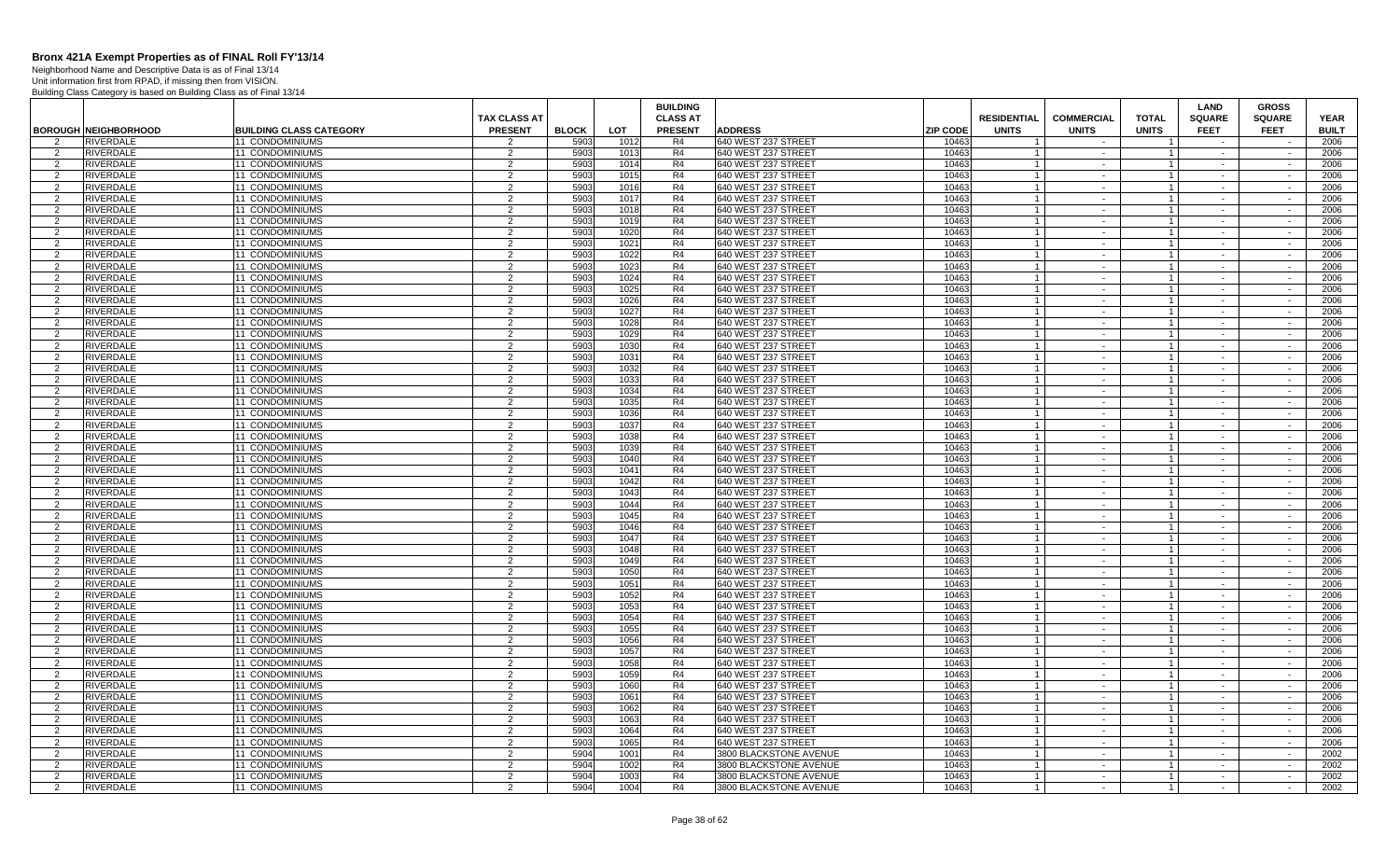Neighborhood Name and Descriptive Data is as of Final 13/14 Unit information first from RPAD, if missing then from VISION.

|                     |                                                      |                                    |                                |              |                       | <b>BUILDING</b> |                                                |                 |                    |                   |                              | LAND           | <b>GROSS</b>   |              |
|---------------------|------------------------------------------------------|------------------------------------|--------------------------------|--------------|-----------------------|-----------------|------------------------------------------------|-----------------|--------------------|-------------------|------------------------------|----------------|----------------|--------------|
|                     |                                                      |                                    | <b>TAX CLASS AT</b>            |              |                       | <b>CLASS AT</b> |                                                |                 | <b>RESIDENTIAL</b> | <b>COMMERCIAL</b> | <b>TOTAL</b>                 | <b>SQUARE</b>  | <b>SQUARE</b>  | <b>YEAR</b>  |
|                     | <b>BOROUGH NEIGHBORHOOD</b>                          | <b>BUILDING CLASS CATEGORY</b>     | <b>PRESENT</b>                 | <b>BLOCK</b> | <b>LOT</b>            | <b>PRESENT</b>  | <b>ADDRESS</b>                                 | <b>ZIP CODE</b> | <b>UNITS</b>       | <b>UNITS</b>      | <b>UNITS</b>                 | <b>FEET</b>    | <b>FEET</b>    | <b>BUILT</b> |
|                     | <b>RIVERDALE</b>                                     | <b>11 CONDOMINIUMS</b>             | 2                              | 5904         | 1005                  | R4              | 3800 BLACKSTONE AVENUE                         | 10463           |                    |                   |                              |                |                | 2002         |
| 2                   | <b>RIVERDALE</b>                                     | 11 CONDOMINIUMS                    | 2                              | 5904         | 1006                  | R4              | 3800 BLACKSTONE AVENUE                         | 10463           |                    | $\sim$            |                              | $\sim$         | $\sim$         | 2002         |
| 2                   | RIVERDALE                                            | 11 CONDOMINIUMS                    | $\overline{2}$                 | 5904         | 1007                  | R4              | 3800 BLACKSTONE AVENUE                         | 10463           | $\overline{1}$     | $\sim$            | $\overline{1}$               | $\sim$         | $\sim$         | 2002         |
| 2                   | <b>RIVERDALE</b>                                     | 11 CONDOMINIUMS                    | 2                              | 5904         | 1008                  | R4              | 3800 BLACKSTONE AVENUE                         | 10463           | $\overline{1}$     | $\sim$            | $\mathbf{1}$                 | $\sim$         | $\sim$         | 2002         |
| 2                   | <b>RIVERDALE</b>                                     | <b>11 CONDOMINIUMS</b>             | $\overline{2}$                 | 5904         | 1009                  | R <sub>4</sub>  | 3800 BLACKSTONE AVENUE                         | 10463           | $\overline{1}$     | $\sim$            | $\vert$ 1                    | $\sim$         | $\sim$         | 2002         |
| $\overline{2}$      | <b>RIVERDALE</b>                                     | <b>11 CONDOMINIUMS</b>             | $\overline{2}$                 | 5904         | 1010                  | R <sub>4</sub>  | 3800 BLACKSTONE AVENUE                         | 10463           | $\overline{1}$     | $\sim$            | 1 <sup>1</sup>               | $\sim$         | $\sim$         | 2002         |
| 2                   | <b>RIVERDALE</b>                                     | 11 CONDOMINIUMS                    | $\overline{2}$                 | 5904         | 1011                  | R4              | 3800 BLACKSTONE AVENUE                         | 10463           | $\overline{1}$     | $\sim$            | $\mathbf{1}$                 | $\sim$         | $\sim$         | 2002         |
| 2                   | <b>RIVERDALE</b>                                     | 11 CONDOMINIUMS                    | 2                              | 5904         | 1012                  | R4              | 3800 BLACKSTONE AVENUE                         | 10463           |                    | $\sim$            | $\mathbf{1}$                 |                |                | 2002         |
| 2                   | RIVERDALE                                            | <b>11 CONDOMINIUMS</b>             | 2                              | 5906         | 1002                  | R <sub>4</sub>  | 628 WEST 238 STREET                            | 10463           |                    | $\sim$            | $\mathbf{1}$                 | $\sim$         | $\sim$         | 2004         |
| 2                   | <b>RIVERDALE</b>                                     | 11 CONDOMINIUMS                    | $\overline{2}$                 | 5906         | 1003                  | R4              | 628 WEST 238 STREET                            | 10463           |                    | $\sim$            | $\mathbf{1}$                 |                | $\sim$         | 2004         |
| $\overline{2}$      | RIVERDALE                                            | 11 CONDOMINIUMS                    | $\overline{2}$                 | 5906         | 1004                  | R4              | 628 WEST 238 STREET                            | 10463           |                    | $\sim$            | $\mathbf{1}$                 | $\sim$         | $\sim$         | 2004         |
| 2                   | <b>RIVERDALE</b>                                     | 11 CONDOMINIUMS                    | $\overline{2}$                 | 5906         | 1005                  | R4              | 628 WEST 238 STREET                            | 10463           | $\overline{1}$     | $\sim$            | $\overline{1}$               | $\sim$         | $\sim$         | 2004         |
| $\mathcal{P}$       | <b>RIVERDALE</b>                                     | <b>11 CONDOMINIUMS</b>             | 2                              | 5906         | 1006                  | R4              | 628 WEST 238 STREET                            | 10463           | $\overline{1}$     | $\sim$            | $\mathbf{1}$                 | $\sim$         | $\sim$         | 2004         |
| 2                   | <b>RIVERDALE</b>                                     | 11 CONDOMINIUMS                    | $\overline{2}$                 | 5906         | 1007                  | R4              | 628 WEST 238 STREET                            | 10463           | $\mathbf{1}$       | $\sim$            | $\overline{1}$               | $\sim$         | $\sim$         | 2004         |
| 2                   | <b>RIVERDALE</b>                                     | 11 CONDOMINIUMS                    | $\overline{2}$                 | 5906         | 1008                  | R4              | 628 WEST 238 STREET                            | 10463           |                    | $\sim$            | 1 <sup>1</sup>               | $\sim$         | $\sim$         | 2004         |
| 2                   | <b>RIVERDALE</b>                                     | 11 CONDOMINIUMS                    | $\overline{2}$                 | 5906         | 1009                  | R <sub>4</sub>  | 628 WEST 238 STREET                            | 10463           | $\overline{1}$     | $\sim$            | $\mathbf{1}$                 | $\sim$         | $\sim$         | 2004         |
| 2                   | <b>RIVERDALE</b>                                     | 11 CONDOMINIUMS                    | 2                              | 590          | 1010                  | R <sub>4</sub>  | 628 WEST 238 STREET                            | 10463           |                    | $\sim$            | $\mathbf{1}$                 |                |                | 2004         |
| 2                   | <b>RIVERDALE</b>                                     | 11 CONDOMINIUMS                    | 2                              | 5906         | 1011                  | R4              | 628 WEST 238 STREET                            | 10463           | $\overline{1}$     | $\sim$            | $\mathbf{1}$                 | $\sim$         | $\sim$         | 2004         |
| $\overline{2}$      | RIVERDALE                                            | 11 CONDOMINIUMS                    | 2                              | 5906         | 1012                  | R4              | 628 WEST 238 STREET                            | 10463           | $\overline{1}$     | $\sim$            | $\mathbf{1}$                 | $\sim$         | $\sim$         | 2004         |
| 2                   | RIVERDALE                                            | <b>11 CONDOMINIUMS</b>             | $\overline{2}$                 | 5906         | 1013                  | R <sub>4</sub>  | 628 WEST 238 STREET                            | 10463           | $\overline{1}$     | $\sim$            | $\mathbf{1}$                 | $\sim$         | $\sim$         | 2004         |
| 2                   | <b>RIVERDALE</b>                                     | 14 4-10 FAMILY RENTALS             | 2B                             | 5723         | 88                    | D <sub>1</sub>  | 536 KAPPOCK STREET                             | 10463           | 10                 | $\sim$            | 10 <sup>1</sup>              | 3.379          | 12.000         | 2008         |
| $\mathcal{P}$       | <b>RIVERDALE</b>                                     | 14 4-10 FAMILY RENTALS             | 2B                             | 5792         | 449                   | C <sub>7</sub>  | 531 WEST 235 STREET                            | 10463           | 9                  |                   | 10 <sup>°</sup>              | 5,000          | 12,541         | 2006         |
| 2                   | <b>RIVERDALE</b>                                     | 14 4-10 FAMILY RENTALS             | 2A                             | 5796         | 119                   | D <sub>1</sub>  | 520 TULFAN TERRACE                             | 10463           | $\overline{4}$     | $\sim$            | $4 \mid$                     | 5,321          | 13,273         | 2005         |
| $\overline{2}$      | RIVERDALE                                            | 14 4-10 FAMILY RENTALS             | 2A                             | 5796         | 121                   | D <sub>1</sub>  | 518 TULFAN TERRACE                             | 10463           | $\overline{4}$     | $\sim$            | $\overline{4}$               | 12,288         |                | 2005         |
| 2                   | <b>RIVERDALE</b>                                     | 25 CONDO OFFICE BUILDINGS          | $\overline{4}$                 | 5791         | 1001                  | <b>RB</b>       | 3536 CAMBRIDGE AVENUE                          | 10463           | $\sim$             | $\sim$            | $\mathbf{1}$                 | $\sim$         | $\sim$         | 2005         |
| 2                   | <b>RIVERDALE</b>                                     | <b>25 CONDO OFFICE BUILDINGS</b>   | $\overline{4}$                 | 5791         | 1002                  | <b>RB</b>       | 3536 CAMBRIDGE AVENUE                          | 10463           | $\sim$             | $\sim$            | $\mathbf{1}$                 | $\sim$         | $\sim$         | 2005         |
| $\overline{2}$      | RIVERDALE                                            | 25 CONDO OFFICE BUILDINGS          | $\overline{4}$                 | 579'         | 1003                  | <b>RB</b>       | 3536 CAMBRIDGE AVENUE                          | 10463           | $\sim$             | $\sim$            | $\mathbf{1}$                 | $\sim$         | $\sim$         | 2005         |
| 2                   | RIVERDALE                                            | 35 CONDO PARKING                   | $\overline{4}$                 | 5903         | 1066                  | <b>RG</b>       | 640 WEST 237 STREET                            | 10463           | $\sim$             | $\sim$            | $\overline{1}$               | $\sim$         | $\sim$         | 2006         |
| 2                   | RIVERDALE                                            | 36 HEALTH AND EDUCATION            | $\overline{4}$                 | 5799         | 46                    | 17              | 3726 HENRY HUDSON PARKWAY E                    | 10463           | 205                | $\sim$            | 205                          | 14,250         | 120,000        | 1999         |
| 2                   | <b>RIVERDALE</b>                                     | 44 MISCELLANEOUS COMMERCIAL CONDOS | $\overline{4}$                 | 5788         | 1003                  | R <sub>5</sub>  | 3220 ARLINGTON AVENUE                          | 10463           | $\sim$ $-$         | $\overline{1}$    | $\overline{1}$               | $\sim$         | $\sim$         | 2004         |
| 2                   | <b>RIVERDALE</b>                                     | 44 MISCELLANEOUS COMMERCIAL CONDOS | $\overline{4}$                 | 5788         | 1004                  | R <sub>5</sub>  | 3220 ARLINGTON AVENUE                          | 10463           | $\sim$             | $\mathbf{1}$      | $\mathbf{1}$                 | $\sim$         | $\sim$         | 2004         |
| 2                   | <b>RIVERDALE</b>                                     | 44 MISCELLANEOUS COMMERCIAL CONDOS | $\overline{4}$                 | 5788         | 1005                  | R <sub>5</sub>  | 3220 ARLINGTON AVENUE                          | 10463           | $\sim$ $-$         | $\mathbf{1}$      | $\overline{1}$               | $\sim$         | $\sim$         | 2004         |
| $\overline{2}$      | <b>RIVERDALE</b>                                     | 44 MISCELLANEOUS COMMERCIAL CONDOS | $\overline{4}$                 | 5788         | 1006                  | R <sub>5</sub>  | 3220 ARLINGTON AVENUE                          | 10463           | $\sim$             |                   | $\mathbf{1}$                 | $\sim$         | $\sim$         | 2004         |
| 2                   | RIVERDALE                                            | 44 MISCELLANEOUS COMMERCIAL CONDOS | $\overline{4}$                 | 5788         | 1007                  | R <sub>5</sub>  | 3220 ARLINGTON AVENUE                          | 10463           | $\sim$             |                   | $\mathbf{1}$                 | $\sim$         | $\sim$         | 2004         |
| 2                   | <b>RIVERDALE</b>                                     | 44 MISCELLANEOUS COMMERCIAL CONDOS | $\overline{4}$                 | 578          | 1008                  | R <sub>5</sub>  | 3220 ARLINGTON AVENUE                          | 10463           | $\sim$             | $\mathbf{1}$      | $\mathbf{1}$                 | $\sim$         | $\sim$         | 2004         |
| 2                   | RIVERDALE                                            | 44 MISCELLANEOUS COMMERCIAL CONDOS | $\overline{4}$                 | 5788         | 1009                  | R5              | 3220 ARLINGTON AVENUE                          | 10463           | $\sim$             |                   | $\mathbf{1}$                 | $\sim$         | $\sim$         | 2004         |
| 2                   | <b>RIVERDALE</b>                                     | 44 MISCELLANEOUS COMMERCIAL CONDOS | $\overline{4}$                 | 5788         | 1010                  | R5              | 3220 ARLINGTON AVENUE                          | 10463           | $\sim$ $-$         | $\mathbf{1}$      | $\vert$ 1                    | $\sim$         | $\sim$         | 2004         |
| $\mathcal{P}$       | RIVERDALE                                            | 44 MISCELLANEOUS COMMERCIAL CONDOS | $\overline{4}$                 | 5788         | 1011                  | R <sub>5</sub>  | 3220 ARLINGTON AVENUE                          | 10463           | $\sim$             |                   | $\mathbf{1}$                 | $\sim$         | $\sim$         | 2004         |
| 2                   | SCHUYLERVILLE/PELHAM BAY                             | 03 3-FAMILY                        | $\mathbf{1}$                   | 4158         | 45                    | CO              | 1633 EDISON AVENUE                             | 10461           | $\mathbf{3}$       | $\sim$            | 3 <sup>1</sup>               | 2,755          | 3,500          | 2001         |
| 2                   | SCHUYLERVILLE/PELHAM BAY                             | 03 3-FAMILY                        | $\overline{1}$                 | 4158         | 46                    | CO              | 1631 EDISON AVENUE                             | 10461           | 3                  | $\sim$            | 3 <sup>1</sup>               | 1,995          | 3.200          | 2001         |
| 2                   | SCHUYLERVILLE/PELHAM BAY                             | 03 3-FAMILY                        |                                | 4165         | 112                   | CO              | <b>1622 EDISON AVENUE</b>                      | 10461           | 3                  | $\sim$            | $\mathbf{3}$                 | 2.850          | 3.555          | 2004         |
| $\overline{2}$      | SCHUYLERVILLE/PELHAM BAY                             | 03 3-FAMILY                        | $\mathbf{1}$                   | 4192         |                       | CO              | 1814 MAYFLOWER AVENUE                          | 1046'           | 3                  | $\sim$            | $\mathbf{3}$                 | 2.027          | 3,327          | 2000         |
| 2                   | SCHUYLERVILLE/PELHAM BAY                             | 03 3-FAMILY                        | $\mathbf{1}$<br>$\overline{1}$ | 4192         | 101                   | CO              | 1812 MAYFLOWER AVENUE                          | 1046'           | 3                  | $\sim$<br>$\sim$  | $\mathbf{3}$                 | 2,549          | 3,327          | 2000         |
| 2                   | SCHUYLERVILLE/PELHAM BAY                             | 03 3-FAMILY                        |                                | 4192         | 103                   | CO              | 1816 MAYFLOWER AVENUE                          | 1046'           | 3                  |                   | 3 <sup>1</sup>               | 2,549          | 3,327          | 2000         |
| 2                   | SCHUYLERVILLE/PELHAM BAY                             | 03 3-FAMILY                        |                                | 4193         | 45                    | CO              | 1833 EDISON AVENUE                             | 10461           | 3                  | $\sim$<br>$\sim$  | $\mathbf{3}$                 | 2.376          | 3.740          | 2006         |
| 2                   | SCHUYLERVILLE/PELHAM BAY                             | 03 3-FAMILY                        | $\overline{1}$                 | 4230         | 57                    | CO              | 1919 MULFORD AVENUE                            | 10461           | $\mathbf{3}$       |                   | 3 <sup>1</sup>               | 2.768          | 3.700          | 1999         |
| $\mathcal{P}$       | SCHUYLERVILLE/PELHAM BAY                             | 03 3-FAMILY                        | $\overline{1}$                 | 4234         | 125                   | CO              | 1968 EDISON AVENUE                             | 10461           | $\mathbf{3}$       | $\sim$            | $\mathbf{3}$                 | 1,840          | 3,976          | 2005         |
| -2                  | SCHUYLERVILLE/PELHAM BAY                             | 03 3-FAMILY                        | -1<br>$\mathbf{1}$             | 4235<br>4235 | 18 <sup>l</sup><br>30 | CO<br>CO        | 1946 HOBART AVENUE                             | 10461<br>10461  | 3                  | $\sim$            | $3 \mid$                     | 2,249          | 4,820<br>3.900 | 2006<br>2005 |
| 2                   | SCHUYLERVILLE/PELHAM BAY<br>SCHUYLERVILLE/PELHAM BAY | 03 3-FAMILY<br>03 3-FAMILY         |                                | 4235         | 32                    | CO              | 2928 WILKINSON AVENUE<br>2930 WILKINSON AVENUE | 10461           | 3                  | $\sim$<br>$\sim$  | $\mathbf{3}$<br>$\mathbf{3}$ | 2,500<br>2.500 | 3.900          | 2005         |
| 2<br>$\overline{2}$ | SCHUYLERVILLE/PELHAM BAY                             | 03 3-FAMILY                        | -1<br>$\mathbf{1}$             | 4237         |                       | CO              | 3146 WESTCHESTER AVENUE                        | 1046            | 3<br>$\mathbf{3}$  | $\sim$            | 3 <sup>1</sup>               | 1,850          | 3,430          | 2005         |
|                     | SCHUYLERVILLE/PELHAM BAY                             | 03 3-FAMILY                        |                                | 4237         |                       | CO              | 3148 WESTCHESTER AVENUE                        | 1046'           | 3                  | $\sim$            | $\overline{3}$               | 1.248          | 3,810          | 2004         |
| 2<br>2              | SCHUYLERVILLE/PELHAM BAY                             | 03 3-FAMILY                        | $\overline{1}$                 | 4244         | 36                    | CO              | 2883 EAST 197 STREET                           | 10461           | $\mathbf{3}$       | $\sim$            | $\overline{\mathbf{3}}$      | 2.500          | 3.600          | 1998         |
| $\mathcal{P}$       | SCHUYLERVILLE/PELHAM BAY                             | 03 3-FAMILY                        | $\overline{1}$                 | 4244         | 37                    | CO              | 2881 EAST 197 STREET                           | 10461           | 3                  | $\sim$            | $\mathbf{3}$                 | 2.500          | 3.600          | 1998         |
| 2                   | SCHUYLERVILLE/PELHAM BAY                             | 03 3-FAMILY                        | $\overline{1}$                 | 5307         | 12                    | CO              | 2712 GIFFORD AVENUE                            | 10465           | 3                  | $\sim$            | 3 <sup>1</sup>               | 2,500          | 3,638          | 2004         |
| 2                   | SCHUYLERVILLE/PELHAM BAY                             | 03 3-FAMILY                        | $\mathbf{1}$                   | 5307         | 13                    | CO              | 2714 GIFFORD AVENUE                            | 10465           | $\mathbf{3}$       |                   | 3 <sup>1</sup>               | 2.500          | 3.638          | 2004         |
| 2                   | SCHUYLERVILLE/PELHAM BAY                             | 03 3-FAMILY                        | -1                             | 5312         | 34                    | CO              | 1144 EDISON AVENUE                             | 10461           | 3                  | $\sim$<br>$\sim$  | $\mathbf{3}$                 | 4.360          | 5.199          | 2002         |
| 2                   | SCHUYLERVILLE/PELHAM BAY                             | 03 3-FAMILY                        |                                | 5312         | 58                    | CO              | 2936 BAISLEY AVENUE                            | 10461           | 3                  |                   | 3 <sup>1</sup>               | 2.830          | 4,151          | 2004         |
|                     |                                                      |                                    |                                |              |                       |                 |                                                |                 |                    |                   |                              |                |                |              |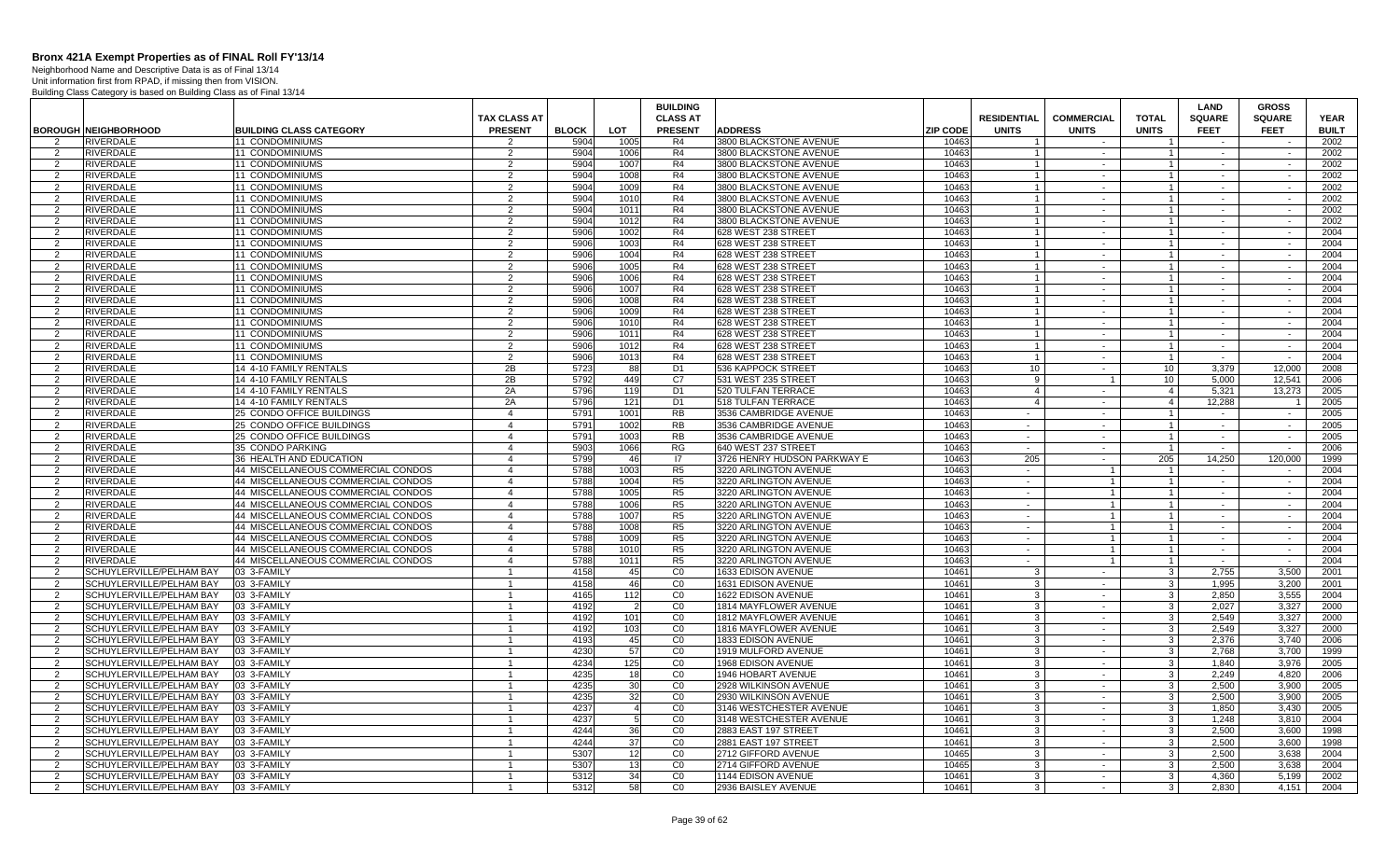Neighborhood Name and Descriptive Data is as of Final 13/14 Unit information first from RPAD, if missing then from VISION.

|                    |                                                      |                                    |                                |              |              | <b>BUILDING</b>      |                                                       |                                  |                   |                                  | LAND             | <b>GROSS</b>     |                |
|--------------------|------------------------------------------------------|------------------------------------|--------------------------------|--------------|--------------|----------------------|-------------------------------------------------------|----------------------------------|-------------------|----------------------------------|------------------|------------------|----------------|
|                    |                                                      |                                    | <b>TAX CLASS AT</b>            |              |              | <b>CLASS AT</b>      |                                                       | <b>RESIDENTIAL</b>               | <b>COMMERCIAL</b> | <b>TOTAL</b>                     | <b>SQUARE</b>    | <b>SQUARE</b>    | <b>YEAR</b>    |
|                    | <b>BOROUGH NEIGHBORHOOD</b>                          | <b>BUILDING CLASS CATEGORY</b>     | <b>PRESENT</b>                 | <b>BLOCK</b> | <b>LOT</b>   | <b>PRESENT</b>       | <b>ADDRESS</b><br><b>ZIP CODE</b>                     | <b>UNITS</b>                     | <b>UNITS</b>      | <b>UNITS</b>                     | <b>FEET</b>      | <b>FEET</b>      | <b>BUILT</b>   |
| 2                  | SCHUYLERVILLE/PELHAM BAY                             | 03 3-FAMILY                        | $\overline{1}$                 | 5312         | 61           | C <sub>0</sub>       | 2944 BAISLEY AVENUE<br>10461                          | $\cdot$ 3                        | $\sim$            | $\mathbf{3}$                     | 2.983            | 4,151            | 2004           |
| 2                  | SCHUYLERVILLE/PELHAM BAY                             | 03 3-FAMILY                        | $\overline{1}$                 | 5312         | 158          | CO                   | 10461<br>2938 BAISLEY AVENUE<br>10461                 | -3                               | $\sim$            | -3 I                             | 2,830            | 4.151            | 2004           |
| 2<br>2             | SCHUYLERVILLE/PELHAM BAY<br>SCHUYLERVILLE/PELHAM BAY | 03 3-FAMILY<br>03 3-FAMILY         | $\mathbf{1}$<br>$\overline{1}$ | 5312<br>5312 | 159<br>160   | CO<br>CO             | 2940 BAISLEY AVENUE<br>10461<br>2942 BAISLEY AVENUE   | 3<br>3                           | $\sim$<br>$\sim$  | - 3 I<br>3 <sup>1</sup>          | 2.033<br>2.033   | 4.151<br>4.151   | 2004<br>2004   |
|                    | SCHUYLERVILLE/PELHAM BAY                             | 03 3-FAMILY                        | $\overline{1}$                 | 5339         | 80           | CO                   | 10461<br>1229 HOLLYWOOD AVENUE                        | $\mathbf{B}$                     | $\sim$            | $\mathbf{3}$                     | 2,680            | 3,580            | 2004           |
| 2<br>$\mathcal{P}$ | SCHUYLERVILLE/PELHAM BAY                             | 03 3-FAMILY                        | $\overline{1}$                 | 5346         |              | CO                   | 10461<br>1305 VREELAND AVENUE                         | 3                                | $\sim$            | 3 <sup>1</sup>                   | 2.532            | 3.696            | 2004           |
| 2                  | SCHUYLERVILLE/PELHAM BAY                             | 03 3-FAMILY                        | -1                             | 5346         | 6            | CO                   | 1307 VREELAND AVENUE<br>10461                         | -3                               | $\sim$            | 3                                | 1.491            | 3,696            | 2004           |
| $\overline{2}$     | SCHUYLERVILLE/PELHAM BAY                             | 03 3-FAMILY                        | $\overline{1}$                 | 5346         |              | CO                   | 1309 VREELAND AVENUE<br>10461                         | 3                                | $\sim$            | 3 <sup>1</sup>                   | 1.345            | 3.696            | 2004           |
| 2                  | SCHUYLERVILLE/PELHAM BAY                             | 03 3-FAMILY                        |                                | 5346         | 12           | CO                   | 1311 VREELAND AVENUE<br>10461                         | 3                                | $\sim$            | $\mathbf{3}$                     | 4.914            | 3.696            | 2004           |
| $\mathcal{P}$      | SCHUYLERVILLE/PELHAM BAY                             | 03 3-FAMILY                        | $\mathbf{1}$                   | 5347         | 58           | CO                   | 1307 BALCOM AVENUE<br>10461                           | 3                                | $\sim$            | $\mathbf{3}$                     | 2,495            | 3,412            | 1999           |
| $\overline{2}$     | SCHUYLERVILLE/PELHAM BAY                             | 03 3-FAMILY                        | $\mathbf{1}$                   | 5347         | 158          | CO                   | 1305 BALCOM AVENUE<br>10461                           | 3                                | $\sim$            | 3 <sup>1</sup>                   | 2,495            | 3,412            | 1999           |
| 2                  | SCHUYLERVILLE/PELHAM BAY                             | 03 3-FAMILY                        | $\overline{1}$                 | 5348         | 32           | CO                   | 10461<br>2700 LATTING STREET                          | -3                               | $\sim$            | - 3 I                            | 2,725            | 4.453            | 2004           |
| 2                  | SCHUYLERVILLE/PELHAM BAY                             | 03 3-FAMILY                        | $\overline{1}$                 | 5348         | 33           | CO                   | 2702 LATTING STREET<br>10461                          | -3                               | $\sim$            | $3 \mid$                         | 2.275            | 3.345            | 2004           |
| 2                  | SCHUYLERVILLE/PELHAM BAY                             | 03 3-FAMILY                        | $\overline{1}$                 | 5350         | 21           | CO                   | 10461<br>1348 EDWARDS AVENUE                          | $\mathbf{B}$                     | $\sim$            | 3 <sup>1</sup>                   | 2.375            | 3.974            | 2000           |
| $\overline{2}$     | SCHUYLERVILLE/PELHAM BAY                             | 03 3-FAMILY                        | $\overline{1}$                 | 5360         | 17           | CO                   | 1318 CROSBY AVENUE<br>10461                           | 3                                | $\sim$            | 3                                | 2.557            | 4.045            | 2000           |
| 2                  | SCHUYLERVILLE/PELHAM BAY                             | 03 3-FAMILY                        | $\overline{1}$                 | 5385         | 18           | CO                   | 10461<br>2824 ROEBLING AVENUE                         | -3                               | $\sim$            | 3                                | 2,452            | 2,572            | 2004           |
| $\overline{2}$     | SCHUYLERVILLE/PELHAM BAY                             | 03 3-FAMILY                        | $\mathbf{1}$                   | 5386         | 26           | CO                   | 2834 MIDDLETOWN ROAD<br>10461                         | 3                                | $\sim$            | $\mathbf{3}$                     | 2.582            | 3,748            | 2004           |
| 2                  | SCHUYLERVILLE/PELHAM BAY                             | 03 3-FAMILY                        |                                | 5386         | 27           | CO                   | 2836 MIDDLETOWN ROAD<br>10461                         | -3                               | $\sim$            | $\mathbf{3}$                     | 2.586            | 3.746            | 2004           |
| 2                  | SCHUYLERVILLE/PELHAM BAY                             | 03 3-FAMILY                        | $\mathbf{1}$                   | 5391         | 145          | CO                   | 1435 GILLESPIE AVENUE<br>10461                        | -3                               | $\sim$            | 3 <sup>1</sup>                   | 2.710            | 4.488            | 2003           |
| $\overline{2}$     | SCHUYLERVILLE/PELHAM BAY                             | 03 3-FAMILY                        | $\overline{1}$                 | 5391         | 146          | C <sub>0</sub>       | 10461<br>1433 GILLESPIE AVENUE                        | 3                                | $\sim$            | 3 <sup>1</sup>                   | 2.619            | 4.488            | 2003           |
| 2                  | SCHUYLERVILLE/PELHAM BAY                             | 03 3-FAMILY                        | $\overline{1}$                 | 5394         | 37           | CO                   | 10461<br>2911 ZULETTE AVENUE                          | $\mathbf{3}$                     | $\sim$            | 3 <sup>1</sup>                   | 5,000            | 3,960            | 2000           |
| 2                  | SCHUYLERVILLE/PELHAM BAY                             | 03 3-FAMILY                        | $\overline{1}$                 | 5394         | 43           | CO                   | 10461<br>1560 EDISON AVENUE                           | 3                                | $\sim$            | $\mathbf{3}$                     | 3.980            | 3.350            | 1997           |
| 2                  | SCHUYLERVILLE/PELHAM BAY                             | 03 3-FAMILY                        | -1                             | 5394         | 45           | $\overline{C}0$      | 10461<br><b>1562 EDISON AVENUE</b>                    | 3                                | $\sim$            | $3 \mid$                         | 2,620            | 3.750            | 1997           |
| $\overline{2}$     | SCHUYLERVILLE/PELHAM BAY                             | 03 3-FAMILY                        | $\overline{1}$                 | 5400         | 146          | CO                   | 10461<br>1546 CROSBY AVENUE                           | -3                               | $\sim$            | 3                                | 2.263            | 5.050            | 2005           |
| 2                  | SCHUYLERVILLE/PELHAM BAY                             | 08 RENTALS - REGULATED             | 2                              | 4153         |              | D <sub>1</sub>       | 10461<br><b>1632 HUTCH RIVER PARKWAY EAST</b>         | 44                               | $\sim$            | 44                               | 9.000            | 41.800           | 2002           |
| $\overline{2}$     | SCHUYLERVILLE/PELHAM BAY                             | 11 CONDOMINIUMS                    | 2                              | 4174         | 1001         | R4                   | 10461<br>1600 PARKVIEW AVENUE                         | $\overline{1}$                   | $\sim$            | $\overline{1}$                   |                  |                  | 2003           |
| 2                  | SCHUYLERVILLE/PELHAM BAY                             | 11 CONDOMINIUMS                    | 2                              | 4174         | 1002         | R4                   | 1600 PARKVIEW AVENUE<br>10461                         | $\overline{1}$                   | $\sim$            | $\overline{1}$                   | $\sim$           | $\sim$           | 2003           |
| $\overline{2}$     | SCHUYLERVILLE/PELHAM BAY                             | 11 CONDOMINIUMS                    | 2                              | 4174         | 1003         | R <sub>4</sub>       | 1600 PARKVIEW AVENUE<br>10461                         | $\overline{1}$                   | $\sim$            | $\overline{1}$                   | $\sim$           | $\sim$           | 2003           |
| 2                  | SCHUYLERVILLE/PELHAM BAY                             | 11 CONDOMINIUMS                    | 2                              | 4174         | 1004         | R4                   | 1600 PARKVIEW AVENUE<br>10461                         | $\overline{1}$                   | $\sim$            | $\overline{1}$                   | $\sim$           | $\sim$           | 2003           |
| 2                  | SCHUYLERVILLE/PELHAM BAY                             | 11 CONDOMINIUMS                    | 2                              | 4174         | 1005         | R4                   | 1600 PARKVIEW AVENUE<br>10461                         | $\overline{1}$                   | $\sim$            | $\overline{1}$                   | $\sim$           | $\sim$           | 2003           |
| $\mathcal{P}$      | SCHUYLERVILLE/PELHAM BAY                             | 11 CONDOMINIUMS                    | $\mathcal{P}$                  | 4174         | 1006         | R4                   | 1600 PARKVIEW AVENUE<br>10461                         | $\overline{1}$                   | $\sim$            | $\overline{1}$                   | $\sim$           | $\sim$           | 2003           |
| 2                  | SCHUYLERVILLE/PELHAM BAY                             | 11 CONDOMINIUMS                    | 2                              | 4174         | 1007         | R <sub>4</sub>       | 10461<br>1600 PARKVIEW AVENUE                         | $\overline{1}$                   | $\sim$            | $\overline{1}$                   | $\sim$           | $\sim$           | 2003           |
| 2                  | SCHUYLERVILLE/PELHAM BAY                             | 11 CONDOMINIUMS                    | 2                              | 4174         | 1008         | R4                   | 1600 PARKVIEW AVENUE<br>10461                         | $\overline{1}$                   | $\sim$            | 1                                |                  | $\sim$           | 2003           |
| 2                  | SCHUYLERVILLE/PELHAM BAY                             | 11 CONDOMINIUMS                    | 2                              | 4174         | 1009         | R4                   | 10461<br>1600 PARKVIEW AVENUE                         | $\overline{1}$                   | $\sim$            | $\overline{1}$                   | $\sim$           | $\sim$           | 2003           |
| $\overline{2}$     | SCHUYLERVILLE/PELHAM BAY                             | 11 CONDOMINIUMS                    | 2                              | 4174         | 1010         | R4                   | 10461<br>1600 PARKVIEW AVENUE                         | $\overline{1}$                   | $\sim$            | $\overline{1}$                   |                  | $\sim$           | 2003           |
| 2                  | SCHUYLERVILLE/PELHAM BAY                             | 11 CONDOMINIUMS                    | 2                              | 4174         | 1011         | R4                   | 1600 PARKVIEW AVENUE<br>10461                         | $\overline{1}$                   | $\sim$            | $\overline{1}$                   | $\sim$           | $\sim$           | 2003           |
| $\mathcal{P}$      | SCHUYLERVILLE/PELHAM BAY                             | 11 CONDOMINIUMS                    | 2                              | 4174         | 1012         | R <sub>4</sub>       | 1600 PARKVIEW AVENUE<br>10461                         | $\overline{1}$                   | $\sim$            | $\overline{1}$                   | $\sim$           | $\sim$           | 2003           |
| $\overline{2}$     | SCHUYLERVILLE/PELHAM BAY                             | 11 CONDOMINIUMS                    | 2                              | 4174         | 1013         | R <sub>4</sub>       | 10461<br>1600 PARKVIEW AVENUE                         | $\overline{1}$                   | $\sim$            | $\overline{1}$                   | $\sim$           | $\sim$           | 2003           |
| 2                  | SCHUYLERVILLE/PELHAM BAY                             | <b>11 CONDOMINIUMS</b>             | 2                              | 4174         | 1014         | R4                   | 1600 PARKVIEW AVENUE<br>10461                         | $\overline{1}$                   | $\sim$            | $\overline{1}$                   | $\sim$           | $\sim$           | 2003           |
| 2                  | SCHUYLERVILLE/PELHAM BAY                             | <b>11 CONDOMINIUMS</b>             | 2                              | 4174         | 1015         | R4                   | 1600 PARKVIEW AVENUE<br>10461                         | $\overline{1}$                   | $\sim$            | $\mathbf{1}$                     | $\sim$           | $\sim$           | 2003           |
| 2                  | SCHUYLERVILLE/PELHAM BAY                             | 11 CONDOMINIUMS                    | 2                              | 4174         | 1016         | R4                   | 10461<br>1600 PARKVIEW AVENUE                         | $\overline{1}$                   | $\sim$            | $\overline{1}$                   | $\sim$           | $\sim$           | 2003           |
| 2                  | SCHUYLERVILLE/PELHAM BAY                             | 11 CONDOMINIUMS                    | $\overline{2}$                 | 4174         | 1017         | R <sub>4</sub>       | 1600 PARKVIEW AVENUE<br>10461                         | $\overline{1}$                   | $\sim$            | $\overline{1}$                   |                  | $\sim$           | 2003           |
| 2                  | SCHUYLERVILLE/PELHAM BAY                             | 11 CONDOMINIUMS                    | $\overline{2}$                 | 4174         | 1018         | R4                   | 10461<br>1600 PARKVIEW AVENUE                         | $\overline{1}$                   | $\sim$            | $\overline{1}$                   | $\sim$           | $\sim$           | 2003           |
| $\overline{2}$     | SCHUYLERVILLE/PELHAM BAY                             | 11 CONDOMINIUMS                    | $\overline{2}$                 | 4174         | 1019         | R4                   | 1600 PARKVIEW AVENUE<br>10461                         | $\overline{1}$                   | $\sim$            | $\overline{1}$                   | $\sim$           | $\sim$           | 2003           |
| 2                  | SCHUYLERVILLE/PELHAM BAY                             | 11 CONDOMINIUMS                    | 2                              | 4174         | 1021         | R4                   | 1600 PARKVIEW AVENUE<br>10461                         |                                  | $\sim$            | $\mathbf{1}$                     | $\sim$           | $\sim$           | 2003           |
| $\overline{2}$     | SCHUYLERVILLE/PELHAM BAY                             | 11 CONDOMINIUMS                    | 2                              | 4248         | 1001         | R4                   | 2013 COLONIAL AVENUE<br>10461                         | $\overline{1}$                   | $\sim$            | $\overline{1}$                   | $\sim$           | $\sim$           | 2007           |
| 2                  | SCHUYLERVILLE/PELHAM BAY                             | 11 CONDOMINIUMS                    | 2                              | 4248         | 1002         | R4                   | 10461<br>2013 COLONIAL AVENUE                         | $\overline{1}$                   | $\sim$            | $\overline{1}$                   | $\sim$           | $\sim$           | 2007           |
| 2                  | SCHUYLERVILLE/PELHAM BAY                             | 11 CONDOMINIUMS                    | 2                              | 4248         | 1003         | R4                   | 2013 COLONIAL AVENUE<br>10461                         | $\overline{1}$                   | $\sim$            | $1 \vert$                        | $\sim$           | $\sim$           | 2007           |
| 2                  | SCHUYLERVILLE/PELHAM BAY                             | 11 CONDOMINIUMS                    | 2                              | 4248         | 1004         | R4                   | 10461<br>2013 COLONIAL AVENUE                         | $\overline{1}$                   | $\sim$            | $\overline{1}$                   | $\sim$           | $\sim$           | 2007           |
| 2                  | SCHUYLERVILLE/PELHAM BAY                             | <b>11 CONDOMINIUMS</b>             | 2                              | 4248         | 1005         | R <sub>4</sub>       | 10461<br>2013 COLONIAL AVENUE                         | $\overline{1}$                   | $\sim$            | $\overline{1}$                   | $\sim$           | $\sim$           | 2007           |
| 2                  | SCHUYLERVILLE/PELHAM BAY                             | 11 CONDOMINIUMS                    | 2                              | 4248         | 1006         | R <sub>4</sub>       | 10461<br>2013 COLONIAL AVENUE                         | $\overline{1}$                   | $\sim$            | $\overline{1}$                   | $\sim$           | $\sim$           | 2007           |
| 2                  | SCHUYLERVILLE/PELHAM BAY                             | 11 CONDOMINIUMS                    | 2                              | 4248         | 1007         | R4                   | 10461<br>2013 COLONIAL AVENUE                         | $\overline{1}$<br>$\overline{1}$ | $\sim$<br>$\sim$  | $\overline{1}$<br>$\overline{1}$ | $\sim$<br>$\sim$ | $\sim$<br>$\sim$ | $\overline{0}$ |
| $\overline{2}$     | SCHUYLERVILLE/PELHAM BAY                             | 11 CONDOMINIUMS                    | 2                              | 4248         | 1008         | R <sub>4</sub>       | 10461<br>2013 COLONIAL AVENUE                         |                                  |                   |                                  |                  |                  | 2007           |
| 2                  | SCHUYLERVILLE/PELHAM BAY                             | 11 CONDOMINIUMS                    | 2<br>$\overline{2}$            | 4248         | 1009         | R4                   | 10461<br>2013 COLONIAL AVENUE                         | $\overline{1}$<br>$\overline{1}$ | $\sim$<br>$\sim$  | $\overline{1}$<br>$\mathbf{1}$   | $\sim$<br>$\sim$ | $\sim$<br>$\sim$ | 2007           |
| $\overline{2}$     | SCHUYLERVILLE/PELHAM BAY<br>SCHUYLERVILLE/PELHAM BAY | 11 CONDOMINIUMS<br>11 CONDOMINIUMS | 2                              | 4248<br>4248 | 1010<br>1011 | R <sub>4</sub><br>R4 | 2013 COLONIAL AVENUE<br>10461<br>10461                | $\overline{1}$                   |                   | $\overline{1}$                   |                  |                  | 2007<br>2007   |
| 2<br>2             | SCHUYLERVILLE/PELHAM BAY                             | <b>11 CONDOMINIUMS</b>             | 2                              | 5401         | 1005         | R4                   | 2013 COLONIAL AVENUE<br>10461<br>3030 MIDDLETOWN ROAD | $\overline{1}$                   | $\sim$<br>$\sim$  | $\overline{1}$                   | $\sim$<br>$\sim$ | $\sim$<br>$\sim$ | 2009           |
| 2                  |                                                      | <b>11 CONDOMINIUMS</b>             | $\mathcal{P}$                  | 5401         | 1006         | R4                   | 10461                                                 | $\overline{1}$                   | $\sim$            | $\overline{1}$                   | $\sim$           | $\sim$           | 2009           |
|                    | SCHUYLERVILLE/PELHAM BAY                             |                                    |                                |              |              |                      | 3030 MIDDLETOWN ROAD                                  |                                  |                   |                                  |                  |                  |                |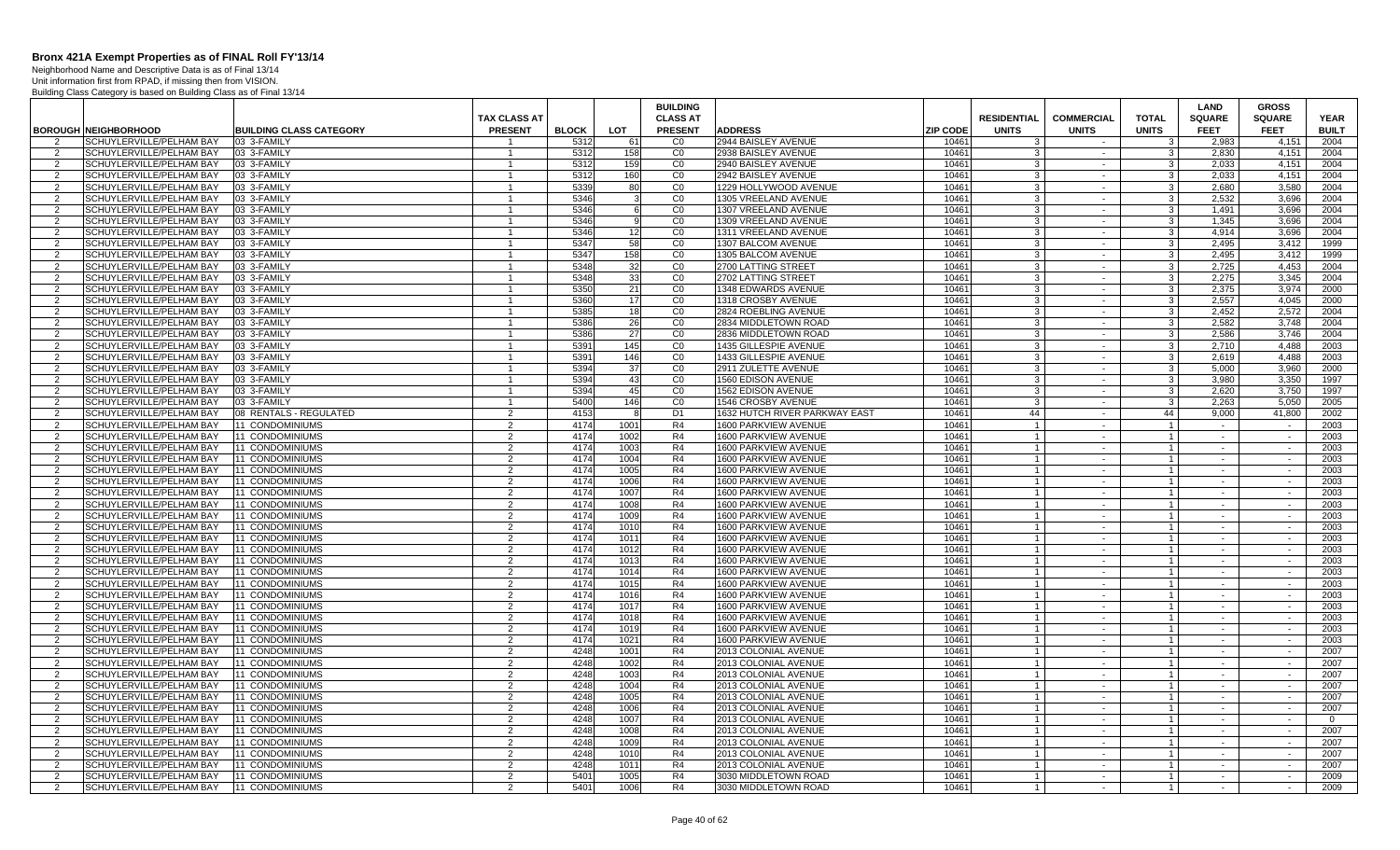Neighborhood Name and Descriptive Data is as of Final 13/14 Unit information first from RPAD, if missing then from VISION. Building Class Category is based on Building Class as of Final 13/14

|                                  |                                                      |                                                  |                     |              |              | <b>BUILDING</b>      |                                              |                 |                     |                   |                                | <b>LAND</b>      | <b>GROSS</b>     |              |
|----------------------------------|------------------------------------------------------|--------------------------------------------------|---------------------|--------------|--------------|----------------------|----------------------------------------------|-----------------|---------------------|-------------------|--------------------------------|------------------|------------------|--------------|
|                                  |                                                      |                                                  | <b>TAX CLASS AT</b> |              |              | <b>CLASS AT</b>      |                                              |                 | <b>RESIDENTIAL</b>  | <b>COMMERCIAL</b> | <b>TOTAL</b>                   | <b>SQUARE</b>    | <b>SQUARE</b>    | <b>YEAR</b>  |
|                                  | <b>BOROUGH NEIGHBORHOOD</b>                          | <b>BUILDING CLASS CATEGORY</b>                   | <b>PRESENT</b>      | <b>BLOCK</b> | LOT          | <b>PRESENT</b>       | <b>ADDRESS</b>                               | <b>ZIP CODE</b> | <b>UNITS</b>        | <b>UNITS</b>      | <b>UNITS</b>                   | <b>FEET</b>      | <b>FEET</b>      | <b>BUILT</b> |
| 2                                | SCHUYLERVILLE/PELHAM BAY                             | 11 CONDOMINIUMS                                  | 2                   | 540          | 1007         | R4                   | 3030 MIDDLETOWN ROAD                         | 10461           |                     | $\sim$            |                                | $\sim$           |                  | 2009         |
| 2                                | SCHUYLERVILLE/PELHAM BAY                             | 11 CONDOMINIUMS                                  | 2                   | 540'         | 1008         | R <sub>4</sub>       | 3030 MIDDLETOWN ROAD                         | 10461           | $\overline{1}$      | $\sim$            | $\overline{1}$                 | $\sim$ $-$       | $\sim$           | 2009         |
| 2                                | SCHUYLERVILLE/PELHAM BAY                             | 11 CONDOMINIUMS                                  | 2                   | 5401         | 1009         | R4                   | 3030 MIDDLETOWN ROAD                         | 10461           |                     | $\sim$            | $\mathbf{1}$                   | $\sim$ $-$       | $\sim$           | 2009         |
| 2                                | SCHUYLERVILLE/PELHAM BAY                             | 11 CONDOMINIUMS                                  | 2                   | 5401         | 1010         | R4                   | 3030 MIDDLETOWN ROAD                         | 10461           | $\overline{1}$      | $\sim$            | $\overline{1}$                 | $\sim$           | $\sim$           | 2009         |
| $\overline{2}$                   | SCHUYLERVILLE/PELHAM BAY                             | 11 CONDOMINIUMS                                  | 2                   | 5401         | 1011         | R4                   | 3030 MIDDLETOWN ROAD                         | 10461           |                     | $\sim$            | $\overline{1}$                 | $\sim$           | $\sim$           | 2009         |
| 2                                | SCHUYLERVILLE/PELHAM BAY                             | 11 CONDOMINIUMS                                  | 2                   | 5401         | 1012         | R4                   | 3030 MIDDLETOWN ROAD                         | 10461           | $\overline{1}$      | $\sim$            | $\overline{1}$                 | $\sim$ $-$       | $\sim$           | 2009         |
| $\overline{2}$                   | SCHUYLERVILLE/PELHAM BAY                             | 11 CONDOMINIUMS                                  | 2                   | 5401         | 1013         | R4                   | 3030 MIDDLETOWN ROAD                         | 10461           |                     | $\sim$            | $\mathbf{1}$                   | $\sim$           | $\sim$           | 2009         |
| 2                                | SCHUYLERVILLE/PELHAM BAY                             | 11 CONDOMINIUMS                                  | 2                   | 5401         | 1014         | R4                   | 3030 MIDDLETOWN ROAD                         | 10461           | $\overline{1}$      | $\sim$            | $\overline{1}$                 | $\sim$           | $\sim$           | 2009         |
| $\overline{2}$                   | SCHUYLERVILLE/PELHAM BAY                             | 11 CONDOMINIUMS                                  | 2                   | 540          | 1015         | R4                   | 3030 MIDDLETOWN ROAD                         | 10461           | $\overline{1}$      | $\sim$            | $\overline{1}$                 | $\sim$           | $\sim$           | 2009         |
| 2                                | SCHUYLERVILLE/PELHAM BAY                             | 11 CONDOMINIUMS                                  | 2                   | 5401         | 1016         | R4                   | 3030 MIDDLETOWN ROAD                         | 10461           |                     | $\sim$            |                                | $\sim$           | $\sim$           | 2009         |
| 2                                | SCHUYLERVILLE/PELHAM BAY                             | 11 CONDOMINIUMS                                  | 2                   | 540'         | 1017         | R4                   | 3030 MIDDLETOWN ROAD                         | 10461           | $\overline{1}$      | $\sim$            | $\mathbf{1}$                   | $\sim$           | $\sim$           | 2009         |
| 2                                | SCHUYLERVILLE/PELHAM BAY                             | 11 CONDOMINIUMS                                  | 2<br>2              | 5401         | 1018         | R4<br>R4             | 3030 MIDDLETOWN ROAD                         | 10461<br>10461  | $\overline{1}$      | $\sim$<br>$\sim$  | $\overline{1}$                 | $\sim$           | $\sim$<br>$\sim$ | 2009         |
| 2<br>$\overline{2}$              | SCHUYLERVILLE/PELHAM BAY<br>SCHUYLERVILLE/PELHAM BAY | 11 CONDOMINIUMS<br>11 CONDOMINIUMS               | 2                   | 5401<br>5401 | 1019         | R4                   | 3030 MIDDLETOWN ROAD<br>3030 MIDDLETOWN ROAD | 10461           | $\overline{1}$      |                   | $\overline{1}$                 | $\sim$           |                  | 2009<br>2009 |
| 2                                | SCHUYLERVILLE/PELHAM BAY                             | 11 CONDOMINIUMS                                  | 2                   | 540'         | 1020<br>1021 | R <sub>4</sub>       | 3030 MIDDLETOWN ROAD                         | 10461           | $\overline{1}$      | $\sim$<br>$\sim$  | $\overline{1}$                 | $\sim$<br>$\sim$ | $\sim$<br>$\sim$ | 2009         |
| $\overline{2}$                   | SCHUYLERVILLE/PELHAM BAY                             | 11 CONDOMINIUMS                                  | 2                   | 5401         | 1022         | R4                   | 3030 MIDDLETOWN ROAD                         | 10461           |                     | $\sim$            |                                | $\sim$           | $\sim$           | 2009         |
| 2                                | SCHUYLERVILLE/PELHAM BAY                             | 11 CONDOMINIUMS                                  | 2                   | 5401         | 1023         | R4                   | 3030 MIDDLETOWN ROAD                         | 10461           | $\overline{1}$      | $\sim$            | $\overline{1}$                 | $\sim$           | $\sim$           | 2009         |
| $\overline{2}$                   | SCHUYLERVILLE/PELHAM BAY                             | 11 CONDOMINIUMS                                  | 2                   | 540          | 1024         | R4                   | 3030 MIDDLETOWN ROAD                         | 10461           | $\overline{1}$      | $\sim$            | $\overline{1}$                 | $\sim$           | $\sim$           | 2009         |
| 2                                | SCHUYLERVILLE/PELHAM BAY                             | 11 CONDOMINIUMS                                  | 2                   | 5401         | 1025         | R4                   | 3030 MIDDLETOWN ROAD                         | 10461           |                     | $\sim$            |                                | $\sim$           | $\sim$           | 2009         |
| 2                                | SCHUYLERVILLE/PELHAM BAY                             | 11 CONDOMINIUMS                                  | 2                   | 5401         | 1026         | R4                   | 3030 MIDDLETOWN ROAD                         | 10461           | $\overline{1}$      | $\sim$            | $\overline{1}$                 | $\sim$           | $\sim$           | 2009         |
| $\mathcal{P}$                    | SCHUYLERVILLE/PELHAM BAY                             | 11 CONDOMINIUMS                                  | 2                   | 5401         | 1027         | R4                   | 3030 MIDDLETOWN ROAD                         | 10461           |                     | $\sim$            | $\overline{1}$                 | $\sim$           | $\sim$           | 2009         |
| 2                                | SCHUYLERVILLE/PELHAM BAY                             | 11 CONDOMINIUMS                                  | 2                   | 5401         | 1028         | R4                   | 3030 MIDDLETOWN ROAD                         | 10461           | $\overline{1}$      | $\sim$            | $\overline{1}$                 | $\sim$           | $\sim$           | 2009         |
| 2                                | SCHUYLERVILLE/PELHAM BAY                             | 11 CONDOMINIUMS                                  | $\overline{2}$      | 540'         | 1029         | R4                   | 3030 MIDDLETOWN ROAD                         | 10461           | $\mathbf{1}$        | $\sim$            | $\mathbf{1}$                   | $\sim$           | $\sim$           | 2009         |
| 2                                | SCHUYLERVILLE/PELHAM BAY                             | 11 CONDOMINIUMS                                  | 2                   | 5401         | 1030         | R4                   | 3030 MIDDLETOWN ROAD                         | 10461           | $\overline{1}$      | $\sim$            | $\overline{1}$                 | $\sim$           | $\sim$           | 2009         |
| $\mathcal{P}$                    | SCHUYLERVILLE/PELHAM BAY                             | 11 CONDOMINIUMS                                  | 2                   | 5401         | 1031         | R4                   | 3030 MIDDLETOWN ROAD                         | 10461           |                     | $\sim$            | $\mathbf{1}$                   | $\sim$           | $\sim$           | 2009         |
| 2                                | SCHUYLERVILLE/PELHAM BAY                             | 11 CONDOMINIUMS                                  | $\overline{2}$      | 5401         | 1032         | R4                   | 3030 MIDDLETOWN ROAD                         | 10461           | $\overline{1}$      | $\sim$            | $\overline{1}$                 | $\sim$           | $\sim$           | 2009         |
| $\mathcal{P}$                    | SCHUYLERVILLE/PELHAM BAY                             | 11 CONDOMINIUMS                                  | $\overline{2}$      | 540          | 1033         | R4                   | 3030 MIDDLETOWN ROAD                         | 10461           | $\overline{1}$      | $\sim$            | $\overline{1}$                 | $\sim$           | $\sim$           | 2009         |
| 2                                | SCHUYLERVILLE/PELHAM BAY                             | 11 CONDOMINIUMS                                  | 2                   | 5401         | 1034         | R4                   | 3030 MIDDLETOWN ROAD                         | 10461           |                     | $\sim$            | $\overline{1}$                 | $\sim$           | $\sim$           | 2009         |
| 2                                | SCHUYLERVILLE/PELHAM BAY                             | 11 CONDOMINIUMS                                  | 2                   | 5401         | 1035         | R4                   | 3030 MIDDLETOWN ROAD                         | 10461           | $\overline{1}$      | $\sim$            | $\overline{1}$                 | $\sim$           | $\sim$           | 2009         |
| $\mathcal{P}$                    | SCHUYLERVILLE/PELHAM BAY                             | 11 CONDOMINIUMS                                  | 2                   | 5401         | 1036         | R4                   | 3030 MIDDLETOWN ROAD                         | 10461           |                     | $\sim$            | $\mathbf{1}$                   | $\sim$ $-$       | $\sim$           | 2009         |
| 2                                | SCHUYLERVILLE/PELHAM BAY                             | 11 CONDOMINIUMS                                  | 2                   | 5401         | 1037         | R4                   | 3030 MIDDLETOWN ROAD                         | 10461           | $\overline{1}$      | $\sim$            | $\overline{1}$                 | $\sim$           | $\sim$           | 2009         |
| $\overline{2}$                   | SCHUYLERVILLE/PELHAM BAY                             | 11 CONDOMINIUMS                                  | 2                   | 5401         | 1038         | R4                   | 3030 MIDDLETOWN ROAD                         | 10461           |                     | $\sim$            |                                |                  | $\sim$           | 2009         |
| 2                                | SCHUYLERVILLE/PELHAM BAY                             | 11 CONDOMINIUMS                                  | 2                   | 5401         | 1039         | R4                   | 3030 MIDDLETOWN ROAD                         | 10461           | $\overline{1}$      | $\sim$            | $\overline{1}$                 | $\sim$           | $\sim$           | 2009         |
| $\mathcal{P}$                    | SCHUYLERVILLE/PELHAM BAY                             | 11 CONDOMINIUMS                                  | $\mathcal{P}$       | 5401         | 1040         | R4                   | 3030 MIDDLETOWN ROAD                         | 10461           |                     | $\sim$            |                                | $\sim$           | $\sim$           | 2009         |
| 2                                | SCHUYLERVILLE/PELHAM BAY                             | 11 CONDOMINIUMS                                  | $\overline{2}$      | 5401         | 1041         | R4                   | 3030 MIDDLETOWN ROAD                         | 10461           | $\overline{1}$      | $\sim$            | $\overline{1}$                 | $\sim$           | $\sim$           | 2009         |
| $\overline{2}$                   | SCHUYLERVILLE/PELHAM BAY                             | 11 CONDOMINIUMS                                  | $\overline{2}$      | 540          | 1042         | R <sub>4</sub>       | 3030 MIDDLETOWN ROAD                         | 10461           | $\mathbf{1}$        | $\sim$            | $\overline{1}$                 | $\sim$           | $\sim$           | 2009         |
| 2                                | SCHUYLERVILLE/PELHAM BAY                             | 11 CONDOMINIUMS                                  | 2                   | 5401         | 1043         | R4                   | 3030 MIDDLETOWN ROAD                         | 10461           |                     | $\sim$            | $\overline{1}$                 | $\sim$           | $\sim$           | 2009         |
| $\mathcal{P}$                    | SCHUYLERVILLE/PELHAM BAY                             | 11 CONDOMINIUMS                                  | 2                   | 5401         | 1044         | R4                   | 3030 MIDDLETOWN ROAD                         | 10461           | $\overline{1}$      | $\sim$            | $\overline{1}$                 | $\sim$           | $\sim$           | 2009         |
| $\mathcal{P}$                    | SCHUYLERVILLE/PELHAM BAY                             | 11 CONDOMINIUMS                                  | 2                   | 5401         | 1045         | R4                   | 3030 MIDDLETOWN ROAD                         | 10461           |                     | $\sim$            | $\overline{1}$                 | $\sim$ $-$       | $\sim$           | 2009         |
| 2                                | SCHUYLERVILLE/PELHAM BAY                             | 11 CONDOMINIUMS                                  | 2                   | 540'         | 1046         | R4                   | 3030 MIDDLETOWN ROAD                         | 10461           | $\overline{1}$      | $\sim$            | $\overline{1}$                 | $\sim$ $-$       | $\sim$           | 2009         |
| $\overline{2}$                   | SCHUYLERVILLE/PELHAM BAY                             | 11 CONDOMINIUMS                                  | $\overline{2}$      | 5401         | 1047         | R4                   | 3030 MIDDLETOWN ROAD                         | 10461           |                     | $\sim$            |                                |                  | $\sim$           | 2009         |
| 2                                | SCHUYLERVILLE/PELHAM BAY                             | 11 CONDOMINIUMS                                  | 2                   | 5401         | 1048         | R4                   | 3030 MIDDLETOWN ROAD                         | 10461           |                     | $\sim$            | $\overline{1}$                 | $\sim$ $-$       | $\sim$           | 2009         |
| $\mathcal{P}$                    | SCHUYLERVILLE/PELHAM BAY                             | 11 CONDOMINIUMS<br><b>11 CONDOMINIUMS</b>        | 2<br>2              | 5401<br>540' | 1049         | R4<br>R4             | 3030 MIDDLETOWN ROAD                         | 10461<br>10461  | $\overline{1}$      | $\sim$            | $\overline{1}$<br>$\mathbf{1}$ | $\sim$<br>$\sim$ | $\sim$<br>$\sim$ | 2009<br>2009 |
| $\overline{2}$<br>$\overline{2}$ | SCHUYLERVILLE/PELHAM BAY                             |                                                  |                     | 4235         | 1050         |                      | 3030 MIDDLETOWN ROAD                         | 10461           |                     | $\sim$            |                                | 2.069            |                  |              |
| $\overline{2}$                   | SCHUYLERVILLE/PELHAM BAY<br>SCHUYLERVILLE/PELHAM BAY | 14 4-10 FAMILY RENTALS<br>14 4-10 FAMILY RENTALS | 2B<br>2B            | 4249         | 55<br>39     | C7<br>C <sub>1</sub> | 3131 WESTCHESTER AVENUE<br>2031 BURR AVENUE  | 10461           | $\overline{7}$<br>8 | $\sim$            | 8<br>8                         | 2.900            | 6,910<br>9.540   | 2007<br>2006 |
| $\mathcal{P}$                    | SCHUYLERVILLE/PELHAM BAY                             | 14 4-10 FAMILY RENTALS                           | 2A                  | 5336         | 11           | C <sub>3</sub>       | 2937 BAISLEY AVENUE                          | 10461           | $\overline{4}$      | $\sim$            | $\overline{4}$                 | 4.200            | 5.400            | 1997         |
| 2                                | SOUNDVIEW                                            | 03 3-FAMILY                                      |                     | 3497         | 57           | $\overline{C}0$      | 413 LELAND AVENUE                            | 10473           | -3                  | $\sim$            | 3 <sup>1</sup>                 | 2,500            | 3,060            | 2005         |
| 2                                | SOUNDVIEW                                            | 03 3-FAMILY                                      | $\mathbf{1}$        | 3524         | 12           | CO                   | 500 SOUNDVIEW AVENUE                         | 10473           | $\mathbf{3}$        | $\sim$            | $\mathbf{3}$                   | 4.650            | 4,680            | 1999         |
| $\overline{2}$                   | SOUNDVIEW                                            | 03 3-FAMILY                                      | $\overline{1}$      | 3526         | 160          | $\overline{C}$       | 545 BOLTON AVENUE                            | 10473           | 3                   | $\sim$            | 3 <sup>1</sup>                 | 3.138            | 5.236            | 2005         |
| 2                                | SOUNDVIEW                                            | 03 3-FAMILY                                      | $\mathbf{1}$        | 3526         | 164          | CO                   | 543 BOLTON AVENUE                            | 10473           | -3                  | $\sim$            | 3 <sup>1</sup>                 | 3.138            | 5.212            | 2005         |
| 2                                | SOUNDVIEW                                            | 03 3-FAMILY                                      | $\mathbf{1}$        | 3557         | 16           | CO                   | 618 ST LAWRENCE AVENUE                       | 10473           | 3                   | $\sim$            | 3 <sup>1</sup>                 | 2.500            | 3.060            | 2007         |
| $\overline{2}$                   | SOUNDVIEW                                            | 03 3-FAMILY                                      |                     | 3557         | 17           | CO                   | 620 ST LAWRENCE AVENUE                       | 10473           | $\mathbf{B}$        | $\sim$            | 3 <sup>1</sup>                 | 2.500            | 3,060            | 2007         |
| 2                                | SOUNDVIEW                                            | 03 3-FAMILY                                      | $\overline{1}$      | 3560         | 46           | CO                   | 1856 SEWARD AVENUE                           | 10473           | $\mathbf{3}$        | $\sim$            | 3 <sup>1</sup>                 | 2.509            | 4.380            | 2004         |
| 2                                | SOUNDVIEW                                            | 03 3-FAMILY                                      |                     | 3560         | 146          | CO                   | 1858 SEWARD AVENUE                           | 10473           | -3                  | $\sim$            | 3 <sup>1</sup>                 | 2,625            | 4,380            | 2004         |
| $\mathcal{P}$                    | SOUNDVIEW                                            | 03 3-FAMILY                                      | $\overline{1}$      | 3660         | 34           | C <sub>0</sub>       | 919 CROES AVENUE                             | 10473           | $\mathbf{3}$        | $\sim$            | $\mathbf{3}$                   | 2.100            | 4.536            | 2005         |
| $\overline{2}$                   | SOUNDVIEW                                            | 03 3-FAMILY                                      |                     | 3660         | 35           | CO                   | 917 CROES AVENUE                             | 10473           | 3                   | $\sim$            | $\mathbf{3}$                   | 2,100            | 4,536            | 2005         |
| 2                                | SOUNDVIEW                                            | 03 3-FAMILY                                      | -1                  | 3712         | 7            | CO                   | 1497 BRUCKNER BOULEVARD                      | 10472           | 3                   | $\sim$            | 3 <sup>1</sup>                 | 1,180            | 2.781            | 2005         |
|                                  |                                                      |                                                  |                     |              |              |                      |                                              |                 |                     |                   |                                |                  |                  |              |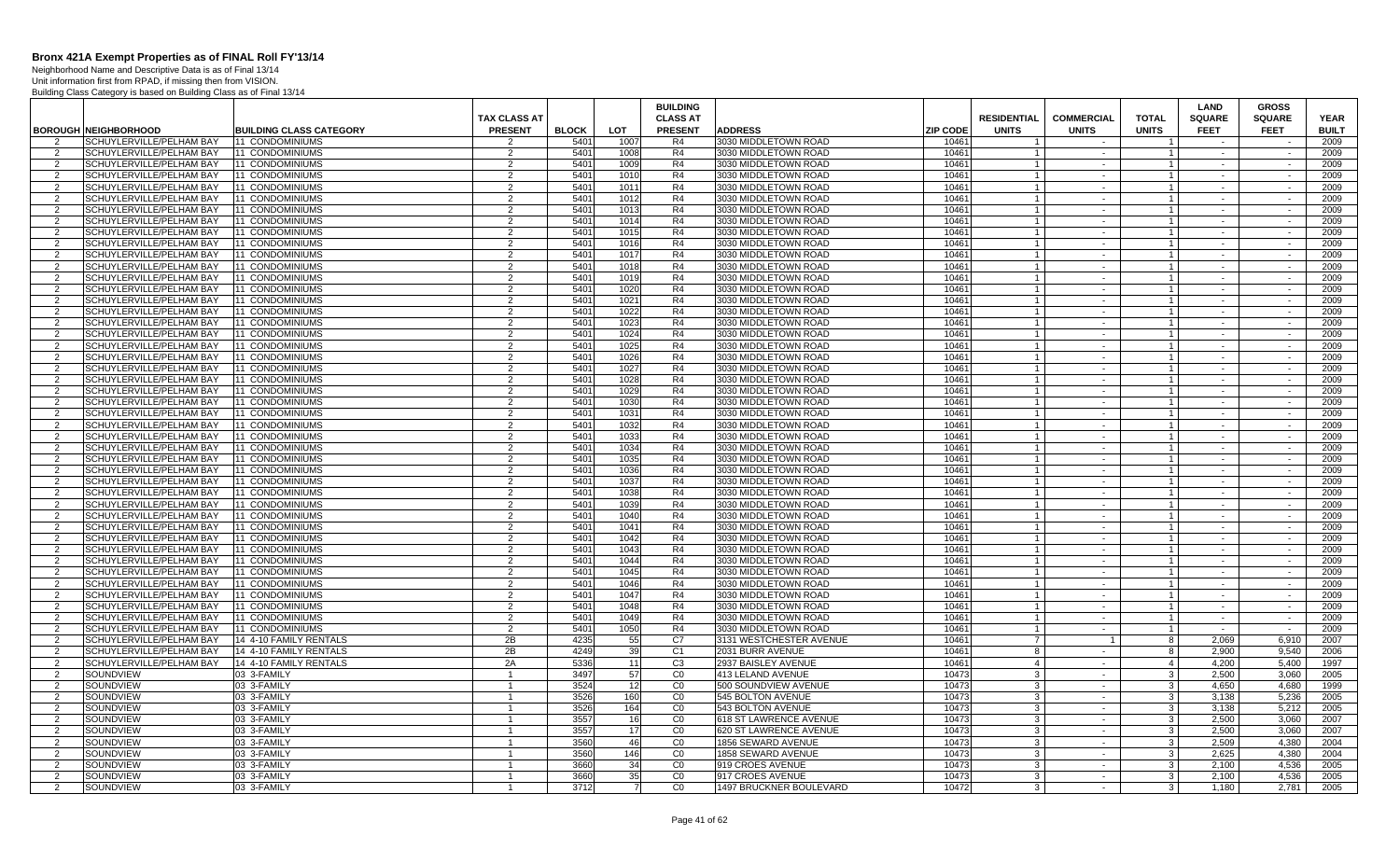Neighborhood Name and Descriptive Data is as of Final 13/14

|                                 |                             |                                    | <b>TAX CLASS AT</b>            |              |                 | <b>BUILDING</b><br><b>CLASS AT</b> |                                              |                 | <b>RESIDENTIAL</b> | <b>COMMERCIAL</b> | <b>TOTAL</b>                   | <b>LAND</b><br><b>SQUARE</b> | <b>GROSS</b><br><b>SQUARE</b> | <b>YEAR</b>  |
|---------------------------------|-----------------------------|------------------------------------|--------------------------------|--------------|-----------------|------------------------------------|----------------------------------------------|-----------------|--------------------|-------------------|--------------------------------|------------------------------|-------------------------------|--------------|
|                                 | <b>BOROUGH NEIGHBORHOOD</b> | <b>BUILDING CLASS CATEGORY</b>     | <b>PRESENT</b>                 | <b>BLOCK</b> | <b>LOT</b>      | <b>PRESENT</b>                     | <b>ADDRESS</b>                               | <b>ZIP CODE</b> | <b>UNITS</b>       | <b>UNITS</b>      | <b>UNITS</b>                   | <b>FEET</b>                  | <b>FEET</b>                   | <b>BUILT</b> |
| $\overline{2}$                  | SOUNDVIEW                   | 03 3-FAMILY                        |                                | 3712         |                 | C <sub>0</sub>                     | 1495 BRUCKNER BOULEVARD                      | 10472           | 3                  | $\sim$            | -3                             | 1.397                        | 2.799                         | 2005         |
| $\overline{2}$                  | SOUNDVIEW                   | 03 3-FAMILY                        |                                | 3712         |                 | CO                                 | 1004 EVERGREEN AVENUE                        | 10472           | 3                  | $\sim$            |                                | 1.800                        | 3.120                         | 2005         |
| 2                               | SOUNDVIEW                   | 03 3-FAMILY                        | $\mathbf{1}$                   | 3712         | 10              | CO                                 | 1006 EVERGREEN AVENUE                        | 10472           | 3                  | $\sim$            | 3                              | 1,800                        | 3,120                         | 2005         |
| $\overline{2}$                  | SOUNDVIEW                   | 03 3-FAMILY                        | $\mathbf{1}$                   | 3712         | 11              | CO                                 | 1008 EVERGREEN AVENUE                        | 10472           | $\mathbf{3}$       | $\sim$            | $\mathbf{3}$                   | 1.800                        | 3,120                         | 2005         |
| 2                               | SOUNDVIEW                   | 03 3-FAMILY                        |                                | 3712         | 12              | CO                                 | 1010 EVERGREEN AVENUE                        | 10472           | 3                  | $\sim$            | 3                              | 2,064                        | 3,120                         | 2005         |
| $\overline{2}$                  | SOUNDVIEW                   | 03 3-FAMILY                        | $\mathbf{1}$                   | 3712         | 13              | CO                                 | 1012 EVERGREEN AVENUE                        | 10472           | 3                  | $\sim$            | 3                              | 2.000                        | 3,120                         | 2005         |
| $\mathcal{P}$                   | SOUNDVIEW                   | 03 3-FAMILY                        | $\overline{1}$                 | 3713         | 57              | CO                                 | 1023 ELDER AVENUE                            | 10472           | 3                  | $\sim$            | $\mathcal{A}$                  | 2,000                        | 3,258                         | 2006         |
| 2                               | SOUNDVIEW                   | 03 3-FAMILY                        | $\overline{1}$                 | 3713         | 58              | CO                                 | 1021 ELDER AVENUE                            | 10472           | 3 <sup>1</sup>     | $\sim$            | $\mathbf{3}$                   | 2.000                        | 3,300                         | 2006         |
| 2                               | SOUNDVIEW                   | 03 3-FAMILY                        | $\mathbf{1}$                   | 3713         | 59              | CO                                 | 1019 ELDER AVENUE                            | 10472           | 3                  | $\sim$            | 3                              | 2.000                        | 3.300                         | 2006         |
| 2                               | SOUNDVIEW                   | 03 3-FAMILY                        | $\mathbf{1}$                   | 3713         | 60              | CO                                 | 1017 ELDER AVENUE                            | 10472           | 3 <sup>1</sup>     | $\sim$            | $\mathbf{3}$                   | 2.000                        | 3.300                         | 2006         |
| $\overline{2}$                  | SOUNDVIEW                   | 03 3-FAMILY                        | $\overline{1}$                 | 3713         | 61              | $\overline{C}0$<br>CO              | 1015 ELDER AVENUE                            | 10472           | 3                  | $\sim$            | $\mathcal{R}$                  | 2,000                        | 3,300                         | 2006         |
| 2<br>$\overline{2}$             | SOUNDVIEW                   | 03 3-FAMILY                        | $\mathbf{1}$<br>$\mathbf{1}$   | 3713<br>3713 | 62              | CO                                 | 1013 ELDER AVENUE                            | 10472<br>10472  | 3<br>$\mathbf{3}$  | $\sim$<br>$\sim$  | 3<br>$\mathbf{3}$              | 2,000<br>2.000               | 3,300<br>3.300                | 2006<br>2006 |
| 2                               | SOUNDVIEW<br>SOUNDVIEW      | 03 3-FAMILY<br>03 3-FAMILY         |                                | 3713         | 63<br>64        | CO                                 | 1011 ELDER AVENUE<br>1009 ELDER AVENUE       | 10472           | 3                  | $\sim$            | 3                              | 1.600                        | 3.300                         | 2006         |
| 2                               | SOUNDVIEW                   | 03 3-FAMILY                        | $\mathbf{1}$                   | 3713         | 65              | CO                                 | 1007 ELDER AVENUE                            | 10472           | 3 <sup>1</sup>     | $\sim$            | 3                              | 1,600                        | 3,300                         | 2006         |
| 2                               | SOUNDVIEW                   | 03 3-FAMILY                        | $\mathbf{1}$                   | 3713         | 66              | $\overline{C}$                     | 1005 ELDER AVENUE                            | 10472           | 3                  | $\sim$            | 3                              | 1.600                        | 3,300                         | 2006         |
| 2                               | SOUNDVIEW                   | 03 3-FAMILY                        | $\overline{1}$                 | 3713         | 67              | CO                                 | 1003 ELDER AVENUE                            | 10472           | 3 <sup>1</sup>     | $\sim$            | $\mathbf{3}$                   | 1.600                        | 3.300                         | 2006         |
| 2                               | SOUNDVIEW                   | 03 3-FAMILY                        | $\overline{1}$                 | 3713         | 68              | $_{\rm CO}$                        | 1001 ELDER AVENUE                            | 10472           | 3                  | $\blacksquare$    | 3                              | 1,600                        | 3,300                         | 2006         |
| 2                               | SOUNDVIEW                   | 03 3-FAMILY                        | $\mathbf{1}$                   | 3756         | 134             | $\overline{c}$                     | 1156 THIERIOT AVENUE                         | 10472           | 3                  | $\sim$            | 3                              | 2,800                        | 4,300                         | 2004         |
| 2                               | SOUNDVIEW                   | 03 3-FAMILY                        | $\mathbf{1}$                   | 3761         | 132             | CO                                 | 1740 WESTCHESTER AVENUE                      | 10472           | 3                  | $\sim$            | 3                              | 2,709                        | 3,856                         | 2006         |
| $\overline{2}$                  | SOUNDVIEW                   | 03 3-FAMILY                        |                                | 3761         | 134             | CO                                 | 1744 WESTCHESTER AVENUE                      | 10472           | 3                  | $\sim$            | 3                              | 1.690                        | 4,180                         | 2006         |
| 2                               | SOUNDVIEW                   | 03 3-FAMILY                        | $\mathbf{1}$                   | 3761         | 135             | $_{\rm CO}$                        | 1746 WESTCHESTER AVENUE                      | 10472           | $\mathbf{3}$       | $\sim$            | $\mathbf{3}$                   | 2,552                        | 4,180                         | 2006         |
| $\overline{2}$                  | SOUNDVIEW                   | 03 3-FAMILY                        | $\mathbf{1}$                   | 3761         | 136             | CO                                 | 1251B COMMONWEALTH AVENUE                    | 10472           | 3                  | $\sim$            | 3                              | 2,963                        | 4,308                         | 2006         |
| 2                               | SOUNDVIEW                   | 03 3-FAMILY                        | $\mathbf{1}$                   | 3761         | 137             | CO                                 | 1251A COMMONWEALTH AVENUE                    | 10472           | $\mathbf{3}$       | $\sim$            | $\mathbf{3}$                   | 1,586                        | 4.308                         | 2006         |
| 2                               | SOUNDVIEW                   | 03 3-FAMILY                        | $\mathbf{1}$                   | 3761         | 138             | CO                                 | 1249 COMMONWEALTH AVENUE                     | 10472           | 3                  | $\sim$            | 3                              | 1.586                        | 4.308                         | 2006         |
| 2                               | SOUNDVIEW                   | 03 3-FAMILY                        | $\mathbf{1}$                   | 3761         | 139             | $_{\rm CO}$                        | 1247 COMMONWEALTH AVENUE                     | 10472           | 3                  | $\sim$            | 3                              | 1,586                        | 4,308                         | 2006         |
| $\overline{2}$                  | SOUNDVIEW                   | 03 3-FAMILY                        | $\overline{1}$                 | 3761         | 140             | $\overline{c}$                     | 1245 COMMONWEALTH AVENUE                     | 10472           | $\mathbf{3}$       | $\sim$            | 3                              | 2.046                        | 4,308                         | 2006         |
| 2                               | SOUNDVIEW                   | 03 3-FAMILY                        | -1                             | 3761         | 141             | CO                                 | 1243 COMMONWEALTH AVENUE                     | 10472           | 3                  | $\sim$            | 3                              | 2,487                        | 4,560                         | 2006         |
| $\overline{2}$                  | SOUNDVIEW                   | 03 3-FAMILY                        | $\overline{1}$                 | 3761         | 142             | CO                                 | 1241 COMMONWEALTH AVENUE                     | 10472           | 3                  | $\sim$            | 3                              | 2,487                        | 4.700                         | 2006         |
| $\overline{2}$                  | SOUNDVIEW                   | 03 3-FAMILY                        |                                | 3761         | 143             | CO                                 | 1239 COMMONWEALTH AVENUE                     | 10472           | 3                  | $\sim$            | 3                              | 2,487                        | 4.700                         | 2006         |
| 2                               | SOUNDVIEW                   | 03 3-FAMILY                        | $\mathbf{1}$                   | 3777         | 158             | CO                                 | 1229 MORRISON AVENUE                         | 10472           | $\mathbf{3}$       | $\sim$            | $\mathbf{3}$                   | 2.100                        | 3.076                         | 2005         |
| 2                               | SOUNDVIEW                   | 03 3-FAMILY                        | $\mathbf{1}$                   | 3777         | 159             | $\overline{C}$                     | 1227 MORRISON AVENUE                         | 10472           | 3                  | $\sim$            | 3                              | 2.100                        | 3.076                         | 2005         |
| 2<br>$\mathcal{P}$              | SOUNDVIEW                   | 03 3-FAMILY                        | $\mathbf{1}$<br>$\overline{1}$ | 3777         | 160             | CO<br>$\overline{c}$               | 1225 MORRISON AVENUE                         | 10472           | $\mathbf{3}$       | $\sim$            | $\mathbf{3}$                   | 2.100                        | 3.076                         | 2005         |
|                                 | SOUNDVIEW<br>SOUNDVIEW      | 03 3-FAMILY<br>03 3-FAMILY         |                                | 3777<br>3777 | 161<br>162      | $\overline{c}$                     | 1223 MORRISON AVENUE<br>1221 MORRISON AVENUE | 10472<br>10472  | 3<br>3             | $\blacksquare$    | 3<br>$\mathbf{3}$              | 2,100<br>2,100               | 3,076<br>3,076                | 2005<br>2005 |
| 2<br>$\overline{2}$             | SOUNDVIEW                   | 03 3-FAMILY                        | $\mathbf{1}$<br>$\overline{1}$ | 3868         | 64              | CO                                 | 1307 HARROD AVENUE                           | 10472           | 3                  | $\sim$<br>$\sim$  | 3                              | 1,525                        | 3,780                         | 2004         |
| 2                               | SOUNDVIEW                   | 03 3-FAMILY                        |                                | 3868         | 66              | CO                                 | 1305 HARROD AVENUE                           | 10472           | 3                  | $\sim$            | 3                              | 1.125                        | 3.780                         | 2004         |
| 2                               | SOUNDVIEW                   | 03 3-FAMILY                        | $\mathbf{1}$                   | 3868         | 67              | $_{\rm CO}$                        | 1303 HARROD AVENUE                           | 10472           | 3                  | $\sim$            | $\mathbf{3}$                   | 1,175                        | 3,760                         | 2004         |
| $\overline{2}$                  | SOUNDVIEW                   | 03 3-FAMILY                        |                                | 3868         | 68              | CO                                 | 1301 HARROD AVENUE                           | 10472           | 3                  | $\sim$            | 3                              | 1,175                        | 3,760                         | 2004         |
| 2                               | SOUNDVIEW                   | 03 3-FAMILY                        | $\mathbf{1}$                   | 3875         | 39              | CO                                 | 1360 COMMONWEALTH AVENUE                     | 10472           | 3 <sup>1</sup>     | $\sim$            | $\mathbf{3}$                   | 2.595                        | 4.125                         | 2001         |
| 2                               | SOUNDVIEW                   | 03 3-FAMILY                        | $\overline{1}$                 | 3875         | 46              | CO                                 | 1347 ST LAWRENCE AVENUE                      | 10472           | 3                  | $\sim$            | $\mathbf{3}$                   | 2.512                        | 3.066                         | 2001         |
| 2                               | SOUNDVIEW                   | 03 3-FAMILY                        | $\mathbf{1}$                   | 3880         | 121             | $\overline{c}$                     | 1324 LELAND AVENUE                           | 10472           | $\mathbf{3}$       | $\sim$            | 3                              | 1,800                        | 2,716                         | 2005         |
| $\overline{2}$                  | SOUNDVIEW                   | 03 3-FAMILY                        | $\mathbf{1}$                   | 3880         | 122             | $\overline{C}$                     | 1326 LELAND AVENUE                           | 10472           | 3                  | $\sim$            | 3                              | 1.800                        | 2.716                         | 2005         |
| 2                               | SOUNDVIEW                   | 03 3-FAMILY                        | -1                             | 3880         | 123             | CO                                 | 1328 LELAND AVENUE                           | 10472           | 3                  | $\sim$            | 3                              | 1.800                        | 2.997                         | 2005         |
| $\overline{2}$                  | SOUNDVIEW                   | 03 3-FAMILY                        | $\overline{1}$                 | 3880         | 124             | CO                                 | 1330 LELAND AVENUE                           | 10472           | 3                  | $\sim$            | 3                              | 1.800                        | 2.878                         | 2005         |
| $\overline{2}$                  | SOUNDVIEW                   | 03 3-FAMILY                        |                                | 3880         | 125             | CO                                 | 1332 LELAND AVENUE                           | 10472           | 3                  | $\sim$            | 3                              | 1.796                        | 2,878                         | 2005         |
| 2                               | SOUNDVIEW                   | 03 3-FAMILY                        | $\mathbf{1}$                   | 3880         | 126             | CO                                 | 1860 CROSS BRONX EXPWY SR S                  | 10472           | $\mathbf{3}$       | $\sim$            | $\mathbf{3}$                   | 2.538                        | 2.777                         | 2004         |
| 2                               | SOUNDVIEW                   | 03 3-FAMILY                        | $\mathbf{1}$                   | 3897         | 18 <sup>1</sup> | CO                                 | 1403 ST LAWRENCE AVENUE                      | 10472           | 3 <sup>1</sup>     | $\sim$            | 3                              | 2,375                        | 3,465                         | 2003         |
| 2                               | SOUNDVIEW                   | 04 CONDOMINIUMS                    | 1A                             | 3432         | 1301            | R3                                 | <b>117 NEPTUNE LANE</b>                      | 10473           | $\overline{1}$     | $\sim$            | $\overline{1}$                 | $\sim$                       | $\sim$                        | 2005         |
| 2                               | SOUNDVIEW                   | 04 CONDOMINIUMS                    | 1A                             | 3432         | 1302            | R <sub>3</sub>                     | 119 NEPTUNE LANE                             | 10473           |                    | $\sim$            | $\overline{1}$                 | $\sim$                       | $\blacksquare$                | 2005         |
| 2                               | SOUNDVIEW                   | 04 CONDOMINIUMS                    | 1A                             | 3432         | 1303            | R <sub>3</sub>                     | 113 NEPTUNE LANE                             | 10473           |                    | $\sim$            | $\overline{1}$                 | $\sim$                       | $\sim$                        | 2005         |
| 2                               | SOUNDVIEW                   | 04 CONDOMINIUMS                    | 1A                             | 3432         | 1304            | R <sub>3</sub>                     | 115 NEPTUNE LANE                             | 10473           |                    | $\sim$            | $\mathbf{1}$                   | $\sim$ $-$                   | $\sim$                        | 2005         |
| 2                               | SOUNDVIEW                   | 04 CONDOMINIUMS                    | 1A                             | 3432         | 1305            | R <sub>3</sub>                     | 109 NEPTUNE LANE                             | 10473           |                    | $\sim$<br>$\sim$  | $\overline{1}$                 | $\sim$                       | $\sim$                        | 2005         |
| $\overline{2}$                  | SOUNDVIEW                   | 04 CONDOMINIUMS                    | 1A                             | 3432         | 1306            | R <sub>3</sub>                     | 111 NEPTUNE LANE                             | 10473           |                    |                   | $\mathbf{1}$<br>$\overline{1}$ | $\sim$                       | $\sim$                        | 2005         |
| $\overline{2}$<br>$\mathcal{P}$ | SOUNDVIEW<br>SOUNDVIEW      | 04 CONDOMINIUMS<br>04 CONDOMINIUMS | 1A<br>1A                       | 3432<br>3432 | 1307<br>1308    | R <sub>3</sub><br>R3               | 105 NEPTUNE LANE<br>107 NEPTUNE LANE         | 10473<br>10473  | $\overline{1}$     | $\sim$<br>$\sim$  | $\overline{1}$                 | $\sim$<br>$\sim$ $-$         | $\sim$<br>$\sim$              | 2005<br>2005 |
| 2                               | SOUNDVIEW                   | 04 CONDOMINIUMS                    | 1A                             | 3432         | 1309            | R <sub>3</sub>                     | 101 NEPTUNE LANE                             | 10473           |                    | $\blacksquare$    | $\overline{1}$                 | $\sim$                       | $\sim$                        | 2005         |
| 2                               | SOUNDVIEW                   | 04 CONDOMINIUMS                    | 1A                             | 3432         | 1310            | R <sub>3</sub>                     | 103 NEPTUNE LANE                             | 10473           |                    | $\blacksquare$    | $\mathbf{1}$                   | $\sim$                       | $\sim$                        | 2005         |
|                                 |                             |                                    |                                |              |                 |                                    |                                              |                 |                    |                   |                                |                              |                               |              |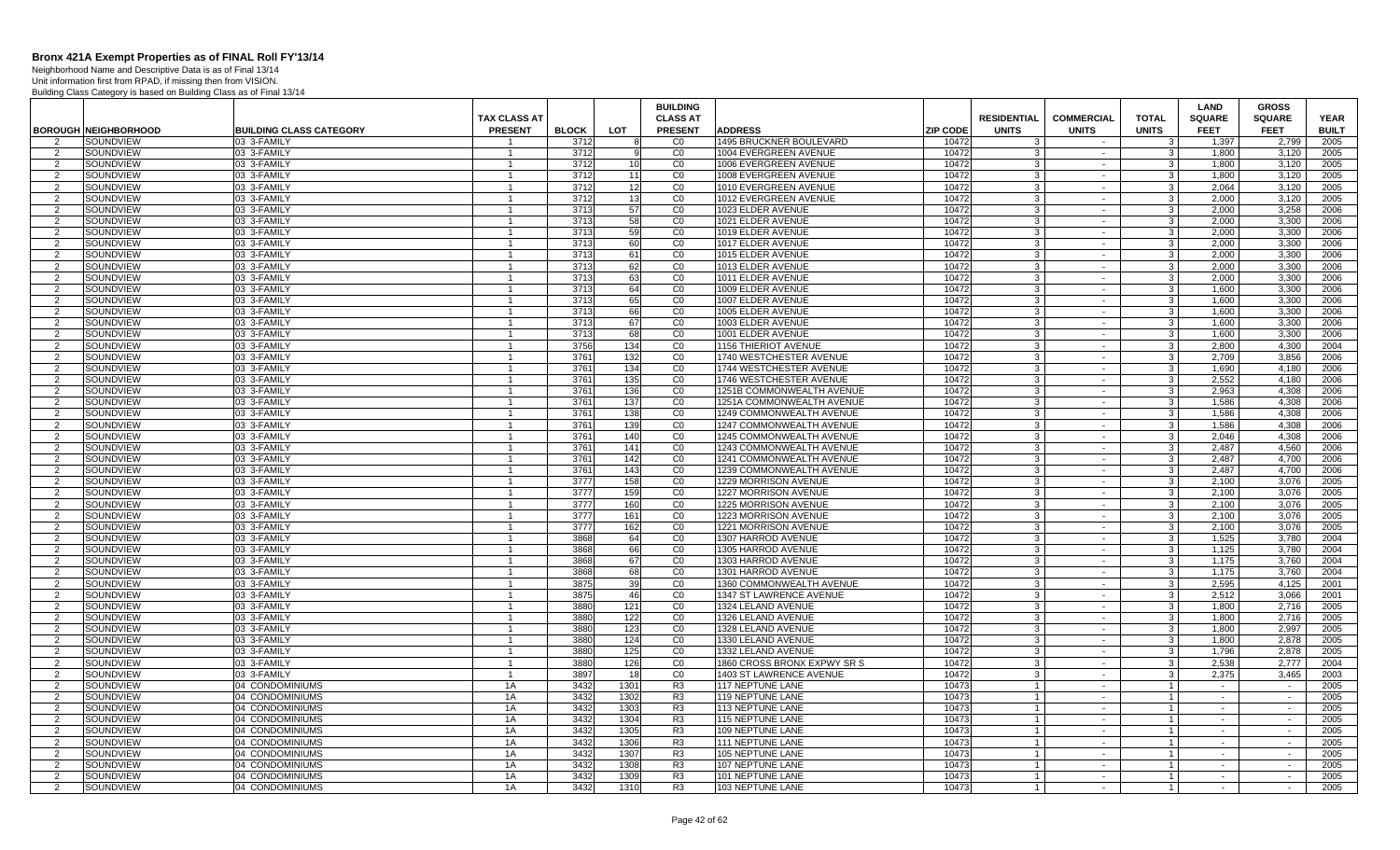Neighborhood Name and Descriptive Data is as of Final 13/14 Unit information first from RPAD, if missing then from VISION.

|                                  |                               |                                    |                                       |              |              | <b>BUILDING</b>                   |                                                |                 |                                    |                                   |                              | LAND                         | <b>GROSS</b>                 |                             |
|----------------------------------|-------------------------------|------------------------------------|---------------------------------------|--------------|--------------|-----------------------------------|------------------------------------------------|-----------------|------------------------------------|-----------------------------------|------------------------------|------------------------------|------------------------------|-----------------------------|
|                                  | <b>BOROUGH NEIGHBORHOOD</b>   | <b>BUILDING CLASS CATEGORY</b>     | <b>TAX CLASS AT</b><br><b>PRESENT</b> | <b>BLOCK</b> | LOT          | <b>CLASS AT</b><br><b>PRESENT</b> | <b>ADDRESS</b>                                 | <b>ZIP CODE</b> | <b>RESIDENTIAL</b><br><b>UNITS</b> | <b>COMMERCIAL</b><br><b>UNITS</b> | <b>TOTAL</b><br><b>UNITS</b> | <b>SQUARE</b><br><b>FEET</b> | <b>SQUARE</b><br><b>FEET</b> | <b>YEAR</b><br><b>BUILT</b> |
| $\overline{2}$                   | SOUNDVIEW                     | 04 CONDOMINIUMS                    | 1A                                    | 3432         | 1311         | R <sub>3</sub>                    | <b>120 ADMIRAL COURT</b>                       | 10473           |                                    |                                   |                              |                              |                              | 2005                        |
| 2                                | SOUNDVIEW                     | 04 CONDOMINIUMS                    | 1A                                    | 3432         | 1312         | R3                                | 122 ADMIRAL COURT                              | 10473           |                                    | $\sim$                            | $\mathbf{1}$                 | $\sim$                       | $\sim$                       | 2005                        |
| $\overline{2}$                   | SOUNDVIEW                     | 04 CONDOMINIUMS                    | 1A                                    | 3432         | 1313         | R <sub>3</sub>                    | 116 ADMIRAL COURT                              | 10473           | $\overline{1}$                     | $\sim$                            | $\overline{1}$               |                              | $\overline{\phantom{a}}$     | 2005                        |
| $\overline{2}$                   | SOUNDVIEW                     | 04 CONDOMINIUMS                    | 1A                                    | 3432         | 1314         | R <sub>3</sub>                    | 118 ADMIRAL COURT                              | 10473           |                                    | $\sim$                            | $\overline{1}$               | $\sim$                       | $\sim$                       | 2005                        |
| 2                                | SOUNDVIEW                     | 04 CONDOMINIUMS                    | 1A                                    | 3432         | 1315         | R <sub>3</sub>                    | 112 ADMIRAL COURT                              | 10473           | $\overline{1}$                     | $\sim$                            | $\overline{1}$               | $\sim$                       | $\sim$                       | 2005                        |
| $\overline{2}$                   | SOUNDVIEW                     | 04 CONDOMINIUMS                    | 1A                                    | 3432         | 1316         | R <sub>3</sub>                    | <b>114 ADMIRAL COURT</b>                       | 10473           | $\overline{1}$                     | $\sim$                            | $\overline{1}$               | $\sim$                       | $\sim$                       | 2005                        |
| 2                                | SOUNDVIEW                     | 04 CONDOMINIUMS                    | 1A                                    | 3432         | 1317         | R <sub>3</sub>                    | 108 ADMIRAL COURT                              | 10473           | $\overline{1}$                     | $\sim$                            | $\overline{1}$               | $\sim$                       | $\sim$                       | 2005                        |
| $\overline{2}$                   | SOUNDVIEW                     | 04 CONDOMINIUMS                    | 1A                                    | 3432         | 1318         | R <sub>3</sub>                    | 110 ADMIRAL COURT                              | 10473           |                                    | $\sim$                            | $\overline{1}$               |                              |                              | 2005                        |
| $\overline{2}$                   | SOUNDVIEW                     | 04 CONDOMINIUMS                    | 1A                                    | 3432         | 1319         | R <sub>3</sub>                    | 104 ADMIRAL COURT                              | 10473           |                                    | $\sim$                            | $\mathbf{1}$                 | $\sim$                       | $\sim$                       | 2005                        |
| $\overline{2}$                   | SOUNDVIEW                     | 04 CONDOMINIUMS                    | 1A                                    | 3432         | 1320         | R <sub>3</sub>                    | 106 ADMIRAL COURT                              | 10473           |                                    | $\sim$                            | $\mathbf{1}$                 |                              | $\sim$                       | 2005                        |
| 2                                | SOUNDVIEW                     | 04 CONDOMINIUMS                    | 1A                                    | 3432         | 1321         | R <sub>3</sub>                    | 100 ADMIRAL COURT                              | 10473           |                                    | $\sim$                            | $\mathbf{1}$                 | $\sim$                       | $\sim$                       | 2005                        |
| $\overline{2}$                   | SOUNDVIEW                     | 04 CONDOMINIUMS                    | 1A                                    | 3432         | 1322         | R <sub>3</sub>                    | 102 ADMIRAL COURT                              | 10473           | $\overline{1}$                     | $\sim$                            | $\mathbf{1}$                 | $\sim$                       | $\overline{\phantom{a}}$     | 2005                        |
| $\overline{2}$                   | SOUNDVIEW                     | 04 CONDOMINIUMS                    | 1A                                    | 3432         | 1323         | R <sub>3</sub>                    | 101 SURF DRIVE                                 | 10473           |                                    | $\sim$                            | $\overline{1}$               | $\sim$                       | $\overline{\phantom{a}}$     | 2005                        |
| 2                                | SOUNDVIEW                     | 04 CONDOMINIUMS                    | 1A                                    | 3432         | 1324         | R <sub>3</sub>                    | 103 SURF DRIVE                                 | 10473           | $\overline{1}$                     | $\sim$                            | $\overline{1}$               | $\sim$                       | $\sim$                       | 2005                        |
| $\overline{2}$                   | SOUNDVIEW                     | 04 CONDOMINIUMS                    | 1A                                    | 3432         | 1325         | R3                                | 105 SURF DRIVE                                 | 10473           | $\overline{1}$                     | $\sim$                            | $\overline{1}$               | $\sim$                       | $\sim$                       | 2005                        |
| 2                                | SOUNDVIEW                     | 04 CONDOMINIUMS                    | 1A                                    | 3432         | 1326         | R <sub>3</sub>                    | 107 SURF DRIVE                                 | 10473           | $\overline{1}$                     | $\sim$                            | $\overline{1}$               | $\sim$                       | $\sim$                       | 2005                        |
| $\overline{2}$                   | SOUNDVIEW                     | 04 CONDOMINIUMS                    | 1A                                    | 3432         | 1327         | R <sub>3</sub>                    | 109 SURF DRIVE                                 | 10473           |                                    | $\sim$                            | $\overline{1}$               | $\sim$                       | $\sim$                       | 2005                        |
| $\overline{2}$                   | SOUNDVIEW                     | 04 CONDOMINIUMS                    | 1A                                    | 3432         | 1328         | R <sub>3</sub>                    | 111 SURF DRIVE                                 | 10473           | $\overline{1}$                     | $\sim$                            | $\overline{1}$               | $\sim$                       | $\sim$                       | 2005                        |
| $\overline{2}$                   | SOUNDVIEW                     | 04 CONDOMINIUMS                    | 1A                                    | 3432         | 1329         | R <sub>3</sub>                    | 113 SURF DRIVE                                 | 10473           |                                    | $\sim$                            | $\mathbf{1}$                 | $\sim$                       | $\sim$                       | 2005                        |
| 2                                | SOUNDVIEW                     | 04 CONDOMINIUMS                    | 1A                                    | 3432         | 1330         | R <sub>3</sub>                    | 115 SURF DRIVE                                 | 10473           |                                    | $\sim$                            | $\overline{1}$               | $\sim$                       | $\sim$                       | 2005                        |
| $\overline{2}$                   | SOUNDVIEW                     | 04 CONDOMINIUMS                    | 1A                                    | 3432         | 1331         | R3                                | 117 SURF DRIVE                                 | 10473           |                                    | $\sim$                            | $\mathbf{1}$                 | $\sim$                       | $\overline{\phantom{a}}$     | 2005                        |
| $\overline{2}$                   | SOUNDVIEW                     | 04 CONDOMINIUMS                    | 1A                                    | 3432         | 1332         | R <sub>3</sub>                    | 119 SURF DRIVE                                 | 10473           |                                    | $\sim$                            | $\mathbf{1}$                 | $\sim$                       | $\overline{\phantom{a}}$     | 2005                        |
| 2                                | SOUNDVIEW                     | 04 CONDOMINIUMS                    | 1A                                    | 3432         | 1333         | R <sub>3</sub>                    | 121 SURF DRIVE                                 | 10473           | $\overline{1}$                     | $\sim$                            | $\vert$ 1                    | $\sim$                       | $\sim$                       | 2005                        |
| $\overline{2}$                   | SOUNDVIEW                     | 04 CONDOMINIUMS                    | 1A                                    | 3432         | 1334         | R <sub>3</sub>                    | 123 SURF DRIVE                                 | 10473           |                                    | $\sim$                            | $\overline{1}$               | $\sim$                       | $\sim$                       | 2005                        |
| 2                                | SOUNDVIEW                     | 04 CONDOMINIUMS                    | 1A                                    | 3432         | 1335         | R <sub>3</sub>                    | 125 SURF DRIVE                                 | 10473           | $\overline{1}$                     | $\sim$ $-$                        | $\overline{1}$               | $\sim$                       | $\sim$                       | 2005                        |
| $\overline{2}$                   | SOUNDVIEW                     | 04 CONDOMINIUMS                    | 1A                                    | 3432         | 1336         | R <sub>3</sub>                    | 127 SURF DRIVE                                 | 10473           |                                    | $\sim$                            | $\overline{1}$               | $\sim$                       | $\sim$                       | 2005                        |
| 2                                | SOUNDVIEW                     | 04 CONDOMINIUMS                    | 1A                                    | 3432         | 1337         | R <sub>3</sub>                    | 129 SURF DRIVE                                 | 10473           |                                    | $\sim$                            | $\mathbf{1}$                 | $\sim$                       | $\sim$                       | 2005                        |
| $\overline{2}$                   | SOUNDVIEW                     | 04 CONDOMINIUMS                    | 1A                                    | 3432         | 1338         | R <sub>3</sub>                    | 131 SURF DRIVE                                 | 10473           |                                    | $\sim$                            | $\mathbf{1}$                 | $\sim$                       | $\sim$                       | 2005                        |
| 2                                | SOUNDVIEW                     | 04 CONDOMINIUMS                    | 1A                                    | 3432         | 1339         | R <sub>3</sub>                    | 133 SURF DRIVE                                 | 10473           |                                    | $\sim$                            | $\overline{1}$               | $\sim$                       | $\sim$                       | 2005                        |
| $\overline{2}$                   | SOUNDVIEW                     | 04 CONDOMINIUMS                    | 1A                                    | 3432         | 1340         | R <sub>3</sub>                    | 135 SURF DRIVE                                 | 10473           |                                    | $\sim$                            | $\mathbf{1}$                 | $\sim$                       | $\sim$                       | 2005                        |
| $\overline{2}$                   | SOUNDVIEW                     | 04 CONDOMINIUMS                    | 1A                                    | 3432         | 1341         | R <sub>3</sub>                    | 137 SURF DRIVE                                 | 10473           |                                    | $\sim$                            | $\mathbf{1}$                 | $\sim$                       |                              | 2005                        |
| 2                                | SOUNDVIEW                     | 04 CONDOMINIUMS                    | 1A                                    | 3432         | 1342         | R <sub>3</sub>                    | 139 SURF DRIVE                                 | 10473           | $\mathbf{1}$                       | $\sim$                            | $\vert$ 1                    | $\sim$                       | $\sim$                       | 2005                        |
| $\mathcal{P}$                    | SOUNDVIEW                     | 04 CONDOMINIUMS                    | 1A                                    | 3432         | 1343         | R3                                | 141 SURF DRIVE                                 | 10473           |                                    | $\sim$                            | $\overline{1}$               | $\sim$                       | $\sim$                       | 2005                        |
| 2                                | SOUNDVIEW                     | 04 CONDOMINIUMS                    | 1A                                    | 3432         | 1344         | R <sub>3</sub>                    | 143 SURF DRIVE                                 | 10473           | $\overline{1}$                     | $\sim$                            | $\vert$ 1                    | $\sim$                       | $\sim$                       | 2005                        |
| $\overline{2}$                   | SOUNDVIEW                     | 04 CONDOMINIUMS                    | 1A                                    | 3432<br>3432 | 1345         | R <sub>3</sub>                    | <b>145 SURF DRIVE</b>                          | 10473           | $\overline{1}$                     | $\sim$                            | $\overline{1}$               | $\sim$                       | $\sim$                       | 2005                        |
| $\overline{2}$<br>$\overline{2}$ | SOUNDVIEW                     | 04 CONDOMINIUMS                    | 1A<br>1A                              | 3432         | 1346<br>1347 | R3<br>R <sub>3</sub>              | <b>147 SURF DRIVE</b>                          | 10473<br>10473  |                                    | $\sim$<br>$\sim$                  | $\mathbf{1}$<br>$\mathbf{1}$ | $\sim$                       | $\sim$<br>$\sim$             | 2005<br>2005                |
|                                  | <b>SOUNDVIEW</b><br>SOUNDVIEW | 04 CONDOMINIUMS<br>04 CONDOMINIUMS | 1A                                    | 3432         | 1348         | R <sub>3</sub>                    | <b>149 SURF DRIVE</b><br><b>151 SURF DRIVE</b> | 10473           |                                    | $\sim$                            | $\overline{1}$               | $\sim$                       | $\sim$                       | 2005                        |
| 2<br>$\overline{2}$              | SOUNDVIEW                     | 04 CONDOMINIUMS                    | 1A                                    | 3432         | 1349         | R <sub>3</sub>                    | 153 SURF DRIVE                                 | 10473           |                                    | $\sim$                            | $\mathbf{1}$                 | $\sim$                       | $\sim$                       | 2005                        |
| -2                               | SOUNDVIEW                     | 04 CONDOMINIUMS                    | 1A                                    | 3432         | 1350         | R3                                | <b>155 SURF DRIVE</b>                          | 10473           |                                    | $\sim$                            | 1                            | $\sim$                       | $\sim$                       | 2005                        |
| 2                                | SOUNDVIEW                     | 04 CONDOMINIUMS                    | 1A                                    | 3432         | 1351         | R <sub>3</sub>                    | 157 SURF DRIVE                                 | 10473           | $\overline{1}$                     | $\sim$                            | $\overline{1}$               | $\sim$                       | $\sim$                       | 2005                        |
| $\overline{2}$                   | SOUNDVIEW                     | 04 CONDOMINIUMS                    | 1A                                    | 3432         | 1352         | R3                                | <b>159 SURF DRIVE</b>                          | 10473           |                                    | $\sim$                            | $\mathbf{1}$                 | $\sim$                       | $\sim$                       | 2005                        |
| 2                                | SOUNDVIEW                     | 04 CONDOMINIUMS                    | 1A                                    | 3432         | 1353         | R <sub>3</sub>                    | 121 ADMIRAL COURT                              | 10473           | $\overline{1}$                     | $\sim$                            | $\vert$ 1                    | $\sim$                       | $\sim$                       | 2005                        |
| $\overline{2}$                   | SOUNDVIEW                     | 04 CONDOMINIUMS                    | 1A                                    | 3432         | 1354         | R <sub>3</sub>                    | 123 ADMIRAL COURT                              | 10473           |                                    | $\sim$                            | $\overline{1}$               |                              | $\sim$                       | 2005                        |
| 2                                | SOUNDVIEW                     | 04 CONDOMINIUMS                    | 1A                                    | 3432         | 1355         | R <sub>3</sub>                    | 117 ADMIRAL COURT                              | 10473           |                                    | $\sim$                            | $\mathbf{1}$                 | $\sim$                       | $\sim$                       | 2005                        |
| $\overline{2}$                   | SOUNDVIEW                     | 04 CONDOMINIUMS                    | 1A                                    | 3432         | 1356         | R <sub>3</sub>                    | 119 ADMIRAL COURT                              | 10473           |                                    | $\sim$                            | $\mathbf{1}$                 |                              | $\sim$                       | 2005                        |
| 2                                | SOUNDVIEW                     | 04 CONDOMINIUMS                    | 1A                                    | 3432         | 1357         | R <sub>3</sub>                    | 113 ADMIRAL COURT                              | 10473           |                                    | $\sim$                            | $\overline{1}$               | $\sim$                       | $\sim$                       | 2005                        |
| 2                                | SOUNDVIEW                     | 04 CONDOMINIUMS                    | 1A                                    | 3432         | 1358         | R <sub>3</sub>                    | 115 ADMIRAL COURT                              | 10473           | $\overline{1}$                     | $\sim$                            | $\overline{1}$               | $\sim$                       | $\sim$                       | 2005                        |
| $\overline{2}$                   | SOUNDVIEW                     | 04 CONDOMINIUMS                    | 1A                                    | 3432         | 1359         | R <sub>3</sub>                    | 109 ADMIRAL COURT                              | 10473           |                                    | $\sim$                            | $\overline{1}$               | $\sim$                       | $\sim$                       | 2005                        |
| 2                                | SOUNDVIEW                     | 04 CONDOMINIUMS                    | 1A                                    | 3432         | 1360         | R <sub>3</sub>                    | 111 ADMIRAL COURT                              | 10473           | $\overline{1}$                     | $\sim$                            | $\overline{1}$               | $\sim$                       | $\sim$                       | 2005                        |
| 2                                | SOUNDVIEW                     | 04 CONDOMINIUMS                    | 1A                                    | 3432         | 1361         | R3                                | <b>105 ADMIRAL COURT</b>                       | 10473           |                                    | $\sim$                            | $\overline{1}$               | $\sim$                       | $\sim$                       | 2005                        |
| 2                                | SOUNDVIEW                     | 04 CONDOMINIUMS                    | 1A                                    | 3432         | 1362         | R3                                | 107 ADMIRAL COURT                              | 10473           | $\overline{1}$                     | $\sim$ $-$                        | $\overline{1}$               | $\sim$                       | $\sim$                       | 2005                        |
| $\overline{2}$                   | SOUNDVIEW                     | 04 CONDOMINIUMS                    | 1A                                    | 3432         | 1363         | R <sub>3</sub>                    | 101 ADMIRAL COURT                              | 10473           |                                    | $\sim$                            | $\overline{1}$               |                              | $\sim$                       | 2005                        |
| 2                                | SOUNDVIEW                     | 04 CONDOMINIUMS                    | 1A                                    | 3432         | 1364         | R <sub>3</sub>                    | 103 ADMIRAL COURT                              | 10473           |                                    | $\sim$                            | $\overline{1}$               | $\sim$                       | $\sim$                       | 2005                        |
| $\overline{2}$                   | SOUNDVIEW                     | 04 CONDOMINIUMS                    | 1A                                    | 3432         | 1365         | R <sub>3</sub>                    | 128 BEACON LANE                                | 10473           |                                    | $\sim$                            | $\mathbf{1}$                 |                              | $\sim$                       | 2005                        |
| 2                                | SOUNDVIEW                     | 04 CONDOMINIUMS                    | 1A                                    | 3432         | 1366         | R <sub>3</sub>                    | 130 BEACON LANE                                | 10473           |                                    | $\sim$                            | $\overline{1}$               | $\sim$                       | $\sim$                       | 2005                        |
| $\overline{2}$                   | SOUNDVIEW                     | 04 CONDOMINIUMS                    | 1A                                    | 3432         | 1367         | R3                                | 124 BEACON LANE                                | 10473           | $\overline{1}$                     | $\sim$                            | $\vert$ 1                    | $\sim$                       | $\sim$                       | 2005                        |
| $\overline{2}$                   | SOUNDVIEW                     | 04 CONDOMINIUMS                    | 1A                                    | 3432         | 1368         | R <sub>3</sub>                    | 126 BEACON LANE                                | 10473           |                                    | $\sim$                            |                              | $\sim$                       | $\sim$                       | 2005                        |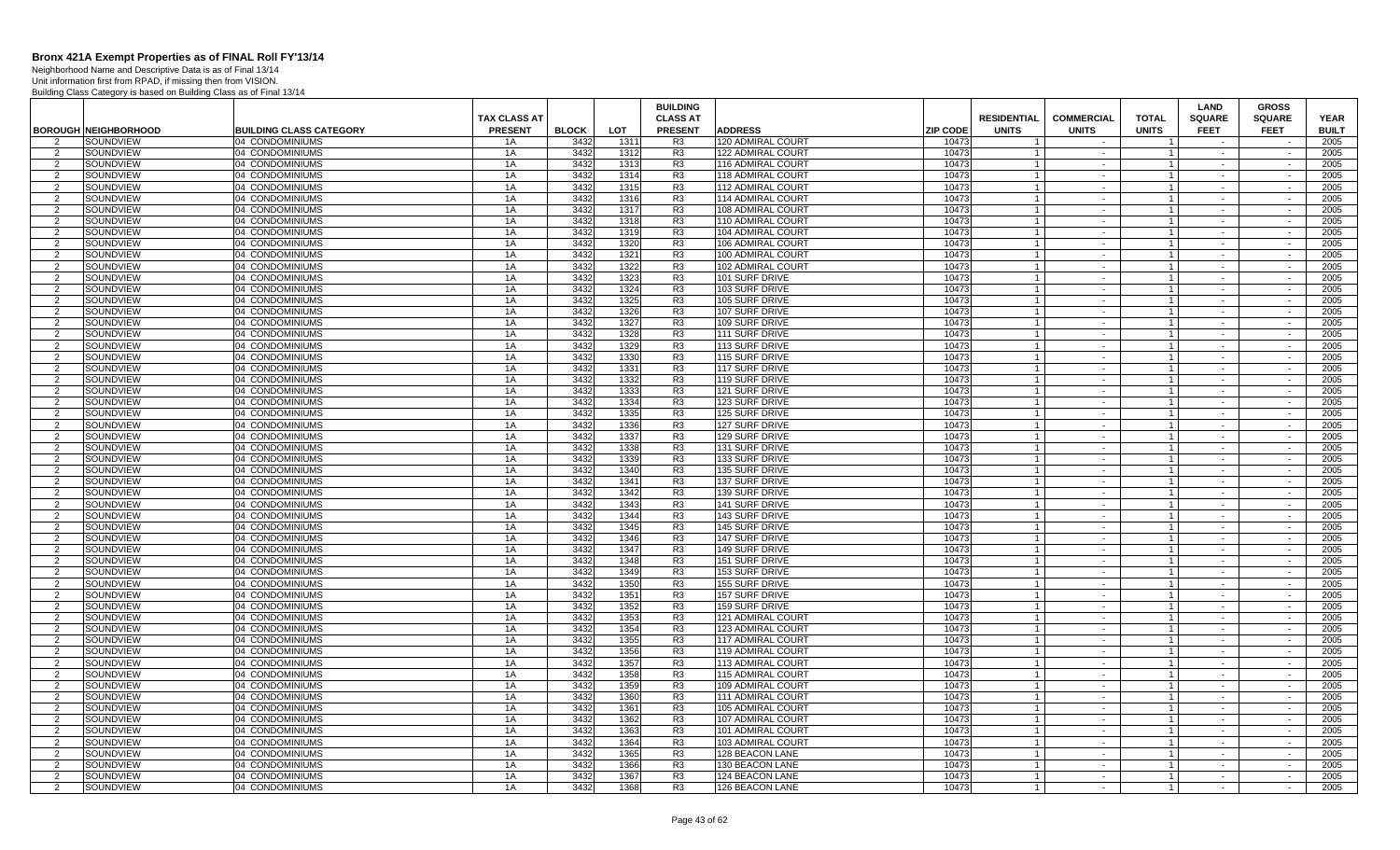Neighborhood Name and Descriptive Data is as of Final 13/14 Unit information first from RPAD, if missing then from VISION.

|                     |                             |                                    |                                       |              |              | <b>BUILDING</b>                   |                                                    |                                    |                                   |                                  | <b>LAND</b>                  | <b>GROSS</b>                 |                             |
|---------------------|-----------------------------|------------------------------------|---------------------------------------|--------------|--------------|-----------------------------------|----------------------------------------------------|------------------------------------|-----------------------------------|----------------------------------|------------------------------|------------------------------|-----------------------------|
|                     | <b>BOROUGH NEIGHBORHOOD</b> | <b>BUILDING CLASS CATEGORY</b>     | <b>TAX CLASS AT</b><br><b>PRESENT</b> | <b>BLOCK</b> | LOT          | <b>CLASS AT</b><br><b>PRESENT</b> | <b>ADDRESS</b><br><b>ZIP CODE</b>                  | <b>RESIDENTIAL</b><br><b>UNITS</b> | <b>COMMERCIAL</b><br><b>UNITS</b> | <b>TOTAL</b><br><b>UNITS</b>     | <b>SQUARE</b><br><b>FEET</b> | <b>SQUARE</b><br><b>FEET</b> | <b>YEAR</b><br><b>BUILT</b> |
| $\mathcal{P}$       | SOUNDVIEW                   | 04 CONDOMINIUMS                    | 1A                                    | 3432         | 1369         | R <sub>3</sub>                    | 120 BEACON LANE<br>10473                           |                                    |                                   |                                  |                              |                              | 2005                        |
| 2                   | SOUNDVIEW                   | 04 CONDOMINIUMS                    | 1A                                    | 3432         | 1370         | R <sub>3</sub>                    | 122 BEACON LANE<br>10473                           |                                    | $\sim$                            |                                  | $\sim$                       | $\sim$                       | 2005                        |
| 2                   | SOUNDVIEW                   | 04 CONDOMINIUMS                    | 1A                                    | 3432         | 1371         | R <sub>3</sub>                    | 10473<br>116 BEACON LANE                           | $\overline{1}$                     | $\sim$                            | $\overline{1}$                   | $\sim$                       | $\sim$                       | 2005                        |
| 2                   | SOUNDVIEW                   | 04 CONDOMINIUMS                    | 1A                                    | 3432         | 1372         | R <sub>3</sub>                    | 118 BEACON LANE<br>10473                           | $\overline{1}$                     | $\sim$                            | $\mathbf{1}$                     | $\sim$                       | $\sim$                       | 2005                        |
| 2                   | SOUNDVIEW                   | 04 CONDOMINIUMS                    | 1 A                                   | 3432         | 1373         | R <sub>3</sub>                    | 112 BEACON LANE<br>10473                           | $\overline{1}$                     | $\sim$                            | $\overline{1}$                   | $\sim$                       | $\sim$                       | 2005                        |
| $\mathcal{P}$       | SOUNDVIEW                   | 04 CONDOMINIUMS                    | 1A                                    | 3432         | 1374         | R <sub>3</sub>                    | 114 BEACON LANE<br>10473                           | $\overline{1}$                     | $\sim$                            |                                  |                              | $\sim$                       | 2005                        |
| 2                   | SOUNDVIEW                   | 04 CONDOMINIUMS                    | 1A                                    | 3432         | 1375         | R <sub>3</sub>                    | 1047<br>108 BEACON LANE                            | $\overline{1}$                     | $\sim$                            | $\overline{1}$                   | $\sim$                       | $\sim$                       | 2005                        |
| $\overline{2}$      | SOUNDVIEW                   | 04 CONDOMINIUMS                    | 1A                                    | 3432         | 1376         | R <sub>3</sub>                    | 110 BEACON LANE<br>1047                            | $\overline{1}$                     | $\sim$                            |                                  | $\sim$                       | $\overline{a}$               | 2005                        |
| 2                   | SOUNDVIEW                   | 04 CONDOMINIUMS                    | 1A                                    | 3432         | 1377         | R <sub>3</sub>                    | 104 BEACON LANE<br>10473                           | $\overline{1}$                     | $\sim$                            |                                  | $\sim$                       | $\sim$                       | 2005                        |
| $\mathcal{P}$       | SOUNDVIEW                   | 04 CONDOMINIUMS                    | 1A                                    | 3432         | 1378         | R <sub>3</sub>                    | 106 BEACON LANE<br>10473                           | $\overline{1}$                     | $\sim$                            |                                  | $\sim$                       | $\sim$                       | 2005                        |
| 2                   | SOUNDVIEW                   | 04 CONDOMINIUMS                    | 1A                                    | 3432         | 1379         | R <sub>3</sub>                    | 100 BEACON LANE<br>10473                           | $\overline{1}$                     | $\sim$                            |                                  | $\sim$                       | $\sim$                       | 2005                        |
| 2                   | SOUNDVIEW                   | 04 CONDOMINIUMS                    | 1A                                    | 3432         | 1380         | R3                                | 10473<br>102 BEACON LANE                           | $\overline{1}$                     | $\sim$                            | $\overline{1}$                   | $\sim$                       | $\sim$                       | 2005                        |
| $\overline{2}$      | SOUNDVIEW                   | 04 CONDOMINIUMS                    | 1A                                    | 3432         | 1381         | R <sub>3</sub>                    | 97 ADMIRAL COURT<br>10473                          | $\overline{1}$                     | $\sim$                            | $\overline{1}$                   | $\sim$                       | $\sim$                       | 2005                        |
| 2                   | SOUNDVIEW                   | 04 CONDOMINIUMS                    | 1A                                    | 3432         | 1382         | R <sub>3</sub>                    | 10473<br>99 ADMIRAL COURT                          | $\overline{1}$                     | $\sim$                            | $\overline{1}$                   | $\sim$                       | $\sim$                       | 2005                        |
| $\mathcal{P}$       | SOUNDVIEW                   | 04 CONDOMINIUMS                    | 1A                                    | 3432         | 1383         | R <sub>3</sub>                    | 10473<br>93 ADMIRAL COURT                          | $\overline{1}$                     | $\sim$                            |                                  | $\sim$                       | $\sim$                       | 2005                        |
| 2                   | SOUNDVIEW                   | 04 CONDOMINIUMS                    | 1A                                    | 3432         | 1384         | R <sub>3</sub>                    | 1047<br>95 ADMIRAL COURT                           | $\overline{1}$                     | $\sim$                            | $\overline{1}$                   | $\sim$                       | $\sim$                       | 2005                        |
| $\mathcal{P}$       | SOUNDVIEW                   | 04 CONDOMINIUMS                    | 1A                                    | 3432         | 1385         | R <sub>3</sub>                    | 89 ADMIRAL COURT<br>1047                           | $\overline{1}$                     | $\sim$                            |                                  | $\sim$                       | $\overline{a}$               | 2005                        |
| 2                   | SOUNDVIEW                   | 04 CONDOMINIUMS                    | 1A                                    | 3432         | 1386         | R <sub>3</sub>                    | 91 ADMIRAL COURT<br>10473                          | $\overline{1}$                     | $\sim$                            | $\overline{1}$                   | $\sim$                       | $\sim$                       | 2005                        |
| $\mathcal{P}$       | SOUNDVIEW                   | 04 CONDOMINIUMS                    | 1A                                    | 3432         | 1387         | R <sub>3</sub>                    | 85 ADMIRAL COURT<br>10473                          | $\overline{1}$                     | $\sim$                            | $\mathbf{1}$                     | $\sim$                       | $\sim$                       | 2005                        |
| $\mathcal{P}$       | SOUNDVIEW                   | 04 CONDOMINIUMS                    | 1A                                    | 3432         | 1388         | R <sub>3</sub>                    | 87 ADMIRAL COURT<br>10473                          | $\overline{1}$                     | $\sim$                            | $\mathbf{1}$                     | $\sim$                       | $\sim$                       | 2005                        |
| 2                   | SOUNDVIEW                   | 04 CONDOMINIUMS                    | 1A                                    | 3432         | 1389         | R3                                | 10473<br>96 BEACON LANE                            | $\overline{1}$                     | $\sim$                            | $\overline{1}$                   | $\sim$                       | $\sim$                       | 2005                        |
| $\overline{2}$      | SOUNDVIEW                   | 04 CONDOMINIUMS                    | 1A                                    | 3432         | 1390         | R <sub>3</sub>                    | 98 BEACON LANE<br>10473                            | $\overline{1}$                     | $\sim$                            | $\overline{1}$                   | $\sim$                       | $\sim$                       | 2005                        |
| 2<br>$\mathcal{P}$  | SOUNDVIEW                   | 04 CONDOMINIUMS                    | 1A                                    | 3432         | 1391         | R <sub>3</sub>                    | 92 BEACON LANE<br>10473                            | $\overline{1}$<br>$\overline{1}$   | $\sim$<br>$\sim$                  | $\mathbf{1}$                     | $\sim$<br>$\sim$             | $\sim$                       | 2005                        |
|                     | SOUNDVIEW                   | 04 CONDOMINIUMS                    | 1A                                    | 3432         | 1392         | R <sub>3</sub>                    | 94 BEACON LANE<br>10473                            | $\overline{1}$                     |                                   |                                  |                              | $\sim$                       | 2005                        |
| 2<br>$\mathcal{P}$  | SOUNDVIEW<br>SOUNDVIEW      | 04 CONDOMINIUMS<br>04 CONDOMINIUMS | 1A<br>1A                              | 3432<br>3432 | 1393<br>1394 | R <sub>3</sub><br>R <sub>3</sub>  | 1047<br>88 BEACON LANE<br>90 BEACON LANE<br>10473  | $\overline{1}$                     | $\sim$<br>$\sim$                  | $\overline{1}$                   | $\sim$<br>$\sim$             | $\sim$                       | 2005<br>2005                |
| 2                   | SOUNDVIEW                   | 04 CONDOMINIUMS                    | 1A                                    | 3432         | 1395         | R <sub>3</sub>                    | <b>84 BEACON LANE</b><br>10473                     | $\overline{1}$                     | $\sim$                            |                                  |                              |                              | 2005                        |
| $\mathcal{P}$       | SOUNDVIEW                   | 04 CONDOMINIUMS                    | 1A                                    | 3432         | 1396         | R <sub>3</sub>                    | <b>86 BEACON LANE</b><br>10473                     | $\overline{1}$                     | $\sim$                            | $\overline{1}$                   | $\sim$<br>$\sim$             | $\sim$<br>$\sim$             | 2005                        |
| $\mathcal{P}$       | SOUNDVIEW                   | 04 CONDOMINIUMS                    | 1A                                    | 3432         | 1397         | R <sub>3</sub>                    | 80 BEACON LANE<br>10473                            | $\overline{1}$                     | $\sim$                            | $\mathbf{1}$                     | $\sim$                       | $\sim$                       | 2005                        |
| 2                   | SOUNDVIEW                   | 04 CONDOMINIUMS                    | 1A                                    | 3432         | 1398         | R <sub>3</sub>                    | 82 BEACON LANE<br>10473                            | $\overline{1}$                     | $\sim$ $-$                        | $\overline{1}$                   | $\sim$                       | $\sim$                       | 2005                        |
| $\mathcal{P}$       | SOUNDVIEW                   | 04 CONDOMINIUMS                    | 1A                                    | 3432         | 1399         | R <sub>3</sub>                    | 10473<br><b>76 BEACON LANE</b>                     | $\overline{1}$                     | $\sim$                            | $\mathbf{1}$                     | $\sim$                       |                              | 2005                        |
| $\overline{2}$      | SOUNDVIEW                   | 04 CONDOMINIUMS                    | 1A                                    | 3432         | 1400         | R <sub>3</sub>                    | 10473<br><b>78 BEACON LANE</b>                     | $\overline{1}$                     | $\sim$                            | $\mathbf{1}$                     | $\sim$                       | $\sim$                       | 2005                        |
| $\mathcal{P}$       | SOUNDVIEW                   | 04 CONDOMINIUMS                    | 1A                                    | 3432         | 1401         | R <sub>3</sub>                    | 72 BEACON LANE<br>10473                            | $\overline{1}$                     | $\sim$                            |                                  | $\sim$                       | $\sim$                       | 2005                        |
| -2                  | SOUNDVIEW                   | 04 CONDOMINIUMS                    | 1A                                    | 3432         | 1402         | R <sub>3</sub>                    | 74 BEACON LANE<br>10473                            | $\overline{1}$                     | $\sim$                            | $\overline{1}$                   | $\sim$                       | $\sim$                       | 2005                        |
| $\mathcal{P}$       | SOUNDVIEW                   | 04 CONDOMINIUMS                    | 1A                                    | 3432         | 1403         | R <sub>3</sub>                    | <b>68 BEACON LANE</b><br>10473                     | $\overline{1}$                     | $\sim$                            |                                  | $\sim$                       | $\sim$                       | 2005                        |
| 2                   | SOUNDVIEW                   | 04 CONDOMINIUMS                    | 1A                                    | 3432         | 1404         | R <sub>3</sub>                    | 70 BEACON LANE<br>10473                            | $\overline{1}$                     | $\sim$                            |                                  | $\sim$                       | $\sim$                       | 2005                        |
| $\mathcal{P}$       | SOUNDVIEW                   | 04 CONDOMINIUMS                    | 1A                                    | 3432         | 1405         | R <sub>3</sub>                    | 161 SURF DRIVE<br>10473                            | $\overline{1}$                     | $\sim$                            | $\overline{1}$                   | $\sim$                       | $\sim$                       | 2005                        |
| $\mathcal{P}$       | SOUNDVIEW                   | 04 CONDOMINIUMS                    | 1A                                    | 3432         | 1406         | R <sub>3</sub>                    | 163 SURF DRIVE<br>10473                            | $\overline{1}$                     | $\sim$                            | $\mathbf{1}$                     | $\sim$                       | $\sim$                       | 2005                        |
| 2                   | <b>SOUNDVIEW</b>            | 104 CONDOMINIUMS                   | 1A                                    | 3432         | 1407         | R <sub>3</sub>                    | 165 SURF DRIVE<br>10473                            | $\overline{1}$                     | $\sim$ $-$                        | $\overline{1}$                   | $\sim$                       | $\sim$                       | 2005                        |
| $\overline{2}$      | SOUNDVIEW                   | 04 CONDOMINIUMS                    | 1A                                    | 3432         | 1408         | R3                                | <b>167 SURF DRIVE</b><br>10473                     | $\overline{1}$                     | $\sim$                            |                                  | $\sim$                       | $\sim$                       | 2005                        |
| 2                   | SOUNDVIEW                   | 04 CONDOMINIUMS                    | 1A                                    | 3432         | 1409         | R <sub>3</sub>                    | 169 SURF DRIVE<br>10473                            | $\overline{1}$                     | $\sim$                            | $\mathbf{1}$                     | $\sim$                       | $\sim$                       | 2005                        |
| $\mathcal{P}$       | SOUNDVIEW                   | 04 CONDOMINIUMS                    | 1A                                    | 3432         | 1410         | R <sub>3</sub>                    | 171 SURF DRIVE<br>1047                             | $\overline{1}$                     | $\mathbf{r}$                      |                                  | $\sim$                       | $\sim$                       | 2005                        |
| -2                  | SOUNDVIEW                   | 04 CONDOMINIUMS                    | 1A                                    | 3432         | 1411         | R <sub>3</sub>                    | 173 SURF DRIVE<br>10473                            | $\overline{1}$                     | $\sim$                            | $\overline{1}$                   | $\sim$                       | $\sim$                       | 2005                        |
| $\mathcal{P}$       | SOUNDVIEW                   | 04 CONDOMINIUMS                    | 1A                                    | 3432         | 1412         | R <sub>3</sub>                    | 175 SURF DRIVE<br>1047;                            | $\overline{1}$                     | $\sim$                            | $\overline{1}$                   | $\sim$                       | $\sim$                       | 2005                        |
| $\overline{2}$      | SOUNDVIEW                   | 04 CONDOMINIUMS                    | 1A                                    | 3432         | 1413         | R <sub>3</sub>                    | 177 SURF DRIVE<br>10473                            | $\overline{1}$                     | $\sim$                            | $\overline{1}$                   | $\sim$                       | $\sim$                       | 2005                        |
| $\mathcal{P}$       | SOUNDVIEW                   | 04 CONDOMINIUMS                    | 1A                                    | 3432         | 1414         | R <sub>3</sub>                    | 10473<br>179 SURF DRIVE                            | $\overline{1}$                     | $\sim$                            | $\overline{1}$                   | $\sim$                       | $\sim$                       | 2005                        |
| $\overline{2}$      | SOUNDVIEW                   | 04 CONDOMINIUMS                    | 1A                                    | 3432         | 1415         | R <sub>3</sub>                    | 181 SURF DRIVE<br>10473                            | $\overline{1}$                     | $\sim$                            | $\mathbf{1}$                     | $\sim$                       | $\sim$                       | 2005                        |
| -2                  | SOUNDVIEW                   | 04 CONDOMINIUMS                    | 1A                                    | 3432         | 1416         | R3                                | 1047<br>183 SURF DRIVE                             | $\overline{1}$                     | $\sim$                            | $\overline{1}$                   | $\sim$                       | $\sim$                       | 2005                        |
| $\overline{2}$      | SOUNDVIEW                   | 04 CONDOMINIUMS                    | 1A                                    | 3432         | 1417         | R <sub>3</sub>                    | 10473<br><b>185 SURF DRIVE</b>                     | $\overline{1}$                     | $\sim$                            |                                  | $\sim$                       | $\sim$                       | 2005                        |
| 2                   | SOUNDVIEW                   | 04 CONDOMINIUMS                    | 1A                                    | 3432         | 1418         | R <sub>3</sub>                    | 187 SURF DRIVE<br>10473                            | $\overline{1}$<br>$\overline{1}$   | $\sim$                            | $\mathbf{1}$                     | $\sim$<br>$\sim$             | $\sim$                       | 2005                        |
| $\mathcal{P}$       | SOUNDVIEW                   | 04 CONDOMINIUMS                    | 1A                                    | 3432<br>3432 | 1419<br>1420 | R <sub>3</sub><br>R <sub>3</sub>  | 189 SURF DRIVE<br>10473<br>191 SURF DRIVE<br>10473 |                                    | $\sim$                            |                                  |                              | $\sim$                       | 2005                        |
| -2<br>$\mathcal{P}$ | SOUNDVIEW<br>SOUNDVIEW      | 04 CONDOMINIUMS<br>04 CONDOMINIUMS | 1A<br>1A                              | 3432         | 1421         | R <sub>3</sub>                    | 193 SURF DRIVE<br>10473                            | $\overline{1}$                     | $\sim$<br>$\sim$                  | $\overline{1}$<br>$\overline{1}$ | $\sim$<br>$\sim$             | $\sim$<br>$\sim$             | 2005<br>2005                |
| $\mathcal{P}$       | SOUNDVIEW                   | 04 CONDOMINIUMS                    | 1A                                    | 3432         | 1422         | R <sub>3</sub>                    | 195 SURF DRIVE<br>10473                            | $\overline{1}$                     | $\sim$                            | $\overline{1}$                   | $\sim$                       | $\sim$                       | 2005                        |
| $\mathcal{P}$       | SOUNDVIEW                   | 04 CONDOMINIUMS                    | 1A                                    | 3432         | 1423         | R <sub>3</sub>                    | 10473<br>197 SURF DRIVE                            | $\overline{1}$                     | $\sim$                            | $\overline{1}$                   | $\sim$                       | $\sim$                       | 2005                        |
| 2                   | SOUNDVIEW                   | 04 CONDOMINIUMS                    | 1A                                    | 3432         | 1424         | R <sub>3</sub>                    | 10473<br>199 SURF DRIVE                            | $\overline{1}$                     | $\sim$                            | $\mathbf{1}$                     | $\sim$                       | $\sim$                       | 2005                        |
| 2                   | SOUNDVIEW                   | 04 CONDOMINIUMS                    | 1A                                    | 3432         | 1501         | R <sub>3</sub>                    | 10473<br>329 ADMIRAL LANE                          | $\overline{1}$                     | $\sim$                            | $\overline{1}$                   | $\sim$                       | $\sim$                       | 2006                        |
| 2                   | SOUNDVIEW                   | 04 CONDOMINIUMS                    | 1A                                    | 3432         | 1502         | R <sub>3</sub>                    | 331 ADMIRAL LANE<br>10473                          | $\overline{1}$                     | $\sim$                            |                                  |                              | $\sim$                       | 2006                        |
|                     |                             |                                    |                                       |              |              |                                   |                                                    |                                    |                                   |                                  |                              |                              |                             |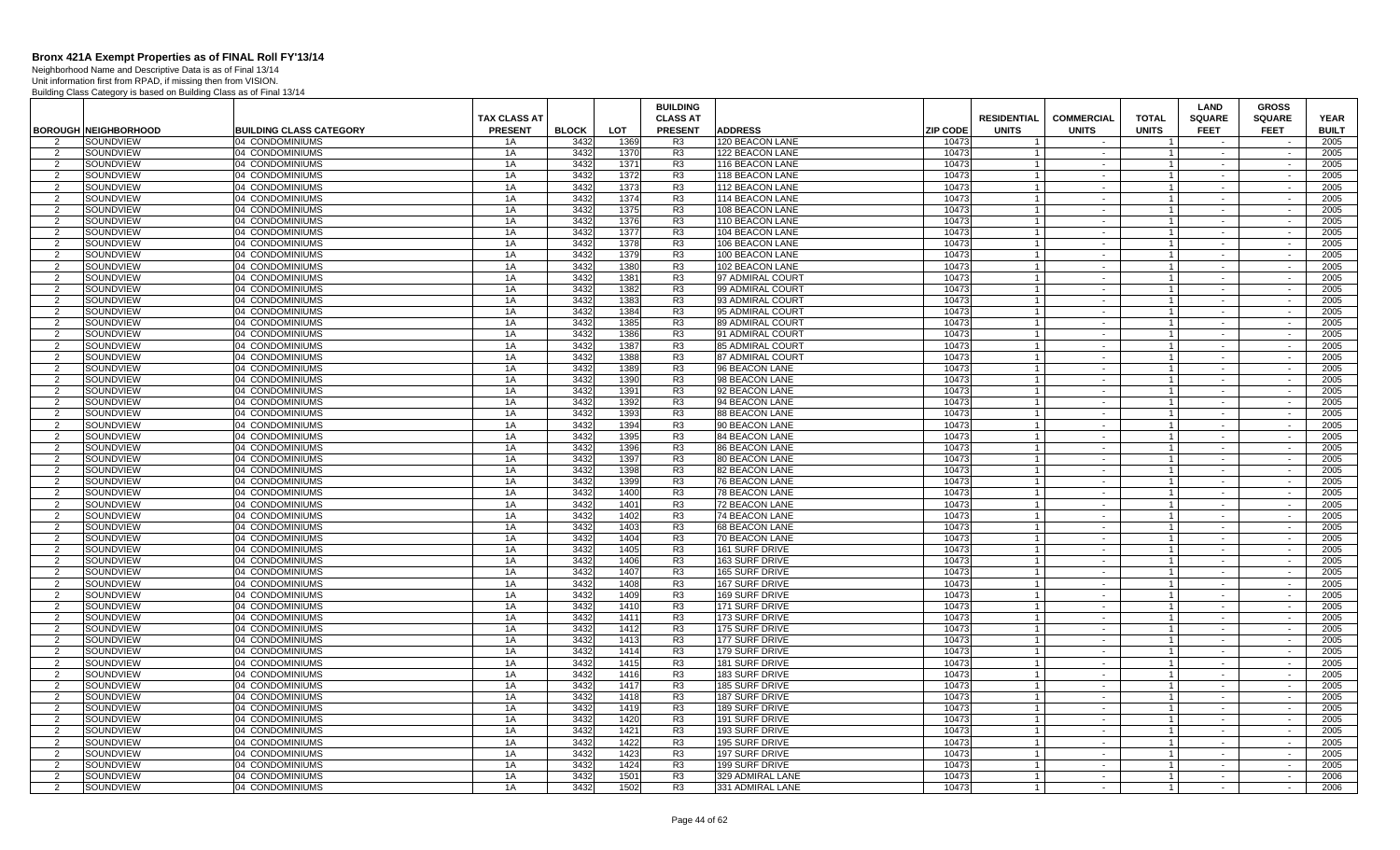Neighborhood Name and Descriptive Data is as of Final 13/14 Unit information first from RPAD, if missing then from VISION.

|                     |                             |                                    |                     |              |              | <b>BUILDING</b>                  |                                      |                 |                    |                   |                             | LAND             | <b>GROSS</b>             |              |
|---------------------|-----------------------------|------------------------------------|---------------------|--------------|--------------|----------------------------------|--------------------------------------|-----------------|--------------------|-------------------|-----------------------------|------------------|--------------------------|--------------|
|                     |                             |                                    | <b>TAX CLASS AT</b> |              |              | <b>CLASS AT</b>                  |                                      |                 | <b>RESIDENTIAL</b> | <b>COMMERCIAL</b> | <b>TOTAL</b>                | <b>SQUARE</b>    | <b>SQUARE</b>            | <b>YEAR</b>  |
|                     | <b>BOROUGH NEIGHBORHOOD</b> | <b>BUILDING CLASS CATEGORY</b>     | <b>PRESENT</b>      | <b>BLOCK</b> | LOT          | <b>PRESENT</b>                   | <b>ADDRESS</b>                       | <b>ZIP CODE</b> | <b>UNITS</b>       | <b>UNITS</b>      | <b>UNITS</b>                | <b>FEET</b>      | <b>FEET</b>              | <b>BUILT</b> |
| $\overline{2}$<br>2 | SOUNDVIEW<br>SOUNDVIEW      | 04 CONDOMINIUMS<br>04 CONDOMINIUMS | 1A<br>1A            | 3432<br>3432 | 1503<br>1504 | R3<br>R3                         | 333 ADMIRAL LANE<br>335 ADMIRAL LANE | 10473<br>10473  |                    | $\sim$            | $\mathbf{1}$                | $\sim$           | $\sim$                   | 2006<br>2006 |
| $\overline{2}$      | SOUNDVIEW                   | 04 CONDOMINIUMS                    | 1A                  | 3432         | 1505         | R <sub>3</sub>                   | 337 ADMIRAL LANE                     | 10473           | $\overline{1}$     | $\sim$            | $\overline{1}$              |                  | $\overline{\phantom{a}}$ | 2006         |
| $\overline{2}$      | SOUNDVIEW                   | 04 CONDOMINIUMS                    | 1A                  | 3432         | 1506         | R <sub>3</sub>                   | 339 ADMIRAL LANE                     | 10473           |                    | $\sim$            | $\overline{1}$              | $\sim$           | $\sim$                   | 2006         |
| 2                   | SOUNDVIEW                   | 04 CONDOMINIUMS                    | 1A                  | 3432         | 1507         | R <sub>3</sub>                   | 341 ADMIRAL LANE                     | 10473           | $\overline{1}$     | $\sim$            | $\overline{1}$              | $\sim$           | $\sim$                   | 2006         |
| $\overline{2}$      | SOUNDVIEW                   | 04 CONDOMINIUMS                    | 1A                  | 3432         | 1508         | R <sub>3</sub>                   | 343 ADMIRAL LANE                     | 10473           | $\overline{1}$     | $\sim$            | $\overline{1}$              | $\sim$           | $\sim$                   | 2006         |
| 2                   | SOUNDVIEW                   | 04 CONDOMINIUMS                    | 1A                  | 3432         | 1509         | R <sub>3</sub>                   | 121 MERMAID LANE                     | 10473           | $\overline{1}$     | $\sim$            | $\overline{1}$              | $\sim$           | $\sim$                   | 2006         |
| $\overline{2}$      | SOUNDVIEW                   | 04 CONDOMINIUMS                    | 1A                  | 3432         | 1510         | R <sub>3</sub>                   | 123 MERMAID LANE                     | 10473           |                    | $\sim$            | $\overline{1}$              |                  |                          | 2006         |
| $\overline{2}$      | SOUNDVIEW                   | 04 CONDOMINIUMS                    | 1A                  | 3432         | 1511         | R <sub>3</sub>                   | 125 MERMAID LANE                     | 10473           |                    | $\sim$            | $\mathbf{1}$                | $\sim$           | $\sim$                   | 2006         |
| $\overline{2}$      | SOUNDVIEW                   | 04 CONDOMINIUMS                    | 1A                  | 3432         | 1512         | R <sub>3</sub>                   | <b>127 MERMAID LANE</b>              | 10473           |                    | $\sim$            | $\mathbf{1}$                |                  | $\sim$                   | 2006         |
| 2                   | SOUNDVIEW                   | 04 CONDOMINIUMS                    | 1A                  | 3432         | 1513         | R <sub>3</sub>                   | <b>129 MERMAID LANE</b>              | 10473           |                    | $\sim$            | $\mathbf{1}$                | $\sim$           | $\sim$                   | 2006         |
| $\overline{2}$      | SOUNDVIEW                   | 04 CONDOMINIUMS                    | 1A                  | 3432         | 1514         | R <sub>3</sub>                   | 131 MERMAID LANE                     | 10473           | $\overline{1}$     | $\sim$            | $\mathbf{1}$                | $\sim$           | $\overline{\phantom{a}}$ | 2006         |
| $\overline{2}$      | SOUNDVIEW                   | 04 CONDOMINIUMS                    | 1A                  | 3432         | 1515         | R <sub>3</sub>                   | 133 MERMAID LANE                     | 10473           |                    | $\sim$            | $\overline{1}$              | $\sim$           | $\overline{\phantom{a}}$ | 2006         |
| 2                   | SOUNDVIEW                   | 04 CONDOMINIUMS                    | 1A                  | 3432         | 1516         | R <sub>3</sub>                   | 135 MERMAID LANE                     | 10473           | $\overline{1}$     | $\sim$            | $\overline{1}$              | $\sim$           | $\sim$                   | 2006         |
| $\overline{2}$      | SOUNDVIEW                   | 04 CONDOMINIUMS                    | 1A                  | 3432         | 1517         | R3                               | <b>137 MERMAID LANE</b>              | 10473           | $\overline{1}$     | $\sim$            | $\overline{1}$              | $\sim$           | $\sim$                   | 2006         |
| 2                   | SOUNDVIEW                   | 04 CONDOMINIUMS                    | 1A                  | 3432         | 1518         | R <sub>3</sub>                   | 139 MERMAID LANE                     | 10473           | $\overline{1}$     | $\sim$            | $\overline{1}$              | $\sim$           | $\sim$                   | 2006         |
| $\overline{2}$      | SOUNDVIEW                   | 04 CONDOMINIUMS                    | 1A                  | 3432         | 1519         | R <sub>3</sub>                   | <b>141 MERMAID LANE</b>              | 10473           |                    | $\sim$            | $\overline{1}$              | $\sim$           | $\sim$                   | 2006         |
| $\overline{2}$      | SOUNDVIEW                   | 04 CONDOMINIUMS                    | 1A                  | 3432         | 1520         | R <sub>3</sub>                   | <b>143 MERMAID LANE</b>              | 10473           | $\overline{1}$     | $\sim$            | $\overline{1}$              | $\sim$           | $\sim$                   | 2006         |
| $\overline{2}$      | SOUNDVIEW                   | 04 CONDOMINIUMS                    | 1A                  | 3432         | 1521         | R3                               | <b>145 MERMAID LANE</b>              | 10473           |                    | $\sim$            | $\mathbf{1}$                | $\sim$           | $\sim$                   | 2006         |
| 2                   | SOUNDVIEW                   | 04 CONDOMINIUMS                    | 1A                  | 3432         | 1522         | R <sub>3</sub>                   | <b>147 MERMAID LANE</b>              | 10473           |                    | $\sim$            | $\overline{1}$              | $\sim$           | $\sim$                   | 2006         |
| $\overline{2}$      | SOUNDVIEW                   | 04 CONDOMINIUMS                    | 1A                  | 3432         | 1523         | R3                               | <b>149 MERMAID LANE</b>              | 10473           |                    | $\sim$            | $\mathbf{1}$                | $\sim$           | $\overline{\phantom{a}}$ | 2006         |
| $\overline{2}$      | SOUNDVIEW                   | 04 CONDOMINIUMS                    | 1A                  | 3432         | 1524         | R <sub>3</sub>                   | <b>151 MERMAID LANE</b>              | 10473           |                    | $\sim$            | $\mathbf{1}$                | $\sim$           | $\overline{\phantom{a}}$ | 2006         |
| 2                   | SOUNDVIEW                   | 04 CONDOMINIUMS                    | 1A                  | 3432         | 1525         | R <sub>3</sub>                   | 153 MERMAID LANE                     | 10473           | $\overline{1}$     | $\sim$            | $\vert$ 1                   | $\sim$           | $\sim$                   | 2006         |
| $\overline{2}$      | SOUNDVIEW                   | 04 CONDOMINIUMS                    | 1A                  | 3432         | 1526         | R <sub>3</sub>                   | <b>155 MERMAID LANE</b>              | 10473           |                    | $\sim$            | $\overline{1}$              | $\sim$           | $\sim$                   | 2006         |
| 2                   | SOUNDVIEW                   | 04 CONDOMINIUMS                    | 1A                  | 3432         | 1527         | R <sub>3</sub>                   | <b>157 MERMAID LANE</b>              | 10473           | $\overline{1}$     | $\sim$ $-$        | $\overline{1}$              | $\sim$           | $\sim$                   | 2006         |
| $\overline{2}$      | SOUNDVIEW                   | 04 CONDOMINIUMS                    | 1A                  | 3432         | 1528         | R <sub>3</sub>                   | <b>159 MERMAID LANE</b>              | 10473           |                    | $\sim$            | $\overline{1}$              | $\sim$           | $\sim$                   | 2006         |
| 2                   | SOUNDVIEW                   | 04 CONDOMINIUMS                    | 1A                  | 3432         | 1529         | R3                               | <b>161 MERMAID LANE</b>              | 10473           |                    | $\sim$            | $\mathbf{1}$                | $\sim$           | $\sim$                   | 2006         |
| $\overline{2}$      | SOUNDVIEW                   | 04 CONDOMINIUMS                    | 1A                  | 3432         | 1530         | R <sub>3</sub>                   | 163 MERMAID LANE                     | 10473           |                    | $\sim$            | $\mathbf{1}$                | $\sim$           | $\sim$                   | 2006         |
| 2                   | SOUNDVIEW                   | 04 CONDOMINIUMS                    | 1A                  | 3432         | 1531         | R <sub>3</sub>                   | 165 MERMAID LANE                     | 10473           |                    | $\sim$            | $\overline{1}$              | $\sim$           | $\sim$                   | 2006         |
| $\overline{2}$      | SOUNDVIEW                   | 04 CONDOMINIUMS                    | 1A                  | 3432         | 1532         | R <sub>3</sub>                   | 167 MERMAID LANE                     | 10473           |                    | $\sim$            | $\mathbf{1}$                | $\sim$           | $\sim$                   | 2006         |
| $\overline{2}$      | SOUNDVIEW                   | 04 CONDOMINIUMS                    | 1A                  | 3432         | 1533         | R <sub>3</sub>                   | <b>169 MERMAID LANE</b>              | 10473           |                    | $\sim$            | $\mathbf{1}$                | $\sim$           |                          | 2006         |
| 2                   | SOUNDVIEW                   | 04 CONDOMINIUMS                    | 1A                  | 3432         | 1534         | R3                               | 171 MERMAID LANE                     | 10473           | $\mathbf{1}$       | $\sim$            | $\vert$ 1                   | $\sim$           | $\sim$                   | 2006         |
| $\mathcal{P}$       | SOUNDVIEW                   | 04 CONDOMINIUMS                    | 1A                  | 3432         | 1535         | R <sub>3</sub>                   | 172 MERMAID LANE                     | 10473           |                    | $\sim$            | $\overline{1}$              | $\sim$           | $\sim$                   | 2006         |
| 2                   | SOUNDVIEW                   | 04 CONDOMINIUMS                    | 1A                  | 3432         | 1536         | R <sub>3</sub>                   | 174 MERMAID LANE                     | 10473           | $\overline{1}$     | $\sim$            | $\vert$ 1                   | $\sim$           | $\sim$                   | 2006         |
| $\overline{2}$      | SOUNDVIEW                   | 04 CONDOMINIUMS                    | 1A                  | 3432         | 1537         | R <sub>3</sub>                   | 168 MERMAID LANE                     | 10473           | $\overline{1}$     | $\sim$            | $\overline{1}$              | $\sim$           | $\sim$                   | 2006         |
| $\overline{2}$      | SOUNDVIEW                   | 04 CONDOMINIUMS                    | 1A                  | 3432         | 1538         | R3                               | 170 MERMAID LANE                     | 10473           |                    | $\sim$            | $\mathbf{1}$                | $\sim$           | $\sim$                   | 2006         |
| $\overline{2}$      | <b>SOUNDVIEW</b>            | 04 CONDOMINIUMS                    | 1A                  | 3432         | 1539         | R <sub>3</sub>                   | 164 MERMAID LANE                     | 10473           |                    | $\sim$            | $\mathbf{1}$                |                  | $\sim$                   | 2006         |
| 2                   | SOUNDVIEW                   | 04 CONDOMINIUMS                    | 1A                  | 3432         | 1540         | R <sub>3</sub>                   | 166 MERMAID LANE                     | 10473           |                    | $\sim$            | $\overline{1}$              | $\sim$           | $\sim$                   | 2006         |
| $\overline{2}$      | SOUNDVIEW                   | 04 CONDOMINIUMS                    | 1A                  | 3432         | 1541         | R <sub>3</sub>                   | 160 MERMAID LANE                     | 10473           |                    | $\sim$            | $\mathbf{1}$                | $\sim$           | $\sim$                   | 2006         |
| 2                   | SOUNDVIEW                   | 04 CONDOMINIUMS                    | 1A                  | 3432         | 1542         | R3                               | <b>162 MERMAID LANE</b>              | 10473           |                    | $\sim$            |                             | $\sim$           | $\sim$                   | 2006         |
| 2                   | SOUNDVIEW                   | 04 CONDOMINIUMS                    | 1A                  | 3432         | 1543         | R <sub>3</sub>                   | <b>156 MERMAID LANE</b>              | 10473           | $\overline{1}$     | $\sim$            | $\overline{1}$              | $\sim$           | $\sim$                   | 2006         |
| $\overline{2}$      | SOUNDVIEW                   | 04 CONDOMINIUMS                    | 1A                  | 3432         | 1544         | R3                               | <b>158 MERMAID LANE</b>              | 10473           |                    | $\sim$            | $\mathbf{1}$                | $\sim$           | $\sim$                   | 2006         |
| 2                   | SOUNDVIEW                   | 04 CONDOMINIUMS                    | 1A                  | 3432         | 1545         | R <sub>3</sub>                   | 152 MERMAID LANE                     | 10473           | $\mathbf{1}$       | $\sim$            | $\vert$ 1                   | $\sim$           | $\sim$                   | 2006         |
| $\overline{2}$      | SOUNDVIEW                   | 04 CONDOMINIUMS                    | 1A                  | 3432         | 1546         | R <sub>3</sub>                   | 154 MERMAID LANE                     | 10473           |                    | $\sim$            | $\overline{1}$              |                  | $\sim$                   | 2006         |
| 2                   | SOUNDVIEW                   | 04 CONDOMINIUMS                    | 1A                  | 3432         | 1547         | R <sub>3</sub>                   | <b>148 MERMAID LANE</b>              | 10473           |                    | $\sim$            | $\mathbf{1}$                | $\sim$           | $\sim$                   | 2006         |
| $\overline{2}$      | SOUNDVIEW                   | 04 CONDOMINIUMS                    | 1A                  | 3432         | 1548         | R <sub>3</sub>                   | <b>150 MERMAID LANE</b>              | 10473           |                    | $\sim$            | $\mathbf{1}$                |                  | $\sim$                   | 2006         |
| 2                   | SOUNDVIEW                   | 04 CONDOMINIUMS                    | 1A                  | 3432         | 1549         | R <sub>3</sub>                   | <b>144 MERMAID LANE</b>              | 10473           |                    | $\sim$            | $\overline{1}$              | $\sim$           | $\sim$                   | 2006         |
| 2                   | SOUNDVIEW                   | 04 CONDOMINIUMS                    | 1A                  | 3432         | 1550         | R <sub>3</sub>                   | <b>146 MERMAID LANE</b>              | 10473           | $\overline{1}$     | $\sim$            | $\overline{1}$              | $\sim$           | $\sim$                   | 2006         |
| $\overline{2}$      | SOUNDVIEW                   | 04 CONDOMINIUMS                    | 1A                  | 3432         | 1551         | R <sub>3</sub>                   | <b>140 MERMAID LANE</b>              | 10473           |                    | $\sim$            | $\overline{1}$              | $\sim$           | $\sim$                   | 2006         |
| 2                   | SOUNDVIEW                   | 04 CONDOMINIUMS                    | 1A                  | 3432         | 1552         | R <sub>3</sub>                   | 142 MERMAID LANE                     | 10473           | $\overline{1}$     | $\sim$            | $\overline{1}$              | $\sim$           | $\sim$                   | 2006         |
| 2                   | SOUNDVIEW                   | 04 CONDOMINIUMS                    | 1A                  | 3432<br>3432 | 1553         | R3                               | <b>136 MERMAID LANE</b>              | 10473           |                    | $\sim$            | $\overline{1}$              | $\sim$           | $\sim$                   | 2006         |
| 2                   | SOUNDVIEW                   | 04 CONDOMINIUMS                    | 1A                  |              | 1554         | R3<br>R <sub>3</sub>             | 138 MERMAID LANE                     | 10473           | $\overline{1}$     | $\sim$ $-$        | $\overline{1}$              | $\sim$           | $\sim$                   | 2006         |
| $\overline{2}$      | SOUNDVIEW                   | 04 CONDOMINIUMS                    | 1A                  | 3432<br>3432 | 1555<br>1556 |                                  | 132 MERMAID LANE<br>134 MERMAID LANE | 10473<br>10473  |                    | $\sim$            | $\overline{1}$              |                  | $\sim$                   | 2006         |
| 2                   | SOUNDVIEW                   | 04 CONDOMINIUMS                    | 1A<br>1A            | 3432         | 1557         | R <sub>3</sub>                   |                                      | 10473           |                    | $\sim$            | $\overline{1}$              | $\sim$           | $\sim$                   | 2006         |
| $\overline{2}$      | SOUNDVIEW                   | 04 CONDOMINIUMS                    |                     | 3432         | 1558         | R <sub>3</sub><br>R <sub>3</sub> | <b>128 MERMAID LANE</b>              | 10473           |                    | $\sim$            | $\mathbf{1}$                |                  | $\sim$                   | 2006<br>2006 |
| 2<br>$\overline{2}$ | SOUNDVIEW<br>SOUNDVIEW      | 04 CONDOMINIUMS<br>04 CONDOMINIUMS | 1A<br>1A            | 3432         | 1559         | R3                               | 130 MERMAID LANE<br>124 MERMAID LANE | 10473           | $\overline{1}$     | $\sim$<br>$\sim$  | $\overline{1}$<br>$1 \vert$ | $\sim$<br>$\sim$ | $\sim$<br>$\sim$         | 2006         |
| $\overline{2}$      | SOUNDVIEW                   | 04 CONDOMINIUMS                    | 1A                  | 3432         | 1560         | R <sub>3</sub>                   | 126 MERMAID LANE                     | 10473           |                    | $\sim$            |                             | $\sim$           | $\sim$                   | 2006         |
|                     |                             |                                    |                     |              |              |                                  |                                      |                 |                    |                   |                             |                  |                          |              |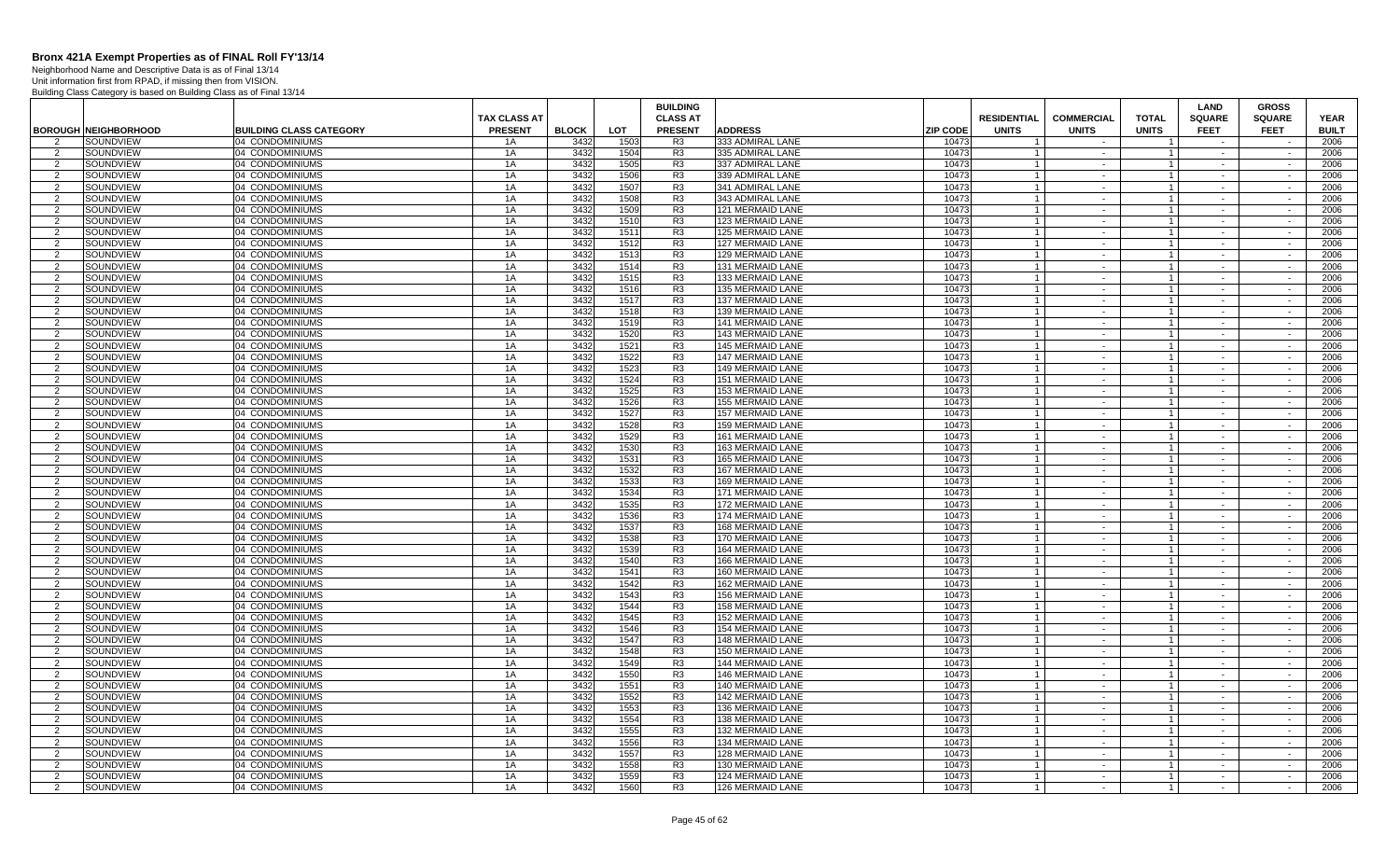Neighborhood Name and Descriptive Data is as of Final 13/14 Unit information first from RPAD, if missing then from VISION.

|                     |                             |                                    |                     |              |              | <b>BUILDING</b>                  |                                      |                 |                    |                      |                                  | <b>LAND</b>      | <b>GROSS</b>             |              |
|---------------------|-----------------------------|------------------------------------|---------------------|--------------|--------------|----------------------------------|--------------------------------------|-----------------|--------------------|----------------------|----------------------------------|------------------|--------------------------|--------------|
|                     |                             |                                    | <b>TAX CLASS AT</b> |              |              | <b>CLASS AT</b>                  |                                      |                 | <b>RESIDENTIAL</b> | <b>COMMERCIAL</b>    | <b>TOTAL</b>                     | <b>SQUARE</b>    | <b>SQUARE</b>            | <b>YEAR</b>  |
|                     | <b>BOROUGH NEIGHBORHOOD</b> | <b>BUILDING CLASS CATEGORY</b>     | <b>PRESENT</b>      | <b>BLOCK</b> | <b>LOT</b>   | <b>PRESENT</b>                   | <b>ADDRESS</b>                       | <b>ZIP CODE</b> | <b>UNITS</b>       | <b>UNITS</b>         | <b>UNITS</b>                     | <b>FEET</b>      | <b>FEET</b>              | <b>BUILT</b> |
| $\mathcal{P}$       | SOUNDVIEW                   | 04 CONDOMINIUMS                    | 1A                  | 3432         | 1561         | R <sub>3</sub>                   | 120 MERMAID LANE                     | 10473           |                    |                      |                                  |                  |                          | 2006         |
| 2                   | SOUNDVIEW                   | 04 CONDOMINIUMS                    | 1A                  | 3432         | 1562         | R <sub>3</sub>                   | <b>122 MERMAID LANE</b>              | 10473           |                    | $\sim$               | $\overline{1}$                   | $\sim$           | $\sim$                   | 2006         |
| 2                   | SOUNDVIEW                   | 04 CONDOMINIUMS                    | 1A                  | 3432         | 1563         | R <sub>3</sub>                   | 116 MERMAID LANE                     | 10473           | $\overline{1}$     | $\sim$               | $\overline{1}$                   | $\sim$           | $\sim$                   | 2006         |
| 2                   | SOUNDVIEW                   | 04 CONDOMINIUMS                    | 1A                  | 3432         | 1564         | R <sub>3</sub>                   | 118 MERMAID LANE                     | 10473           |                    | $\sim$               | $\overline{1}$                   | $\sim$           | $\sim$                   | 2006         |
| 2                   | SOUNDVIEW                   | 04 CONDOMINIUMS                    | 1A                  | 3432         | 1565         | R <sub>3</sub><br>R <sub>3</sub> | 112 MERMAID LANE                     | 10473           | $\overline{1}$     | $\sim$ $-$           | $\overline{1}$                   | $\sim$           | $\sim$                   | 2006         |
| $\mathcal{P}$       | SOUNDVIEW                   | 04 CONDOMINIUMS                    | 1A<br>1A            | 3432<br>3432 | 1566<br>1567 | R <sub>3</sub>                   | <b>114 MERMAID LANE</b>              | 10473<br>10473  |                    | $\sim$<br>$\sim$ $-$ | $\overline{1}$                   | $\sim$           | $\sim$<br>$\sim$         | 2006<br>2006 |
| 2<br>$\overline{2}$ | SOUNDVIEW<br>SOUNDVIEW      | 04 CONDOMINIUMS<br>04 CONDOMINIUMS | 1A                  | 3432         | 1568         | R <sub>3</sub>                   | 108 MERMAID LANE<br>110 MERMAID LANE | 10473           |                    | $\sim$               | $\overline{1}$<br>$\overline{1}$ |                  |                          | 2006         |
| 2                   | SOUNDVIEW                   | 04 CONDOMINIUMS                    | 1A                  | 3432         | 1569         | R <sub>3</sub>                   | 104 MERMAID LANE                     | 10473           |                    | $\sim$               | $\overline{1}$                   | $\sim$           | $\sim$                   | 2006         |
| $\mathcal{P}$       | SOUNDVIEW                   | 04 CONDOMINIUMS                    | 1A                  | 3432         | 1570         | R <sub>3</sub>                   | 106 MERMAID LANE                     | 10473           |                    | $\sim$               | $\mathbf{1}$                     | $\sim$           | $\sim$                   | 2006         |
| 2                   | SOUNDVIEW                   | 04 CONDOMINIUMS                    | 1A                  | 3432         | 1571         | R3                               | 100 MERMAID LANE                     | 10473           |                    | $\sim$               | $\overline{1}$                   | $\sim$           | $\sim$                   | 2006         |
| 2                   | SOUNDVIEW                   | 04 CONDOMINIUMS                    | 1A                  | 3432         | 1572         | R <sub>3</sub>                   | 102 MERMAID LANE                     | 10473           | $\overline{1}$     | $\sim$               | $\overline{1}$                   | $\sim$           | $\sim$                   | 2006         |
| $\overline{2}$      | SOUNDVIEW                   | 04 CONDOMINIUMS                    | 1A                  | 3432         | 1573         | R <sub>3</sub>                   | 101 MERMAID LANE                     | 10473           | $\overline{1}$     | $\sim$               | $\overline{1}$                   | $\sim$           | $\sim$                   | 2006         |
| 2                   | SOUNDVIEW                   | 04 CONDOMINIUMS                    | 1A                  | 3432         | 1574         | R3                               | 103 MERMAID LANE                     | 10473           | $\overline{1}$     | $\sim$               | $\overline{1}$                   | $\sim$           | $\sim$                   | 2006         |
| $\overline{2}$      | SOUNDVIEW                   | 04 CONDOMINIUMS                    | 1A                  | 3432         | 1575         | R3                               | 105 MERMAID LANE                     | 10473           |                    | $\sim$               | $\mathbf{1}$                     | $\sim$           | $\sim$                   | 2006         |
| 2                   | SOUNDVIEW                   | 04 CONDOMINIUMS                    | 1A                  | 3432         | 1576         | R <sub>3</sub>                   | 107 MERMAID LANE                     | 10473           | $\mathbf{1}$       | $\sim$               | $\overline{1}$                   | $\sim$           | $\sim$                   | 2006         |
| $\overline{2}$      | SOUNDVIEW                   | 04 CONDOMINIUMS                    | 1A                  | 3432         | 1577         | R <sub>3</sub>                   | 109 MERMAID LANE                     | 10473           |                    | $\sim$               | $\overline{1}$                   |                  |                          | 2006         |
| 2                   | SOUNDVIEW                   | 04 CONDOMINIUMS                    | 1A                  | 3432         | 1578         | R <sub>3</sub>                   | <b>111 MERMAID LANE</b>              | 10473           |                    | $\sim$               | $\overline{1}$                   | $\sim$           | $\sim$                   | 2006         |
| $\mathcal{P}$       | SOUNDVIEW                   | 04 CONDOMINIUMS                    | 1A                  | 3432         | 1579         | R <sub>3</sub>                   | 113 MERMAID LANE                     | 10473           | $\overline{1}$     | $\sim$               | $\overline{1}$                   | $\sim$           | $\sim$                   | 2006         |
| $\mathcal{P}$       | SOUNDVIEW                   | 04 CONDOMINIUMS                    | 1A                  | 3432         | 1580         | R3                               | 115 MERMAID LANE                     | 10473           |                    | $\sim$               | $\overline{1}$                   | $\sim$           | $\sim$                   | 2006         |
| 2                   | SOUNDVIEW                   | 04 CONDOMINIUMS                    | 1A                  | 3432         | 1581         | R <sub>3</sub>                   | <b>117 MERMAID LANE</b>              | 10473           | $\overline{1}$     | $\sim$               | $\overline{1}$                   | $\sim$           | $\sim$                   | 2006         |
| 2                   | SOUNDVIEW                   | 04 CONDOMINIUMS                    | 1A                  | 3432         | 1582         | R <sub>3</sub>                   | <b>119 MERMAID LANE</b>              | 10473           | $\overline{1}$     | $\sim$               | $\overline{1}$                   | $\sim$           | $\sim$                   | 2006         |
| 2                   | SOUNDVIEW                   | 04 CONDOMINIUMS                    | 1A                  | 3432         | 1583         | R <sub>3</sub>                   | 131 ADMIRAL LANE                     | 10473           | $\overline{1}$     | $\sim$               | $\overline{1}$                   | $\sim$           | $\sim$                   | 2006         |
| $\mathcal{P}$       | SOUNDVIEW                   | 04 CONDOMINIUMS                    | 1A                  | 3432         | 1584         | R <sub>3</sub>                   | 133 ADMIRAL LANE                     | 10473           |                    | $\sim$               | $\mathbf{1}$                     |                  | $\sim$                   | 2006         |
| 2                   | SOUNDVIEW                   | 04 CONDOMINIUMS                    | 1A                  | 3432         | 1585         | R <sub>3</sub>                   | 135 ADMIRAL LANE                     | 10473           | $\overline{1}$     | $\sim$               | $\overline{1}$                   | $\sim$           | $\sim$                   | 2006         |
| $\mathcal{P}$       | SOUNDVIEW                   | 04 CONDOMINIUMS                    | 1A                  | 3432         | 1586         | R <sub>3</sub>                   | 137 ADMIRAL LANE                     | 10473           |                    | $\sim$               | $\overline{1}$                   |                  |                          | 2006         |
| 2                   | SOUNDVIEW                   | 04 CONDOMINIUMS                    | 1A                  | 3432         | 1587         | R <sub>3</sub>                   | <b>139 ADMIRAL LANE</b>              | 10473           |                    | $\sim$               | $\overline{1}$                   | $\sim$           | $\sim$                   | 2006         |
| 2                   | SOUNDVIEW                   | 04 CONDOMINIUMS                    | 1A                  | 3432         | 1588         | R3                               | 141 ADMIRAL LANE                     | 10473           | $\overline{1}$     | $\sim$               | $\overline{1}$                   | $\sim$           | $\sim$                   | 2006         |
| $\mathcal{P}$       | SOUNDVIEW                   | 04 CONDOMINIUMS                    | 1A                  | 3432<br>3432 | 1589         | R <sub>3</sub><br>R <sub>3</sub> | 143 ADMIRAL LANE                     | 10473           |                    | $\sim$               | $\overline{1}$                   | $\sim$           | $\sim$                   | 2006         |
| 2<br>$\mathcal{P}$  | SOUNDVIEW<br>SOUNDVIEW      | 04 CONDOMINIUMS<br>04 CONDOMINIUMS | 1A<br>1A            | 3432         | 1590<br>1591 | R <sub>3</sub>                   | 145 ADMIRAL LANE<br>147 ADMIRAL LANE | 10473<br>10473  | $\overline{1}$     | $\sim$ $-$           | $\overline{1}$<br>$\overline{1}$ | $\sim$           | $\sim$                   | 2006<br>2006 |
| 2                   | SOUNDVIEW                   | 04 CONDOMINIUMS                    | 1A                  | 3432         | 1592         | R <sub>3</sub>                   | <b>149 ADMIRAL LANE</b>              | 10473           |                    | $\sim$<br>$\sim$     | $\mathbf{1}$                     | $\sim$           | $\sim$                   | 2006         |
| $\mathcal{P}$       | SOUNDVIEW                   | 04 CONDOMINIUMS                    | 1A                  | 3432         | 1601         | R <sub>3</sub>                   | 53 BEACON LANE                       | 10473           |                    | $\sim$               | $\overline{1}$                   |                  | $\sim$                   | 2007         |
| -2                  | SOUNDVIEW                   | 04 CONDOMINIUMS                    | 1A                  | 3432         | 1602         | R <sub>3</sub>                   | 55 BEACON LANE                       | 10473           | $\overline{1}$     | $\sim$               | $\overline{1}$                   | $\sim$           | $\sim$                   | 2007         |
| $\mathcal{P}$       | SOUNDVIEW                   | 04 CONDOMINIUMS                    | 1A                  | 3432         | 1603         | R <sub>3</sub>                   | 57 BEACON LANE                       | 10473           |                    | $\sim$               | $\overline{1}$                   |                  | $\overline{\phantom{a}}$ | 2007         |
| 2                   | SOUNDVIEW                   | 04 CONDOMINIUMS                    | 1A                  | 3432         | 1604         | R <sub>3</sub>                   | 59 BEACON LANE                       | 10473           |                    | $\sim$               | $\overline{1}$                   | $\sim$           | $\sim$                   | 2007         |
| $\mathcal{P}$       | SOUNDVIEW                   | 04 CONDOMINIUMS                    | 1A                  | 3432         | 1605         | R <sub>3</sub>                   | <b>61 BEACON LANE</b>                | 10473           | $\overline{1}$     | $\sim$               | $\overline{1}$                   | $\sim$           | $\sim$                   | 2007         |
| $\mathcal{P}$       | SOUNDVIEW                   | 04 CONDOMINIUMS                    | 1A                  | 3432         | 1606         | R <sub>3</sub>                   | 63 BEACON LANE                       | 10473           |                    | $\sim$               | $\overline{1}$                   | $\sim$           | $\sim$                   | 2007         |
| 2                   | SOUNDVIEW                   | 04 CONDOMINIUMS                    | 1A                  | 3432         | 1607         | R <sub>3</sub>                   | 65 BEACON LANE                       | 10473           | $\overline{1}$     | $\sim$ $-$           | $\overline{1}$                   | $\sim$           | $\sim$                   | 2007         |
| $\overline{2}$      | SOUNDVIEW                   | 04 CONDOMINIUMS                    | 1A                  | 3432         | 1608         | R3                               | 67 BEACON LANE                       | 10473           |                    | $\sim$               | $\overline{1}$                   |                  | $\sim$                   | 2007         |
| 2                   | SOUNDVIEW                   | 04 CONDOMINIUMS                    | 1A                  | 3432         | 1609         | R <sub>3</sub>                   | 69 BEACON LANE                       | 10473           |                    | $\sim$               | $\mathbf{1}$                     | $\sim$           | $\sim$                   | 2007         |
| $\mathcal{P}$       | SOUNDVIEW                   | 04 CONDOMINIUMS                    | 1A                  | 3432         | 1610         | R <sub>3</sub>                   | 71 BEACON LANE                       | 10473           |                    | $\sim$               | $\overline{1}$                   |                  | $\sim$                   | 2007         |
| 2                   | SOUNDVIEW                   | 04 CONDOMINIUMS                    | 1A                  | 3432         | 1611         | R <sub>3</sub>                   | 73 BEACON LANE                       | 10473           | $\overline{1}$     | $\sim$               | $\overline{1}$                   | $\sim$           | $\sim$                   | 2007         |
| $\mathcal{P}$       | SOUNDVIEW                   | 04 CONDOMINIUMS                    | 1A                  | 3432         | 1612         | R3                               | <b>75 BEACON LANE</b>                | 10473           | $\overline{1}$     | $\sim$               | $\overline{1}$                   | $\sim$           | $\sim$                   | 2007         |
| $\overline{2}$      | SOUNDVIEW                   | 04 CONDOMINIUMS                    | 1A                  | 3432         | 1613         | R <sub>3</sub>                   | <b>77 BEACON LANE</b>                | 10473           |                    | $\sim$               | $\overline{1}$                   | $\sim$           | $\sim$                   | 2007         |
| 2                   | SOUNDVIEW                   | 04 CONDOMINIUMS                    | 1A                  | 3432         | 1614         | R <sub>3</sub>                   | 79 BEACON LANE                       | 10473           | $\overline{1}$     | $\sim$               | $\overline{1}$                   | $\sim$           | $\sim$                   | 2007         |
| $\overline{2}$      | SOUNDVIEW                   | 04 CONDOMINIUMS                    | 1A                  | 3432         | 1615         | R <sub>3</sub>                   | 81 BEACON LANE                       | 10473           |                    | $\sim$               | $\overline{1}$                   | $\sim$           | $\sim$                   | 2007         |
| 2                   | SOUNDVIEW                   | 04 CONDOMINIUMS                    | 1A                  | 3432         | 1616         | R <sub>3</sub>                   | 83 BEACON LANE                       | 10473           | $\overline{1}$     | $\sim$               | $\overline{1}$                   | $\sim$           | $\sim$                   | 2007         |
| $\overline{2}$      | SOUNDVIEW                   | 04 CONDOMINIUMS                    | 1A                  | 3432         | 1617         | R <sub>3</sub>                   | <b>85 BEACON LANE</b>                | 10473           |                    | $\sim$               | $\overline{1}$                   |                  |                          | 2007         |
| 2<br>$\mathcal{P}$  | SOUNDVIEW                   | 04 CONDOMINIUMS                    | 1A                  | 3432         | 1618         | R <sub>3</sub>                   | <b>87 BEACON LANE</b>                | 10473           |                    | $\sim$<br>$\sim$     | $\mathbf{1}$<br>$\overline{1}$   | $\sim$<br>$\sim$ | $\sim$<br>$\sim$         | 2007         |
| -2                  | SOUNDVIEW<br>SOUNDVIEW      | 04 CONDOMINIUMS<br>04 CONDOMINIUMS | 1A<br>1A            | 3432<br>3432 | 1619<br>1620 | R <sub>3</sub><br>R3             | 89 BEACON LANE<br>91 BEACON LANE     | 10473<br>10473  |                    |                      | $\overline{1}$                   |                  |                          | 2007<br>2007 |
| $\mathcal{P}$       | SOUNDVIEW                   | 04 CONDOMINIUMS                    | 1A                  | 3432         | 1621         | R3                               | 93 BEACON LANE                       | 10473           | $\overline{1}$     | $\sim$<br>$\sim$     | $\overline{1}$                   | $\sim$<br>$\sim$ | $\sim$<br>$\sim$         | 2007         |
| $\mathcal{P}$       | SOUNDVIEW                   | 04 CONDOMINIUMS                    | 1A                  | 3432         | 1622         | R3                               | 95 BEACON LANE                       | 10473           |                    | $\sim$               | $\overline{1}$                   | $\sim$           | $\sim$                   | 2007         |
| $\mathcal{P}$       | SOUNDVIEW                   | 04 CONDOMINIUMS                    | 1A                  | 3432         | 1623         | R <sub>3</sub>                   | 97 BEACON LANE                       | 10473           | $\overline{1}$     | $\sim$               | $\overline{1}$                   | $\sim$           | $\sim$                   | 2007         |
| 2                   | SOUNDVIEW                   | 04 CONDOMINIUMS                    | 1A                  | 3432         | 1624         | R <sub>3</sub>                   | 99 BEACON LANE                       | 10473           |                    | $\sim$               | $\overline{1}$                   |                  | $\sim$                   | 2007         |
| 2                   | SOUNDVIEW                   | 04 CONDOMINIUMS                    | 1A                  | 3432         | 1625         | R <sub>3</sub>                   | 101 BEACON LANE                      | 10473           | $\mathbf{1}$       | $\sim$               | $\overline{1}$                   | $\sim$           | $\sim$                   | 2007         |
| 2                   | SOUNDVIEW                   | 04 CONDOMINIUMS                    | 1A                  | 3432         | 1626         | R <sub>3</sub>                   | 103 BEACON LANE                      | 10473           | $\overline{1}$     | $\sim$               | $\overline{1}$                   |                  | $\sim$                   | 2007         |
|                     |                             |                                    |                     |              |              |                                  |                                      |                 |                    |                      |                                  |                  |                          |              |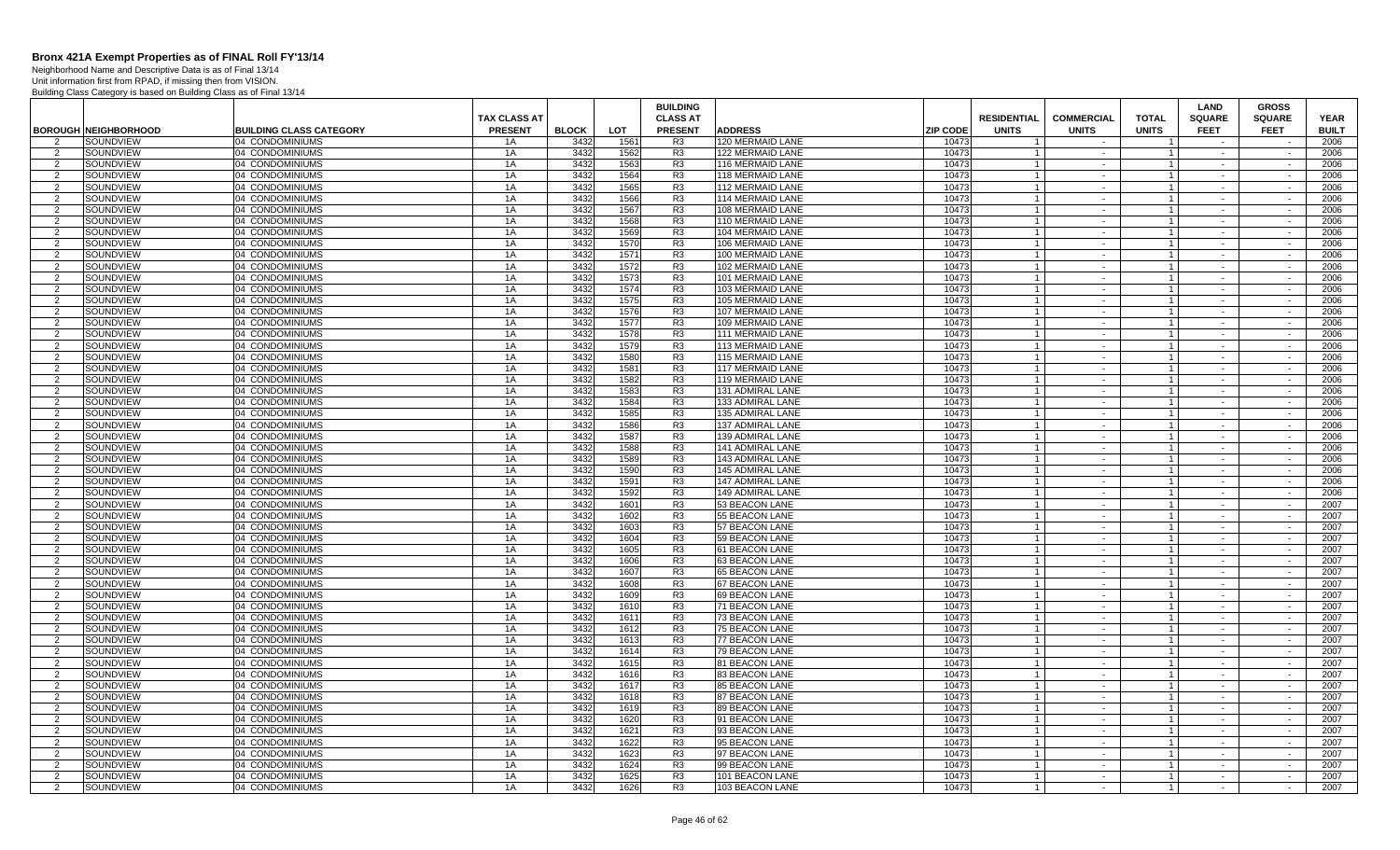Neighborhood Name and Descriptive Data is as of Final 13/14 Unit information first from RPAD, if missing then from VISION.

|                     |                              |                                    |                     |              |              | <b>BUILDING</b>                  |                                  |                 |                                |                   |                              | LAND             | <b>GROSS</b>     |                |
|---------------------|------------------------------|------------------------------------|---------------------|--------------|--------------|----------------------------------|----------------------------------|-----------------|--------------------------------|-------------------|------------------------------|------------------|------------------|----------------|
|                     |                              |                                    | <b>TAX CLASS AT</b> |              |              | <b>CLASS AT</b>                  |                                  |                 | <b>RESIDENTIAL</b>             | <b>COMMERCIAL</b> | <b>TOTAL</b>                 | <b>SQUARE</b>    | <b>SQUARE</b>    | <b>YEAR</b>    |
|                     | <b>BOROUGH INEIGHBORHOOD</b> | <b>BUILDING CLASS CATEGORY</b>     | <b>PRESENT</b>      | <b>BLOCK</b> | <b>LOT</b>   | <b>PRESENT</b>                   | <b>ADDRESS</b>                   | <b>ZIP CODE</b> | <b>UNITS</b>                   | <b>UNITS</b>      | <b>UNITS</b>                 | <b>FEET</b>      | <b>FEET</b>      | <b>BUILT</b>   |
| $\overline{2}$      | SOUNDVIEW                    | 04 CONDOMINIUMS                    | 1A                  | 3432         | 1627         | R <sub>3</sub>                   | 105 BEACON LANE                  | 10473           |                                |                   |                              |                  |                  | 2007           |
| 2                   | SOUNDVIEW                    | 04 CONDOMINIUMS                    | 1A                  | 3432         | 1628         | R3                               | 107 BEACON LANE                  | 10473           |                                | $\sim$            | $\mathbf{1}$<br>$\mathbf{1}$ | $\sim$           | $\sim$           | 2007           |
| $\overline{2}$      | SOUNDVIEW                    | 04 CONDOMINIUMS                    | 1A                  | 343          | 1629         | R <sub>3</sub>                   | 109 BEACON LANE                  | 10473           |                                | $\sim$            |                              |                  |                  | 2007           |
| 2                   | SOUNDVIEW                    | 04 CONDOMINIUMS                    | 1A                  | 3432         | 1630         | R <sub>3</sub>                   | <b>111 BEACON LANE</b>           | 10473           |                                | $\sim$            | $\mathbf{1}$                 | $\sim$           | $\sim$           | 2007           |
| 2                   | SOUNDVIEW                    | 04 CONDOMINIUMS                    | 1A                  | 3432         | 1631         | R <sub>3</sub>                   | 113 BEACON LANE                  | 10473           |                                | $\sim$            | $\mathbf{1}$                 | $\sim$           | $\sim$           | 2007           |
| $\overline{2}$      | SOUNDVIEW                    | 04 CONDOMINIUMS                    | 1A                  | 3432         | 1632         | R <sub>3</sub>                   | 115 BEACON LANE                  | 10473           |                                | $\sim$            | $\mathbf{1}$                 | $\sim$           | $\sim$           | 2007           |
| 2                   | SOUNDVIEW                    | 04 CONDOMINIUMS                    | 1A                  | 3432         | 1633         | R <sub>3</sub>                   | 117 BEACON LANE                  | 10473           | $\overline{1}$                 | $\sim$            | $\overline{1}$               | $\sim$           | $\sim$           | 2007           |
| 2                   | SOUNDVIEW                    | 04 CONDOMINIUMS                    | 1A                  | 3432         | 1634         | R <sub>3</sub>                   | 119 BEACON LANE                  | 10473           | $\overline{1}$                 | $\sim$            | $\mathbf{1}$                 |                  |                  | 2007           |
| $\overline{2}$      | SOUNDVIEW                    | 04 CONDOMINIUMS                    | 1A                  | 3432         | 1635         | R <sub>3</sub>                   | 121 BEACON LANE                  | 10473           | $\overline{1}$                 | $\sim$            | $\mathbf{1}$                 | $\sim$           | $\sim$           | 2007           |
| 2                   | SOUNDVIEW                    | 04 CONDOMINIUMS                    | 1A                  | 3432         | 1636         | R <sub>3</sub>                   | 123 BEACON LANE                  | 10473           |                                | $\sim$            | $\mathbf{1}$                 |                  | $\sim$           | 2007           |
| 2                   | SOUNDVIEW                    | 04 CONDOMINIUMS                    | 1A                  | 3432         | 1637         | R <sub>3</sub>                   | 125 BEACON LANE                  | 10473           |                                | $\sim$            | $\mathbf{1}$                 | $\sim$           | $\sim$           | 2007           |
| 2                   | SOUNDVIEW                    | 04 CONDOMINIUMS                    | 1A                  | 3432         | 1638         | R <sub>3</sub>                   | 127 BEACON LANE                  | 10473           | $\overline{1}$                 | $\sim$            | $\mathbf{1}$                 | $\sim$           | $\sim$           | 2007           |
| 2                   | SOUNDVIEW                    | 04 CONDOMINIUMS                    | 1A                  | 3432         | 1639         | R <sub>3</sub>                   | 129 BEACON LANE                  | 10473           |                                | $\sim$            | $\mathbf{1}$                 | $\sim$           | $\sim$<br>$\sim$ | 2007           |
| 2                   | SOUNDVIEW                    | 04 CONDOMINIUMS                    | 1A                  | 3432<br>3432 | 1640         | R <sub>3</sub><br>R3             | 131 BEACON LANE                  | 10473           | $\mathbf{1}$                   | $\sim$            | 1 <sup>1</sup>               | $\sim$           |                  | 2007           |
| 2                   | SOUNDVIEW                    | 04 CONDOMINIUMS                    | 1A                  |              | 1641         |                                  | 133 BEACON LANE                  | 10473           |                                | $\sim$            | $\mathbf{1}$                 | $\sim$           | $\sim$           | 2007           |
| 2                   | SOUNDVIEW                    | 04 CONDOMINIUMS                    | 1A                  | 3432         | 1642         | R <sub>3</sub>                   | 135 BEACON LANE                  | 10473           | $\overline{1}$                 | $\sim$            | $\overline{1}$               | $\sim$           | $\sim$           | 2007           |
| 2                   | SOUNDVIEW                    | 04 CONDOMINIUMS                    | 1A                  | 3432         | 1643         | R <sub>3</sub>                   | 137 BEACON LANE                  | 10473           |                                | $\blacksquare$    | $\mathbf{1}$                 |                  |                  | 2007           |
| 2                   | SOUNDVIEW                    | 04 CONDOMINIUMS                    | 1A                  | 3432         | 1644         | R <sub>3</sub>                   | 139 BEACON LANE                  | 10473           |                                | $\sim$<br>$\sim$  | $\mathbf{1}$                 | $\sim$           | $\sim$           | 2007           |
| 2                   | SOUNDVIEW                    | 04 CONDOMINIUMS                    | 1A                  | 3432         | 1645         | R <sub>3</sub>                   | 285 SURF DRIVE                   | 10473           |                                |                   | $\mathbf{1}$                 | $\sim$           | $\sim$           | 2007           |
| 2                   | SOUNDVIEW                    | 04 CONDOMINIUMS                    | 1A                  | 3432         | 1646         | R <sub>3</sub>                   | 287 SURF DRIVE                   | 10473           |                                | $\sim$            |                              | $\sim$<br>$\sim$ | $\sim$<br>$\sim$ | 2007           |
| $\overline{2}$      | SOUNDVIEW                    | 04 CONDOMINIUMS                    | 1A                  | 3432         | 1647         | R <sub>3</sub>                   | 289 SURF DRIVE                   | 10473           | $\overline{1}$                 | $\sim$            | $\vert$ 1                    |                  |                  | 2007           |
| 2                   | SOUNDVIEW                    | 04 CONDOMINIUMS                    | 1A                  | 3432<br>3432 | 1648<br>1649 | R <sub>3</sub><br>R3             | 291 SURF DRIVE                   | 10473           |                                | $\sim$            | $\mathbf{1}$                 | $\sim$           | $\sim$           | 2007           |
| 2                   | SOUNDVIEW                    | 04 CONDOMINIUMS                    | 1A                  |              |              |                                  | 293 SURF DRIVE                   | 10473           | $\overline{1}$                 | $\sim$            | $1 \vert$                    | $\sim$           | $\sim$           | 2007           |
| 2                   | SOUNDVIEW                    | 04 CONDOMINIUMS                    | 1A                  | 3432         | 1650         | R <sub>3</sub>                   | 295 SURF DRIVE                   | 10473           |                                | $\sim$            | $\mathbf{1}$                 | $\sim$           | $\sim$           | 2007           |
| 2                   | SOUNDVIEW                    | 04 CONDOMINIUMS                    | 1A                  | 3432         | 1651         | R <sub>3</sub>                   | 297 SURF DRIVE                   | 10473           | $\overline{1}$                 | $\sim$            | $\mathbf{1}$                 | $\sim$           | $\sim$           | 2007           |
| 2                   | SOUNDVIEW                    | 04 CONDOMINIUMS                    | 1A                  | 3432         | 1652         | R <sub>3</sub>                   | 299 SURF DRIVE                   | 10473           |                                | $\sim$            | $\mathbf{1}$                 |                  |                  | 2007           |
| 2                   | SOUNDVIEW                    | 04 CONDOMINIUMS                    | 1A                  | 3432         | 1653         | R <sub>3</sub>                   | 301 SURF DRIVE                   | 10473           |                                | $\sim$<br>$\sim$  | $\mathbf{1}$                 | $\sim$           | $\sim$<br>$\sim$ | 2007           |
| 2<br>$\overline{2}$ | SOUNDVIEW                    | 04 CONDOMINIUMS                    | 1A                  | 3432         | 1654         | R <sub>3</sub>                   | 303 SURF DRIVE                   | 10473           |                                |                   | $\mathbf{1}$<br>$\mathbf{1}$ | $\sim$           |                  | 2007<br>2007   |
|                     | SOUNDVIEW<br>SOUNDVIEW       | 04 CONDOMINIUMS                    | 1A                  | 3432<br>3432 | 1655         | R <sub>3</sub><br>R <sub>3</sub> | 305 SURF DRIVE                   | 10473<br>10473  |                                | $\sim$            | $\vert$ 1                    | $\sim$           | $\sim$<br>$\sim$ | 2007           |
| 2<br>2              | SOUNDVIEW                    | 04 CONDOMINIUMS<br>04 CONDOMINIUMS | 1A<br>1A            | 3432         | 1656<br>1657 | R3                               | 307 SURF DRIVE<br>309 SURF DRIVE | 10473           | $\overline{1}$<br>$\mathbf{1}$ | $\sim$<br>$\sim$  | $\vert$ 1                    | $\sim$           | $\sim$           | 2007           |
| 2                   | SOUNDVIEW                    | 04 CONDOMINIUMS                    | 1A                  | 3432         | 1658         | R <sub>3</sub>                   | 311 SURF DRIVE                   | 10473           | $\overline{1}$                 | $\sim$            | $\mathbf{1}$                 | $\sim$<br>$\sim$ | $\sim$           | 2007           |
| 2                   | SOUNDVIEW                    | 04 CONDOMINIUMS                    | 1A                  | 3432         | 1659         | R <sub>3</sub>                   | 313 SURF DRIVE                   | 10473           |                                | $\blacksquare$    | $\mathbf{1}$                 |                  | $\sim$           | 2007           |
| 2                   | SOUNDVIEW                    | 04 CONDOMINIUMS                    | 1A                  | 3432         | 1660         | R <sub>3</sub>                   | 315 SURF DRIVE                   | 10473           |                                | $\sim$            | $\mathbf{1}$                 | $\sim$           | $\sim$           | 2007           |
| 2                   | SOUNDVIEW                    | 04 CONDOMINIUMS                    | 1A                  | 3432         | 1661         | R <sub>3</sub>                   | 317 SURF DRIVE                   | 10473           |                                | $\sim$            | $\mathbf{1}$                 |                  |                  | 2007           |
| 2                   | SOUNDVIEW                    | 04 CONDOMINIUMS                    | 1A                  | 3432         | 1662         | R <sub>3</sub>                   | 319 SURF DRIVE                   | 10473           |                                | $\sim$            | 1                            | $\sim$           | $\sim$           | 2007           |
| 2                   | SOUNDVIEW                    | 04 CONDOMINIUMS                    | 1A                  | 3432         | 1663         | R <sub>3</sub>                   | 321 SURF DRIVE                   | 10473           | $\overline{1}$                 | $\sim$            | $\mathbf{1}$                 | $\sim$           | $\sim$           | 2007           |
| 2                   | SOUNDVIEW                    | 04 CONDOMINIUMS                    | 1A                  | 3432         | 1664         | R <sub>3</sub>                   | 323 SURF DRIVE                   | 10473           |                                | $\sim$            | $\mathbf{1}$                 | $\sim$           | $\sim$           | 2007           |
| 2                   | SOUNDVIEW                    | 04 CONDOMINIUMS                    | 1A                  | 3432         | 1665         | R <sub>3</sub>                   | 325 SURF DRIVE                   | 10473           | $\overline{1}$                 | $\sim$            | $\vert$ 1                    | $\sim$           | $\sim$           | 2007           |
| 2                   | SOUNDVIEW                    | 04 CONDOMINIUMS                    | 1A                  | 3432         | 1666         | R <sub>3</sub>                   | 327 SURF DRIVE                   | 10473           |                                | $\sim$            | 1 <sup>1</sup>               |                  | $\sim$           | 2007           |
| 2                   | SOUNDVIEW                    | 04 CONDOMINIUMS                    | 1A                  | 3643         | 1001         | R <sub>3</sub>                   | 827 UNDERHILL AVENUE             | 10473           | -1                             | $\sim$            | $\mathbf{1}$                 | $\sim$           | $\sim$           | 1987           |
| $\overline{2}$      | SOUNDVIEW                    | 04 CONDOMINIUMS                    | 1A                  | 3643         | 1002         | R <sub>3</sub>                   | 827 UNDERHILL AVENUE             | 10473           |                                | $\sim$            | $\mathbf{1}$                 | $\sim$           | $\sim$           | 1987           |
| 2                   | SOUNDVIEW                    | 04 CONDOMINIUMS                    | 1A                  | 3643         | 1003         | R <sub>3</sub>                   | 827 UNDERHILL AVENUE             | 10473           |                                | $\sim$            | $\mathbf{1}$                 | $\sim$           | $\sim$           | 1987           |
| $\overline{2}$      | SOUNDVIEW                    | 04 CONDOMINIUMS                    | 1A                  | 3643         | 1004         | R <sub>3</sub>                   | 825 UNDERHILL AVENUE             | 10473           | $\overline{1}$                 | $\sim$            | $\vert$ 1                    | $\sim$           | $\sim$           | 1987           |
| 2                   | SOUNDVIEW                    | 04 CONDOMINIUMS                    | 1A                  | 3643         | 1005         | R <sub>3</sub>                   | 825 UNDERHILL AVENUE             | 10473           |                                | $\sim$            | $\mathbf{1}$                 | $\sim$           | $\sim$           | $\Omega$       |
| 2                   | SOUNDVIEW                    | 04 CONDOMINIUMS                    | 1A                  | 3643         | 1006         | R <sub>3</sub>                   | 825 UNDERHILL AVENUE             | 10473           | $\overline{1}$                 | $\sim$            | 1 <sup>1</sup>               | $\sim$           | $\sim$           | $\Omega$       |
| $\mathcal{P}$       | SOUNDVIEW                    | 04 CONDOMINIUMS                    | 1A                  | 3643         | 1007         | R3                               | 823 UNDERHILL AVENUE             | 10473           |                                | $\sim$            | $\mathbf{1}$                 | $\sim$           | $\sim$           | $\Omega$       |
| 2                   | SOUNDVIEW                    | 04 CONDOMINIUMS                    | 1A                  | 3643         | 1008         | R <sub>3</sub>                   | 823 UNDERHILL AVENUE             | 10473           | $\overline{1}$                 | $\sim$            | $\overline{1}$               | $\sim$           | $\sim$           | $\overline{0}$ |
| 2                   | SOUNDVIEW                    | 04 CONDOMINIUMS                    | 1A                  | 3643         | 1009         | R <sub>3</sub>                   | 823 UNDERHILL AVENUE             | 10473           |                                | $\sim$            | $\mathbf{1}$                 |                  |                  | $\overline{0}$ |
| 2                   | SOUNDVIEW                    | 04 CONDOMINIUMS                    | 1A                  | 3643         | 1010         | R <sub>3</sub>                   | 821 UNDERHILL AVENUE             | 10473           |                                | $\sim$            | $\mathbf{1}$                 | $\sim$           | $\sim$           | $\mathbf{0}$   |
| 2                   | SOUNDVIEW                    | 04 CONDOMINIUMS                    | 1A                  | 3643         | 1011         | R <sub>3</sub>                   | 821 UNDERHILL AVENUE             | 10473           |                                | $\sim$            | $\mathbf{1}$                 | $\sim$           | $\sim$           | $\Omega$       |
| 2                   | SOUNDVIEW                    | 04 CONDOMINIUMS                    | 1A                  | 3643         | 1012         | R3                               | 821 UNDERHILL AVENUE             | 10473           |                                | $\sim$            | $\mathbf{1}$                 | $\sim$           | $\sim$           | $\overline{0}$ |
| 2                   | SOUNDVIEW                    | 04 CONDOMINIUMS                    | 1A                  | 3643         | 1013         | R <sub>3</sub>                   | 1875 LAFAYETTE AVENUE            | 10473           | $\mathbf{1}$                   | $\sim$            | $\vert$ 1                    | $\sim$           | $\sim$           | $\overline{0}$ |
| $\mathcal{P}$       | SOUNDVIEW                    | 04 CONDOMINIUMS                    | 1A                  | 3643         | 1014         | R <sub>3</sub>                   | 1875 LAFAYETTE AVENUE            | 10473           |                                | $\sim$            | $\mathbf{1}$                 | $\sim$           | $\sim$           | $\Omega$       |
| 2                   | SOUNDVIEW                    | 04 CONDOMINIUMS                    | 1A                  | 3643         | 1015         | R <sub>3</sub>                   | 1875 LAFAYETTE AVENUE            | 10473           | $\overline{1}$                 | $\sim$            | 1 <sup>1</sup>               | $\sim$           | $\sim$           | $\Omega$       |
| 2                   | SOUNDVIEW                    | 04 CONDOMINIUMS                    | 1A                  | 3643         | 1016         | R <sub>3</sub>                   | <b>1873 LAFAYETTE AVENUE</b>     | 10473           | $\overline{1}$                 | $\sim$            | $\mathbf{1}$                 |                  | $\sim$           | $\overline{0}$ |
| 2                   | SOUNDVIEW                    | 04 CONDOMINIUMS                    | 1A                  | 3643         | 1017         | R <sub>3</sub>                   | 1873 LAFAYETTE AVENUE            | 10473           |                                | $\sim$            | $\mathbf{1}$                 | $\sim$           | $\sim$           | $\mathbf{0}$   |
| 2                   | SOUNDVIEW                    | 04 CONDOMINIUMS                    | 1A                  | 3643         | 1018         | R <sub>3</sub>                   | 1873 LAFAYETTE AVENUE            | 10473           |                                |                   | $\mathbf{1}$                 |                  | $\sim$           | $\overline{0}$ |
|                     |                              |                                    |                     |              |              |                                  |                                  |                 |                                |                   |                              |                  |                  |                |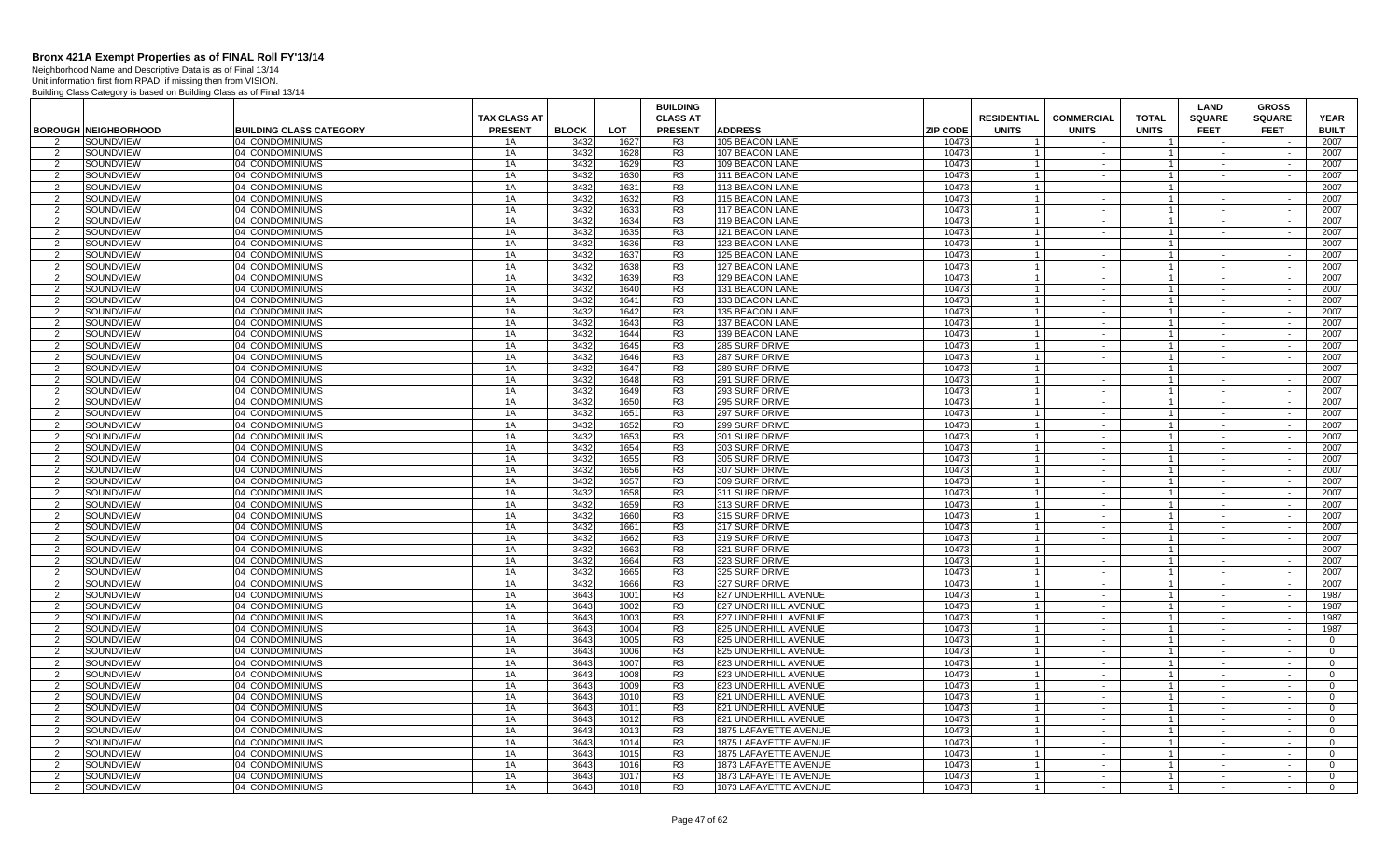Neighborhood Name and Descriptive Data is as of Final 13/14 Unit information first from RPAD, if missing then from VISION.

|                     |                             |                                    |                                       |              |              | <b>BUILDING</b>                   |                                        |                 |                                    | <b>COMMERCIAL</b>        |                                  | <b>LAND</b>                  | <b>GROSS</b>                 |                             |
|---------------------|-----------------------------|------------------------------------|---------------------------------------|--------------|--------------|-----------------------------------|----------------------------------------|-----------------|------------------------------------|--------------------------|----------------------------------|------------------------------|------------------------------|-----------------------------|
|                     | <b>BOROUGH NEIGHBORHOOD</b> | <b>BUILDING CLASS CATEGORY</b>     | <b>TAX CLASS AT</b><br><b>PRESENT</b> | <b>BLOCK</b> | <b>LOT</b>   | <b>CLASS AT</b><br><b>PRESENT</b> | <b>ADDRESS</b>                         | <b>ZIP CODE</b> | <b>RESIDENTIAL</b><br><b>UNITS</b> | <b>UNITS</b>             | <b>TOTAL</b><br><b>UNITS</b>     | <b>SQUARE</b><br><b>FEET</b> | <b>SQUARE</b><br><b>FEET</b> | <b>YEAR</b><br><b>BUILT</b> |
| $\mathcal{P}$       | SOUNDVIEW                   | 04 CONDOMINIUMS                    | 1A                                    | 3643         | 1019         | R <sub>3</sub>                    | 1871 LAFAYETTE AVENUE                  | 10473           |                                    |                          |                                  |                              |                              | $\Omega$                    |
| 2                   | SOUNDVIEW                   | 04 CONDOMINIUMS                    | 1A                                    | 3643         | 1020         | R3                                | <b>1871 LAFAYETTE AVENUE</b>           | 10473           |                                    | $\sim$                   | $\overline{1}$                   | $\sim$                       | $\sim$                       | $\Omega$                    |
| 2                   | SOUNDVIEW                   | 04 CONDOMINIUMS                    | 1A                                    | 3643         | 1021         | R <sub>3</sub>                    | 1871 LAFAYETTE AVENUE                  | 10473           | $\overline{1}$                     | $\sim$                   | $\overline{1}$                   | $\sim$                       | $\sim$                       | $\overline{0}$              |
| 2                   | SOUNDVIEW                   | 04 CONDOMINIUMS                    | 1A                                    | 3643         | 1022         | R <sub>3</sub>                    | 1869 LAFAYETTE AVENUE                  | 10473           |                                    | $\sim$                   | $\overline{1}$                   | $\sim$                       | $\sim$                       | $\mathbf{0}$                |
| 2                   | SOUNDVIEW                   | 04 CONDOMINIUMS                    | 1A                                    | 3643         | 1023         | R <sub>3</sub>                    | 1869 LAFAYETTE AVENUE                  | 10473           | $\overline{1}$                     | $\sim$ $-$               | $\overline{1}$                   | $\sim$                       | $\sim$                       | $\mathbf{0}$                |
| $\mathcal{P}$       | SOUNDVIEW                   | 04 CONDOMINIUMS                    | 1A                                    | 3643         | 1024         | R <sub>3</sub>                    | 1869 LAFAYETTE AVENUE                  | 10473           |                                    | $\sim$                   | $\mathbf{1}$                     |                              | $\sim$                       | $\Omega$                    |
| 2                   | SOUNDVIEW                   | 04 CONDOMINIUMS                    | 1A                                    | 3643         | 1025         | R <sub>3</sub>                    | 1867 LAFAYETTE AVENUE                  | 10473           |                                    | $\sim$                   | $\overline{1}$                   | $\sim$                       | $\sim$                       | $\mathbf 0$                 |
| $\overline{2}$      | SOUNDVIEW                   | 04 CONDOMINIUMS                    | 1A                                    | 3643         | 1026         | R <sub>3</sub>                    | 1867 LAFAYETTE AVENUE                  | 10473           | $\overline{1}$                     | $\sim$                   | $\overline{1}$                   | $\sim$                       |                              | $\Omega$                    |
| 2                   | SOUNDVIEW                   | 04 CONDOMINIUMS                    | 1A                                    | 3643         | 1027         | R <sub>3</sub>                    | <b>1867 LAFAYETTE AVENUE</b>           | 10473           |                                    | $\sim$                   | $\mathbf{1}$                     | $\sim$                       | $\sim$                       | $\Omega$                    |
| $\mathcal{P}$       | SOUNDVIEW                   | 04 CONDOMINIUMS                    | 1A                                    | 3643         | 1028         | R <sub>3</sub>                    | <b>1865 LAFAYETTE AVENUE</b>           | 10473           | $\overline{1}$                     | $\sim$                   | $\mathbf{1}$                     | $\sim$                       | $\sim$                       | $\Omega$                    |
| $\overline{2}$      | SOUNDVIEW                   | 04 CONDOMINIUMS                    | 1A                                    | 3643         | 1029         | R3                                | <b>1865 LAFAYETTE AVENUE</b>           | 10473           |                                    | $\sim$                   | $\mathbf{1}$                     | $\sim$                       | $\sim$                       | $\overline{0}$              |
| 2                   | SOUNDVIEW                   | 04 CONDOMINIUMS                    | 1A                                    | 3643         | 1030         | R <sub>3</sub>                    | 1865 LAFAYETTE AVENUE                  | 10473           | $\overline{1}$                     | $\sim$ $-$               | $\overline{1}$                   | $\sim$                       | $\sim$                       | $\overline{0}$              |
| $\overline{2}$      | SOUNDVIEW                   | 04 CONDOMINIUMS                    | 1A                                    | 3643         | 1031         | R <sub>3</sub>                    | 1863 LAFAYETTE AVENUE                  | 10473           | $\overline{1}$                     | $\sim$                   | $\overline{1}$                   | $\sim$                       | $\sim$                       | $\Omega$                    |
| 2                   | SOUNDVIEW                   | 04 CONDOMINIUMS                    | 1A                                    | 3643         | 1032         | R <sub>3</sub>                    | <b>1863 LAFAYETTE AVENUE</b>           | 10473           | $\overline{1}$                     | $\sim$                   | $\overline{1}$                   | $\sim$                       | $\sim$                       | $\Omega$                    |
| $\mathfrak{p}$      | SOUNDVIEW                   | 04 CONDOMINIUMS                    | 1A                                    | 3643         | 1033         | R3                                | <b>1863 LAFAYETTE AVENUE</b>           | 10473           |                                    | $\sim$                   | $\mathbf{1}$                     | $\sim$                       | $\sim$                       | $\Omega$                    |
| 2                   | SOUNDVIEW                   | 04 CONDOMINIUMS                    | 1A                                    | 3643         | 1034         | R <sub>3</sub>                    | 1861 LAFAYETTE AVENUE                  | 10473           |                                    | $\sim$                   | $\overline{1}$                   | $\sim$                       | $\sim$                       | $\mathbf{0}$                |
| $\mathcal{P}$       | SOUNDVIEW                   | 04 CONDOMINIUMS                    | 1A                                    | 3643         | 1035         | R <sub>3</sub>                    | 1861 LAFAYETTE AVENUE                  | 10473           | $\overline{1}$                     | $\sim$                   | $\overline{1}$                   | $\sim$                       |                              | $\Omega$                    |
| 2                   | SOUNDVIEW                   | 04 CONDOMINIUMS                    | 1A                                    | 3643         | 1036         | R <sub>3</sub>                    | 1861 LAFAYETTE AVENUE                  | 10473           |                                    | $\sim$                   | $\overline{1}$                   | $\sim$                       | $\sim$                       | $\Omega$                    |
| 2                   | SOUNDVIEW                   | 04 CONDOMINIUMS                    | 1A                                    | 3643         | 1037         | R <sub>3</sub>                    | 820 LELAND AVENUE                      | 10473           | $\overline{1}$                     | $\sim$                   | $\overline{1}$                   | $\sim$                       | $\sim$                       | $\Omega$                    |
| 2                   | SOUNDVIEW                   | 04 CONDOMINIUMS                    | 1A                                    | 3643         | 1038         | R <sub>3</sub>                    | 820 LELAND AVENUE                      | 10473           | $\overline{1}$                     | $\sim$                   | $\overline{1}$                   | $\sim$                       | $\sim$                       | $\overline{0}$              |
| 2                   | SOUNDVIEW                   | 04 CONDOMINIUMS                    | 1A                                    | 3643         | 1039         | R <sub>3</sub>                    | 820 LELAND AVENUE                      | 10473           | $\overline{1}$                     | $\sim$ $-$               | $\overline{1}$                   | $\sim$                       | $\sim$                       | $\mathbf{0}$                |
| $\overline{2}$      | SOUNDVIEW                   | 04 CONDOMINIUMS                    | 1A                                    | 3643         | 1040         | R3                                | 822 LELAND AVENUE                      | 10473           | $\overline{1}$                     | $\sim$                   | $\overline{1}$                   |                              |                              | $\Omega$                    |
| 2                   | SOUNDVIEW                   | 04 CONDOMINIUMS                    | 1A                                    | 3643         | 1041         | R3                                | 822 LELAND AVENUE                      | 10473           |                                    | $\sim$ $-$               | $\overline{1}$                   | $\sim$                       | $\sim$                       | $\mathbf{0}$                |
| $\overline{2}$      | SOUNDVIEW                   | 04 CONDOMINIUMS                    | 1A                                    | 3643         | 1042         | R <sub>3</sub>                    | 822 LELAND AVENUE                      | 10473           |                                    | $\sim$                   | $\overline{1}$                   | $\sim$                       | $\sim$                       | $\overline{0}$              |
| 2                   | SOUNDVIEW                   | 04 CONDOMINIUMS                    | 1A                                    | 3643         | 1043         | R <sub>3</sub>                    | 824 LELAND AVENUE                      | 10473           |                                    | $\sim$                   | $\mathbf{1}$                     | $\sim$                       | $\sim$                       | $\overline{0}$              |
| $\mathcal{P}$       | SOUNDVIEW                   | 04 CONDOMINIUMS                    | 1A                                    | 3643         | 1044         | R <sub>3</sub>                    | 824 LELAND AVENUE                      | 10473           | $\overline{1}$                     | $\sim$                   | $\overline{1}$                   | $\sim$                       |                              | $\Omega$                    |
| 2                   | SOUNDVIEW                   | 04 CONDOMINIUMS                    | 1A                                    | 3643         | 1045         | R3                                | 824 LELAND AVENUE                      | 10473           | $\overline{1}$                     | $\sim$                   | $\overline{1}$                   | $\sim$                       | $\sim$                       | $\Omega$                    |
| 2                   | SOUNDVIEW                   | 04 CONDOMINIUMS                    | 1A                                    | 3643         | 1046         | R <sub>3</sub>                    | 826 LELAND AVENUE                      | 10473           | $\overline{1}$                     | $\sim$                   | $\overline{1}$                   | $\sim$                       | $\sim$                       | $\overline{0}$              |
| $\overline{2}$      | SOUNDVIEW                   | 04 CONDOMINIUMS                    | 1A                                    | 3643         | 1047         | R <sub>3</sub>                    | 826 LELAND AVENUE                      | 10473           | $\overline{1}$                     | $\sim$                   | $\overline{1}$                   | $\sim$                       | $\sim$                       | $\mathbf{0}$                |
| 2                   | SOUNDVIEW                   | 04 CONDOMINIUMS                    | 1A                                    | 3643         | 1048         | R <sub>3</sub>                    | 826 LELAND AVENUE                      | 10473           | $\overline{1}$                     | $\sim$ $-$               | $\overline{1}$                   | $\sim$                       | $\sim$                       | $\mathbf{0}$                |
| $\mathcal{P}$       | SOUNDVIEW                   | 04 CONDOMINIUMS                    | 1A                                    | 3643         | 1049         | R <sub>3</sub>                    | 828 LELAND AVENUE                      | 10473           | $\overline{1}$                     |                          | $\mathbf{1}$                     |                              |                              | $\overline{0}$              |
| -2                  | SOUNDVIEW                   | 04 CONDOMINIUMS                    | 1A                                    | 3643         | 1050         | R <sub>3</sub>                    | 828 LELAND AVENUE                      | 10473           |                                    | $\sim$                   | $\overline{1}$                   | $\sim$                       | $\sim$                       | $\overline{0}$              |
| $\overline{2}$      | SOUNDVIEW                   | 04 CONDOMINIUMS                    | 1A                                    | 3643         | 1051         | R <sub>3</sub>                    | 828 LELAND AVENUE                      | 10473           |                                    | $\sim$                   | $\overline{1}$                   | $\sim$                       | $\sim$                       | $\Omega$                    |
| $\overline{2}$      | SOUNDVIEW                   | 04 CONDOMINIUMS                    | 1A                                    | 3643         | 1052         | R <sub>3</sub>                    | 830 LELAND AVENUE                      | 10473           |                                    | $\sim$                   | $\mathbf{1}$                     | $\sim$                       | $\sim$                       | $\Omega$                    |
| $\mathcal{P}$       | SOUNDVIEW                   | 04 CONDOMINIUMS                    | 1A                                    | 3643         | 1053         | R <sub>3</sub>                    | 827 UNDERHILL AVENUE                   | 10473           | $\overline{1}$                     | $\sim$                   | $\overline{1}$                   | $\sim$                       | $\sim$                       | $\Omega$                    |
| 2                   | SOUNDVIEW                   | 04 CONDOMINIUMS                    | 1A                                    | 3643         | 1054         | R <sub>3</sub>                    | 830 LELAND AVENUE                      | 10473           | $\overline{1}$                     | $\sim$                   | $\overline{1}$                   | $\sim$                       | $\sim$                       | $\overline{0}$              |
| 2                   | SOUNDVIEW                   | 04 CONDOMINIUMS                    | 1A                                    | 3643         | 1055         | R <sub>3</sub>                    | 832 LELAND AVENUE                      | 10473           | $\overline{1}$                     | $\sim$                   | $\overline{1}$                   | $\sim$                       | $\sim$                       | $\mathbf{0}$                |
| $\overline{2}$      | SOUNDVIEW                   | 04 CONDOMINIUMS                    | 1A                                    | 3643         | 1056         | R <sub>3</sub>                    | 832 LELAND AVENUE                      | 10473           | $\overline{1}$                     | $\sim$                   | $\overline{1}$                   | $\sim$                       | $\sim$                       | $\mathbf{0}$                |
| 2                   | SOUNDVIEW                   | 04 CONDOMINIUMS                    | 1A                                    | 3643         | 1057         | R <sub>3</sub>                    | 832 LELAND AVENUE                      | 10473           | $\overline{1}$                     | $\sim$                   | $\overline{1}$                   | $\sim$                       | $\sim$                       | $\overline{0}$              |
| $\overline{2}$      | SOUNDVIEW                   | 04 CONDOMINIUMS                    | 1A                                    | 3643         | 1058         | R3                                | 834 LELAND AVENUE                      | 10473           | $\overline{1}$                     | $\sim$                   | $\overline{1}$                   | $\sim$                       | $\sim$                       | $\overline{0}$              |
| $\overline{2}$      | SOUNDVIEW                   | 04 CONDOMINIUMS                    | 1A                                    | 3643         | 1059         | R <sub>3</sub>                    | 834 LELAND AVENUE                      | 10473           |                                    | $\sim$                   | $\mathbf{1}$                     | $\sim$                       | $\sim$                       | $\mathbf{0}$                |
| $\mathcal{P}$       | SOUNDVIEW                   | 04 CONDOMINIUMS                    | 1A                                    | 3643         | 1060         | R <sub>3</sub>                    | 834 LELAND AVENUE                      | 10473           |                                    | $\sim$                   | $\overline{1}$                   | $\sim$                       | $\sim$                       | $\Omega$                    |
| $\overline{2}$      | SOUNDVIEW                   | 04 CONDOMINIUMS                    | 1A                                    | 3643         | 1061         | R <sub>3</sub>                    | 836 LELAND AVENUE                      | 10473           |                                    | $\sim$<br>$\sim$         | $\overline{1}$                   | $\sim$                       | $\sim$<br>$\sim$             | $\Omega$                    |
| $\mathcal{P}$       | SOUNDVIEW                   | 04 CONDOMINIUMS                    | 1A                                    | 3643         | 1062         | R <sub>3</sub>                    | 836 LELAND AVENUE                      | 10473           | $\overline{1}$                     |                          | $\vert$ 1                        | $\sim$                       |                              | $\mathbf{0}$                |
| $\overline{2}$      | SOUNDVIEW<br>SOUNDVIEW      | 04 CONDOMINIUMS<br>04 CONDOMINIUMS | 1A<br>1A                              | 3643<br>3643 | 1063<br>1064 | R <sub>3</sub><br>R <sub>3</sub>  | 836 LELAND AVENUE<br>838 LELAND AVENUE | 10473<br>10473  | $\overline{1}$<br>$\overline{1}$   | $\sim$<br>$\sim$         | $\overline{1}$                   | $\sim$<br>$\sim$             | $\sim$<br>$\sim$             | $\Omega$                    |
| 2<br>$\mathcal{P}$  |                             |                                    |                                       | 3643         |              | R <sub>3</sub>                    |                                        |                 |                                    |                          | $\overline{1}$                   |                              |                              | $\mathbf{0}$                |
|                     | SOUNDVIEW<br>SOUNDVIEW      | 04 CONDOMINIUMS                    | 1A<br>1A                              | 3643         | 1065<br>1066 | R3                                | 838 LELAND AVENUE                      | 10473<br>10473  |                                    | $\sim$<br>$\sim$ $-$     | $\mathbf{1}$                     | $\sim$<br>$\sim$             | $\sim$<br>$\sim$             | $\Omega$<br>$\overline{0}$  |
| 2<br>$\mathcal{P}$  | SOUNDVIEW                   | 04 CONDOMINIUMS<br>04 CONDOMINIUMS | 1A                                    | 3643         | 1067         | R <sub>3</sub>                    | 838 LELAND AVENUE<br>840 LELAND AVENUE | 10473           |                                    | $\sim$                   | $\overline{1}$<br>$\overline{1}$ | $\sim$                       |                              | $\Omega$                    |
| $\overline{2}$      | SOUNDVIEW                   | 04 CONDOMINIUMS                    | 1A                                    | 3643         | 1068         | R <sub>3</sub>                    | 840 LELAND AVENUE                      | 10473           |                                    | $\sim$                   | $\overline{1}$                   | $\sim$                       | $\sim$                       | $\Omega$                    |
| $\mathcal{P}$       |                             | 04 CONDOMINIUMS                    | 1A                                    | 3643         | 1069         | R <sub>3</sub>                    | 840 LELAND AVENUE                      | 10473           |                                    | $\sim$                   | $\mathbf{1}$                     | $\sim$                       | $\sim$                       | $\Omega$                    |
| $\mathcal{P}$       | SOUNDVIEW<br>SOUNDVIEW      | 04 CONDOMINIUMS                    | 1A                                    | 3643         | 1071         | R3                                | 842 LELAND AVENUE                      | 10473           |                                    | $\sim$                   | $\mathbf{1}$                     | $\sim$                       |                              | $\overline{0}$              |
|                     | SOUNDVIEW                   | 04 CONDOMINIUMS                    | 1A                                    | 3643         | 1072         | R <sub>3</sub>                    | 844 LELAND AVENUE                      | 10473           | $\overline{1}$                     | $\sim$ $-$               | $\overline{1}$                   |                              | $\sim$                       | $\overline{0}$              |
| 2<br>$\overline{2}$ | SOUNDVIEW                   | 04 CONDOMINIUMS                    | 1A                                    | 3643         | 1073         | R <sub>3</sub>                    | 844 LELAND AVENUE                      | 10473           | $\overline{1}$                     |                          | $\overline{1}$                   | $\sim$                       |                              | $\Omega$                    |
| 2                   | SOUNDVIEW                   | 04 CONDOMINIUMS                    | 1A                                    | 3643         | 1074         | R <sub>3</sub>                    | 844 LELAND AVENUE                      | 10473           | $\overline{1}$                     | $\sim$<br>$\sim$         | $\overline{1}$                   | $\sim$<br>$\sim$             | $\sim$<br>$\sim$             | $\mathbf{0}$                |
| $\mathcal{D}$       | SOUNDVIEW                   | 04 CONDOMINIUMS                    | 1A                                    | 3643         | 1075         | R <sub>3</sub>                    | 846 LELAND AVENUE                      | 10473           |                                    | $\overline{\phantom{a}}$ | $\mathbf{1}$                     |                              |                              | $\Omega$                    |
|                     | SOUNDVIEW                   | 04 CONDOMINIUMS                    | 1A                                    | 3643         | 1076         | R <sub>3</sub>                    | 846 LELAND AVENUE                      | 10473           |                                    | $\sim$                   | $\overline{1}$                   | $\sim$                       | $\sim$                       | $\overline{0}$              |
| 2<br>$\overline{2}$ | SOUNDVIEW                   | 04 CONDOMINIUMS                    | 1A                                    | 3643         | 1077         | R <sub>3</sub>                    | 846 LELAND AVENUE                      | 10473           |                                    |                          | $\mathbf{1}$                     |                              | $\sim$                       | $\Omega$                    |
|                     |                             |                                    |                                       |              |              |                                   |                                        |                 |                                    |                          |                                  |                              |                              |                             |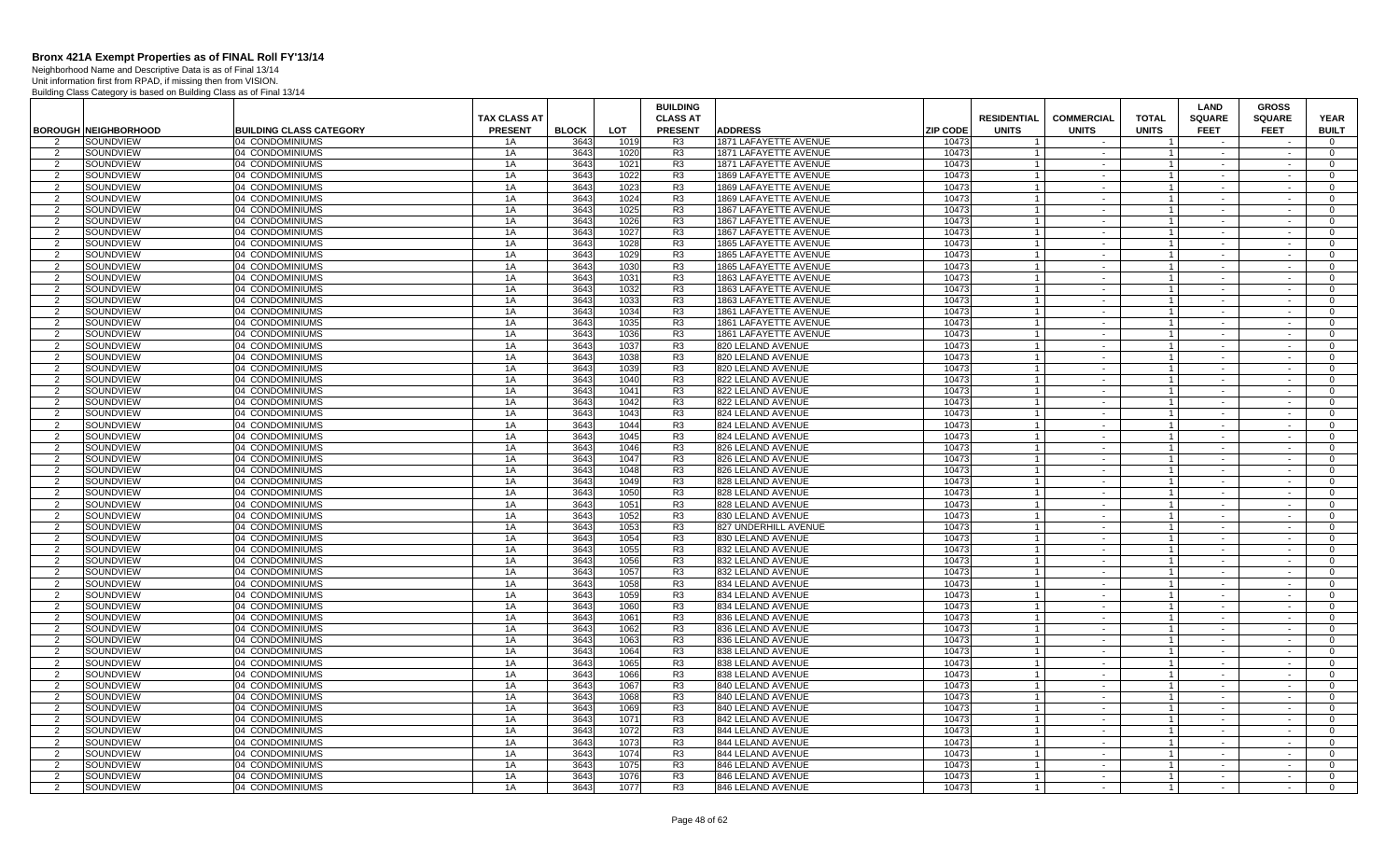Neighborhood Name and Descriptive Data is as of Final 13/14 Unit information first from RPAD, if missing then from VISION.

|                |                             |                                |                                       |              |      | <b>BUILDING</b>                   |                      |                                                       |                                   |                              | <b>LAND</b>                  | <b>GROSS</b>                 |                             |
|----------------|-----------------------------|--------------------------------|---------------------------------------|--------------|------|-----------------------------------|----------------------|-------------------------------------------------------|-----------------------------------|------------------------------|------------------------------|------------------------------|-----------------------------|
|                | <b>BOROUGH NEIGHBORHOOD</b> | <b>BUILDING CLASS CATEGORY</b> | <b>TAX CLASS AT</b><br><b>PRESENT</b> | <b>BLOCK</b> | LOT  | <b>CLASS AT</b><br><b>PRESENT</b> | <b>ADDRESS</b>       | <b>RESIDENTIAL</b><br><b>ZIP CODE</b><br><b>UNITS</b> | <b>COMMERCIAL</b><br><b>UNITS</b> | <b>TOTAL</b><br><b>UNITS</b> | <b>SQUARE</b><br><b>FEET</b> | <b>SQUARE</b><br><b>FEET</b> | <b>YEAR</b><br><b>BUILT</b> |
| 2              | SOUNDVIEW                   | 04 CONDOMINIUMS                | 1A                                    | 3643         | 1078 | R <sub>3</sub>                    | 848 LELAND AVENUE    | 10473                                                 |                                   |                              |                              |                              | $\overline{0}$              |
| 2              | SOUNDVIEW                   | 04 CONDOMINIUMS                | 1A                                    | 3643         | 1079 | R <sub>3</sub>                    | 848 LELAND AVENUE    | 10473                                                 | $\sim$                            | $\overline{1}$               | $\sim$                       | $\sim$                       | $\overline{0}$              |
| $\overline{2}$ | SOUNDVIEW                   | 04 CONDOMINIUMS                | 1A                                    | 3643         | 1080 | R <sub>3</sub>                    | 848 LELAND AVENUE    | 10473<br>$\overline{1}$                               | $\sim$                            | $\overline{1}$               | $\sim$                       | $\sim$                       | $\overline{0}$              |
| $\overline{2}$ | SOUNDVIEW                   | 04 CONDOMINIUMS                | 1A                                    | 3643         | 1081 | R <sub>3</sub>                    | 850 LELAND AVENUE    | 10473<br>$\overline{1}$                               | $\sim$                            | $\overline{1}$               | $\sim$                       | $\sim$                       | $\mathbf{0}$                |
| $\mathcal{P}$  | SOUNDVIEW                   | 04 CONDOMINIUMS                | 1A                                    | 3643         | 1082 | R <sub>3</sub>                    | 850 LELAND AVENUE    | 10473<br>$\overline{1}$                               | $\sim$                            | $\overline{1}$               | $\sim$                       | $\sim$                       | $\overline{0}$              |
| $\mathcal{P}$  | SOUNDVIEW                   | 04 CONDOMINIUMS                | 1A                                    | 3643         | 1083 | R3                                | 850 LELAND AVENUE    | 10473<br>$\overline{1}$                               | $\sim$                            | $\overline{1}$               | $\sim$                       | $\sim$                       | $\Omega$                    |
| 2              | SOUNDVIEW                   | 04 CONDOMINIUMS                | 1A                                    | 3643         | 1084 | R <sub>3</sub>                    | 852 LELAND AVENUE    | 10473<br>$\overline{1}$                               | $\sim$                            | $\overline{1}$               | $\sim$                       | $\sim$                       | $\overline{0}$              |
| $\overline{2}$ | SOUNDVIEW                   | 04 CONDOMINIUMS                | 1A                                    | 3643         | 1085 | R <sub>3</sub>                    | 852 LELAND AVENUE    | 10473<br>-1                                           | $\sim$                            | $\overline{1}$               |                              |                              | $\overline{0}$              |
| 2              | SOUNDVIEW                   | 04 CONDOMINIUMS                | 1A                                    | 3643         | 1086 | R <sub>3</sub>                    | 852 LELAND AVENUE    | 10473<br>$\overline{\mathbf{1}}$                      | $\sim$                            | $\overline{1}$               | $\sim$                       | $\sim$                       | $\overline{0}$              |
| $\overline{2}$ | SOUNDVIEW                   | 04 CONDOMINIUMS                | 1A                                    | 3643         | 1087 | R <sub>3</sub>                    | 854 LELAND AVENUE    | 10473                                                 | $\sim$                            | $\mathbf{1}$                 | $\sim$                       | $\sim$                       | $\overline{0}$              |
| 2              | SOUNDVIEW                   | 04 CONDOMINIUMS                | 1A                                    | 3643         | 1088 | R <sub>3</sub>                    | 854 LELAND AVENUE    | 10473                                                 | $\sim$                            | $\mathbf{1}$                 | $\sim$                       | $\sim$                       | $\overline{0}$              |
| $\overline{2}$ | SOUNDVIEW                   | 04 CONDOMINIUMS                | 1A                                    | 3643         | 1089 | R <sub>3</sub>                    | 854 LELAND AVENUE    | 10473<br>$\overline{1}$                               | $\sim$                            | $\mathbf{1}$                 | $\sim$                       | $\sim$                       | $\overline{0}$              |
| $\overline{2}$ | SOUNDVIEW                   | 04 CONDOMINIUMS                | 1A                                    | 3643         | 1090 | R <sub>3</sub>                    | 856 LELAND AVENUE    | 10473<br>$\overline{1}$                               | $\sim$                            | $\overline{1}$               | $\sim$                       | $\sim$                       | $\overline{0}$              |
| $\mathcal{P}$  | SOUNDVIEW                   | 04 CONDOMINIUMS                | 1A                                    | 3643         | 1091 | R <sub>3</sub>                    | 856 LELAND AVENUE    | 10473<br>$\overline{1}$                               | $\sim$                            | $\overline{1}$               | $\sim$                       | $\sim$                       | $\overline{0}$              |
| $\overline{2}$ | SOUNDVIEW                   | 04 CONDOMINIUMS                | 1A                                    | 3643         | 1092 | R3                                | 856 LELAND AVENUE    | 10473<br>$\overline{1}$                               | $\sim$                            | $\mathbf{1}$                 | $\sim$                       | $\sim$                       | $\overline{0}$              |
| 2              | SOUNDVIEW                   | 04 CONDOMINIUMS                | 1A                                    | 3643         | 1093 | R <sub>3</sub>                    | 858 LELAND AVENUE    | 10473<br>$\overline{1}$                               | $\sim$                            | $\overline{1}$               | $\sim$                       | $\sim$                       | $\overline{0}$              |
| $\overline{2}$ | SOUNDVIEW                   | 04 CONDOMINIUMS                | 1A                                    | 3643         | 1094 | R <sub>3</sub>                    | 858 LELAND AVENUE    | 10473<br>-1                                           | $\sim$                            | $\mathbf{1}$                 |                              |                              | 1901                        |
| 2              | SOUNDVIEW                   | 04 CONDOMINIUMS                | 1A                                    | 3643         | 1095 | R <sub>3</sub>                    | 858 LELAND AVENUE    | 10473<br>-1                                           | $\sim$                            | $\overline{1}$               | $\sim$                       | $\sim$                       | $\overline{0}$              |
| $\mathcal{P}$  | SOUNDVIEW                   | 04 CONDOMINIUMS                | 1A                                    | 3643         | 1096 | R3                                | 860 LELAND AVENUE    | 10473                                                 | $\sim$                            | $\mathbf{1}$                 | $\sim$                       | $\sim$                       | $\overline{0}$              |
| $\overline{2}$ | SOUNDVIEW                   | 04 CONDOMINIUMS                | 1A                                    | 3643         | 1097 | R <sub>3</sub>                    | 860 LELAND AVENUE    | 10473                                                 | $\sim$                            | $\overline{1}$               | $\sim$                       | $\sim$                       | $\overline{0}$              |
| $\overline{2}$ | SOUNDVIEW                   | 04 CONDOMINIUMS                | 1A                                    | 3643         | 1098 | R <sub>3</sub>                    | 860 LELAND AVENUE    | 10473<br>$\overline{1}$                               | $\sim$                            | $\mathbf{1}$                 | $\sim$                       | $\sim$                       | $\overline{0}$              |
| 2              | SOUNDVIEW                   | 04 CONDOMINIUMS                | 1A                                    | 3643         | 1099 | R <sub>3</sub>                    | 862 LELAND AVENUE    | 10473<br>$\overline{1}$                               | $\sim$                            | $\overline{1}$               | $\sim$                       | $\sim$                       | $\overline{0}$              |
| 2              | SOUNDVIEW                   | 04 CONDOMINIUMS                | 1A                                    | 3643         | 1100 | R3                                | 862 LELAND AVENUE    | 10473<br>$\overline{1}$                               | $\sim$                            | $\overline{1}$               | $\sim$                       | $\sim$                       | $\overline{0}$              |
| $\mathcal{P}$  | SOUNDVIEW                   | 04 CONDOMINIUMS                | 1A                                    | 3643         | 1101 | R <sub>3</sub>                    | 862 LELAND AVENUE    | 10473<br>$\overline{1}$                               | $\sim$                            | $\mathbf{1}$                 | $\sim$                       | $\sim$                       | $\mathbf 0$                 |
| 2              | SOUNDVIEW                   | 04 CONDOMINIUMS                | 1A                                    | 3643         | 1102 | R <sub>3</sub>                    | 864 LELAND AVENUE    | 10473<br>$\overline{1}$                               | $\sim$                            | $\overline{1}$               | $\sim$                       | $\sim$                       | $\overline{0}$              |
| $\overline{2}$ | SOUNDVIEW                   | 04 CONDOMINIUMS                | 1A                                    | 3643         | 1103 | R <sub>3</sub>                    | 864 LELAND AVENUE    | 10473                                                 | $\sim$                            | $\mathbf{1}$                 |                              |                              | $\overline{0}$              |
| 2              | SOUNDVIEW                   | 04 CONDOMINIUMS                | 1A                                    | 3643         | 1104 | R <sub>3</sub>                    | 864 LELAND AVENUE    | 10473                                                 | $\sim$                            | $\overline{1}$               | $\sim$                       | $\sim$                       | $\overline{0}$              |
| $\mathcal{P}$  | SOUNDVIEW                   | 04 CONDOMINIUMS                | 1A                                    | 3643         | 1201 | R <sub>3</sub>                    | 871 UNDERHILL AVENUE | 10473                                                 | $\sim$                            | $\overline{1}$               | $\sim$                       | $\sim$                       | 1990                        |
| $\overline{2}$ | SOUNDVIEW                   | 04 CONDOMINIUMS                | 1A                                    | 3643         | 1202 | R <sub>3</sub>                    | 871 UNDERHILL AVENUE | 10473                                                 | $\sim$                            | $\overline{1}$               | $\sim$                       | $\sim$                       | 1989                        |
| 2              | SOUNDVIEW                   | 04 CONDOMINIUMS                | 1A                                    | 3643         | 1203 | R <sub>3</sub>                    | 871 UNDERHILL AVENUE | 10473<br>$\overline{1}$                               | $\sim$                            | $\mathbf{1}$                 | $\sim$                       | $\sim$                       | 1989                        |
| $\mathcal{P}$  | SOUNDVIEW                   | 04 CONDOMINIUMS                | 1A                                    | 3643         | 1204 | R <sub>3</sub>                    | 869 UNDERHILL AVENUE | 10473<br>$\overline{1}$                               | $\sim$                            | $\overline{1}$               | $\sim$                       | $\sim$                       | $\Omega$                    |
| 2              | SOUNDVIEW                   | 04 CONDOMINIUMS                | 1A                                    | 3643         | 1205 | R <sub>3</sub>                    | 869 UNDERHILL AVENUE | 10473<br>$\overline{1}$                               | $\sim$                            | $\overline{1}$               | $\sim$                       | $\sim$                       | $\overline{0}$              |
| $\mathcal{P}$  | SOUNDVIEW                   | 04 CONDOMINIUMS                | 1A                                    | 3643         | 1206 | R3                                | 869 UNDERHILL AVENUE | 10473<br>$\overline{1}$                               | $\sim$                            | $\mathbf{1}$                 | $\sim$                       | $\sim$                       | $\mathbf 0$                 |
| 2              | SOUNDVIEW                   | 04 CONDOMINIUMS                | 1A                                    | 3643         | 1207 | R <sub>3</sub>                    | 867 UNDERHILL AVENUE | 10473<br>-1                                           | $\sim$                            | $\overline{1}$               | $\sim$                       | $\sim$                       | $\overline{0}$              |
| $\overline{2}$ | SOUNDVIEW                   | 04 CONDOMINIUMS                | 1A                                    | 3643         | 1208 | R <sub>3</sub>                    | 867 UNDERHILL AVENUE | 10473                                                 | $\sim$                            | $\mathbf{1}$                 |                              |                              | $\overline{0}$              |
| 2              | SOUNDVIEW                   | 04 CONDOMINIUMS                | 1A                                    | 3643         | 1209 | R <sub>3</sub>                    | 867 UNDERHILL AVENUE | 10473                                                 | $\sim$                            | $\overline{1}$               | $\sim$                       | $\sim$                       | $\overline{0}$              |
| $\mathcal{P}$  | SOUNDVIEW                   | 04 CONDOMINIUMS                | 1A                                    | 3643         | 1210 | R <sub>3</sub>                    | 865 UNDERHILL AVENUE | 10473<br>$\overline{1}$                               | $\sim$                            | $\overline{1}$               | $\sim$                       | $\sim$                       | $\mathbf 0$                 |
| $\overline{2}$ | SOUNDVIEW                   | 04 CONDOMINIUMS                | 1A                                    | 3643         | 1211 | R <sub>3</sub>                    | 865 UNDERHILL AVENUE | 10473                                                 | $\sim$                            | $\overline{1}$               | $\sim$                       | $\sim$                       | $\overline{0}$              |
| $\mathcal{P}$  | SOUNDVIEW                   | 04 CONDOMINIUMS                | 1A                                    | 3643         | 1212 | R <sub>3</sub>                    | 865 UNDERHILL AVENUE | 10473<br>$\overline{1}$                               | $\sim$                            | $\mathbf{1}$                 | $\sim$                       | $\sim$                       | $\overline{0}$              |
| 2              | SOUNDVIEW                   | 04 CONDOMINIUMS                | 1A                                    | 3643         | 1213 | R <sub>3</sub>                    | 863 UNDERHILL AVENUE | 10473<br>$\overline{1}$                               | $\sim$                            | $\overline{1}$               | $\sim$                       | $\sim$                       | $\overline{0}$              |
| 2              | SOUNDVIEW                   | 04 CONDOMINIUMS                | 1A                                    | 3643         | 1214 | R <sub>3</sub>                    | 863 UNDERHILL AVENUE | 10473<br>$\overline{1}$                               | $\sim$                            | $\overline{1}$               | $\sim$                       | $\sim$                       | $\overline{0}$              |
| $\overline{2}$ | SOUNDVIEW                   | 04 CONDOMINIUMS                | 1A                                    | 3643         | 1215 | R3                                | 863 UNDERHILL AVENUE | 10473                                                 | $\sim$                            | $\mathbf{1}$                 | $\sim$                       |                              | $\mathbf 0$                 |
| 2              | SOUNDVIEW                   | 04 CONDOMINIUMS                | 1A                                    | 3643         | 1216 | R <sub>3</sub>                    | 861 UNDERHILL AVENUE | 10473<br>-1                                           | $\sim$                            | $\overline{1}$               | $\sim$                       | $\sim$                       | $\overline{0}$              |
| $\mathcal{P}$  | SOUNDVIEW                   | 04 CONDOMINIUMS                | 1A                                    | 3643         | 1217 | R <sub>3</sub>                    | 861 UNDERHILL AVENUE | 10473                                                 | $\sim$                            | $\overline{1}$               | $\sim$                       |                              | $\overline{0}$              |
| $\overline{2}$ | SOUNDVIEW                   | 04 CONDOMINIUMS                | 1A                                    | 3643         | 1218 | R <sub>3</sub>                    | 861 UNDERHILL AVENUE | 10473                                                 | $\sim$                            | $\overline{1}$               | $\sim$                       | $\sim$                       | $\Omega$                    |
| $\mathcal{P}$  | SOUNDVIEW                   | 04 CONDOMINIUMS                | 1A                                    | 3643         | 1219 | R <sub>3</sub>                    | 859 UNDERHILL AVENUE | 10473<br>$\overline{1}$                               | $\sim$                            | $\overline{1}$               | $\sim$                       | $\sim$                       | $\mathbf 0$                 |
| $\overline{2}$ | SOUNDVIEW                   | 04 CONDOMINIUMS                | 1A                                    | 3643         | 1220 | R <sub>3</sub>                    | 859 UNDERHILL AVENUE | 10473                                                 | $\sim$                            | $\overline{1}$               | $\sim$                       | $\sim$                       | $\overline{0}$              |
| 2              | SOUNDVIEW                   | 04 CONDOMINIUMS                | 1A                                    | 3643         | 1221 | R <sub>3</sub>                    | 859 UNDERHILL AVENUE | 10473<br>$\overline{1}$                               | $\sim$                            | $1 \vert$                    | $\sim$                       | $\sim$                       | $\overline{0}$              |
| $\overline{2}$ | SOUNDVIEW                   | 04 CONDOMINIUMS                | 1A                                    | 3643         | 1222 | R <sub>3</sub>                    | 857 UNDERHILL AVENUE | 10473<br>$\overline{1}$                               | $\sim$                            | $\overline{1}$               | $\sim$                       | $\sim$                       | $\overline{0}$              |
| 2              | SOUNDVIEW                   | 04 CONDOMINIUMS                | 1A                                    | 3643         | 1223 | R <sub>3</sub>                    | 857 UNDERHILL AVENUE | 10473<br>$\overline{1}$                               | $\sim$                            | $\overline{1}$               | $\sim$                       | $\sim$                       | $\overline{0}$              |
| $\overline{2}$ | SOUNDVIEW                   | 04 CONDOMINIUMS                | 1A                                    | 3643         | 1224 | R <sub>3</sub>                    | 857 UNDERHILL AVENUE | 10473<br>$\overline{1}$                               | $\sim$                            | $\mathbf{1}$                 |                              |                              | $\overline{0}$              |
| 2              | SOUNDVIEW                   | 04 CONDOMINIUMS                | 1A                                    | 3643         | 1225 | R3                                | 855 UNDERHILL AVENUE | 10473                                                 | $\sim$                            | $\mathbf{1}$                 | $\sim$                       | $\sim$                       | $\overline{0}$              |
| $\mathcal{P}$  | SOUNDVIEW                   | 04 CONDOMINIUMS                | 1A                                    | 3643         | 1226 | R <sub>3</sub>                    | 855 UNDERHILL AVENUE | 10473<br>$\overline{1}$                               | $\sim$                            | $\overline{1}$               | $\sim$                       |                              | $\overline{0}$              |
| $\overline{2}$ | SOUNDVIEW                   | 04 CONDOMINIUMS                | 1A                                    | 3643         | 1227 | R <sub>3</sub>                    | 855 UNDERHILL AVENUE | 10473                                                 | $\sim$                            | $\overline{1}$               | $\sim$                       | $\sim$                       | $\overline{0}$              |
| $\overline{2}$ | SOUNDVIEW                   | 04 CONDOMINIUMS                | 1A                                    | 3643         | 1228 | R <sub>3</sub>                    | 853 UNDERHILL AVENUE | 10473<br>$\overline{1}$                               | $\sim$                            | $\mathbf{1}$                 | $\sim$                       | $\sim$                       | $\overline{0}$              |
| $\mathcal{P}$  | SOUNDVIEW                   | 04 CONDOMINIUMS                | 1A                                    | 3643         | 1229 | R <sub>3</sub>                    | 853 UNDERHILL AVENUE | 10473<br>$\overline{1}$                               | $\sim$                            | $\overline{1}$               | $\sim$                       | $\sim$                       | $\overline{0}$              |
| 2              | SOUNDVIEW                   | 04 CONDOMINIUMS                | 1A                                    | 3643         | 1230 | R <sub>3</sub>                    | 853 UNDERHILL AVENUE | 10473<br>$\overline{1}$                               | $\sim$                            | $\overline{1}$               | $\sim$                       | $\sim$                       | $\mathbf{0}$                |
| 2              | SOUNDVIEW                   | 04 CONDOMINIUMS                | 1A                                    | 3643         | 1231 | R <sub>3</sub>                    | 851 UNDERHILL AVENUE | 10473                                                 | $\sim$                            | $\overline{1}$               | $\sim$                       | $\sim$                       | $\overline{0}$              |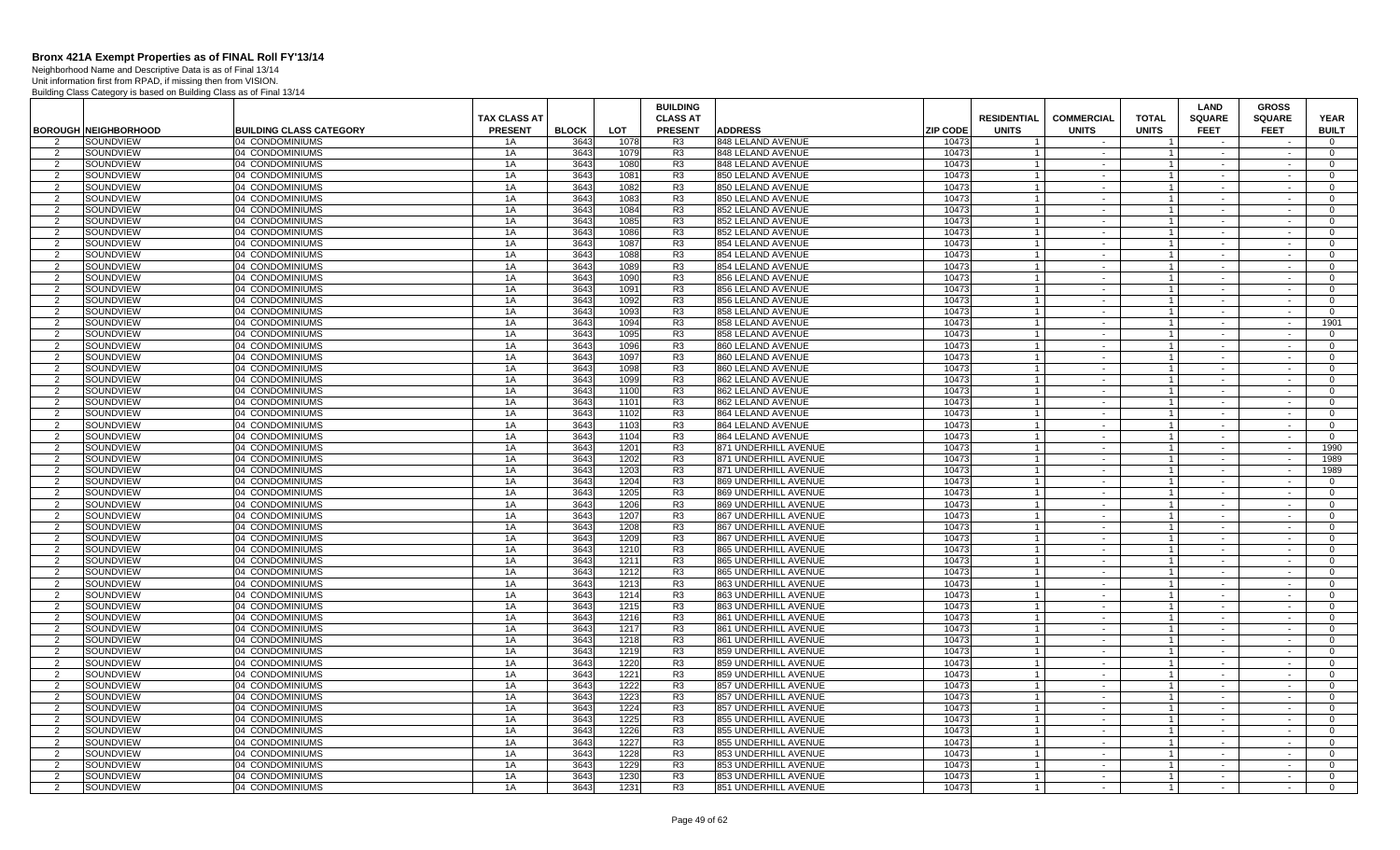Neighborhood Name and Descriptive Data is as of Final 13/14 Unit information first from RPAD, if missing then from VISION.

|                |                             |                                    | TAX CLASS AT   |              |              | <b>BUILDING</b>                   |                                               |                 | <b>RESIDENTIAL</b>               | <b>COMMERCIAL</b> | <b>TOTAL</b>                     | <b>LAND</b>                  | <b>GROSS</b>                 |                             |
|----------------|-----------------------------|------------------------------------|----------------|--------------|--------------|-----------------------------------|-----------------------------------------------|-----------------|----------------------------------|-------------------|----------------------------------|------------------------------|------------------------------|-----------------------------|
|                | <b>BOROUGH NEIGHBORHOOD</b> | <b>BUILDING CLASS CATEGORY</b>     | <b>PRESENT</b> | <b>BLOCK</b> | LOT          | <b>CLASS AT</b><br><b>PRESENT</b> | <b>ADDRESS</b>                                | <b>ZIP CODE</b> | <b>UNITS</b>                     | <b>UNITS</b>      | <b>UNITS</b>                     | <b>SQUARE</b><br><b>FEET</b> | <b>SQUARE</b><br><b>FEET</b> | <b>YEAR</b><br><b>BUILT</b> |
| $\overline{2}$ | SOUNDVIEW                   | 04 CONDOMINIUMS                    | 1A             | 3643         | 1232         | R3                                | 851 UNDERHILL AVENUE                          | 10473           | $\overline{1}$                   | $\sim$            |                                  | $\sim$                       |                              | $\overline{0}$              |
| 2              | SOUNDVIEW                   | 04 CONDOMINIUMS                    | 1A             | 3643         | 1233         | R3                                | 851 UNDERHILL AVENUE                          | 10473           |                                  |                   | $\overline{1}$                   |                              |                              | $\overline{0}$              |
| 2              | SOUNDVIEW                   | 04 CONDOMINIUMS                    | 1A             | 3643         | 1234         | R <sub>3</sub>                    | 849 UNDERHILL AVENUE                          | 10473           | $\overline{1}$                   | $\sim$            | $\overline{1}$                   | $\sim$                       | $\sim$                       | $\mathbf{0}$                |
| 2              | SOUNDVIEW                   | 04 CONDOMINIUMS                    | 1A             | 3643         | 1235         | R <sub>3</sub>                    | 849 UNDERHILL AVENUE                          | 10473           |                                  | $\sim$            | $\overline{1}$                   |                              |                              | $\Omega$                    |
| 2              | SOUNDVIEW                   | 04 CONDOMINIUMS                    | 1A             | 3643         | 1236         | R <sub>3</sub>                    | 847 UNDERHILL AVENUE                          | 10473           |                                  | $\sim$            | $\overline{1}$                   | $\sim$                       | $\sim$                       | $\mathbf{0}$                |
| $\overline{2}$ | SOUNDVIEW                   | 04 CONDOMINIUMS                    | 1A             | 3643         | 1237         | R <sub>3</sub>                    | 847 UNDERHILL AVENUE                          | 10473           |                                  | $\sim$            | $\overline{1}$                   | $\sim$                       |                              | $\Omega$                    |
| 2              | SOUNDVIEW                   | 04 CONDOMINIUMS                    | 1A             | 3643         | 1238         | R <sub>3</sub>                    | 847 UNDERHILL AVENUE                          | 10473           | $\overline{1}$                   | $\sim$            | $\mathbf{1}$                     | $\sim$                       | $\sim$                       | $\Omega$                    |
| 2              | SOUNDVIEW                   | 04 CONDOMINIUMS                    | 1A             | 3643         | 1239         | R <sub>3</sub>                    | 845 UNDERHILL AVENUE                          | 10473           | $\overline{1}$                   | $\sim$            | $\overline{1}$                   | $\sim$                       | $\sim$                       | $\Omega$                    |
| 2              | SOUNDVIEW                   | 04 CONDOMINIUMS                    | 1A             | 3643         | 1240         | R <sub>3</sub>                    | 845 UNDERHILL AVENUE                          | 10473           | $\overline{1}$                   | $\sim$            | $\overline{1}$                   | $\sim$                       | $\sim$                       | $\Omega$                    |
| 2              | SOUNDVIEW                   | 04 CONDOMINIUMS                    | 1A             | 3643         | 1241         | R <sub>3</sub>                    | 845 UNDERHILL AVENUE                          | 10473           | $\overline{1}$                   | $\sim$            | $\mathbf{1}$                     | $\sim$                       | $\sim$                       | $\overline{0}$              |
| $\overline{2}$ | SOUNDVIEW                   | 04 CONDOMINIUMS                    | 1A             | 3643         | 1242         | R3                                | 843 UNDERHILL AVENUE                          | 10473           | $\overline{1}$                   | $\sim$            | $\mathbf{1}$                     | $\sim$                       |                              | $\overline{0}$              |
| 2              | SOUNDVIEW                   | 04 CONDOMINIUMS                    | 1A             | 3643         | 1243         | R <sub>3</sub>                    | 843 UNDERHILL AVENUE                          | 10473           | $\overline{1}$                   | $\sim$            | $\overline{1}$                   | $\sim$                       | $\sim$                       | $\mathbf{0}$                |
| 2              | SOUNDVIEW                   | 04 CONDOMINIUMS                    | 1A             | 3643         | 1244         | R <sub>3</sub>                    | 843 UNDERHILL AVENUE                          | 10473           | $\overline{1}$                   | $\sim$            | $\overline{1}$                   |                              |                              | $\overline{0}$              |
| 2              | SOUNDVIEW                   | 04 CONDOMINIUMS                    | 1A             | 3643         | 1245         | R <sub>3</sub>                    | 841 UNDERHILL AVENUE                          | 10473           |                                  | $\sim$            | $\overline{1}$                   | $\sim$                       | $\sim$                       | $\mathbf{0}$                |
| 2              | SOUNDVIEW                   | 04 CONDOMINIUMS                    | 1A             | 3643         | 1246         | R <sub>3</sub>                    | 841 UNDERHILL AVENUE                          | 10473           | $\overline{1}$                   | $\sim$            | $\mathbf{1}$                     | $\sim$                       | $\sim$                       | $\overline{0}$              |
| 2              | SOUNDVIEW                   | 04 CONDOMINIUMS                    | 1A             | 3643         | 1247         | R <sub>3</sub>                    | 841 UNDERHILL AVENUE                          | 10473           |                                  | $\sim$            | $\overline{1}$                   | $\sim$                       | $\sim$                       | $\Omega$                    |
| 2              | SOUNDVIEW                   | 04 CONDOMINIUMS                    | 1A             | 3643         | 1248         | R <sub>3</sub>                    | 839 UNDERHILL AVENUE                          | 10473           | $\overline{1}$                   | $\sim$            | $\overline{1}$                   | $\sim$                       | $\sim$                       | $\Omega$                    |
| 2<br>2         | SOUNDVIEW<br>SOUNDVIEW      | 04 CONDOMINIUMS<br>04 CONDOMINIUMS | 1A<br>1A       | 3643<br>3643 | 1249         | R <sub>3</sub><br>R <sub>3</sub>  | 839 UNDERHILL AVENUE<br>839 UNDERHILL AVENUE  | 10473<br>10473  | $\overline{1}$<br>$\overline{1}$ | $\sim$<br>$\sim$  | $\overline{1}$                   | $\sim$<br>$\sim$             | $\sim$<br>$\sim$             | $\Omega$<br>$\mathbf{0}$    |
| $\overline{2}$ | SOUNDVIEW                   | 04 CONDOMINIUMS                    | 1A             | 3643         | 1250<br>1251 | R <sub>3</sub>                    | 837 UNDERHILL AVENUE                          | 10473           | $\overline{1}$                   | $\sim$            | $\overline{1}$<br>$\overline{1}$ | $\sim$                       | $\sim$                       | $\mathbf{0}$                |
| 2              | SOUNDVIEW                   | 04 CONDOMINIUMS                    | 1A             | 3643         | 1252         | R3                                | 837 UNDERHILL AVENUE                          | 10473           | $\overline{1}$                   | $\sim$            | $\overline{1}$                   | $\sim$                       | $\sim$                       | $\overline{0}$              |
| 2              | SOUNDVIEW                   | 04 CONDOMINIUMS                    | 1A             | 3643         | 1253         | R <sub>3</sub>                    | 837 UNDERHILL AVENUE                          | 10473           | $\overline{1}$                   | $\sim$            | $\overline{1}$                   |                              |                              | $\mathbf{0}$                |
| 2              | SOUNDVIEW                   | 04 CONDOMINIUMS                    | 1A             | 3643         | 1255         | R <sub>3</sub>                    | 835 UNDERHILL AVENUE                          | 10473           | $\overline{1}$                   | $\sim$            | $\overline{1}$                   | $\sim$                       | $\sim$                       | $\mathbf{0}$                |
| 2              | SOUNDVIEW                   | 04 CONDOMINIUMS                    | 1A             | 3643         | 1256         | R <sub>3</sub>                    | 835 UNDERHILL AVENUE                          | 10473           | $\overline{1}$                   | $\sim$            | $\overline{1}$                   | $\sim$                       | $\sim$                       | $\Omega$                    |
| 2              | SOUNDVIEW                   | 04 CONDOMINIUMS                    | 1A             | 3643         | 1301         | R <sub>3</sub>                    | 1860 STORY AVENUE                             | 10473           |                                  | $\sim$            | $\mathbf{1}$                     | $\sim$                       | $\sim$                       | $\overline{0}$              |
| 2              | SOUNDVIEW                   | 04 CONDOMINIUMS                    | 1A             | 3643         | 1302         | R <sub>3</sub>                    | 1860 STORY AVENUE                             | 10473           | $\overline{1}$                   | $\sim$            | $\overline{1}$                   | $\sim$                       | $\overline{\phantom{a}}$     | $\overline{0}$              |
| 2              | SOUNDVIEW                   | 04 CONDOMINIUMS                    | 1A             | 3643         | 1303         | R <sub>3</sub>                    | 1860 STORY AVENUE                             | 10473           | $\overline{1}$                   | $\sim$            | $\overline{1}$                   | $\sim$                       | $\sim$                       | $\mathbf{0}$                |
| 2              | SOUNDVIEW                   | 04 CONDOMINIUMS                    | 1A             | 3643         | 1304         | R <sub>3</sub>                    | 1862 STORY AVENUE                             | 10473           | $\overline{1}$                   | $\sim$            | $\overline{1}$                   | $\sim$                       | $\sim$                       | $\mathbf{0}$                |
| 2              | SOUNDVIEW                   | 04 CONDOMINIUMS                    | 1A             | 3643         | 1305         | R <sub>3</sub>                    | 1862 STORY AVENUE                             | 10473           | $\overline{1}$                   | $\sim$            | $\mathbf{1}$                     | $\sim$                       | $\sim$                       | $\mathbf{0}$                |
| $\overline{2}$ | SOUNDVIEW                   | 04 CONDOMINIUMS                    | 1A             | 3643         | 1306         | R <sub>3</sub>                    | 1862 STORY AVENUE                             | 10473           | $\overline{1}$                   | $\sim$            | $\overline{1}$                   | $\sim$                       | $\sim$                       | $\overline{0}$              |
| $\overline{2}$ | SOUNDVIEW                   | 04 CONDOMINIUMS                    | 1A             | 3643         | 1307         | R <sub>3</sub>                    | 1864 STORY AVENUE                             | 10473           | $\overline{1}$                   | $\sim$            | $\overline{1}$                   |                              |                              | $\Omega$                    |
| $\overline{2}$ | SOUNDVIEW                   | 04 CONDOMINIUMS                    | 1A             | 3643         | 1309         | R <sub>3</sub>                    | 1864 STORY AVENUE                             | 10473           |                                  | $\sim$            |                                  | $\sim$                       | $\sim$                       | $\mathbf{0}$                |
| 2              | SOUNDVIEW                   | 04 CONDOMINIUMS                    | 1A             | 3643         | 1310         | R <sub>3</sub>                    | 1866 STORY AVENUE                             | 10473           | $\overline{1}$                   | $\sim$            | $\overline{1}$                   | $\sim$                       | $\sim$                       | $\Omega$                    |
| $\overline{2}$ | SOUNDVIEW                   | 04 CONDOMINIUMS                    | 1A             | 3643         | 1311         | R <sub>3</sub>                    | 1866 STORY AVENUE                             | 10473           |                                  | $\sim$            | $\overline{1}$                   | $\sim$                       | $\sim$                       | $\Omega$                    |
| 2              | SOUNDVIEW                   | 04 CONDOMINIUMS                    | 1A             | 3643         | 1312         | R <sub>3</sub>                    | 1866 STORY AVENUE                             | 10473           | $\overline{1}$                   | $\sim$            | $\overline{1}$                   | $\sim$                       |                              | $\Omega$                    |
| -2             | SOUNDVIEW                   | 04 CONDOMINIUMS                    | 1A             | 3643         | 1313         | R <sub>3</sub>                    | 1868 STORY AVENUE                             | 10473           | $\overline{1}$                   | $\sim$            | $\overline{1}$                   | $\sim$                       | $\sim$                       | $\Omega$                    |
| 2              | SOUNDVIEW                   | 04 CONDOMINIUMS                    | 1A             | 3643         | 1314         | R <sub>3</sub>                    | 1868 STORY AVENUE                             | 10473           | $\overline{1}$                   | $\sim$ $-$        | $\overline{1}$                   | $\sim$                       | $\sim$                       | $\mathbf{0}$                |
| 2              | SOUNDVIEW                   | 04 CONDOMINIUMS                    | 1A             | 3643         | 1315         | R <sub>3</sub>                    | 1868 STORY AVENUE                             | 10473           | $\overline{1}$                   | $\sim$            | $\mathbf{1}$                     | $\sim$                       | $\sim$                       | $\mathbf{0}$                |
| $\overline{2}$ | SOUNDVIEW                   | 04 CONDOMINIUMS                    | 1A             | 3643         | 1316         | R <sub>3</sub>                    | 1870 STORY AVENUE                             | 10473           | $\overline{1}$<br>$\overline{1}$ | $\sim$ $-$        | $\mathbf{1}$                     | $\sim$                       | $\sim$                       | $\overline{0}$              |
| 2              | SOUNDVIEW                   | 04 CONDOMINIUMS                    | 1A             | 3643         | 1317         | R <sub>3</sub>                    | 1870 STORY AVENUE                             | 10473           |                                  | $\sim$            | $\overline{1}$                   | $\sim$                       | $\sim$                       | $\Omega$                    |
| 2              | SOUNDVIEW                   | 04 CONDOMINIUMS                    | 1A             | 3643         | 1318         | R <sub>3</sub>                    | 1870 STORY AVENUE                             | 10473           |                                  | $\sim$            | $\mathbf{1}$                     | $\sim$                       | $\sim$                       | $\overline{0}$<br>$\Omega$  |
| 2<br>2         | SOUNDVIEW<br>SOUNDVIEW      | 04 CONDOMINIUMS<br>04 CONDOMINIUMS | 1A<br>1A       | 3643<br>3643 | 1319<br>1320 | R <sub>3</sub><br>R <sub>3</sub>  | 1872 STORY AVENUE<br><b>1872 STORY AVENUE</b> | 10473<br>10473  |                                  | $\sim$<br>$\sim$  | $\overline{1}$<br>$\overline{1}$ | $\sim$<br>$\sim$             | $\sim$                       | $\Omega$                    |
| 2              | SOUNDVIEW                   | 04 CONDOMINIUMS                    | 1A             | 3643         | 1321         | R <sub>3</sub>                    | 1872 STORY AVENUE                             | 10473           | $\overline{1}$                   | $\sim$            | $\overline{1}$                   | $\sim$                       | $\overline{\phantom{a}}$     | $\Omega$                    |
| 2              | SOUNDVIEW                   | 04 CONDOMINIUMS                    | 1A             | 3643         | 1322         | R <sub>3</sub>                    | 1874 STORY AVENUE                             | 10473           | $\overline{1}$                   | $\sim$            | $\overline{1}$                   | $\sim$                       | $\sim$                       | $\overline{0}$              |
| 2              | SOUNDVIEW                   | 04 CONDOMINIUMS                    | 1A             | 3643         | 1323         | R <sub>3</sub>                    | 1874 STORY AVENUE                             | 10473           | $\overline{1}$                   | $\sim$ $-$        | $\overline{1}$                   | $\sim$                       | $\sim$                       | $\overline{0}$              |
| 2              | SOUNDVIEW                   | 04 CONDOMINIUMS                    | 1A             | 3643         | 1324         | R <sub>3</sub>                    | 1874 STORY AVENUE                             | 10473           | $\overline{1}$                   | $\sim$            | $\overline{1}$                   | $\sim$                       | $\sim$                       | $\mathbf{0}$                |
| 2              | SOUNDVIEW                   | 04 CONDOMINIUMS                    | 1A             | 3651         | 1001         | R <sub>3</sub>                    | 901A ELDER AVENUE                             | 10473           | $\overline{1}$                   | $\sim$            | $\overline{1}$                   | $\sim$                       | $\sim$                       | 1989                        |
| $\overline{2}$ | SOUNDVIEW                   | 04 CONDOMINIUMS                    | 1A             | 3651         | 1002         | R <sub>3</sub>                    | 901B ELDER AVENUE                             | 10473           | $\overline{1}$                   | $\sim$            | $\overline{1}$                   | $\sim$                       |                              | 1989                        |
| 2              | SOUNDVIEW                   | 04 CONDOMINIUMS                    | 1A             | 3651         | 1003         | R <sub>3</sub>                    | 901C ELDER AVENUE                             | 10473           |                                  | $\sim$            | $\mathbf{1}$                     | $\sim$                       | $\sim$                       | 1989                        |
| $\overline{2}$ | SOUNDVIEW                   | 04 CONDOMINIUMS                    | 1A             | 3651         | 1004         | R <sub>3</sub>                    | 903A ELDER AVENUE                             | 10473           |                                  | $\sim$            | $\overline{1}$                   | $\sim$                       | $\sim$                       | 1989                        |
| 2              | SOUNDVIEW                   | 04 CONDOMINIUMS                    | 1A             | 3651         | 1005         | R <sub>3</sub>                    | 903B ELDER AVENUE                             | 10473           |                                  | $\sim$            | $\overline{1}$                   | $\sim$                       | $\sim$                       | 1989                        |
| 2              | SOUNDVIEW                   | 04 CONDOMINIUMS                    | 1A             | 3651         | 1006         | R <sub>3</sub>                    | 903C ELDER AVENUE                             | 10473           | $\overline{1}$                   | $\sim$            | $\overline{1}$                   | $\sim$                       | $\sim$                       | 1989                        |
| 2              | SOUNDVIEW                   | 04 CONDOMINIUMS                    | 1A             | 3651         | 1007         | R <sub>3</sub>                    | 905A ELDER AVENUE                             | 10473           | $\overline{1}$                   | $\sim$            | $\overline{1}$                   | $\sim$                       | $\sim$                       | 1989                        |
| 2              | SOUNDVIEW                   | 04 CONDOMINIUMS                    | 1A             | 3651         | 1008         | R3                                | 905B ELDER AVENUE                             | 10473           | $\overline{1}$                   | $\sim$            | $\overline{1}$                   | $\sim$                       | $\sim$                       | 1989                        |
| $\overline{2}$ | SOUNDVIEW                   | 04 CONDOMINIUMS                    | 1A             | 3651         | 1009         | R <sub>3</sub>                    | 905C ELDER AVENUE                             | 10473           |                                  | $\sim$            | $\mathbf{1}$                     |                              |                              | 1989                        |
| 2              | SOUNDVIEW                   | 04 CONDOMINIUMS                    | 1A             | 3651         | 1010         | R <sub>3</sub>                    | 907A ELDER AVENUE                             | 10473           | $\overline{1}$                   | $\sim$            | $\overline{1}$                   | $\sim$                       | $\sim$                       | 1989                        |
| 2              | SOUNDVIEW                   | 04 CONDOMINIUMS                    | 1A             | 3651         | 1011         | R <sub>3</sub>                    | 907B ELDER AVENUE                             | 10473           | $\overline{1}$                   | $\sim$            | $\overline{1}$                   |                              | $\sim$                       | 1989                        |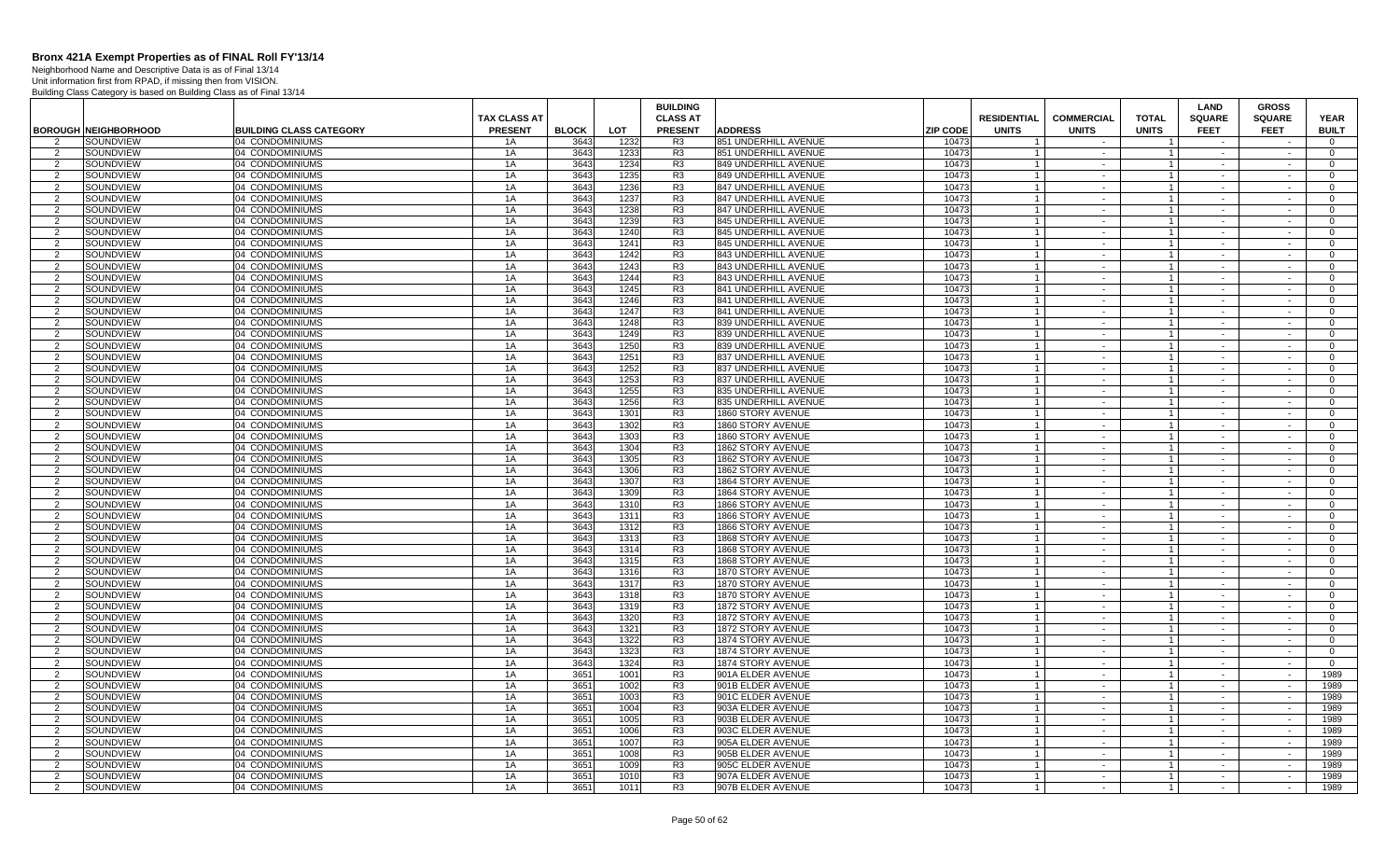Neighborhood Name and Descriptive Data is as of Final 13/14 Unit information first from RPAD, if missing then from VISION.

|                    |                             |                                    |                                       |              |              | <b>BUILDING</b>                   |                                            |                 |                                    |                                   |                              | <b>LAND</b>                  | <b>GROSS</b>                 |                             |
|--------------------|-----------------------------|------------------------------------|---------------------------------------|--------------|--------------|-----------------------------------|--------------------------------------------|-----------------|------------------------------------|-----------------------------------|------------------------------|------------------------------|------------------------------|-----------------------------|
|                    | <b>BOROUGH NEIGHBORHOOD</b> | <b>BUILDING CLASS CATEGORY</b>     | <b>TAX CLASS AT</b><br><b>PRESENT</b> | <b>BLOCK</b> | LOT          | <b>CLASS AT</b><br><b>PRESENT</b> | <b>ADDRESS</b>                             | <b>ZIP CODE</b> | <b>RESIDENTIAL</b><br><b>UNITS</b> | <b>COMMERCIAL</b><br><b>UNITS</b> | <b>TOTAL</b><br><b>UNITS</b> | <b>SQUARE</b><br><b>FEET</b> | <b>SQUARE</b><br><b>FEET</b> | <b>YEAR</b><br><b>BUILT</b> |
| $\mathcal{P}$      | SOUNDVIEW                   | 04 CONDOMINIUMS                    | 1A                                    | 3651         | 1012         | R <sub>3</sub>                    | 907C ELDER AVENUE                          | 10473           |                                    |                                   |                              |                              |                              | 1989                        |
| 2                  | SOUNDVIEW                   | 04 CONDOMINIUMS                    | 1A                                    | 3651         | 1013         | R <sub>3</sub>                    | 909A ELDER AVENUE                          | 10473           |                                    | $\sim$                            |                              | $\sim$                       | $\sim$                       | 1989                        |
| 2                  | SOUNDVIEW                   | 04 CONDOMINIUMS                    | 1A                                    | 3651         | 1014         | R <sub>3</sub>                    | 909B ELDER AVENUE                          | 10473           | $\overline{1}$                     | $\sim$                            | $\overline{1}$               | $\sim$                       | $\sim$                       | 1989                        |
| 2                  | SOUNDVIEW                   | 04 CONDOMINIUMS                    | 1A                                    | 3651         | 1015         | R <sub>3</sub>                    | 909C ELDER AVENUE                          | 10473           | $\overline{1}$                     | $\sim$                            | $\overline{1}$               | $\sim$                       | $\sim$                       | 1989                        |
| 2                  | SOUNDVIEW                   | 04 CONDOMINIUMS                    | 1A                                    | 3651         | 1016         | R3                                | 911A ELDER AVENUE                          | 10473           | $\overline{1}$                     | $\sim$                            | $\overline{1}$               | $\sim$                       | $\sim$                       | 1989                        |
| $\mathcal{P}$      | SOUNDVIEW                   | 04 CONDOMINIUMS                    | 1A                                    | 3651         | 1017         | R <sub>3</sub>                    | 911B ELDER AVENUE                          | 10473           | $\overline{1}$                     | $\sim$                            |                              |                              | $\sim$                       | 1989                        |
| 2                  | SOUNDVIEW                   | 04 CONDOMINIUMS                    | 1A                                    | 3651         | 1018         | R <sub>3</sub>                    | 911C ELDER AVENUE                          | 1047            | $\overline{1}$                     | $\sim$                            | $\overline{1}$               | $\sim$                       | $\sim$                       | 1989                        |
| $\overline{2}$     | SOUNDVIEW                   | 04 CONDOMINIUMS                    | 1A                                    | 3651         | 1019         | R <sub>3</sub>                    | 913A ELDER AVENUE                          | 10473           | $\overline{1}$                     | $\sim$                            |                              | $\sim$                       | $\overline{a}$               | 1989                        |
| 2                  | SOUNDVIEW                   | 04 CONDOMINIUMS                    | 1A                                    | 3651         | 1020         | R <sub>3</sub>                    | 913B ELDER AVENUE                          | 10473           | $\overline{1}$                     | $\sim$                            |                              | $\sim$                       | $\sim$                       | 1989                        |
| $\mathcal{P}$      | SOUNDVIEW                   | 04 CONDOMINIUMS                    | 1A                                    | 3651         | 1021         | R <sub>3</sub>                    | 913C ELDER AVENUE                          | 10473           | $\overline{1}$                     | $\sim$                            |                              | $\sim$                       | $\sim$                       | 1989                        |
| 2                  | SOUNDVIEW                   | 04 CONDOMINIUMS                    | 1A                                    | 3651         | 1022         | R <sub>3</sub>                    | 915A ELDER AVENUE                          | 10473           |                                    | $\sim$                            |                              | $\sim$                       | $\sim$                       | 1989                        |
| 2                  | SOUNDVIEW                   | 04 CONDOMINIUMS                    | 1A                                    | 3651         | 1023         | R3                                | 915B ELDER AVENUE                          | 10473           | $\overline{1}$                     | $\sim$                            | $\overline{1}$               | $\sim$                       | $\sim$                       | 1989                        |
| $\overline{2}$     | SOUNDVIEW                   | 04 CONDOMINIUMS                    | 1A                                    | 3651         | 1024         | R <sub>3</sub>                    | 915C ELDER AVENUE                          | 10473           | $\overline{1}$                     | $\sim$                            | $\overline{1}$               | $\sim$                       | $\sim$                       | 1989                        |
| 2                  | SOUNDVIEW                   | 04 CONDOMINIUMS                    | 1A                                    | 3651         | 1025         | R3                                | 917A ELDER AVENUE                          | 10473           | $\overline{1}$                     | $\sim$                            | $\overline{1}$               | $\sim$                       | $\sim$                       | 1989                        |
| $\overline{2}$     | SOUNDVIEW                   | 04 CONDOMINIUMS                    | 1A                                    | 3651         | 1026         | R <sub>3</sub>                    | 917B ELDER AVENUE                          | 10473           | $\overline{1}$                     | $\sim$                            |                              | $\sim$                       | $\sim$                       | 1989                        |
| 2                  | SOUNDVIEW                   | 04 CONDOMINIUMS                    | 1A                                    | 3651         | 1027         | R <sub>3</sub>                    | 917C ELDER AVENUE                          | 10473           | $\overline{1}$                     | $\sim$                            | $\mathbf{1}$                 | $\sim$                       | $\sim$                       | 1989                        |
| $\overline{2}$     | SOUNDVIEW                   | 04 CONDOMINIUMS                    | 1A                                    | 3651         | 1028         | R <sub>3</sub>                    | 919A ELDER AVENUE                          | 1047            | $\overline{1}$                     | $\sim$                            |                              | $\sim$                       |                              | 1989                        |
| 2                  | SOUNDVIEW                   | 04 CONDOMINIUMS                    | 1A                                    | 3651         | 1029         | R <sub>3</sub>                    | 919B ELDER AVENUE                          | 10473           | $\overline{1}$                     | $\sim$                            | $\overline{1}$               | $\sim$                       | $\sim$                       | 1989                        |
| $\mathcal{P}$      | SOUNDVIEW                   | 04 CONDOMINIUMS                    | 1A                                    | 3651         | 1030         | R <sub>3</sub>                    | 919C ELDER AVENUE                          | 10473           | $\overline{1}$                     | $\sim$                            | $\mathbf{1}$                 | $\sim$                       | $\sim$                       | 1989                        |
| $\mathcal{P}$      | SOUNDVIEW                   | 04 CONDOMINIUMS                    | 1A                                    | 3651         | 1031         | R <sub>3</sub>                    | 921A ELDER AVENUE                          | 10473           | $\overline{1}$                     | $\sim$                            | $\mathbf{1}$                 | $\sim$                       | $\sim$                       | 1989                        |
| 2                  | SOUNDVIEW                   | 04 CONDOMINIUMS                    | 1A                                    | 3651         | 1032         | R3                                | 921B ELDER AVENUE                          | 10473           | $\overline{1}$                     | $\sim$                            | $\overline{1}$               | $\sim$                       | $\sim$                       | 1989                        |
| $\overline{2}$     | SOUNDVIEW                   | 04 CONDOMINIUMS                    | 1A                                    | 3651         | 1033         | R <sub>3</sub>                    | 921C ELDER AVENUE                          | 10473           | $\overline{1}$                     | $\sim$                            | $\overline{1}$               | $\sim$                       | $\sim$                       | 1989                        |
| 2<br>$\mathcal{P}$ | SOUNDVIEW                   | 04 CONDOMINIUMS                    | 1A                                    | 3651         | 1034         | R <sub>3</sub>                    | 898A WHEELER AVENUE                        | 10473           | $\overline{1}$<br>$\overline{1}$   | $\sim$<br>$\sim$                  | $\overline{1}$               | $\sim$<br>$\sim$             | $\sim$                       | 1989                        |
|                    | SOUNDVIEW                   | 04 CONDOMINIUMS                    | 1A                                    | 3651         | 1035         | R <sub>3</sub>                    | 898B WHEELER AVENUE                        | 10473           | $\overline{1}$                     |                                   |                              |                              | $\sim$                       | 1989                        |
| 2<br>$\mathcal{P}$ | SOUNDVIEW<br>SOUNDVIEW      | 04 CONDOMINIUMS<br>04 CONDOMINIUMS | 1A<br>1A                              | 3651<br>3651 | 1036<br>1037 | R <sub>3</sub><br>R <sub>3</sub>  | 898C WHEELER AVENUE<br>900A WHEELER AVENUE | 10473<br>1047   | $\overline{1}$                     | $\sim$<br>$\sim$                  | $\overline{1}$               | $\sim$<br>$\sim$             | $\sim$                       | 1989<br>1989                |
| 2                  | SOUNDVIEW                   | 04 CONDOMINIUMS                    | 1A                                    | 3651         | 1038         | R <sub>3</sub>                    | 900B WHEELER AVENUE                        | 10473           | $\overline{1}$                     | $\sim$                            |                              |                              |                              | 1989                        |
| 2                  | SOUNDVIEW                   | 04 CONDOMINIUMS                    | 1A                                    | 3651         | 1039         | R <sub>3</sub>                    | 900C WHEELER AVENUE                        | 10473           | $\overline{1}$                     | $\sim$                            | $\overline{1}$               | $\sim$<br>$\sim$             | $\sim$<br>$\sim$             | 1989                        |
| $\mathcal{P}$      | SOUNDVIEW                   | 04 CONDOMINIUMS                    | 1A                                    | 3651         | 1040         | R <sub>3</sub>                    | 902A WHEELER AVENUE                        | 10473           | $\overline{1}$                     | $\sim$                            | $\mathbf{1}$                 | $\sim$                       | $\sim$                       | 1989                        |
| 2                  | SOUNDVIEW                   | 04 CONDOMINIUMS                    | 1A                                    | 3651         | 1041         | R3                                | 902B WHEELER AVENUE                        | 10473           | $\overline{1}$                     | $\sim$ $-$                        | $\overline{1}$               | $\sim$                       | $\sim$                       | 1989                        |
| $\mathcal{P}$      | SOUNDVIEW                   | 04 CONDOMINIUMS                    | 1A                                    | 3651         | 1042         | R <sub>3</sub>                    | 902C WHEELER AVENUE                        | 10473           | $\overline{1}$                     | $\sim$                            | $\overline{1}$               | $\sim$                       | $\sim$                       | 1989                        |
| $\overline{2}$     | SOUNDVIEW                   | 04 CONDOMINIUMS                    | 1A                                    | 3651         | 1043         | R <sub>3</sub>                    | 904A WHEELER AVENUE                        | 10473           | $\overline{1}$                     | $\sim$                            | $\mathbf{1}$                 | $\sim$                       | $\sim$                       | 1989                        |
| $\mathcal{P}$      | SOUNDVIEW                   | 04 CONDOMINIUMS                    | 1A                                    | 3651         | 1044         | R <sub>3</sub>                    | 904B WHEELER AVENUE                        | 10473           | $\overline{1}$                     | $\sim$                            |                              | $\sim$                       | $\sim$                       | 1989                        |
| -2                 | SOUNDVIEW                   | 04 CONDOMINIUMS                    | 1A                                    | 3651         | 1045         | R <sub>3</sub>                    | 904C WHEELER AVENUE                        | 10473           | $\overline{1}$                     | $\sim$                            | $\overline{1}$               | $\sim$                       | $\sim$                       | 1989                        |
| $\mathcal{P}$      | SOUNDVIEW                   | 04 CONDOMINIUMS                    | 1A                                    | 3651         | 1046         | R <sub>3</sub>                    | 906A WHEELER AVENUE                        | 10473           | $\overline{1}$                     | $\sim$                            |                              | $\sim$                       |                              | 1989                        |
| 2                  | SOUNDVIEW                   | 04 CONDOMINIUMS                    | 1A                                    | 3651         | 1047         | R <sub>3</sub>                    | 906B WHEELER AVENUE                        | 10473           | $\overline{1}$                     | $\sim$                            |                              | $\sim$                       | $\sim$                       | 1989                        |
| $\mathcal{P}$      | SOUNDVIEW                   | 04 CONDOMINIUMS                    | 1A                                    | 3651         | 1048         | R <sub>3</sub>                    | 906C WHEELER AVENUE                        | 10473           | $\overline{1}$                     | $\sim$                            | $\overline{1}$               | $\sim$                       | $\sim$                       | 1989                        |
| $\mathcal{P}$      | SOUNDVIEW                   | 04 CONDOMINIUMS                    | 1A                                    | 3651         | 1049         | R <sub>3</sub>                    | 908A WHEELER AVENUE                        | 10473           | $\overline{1}$                     | $\sim$                            | $\mathbf{1}$                 | $\sim$                       | $\sim$                       | 1989                        |
| 2                  | <b>SOUNDVIEW</b>            | 104 CONDOMINIUMS                   | 1A                                    | 3651         | 1050         | R3                                | 908B WHEELER AVENUE                        | 10473           | $\overline{1}$                     | $\sim$ $-$                        | $\overline{1}$               | $\sim$                       | $\sim$                       | 1989                        |
| $\overline{2}$     | SOUNDVIEW                   | 04 CONDOMINIUMS                    | 1A                                    | 3651         | 1051         | R <sub>3</sub>                    | 908C WHEELER AVENUE                        | 10473           | $\overline{1}$                     | $\sim$                            |                              | $\sim$                       | $\sim$                       | 1989                        |
| 2                  | SOUNDVIEW                   | 04 CONDOMINIUMS                    | 1A                                    | 3651         | 1052         | R <sub>3</sub>                    | 910A WHEELER AVENUE                        | 10473           | $\overline{1}$                     | $\sim$                            | $\mathbf{1}$                 | $\sim$                       | $\sim$                       | 1989                        |
| $\mathcal{P}$      | SOUNDVIEW                   | 04 CONDOMINIUMS                    | 1A                                    | 3651         | 1053         | R <sub>3</sub>                    | 910B WHEELER AVENUE                        | 10473           | $\overline{1}$                     | $\mathbf{r}$                      |                              | $\sim$                       | $\sim$                       | 1989                        |
| 2                  | SOUNDVIEW                   | 04 CONDOMINIUMS                    | 1A                                    | 3651         | 1054         | R <sub>3</sub>                    | 910C WHEELER AVENUE                        | 10473           | $\overline{1}$                     | $\sim$                            | $\overline{1}$               | $\sim$                       | $\sim$                       | 1989                        |
| $\mathcal{P}$      | SOUNDVIEW                   | 04 CONDOMINIUMS                    | 1A                                    | 3651         | 1055         | R <sub>3</sub>                    | 912A WHEELER AVENUE                        | 1047;           | $\overline{1}$                     | $\sim$                            | $\overline{1}$               | $\sim$                       | $\sim$                       | 1989                        |
| $\overline{2}$     | SOUNDVIEW                   | 04 CONDOMINIUMS                    | 1A                                    | 3651         | 1056         | R <sub>3</sub>                    | 912B WHEELER AVENUE                        | 10473           | $\overline{1}$                     | $\sim$                            | $\overline{1}$               | $\sim$                       | $\sim$                       | 1989                        |
| $\mathcal{P}$      | SOUNDVIEW                   | 04 CONDOMINIUMS                    | 1A                                    | 3651         | 1057         | R <sub>3</sub>                    | 912C WHEELER AVENUE                        | 10473           | $\overline{1}$                     | $\sim$                            | $\overline{1}$               | $\sim$                       | $\sim$                       | 1989                        |
| $\overline{2}$     | SOUNDVIEW                   | 04 CONDOMINIUMS                    | 1A                                    | 3651         | 1058         | R <sub>3</sub>                    | 914A WHEELER AVENUE                        | 10473           | $\overline{1}$                     | $\sim$                            | $\overline{1}$               | $\sim$                       | $\sim$                       | 1989                        |
| -2                 | SOUNDVIEW                   | 04 CONDOMINIUMS                    | 1A                                    | 3651         | 1059         | R3                                | 914B WHEELER AVENUE                        | 1047            | $\overline{1}$                     | $\sim$                            | $\overline{1}$               | $\sim$                       | $\sim$                       | 1989                        |
| $\overline{2}$     | SOUNDVIEW                   | 04 CONDOMINIUMS                    | 1A                                    | 3651         | 1060         | R <sub>3</sub>                    | 914C WHEELER AVENUE                        | 10473           | $\overline{1}$                     | $\sim$                            |                              | $\sim$                       |                              | 1989                        |
| 2<br>$\mathcal{P}$ | SOUNDVIEW                   | 04 CONDOMINIUMS                    | 1A                                    | 3651         | 1061         | R <sub>3</sub>                    | 916A WHEELER AVENUE                        | 10473           | $\overline{1}$<br>$\overline{1}$   | $\sim$<br>$\sim$                  | $\mathbf{1}$                 | $\sim$<br>$\sim$             | $\sim$<br>$\sim$             | 1989                        |
| -2                 | SOUNDVIEW<br>SOUNDVIEW      | 04 CONDOMINIUMS<br>04 CONDOMINIUMS | 1A<br>1A                              | 3651<br>3651 | 1062<br>1063 | R <sub>3</sub><br>R <sub>3</sub>  | 916B WHEELER AVENUE<br>916C WHEELER AVENUE | 10473<br>10473  |                                    |                                   | $\overline{1}$               |                              |                              | 1989<br>1989                |
| $\mathcal{P}$      | SOUNDVIEW                   | 04 CONDOMINIUMS                    | 1A                                    | 3651         | 1064         | R <sub>3</sub>                    | 918A WHEELER AVENUE                        | 10473           | $\overline{1}$                     | $\sim$<br>$\sim$                  | $\overline{1}$               | $\sim$<br>$\sim$             | $\sim$<br>$\sim$             | 1989                        |
| $\mathcal{P}$      | SOUNDVIEW                   | 04 CONDOMINIUMS                    | 1A                                    | 3651         | 1065         | R <sub>3</sub>                    | 918B WHEELER AVENUE                        | 10473           | $\overline{1}$                     | $\sim$                            | $\overline{1}$               | $\sim$                       | $\sim$                       | 1989                        |
| $\mathcal{P}$      | SOUNDVIEW                   | 04 CONDOMINIUMS                    | 1A                                    | 3651         | 1066         | R <sub>3</sub>                    | 918C WHEELER AVENUE                        | 10473           | $\overline{1}$                     | $\sim$                            | $\overline{1}$               | $\sim$                       | $\sim$                       | 1989                        |
| 2                  | SOUNDVIEW                   | <b>11 CONDOMINIUMS</b>             | 2                                     | 3432         | 1001         | R <sub>2</sub>                    | 301 ADMIRAL LANE                           | 10473           | $\overline{1}$                     | $\sim$                            | $\mathbf{1}$                 | $\sim$                       | $\sim$                       | 1989                        |
| 2                  | SOUNDVIEW                   | 11 CONDOMINIUMS                    | $\overline{2}$                        | 3432         | 1002         | R2                                | 303 ADMIRAL LANE                           | 10473           | $\overline{1}$                     | $\sim$                            | $\overline{1}$               | $\sim$                       | $\sim$                       | 1989                        |
| 2                  | SOUNDVIEW                   | 11 CONDOMINIUMS                    | 2                                     | 3432         | 1003         | R <sub>2</sub>                    | 305 ADMIRAL LANE                           | 10473           | $\overline{1}$                     | $\sim$                            |                              |                              | $\sim$                       | 1989                        |
|                    |                             |                                    |                                       |              |              |                                   |                                            |                 |                                    |                                   |                              |                              |                              |                             |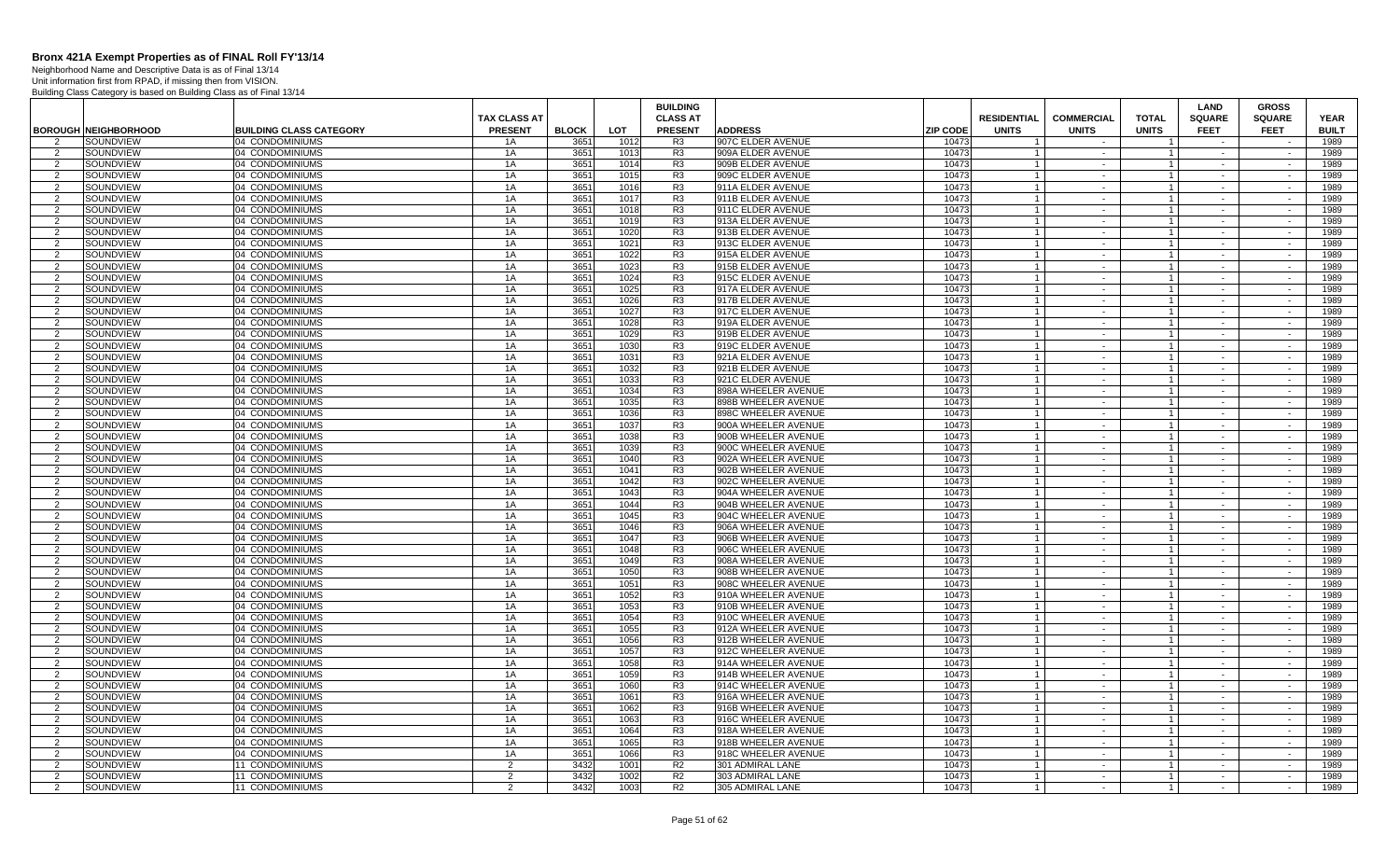Neighborhood Name and Descriptive Data is as of Final 13/14 Unit information first from RPAD, if missing then from VISION.

|                     |                             |                                    |                                       |              |              | <b>BUILDING</b>                   |                                             |                                                       |                                   |                                | LAND                         | <b>GROSS</b>                 |                             |
|---------------------|-----------------------------|------------------------------------|---------------------------------------|--------------|--------------|-----------------------------------|---------------------------------------------|-------------------------------------------------------|-----------------------------------|--------------------------------|------------------------------|------------------------------|-----------------------------|
|                     | <b>BOROUGH NEIGHBORHOOD</b> | <b>BUILDING CLASS CATEGORY</b>     | <b>TAX CLASS AT</b><br><b>PRESENT</b> | <b>BLOCK</b> | LOT          | <b>CLASS AT</b><br><b>PRESENT</b> | <b>ADDRESS</b>                              | <b>RESIDENTIAL</b><br><b>ZIP CODE</b><br><b>UNITS</b> | <b>COMMERCIAL</b><br><b>UNITS</b> | <b>TOTAL</b><br><b>UNITS</b>   | <b>SQUARE</b><br><b>FEET</b> | <b>SQUARE</b><br><b>FEET</b> | <b>YEAR</b><br><b>BUILT</b> |
| 2                   | SOUNDVIEW                   | 11 CONDOMINIUMS                    | $\overline{2}$                        | 3432         | 1004         | R2                                | 307 ADMIRAL LANE                            | 10473                                                 | $\overline{\phantom{a}}$          |                                | $\sim$                       |                              | 1989                        |
| 2                   | SOUNDVIEW                   | 11 CONDOMINIUMS                    | $\overline{2}$                        | 3432         | 1005         | R <sub>2</sub>                    | 309 ADMIRAL LANE                            | 10473                                                 | $\sim$                            |                                | $\sim$                       | $\mathcal{L}^{\mathcal{L}}$  | 1989                        |
| $\overline{2}$      | SOUNDVIEW                   | 1 CONDOMINIUMS                     | $\overline{2}$                        | 3432         | 1006         | R <sub>2</sub>                    | 311 ADMIRAL LANE                            | 10473                                                 | $\sim$                            |                                | $\sim$                       | $\sim$                       | 1989                        |
| $\overline{2}$      | SOUNDVIEW                   | 11 CONDOMINIUMS                    | 2                                     | 3432         | 1007         | R <sub>2</sub>                    | 313 ADMIRAL LANE                            | 10473<br>$\overline{1}$                               | $\sim$                            | $\overline{1}$                 | $\sim$                       | $\sim$                       | 1989                        |
| 2                   | SOUNDVIEW                   | 1 CONDOMINIUMS                     | 2                                     | 3432         | 1008         | R <sub>2</sub>                    | 315 ADMIRAL LANE                            | 10473                                                 | $\sim$                            | $\overline{1}$                 | $\sim$                       | $\sim$                       | 1989                        |
| $\overline{2}$      | SOUNDVIEW                   | 11 CONDOMINIUMS                    | 2                                     | 3432         | 1009         | R2                                | 317 ADMIRAL LANE                            | 10473<br>$\overline{1}$                               | $\sim$                            | $\overline{1}$                 | $\sim$                       | $\sim$                       | 1989                        |
| $\overline{2}$      | SOUNDVIEW                   | 11 CONDOMINIUMS                    | $\overline{2}$                        | 3432         | 1010         | R <sub>2</sub>                    | 319 ADMIRAL LANE                            | 10473                                                 | $\blacksquare$                    |                                | $\sim$                       | $\sim$                       | 1989                        |
| $\overline{2}$      | SOUNDVIEW                   | <b>11 CONDOMINIUMS</b>             | 2                                     | 3432         | 1011         | R <sub>2</sub>                    | 321 ADMIRAL LANE                            | 10473<br>$\overline{1}$                               | $\sim$                            | $\overline{1}$                 | $\sim$                       | $\sim$                       | 1989                        |
| 2                   | SOUNDVIEW                   | 11 CONDOMINIUMS                    | 2                                     | 3432         | 1012         | R <sub>2</sub>                    | 323 ADMIRAL LANE                            | 10473                                                 | $\blacksquare$                    |                                | $\sim$                       | $\sim$                       | 1989                        |
| 2                   | SOUNDVIEW                   | <b>11 CONDOMINIUMS</b>             | 2                                     | 3432         | 1013         | R <sub>2</sub>                    | 325 ADMIRAL LANE                            | 10473<br>$\overline{1}$                               | $\sim$                            | $\overline{1}$                 | $\sim$                       | $\sim$                       | 1989                        |
| $\overline{2}$      | SOUNDVIEW                   | 11 CONDOMINIUMS                    | $\overline{2}$                        | 3432         | 1014         | R <sub>2</sub>                    | 327 ADMIRAL LANE                            | 10473                                                 | $\sim$                            |                                | $\sim$                       | $\sim$                       | 1989                        |
| 2                   | SOUNDVIEW                   | 11 CONDOMINIUMS                    | $\overline{2}$                        | 3432         | 1015         | R2                                | 201 ADMIRAL LANE                            | 10473                                                 | $\sim$                            | $\overline{1}$                 | $\sim$                       | $\sim$                       | 1989                        |
| $\overline{2}$      | SOUNDVIEW                   | 11 CONDOMINIUMS                    | $\overline{2}$                        | 3432         | 1016         | R <sub>2</sub>                    | 203 ADMIRAL LANE                            | 10473<br>$\overline{1}$                               | $\sim$                            |                                | $\sim$                       | $\sim$                       | 1989                        |
| 2<br>2              | SOUNDVIEW<br>SOUNDVIEW      | 1 CONDOMINIUMS<br>11 CONDOMINIUMS  | $\overline{2}$<br>2                   | 3432<br>3432 | 1017<br>1018 | R <sub>2</sub><br>R <sub>2</sub>  | 205 ADMIRAL LANE<br>207 ADMIRAL LANE        | 10473<br>10473<br>$\overline{1}$                      | $\sim$<br>$\sim$                  | $\mathbf 1$<br>$\mathbf{1}$    | $\sim$<br>$\sim$             | $\sim$<br>$\sim$             | 1989<br>1989                |
| $\mathcal{P}$       | SOUNDVIEW                   | 11 CONDOMINIUMS                    | 2                                     | 3432         | 1019         | R <sub>2</sub>                    | 209 ADMIRAL LANE                            | 10473                                                 | $\sim$                            |                                | $\sim$                       | $\sim$                       | 1989                        |
| $\overline{2}$      | SOUNDVIEW                   | 11 CONDOMINIUMS                    | $\overline{2}$                        | 3432         | 1020         | R <sub>2</sub>                    | 211 ADMIRAL LANE                            | 10473<br>$\overline{1}$                               | $\sim$                            | $\overline{1}$                 | $\sim$                       | $\sim$                       | 1989                        |
| $\overline{2}$      | SOUNDVIEW                   | 11 CONDOMINIUMS                    | 2                                     | 3432         | 1021         | R <sub>2</sub>                    | 213 ADMIRAL LANE                            | 10473<br>$\overline{1}$                               | $\sim$                            |                                | $\sim$                       | $\sim$                       | 1989                        |
| 2                   | SOUNDVIEW                   | <b>11 CONDOMINIUMS</b>             | 2                                     | 3432         | 1022         | R <sub>2</sub>                    | <b>215 ADMIRAL LANE</b>                     | 10473<br>-1                                           | $\sim$                            | $\overline{1}$                 | $\sim$                       | $\sim$                       | 1989                        |
| $\overline{2}$      | <b>SOUNDVIEW</b>            | 11 CONDOMINIUMS                    | $\overline{2}$                        | 3432         | 1023         | R <sub>2</sub>                    | 217 ADMIRAL LANE                            | 10473                                                 | $\blacksquare$                    |                                | $\sim$                       | $\sim$                       | 1989                        |
| -2                  | SOUNDVIEW                   | 11 CONDOMINIUMS                    | 2                                     | 3432         | 1024         | R <sub>2</sub>                    | 219 ADMIRAL LANE                            | 10473                                                 | $\sim$                            | $\overline{1}$                 | $\sim$                       | $\sim$                       | 1989                        |
| 2                   | SOUNDVIEW                   | 11 CONDOMINIUMS                    | $\overline{2}$                        | 3432         | 1025         | R2                                | 221 ADMIRAL LANE                            | 10473<br>$\overline{1}$                               | $\sim$                            |                                | $\sim$                       | $\sim$                       | 1989                        |
| 2                   | SOUNDVIEW                   | 1 CONDOMINIUMS                     | $\overline{2}$                        | 3432         | 1026         | R <sub>2</sub>                    | 223 ADMIRAL LANE                            | 10473                                                 | $\sim$                            |                                | $\sim$                       | $\sim$                       | 1989                        |
| 2                   | SOUNDVIEW                   | 11 CONDOMINIUMS                    | 2                                     | 3432         | 1027         | R2                                | 225 ADMIRAL LANE                            | 10473<br>$\overline{1}$                               | $\sim$                            | $\overline{1}$                 | $\sim$                       | $\sim$                       | 1989                        |
| $\overline{2}$      | SOUNDVIEW                   | 11 CONDOMINIUMS                    | 2                                     | 3432         | 1028         | R2                                | 227 ADMIRAL LANE                            | 10473                                                 | $\sim$                            | $\overline{1}$                 | $\sim$                       | $\sim$                       | 1989                        |
| 2                   | SOUNDVIEW                   | <b>11 CONDOMINIUMS</b>             | $\overline{2}$                        | 3432         | 1029         | R <sub>2</sub>                    | 229 ADMIRAL LANE                            | 10473<br>$\overline{1}$                               | $\sim$                            | $\overline{1}$                 | $\sim$                       | $\sim$                       | 1989                        |
| 2                   | SOUNDVIEW                   | <b>11 CONDOMINIUMS</b>             | 2                                     | 3432         | 1030         | R <sub>2</sub>                    | 231 ADMIRAL LANE                            | 10473<br>$\overline{1}$                               | $\sim$                            | $\mathbf{1}$                   | $\sim$                       | $\sim$                       | 1989                        |
| $\overline{2}$      | SOUNDVIEW                   | 11 CONDOMINIUMS                    | $\overline{2}$                        | 3432         | 1031         | R2                                | 233 ADMIRAL LANE                            | 10473<br>$\overline{1}$                               | $\sim$                            | $\overline{1}$                 | $\sim$                       | $\sim$                       | 1989                        |
| $\overline{2}$      | SOUNDVIEW                   | 11 CONDOMINIUMS                    | $\overline{2}$                        | 3432         | 1032         | R <sub>2</sub>                    | 235 ADMIRAL LANE                            | 10473                                                 | $\overline{\phantom{a}}$          |                                | $\sim$                       | $\sim$                       | 1989                        |
| -2                  | SOUNDVIEW                   | 11 CONDOMINIUMS                    | $\overline{2}$                        | 3432         | 1033         | R2                                | 237 ADMIRAL LANE                            | 10473                                                 | $\sim$                            | $\overline{1}$                 | $\sim$                       | $\sim$                       | 1989                        |
| $\overline{2}$      | SOUNDVIEW                   | 11 CONDOMINIUMS                    | 2                                     | 3432         | 1034         | R <sub>2</sub>                    | 239 ADMIRAL LANE                            | 10473<br>$\overline{1}$                               | $\sim$                            |                                | $\sim$                       | $\sim$                       | 1989                        |
| 2<br>$\overline{2}$ | SOUNDVIEW<br>SOUNDVIEW      | 1 CONDOMINIUMS<br>1 CONDOMINIUMS   | $\overline{2}$                        | 3432<br>3432 | 1035<br>1036 | R <sub>2</sub><br>R <sub>2</sub>  | <b>241 ADMIRAL LANE</b><br>243 ADMIRAL LANE | 10473<br>10473<br>$\overline{1}$                      | $\sim$<br>$\sim$                  | $\overline{1}$<br>$\mathbf{1}$ | $\sim$<br>$\sim$             | $\sim$<br>$\sim$             | 1989<br>1989                |
| $\overline{2}$      | SOUNDVIEW                   | 1 CONDOMINIUMS                     | $\overline{2}$<br>$\overline{2}$      | 3432         | 1037         | R2                                | 245 ADMIRAL LANE                            | 10473                                                 |                                   |                                |                              | $\sim$                       | 1989                        |
| 2                   | SOUNDVIEW                   | 11 CONDOMINIUMS                    | $\overline{2}$                        | 3432         | 1038         | R <sub>2</sub>                    | 247 ADMIRAL LANE                            | 10473<br>$\overline{1}$                               | $\sim$<br>$\sim$                  | $\overline{1}$                 | $\sim$<br>$\sim$             | $\sim$                       | 1989                        |
| 2                   | SOUNDVIEW                   | <b>11 CONDOMINIUMS</b>             | 2                                     | 3432         | 1039         | R <sub>2</sub>                    | 101 ADMIRAL LANE                            | 10473<br>$\overline{1}$                               | $\blacksquare$                    | $\mathbf{1}$                   | $\sim$                       | $\sim$                       | 1989                        |
| $\overline{2}$      | SOUNDVIEW                   | <b>11 CONDOMINIUMS</b>             | 2                                     | 3432         | 1040         | R <sub>2</sub>                    | 103 ADMIRAL LANE                            | 10473<br>$\overline{1}$                               | $\sim$                            | $\overline{1}$                 | $\sim$                       | $\sim$                       | 1989                        |
| $\overline{2}$      | SOUNDVIEW                   | 11 CONDOMINIUMS                    | $\overline{2}$                        | 3432         | 1041         | R <sub>2</sub>                    | 105 ADMIRAL LANE                            | 10473                                                 | $\sim$                            |                                | $\sim$                       | $\sim$                       | 1989                        |
| $\overline{2}$      | SOUNDVIEW                   | 11 CONDOMINIUMS                    | $\overline{2}$                        | 3432         | 1042         | R <sub>2</sub>                    | 107 ADMIRAL LANE                            | 10473                                                 | $\sim$                            | $\overline{1}$                 | $\sim$                       | $\sim$                       | 1989                        |
| $\overline{2}$      | SOUNDVIEW                   | 11 CONDOMINIUMS                    | $\overline{2}$                        | 3432         | 1043         | R <sub>2</sub>                    | 109 ADMIRAL LANE                            | 10473<br>$\overline{1}$                               | $\sim$                            |                                | $\sim$                       | $\sim$                       | 1989                        |
| 2                   | SOUNDVIEW                   | 11 CONDOMINIUMS                    | $\overline{2}$                        | 3432         | 1044         | R <sub>2</sub>                    | 111 ADMIRAL LANE                            | 10473                                                 | $\sim$                            | $\mathbf 1$                    | $\sim$                       | $\sim$                       | 1989                        |
| $\overline{2}$      | SOUNDVIEW                   | 1 CONDOMINIUMS                     | $\overline{2}$                        | 3432         | 1045         | R <sub>2</sub>                    | 124 ADMIRAL LANE                            | 10473                                                 | $\sim$                            |                                | $\sim$                       | $\sim$                       | 1989                        |
| $\overline{2}$      | SOUNDVIEW                   | 1 CONDOMINIUMS                     | $\overline{2}$                        | 3432         | 1046         | R2                                | 126 ADMIRAL LANE                            | 10473                                                 | $\sim$                            |                                | $\sim$                       | $\sim$                       | 1989                        |
| $\overline{2}$      | SOUNDVIEW                   | 11 CONDOMINIUMS                    | $\overline{2}$                        | 3432         | 1047         | R <sub>2</sub>                    | 120 ADMIRAL LANE                            | 10473<br>$\overline{1}$                               | $\sim$                            | $\overline{1}$                 | $\sim$                       | $\sim$                       | 1989                        |
| 2                   | SOUNDVIEW                   | 11 CONDOMINIUMS                    | 2                                     | 3432         | 1048         | R <sub>2</sub>                    | 122 ADMIRAL LANE                            | 10473<br>$\overline{1}$                               | $\sim$                            |                                | $\sim$                       | $\sim$                       | 1989                        |
| 2                   | SOUNDVIEW                   | <b>11 CONDOMINIUMS</b>             | 2                                     | 3432         | 1049         | R <sub>2</sub>                    | 116 ADMIRAL LANE                            | 10473<br>$\overline{1}$                               | $\sim$                            | $\overline{1}$                 | $\sim$                       | $\sim$ $-$                   | 1989                        |
| $\overline{2}$      | SOUNDVIEW                   | <b>11 CONDOMINIUMS</b>             | $\overline{2}$                        | 3432         | 1050         | R <sub>2</sub>                    | 118 ADMIRAL LANE                            | 10473                                                 | $\sim$                            |                                | $\sim$                       | $\sim$                       | 1989                        |
| -2                  | SOUNDVIEW                   | <b>11 CONDOMINIUMS</b>             | 2                                     | 3432         | 1051         | R <sub>2</sub>                    | 112 ADMIRAL LANE                            | 10473<br>$\mathbf{1}$<br>$\overline{1}$               | $\sim$<br>$\sim$                  | $\overline{1}$                 | $\sim$<br>$\sim$             | $\sim$<br>$\sim$             | 1989                        |
| $\overline{2}$      | SOUNDVIEW<br>SOUNDVIEW      | 11 CONDOMINIUMS<br>11 CONDOMINIUMS | $\overline{2}$<br>$\overline{2}$      | 3432<br>3432 | 1052<br>1053 | R2<br>R2                          | 114 ADMIRAL LANE<br>108 ADMIRAL LANE        | 10473<br>10473                                        |                                   |                                |                              |                              | 1989<br>1989                |
| 2<br>$\overline{2}$ | SOUNDVIEW                   | 11 CONDOMINIUMS                    | $\overline{2}$                        | 3432         | 1054         | R <sub>2</sub>                    | 110 ADMIRAL LANE                            | 10473                                                 | $\sim$<br>$\mathbf{r}$            | -1                             | $\sim$<br>$\sim$             | $\sim$<br>$\sim$             | 1989                        |
| 2                   | SOUNDVIEW                   | 1 CONDOMINIUMS                     | 2                                     | 3432         | 1055         | R <sub>2</sub>                    | 104 ADMIRAL LANE                            | 10473                                                 | $\sim$                            |                                | $\sim$                       | $\sim$                       | 1989                        |
| 2                   | SOUNDVIEW                   | 11 CONDOMINIUMS                    | $\overline{2}$                        | 3432         | 1056         | R <sub>2</sub>                    | 106 ADMIRAL LANE                            | 10473<br>$\overline{1}$                               | $\sim$                            | $\overline{1}$                 | $\sim$                       | $\sim$                       | 1989                        |
| $\mathcal{P}$       | SOUNDVIEW                   | 11 CONDOMINIUMS                    | $\overline{2}$                        | 3432         | 1057         | R <sub>2</sub>                    | 100 ADMIRAL LANE                            | 10473<br>$\overline{1}$                               | $\blacksquare$                    |                                | $\sim$                       | $\sim$                       | 1989                        |
| $\overline{2}$      | SOUNDVIEW                   | <b>11 CONDOMINIUMS</b>             | 2                                     | 3432         | 1058         | R <sub>2</sub>                    | 102 ADMIRAL LANE                            | 10473<br>$\overline{1}$                               | $\sim$                            | $\overline{1}$                 | $\sim$                       | $\sim$                       | 1989                        |
| 2                   | SOUNDVIEW                   | 11 CONDOMINIUMS                    | 2                                     | 3432         | 1059         | R <sub>2</sub>                    | <b>201 NEPTUNE LANE</b>                     | 10473                                                 | $\sim$                            |                                | $\sim$                       | $\sim$                       | 1989                        |
| 2                   | SOUNDVIEW                   | 11 CONDOMINIUMS                    | 2                                     | 3432         | 1060         | R <sub>2</sub>                    | 203 NEPTUNE LANE                            | 10473                                                 | $\sim$                            | $\overline{1}$                 | $\sim$                       | $\sim$                       | 1989                        |
| 2                   | SOUNDVIEW                   | 11 CONDOMINIUMS                    | 2                                     | 3432         | 1061         | R <sub>2</sub>                    | 205 NEPTUNE LANE                            | 10473<br>$\overline{1}$                               | $\sim$                            |                                | $\sim$                       | $\sim$                       | 1989                        |
|                     |                             |                                    |                                       |              |              |                                   |                                             |                                                       |                                   |                                |                              |                              |                             |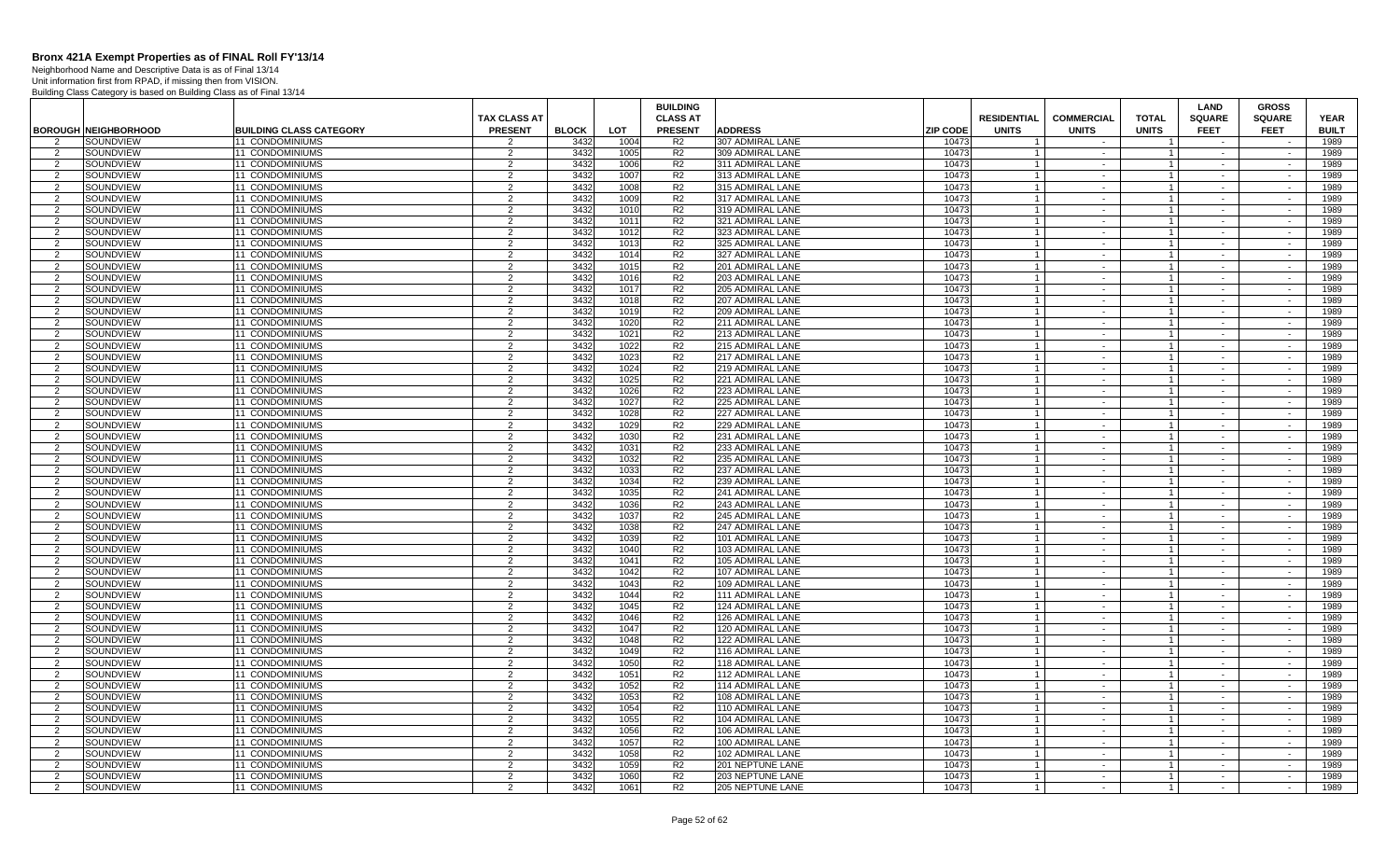Neighborhood Name and Descriptive Data is as of Final 13/14 Unit information first from RPAD, if missing then from VISION.

|                     |                             |                                    |                     |              |              | <b>BUILDING</b>                  |                                              |                 |                                  |                   |                                  | <b>LAND</b>      | <b>GROSS</b>             |                |
|---------------------|-----------------------------|------------------------------------|---------------------|--------------|--------------|----------------------------------|----------------------------------------------|-----------------|----------------------------------|-------------------|----------------------------------|------------------|--------------------------|----------------|
|                     |                             |                                    | <b>TAX CLASS AT</b> |              |              | <b>CLASS AT</b>                  |                                              |                 | <b>RESIDENTIAL</b>               | <b>COMMERCIAL</b> | <b>TOTAL</b>                     | <b>SQUARE</b>    | <b>SQUARE</b>            | <b>YEAR</b>    |
|                     | <b>BOROUGH NEIGHBORHOOD</b> | <b>BUILDING CLASS CATEGORY</b>     | <b>PRESENT</b>      | <b>BLOCK</b> | <b>LOT</b>   | <b>PRESENT</b>                   | <b>ADDRESS</b>                               | <b>ZIP CODE</b> | <b>UNITS</b>                     | <b>UNITS</b>      | <b>UNITS</b>                     | <b>FEET</b>      | <b>FEET</b>              | <b>BUILT</b>   |
| $\mathcal{P}$       | SOUNDVIEW                   | <b>11 CONDOMINIUMS</b>             | $\mathfrak{p}$      | 3432         | 1062         | R <sub>2</sub>                   | 207 NEPTUNE LANE                             | 10473           |                                  |                   |                                  |                  |                          | 1989           |
| 2                   | SOUNDVIEW                   | <b>11 CONDOMINIUMS</b>             | 2                   | 3432         | 1063         | R <sub>2</sub>                   | <b>209 NEPTUNE LANE</b>                      | 10473           |                                  | $\sim$            | $\overline{1}$                   | $\sim$           | $\sim$                   | 1989           |
| 2                   | SOUNDVIEW                   | 11 CONDOMINIUMS                    | $\overline{2}$      | 3432         | 1064         | R <sub>2</sub>                   | 211 NEPTUNE LANE                             | 10473           | $\overline{1}$                   | $\sim$            | $\overline{1}$                   | $\sim$           | $\sim$                   | 1989           |
| 2                   | SOUNDVIEW                   | <b>11 CONDOMINIUMS</b>             | 2                   | 3432         | 1065         | R <sub>2</sub>                   | 213 NEPTUNE LANE                             | 10473           |                                  | $\sim$            | $\overline{1}$                   | $\sim$           | $\sim$                   | 1989           |
| 2                   | SOUNDVIEW                   | 11 CONDOMINIUMS                    | 2                   | 3432         | 1066         | R <sub>2</sub>                   | <b>215 NEPTUNE LANE</b>                      | 10473           | $\overline{1}$                   | $\sim$ $-$        | $\overline{1}$                   | $\sim$           | $\sim$                   | 1989           |
| $\mathcal{P}$       | SOUNDVIEW                   | 11 CONDOMINIUMS                    | $\mathfrak{D}$      | 3432         | 1067         | R <sub>2</sub>                   | 217 NEPTUNE LANE                             | 10473           |                                  | $\sim$            | $\overline{1}$                   |                  |                          | 1989           |
| 2                   | SOUNDVIEW                   | 11 CONDOMINIUMS                    | 2                   | 3432         | 1068         | R <sub>2</sub>                   | 219 NEPTUNE LANE                             | 10473           |                                  | $\sim$ $-$        | $\overline{1}$                   | $\sim$           | $\sim$                   | 1989           |
| $\overline{2}$      | SOUNDVIEW                   | 11 CONDOMINIUMS                    | 2                   | 3432         | 1069         | R <sub>2</sub>                   | 221 NEPTUNE LANE                             | 10473           |                                  | $\sim$            | $\overline{1}$                   |                  |                          | 1989           |
| 2                   | SOUNDVIEW                   | <b>11 CONDOMINIUMS</b>             | 2                   | 3432         | 1070         | R <sub>2</sub>                   | <b>223 NEPTUNE LANE</b>                      | 10473           |                                  | $\sim$            | $\overline{1}$                   | $\sim$           | $\sim$                   | 1989           |
| $\mathcal{P}$       | SOUNDVIEW                   | <b>11 CONDOMINIUMS</b>             | 2                   | 3432         | 1071         | R <sub>2</sub>                   | 225 NEPTUNE LANE                             | 10473           |                                  | $\sim$            | $\mathbf{1}$                     | $\sim$           | $\sim$                   | 1989           |
| 2                   | SOUNDVIEW                   | <b>11 CONDOMINIUMS</b>             | 2                   | 3432<br>3432 | 1072         | R <sub>2</sub>                   | 227 NEPTUNE LANE                             | 10473<br>10473  |                                  | $\sim$<br>$\sim$  | $\overline{1}$                   | $\sim$<br>$\sim$ | $\sim$<br>$\sim$         | 1989           |
| 2<br>$\overline{2}$ | SOUNDVIEW<br>SOUNDVIEW      | 11 CONDOMINIUMS<br>11 CONDOMINIUMS | $\overline{2}$<br>2 | 3432         | 1073<br>1074 | R <sub>2</sub><br>R <sub>2</sub> | 228 NEPTUNE COURT<br>230 NEPTUNE COURT       | 10473           | $\overline{1}$<br>$\overline{1}$ | $\sim$            | $\overline{1}$<br>$\overline{1}$ | $\sim$           | $\sim$                   | 1989<br>1989   |
| 2                   | SOUNDVIEW                   | 11 CONDOMINIUMS                    | 2                   | 3432         | 1075         | R <sub>2</sub>                   | 224 NEPTUNE COURT                            | 10473           | $\overline{1}$                   | $\sim$            | $\overline{1}$                   | $\sim$           | $\sim$                   | 1989           |
| $\overline{2}$      | SOUNDVIEW                   | 11 CONDOMINIUMS                    | $\overline{2}$      | 3432         | 1076         | R <sub>2</sub>                   | 226 NEPTUNE COURT                            | 10473           |                                  | $\sim$            | $\mathbf{1}$                     | $\sim$           | $\sim$                   | 1989           |
| 2                   | SOUNDVIEW                   | 11 CONDOMINIUMS                    | $\overline{2}$      | 3432         | 1077         | R <sub>2</sub>                   | 220 NEPTUNE COURT                            | 10473           | $\overline{1}$                   | $\sim$            | $\overline{1}$                   | $\sim$           | $\sim$                   | 1989           |
| $\overline{2}$      | SOUNDVIEW                   | 11 CONDOMINIUMS                    | 2                   | 3432         | 1078         | R <sub>2</sub>                   | 222 NEPTUNE COURT                            | 10473           |                                  | $\sim$            | $\overline{1}$                   |                  |                          | 1989           |
| 2                   | SOUNDVIEW                   | <b>11 CONDOMINIUMS</b>             | 2                   | 3432         | 1079         | R <sub>2</sub>                   | 216 NEPTUNE COURT                            | 10473           |                                  | $\sim$            | $\overline{1}$                   | $\sim$           | $\sim$                   | 1989           |
| $\mathcal{P}$       | SOUNDVIEW                   | 11 CONDOMINIUMS                    | 2                   | 3432         | 1080         | R <sub>2</sub>                   | 218 NEPTUNE COURT                            | 10473           | $\overline{1}$                   | $\sim$            | $\overline{1}$                   | $\sim$           | $\sim$                   | 1989           |
| $\mathcal{P}$       | SOUNDVIEW                   | 11 CONDOMINIUMS                    | $\overline{2}$      | 3432         | 1081         | R <sub>2</sub>                   | 212 NEPTUNE COURT                            | 10473           |                                  | $\sim$            | $\overline{1}$                   | $\sim$           | $\sim$                   | 1989           |
| 2                   | SOUNDVIEW                   | 11 CONDOMINIUMS                    | 2                   | 3432         | 1082         | R <sub>2</sub>                   | 214 NEPTUNE COURT                            | 10473           | $\overline{1}$                   | $\sim$            | $\overline{1}$                   | $\sim$           | $\sim$                   | 1989           |
| $\overline{2}$      | SOUNDVIEW                   | <b>11 CONDOMINIUMS</b>             | $\overline{2}$      | 3432         | 1083         | R <sub>2</sub>                   | 208 NEPTUNE COURT                            | 10473           | $\overline{1}$                   | $\sim$            | $\overline{1}$                   | $\sim$           | $\sim$                   | 1989           |
| 2                   | SOUNDVIEW                   | 11 CONDOMINIUMS                    | 2                   | 3432         | 1084         | R <sub>2</sub>                   | 210 NEPTUNE COURT                            | 10473           | $\overline{1}$                   | $\sim$            | $\overline{1}$                   | $\sim$           | $\sim$                   | 1989           |
| $\mathcal{P}$       | SOUNDVIEW                   | 11 CONDOMINIUMS                    | $\overline{2}$      | 3432         | 1085         | R <sub>2</sub>                   | 204 NEPTUNE COURT                            | 10473           |                                  | $\sim$            | $\mathbf{1}$                     |                  |                          | 1989           |
| 2                   | SOUNDVIEW                   | 11 CONDOMINIUMS                    | $\overline{2}$      | 3432         | 1086         | R <sub>2</sub>                   | 206 NEPTUNE COURT                            | 10473           | $\overline{1}$                   | $\sim$            | $\overline{1}$                   | $\sim$           | $\sim$                   | $\overline{0}$ |
| $\mathcal{P}$       | SOUNDVIEW                   | 11 CONDOMINIUMS                    | 2                   | 3432         | 1087         | R <sub>2</sub>                   | 200 NEPTUNE COURT                            | 10473           |                                  | $\sim$            | $\overline{1}$                   |                  |                          | 1989           |
| 2                   | SOUNDVIEW                   | 11 CONDOMINIUMS                    | 2                   | 3432         | 1088         | R <sub>2</sub>                   | 202 NEPTUNE COUR'                            | 10473           |                                  | $\sim$            | $\overline{1}$                   | $\sim$           | $\sim$                   | 1989           |
| $\mathcal{P}$       | SOUNDVIEW                   | 11 CONDOMINIUMS                    | 2                   | 3432         | 1089         | R <sub>2</sub>                   | <b>224 NEPTUNE LANE</b>                      | 10473           | $\overline{1}$                   | $\sim$            | $\overline{1}$                   | $\sim$           | $\sim$                   | 1989           |
| $\mathcal{P}$       | SOUNDVIEW                   | 11 CONDOMINIUMS                    | $\overline{2}$      | 3432         | 1090         | R <sub>2</sub>                   | 226 NEPTUNE LANE                             | 10473           |                                  | $\sim$            | $\overline{1}$                   | $\sim$           | $\sim$                   | 1989           |
| 2                   | SOUNDVIEW                   | 11 CONDOMINIUMS                    | 2                   | 3432         | 1091         | R <sub>2</sub>                   | 220 NEPTUNE LANE                             | 10473           | $\overline{1}$                   | $\sim$ $-$        | $\vert$ 1                        | $\sim$           | $\sim$                   | 1989           |
| $\mathcal{P}$       | SOUNDVIEW                   | <b>11 CONDOMINIUMS</b>             | 2                   | 3432         | 1092         | R <sub>2</sub>                   | <b>222 NEPTUNE LANE</b>                      | 10473           | $\overline{1}$                   | $\sim$            | $\overline{1}$                   |                  |                          | 1989           |
| 2<br>$\mathcal{P}$  | SOUNDVIEW                   | 11 CONDOMINIUMS                    | 2                   | 3432         | 1093         | R <sub>2</sub>                   | <b>216 NEPTUNE LANE</b>                      | 10473           |                                  | $\sim$<br>$\sim$  | $\mathbf{1}$<br>$\overline{1}$   | $\sim$           | $\sim$<br>$\sim$         | 1989           |
|                     | SOUNDVIEW<br>SOUNDVIEW      | 11 CONDOMINIUMS                    | $\overline{2}$      | 3432<br>3432 | 1094<br>1095 | R <sub>2</sub><br>R <sub>2</sub> | 218 NEPTUNE LANE                             | 10473<br>10473  | $\overline{1}$                   |                   |                                  |                  | $\sim$                   | 1989<br>1989   |
| -2<br>$\mathcal{P}$ | SOUNDVIEW                   | 11 CONDOMINIUMS<br>11 CONDOMINIUMS | $\overline{2}$<br>2 | 3432         | 1096         | R <sub>2</sub>                   | 212 NEPTUNE LANE<br>214 NEPTUNE LANE         | 10473           |                                  | $\sim$<br>$\sim$  | $\overline{1}$<br>$\overline{1}$ | $\sim$           |                          | 1989           |
| 2                   | SOUNDVIEW                   | 11 CONDOMINIUMS                    | 2                   | 3432         | 1097         | R <sub>2</sub>                   | <b>208 NEPTUNE LANE</b>                      | 10473           |                                  | $\sim$            | $\overline{1}$                   | $\sim$           | $\sim$                   | 1989           |
| $\mathcal{P}$       | SOUNDVIEW                   | 11 CONDOMINIUMS                    | 2                   | 3432         | 1098         | R <sub>2</sub>                   | <b>210 NEPTUNE LANE</b>                      | 10473           | $\overline{1}$                   | $\sim$            | $\overline{1}$                   | $\sim$           | $\sim$                   | 1989           |
| $\mathcal{P}$       | SOUNDVIEW                   | <b>11 CONDOMINIUMS</b>             | $\overline{2}$      | 3432         | 1099         | R <sub>2</sub>                   | <b>204 NEPTUNE LANE</b>                      | 10473           |                                  | $\sim$            | $\overline{1}$                   | $\sim$           | $\sim$                   | 1989           |
| 2                   | SOUNDVIEW                   | 11 CONDOMINIUMS                    | 2                   | 3432         | 1100         | R <sub>2</sub>                   | <b>206 NEPTUNE LANE</b>                      | 10473           | $\overline{1}$                   | $\sim$ $-$        | $\overline{1}$                   | $\sim$           | $\sim$                   | 1989           |
| $\overline{2}$      | SOUNDVIEW                   | 11 CONDOMINIUMS                    | $\overline{2}$      | 3432         | 1101         | R <sub>2</sub>                   | 200 NEPTUNE LANE                             | 10473           |                                  | $\sim$            | $\overline{1}$                   |                  | $\sim$                   | 1989           |
| 2                   | SOUNDVIEW                   | <b>11 CONDOMINIUMS</b>             | 2                   | 3432         | 1102         | R <sub>2</sub>                   | <b>202 NEPTUNE LANE</b>                      | 10473           |                                  | $\sim$            | $\mathbf{1}$                     | $\sim$           | $\sim$                   | 1989           |
| $\mathcal{P}$       | SOUNDVIEW                   | 11 CONDOMINIUMS                    | 2                   | 3432         | 1103         | R <sub>2</sub>                   | 116 NEPTUNE COURT                            | 10473           |                                  | $\sim$            | $\overline{1}$                   |                  |                          | 1989           |
| 2                   | SOUNDVIEW                   | <b>11 CONDOMINIUMS</b>             | $\overline{2}$      | 3432         | 1104         | R <sub>2</sub>                   | <b>118 NEPTUNE COURT</b>                     | 10473           | $\overline{1}$                   | $\sim$            | $\overline{1}$                   | $\sim$           | $\sim$                   | 1989           |
| $\mathcal{P}$       | SOUNDVIEW                   | 11 CONDOMINIUMS                    | 2                   | 3432         | 1105         | R <sub>2</sub>                   | 112 NEPTUNE COURT                            | 10473           | $\overline{1}$                   | $\sim$            | $\overline{1}$                   | $\sim$           | $\overline{\phantom{a}}$ | 1989           |
| $\overline{2}$      | SOUNDVIEW                   | <b>11 CONDOMINIUMS</b>             | $\overline{2}$      | 3432         | 1106         | R <sub>2</sub>                   | 114 NEPTUNE COURT                            | 10473           |                                  | $\sim$            | $\overline{1}$                   | $\sim$           | $\sim$                   | 1989           |
| 2                   | SOUNDVIEW                   | 11 CONDOMINIUMS                    | 2                   | 3432         | 1107         | R <sub>2</sub>                   | 108 NEPTUNE COURT                            | 10473           | $\overline{1}$                   | $\sim$            | $\overline{1}$                   | $\sim$           | $\sim$                   | 1989           |
| $\overline{2}$      | SOUNDVIEW                   | <b>11 CONDOMINIUMS</b>             | $\overline{2}$      | 3432         | 1108         | R <sub>2</sub>                   | 110 NEPTUNE COURT                            | 10473           |                                  | $\sim$            | $\overline{1}$                   | $\sim$           | $\sim$                   | 1989           |
| 2                   | SOUNDVIEW                   | 11 CONDOMINIUMS                    | 2                   | 3432         | 1109         | R <sub>2</sub>                   | 104 NEPTUNE COURT                            | 10473           | $\overline{1}$                   | $\sim$            | $\overline{1}$                   | $\sim$           | $\sim$                   | 1989           |
| $\overline{2}$      | SOUNDVIEW                   | 11 CONDOMINIUMS                    | $\overline{2}$      | 3432         | 1110         | R <sub>2</sub>                   | 106 NEPTUNE COURT                            | 10473           |                                  | $\sim$            | $\overline{1}$                   |                  |                          | 1989           |
| 2                   | SOUNDVIEW                   | <b>11 CONDOMINIUMS</b>             | 2                   | 3432         | 1111         | R <sub>2</sub>                   | 100 NEPTUNE COURT                            | 10473           |                                  | $\sim$            | $\mathbf{1}$                     | $\sim$           | $\sim$                   | 1989           |
| $\mathcal{P}$       | SOUNDVIEW                   | 11 CONDOMINIUMS                    | $\overline{2}$      | 3432<br>3432 | 1112         | R <sub>2</sub><br>R <sub>2</sub> | 102 NEPTUNE COURT                            | 10473<br>10473  |                                  | $\sim$            | $\mathbf{1}$<br>$\overline{1}$   | $\sim$           | $\sim$                   | 1989<br>1990   |
| -2<br>$\mathcal{P}$ | SOUNDVIEW<br>SOUNDVIEW      | 11 CONDOMINIUMS<br>11 CONDOMINIUMS | $\overline{2}$<br>2 | 3432         | 1113<br>1114 | R <sub>2</sub>                   | 201 SUNSET BOULEVARD<br>203 SUNSET BOULEVARD | 10473           | $\overline{1}$                   | $\sim$<br>$\sim$  | $\overline{1}$                   | $\sim$<br>$\sim$ | $\sim$<br>$\sim$         | 1989           |
| $\mathcal{P}$       | SOUNDVIEW                   | <b>11 CONDOMINIUMS</b>             | $\overline{2}$      | 3432         | 1115         | R <sub>2</sub>                   | <b>205 SUNSET BOULEVARD</b>                  | 10473           |                                  | $\sim$            | $\overline{1}$                   | $\sim$           | $\sim$                   | 1989           |
| $\mathcal{P}$       | SOUNDVIEW                   | 11 CONDOMINIUMS                    | $\overline{2}$      | 3432         | 1116         | R <sub>2</sub>                   | 207 SUNSET BOULEVARD                         | 10473           | $\overline{1}$                   | $\sim$            | $\overline{1}$                   | $\sim$           | $\sim$                   | 1989           |
| 2                   | SOUNDVIEW                   | <b>11 CONDOMINIUMS</b>             | $\overline{2}$      | 3432         | 1117         | R <sub>2</sub>                   | 209 SUNSET BOULEVARD                         | 10473           |                                  | $\sim$            | $\overline{1}$                   |                  |                          | 1989           |
| 2                   | SOUNDVIEW                   | 11 CONDOMINIUMS                    | 2                   | 3432         | 1118         | R <sub>2</sub>                   | 211 SUNSET BOULEVARD                         | 10473           | $\mathbf{1}$                     | $\sim$            | $\overline{1}$                   | $\sim$           | $\sim$                   | 1989           |
| 2                   | SOUNDVIEW                   | 11 CONDOMINIUMS                    | 2                   | 3432         | 1119         | R <sub>2</sub>                   | 213 SUNSET BOULEVARD                         | 10473           | $\overline{1}$                   | $\sim$            | $\overline{1}$                   |                  | $\sim$                   | 1989           |
|                     |                             |                                    |                     |              |              |                                  |                                              |                 |                                  |                   |                                  |                  |                          |                |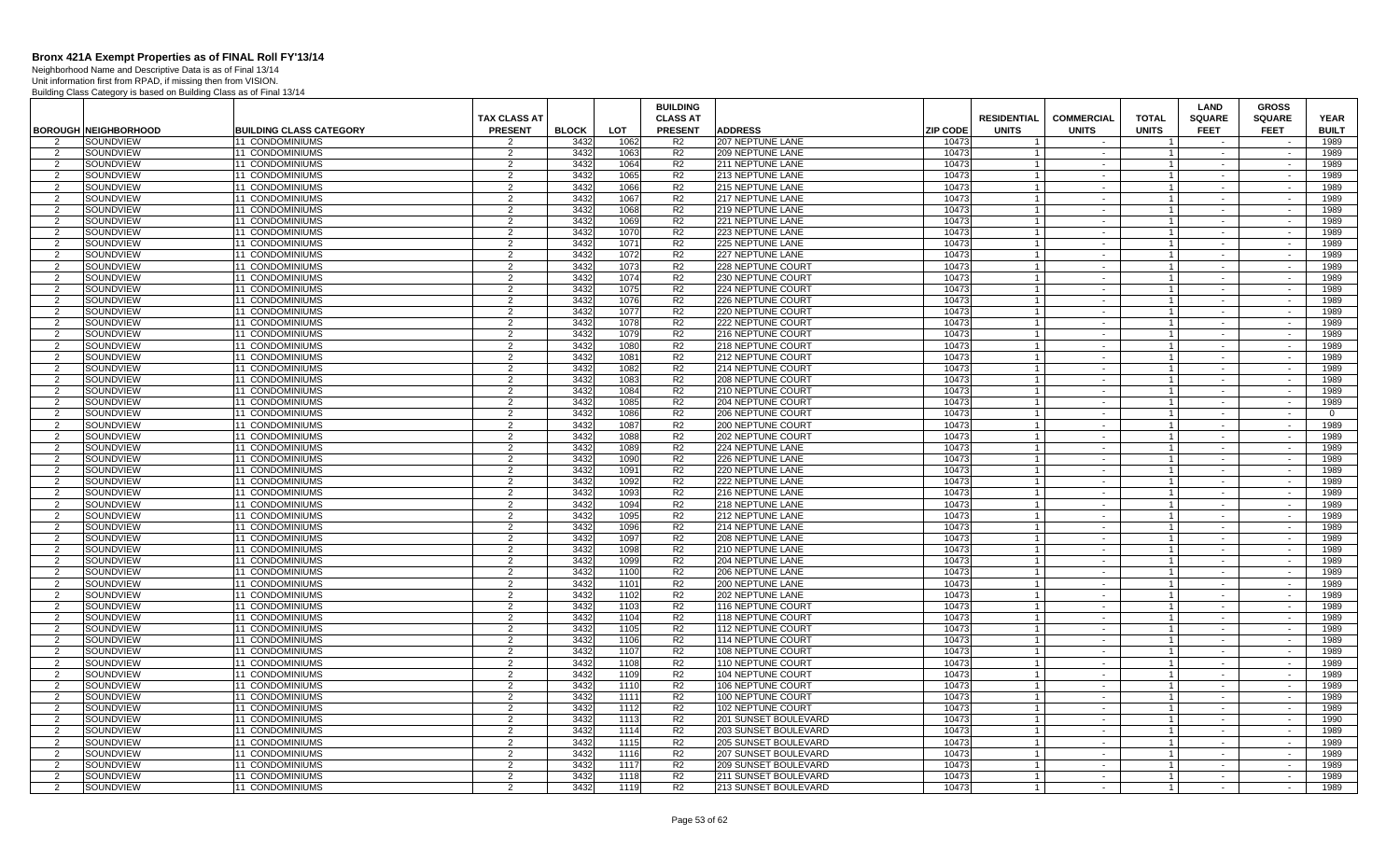Neighborhood Name and Descriptive Data is as of Final 13/14 Unit information first from RPAD, if missing then from VISION.

|                                 |                               |                                           |                                 |              |              | <b>BUILDING</b>                  |                                              |                 |                    |                   |                                  | LAND             | <b>GROSS</b>     |              |
|---------------------------------|-------------------------------|-------------------------------------------|---------------------------------|--------------|--------------|----------------------------------|----------------------------------------------|-----------------|--------------------|-------------------|----------------------------------|------------------|------------------|--------------|
|                                 |                               |                                           | <b>TAX CLASS AT</b>             |              |              | <b>CLASS AT</b>                  |                                              |                 | <b>RESIDENTIAL</b> | <b>COMMERCIAL</b> | <b>TOTAL</b>                     | <b>SQUARE</b>    | <b>SQUARE</b>    | <b>YEAR</b>  |
|                                 | <b>BOROUGH NEIGHBORHOOD</b>   | <b>BUILDING CLASS CATEGORY</b>            | <b>PRESENT</b>                  | <b>BLOCK</b> | LOT.         | <b>PRESENT</b>                   | <b>ADDRESS</b>                               | <b>ZIP CODE</b> | <b>UNITS</b>       | <b>UNITS</b>      | <b>UNITS</b>                     | <b>FEET</b>      | <b>FEET</b>      | <b>BUILT</b> |
| 2                               | SOUNDVIEW                     | <b>11 CONDOMINIUMS</b>                    | $\mathcal{P}$                   | 3432         | 1120         | R <sub>2</sub>                   | 215 SUNSET BOULEVARD                         | 10473           | $\overline{1}$     | $\sim$            | $\overline{1}$                   |                  |                  | 1989         |
| 2                               | SOUNDVIEW                     | <b>11 CONDOMINIUMS</b>                    | 2                               | 3432         | 1121         | R <sub>2</sub>                   | 217 SUNSET BOULEVARD                         | 10473           |                    | $\sim$            | $\mathbf{1}$                     |                  |                  | 1989         |
| 2                               | SOUNDVIEW                     | <b>11 CONDOMINIUMS</b>                    | 2                               | 3432         | 1122         | R2                               | 219 SUNSET BOULEVARD                         | 10473           | $\overline{1}$     | $\sim$            | $\overline{1}$                   | $\sim$           | $\sim$           | 1989         |
| 2                               | SOUNDVIEW                     | 11 CONDOMINIUMS                           | 2                               | 3432         | 1123         | R <sub>2</sub>                   | 221 SUNSET BOULEVARD                         | 10473           |                    | $\sim$            | $\mathbf{1}$                     |                  |                  | 1989         |
| 2                               | SOUNDVIEW                     | 11 CONDOMINIUMS                           | 2                               | 3432         | 1124         | R <sub>2</sub>                   | 223 SUNSET BOULEVARD                         | 10473           | $\overline{1}$     | $\sim$            | $\mathbf{1}$                     | $\sim$           | $\sim$           | 1989         |
| 2                               | SOUNDVIEW                     | 11 CONDOMINIUMS                           | $\mathcal{P}$                   | 3432         | 1125         | R <sub>2</sub>                   | 225 SUNSET BOULEVARD                         | 10473           |                    | $\sim$            | $\mathbf{1}$                     |                  | $\sim$           | 1989         |
| 2                               | SOUNDVIEW                     | <b>11 CONDOMINIUMS</b>                    | 2                               | 3432         | 1126         | R <sub>2</sub>                   | 227 SUNSET BOULEVARD                         | 10473           |                    | $\sim$            | $\mathbf{1}$                     | $\sim$           | $\sim$           | 1989         |
| 2                               | SOUNDVIEW                     | 11 CONDOMINIUMS                           | 2                               | 3432         | 1127         | R2                               | 229 SUNSET BOULEVARD                         | 10473           |                    | $\sim$            | $\mathbf{1}$                     |                  |                  | 1989         |
| $\overline{2}$                  | SOUNDVIEW                     | 11 CONDOMINIUMS                           | 2                               | 3432         | 1128         | R2                               | 231 SUNSET BOULEVARD                         | 10473           |                    | $\sim$            | $\overline{1}$                   | $\sim$           | $\sim$           | 1989         |
| 2                               | SOUNDVIEW                     | 11 CONDOMINIUMS                           | $\overline{2}$                  | 3432         | 1129         | R2                               | 233 SUNSET BOULEVARD                         | 10473           | $\overline{1}$     | $\sim$            | $\overline{1}$                   | $\sim$           | $\sim$           | 1989         |
| 2                               | SOUNDVIEW                     | <b>11 CONDOMINIUMS</b>                    | 2                               | 3432<br>3432 | 1130         | R <sub>2</sub>                   | 235 SUNSET BOULEVARD                         | 10473           |                    | $\sim$            | $\mathbf{1}$                     | $\sim$           | $\sim$           | 1989         |
| 2                               | SOUNDVIEW                     | <b>11 CONDOMINIUMS</b>                    | 2                               |              | 1204         | R <sub>2</sub>                   | 310 SUNSET BOULEVARD                         | 10473           | $\overline{1}$     | $\sim$            | $\overline{1}$                   | $\sim$           | $\sim$           | 1989         |
| 2                               | SOUNDVIEW                     | 11 CONDOMINIUMS                           | $\overline{2}$                  | 3432         | 1208         | R2                               | 318 SUNSET BOULEVARD                         | 10473           |                    | $\sim$            | $\mathbf{1}$                     |                  |                  | 1989         |
| 2                               | SOUNDVIEW<br>SOUNDVIEW        | 11 CONDOMINIUMS<br>11 CONDOMINIUMS        | 2<br>$\overline{2}$             | 3432<br>3432 | 1210<br>1211 | R <sub>2</sub><br>R <sub>2</sub> | 322 SUNSET BOULEVARD<br>324 SUNSET BOULEVARD | 10473<br>10473  |                    | $\sim$<br>$\sim$  | $\mathbf{1}$<br>$\overline{1}$   | $\sim$<br>$\sim$ | $\sim$<br>$\sim$ | 1989<br>1989 |
| 2                               |                               |                                           | 2                               | 3432         |              | R <sub>2</sub>                   |                                              |                 |                    |                   | $\mathbf{1}$                     |                  |                  |              |
| 2                               | SOUNDVIEW                     | <b>11 CONDOMINIUMS</b>                    |                                 |              | 1217         |                                  | 101 FLEET COURT                              | 10473           |                    | $\sim$<br>$\sim$  |                                  | $\sim$           | $\sim$           | 1990         |
| 2                               | SOUNDVIEW                     | <b>11 CONDOMINIUMS</b>                    | 2                               | 3432         | 1218         | R <sub>2</sub>                   | 103 FLEET COURT                              | 10473           |                    |                   | $\mathbf{1}$<br>$\mathbf{1}$     |                  |                  | 1989         |
| 2                               | SOUNDVIEW                     | 11 CONDOMINIUMS                           | 2<br>2                          | 3432         | 1219         | R2                               | 105 FLEET COURT                              | 10473<br>10473  |                    | $\sim$            |                                  | $\sim$           |                  | 1990         |
| 2                               | <b>SOUNDVIEW</b><br>SOUNDVIEW | 11 CONDOMINIUMS<br><b>11 CONDOMINIUMS</b> | 2                               | 3432<br>3432 | 1220<br>1221 | R <sub>2</sub><br>R <sub>2</sub> | 107 FLEET COURT<br>109 FLEET COURT           | 10473           | $\mathbf{1}$       | $\sim$            | 1 <sup>1</sup><br>1 <sup>1</sup> | $\sim$           | $\sim$           | 1990<br>1990 |
| 2                               |                               |                                           |                                 | 3432         | 1222         | R <sub>2</sub>                   |                                              | 10473           | $\overline{1}$     | $\sim$            |                                  | $\sim$           | $\sim$           |              |
| 2                               | SOUNDVIEW                     | <b>11 CONDOMINIUMS</b>                    | 2<br>$\overline{2}$             |              |              | R <sub>2</sub>                   | 111 FLEET COURT                              |                 |                    | $\sim$            | $\overline{1}$<br>$\mathbf{1}$   | $\sim$           | $\sim$           | 1990<br>1989 |
| 2                               | SOUNDVIEW<br>SOUNDVIEW        | 11 CONDOMINIUMS<br>11 CONDOMINIUMS        | $\overline{2}$                  | 3432<br>3432 | 1223<br>1224 | R <sub>2</sub>                   | 113 FLEET COURT<br>115 FLEET COURT           | 10473<br>10473  |                    | $\sim$            | $\mathbf{1}$                     |                  |                  | 1989         |
| 2<br>$\overline{2}$             | SOUNDVIEW                     | 11 CONDOMINIUMS                           | $\overline{2}$                  | 3432         | 1225         | R <sub>2</sub>                   | 117 FLEET COURT                              | 10473           |                    | $\sim$<br>$\sim$  | $\mathbf{1}$                     | $\sim$           | $\sim$           | 1989         |
|                                 |                               |                                           |                                 |              |              | R <sub>2</sub>                   |                                              |                 |                    |                   | $\mathbf{1}$                     |                  |                  |              |
| 2                               | SOUNDVIEW                     | <b>11 CONDOMINIUMS</b>                    | 2                               | 3432         | 1226         |                                  | 119 FLEET COURT                              | 10473           |                    | $\sim$            |                                  | $\sim$           | $\sim$           | 1989         |
| $\overline{2}$<br>$\mathcal{P}$ | SOUNDVIEW                     | 11 CONDOMINIUMS<br><b>11 CONDOMINIUMS</b> | $\mathfrak{p}$<br>$\mathcal{P}$ | 3432         | 1227         | R <sub>2</sub>                   | 124 NEPTUNE LANE<br>126 NEPTUNE LANE         | 10473<br>10473  |                    | $\sim$            | $\mathbf{1}$<br>$\mathbf{1}$     |                  |                  | 1989<br>1989 |
|                                 | SOUNDVIEW                     |                                           |                                 | 3432<br>3432 | 1228         | R <sub>2</sub><br>R <sub>2</sub> |                                              | 10473           | $\mathbf{1}$       | $\sim$<br>$\sim$  |                                  | $\sim$           | $\sim$<br>$\sim$ |              |
| 2                               | SOUNDVIEW                     | <b>11 CONDOMINIUMS</b>                    | 2                               | 3432         | 1229<br>1230 | R <sub>2</sub>                   | 120 NEPTUNE LANE                             | 10473           |                    |                   | $\vert$ 1<br>$\mathbf{1}$        |                  |                  | 1989         |
| 2                               | SOUNDVIEW                     | <b>11 CONDOMINIUMS</b>                    | 2                               | 3432         |              | R <sub>2</sub>                   | 122 NEPTUNE LANE                             | 10473           |                    | $\sim$            |                                  |                  | $\sim$           | 1989         |
| 2<br>2                          | SOUNDVIEW<br>SOUNDVIEW        | <b>11 CONDOMINIUMS</b><br>11 CONDOMINIUMS | 2<br>$\mathfrak{p}$             | 3432         | 1231<br>1232 | R2                               | <b>116 NEPTUNE LANE</b><br>118 NEPTUNE LANE  | 10473           | $\overline{1}$     | $\sim$<br>$\sim$  | $\overline{1}$<br>$\mathbf{1}$   | $\sim$           | $\sim$           | 1989<br>1989 |
|                                 | SOUNDVIEW                     | 11 CONDOMINIUMS                           | 2                               | 3432         | 1233         | R2                               | 112 NEPTUNE LANE                             | 10473           |                    | $\sim$            | $\mathbf{1}$                     | $\sim$           | $\sim$           | 1989         |
| 2<br>$\overline{2}$             | SOUNDVIEW                     | 11 CONDOMINIUMS                           | $\overline{2}$                  | 3432         | 1234         | R2                               | 114 NEPTUNE LANE                             | 10473           |                    | $\sim$            | $\mathbf{1}$                     |                  | $\sim$           | 1989         |
| 2                               | SOUNDVIEW                     | <b>11 CONDOMINIUMS</b>                    | 2                               | 3432         | 1235         | R <sub>2</sub>                   | 108 NEPTUNE LANE                             | 10473           |                    | $\sim$            | $\mathbf{1}$                     | $\sim$           | $\sim$           | 1989         |
| $\overline{2}$                  | SOUNDVIEW                     | 11 CONDOMINIUMS                           | 2                               | 3432         | 1236         | R <sub>2</sub>                   | 110 NEPTUNE LANE                             | 10473           |                    | $\sim$            | $\mathbf{1}$                     |                  |                  | 1989         |
| $\mathcal{P}$                   | SOUNDVIEW                     | 11 CONDOMINIUMS                           | $\overline{2}$                  | 3432         | 1237         | R <sub>2</sub>                   | 104 NEPTUNE LANE                             | 10473           |                    | $\sim$            | $\mathbf{1}$                     |                  | $\sim$           | 1989         |
| 2                               | SOUNDVIEW                     | 11 CONDOMINIUMS                           | 2                               | 3432         | 1238         | R <sub>2</sub>                   | 106 NEPTUNE LANE                             | 10473           | $\overline{1}$     | $\sim$            | $\vert$ 1                        | $\sim$           | $\sim$           | 1989         |
| 2                               | SOUNDVIEW                     | 11 CONDOMINIUMS                           | 2                               | 3432         | 1239         | R <sub>2</sub>                   | 100 NEPTUNE LANE                             | 10473           |                    | $\sim$            | 1 <sup>1</sup>                   |                  | $\sim$           | 1989         |
| 2                               | SOUNDVIEW                     | <b>11 CONDOMINIUMS</b>                    | 2                               | 3432         | 1240         | R <sub>2</sub>                   | 102 NEPTUNE LANE                             | 10473           | $\overline{1}$     | $\sim$            | $\overline{1}$                   | $\sim$           | $\sim$           | 1989         |
| 2                               | SOUNDVIEW                     | 11 CONDOMINIUMS                           | $\overline{2}$                  | 343'         | 1241         | R <sub>2</sub>                   | 232 FLEET COURT                              | 1047;           |                    | $\sim$            | $\mathbf{1}$                     |                  | $\sim$           | 1990         |
| 2                               | SOUNDVIEW                     | 11 CONDOMINIUMS                           | 2                               | 3432         | 1242         | R2                               | 234 FLEET COURT                              | 10473           |                    | $\sim$            | $\mathbf{1}$                     | $\sim$           | $\sim$           | 1989         |
| $\overline{2}$                  | SOUNDVIEW                     | 11 CONDOMINIUMS                           | $\overline{2}$                  | 3432         | 1243         | R2                               | 228 FLEET COURT                              | 10473           |                    | $\sim$            | $\mathbf{1}$                     |                  |                  | 1989         |
| 2                               | SOUNDVIEW                     | <b>11 CONDOMINIUMS</b>                    | 2                               | 3432         | 1244         | R <sub>2</sub>                   | 230 FLEET COURT                              | 10473           |                    | $\sim$            | $\mathbf{1}$                     | $\sim$           | $\sim$           | 1989         |
| 2                               | SOUNDVIEW                     | 11 CONDOMINIUMS                           | $\overline{2}$                  | 3432         | 1245         | R <sub>2</sub>                   | 224 FLEET COURT                              | 10473           | $\overline{1}$     | $\sim$            | $1 \vert$                        | $\sim$           | $\sim$           | 1989         |
| 2                               | SOUNDVIEW                     | <b>11 CONDOMINIUMS</b>                    | $\mathcal{P}$                   | 3432         | 1246         | R <sub>2</sub>                   | 226 FLEET COURT                              | 10473           | $\overline{1}$     | $\sim$            | $\mathbf{1}$                     | $\sim$           | $\sim$           | 1989         |
| 2                               | SOUNDVIEW                     | 11 CONDOMINIUMS                           | $\overline{2}$                  | 3432         | 1248         | R <sub>2</sub>                   | 222 FLEET COURT                              | 10473           | $\overline{1}$     | $\sim$            | $\vert$ 1                        | $\sim$           | $\sim$           | 1989         |
| 2                               | SOUNDVIEW                     | 11 CONDOMINIUMS                           | 2                               | 3432         | 1249         | R <sub>2</sub>                   | 216 FLEET COURT                              | 10473           | $\overline{1}$     | $\sim$            | $\mathbf{1}$                     | $\sim$           | $\sim$           | 1989         |
| 2                               | SOUNDVIEW                     | 11 CONDOMINIUMS                           | 2                               | 3432         | 1250         | R <sub>2</sub>                   | 218 FLEET COURT                              | 10473           | -1                 | $\sim$            | 1 <sup>1</sup>                   | $\sim$           | $\sim$           | 1989         |
| 2                               | SOUNDVIEW                     | 11 CONDOMINIUMS                           | 2                               | 3432         | 1251         | R <sub>2</sub>                   | 212 FLEET COURT                              | 10473           |                    | $\sim$            | $\mathbf{1}$                     |                  |                  | 1989         |
| 2                               | SOUNDVIEW                     | 11 CONDOMINIUMS                           | 2                               | 3432         | 1252         | R2                               | 214 FLEET COURT                              | 10473           |                    | $\sim$            | $\mathbf{1}$                     | $\sim$           | $\sim$           | 1989         |
| $\overline{2}$                  | SOUNDVIEW                     | 11 CONDOMINIUMS                           | $\overline{2}$                  | 3432         | 1253         | R2                               | 208 FLEET COURT                              | 10473           |                    | $\sim$            | $\mathbf{1}$                     |                  | $\sim$           | 1989         |
| 2                               | Soundview                     | 11 CONDOMINIUMS                           | 2                               | 3432         | 1254         | R <sub>2</sub>                   | 210 FLEET COURT                              | 10473           |                    | $\sim$            | $\mathbf{1}$                     | $\sim$           | $\sim$           | 1989         |
| 2                               | SOUNDVIEW                     | 11 CONDOMINIUMS                           | $\overline{2}$                  | 3432         | 1255         | R <sub>2</sub>                   | 204 FLEET COURT                              | 10473           | $\overline{1}$     | $\sim$            | $\overline{1}$                   | $\sim$           | $\sim$           | 1989         |
| $\mathcal{P}$                   | SOUNDVIEW                     | <b>11 CONDOMINIUMS</b>                    | $\mathcal{P}$                   | 3432         | 1256         | R <sub>2</sub>                   | 206 FLEET COURT                              | 10473           | $\overline{1}$     | $\sim$            | $\mathbf{1}$                     | $\sim$           | $\sim$           | 1989         |
| 2                               | SOUNDVIEW                     | 11 CONDOMINIUMS                           | $\overline{2}$                  | 3432         | 1257         | R <sub>2</sub>                   | 200 FLEET COURT                              | 10473           | $\overline{1}$     | $\sim$            | $\vert$ 1                        | $\sim$           | $\sim$           | 1989         |
| 2                               | SOUNDVIEW                     | <b>11 CONDOMINIUMS</b>                    | 2                               | 3432         | 1258         | R <sub>2</sub>                   | 202 FLEET COURT                              | 10473           |                    | $\sim$            | $\mathbf{1}$                     |                  |                  | 1989         |
| 2                               | SOUNDVIEW                     | 14 4-10 FAMILY RENTALS                    | 2A                              | 3556         | 49           | C <sub>3</sub>                   | 631 ST LAWRENCE AVENUE                       | 10473           | $\overline{4}$     | $\sim$            | $\overline{4}$                   | 2.863            | 3,624            | 2011         |
| 2                               | SOUNDVIEW                     | 14 4-10 FAMILY RENTALS                    | 2B                              | 3597         | 36           | C <sub>1</sub>                   | 744 ST LAWRENCE AVENUE                       | 10473           | 8                  |                   | 8                                | 2.160            | 6.942            | 2004         |
|                                 |                               |                                           |                                 |              |              |                                  |                                              |                 |                    |                   |                                  |                  |                  |              |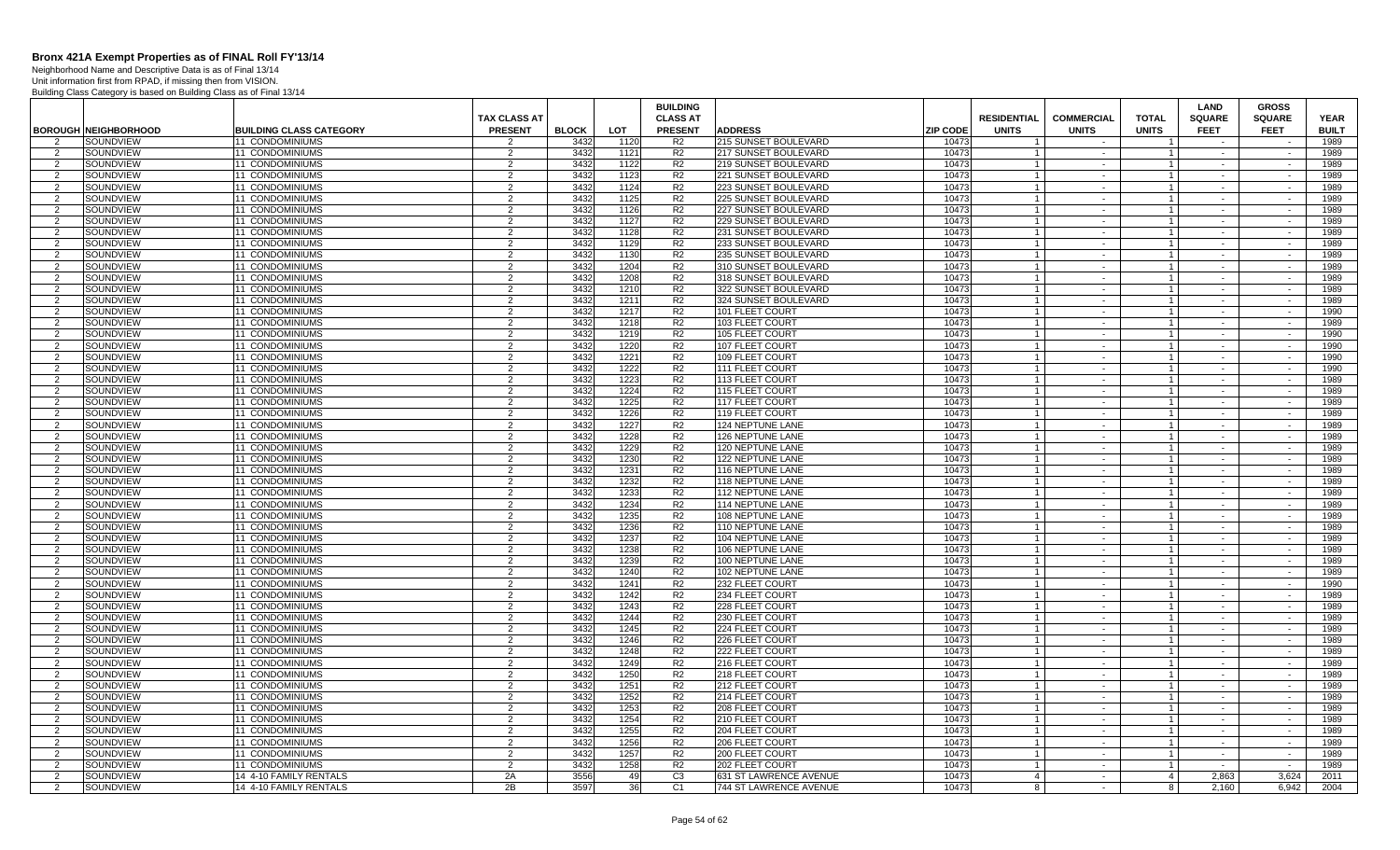Neighborhood Name and Descriptive Data is as of Final 13/14 Unit information first from RPAD, if missing then from VISION.

|                     |                                          |                                    |                     |              |              | <b>BUILDING</b>      |                                    |                 |                      |                      |                                  | LAND             | <b>GROSS</b>                       |              |
|---------------------|------------------------------------------|------------------------------------|---------------------|--------------|--------------|----------------------|------------------------------------|-----------------|----------------------|----------------------|----------------------------------|------------------|------------------------------------|--------------|
|                     |                                          |                                    | <b>TAX CLASS AT</b> |              |              | <b>CLASS AT</b>      |                                    |                 | <b>RESIDENTIAL</b>   | <b>COMMERCIAL</b>    | <b>TOTAL</b>                     | <b>SQUARE</b>    | <b>SQUARE</b>                      | <b>YEAR</b>  |
|                     | <b>BOROUGH NEIGHBORHOOD</b>              | <b>BUILDING CLASS CATEGORY</b>     | <b>PRESENT</b>      | <b>BLOCK</b> | <b>LOT</b>   | <b>PRESENT</b>       | <b>ADDRESS</b>                     | <b>ZIP CODE</b> | <b>UNITS</b>         | <b>UNITS</b>         | <b>UNITS</b>                     | <b>FEET</b>      | <b>FEET</b>                        | <b>BUILT</b> |
| $\mathcal{P}$       | SOUNDVIEW                                | 14 4-10 FAMILY RENTALS             | 2B                  | 3651         | 39           | C <sub>1</sub>       | 1520 BRUCKNER BOULEVARD            | 10473           | 8                    |                      | 8                                | 1,800            | 5,400                              | 2002         |
| 2                   | SOUNDVIEW                                | 14 4-10 FAMILY RENTALS             | 2A                  | 3660         | 22           | C <sub>2</sub>       | 1684A BANYER PLACE                 | 10473           | - 6                  | $\sim$               | 6                                | 2.080            | 5,126                              | 2009         |
| 2                   | SOUNDVIEW                                | 14 4-10 FAMILY RENTALS             | 2A                  | 3660         | 23           | C <sub>2</sub>       | 1684 BANYER PLACE                  | 10473           | 6                    | $\sim$               | 6                                | 2,084            | 5,126                              | 2009         |
| 2                   | SOUNDVIEW                                | 14 4-10 FAMILY RENTALS             | 2A                  | 3660         | 24           | C <sub>2</sub>       | 1694 BANYER PLACE                  | 10473           | 6                    | $\sim$               | 6                                | 2.084            | 4,500                              | 2004         |
| 2                   | SOUNDVIEW                                | 14 4-10 FAMILY RENTALS             | 2A                  | 3660         | 25           | C <sub>2</sub>       | 1696 BANYER PLACE                  | 10473           | 6                    | $\sim$ $-$           | 6                                | 2.084            | 4,500                              | 2004         |
| $\mathcal{P}$       | SOUNDVIEW                                | 14 4-10 FAMILY RENTALS             | 2B                  | 3660         | 26           | C <sub>1</sub>       | 943 CROES AVENUE                   | 10473           | $\overline{7}$       | $\sim$               | $\overline{7}$                   | 2.500            | 5.250                              | 2004         |
| 2                   | SOUNDVIEW                                | 14 4-10 FAMILY RENTALS             | 2B                  | 3660         | 28           | C <sub>1</sub>       | 941 CROES AVENUE                   | 10473           | $\overline{7}$       | $\sim$ $-$           | $\overline{7}$                   | 2.500            | 5.250                              | 2004         |
| $\mathcal{P}$       | SOUNDVIEW                                | 14 4-10 FAMILY RENTALS             | 2B                  | 3660         | 29           | C <sub>1</sub>       | 939 CROES AVENUE                   | 10473           | $\overline{7}$       | $\sim$               | $\overline{7}$                   | 2,500            | 5,250                              | 2004         |
| -2                  | SOUNDVIEW                                | 14 4-10 FAMILY RENTALS             | 2B                  | 3660         | 30           | C <sub>1</sub>       | 937 CROES AVENUE                   | 10473           | -7                   | $\sim$               | $\overline{7}$                   | 2,500            | 5,250                              | 2004         |
| $\mathcal{P}$       | SOUNDVIEW                                | 14 4-10 FAMILY RENTALS             | 2B                  | 3660         | 51           | C <sub>1</sub>       | 954 FTELEY AVENUE                  | 10473           | 8                    | $\sim$               | 8                                | 1,842            | 6,785                              | 2008         |
| 2                   | SOUNDVIEW                                | 14 4-10 FAMILY RENTALS             | 2B                  | 3660         | 53           | C <sub>1</sub>       | 1685 BANYER PLACE                  | 10473           | -8                   | $\sim$               | 8                                | 3.080            | 10.100                             | 2008         |
| 2                   | SOUNDVIEW                                | 14 4-10 FAMILY RENTALS             | 2B                  | 3660         | 54           | C <sub>1</sub>       | 1687 BANYER PLACE                  | 10473           | 8                    | $\sim$               | 8                                | 3.080            | 10.100                             | 2008         |
| 2                   | SOUNDVIEW                                | 14 4-10 FAMILY RENTALS             | 2B                  | 3660         | 57           | C <sub>1</sub>       | 1691 BANYER PLACE                  | 10473           | -8                   | $\sim$               | 8                                | 3,080            | 10.100                             | 2008         |
| 2                   | SOUNDVIEW                                | 14 4-10 FAMILY RENTALS             | 2B                  | 3660         | 59           | C1                   | 1695 BANYER PLACE                  | 10473           | 8                    | $\sim$ $-$           | 8                                | 3.080            | 10.100                             | 2008         |
| $\overline{2}$      | SOUNDVIEW                                | 14 4-10 FAMILY RENTALS             | 2B                  | 3660         | 61           | C <sub>1</sub>       | 955 CROES AVENUE                   | 10473           | 8                    | $\sim$               | 8                                | 1,841            | 6.785                              | 2008         |
| 2                   | SOUNDVIEW                                | 14 4-10 FAMILY RENTALS             | 2A                  | 3660         | 122          | C <sub>2</sub>       | 1684B BANYER PLACE                 | 10473           | 6                    | $\sim$ $-$           | 6                                | 2.080            | 5.126                              | 2009         |
| $\mathcal{P}$       | <b>THROGS NECK</b>                       | 03 3-FAMILY                        |                     | 5420         | 32           | CO                   | 1050 LOGAN AVENUE                  | 10465           | -3                   | $\sim$               | $\mathbf{3}$                     | 1,937            | 3,200                              | 2003         |
| -2                  | <b>THROGS NECK</b>                       | 03 3-FAMILY                        |                     | 5420         | 132          | CO                   | 1060 LOGAN AVENUE                  | 10465           | -3                   | $\sim$               | $\mathbf{3}$                     | 1,937            | 3,200                              | 2003         |
| 2                   | <b>THROGS NECK</b>                       | 03 3-FAMILY                        |                     | 5437         | 165          | CO                   | 619 HOLLYWOOD AVENUE               | 10465           | -3                   | $\sim$               | د                                | 2,725            | 5.036                              | 2002         |
| $\overline{2}$      | <b>THROGS NECK</b>                       | 03 3-FAMILY                        |                     | 5437         | 166          | CO                   | 617 HOLLYWOOD AVENUE               | 10465           | -3                   | $\sim$               | 3 <sup>1</sup>                   | 2.910            | 4.909                              | 2002         |
| 2                   | <b>THROGS NECK</b>                       | 03 3-FAMILY                        | $\mathbf{1}$        | 5437         | 167          | CO                   | 615 HOLLYWOOD AVENUE               | 10465           | $\mathbf{3}$         | $\sim$               | 3 <sup>1</sup>                   | 2.725            | 3.577                              | 2002         |
| $\mathcal{P}$       | <b>THROGS NECK</b>                       | 03 3-FAMILY                        |                     | 5487         | 70           | CO                   | 545 ELLSWORTH AVENUE               | 10465           | 3                    | $\sim$               | 3                                | 3,305            | 4,632                              | 2001         |
| 2                   | <b>THROGS NECK</b>                       | 03 3-FAMILY                        | -1                  | 5487         | 73           | $\overline{C}0$      | 549 ELLSWORTH AVENUE               | 10465           | $\mathbf{3}$         | $\sim$               | 3 <sup>1</sup>                   | 2,345            | 4,524                              | 2001         |
| $\overline{2}$      | <b>THROGS NECK</b>                       | 03 3-FAMILY                        |                     | 5487         | 74           | $\overline{C}$       | 551 ELLSWORTH AVENUE               | 10465           | 3                    | $\sim$               | 3                                | 3.305            | 4,410                              | 2001         |
| 2                   | <b>THROGS NECK</b>                       | 03 3-FAMILY                        | $\mathbf 1$         | 5501         | 142          | CO                   | 202 KEARNEY AVENUE                 | 10465           | -3                   | $\sim$ $-$           | $\mathbf{3}$                     | 3.350            | 5.000                              | 2003         |
| $\overline{2}$      | <b>THROGS NECK</b>                       | 03 3-FAMILY                        |                     | 5501         | 143          | CO                   | 204 KEARNEY AVENUE                 | 10465           | -3                   | $\sim$               | $\mathbf{3}$                     | 2,500            | 4,900                              | 2003         |
| 2                   | <b>THROGS NECK</b>                       | 03 3-FAMILY                        |                     | 5501         | 144          | CO                   | 206 KEARNEY AVENUE                 | 10465           | 3                    | $\sim$               | $\overline{3}$                   | 3,350            | 4.900                              | 2003         |
| 2                   | <b>THROGS NECK</b>                       | 03 3-FAMILY                        | $\overline{1}$      | 5518         | 18           | CO                   | 3087 WISSMAN AVENUE                | 10465           | $\overline{3}$       | $\sim$               | 3 <sup>1</sup>                   | 2.520            | 3.315                              | 2004         |
| $\overline{2}$      | <b>THROGS NECK</b>                       | 03 3-FAMILY                        |                     | 5518         | 1121         | CO                   | 215 REYNOLDS AVENUE                | 10465           | 3                    | $\sim$               | 3 <sup>1</sup>                   | 3.400            | 3,672                              | 2005         |
| 2                   | <b>THROGS NECK</b>                       | 03 3-FAMILY                        | $\overline{1}$      | 5562         | 201          | CO                   | 655 REVERE AVENUE                  | 10465           | $\mathbf{3}$         | $\sim$               | 3 <sup>1</sup>                   | 5.665            | 4.680                              | 1997         |
| $\mathcal{P}$       | <b>THROGS NECK</b>                       | 03 3-FAMILY                        | $\overline{1}$      | 5562         | 225          | CO                   | 2862 LAMPORT PLACE                 | 10465           | $\mathbf{3}$         | $\sim$               | $\overline{\mathbf{3}}$          | 2.100            | 3.909                              | 2001         |
| 2                   | <b>THROGS NECK</b>                       | 03 3-FAMILY                        | -1                  | 5562         | 226          | CO                   | 2860 LAMPORT PLACE                 | 10465           | -3                   | $\sim$               | $\mathbf{3}$                     | 2,900            | 3,976                              | 2001         |
| $\overline{2}$      | THROGS NECK                              | 03 3-FAMILY                        |                     | 5592         |              | $\overline{C}$       | 2804 MILES AVENUE                  | 10465           | $\overline{3}$       | $\sim$               | $\mathbf{3}$                     | 3.022            | 4,540                              | 2004         |
| 2                   | <b>THROGS NECK</b>                       | 03 3-FAMILY                        | $\mathbf 1$         | 5592         | 5            | CO                   | 2806 MILES AVENUE                  | 10465           | -3                   | $\sim$ $-$           | $\mathbf{3}$                     | 2.188            | 4.540                              | 2004         |
| $\overline{2}$      | <b>THROGS NECK</b>                       | 03 3-FAMILY                        |                     | 5592         | 6            | CO                   | 2810 MILES AVENUE                  | 10465           | -3                   | $\sim$               | $\mathbf{3}$                     | 3.158            | 4.544                              | 2004         |
| 2                   | <b>THROGS NECK</b>                       | 03 3-FAMILY                        |                     | 5596         | 73           | CO                   | 243 BALCOM AVENUE                  | 10465           | 3                    | $\sim$ $-$           | $\overline{3}$                   | 3,133            | 3,298                              | 1998         |
| 2                   | <b>THROGS NECK</b>                       | 03 3-FAMILY                        | $\overline{1}$      | 5596         | 74           | CO                   | 241 BALCOM AVENUE                  | 10465           | $\overline{3}$       | $\sim$               | 3 <sup>1</sup>                   | 2,267            | 3,199                              | 1999         |
| $\overline{2}$      | <b>THROGS NECK</b>                       | 03 3-FAMILY                        |                     | 5596         | 75           | CO                   | 239 BALCOM AVENUE                  | 10465           | -3                   | $\sim$               | 3 <sup>1</sup>                   | 2,267            | 3,199                              | 1999         |
| 2                   | <b>THROGS NECK</b>                       | 03 3-FAMILY                        | $\mathbf{1}$        | 5596         | 76           | CO                   | 237 BALCOM AVENUE                  | 10465           | $\mathbf{3}$         | $\sim$               | 3 <sup>1</sup>                   | 2.333            | 3.298                              | 1999         |
| 2                   | <b>THROGS NECK</b>                       | 03 3-FAMILY                        |                     | 5598         | 38           | CO                   | 280 DAVIS AVENUE                   | 10465           | -3                   | $\sim$               | 3 <sup>1</sup>                   | 2.450            | 4.185                              | 2000         |
| 2                   | <b>THROGS NECK</b>                       | 03 3-FAMILY                        | $\mathbf 1$         | 5598         | 39           | CO                   | 284 DAVIS AVENUE                   | 10465           | -3                   | $\sim$               | $\mathbf{3}$                     | 2,550            | 4,185                              | 2000         |
| $\overline{2}$      | THROGS NECK                              | 03 3-FAMILY                        |                     | 5607         | 143          | CO                   | 2612 HARDING AVENUE                | 10465           | $\overline{3}$       | $\sim$               | $\mathbf{3}$                     | 2.985            | 4.580                              | 2004         |
| 2<br>$\mathcal{P}$  | <b>THROGS NECK</b>                       | 03 3-FAMILY                        | $\mathbf{1}$        | 5607         | 146          | CO                   | 2618 HARDING AVENUE                | 10465           | -3<br>$\overline{1}$ | $\sim$<br>$\sim$     | $\mathbf{3}$                     | 2.985            | 4.580                              | 2004         |
|                     | <b>THROGS NECK</b>                       | 04 CONDOMINIUMS                    | 1A                  | 5519         | 1001         | R <sub>3</sub>       | 1 PATRICIA LANE                    | 10465           |                      |                      | $\overline{1}$                   |                  |                                    | 2002         |
| $\overline{2}$      | <b>THROGS NECK</b>                       | 04 CONDOMINIUMS                    | 1A                  | 5519         | 1002         | R <sub>3</sub>       | 1 PATRICIA LANE                    | 10465<br>10465  | $\overline{1}$       | $\sim$<br>$\sim$     | $\overline{1}$                   | $\sim$<br>$\sim$ | $\overline{\phantom{a}}$<br>$\sim$ | 2002<br>2002 |
| 2                   | <b>THROGS NECK</b>                       | 04 CONDOMINIUMS                    | 1A                  | 5519         | 1003         | R <sub>3</sub>       | 1 PATRICIA LANE                    |                 |                      |                      | $\overline{1}$                   |                  |                                    |              |
| $\overline{2}$      | <b>THROGS NECK</b>                       | 04 CONDOMINIUMS<br>04 CONDOMINIUMS | 1A<br>1A            | 5519<br>5519 | 1004<br>1005 | R <sub>3</sub><br>R3 | 1 PATRICIA LANE<br>1 PATRICIA LANE | 10465<br>10465  |                      | $\sim$<br>$\sim$ $-$ | $\mathbf{1}$                     | $\sim$<br>$\sim$ | $\sim$<br>$\sim$                   | 2002<br>2002 |
| 2<br>$\overline{2}$ | <b>THROGS NECK</b><br><b>THROGS NECK</b> | 04 CONDOMINIUMS                    | 1A                  | 5519         | 1006         | R3                   | 1 PATRICIA LANE                    | 10465           | $\overline{1}$       | $\sim$               | $\overline{1}$<br>$\overline{1}$ | $\sim$           | $\sim$                             | 2002         |
| 2                   | <b>THROGS NECK</b>                       | 04 CONDOMINIUMS                    | 1A                  | 5519         | 1007         | R <sub>3</sub>       | 1 PATRICIA LANE                    | 10465           | $\overline{1}$       | $\sim$               | $\overline{1}$                   | $\sim$           | $\sim$                             | 2002         |
| $\overline{2}$      | THROGS NECK                              | 04 CONDOMINIUMS                    | 1A                  | 5519         | 1008         | R <sub>3</sub>       | 1 PATRICIA LANE                    | 10465           |                      | $\sim$               | $\mathbf{1}$                     |                  | $\sim$                             | 2002         |
| 2                   | <b>THROGS NECK</b>                       | 04 CONDOMINIUMS                    | 1A                  | 5519         | 1009         | R <sub>3</sub>       | 1 PATRICIA LANE                    | 10465           |                      | $\sim$ $-$           | $\overline{1}$                   | $\sim$           | $\sim$                             | 2002         |
| $\mathcal{P}$       | <b>THROGS NECK</b>                       | 04 CONDOMINIUMS                    | 1A                  | 5519         | 1010         | R <sub>3</sub>       | 1 PATRICIA LANE                    | 10465           | $\overline{1}$       | $\sim$               | $\overline{1}$                   | $\sim$           | $\sim$                             | 2002         |
| $\overline{2}$      | <b>THROGS NECK</b>                       | 04 CONDOMINIUMS                    | 1A                  | 5519         | 1011         | R <sub>3</sub>       | 1 PATRICIA LANE                    | 10465           |                      | $\sim$               | $\overline{1}$                   | $\sim$           | $\overline{\phantom{a}}$           | 2002         |
| $\overline{2}$      | <b>THROGS NECK</b>                       | 04 CONDOMINIUMS                    | 1A                  | 5519         | 1012         | R <sub>3</sub>       | <b>18 PATRICIA LANE</b>            | 10465           | $\overline{1}$       | $\sim$               | $\mathbf{1}$                     | $\sim$           | $\sim$                             | 2002         |
| $\mathcal{P}$       | THROGS NECK                              | 04 CONDOMINIUMS                    | 1A                  | 5519         | 1013         | R <sub>3</sub>       | <b>16 PATRICIA LANE</b>            | 10465           | $\overline{1}$       | $\sim$               | $\overline{1}$                   | $\sim$           | $\sim$                             | 2002         |
| 2                   | <b>THROGS NECK</b>                       | 04 CONDOMINIUMS                    | 1A                  | 5519         | 1014         | R3                   | 1 PATRICIA LANE                    | 10465           | $\overline{1}$       | $\sim$               | $\overline{1}$                   | $\sim$           | $\sim$                             | 2002         |
| 2                   | <b>THROGS NECK</b>                       | 04 CONDOMINIUMS                    | 1A                  | 5519         | 1015         | R3                   | 1 PATRICIA LANE                    | 10465           | $\overline{1}$       | $\sim$               | $\mathbf{1}$                     |                  | $\sim$                             | 2002         |
|                     |                                          |                                    |                     |              |              |                      |                                    |                 |                      |                      |                                  |                  |                                    |              |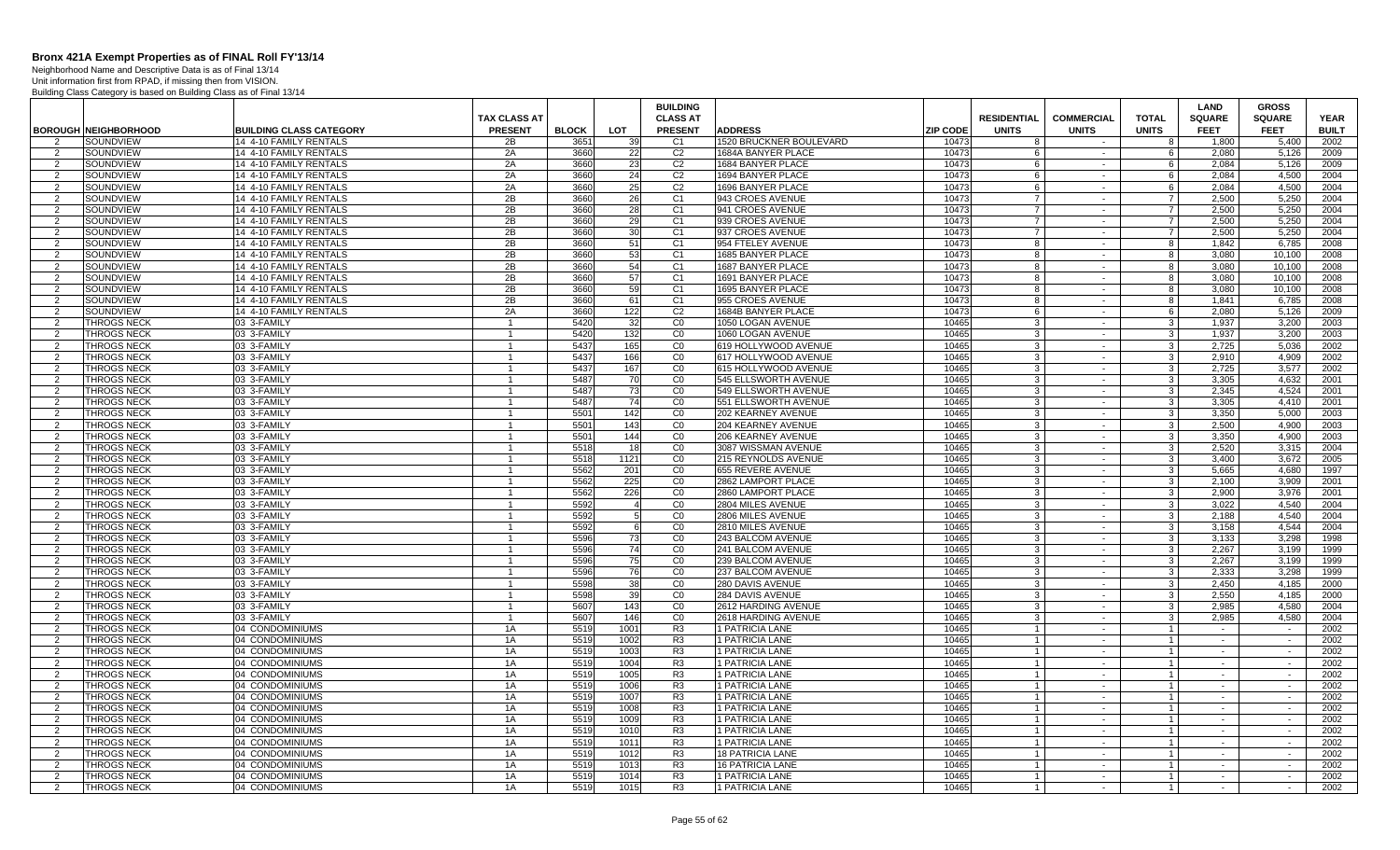Neighborhood Name and Descriptive Data is as of Final 13/14

|                                  |                                          |                                    | <b>TAX CLASS AT</b> |              |              | <b>BUILDING</b><br><b>CLASS AT</b> |                                            |                 | <b>RESIDENTIAL</b> | <b>COMMERCIAL</b> | <b>TOTAL</b>                     | <b>LAND</b><br><b>SQUARE</b> | <b>GROSS</b><br><b>SQUARE</b> | <b>YEAR</b>  |
|----------------------------------|------------------------------------------|------------------------------------|---------------------|--------------|--------------|------------------------------------|--------------------------------------------|-----------------|--------------------|-------------------|----------------------------------|------------------------------|-------------------------------|--------------|
|                                  | <b>BOROUGH NEIGHBORHOOD</b>              | <b>BUILDING CLASS CATEGORY</b>     | <b>PRESENT</b>      | <b>BLOCK</b> | <b>LOT</b>   | <b>PRESENT</b>                     | <b>ADDRESS</b>                             | <b>ZIP CODE</b> | <b>UNITS</b>       | <b>UNITS</b>      | <b>UNITS</b>                     | <b>FEET</b>                  | <b>FEET</b>                   | <b>BUILT</b> |
| 2                                | <b>THROGS NECK</b>                       | 04 CONDOMINIUMS                    | 1A                  | 5519         | 1016         | R3                                 | 1 PATRICIA LANE                            | 10465           | -1                 | $\sim$            | $\overline{1}$                   | $\sim$                       | $\sim$                        | 2002         |
| 2                                | <b>THROGS NECK</b>                       | 04 CONDOMINIUMS                    | 1A                  | 551          | 1017         | R <sub>3</sub>                     | 1 PATRICIA LANE                            | 10465           | -1                 | $\sim$            | $\overline{1}$                   | $\sim$                       | $\sim$                        | 2002         |
| 2                                | <b>THROGS NECK</b>                       | 04 CONDOMINIUMS                    | 1A                  | 5519         | 1018         | R3                                 | 1 PATRICIA LANE                            | 10465           |                    | $\sim$            | $\overline{1}$                   |                              |                               | 2002         |
| 2                                | <b>THROGS NECK</b>                       | 04 CONDOMINIUMS                    | 1A                  | 5519         | 1019         | R <sub>3</sub>                     | 1 PATRICIA LANE                            | 10465           |                    | $\sim$            | $\overline{1}$                   | $\sim$                       | $\sim$                        | 2002         |
| $\overline{2}$                   | THROGS NECK                              | 04 CONDOMINIUMS                    | 1A                  | 5519         | 1020         | R <sub>3</sub>                     | 1 PATRICIA LANE                            | 10465           |                    | $\sim$            | $\overline{1}$                   | $\sim$                       | $\sim$                        | 2002         |
| 2                                | THROGS NECK                              | 04 CONDOMINIUMS                    | 1A                  | 5519         | 1021         | R <sub>3</sub>                     | 1 PATRICIA LANE                            | 10465           | -1                 | $\sim$            | $\overline{1}$                   | $\sim$                       | $\sim$                        | 2002         |
| 2                                | <b>THROGS NECK</b>                       | 04 CONDOMINIUMS                    | 1A                  | 5519         | 1022         | R3                                 | <b>38 PATRICIA LANE</b>                    | 10465           | $\overline{1}$     | $\sim$            | $\overline{1}$                   | $\sim$                       | $\sim$                        | 2002         |
| 2                                | THROGS NECK                              | 04 CONDOMINIUMS                    | 1A                  | 5519         | 1023         | R <sub>3</sub>                     | 1 PATRICIA LANE                            | 10465           | $\overline{1}$     | $\sim$            | $\overline{1}$                   | $\sim$                       | $\sim$                        | 2002         |
| 2                                | <b>THROGS NECK</b>                       | 04 CONDOMINIUMS                    | 1A                  | 5519         | 1024         | R <sub>3</sub>                     | 1 PATRICIA LANE                            | 10465           | $\overline{1}$     | $\sim$            | $\mathbf{1}$                     | $\sim$                       | $\sim$                        | 2002         |
| 2                                | THROGS NECK                              | 04 CONDOMINIUMS                    | 1A                  | 5519         | 1025         | R <sub>3</sub>                     | <b>1 PATRICIA LANE</b>                     | 10465           | $\overline{1}$     | $\sim$            | $\overline{1}$                   | $\sim$                       | $\sim$                        | 2002         |
| 2                                | <b>THROGS NECK</b>                       | 04 CONDOMINIUMS                    | 1A                  | 551          | 1026         | R3                                 | 1 PATRICIA LANE                            | 10465           |                    | $\sim$            | $\overline{1}$                   | $\sim$                       | $\sim$                        | 2002         |
| 2                                | THROGS NECK                              | 04 CONDOMINIUMS                    | 1A                  | 5519         | 1027         | R <sub>3</sub>                     | 1 PATRICIA LANE                            | 10465           |                    | $\sim$            | $\overline{1}$                   | $\sim$                       |                               | 2002         |
| $\overline{2}$                   | <b>THROGS NECK</b>                       | 04 CONDOMINIUMS                    | 1A                  | 5519         | 1028         | R <sub>3</sub>                     | 1 PATRICIA LANE                            | 10465           | -1                 | $\sim$            | $\overline{1}$                   | $\sim$                       | $\sim$                        | 2002         |
| 2                                | THROGS NECK                              | 04 CONDOMINIUMS                    | 1A                  | 5519         | 1029         | R <sub>3</sub>                     | 1 PATRICIA LANE                            | 10465           |                    | $\sim$            | $\overline{1}$                   | $\sim$                       | $\sim$                        | 2002         |
| 2                                | <b>THROGS NECK</b>                       | 04 CONDOMINIUMS                    | 1A                  | 5519         | 1030         | R <sub>3</sub>                     | 1 PATRICIA LANE                            | 10465           |                    | $\sim$            | $\mathbf{1}$                     | $\sim$                       | $\sim$                        | 2002         |
| 2                                | <b>THROGS NECK</b>                       | 04 CONDOMINIUMS                    | 1A                  | 5519         | 1031         | R <sub>3</sub>                     | 1 PATRICIA LANE                            | 10465           | $\overline{1}$     | $\sim$            | $\overline{1}$                   | $\sim$                       | $\sim$                        | 2002         |
| 2                                | THROGS NECK                              | 04 CONDOMINIUMS                    | 1A                  | 5519         | 1032         | R <sub>3</sub>                     | 1 PATRICIA LANE                            | 10465           | $\overline{1}$     | $\sim$            | $\overline{1}$                   | $\sim$                       | $\sim$                        | 2002         |
| 2                                | <b>THROGS NECK</b>                       | 04 CONDOMINIUMS                    | 1A                  | 5519         | 1033         | R <sub>3</sub>                     | <b>1 PATRICIA LANE</b>                     | 10465           | $\overline{1}$     | $\sim$            | $\overline{1}$                   | $\sim$                       | $\sim$                        | 2002         |
| 2                                | <b>THROGS NECK</b>                       | 04 CONDOMINIUMS                    | 1A                  | 5519         | 1034         | R <sub>3</sub>                     | 1 PATRICIA LANE                            | 10465           |                    | $\sim$            | $\overline{1}$                   | $\sim$                       | $\sim$                        | 2002         |
| 2                                | <b>THROGS NECK</b>                       | 04 CONDOMINIUMS                    | 1A                  | 5519         | 1035         | R <sub>3</sub>                     | 1 PATRICIA LANE                            | 10465           | -1                 | $\sim$            | $\overline{1}$                   | $\sim$                       | $\sim$                        | 2002         |
| $\overline{2}$                   | THROGS NECK                              | 04 CONDOMINIUMS                    | 1A                  | 5519         | 1036         | R <sub>3</sub>                     | 1 PATRICIA LANE                            | 10465           | $\overline{1}$     | $\sim$            | $\overline{1}$                   | $\sim$                       | $\sim$                        | 2002         |
| 2                                | <b>THROGS NECK</b>                       | 04 CONDOMINIUMS                    | 1A                  | 5519         | 1037         | R <sub>3</sub>                     | 1 PATRICIA LANE                            | 10465           |                    | $\sim$            | $\overline{1}$                   | $\sim$                       | $\sim$                        | 2002         |
| 2                                | <b>THROGS NECK</b>                       | 04 CONDOMINIUMS                    | 1A                  | 5519         | 1038         | R3                                 | 1 PATRICIA LANE                            | 10465           | $\overline{1}$     | $\sim$            | $\overline{1}$                   | $\sim$                       | $\sim$                        | 2002         |
| 2                                | THROGS NECK                              | 04 CONDOMINIUMS                    | 1A                  | 5519         | 1039         | R <sub>3</sub>                     | 1 PATRICIA LANE                            | 10465           | -1                 | $\sim$            | $\overline{1}$                   | $\sim$                       | $\sim$                        | 2002         |
| 2                                | <b>THROGS NECK</b>                       | 04 CONDOMINIUMS                    | 1A                  | 5519         | 1040         | R <sub>3</sub>                     | 1 PATRICIA LANE                            | 10465           | $\overline{1}$     | $\sim$            | $\mathbf{1}$                     | $\sim$                       | $\sim$                        | 2002         |
| 2                                | <b>THROGS NECK</b>                       | 04 CONDOMINIUMS                    | 1A                  | 5519         | 1041         | R <sub>3</sub>                     | 1 PATRICIA LANE                            | 10465           | $\overline{1}$     | $\sim$            | $\overline{1}$                   | $\sim$                       | $\sim$                        | 2002         |
| 2                                | <b>THROGS NECK</b>                       | 04 CONDOMINIUMS                    | 1A                  | 5519         | 1042         | R <sub>3</sub>                     | <b>1 PATRICIA LANE</b>                     | 10465           |                    | $\sim$            | $\mathbf{1}$                     | $\sim$                       | $\sim$                        | 2002         |
| $\overline{2}$                   | THROGS NECK                              | 04 CONDOMINIUMS                    | 1A                  | 5519         | 1043         | R <sub>3</sub>                     | 1 PATRICIA LANE                            | 10465           |                    | $\sim$            | $\mathbf{1}$                     | $\sim$                       | $\sim$                        | 2002         |
| 2                                | <b>THROGS NECK</b>                       | 04 CONDOMINIUMS                    | 1A                  | 5519         | 1044         | R <sub>3</sub>                     | 1 PATRICIA LANE                            | 10465           | -1                 | $\sim$            | $\overline{1}$                   | $\sim$                       | $\sim$                        | 2002         |
| 2                                | <b>THROGS NECK</b>                       | 04 CONDOMINIUMS                    | 1A                  | 5606         | 1224         | R3                                 | 201 BUTTRICK AVENUE                        | 10465           |                    | $\sim$            | $\overline{1}$                   | $\sim$                       | $\sim$                        | 1995         |
| 2                                | THROGS NECK                              | 04 CONDOMINIUMS                    | 1A                  | 5606         | 1301         | R <sub>3</sub>                     | <b>218 BUTTRICK AVENUE</b>                 | 10465<br>10465  |                    | $\sim$<br>$\sim$  | $\overline{1}$                   | $\sim$                       | $\sim$<br>$\sim$              | 2004         |
| 2                                | <b>THROGS NECK</b>                       | 04 CONDOMINIUMS                    | 1A<br>1A            | 5606<br>5606 | 1302         | R <sub>3</sub><br>R <sub>3</sub>   | 218 BUTTRICK AVENUE                        |                 | $\overline{1}$     |                   | $\overline{1}$                   | $\sim$                       |                               | 2004         |
| 2                                | <b>THROGS NECK</b>                       | 04 CONDOMINIUMS                    |                     | 5606         | 1303         |                                    | 218 BUTTRICK AVENUE                        | 10465<br>10465  | $\overline{1}$     | $\sim$            | $\overline{1}$                   | $\sim$                       | $\sim$                        | 2004         |
| 2                                | <b>THROGS NECK</b><br><b>THROGS NECK</b> | 04 CONDOMINIUMS                    | 1A<br>1A            | 5606         | 1304<br>1305 | R3<br>R <sub>3</sub>               | 220 BUTTRICK AVENUE<br>220 BUTTRICK AVENUE | 10465           | $\overline{1}$     | $\sim$            | $\overline{1}$<br>$\overline{1}$ | $\sim$                       | $\sim$                        | 2004<br>2004 |
| 2                                | <b>THROGS NECK</b>                       | 04 CONDOMINIUMS<br>04 CONDOMINIUMS | 1A                  | 5606         | 1306         | R <sub>3</sub>                     | 220 BUTTRICK AVENUE                        | 10465           |                    | $\sim$<br>$\sim$  | $\overline{1}$                   | $\sim$<br>$\sim$             | $\sim$<br>$\sim$              | 2004         |
| $\overline{2}$<br>$\overline{2}$ | THROGS NECK                              | 04 CONDOMINIUMS                    | 1A                  | 5606         | 1307         | R <sub>3</sub>                     | 222 BUTTRICK AVENUE                        | 10465           |                    | $\sim$            | $\overline{1}$                   | $\sim$                       | $\sim$                        | 2004         |
| $\overline{2}$                   | <b>THROGS NECK</b>                       | 04 CONDOMINIUMS                    | 1A                  | 5606         | 1308         | R <sub>3</sub>                     | 222 BUTTRICK AVENUE                        | 10465           |                    | $\sim$            | $\overline{1}$                   | $\sim$                       | $\sim$                        | 2004         |
| $\overline{2}$                   | <b>THROGS NECK</b>                       | 04 CONDOMINIUMS                    | 1A                  | 5606         | 1340         | R <sub>3</sub>                     | 222 BUTTRICK AVENUE                        | 10465           | $\overline{1}$     | $\sim$            | $\mathbf{1}$                     | $\sim$                       | $\sim$                        | 2004         |
| 2                                | THROGS NECK                              | 04 CONDOMINIUMS                    | 1A                  | 5606         | 1341         | R3                                 | 224 BUTTRICK AVENUE                        | 10465           |                    | $\sim$            | $\overline{1}$                   | $\sim$                       | $\overline{\phantom{a}}$      | 2004         |
| 2                                | <b>THROGS NECK</b>                       | 04 CONDOMINIUMS                    | 1A                  | 5606         | 1342         | R <sub>3</sub>                     | 224 BUTTRICK AVENUE                        | 10465           | $\overline{1}$     | $\sim$            | $\mathbf{1}$                     | $\sim$                       | $\sim$                        | 2004         |
| 2                                | <b>THROGS NECK</b>                       | 04 CONDOMINIUMS                    | 1A                  | 5606         | 1343         | R <sub>3</sub>                     | <b>224 BUTTRICK AVENUE</b>                 | 10465           | $\overline{1}$     | $\sim$            | $\overline{1}$                   | $\sim$                       | $\sim$                        | 2004         |
| $\overline{2}$                   | <b>THROGS NECK</b>                       | 04 CONDOMINIUMS                    | 1A                  | 5606         | 1344         | R <sub>3</sub>                     | 217 GRAFF AVENUE                           | 10465           | $\overline{1}$     | $\sim$            | $\overline{1}$                   | $\sim$                       | $\sim$                        | 2004         |
| $\overline{2}$                   | <b>THROGS NECK</b>                       | 04 CONDOMINIUMS                    | 1A                  | 5606         | 1345         | R <sub>3</sub>                     | 217 GRAFF AVENUE                           | 10465           |                    | $\sim$            | $\overline{1}$                   | $\sim$                       |                               | 2004         |
| 2                                | THROGS NECK                              | 04 CONDOMINIUMS                    | 1A                  | 5606         | 1346         | R <sub>3</sub>                     | <b>217 GRAFF AVENUE</b>                    | 10465           |                    | $\sim$            | $\overline{1}$                   | $\sim$                       | $\sim$                        | 2004         |
| 2                                | <b>THROGS NECK</b>                       | 04 CONDOMINIUMS                    | 1A                  | 5606         | 1347         | R <sub>3</sub>                     | 219 GRAFF AVENUE                           | 10465           |                    | $\sim$            | $\overline{1}$                   | $\sim$                       | $\sim$                        | 2004         |
| 2                                | THROGS NECK                              | 04 CONDOMINIUMS                    | 1A                  | 5606         | 1348         | R <sub>3</sub>                     | 219 GRAFF AVENUE                           | 10465           |                    | $\sim$            | $\overline{1}$                   | $\sim$                       | $\sim$                        | 2004         |
| 2                                | <b>THROGS NECK</b>                       | 04 CONDOMINIUMS                    | 1A                  | 5606         | 1349         | R3                                 | 219 GRAFF AVENUE                           | 10465           | $\overline{1}$     | $\sim$            | $\overline{1}$                   | $\sim$                       | $\sim$                        | 2004         |
| 2                                | <b>WAKEFIELD</b>                         | 03 3-FAMILY                        |                     | 4995         | 118          | CO                                 | 665 EAST 234 STREET                        | 10466           | $\overline{3}$     | $\sim$            | $\overline{3}$                   | 2.118                        | 4.560                         | 2006         |
| 2                                | <b>WAKEFIELD</b>                         | 03 3-FAMILY                        | $\mathbf{1}$        | 4995         | 119          | CO                                 | 663 EAST 234 STREET                        | 10466           | 3                  | $\sim$            | $\mathbf{3}$                     | 2.118                        | 4.560                         | 2006         |
| $\overline{2}$                   | WAKEFIELD                                | 03 3-FAMILY                        |                     | 5006         | 34           | C <sub>0</sub>                     | 1742 PITMAN AVENUE                         | 10466           | $\mathbf{3}$       | $\sim$            | $\mathbf{3}$                     | 2,642                        | 4,000                         | 1999         |
| 2                                | <b>WAKEFIELD</b>                         | 03 3-FAMILY                        |                     | 5022         | 126          | $\overline{C}0$                    | 4166 WILDER AVENUE                         | 10466           | 3                  | $\sim$            | 3                                | 3,645                        | 4,437                         | 2002         |
| 2                                | <b>WAKEFIELD</b>                         | 03 3-FAMILY                        |                     | 5022         | 127          | CO                                 | 4168 WILDER AVENUE                         | 10466           | 3                  | $\sim$            | $\mathbf{3}$                     | 4,025                        | 4,536                         | 2002         |
| 2                                | <b>WAKEFIELD</b>                         | 03 3-FAMILY                        |                     | 5028         | 15           | CO                                 | 4129 SETON AVENUE                          | 10466           | 3                  | $\sim$            | $\mathbf{3}$                     | 3.742                        | 4,556                         | 2006         |
| 2                                | WAKEFIELD                                | 03 3-FAMILY                        |                     | 5047         | 11           | CO                                 | 4366 FURMAN AVENUE                         | 10466           | 3                  | $\sim$            | $\mathbf{3}$                     | 2,910                        | 3,876                         | 2005         |
| 2                                | WAKEFIELD                                | 03 3-FAMILY                        |                     | 5047         | 12           | CO                                 | 4368 FURMAN AVENUE                         | 10466           | 3                  | $\sim$            | $\mathbf{3}$                     | 1,853                        | 3,876                         | 2005         |
| 2                                | <b>WAKEFIELD</b>                         | 03 3-FAMILY                        | $\mathbf{1}$        | 5058         | 125          | C <sub>0</sub>                     | 4350 DE REIMER AVENUE                      | 10466           | 3                  | $\sim$            | 3                                | 3.549                        | 4.635                         | 2000         |
| 2                                | <b>WAKEFIELD</b>                         | 03 3-FAMILY                        |                     | 5074         |              | CO                                 | 4501 BRONX BOULEVARD                       | 10470           | 3                  | $\sim$            | $\mathbf{3}$                     | 2,220                        | 4,235                         | 1993         |
|                                  |                                          |                                    |                     |              |              |                                    |                                            |                 |                    |                   |                                  |                              |                               |              |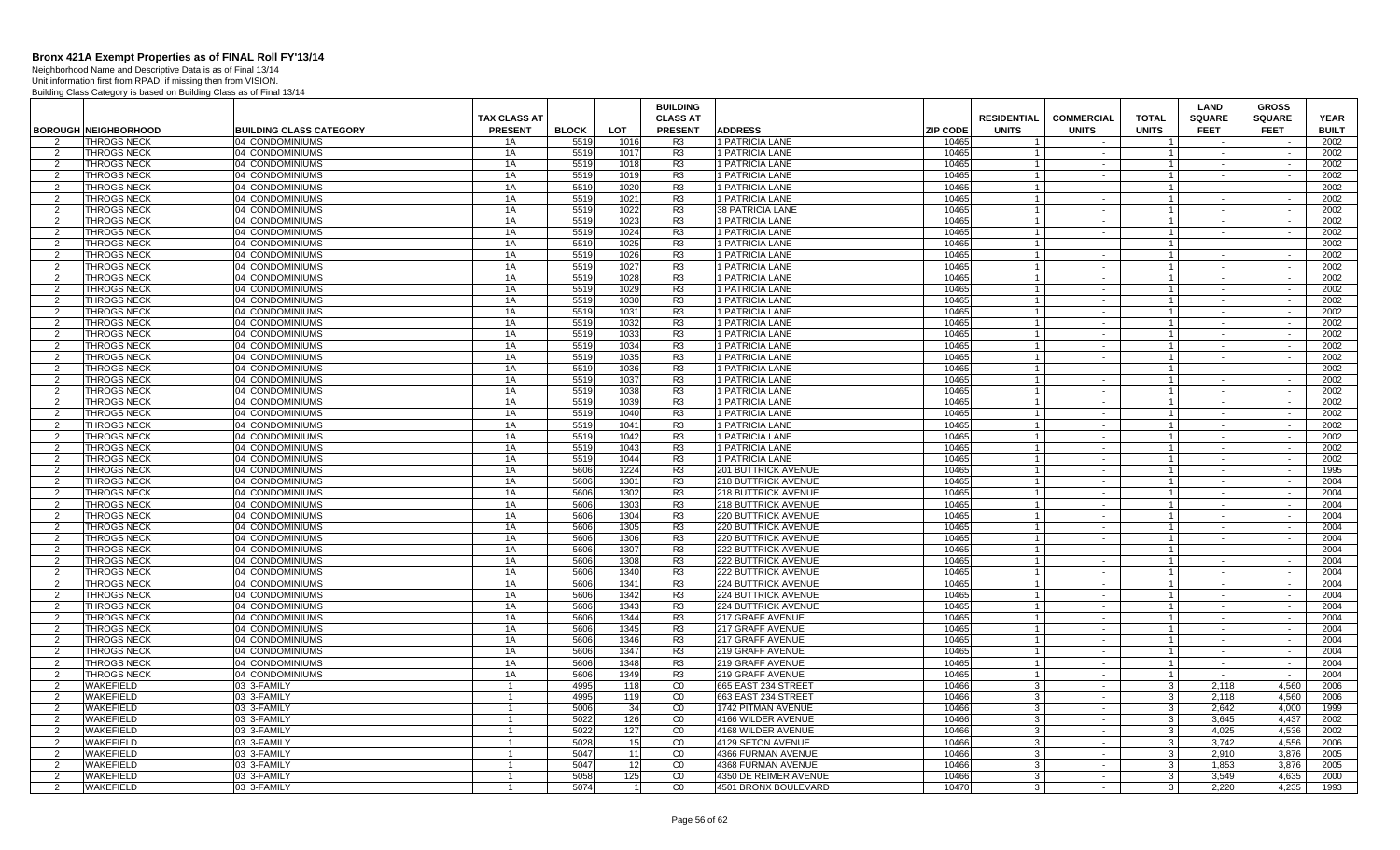Neighborhood Name and Descriptive Data is as of Final 13/14

|                |                             |                                |                     |              |            | <b>BUILDING</b> |                                     |                    |                   |                         | <b>LAND</b>   | <b>GROSS</b>  |              |
|----------------|-----------------------------|--------------------------------|---------------------|--------------|------------|-----------------|-------------------------------------|--------------------|-------------------|-------------------------|---------------|---------------|--------------|
|                |                             |                                | <b>TAX CLASS AT</b> |              |            | <b>CLASS AT</b> |                                     | <b>RESIDENTIAL</b> | <b>COMMERCIAL</b> | <b>TOTAL</b>            | <b>SQUARE</b> | <b>SQUARE</b> | <b>YEAR</b>  |
|                | <b>BOROUGH NEIGHBORHOOD</b> | <b>BUILDING CLASS CATEGORY</b> | <b>PRESENT</b>      | <b>BLOCK</b> | <b>LOT</b> | <b>PRESENT</b>  | <b>ADDRESS</b><br><b>ZIP CODE</b>   | <b>UNITS</b>       | <b>UNITS</b>      | <b>UNITS</b>            | <b>FEET</b>   | <b>FEET</b>   | <b>BUILT</b> |
|                | WAKEFIELD                   | 03 3-FAMILY                    |                     | 507          | 36         | CO              | 4557A BRONX BOULEVARD<br>1047       |                    |                   | 3                       | 3.593         | 2,919         | 2006         |
| 2              | WAKEFIELD                   | 03 3-FAMILY                    |                     | 5074         | 136        | CO              | 4557B BRONX BOULEVARD<br>1047       | $\cdot$ 3          | $\sim$            | 3                       | 2,471         | 2,919         | 2006         |
| 2              | <b>WAKEFIELD</b>            | 03 3-FAMILY                    | $\mathbf{1}$        | 5074         | 137        | CO              | 4559 BRONX BOULEVARD<br>10470       | 3                  | $\sim$            | 3 <sup>1</sup>          | 3,593         | 2.919         | 2006         |
| 2              | <b>WAKEFIELD</b>            | 03 3-FAMILY                    | $\mathbf{1}$        | 5095         | 114        | CO              | 2011 CAMP STREET<br>10466           | -3                 | $\sim$            | 3 <sup>1</sup>          | 1.698         | 3.209         | 2005         |
| 2              | <b>WAKEFIELD</b>            | 03 3-FAMILY                    | $\mathbf{1}$        | 5099         | 19         | CO              | 4436 MONTICELLO AVENUE<br>10466     | $\mathbf{3}$       | $\sim$            | 3 <sup>1</sup>          | 2.390         | 4.300         | 2003         |
| 2              | <b>WAKEFIELD</b>            | 03 3-FAMILY                    | $\overline{1}$      | 5099         | 64         | CO              | 10466<br>4415 SETON AVENUE          | 3                  | $\sim$            | 3 <sup>1</sup>          | 3.935         | 3.570         | 2003         |
| 2              | WAKEFIELD                   | 03 3-FAMILY                    | $\overline{1}$      | 5099         | 108        | CO              | 10466<br>4432 MONTICELLO AVENUE     | -3                 | $\sim$            | $\mathbf{3}$            | 2,643         | 4,300         | 2003         |
| $\overline{2}$ | <b>WAKEFIELD</b>            | 03 3-FAMILY                    | $\overline{1}$      | 5107         | 58         | CO              | 10470<br>4712 RICHARDSON AVENUE     | -3                 | $\sim$            | $\mathbf{3}$            | 3.325         | 3.834         | 2008         |
| 2              | <b>WAKEFIELD</b>            | 03 3-FAMILY                    | $\mathbf{1}$        | 5111         | 12         | CO              | 1047<br>724 CRANFORD AVENUE         | -3                 | $\sim$            | $\mathbf{3}$            | 4.463         | 4.992         | 2001         |
| $\overline{2}$ | WAKEFIELD                   | 14 4-10 FAMILY RENTALS         | 2B                  | 4993         | 84         | C <sub>1</sub>  | 4229 CARPENTER AVENUE<br>10466      | 8                  | $\sim$            | 8                       | 2,752         | 7,745         | 2009         |
| 2              | <b>WAKEFIELD</b>            | 14 4-10 FAMILY RENTALS         | 2B                  | 5043         |            | S <sub>5</sub>  | 10466<br>4336 WHITE PLAINS ROAD     | - 6                | $\overline{1}$    | -7                      | 5,000         | 13,599        | 2008         |
| 2              | <b>WESTCHESTER</b>          | 03 3-FAMILY                    | $\mathbf{1}$        | 3820         | 76         | CO              | 2229 POWELL AVENUE<br>10462         | $\cdot$ 3          | $\sim$            | 3 <sup>1</sup>          | 2.577         | 4.296         | 2005         |
| $\overline{2}$ | <b>WESTCHESTER</b>          | 03 3-FAMILY                    | $\mathbf{1}$        | 3820         | 77         | CO              | 2227 POWELL AVENUE<br>10462         | $\cdot$ 3          | $\sim$            | 3 <sup>1</sup>          | 2,577         | 4,296         | 2005         |
| 2              | <b>WESTCHESTER</b>          | 03 3-FAMILY                    | $\overline{1}$      | 3822         | 15         | CO              | 10462<br>2214 NEWBOLD AVENUE        | $\mathbf{3}$       | $\sim$            | $\overline{\mathbf{3}}$ | 2.164         | 4,620         | 2006         |
| -2             | <b>WESTCHESTER</b>          | 03 3-FAMILY                    | $\mathbf{1}$        | 3822         | 16         | CO              | 10462<br>2216 NEWBOLD AVENUE        | -3                 | $\sim$            | د                       | 2,989         | 4,620         | 2006         |
| 2              | <b>WESTCHESTER</b>          | 03 3-FAMILY                    | $\overline{1}$      | 3828         |            | CO              | 10462<br>1142 HAVEMEYER AVENUE      | -3                 | $\sim$            | $\mathbf{3}$            | 2.759         | 4.930         | 2002         |
| $\overline{2}$ | <b>WESTCHESTER</b>          | 03 3-FAMILY                    | $\overline{1}$      | 3828         |            | CO              | 10462<br>1144 HAVEMEYER AVENUE      | -3                 | $\sim$            | $\mathbf{3}$            | 1,902         | 4,930         | 2002         |
| $\overline{2}$ | <b>WESTCHESTER</b>          | 03 3-FAMILY                    | -1                  | 3828         | 10         | CO              | 1146 HAVEMEYER AVENUE<br>10462      | 3                  | $\sim$            | $\mathbf{3}$            | 1,902         | 4,930         | 2002         |
| 2              | WESTCHESTER                 | 03 3-FAMILY                    | $\mathbf{1}$        | 3828         | 12         | C <sub>0</sub>  | 1148 HAVEMEYER AVENUE<br>10462      | -3                 | $\sim$            | د                       | 2,759         | 4,930         | 2002         |
| 2              | <b>WESTCHESTER</b>          | 03 3-FAMILY                    | $\mathbf{1}$        | 3845         | 43         | CO              | 2409 HALSEY STREET<br>10461         | $\overline{7}$     | $\sim$            | $\overline{7}$          | 5,000         | 7,347         | 2005         |
| 2              | <b>WESTCHESTER</b>          | 03 3-FAMILY                    | $\mathbf{1}$        | 3964         | 13         | CO              | 2140 GLEBE AVENUE<br>10462          | $\cdot$ 3          | $\sim$            | 3 <sup>1</sup>          | 2,238         | 3,960         | 1989         |
| 2              | <b>WESTCHESTER</b>          | 03 3-FAMILY                    | $\overline{1}$      | 3964         | 14         | CO              | 2142 GLEBE AVENUE<br>10462          | 3                  | $\sim$            | 3 <sup>1</sup>          | 2.148         | 3.900         | 1989         |
| 2              | <b>WESTCHESTER</b>          | 03 3-FAMILY                    | -1                  | 3964         | 15         | CO              | 2144 GLEBE AVENUE<br>10462          | -3                 | $\sim$            | د                       | 2.655         | 3,600         | 1989         |
| $\mathcal{P}$  | WESTCHESTER                 | 03 3-FAMILY                    | $\overline{1}$      | 3976         | 42         | CO              | 10461<br>2477 TRATMAN AVENUE        | 3                  | $\sim$            | $\mathbf{3}$            | 1.734         | 4.718         | 2004         |
| 2              | <b>WESTCHESTER</b>          | 03 3-FAMILY                    | $\overline{1}$      | 3976         | 44         | CO              | 10461<br>2475 TRATMAN AVENUE        | -3                 | $\sim$            | $\mathbf{3}$            | 1,734         | 4,720         | 2004         |
| $\overline{2}$ | <b>WESTCHESTER</b>          | 03 3-FAMILY                    | $\mathbf{1}$        | 3978         | 21         | CO              | 2468 GLEBE AVENUE<br>10461          | 3                  | $\sim$            | $\mathbf{3}$            | 1.710         | 2.862         | 2006         |
| 2              | <b>WESTCHESTER</b>          | 03 3-FAMILY                    |                     | 3978         | 22         | CO              | 2470 GLEBE AVENUE<br>10461          | -3                 | $\sim$            | 3                       | 1.335         | 2.529         | 2006         |
| 2              | <b>WESTCHESTER</b>          | 03 3-FAMILY                    | $\mathbf{1}$        | 3978         | 23         | CO              | 2470A GLEBE AVENUE<br>10461         | -3                 | $\sim$            | 3 <sup>1</sup>          | 1.710         | 2.862         | 2006         |
| $\mathcal{P}$  | <b>WESTCHESTER</b>          | 03 3-FAMILY                    | $\overline{1}$      | 3980         | 33         | CO              | 10461<br>1411 OVERING STREET        | $\cdot$ 3          | $\sim$            | $\mathbf{3}$            | 1,727         | 4,068         | 2006         |
| 2              | <b>WESTCHESTER</b>          | 03 3-FAMILY                    | $\mathbf{1}$        | 3980         | 34         | CO              | 10461<br>1409 OVERING STREET        | 3                  | $\sim$            | 3 <sup>1</sup>          | 1,722         | 4.068         | 2006         |
| $\mathcal{P}$  | <b>WESTCHESTER</b>          | 03 3-FAMILY                    | $\mathbf{1}$        | 3980         | 35         | CO              | 10461<br>1407 OVERING STREET        | $\cdot$ 3          | $\sim$            | 3 <sup>1</sup>          | 1.716         | 4.068         | 2006         |
| 2              | <b>WESTCHESTER</b>          | 03 3-FAMILY                    | $\overline{1}$      | 3980         | 132        | CO              | 10461<br><b>1405 OVERING STREET</b> | -3                 | $\sim$            | $\mathbf{3}$            | 1.710         | 4.068         | 2006         |
| $\mathcal{P}$  | WESTCHESTER                 | 03 3-FAMILY                    | $\overline{1}$      | 3980         | 133        | CO              | 1403 OVERING STREET<br>10461        | $\mathcal{R}$      | $\sim$            | $\mathbf{3}$            | 1,704         | 4,068         | 2006         |
| 2              | <b>WESTCHESTER</b>          | 03 3-FAMILY                    | -1                  | 3980         | 134        | CO              | 1401C OVERING STREET<br>10461       | -3                 | $\sim$            | 3                       | 1,284         | 3,916         | 2006         |
| $\overline{2}$ | <b>WESTCHESTER</b>          | 03 3-FAMILY                    | $\overline{1}$      | 3980         | 135        | CO              | 1401B OVERING STREET<br>10461       | 3                  | $\sim$            | 3 <sup>1</sup>          | 1.269         | 3.916         | 2006         |
| 2              | <b>WESTCHESTER</b>          | 03 3-FAMILY                    |                     | 3980         | 137        | CO              | 2529 WESTCHESTER AVENUE<br>10461    | -3                 | $\sim$            | $\mathbf{3}$            | 1.352         | 3.508         | 2006         |
| 2              | <b>WESTCHESTER</b>          | 03 3-FAMILY                    | $\mathbf{1}$        | 3980         | 138        | CO              | 10461<br>2525 WESTCHESTER AVENUE    | 3                  | $\sim$            | 3 <sup>1</sup>          | 1,420         | 3,508         | 2006         |
| 2              | <b>WESTCHESTER</b>          | 03 3-FAMILY                    | $\mathbf{1}$        | 3991         | 48         | CO              | 1743 ZEREGA AVENUE<br>10462         | -3                 | $\sim$            | $\mathbf{3}$            | 2,582         | 5.000         | 2003         |
| 2              | <b>WESTCHESTER</b>          | 03 3-FAMILY                    | $\mathbf{1}$        | 3991         | 50         | CO              | 10462<br>1741 ZEREGA AVENUE         | -3                 | $\sim$            | 3 <sup>1</sup>          | 2.609         | 5.000         | 2003         |
| 2              | <b>WESTCHESTER</b>          | 03 3-FAMILY                    | $\overline{1}$      | 3994         | 22         | CO              | 2476 MACLAY AVENUE<br>10461         | -3                 | $\sim$            | $\mathbf{3}$            | 2.250         | 4.680         | 2003         |
| 2              | <b>WESTCHESTER</b>          | 03 3-FAMILY                    | $\overline{1}$      | 3994         | 24         | CO              | 2478 MACLAY AVENUE<br>1046          | -3                 | $\sim$            | $\mathbf{3}$            | 2,250         | 4,680         | 2003         |
| $\overline{2}$ | WESTCHESTER                 | 03 3-FAMILY                    | $\mathbf{1}$        | 3995         |            | CO              | 2404 BUCK STREET<br>10461           | 3                  | $\sim$            | $\mathbf{3}$            | 2,235         | 3,901         | 1987         |
| $\overline{2}$ | WESTCHESTER                 | 03 3-FAMILY                    |                     | 3995         | 10         | CO              | 2406 BUCK STREET<br>10461           | 3                  | $\sim$            | 3                       | 2.295         | 3.900         | 1987         |
| $\mathcal{P}$  | <b>WESTCHESTER</b>          | 03 3-FAMILY                    | $\mathbf{1}$        | 3997         | 13         | CO              | 2412 LYVERE STREET<br>10461         | $\mathbf{3}$       | $\sim$            | 3 <sup>1</sup>          | 2.638         | 3.900         | 2005         |
| 2              | <b>WESTCHESTER</b>          | 03 3-FAMILY                    | $\mathbf{1}$        | 3997         | 74         | CO              | 10461<br>2407 FULLER STREET         | 3                  | $\sim$            | $\overline{3}$          | 2,205         | 3,520         | 1988         |
| 2              | <b>WESTCHESTER</b>          | 03 3-FAMILY                    | $\mathbf{1}$        | 3997         | 75         | CO              | 2405 FULLER STREET<br>10461         | -3                 | $\sim$            | $\overline{3}$          | 2.145         | 3,520         | 1988         |
| 2              | <b>WESTCHESTER</b>          | 03 3-FAMILY                    | $\mathbf{1}$        | 3997         | 76         | CO              | 10461<br>2403 FULLER STREET         | 3                  | $\sim$            | 3 <sup>1</sup>          | 2.145         | 3.520         | 1988         |
| 2              | <b>WESTCHESTER</b>          | 03 3-FAMILY                    | $\mathbf{1}$        | 3997         | 77         | $\overline{C}0$ | 1046<br>2401 FULLER STREET          | -3                 | $\sim$            | $\mathbf{3}$            | 2,351         | 3,744         | 1988         |
| $\overline{2}$ | <b>WESTCHESTER</b>          | 03 3-FAMILY                    | $\overline{1}$      | 4067         |            | CO              | 1520 PAULDING AVENUE<br>1046        | 3                  | $\sim$            | $\mathbf{3}$            | 5,192         | 3,858         | 2001         |
| 2              | <b>WESTCHESTER</b>          | 03 3-FAMILY                    |                     | 4067         |            | $_{\rm CO}$     | 1522 PAULDING AVENUE<br>1046        | -3                 | $\sim$            | $\overline{3}$          | 2,133         | 3,858         | 2001         |
| $\overline{2}$ | <b>WESTCHESTER</b>          | 03 3-FAMILY                    | $\mathbf{1}$        | 4067         | 10         | CO              | 1524 PAULDING AVENUE<br>10461       | $\cdot$ 3          | $\sim$            | $\mathbf{3}$            | 2.212         | 3.858         | 2001         |
| 2              | WESTCHESTER                 | 03 3-FAMILY                    |                     | 4067         | 11         | CO              | 1526 PAULDING AVENUE<br>10461       | $\mathcal{R}$      | $\sim$            | 3                       | 4,463         | 3,858         | 2001         |
| 2              | <b>WESTCHESTER</b>          | 08 RENTALS - REGULATED         | 2                   | 3980         |            | D7              | 1046<br>2511 WESTCHESTER AVENUE     | 58                 | 5                 | 63                      | 21,650        | 74.021        | 2007         |
| 2              | <b>WESTCHESTER</b>          | 09 RENTALS - UNREGULATED       | 2                   | 3986         | -7         | D7              | 10461<br>1564 ST PETERS AVENUE      | 38                 | $\overline{1}$    | 39                      | 11.782        | 34.595        | 2005         |
| 2              | <b>WESTCHESTER</b>          | 09 RENTALS - UNREGULATED       | 2                   | 3997         | 23         | C <sub>1</sub>  | 10461<br>2430 LYVERE STREET         | 13                 | $\sim$            | 13                      | 5.087         | 10.534        | 2010         |
| $\mathcal{D}$  | WESTCHESTER                 | 14 4-10 FAMILY RENTALS         | 2B                  | 3846         |            | C1              | 1046<br>2406 WESTCHESTER AVENUE     | -8                 | $\sim$            | 8                       | 2,486         | 7,316         | 2001         |
| 2              | <b>WESTCHESTER</b>          | 14 4-10 FAMILY RENTALS         | 2B                  | 3846         |            | C <sub>1</sub>  | 10461<br>2408 WESTCHESTER AVENUE    | -8                 | $\sim$            | 8                       | 2,426         | 7,316         | 2001         |
| $\overline{2}$ | <b>WESTCHESTER</b>          | 14 4-10 FAMILY RENTALS         | 2B                  | 3846         |            | C <sub>1</sub>  | 2410 WESTCHESTER AVENUE<br>10461    | 8                  |                   | 8                       | 2,418         | 7,316         | 2001         |
|                |                             |                                |                     |              |            |                 |                                     |                    |                   |                         |               |               |              |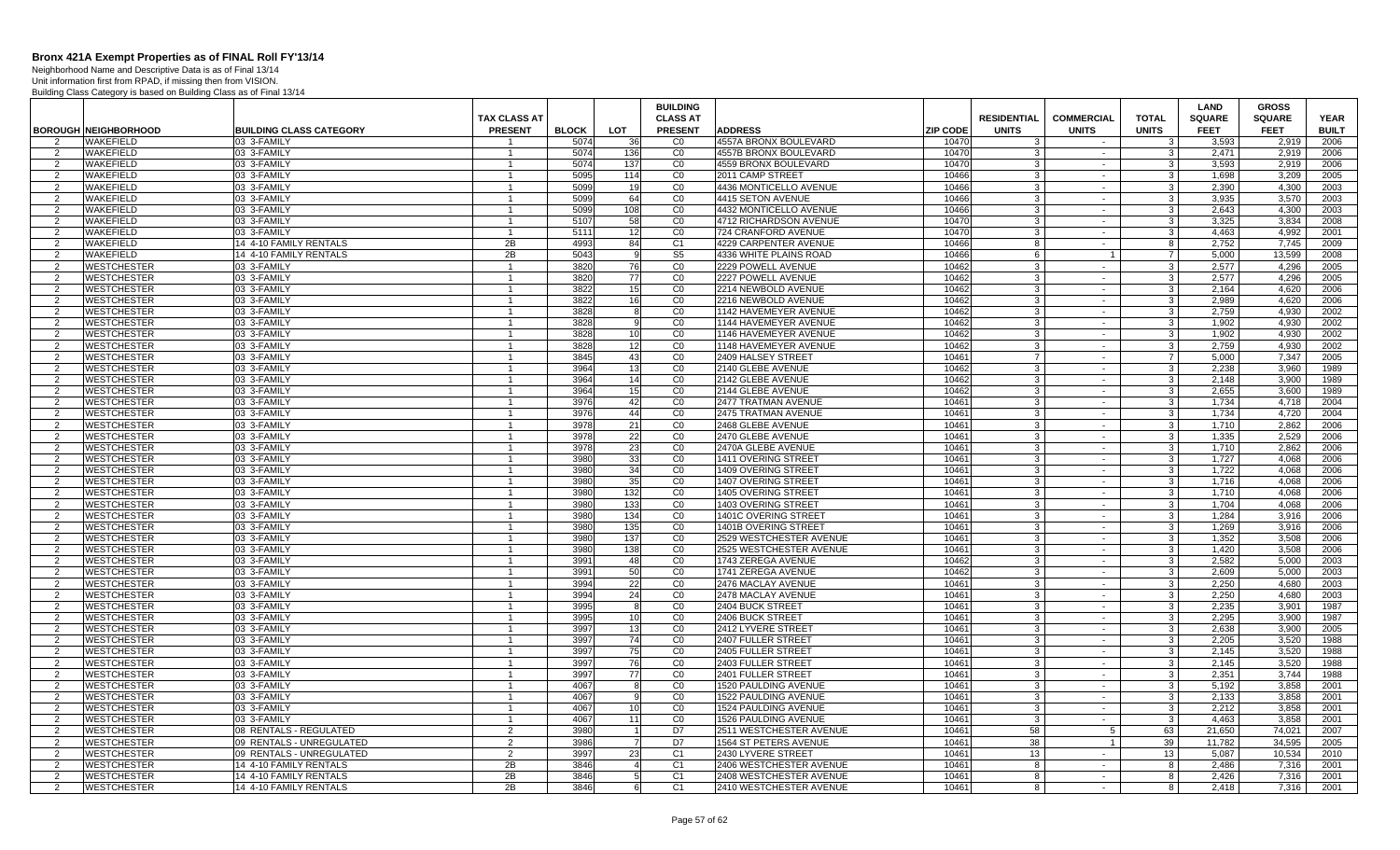Neighborhood Name and Descriptive Data is as of Final 13/14

|                     |                                                |                                                  |                                       |              |                 | <b>BUILDING</b>                   |                                            |                 |                                    |                                   |                                | <b>LAND</b>                  | <b>GROSS</b>                 |                             |
|---------------------|------------------------------------------------|--------------------------------------------------|---------------------------------------|--------------|-----------------|-----------------------------------|--------------------------------------------|-----------------|------------------------------------|-----------------------------------|--------------------------------|------------------------------|------------------------------|-----------------------------|
|                     | <b>BOROUGH NEIGHBORHOOD</b>                    | <b>BUILDING CLASS CATEGORY</b>                   | <b>TAX CLASS AT</b><br><b>PRESENT</b> | <b>BLOCK</b> | LOT             | <b>CLASS AT</b><br><b>PRESENT</b> | <b>ADDRESS</b>                             | <b>ZIP CODE</b> | <b>RESIDENTIAL</b><br><b>UNITS</b> | <b>COMMERCIAL</b><br><b>UNITS</b> | <b>TOTAL</b><br><b>UNITS</b>   | <b>SQUARE</b><br><b>FEET</b> | <b>SQUARE</b><br><b>FEET</b> | <b>YEAR</b><br><b>BUILT</b> |
| 2                   | <b>WESTCHESTER</b>                             | 14 4-10 FAMILY RENTALS                           | 2B                                    | 3846         |                 | C <sub>1</sub>                    | 2412 WESTCHESTER AVENUE                    | 10461           | -8                                 | $\sim$                            | 8                              | 3.486                        | 7,316                        | 2001                        |
| 2                   | <b>WESTCHESTER</b>                             | 14 4-10 FAMILY RENTALS                           | 2B                                    | 3846         | 8               | C <sub>1</sub>                    | 2414 WESTCHESTER AVENUE                    | 10461           | 8                                  | $\sim$                            | 8                              | 2,452                        | 7.316                        | 2001                        |
| 2                   | <b>WESTCHESTER</b>                             | 14 4-10 FAMILY RENTALS                           | 2B                                    | 3846         | 9               | C <sub>1</sub>                    | 2416 WESTCHESTER AVENUE                    | 10461           | 8                                  | $\sim$                            | 8                              | 2,395                        | 7,316                        | 2001                        |
| -2                  | <b>WESTCHESTER</b>                             | 14 4-10 FAMILY RENTALS                           | 2B                                    | 3846         | 10              | C <sub>1</sub>                    | 2418 WESTCHESTER AVENUE                    | 10461           | 8                                  | $\sim$                            | 8                              | 2,394                        | 7,316                        | 2001                        |
| 2                   | <b>WESTCHESTER</b>                             | 14 4-10 FAMILY RENTALS                           | 2B                                    | 3846         | 11              | C <sub>1</sub>                    | 2420 WESTCHESTER AVENUE                    | 10461           | 8                                  | $\sim$                            | 8                              | 2,424                        | 7,316                        | 2001                        |
| $\mathcal{P}$       | <b>WESTCHESTER</b>                             | 14 4-10 FAMILY RENTALS                           | 2B                                    | 3964         | 16              | C <sub>1</sub>                    | 1447 DORIS STREET                          | 10462           | $\overline{7}$                     | $\sim$                            | $7\overline{ }$                | 2,329                        | 7,100                        | 2003                        |
| $\overline{2}$      | <b>WESTCHESTER</b>                             | 14 4-10 FAMILY RENTALS                           | 2B                                    | 3964         | 18              | C <sub>1</sub>                    | 1445 DORIS STREET                          | 10462           | $\overline{7}$                     | $\sim$                            | $\overline{7}$                 | 2,329                        | 7,100                        | 2003                        |
| 2                   | <b>WESTCHESTER</b>                             | 14 4-10 FAMILY RENTALS                           | 2B                                    | 3964         | 22              | C <sub>1</sub>                    | 1443 DORIS STREET                          | 10462           | $\overline{7}$                     | $\sim$                            | $7\overline{ }$                | 2.329                        | 7,100                        | 2003                        |
| 2                   | <b>WESTCHESTER</b>                             | 14 4-10 FAMILY RENTALS                           | 2B                                    | 3964         | 24              | C <sub>1</sub>                    | 1441 DORIS STREET                          | 10462           | $\overline{7}$                     | $\sim$                            | $\overline{7}$                 | 2,329                        | 6,325                        | 2003                        |
| $\mathcal{P}$       | <b>WESTCHESTER</b>                             | 14 4-10 FAMILY RENTALS                           | 2B                                    | 3964         | 25              | C <sub>1</sub>                    | 1439 DORIS STREET                          | 10462           | $\overline{7}$                     | $\sim$                            | $7\overline{ }$                | 2,329                        | 6,325                        | 2003                        |
| 2                   | <b>WESTCHESTER</b>                             | 14 4-10 FAMILY RENTALS                           | 2A                                    | 3964         | 26              | S <sub>5</sub>                    | 1437 DORIS STREET                          | 10462           | $5\overline{)}$                    |                                   | $6 \overline{6}$               | 2,034                        | 6,180                        | 2006                        |
| 2                   | <b>WESTCHESTER</b>                             | 14 4-10 FAMILY RENTALS                           | 2B                                    | 3964         | 27              | C <sub>1</sub>                    | 1435 DORIS STREET                          | 10462           | 8                                  | $\sim$                            | 8                              | 2,705                        | 7,265                        | 2006                        |
| 2                   | <b>WESTCHESTER</b>                             | 14 4-10 FAMILY RENTALS                           | 2B                                    | 3964         | 28              | C <sub>1</sub>                    | 1433 DORIS STREET                          | 10462           | 8                                  | $\sim$                            | 8                              | 2.947                        | 7.265                        | 2006                        |
| 2                   | <b>WESTCHESTER</b>                             | 14 4-10 FAMILY RENTALS                           | 2B                                    | 3964         | 30 <sup>1</sup> | C <sub>1</sub>                    | 1431 DORIS STREET                          | 10462           | 8                                  | $\sim$                            | 8                              | 2,650                        | 8,900                        | 2005                        |
| $\overline{2}$      | <b>WESTCHESTER</b>                             | 14 4-10 FAMILY RENTALS                           | 2B                                    | 3964         | 35              | C <sub>1</sub>                    | 1419 DORIS STREET                          | 10462           | 8                                  | $\sim$                            | $\overline{\mathbf{8}}$        | 2,520                        | 7,565                        | 2005                        |
| 2                   | WESTCHESTER                                    | 14 4-10 FAMILY RENTALS                           | $\overline{2B}$                       | 3964         | 36              | C <sub>1</sub>                    | 1417 DORIS STREET                          | 10462           | 8                                  | $\sim$<br>$\sim$                  | 8                              | 3.240                        | 9,031                        | 2005                        |
| 2<br>$\mathcal{P}$  | <b>WESTCHESTER</b>                             | 14 4-10 FAMILY RENTALS<br>14 4-10 FAMILY RENTALS | 2B<br>2B                              | 3964<br>3964 | 37              | C <sub>1</sub><br>C <sub>1</sub>  | 1415 DORIS STREET                          | 10462<br>10462  | 8<br>8                             |                                   | 8                              | 3.240<br>3.115               | 9.031                        | 2005<br>2005                |
| 2                   | <b>WESTCHESTER</b><br><b>WESTCHESTER</b>       | 14 4-10 FAMILY RENTALS                           | 2B                                    | 3964         | 131<br>132      | C <sub>1</sub>                    | 1429 DORIS STREET<br>1427 DORIS STREET     | 10462           | 8                                  | $\sim$<br>$\sim$                  | 8<br>$^{\circ}$                | 3,345                        | 9,000<br>8,900               | 2005                        |
| $\overline{2}$      | WESTCHESTER                                    | 14 4-10 FAMILY RENTALS                           | 2B                                    | 3964         | 133             | C1                                | 1425 DORIS STREET                          | 10462           | 8                                  | $\sim$                            | $\overline{\mathbf{8}}$        | 3,650                        | 8,900                        | 2005                        |
| 2                   | <b>WESTCHESTER</b>                             | 14 4-10 FAMILY RENTALS                           | 2B                                    | 3965         | 11              | C7                                | 1432 DORIS STREET                          | 10462           | -7                                 |                                   | 8                              | 2.486                        | 7.419                        | 2005                        |
| $\mathcal{P}$       | <b>WESTCHESTER</b>                             | 14 4-10 FAMILY RENTALS                           | 2B                                    | 3965         | 111             | C7                                | 1430 DORIS STREET                          | 10462           | $\overline{7}$                     |                                   | 8                              | 2,264                        | 6,754                        | 2005                        |
| $\overline{2}$      | <b>WESTCHESTER</b>                             | 14 4-10 FAMILY RENTALS                           | 2B                                    | 3970         | 13              | C <sub>1</sub>                    | 1420 PARKER STREET                         | 10462           | $\overline{7}$                     | $\sim$                            | $\overline{7}$                 | 4,750                        | 5,692                        | 2007                        |
| $\mathcal{P}$       | <b>WESTCHESTER</b>                             | 14 4-10 FAMILY RENTALS                           | 2B                                    | 3971         | 40              | C <sub>1</sub>                    | 1517 PARKER STREET                         | 10462           | 9                                  | $\sim$                            | -91                            | 3,125                        | 9.000                        | 2003                        |
| $\overline{2}$      | WESTCHESTER                                    | 14 4-10 FAMILY RENTALS                           | 2B                                    | 3972         | 19              | C <sub>1</sub>                    | 2358 GLEBE AVENUE                          | 10462           | 10                                 | $\sim$                            | 10 <sub>1</sub>                | 3.625                        | 10.091                       | 2006                        |
| 2                   | <b>WESTCHESTER</b>                             | 14 4-10 FAMILY RENTALS                           | 2B                                    | 3972         | 41              | C <sub>1</sub>                    | 1552 PARKER STREET                         | 10462           | 8                                  | $\sim$                            | 8                              | 2,721                        | 6.000                        | 2003                        |
| 2                   | <b>WESTCHESTER</b>                             | 14 4-10 FAMILY RENTALS                           | 2A                                    | 3975         | 39              | C <sub>2</sub>                    | 1453 ROWLAND STREET                        | 10461           | 6                                  | $\sim$                            | $6 \overline{6}$               | 2,152                        | 4,824                        | 2007                        |
| 2                   | <b>WESTCHESTER</b>                             | 14 4-10 FAMILY RENTALS                           | 2B                                    | 3977         | 42              | C <sub>1</sub>                    | 2411 FRISBY AVENUE                         | 10461           | 9                                  | $\sim$                            | 9                              | 5,865                        | 11.370                       | 2003                        |
| $\mathcal{P}$       | WESTCHESTER                                    | 14 4-10 FAMILY RENTALS                           | 2A                                    | 3985         | 27              | C <sub>2</sub>                    | 2531 FRISBY AVENUE                         | 10461           | 6                                  | $\sim$                            | 6                              | 2,317                        | 6.086                        | 2005                        |
| 2                   | <b>WESTCHESTER</b>                             | 14 4-10 FAMILY RENTALS                           | 2A                                    | 3985         | 28              | C <sub>2</sub>                    | 2529 FRISBY AVENUE                         | 10461           | 6                                  | $\sim$                            | 6                              | 2,548                        | 6,693                        | 2005                        |
| $\overline{2}$      | WILLIAMSBRIDGE                                 | 02 2-FAMILY                                      | $\mathbf{1}$                          | 4840         | 155             | <b>B1</b>                         | 710 EAST 227 STREET                        | 10466           | $\overline{2}$                     | $\sim$                            | 2                              | 1,619                        | 2,670                        | 2006                        |
| $\overline{2}$      | <b>WILLIAMSBRIDGE</b>                          | 03 3-FAMILY                                      | $\mathbf{1}$                          | 4647         | 91              | CO                                | 3615 WHITE PLAINS ROAD                     | 10467           | 3                                  | $\sim$                            | $\mathbf{3}$                   | 1.703                        | 4,174                        | 2008                        |
| 2                   | <b>WILLIAMSBRIDGE</b>                          | 03 3-FAMILY                                      | $\mathbf{1}$                          | 4647         | 92              | CO                                | 679 EAST 213 STREET                        | 10467           | $\mathbf{3}$                       | $\sim$                            | 3 <sup>1</sup>                 | 1.433                        | 4,272                        | 2008                        |
| 2                   | WILLIAMSBRIDGE                                 | 03 3-FAMILY                                      | $\mathbf{1}$                          | 4647         | 93              | CO                                | 677 EAST 213 STREET                        | 10467           | 3                                  | $\sim$                            | $\mathbf{3}$                   | 1,300                        | 3,627                        | 2008                        |
| 2<br>2              | <b>WILLIAMSBRIDGE</b><br><b>WILLIAMSBRIDGE</b> | 03 3-FAMILY                                      | $\mathbf{1}$<br>$\overline{1}$        | 4647<br>4647 | 94<br>95        | CO<br>CO                          | 675 EAST 213 STREET                        | 10467<br>10467  | 3<br>3                             | $\sim$<br>$\sim$                  | 3 <sup>1</sup>                 | 1,300<br>1.300               | 4.272<br>3,460               | 2008<br>2008                |
| 2                   | WILLIAMSBRIDGE                                 | 03 3-FAMILY<br>03 3-FAMILY                       | $\overline{1}$                        | 4647         | 96              | CO                                | 673 EAST 213 STREET<br>671 EAST 213 STREET | 10467           | -3                                 | $\sim$                            | 3 <sup>1</sup><br>$\mathbf{3}$ | 1,623                        | 3,460                        | 2008                        |
| $\overline{2}$      | WILLIAMSBRIDGE                                 | 03 3-FAMILY                                      | $\overline{1}$                        | 4649         | 81              | CO                                | 3707 OLINVILLE AVENUE                      | 10467           | 3                                  | $\sim$                            | $\mathbf{3}$                   | 2,436                        | 3,342                        | 2005                        |
| 2                   | WILLIAMSBRIDGE                                 | 03 3-FAMILY                                      | -1                                    | 4649         | 82              | CO                                | 3705 OLINVILLE AVENUE                      | 10467           | -3                                 | $\sim$                            | $\mathbf{3}$                   | 1.848                        | 3.696                        | 2005                        |
| 2                   | <b>WILLIAMSBRIDGE</b>                          | 03 3-FAMILY                                      | $\mathbf{1}$                          | 4649         | 83              | CO                                | 3703 OLINVILLE AVENUE                      | 10467           | -3                                 | $\sim$                            | 3 <sup>1</sup>                 | 1.848                        | 3.849                        | 2005                        |
| 2                   | <b>WILLIAMSBRIDGE</b>                          | 03 3-FAMILY                                      | $\mathbf{1}$                          | 4651         | 31              | C <sub>0</sub>                    | 3754 WILLETT AVENUE                        | 10467           | 3                                  | $\sim$                            | 3 <sup>1</sup>                 | 6,000                        | 3,781                        | 2002                        |
| 2                   | <b>WILLIAMSBRIDGE</b>                          | 03 3-FAMILY                                      | $\overline{1}$                        | 4654         | 59              | CO                                | 687 EAST 219 STREET                        | 10467           | $\mathbf{3}$                       | $\sim$                            | 3 <sup>1</sup>                 | 2,143                        | 3,259                        | 2005                        |
| 2                   | <b>WILLIAMSBRIDGE</b>                          | 03 3-FAMILY                                      | $\mathbf{1}$                          | 4654         | 60              | CO                                | 683 EAST 219 STREET                        | 10467           | 3                                  | $\sim$                            | $\mathbf{3}$                   | 2.145                        | 3,259                        | 2005                        |
| 2                   | <b>WILLIAMSBRIDGE</b>                          | 03 3-FAMILY                                      | -1                                    | 4654         | 158             | C <sub>0</sub>                    | 689 EAST 219 STREET                        | 10467           | -3                                 | $\sim$                            | -3 I                           | 2.143                        | 3.259                        | 2005                        |
| $\overline{2}$      | <b>WILLIAMSBRIDGE</b>                          | 03 3-FAMILY                                      | $\overline{1}$                        | 4654         | 159             | CO                                | 685 EAST 219 STREET                        | 10467           | 3                                  | $\sim$                            | $\mathbf{3}$                   | 2,143                        | 3,259                        | 2004                        |
| 2                   | <b>WILLIAMSBRIDGE</b>                          | 03 3-FAMILY                                      | -1                                    | 4655         | 34              | CO                                | 670 EAST 221 STREET                        | 10467           | -3                                 | $\sim$                            | $\mathbf{3}$                   | 2,286                        | 3,100                        | 2007                        |
| $\overline{2}$      | WILLIAMSBRIDGE                                 | 03 3-FAMILY                                      | $\overline{1}$                        | 4655         | 35              | CO                                | 672 EAST 221 STREET                        | 10467           | 3                                  | $\sim$                            | د                              | 2,286                        | 3,100                        | 2006                        |
| $\overline{2}$      | WILLIAMSBRIDGE                                 | 03 3-FAMILY                                      | $\mathbf{1}$                          | 4655         | 36              | CO                                | 674 EAST 221 STREET                        | 10467           | 3                                  | $\sim$                            | $\overline{3}$                 | 2.286                        | 3,100                        | 2006                        |
| 2                   | <b>WILLIAMSBRIDGE</b>                          | 03 3-FAMILY                                      | $\mathbf{1}$                          | 4655         | 37              | C <sub>0</sub>                    | 676 EAST 221 STREET                        | 10467           | 3                                  | $\sim$                            | 3 <sup>1</sup>                 | 2,286                        | 3,100                        | 2007                        |
| 2                   | <b>WILLIAMSBRIDGE</b>                          | 03 3-FAMILY                                      | $\mathbf{1}$                          | 4655         | 38              | CO                                | 678 EAST 221 STREET                        | 10467           | 3                                  | $\sim$                            | 3 <sup>1</sup>                 | 2.286                        | 3,100                        | 2006                        |
| 2<br>$\overline{2}$ | <b>WILLIAMSBRIDGE</b>                          | 03 3-FAMILY                                      | $\overline{1}$<br>$\mathbf{1}$        | 4656<br>4656 | 150             | CO<br>CO                          | 687 EAST 221 STREET                        | 10467<br>10467  | 3<br>3                             | $\sim$                            | 3 <sup>1</sup>                 | 2.915                        | 4.055<br>4.055               | 2002                        |
|                     | WILLIAMSBRIDGE<br>WILLIAMSBRIDGE               | 03 3-FAMILY<br>03 3-FAMILY                       | $\overline{1}$                        | 4661         | 151<br>70       | CO                                | 685 EAST 221 STREET<br>3611 BARNES AVENUE  | 10467           | -3                                 | $\sim$<br>$\sim$                  | $\overline{3}$<br>$\mathbf{3}$ | 2,915<br>2,123               | 3,856                        | 2002<br>2002                |
| 2<br>$\overline{2}$ | WILLIAMSBRIDGE                                 | 03 3-FAMILY                                      | $\overline{1}$                        | 4661         | 71              | CO                                | 3609 BARNES AVENUE                         | 10467           | 3                                  | $\sim$                            | $\mathbf{3}$                   | 2,127                        | 3,856                        | 2002                        |
| 2                   | WILLIAMSBRIDGE                                 | 03 3-FAMILY                                      | -1                                    | 4661         | 72              | CO                                | 3607 BARNES AVENUE                         | 10467           | -3                                 | $\sim$                            | $\mathbf{3}$                   | 2.042                        | 3,856                        | 2002                        |
| $\mathcal{P}$       | <b>WILLIAMSBRIDGE</b>                          | 03 3-FAMILY                                      | $\blacktriangleleft$                  | 4661         | 73              | C <sub>0</sub>                    | 3605 BARNES AVENUE                         | 10467           | $\mathbf{3}$                       | $\sim$                            | 3 <sup>1</sup>                 | 1.994                        | 3,856                        | 2002                        |
| $\overline{2}$      | <b>WILLIAMSBRIDGE</b>                          | 03 3-FAMILY                                      | $\mathbf{1}$                          | 4661         | 154             | CO                                | 750 EAST 214 STREET                        | 10467           | 3                                  | $\sim$                            | 3 <sup>1</sup>                 | 2,083                        | 3,189                        | 2005                        |
| 2                   | <b>WILLIAMSBRIDGE</b>                          | 03 3-FAMILY                                      | $\overline{1}$                        | 4661         | 155             | CO                                | 752 EAST 214 STREET                        | 10467           | $\mathbf{3}$                       | $\sim$                            | 3 <sup>1</sup>                 | 2.083                        | 3.189                        | 2005                        |
|                     |                                                |                                                  |                                       |              |                 |                                   |                                            |                 |                                    |                                   |                                |                              |                              |                             |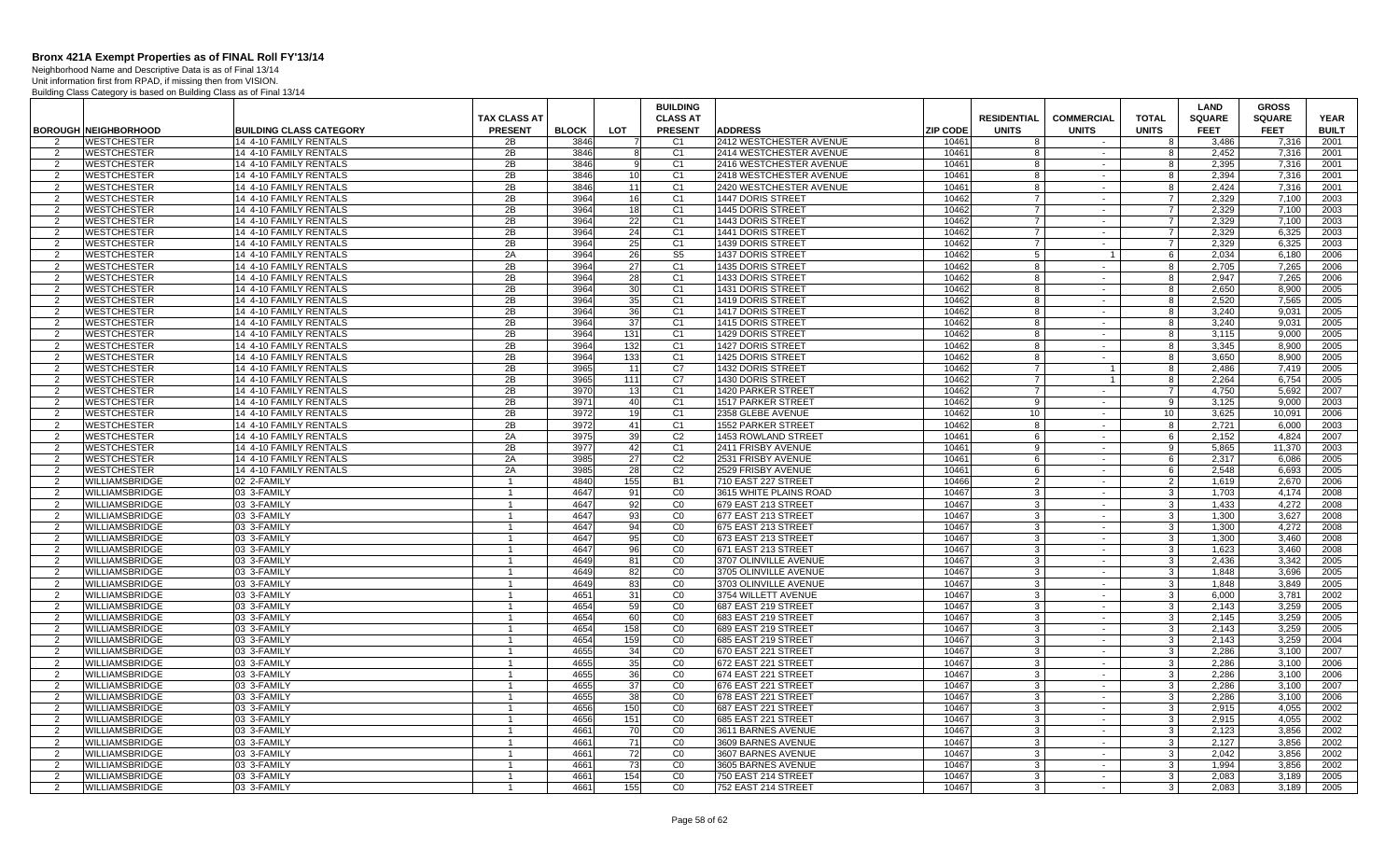Neighborhood Name and Descriptive Data is as of Final 13/14

|                    |                                                |                                | <b>TAX CLASS AT</b>            |              |                | <b>BUILDING</b><br><b>CLASS AT</b> |                                             |                 | <b>RESIDENTIAL</b>           | <b>COMMERCIAL</b> | <b>TOTAL</b>                     | LAND<br><b>SQUARE</b> | <b>GROSS</b><br><b>SQUARE</b> | <b>YEAR</b>  |
|--------------------|------------------------------------------------|--------------------------------|--------------------------------|--------------|----------------|------------------------------------|---------------------------------------------|-----------------|------------------------------|-------------------|----------------------------------|-----------------------|-------------------------------|--------------|
|                    | <b>BOROUGH NEIGHBORHOOD</b>                    | <b>BUILDING CLASS CATEGORY</b> | <b>PRESENT</b>                 | <b>BLOCK</b> | LOT            | <b>PRESENT</b>                     | <b>ADDRESS</b>                              | <b>ZIP CODE</b> | <b>UNITS</b>                 | <b>UNITS</b>      | <b>UNITS</b>                     | <b>FEET</b>           | <b>FEET</b>                   | <b>BUILT</b> |
| $\overline{2}$     | <b>WILLIAMSBRIDGE</b>                          | 03 3-FAMILY                    |                                | 466          | 156            | C <sub>0</sub>                     | 754 EAST 214 STREET                         | 10467           | 3                            | $\sim$            | 3                                | 2.083                 | 3.189                         | 2005         |
| 2                  | <b>WILLIAMSBRIDGE</b>                          | 03 3-FAMILY                    |                                | 466          | 157            | CO                                 | 756 EAST 214 STREE                          | 10467           |                              | $\sim$            | 3                                | 2.083                 | 3.189                         | 2005         |
| 2                  | <b>WILLIAMSBRIDGE</b>                          | 03 3-FAMILY                    | $\mathbf{1}$                   | 4661         | 158            | CO                                 | 758 EAST 214 STREE1                         | 10467           | -3                           | $\sim$            | 3                                | 2,083                 | 3,189                         | 2005         |
| 2                  | <b>WILLIAMSBRIDGE</b>                          | 03 3-FAMILY                    | $\overline{1}$                 | 4661         | 159            | CO                                 | 760 EAST 214 STREET                         | 10467           | 3                            | $\sim$            | $\mathbf{3}$                     | 2,083                 | 3,189                         | 2005         |
| 2                  | <b>WILLIAMSBRIDGE</b>                          | 03 3-FAMILY                    |                                | 4665         |                | CO                                 | 3729 BARNES AVENUE                          | 10467           | 3                            | $\sim$            | 3                                | 1,875                 | 4,508                         | 2004         |
| $\overline{2}$     | WILLIAMSBRIDGE                                 | 03 3-FAMILY                    | $\overline{1}$                 | 4665         | 10             | CO                                 | 3727 BARNES AVENUE                          | 10467           | $\mathbf{R}$                 | $\sim$            | 3                                | 1,875                 | 4,508                         | 2004         |
| 2<br>2             | <b>WILLIAMSBRIDGE</b><br>WILLIAMSBRIDGE        | 03 3-FAMILY<br>03 3-FAMILY     | $\overline{1}$                 | 4665<br>4665 | 31<br>131      | CO<br>CO                           | 737 EAST 217 STREET<br>735 EAST 217 STREET  | 10467<br>10467  | $\mathbf{3}$<br>$\mathbf{3}$ | $\sim$<br>$\sim$  | 3 <sup>1</sup><br>3 <sup>1</sup> | 1,907<br>1.907        | 4,406<br>4.406                | 2007<br>2007 |
| 2                  | <b>WILLIAMSBRIDGE</b>                          | 03 3-FAMILY                    |                                | 4665         | 132            | CO                                 | 733 EAST 217 STREET                         | 10467           | 3                            | $\sim$            | 3 <sup>1</sup>                   | 1.907                 | 4.406                         | 2007         |
| 2                  | <b>WILLIAMSBRIDGE</b>                          | 03 3-FAMILY                    | $\mathbf{1}$                   | 4665         | 173            | CO                                 | 726 EAST 218 STREET                         | 10467           | $\cdot$ 3                    | $\sim$            | 3 <sup>1</sup>                   | 1.906                 | 3.297                         | 2005         |
| 2                  | WILLIAMSBRIDGE                                 | 03 3-FAMILY                    | $\overline{1}$                 | 4665         | 174            | $\overline{C}0$                    | 728 EAST 218 STREE <sup>-</sup>             | 10467           | $\mathcal{R}$                | $\sim$            | 3                                | 1,906                 | 3,354                         | 2005         |
| 2                  | WILLIAMSBRIDGE                                 | 03 3-FAMILY                    |                                | 4665         | 175            | CO                                 | 730 EAST 218 STREET                         | 10467           | 3                            | $\sim$            | $\mathbf{3}$                     | 1,906                 | 3,297                         | 2005         |
| $\overline{2}$     | <b>WILLIAMSBRIDGE</b>                          | 03 3-FAMILY                    | $\overline{1}$                 | 4671         | 73             | CO                                 | 3563 BRONXWOOD AVENUE                       | 10469           | 3                            | $\sim$            | 3                                | 2.295                 | 3,254                         | 2006         |
| 2                  | <b>WILLIAMSBRIDGE</b>                          | 03 3-FAMILY                    |                                | 4671         | 75             | CO                                 | 3561 BRONXWOOD AVENUE                       | 10469           | $\cdot$ 3                    | $\sim$            | $\mathbf{3}$                     | 1.060                 | 4.034                         | 2006         |
| 2                  | WILLIAMSBRIDGE                                 | 03 3-FAMILY                    | $\overline{1}$                 | 4673         | 50             | $\overline{C}0$                    | 802 EAST 215 STREET                         | 10467           | 3                            | $\sim$            | 3 <sup>1</sup>                   | 1,346                 | 3,820                         | 2008         |
| 2                  | <b>WILLIAMSBRIDGE</b>                          | 03 3-FAMILY                    |                                | 4673         | 51             | CO                                 | 804 EAST 215 STREET                         | 10467           | -3                           | $\sim$            | $\mathbf{3}$                     | 1,245                 | 3,820                         | 2008         |
| 2                  | <b>WILLIAMSBRIDGE</b>                          | 03 3-FAMILY                    | $\overline{1}$                 | 4677         | 26             | CO                                 | 825 EAST 218 STREE                          | 10467           | 3                            | $\sim$            | 3 <sup>1</sup>                   | 2.391                 | 3.765                         | 2007         |
| $\overline{2}$     | <b>WILLIAMSBRIDGE</b>                          | 03 3-FAMILY                    |                                | 4677         | 39             | $\overline{c}$                     | 3756 BARNES AVENUE                          | 10467           | $\mathbf{3}$                 | $\sim$            | $\mathbf{3}$                     | 2,005                 | 3,908                         | 2007         |
| 2                  | WILLIAMSBRIDGE                                 | 03 3-FAMILY                    | $\mathbf{1}$<br>$\overline{1}$ | 4677         | 40<br>41       | $\overline{C}0$<br>$\overline{c}$  | 3758 BARNES AVENUE                          | 10467           | -3<br>$\mathbf{3}$           | $\sim$<br>$\sim$  | $\mathbf{3}$                     | 2,005                 | 3,908                         | 2007         |
| 2<br>2             | <b>WILLIAMSBRIDGE</b><br><b>WILLIAMSBRIDGE</b> | 03 3-FAMILY<br>03 3-FAMILY     |                                | 4677<br>4677 | 127            | CO                                 | 3760 BARNES AVENUE<br>823 EAST 218 STREET   | 10467<br>10467  | 3                            | $\sim$            | $\mathbf{3}$<br>3                | 2,005<br>2.391        | 3,908<br>3.765                | 2007<br>2007 |
| 2                  | WILLIAMSBRIDGE                                 | 03 3-FAMILY                    | $\overline{1}$                 | 4677         | 128            | CO                                 | 821 EAST 218 STREET                         | 10467           | $\cdot$ 3                    | $\sim$            | 3 <sup>1</sup>                   | 2,391                 | 3,765                         | 2007         |
| 2                  | <b>WILLIAMSBRIDGE</b>                          | 03 3-FAMILY                    |                                | 4678         | 72             | $\overline{C}0$                    | 862 EAST 220 STREET                         | 10467           | 3                            | $\sim$            | $\mathbf{3}$                     | 2,856                 | 3,100                         | 1999         |
| 2                  | <b>WILLIAMSBRIDGE</b>                          | 03 3-FAMILY                    | $\mathbf{1}$                   | 4679         | 165            | CO                                 | 850 EAST 221 STREE                          | 10467           | 3                            | $\sim$            | $\overline{\mathbf{3}}$          | 2.315                 | 3,645                         | 2004         |
| 2                  | <b>WILLIAMSBRIDGE</b>                          | 03 3-FAMILY                    |                                | 4679         | 166            | $\overline{C}$                     | 852 EAST 221 STREET                         | 10467           | 3                            | $\sim$            | $\mathbf{3}$                     | 2.277                 | 3.585                         | 2004         |
| $\overline{2}$     | WILLIAMSBRIDGE                                 | 03 3-FAMILY                    | $\mathbf{1}$                   | 4679         | 167            | CO                                 | 854 EAST 221 STREET                         | 10467           | $\cdot$ 3                    | $\sim$            | 3 <sup>1</sup>                   | 2,277                 | 3,585                         | 2004         |
| 2                  | <b>WILLIAMSBRIDGE</b>                          | 03 3-FAMILY                    | $\overline{1}$                 | 4679         | 168            | $\overline{C}0$                    | 856 EAST 221 STREE                          | 10467           | 3                            | $\sim$            | 3                                | 2,277                 | 3,585                         | 2004         |
| 2                  | <b>WILLIAMSBRIDGE</b>                          | 03 3-FAMILY                    |                                | 4679         | 169            | CO                                 | 858 EAST 221 STREE                          | 10467           | 3                            | $\sim$            | $\mathbf{3}$                     | 2,315                 | 3,645                         | 2004         |
| $\overline{2}$     | WILLIAMSBRIDGE                                 | 03 3-FAMILY                    | $\overline{1}$                 | 4680         | 18             | CO                                 | 837 EAST 221 STREET                         | 10467           | 3                            | $\sim$            | 3                                | 2.858                 | 3,700                         | 2004         |
| $\overline{2}$     | WILLIAMSBRIDGE                                 | 03 3-FAMILY                    |                                | 4681         | 169            | CO                                 | 3515 PAULDING AVENUE                        | 10469           | $\cdot$ 3                    | $\sim$            | $\mathbf{3}$                     | 2,500                 | 4.488                         | 2004         |
| $\overline{2}$     | <b>WILLIAMSBRIDGE</b>                          | 03 3-FAMILY                    | $\mathbf{1}$                   | 4681         | 170            | CO                                 | 3513 PAULDING AVENUE                        | 10469           | $\mathbf{3}$                 | $\sim$            | $\overline{\mathbf{3}}$          | 2.500                 | 4.488                         | 2004         |
| 2                  | <b>WILLIAMSBRIDGE</b><br><b>WILLIAMSBRIDGE</b> | 03 3-FAMILY<br>03 3-FAMILY     | $\mathbf{1}$                   | 4682<br>4682 | 56<br>57       | CO<br>CO                           | 942 EAST 212 STREET<br>942A EAST 212 STREET | 10469<br>10469  | -3<br>$\cdot$ 3              | $\sim$<br>$\sim$  | 3 <sup>1</sup>                   | 2.810<br>2.810        | 4.012<br>4.012                | 2006<br>2006 |
| 2<br>$\mathcal{P}$ | WILLIAMSBRIDGE                                 | 03 3-FAMILY                    |                                | 4683         | $\overline{2}$ | $\overline{C}$                     | 961 EAST 212 STREET                         | 10469           | -3                           | $\sim$            | 3 <sup>1</sup><br>3              | 1,920                 | 3,552                         | 2002         |
| 2                  | <b>WILLIAMSBRIDGE</b>                          | 03 3-FAMILY                    | $\mathbf{1}$                   | 4683         | -3             | $\overline{c}$                     | 959 EAST 212 STREET                         | 10469           | -3                           | $\sim$            | $\mathbf{3}$                     | 1,920                 | 3.552                         | 2002         |
| 2                  | <b>WILLIAMSBRIDGE</b>                          | 03 3-FAMILY                    | $\overline{1}$                 | 4685         | 161            | CO                                 | 3647 PAULDING AVENUE                        | 10469           | -3                           | $\sim$            | 3                                | 3,121                 | 3,396                         | 2003         |
| 2                  | <b>WILLIAMSBRIDGE</b>                          | 03 3-FAMILY                    |                                | 4685         | 162            | C <sub>0</sub>                     | 3645 PAULDING AVENUE                        | 10469           | $\mathcal{R}$                | $\sim$            | $\mathbf{3}$                     | 1.833                 | 3.396                         | 2003         |
| $\overline{2}$     | WILLIAMSBRIDGE                                 | 03 3-FAMILY                    | $\overline{1}$                 | 4687         | 11             | CO                                 | 933 EAST 216 STREET                         | 10469           | $\cdot$ 3                    | $\sim$            | $\mathbf{3}$                     | 3,171                 | 4,872                         | 2003         |
| $\overline{2}$     | WILLIAMSBRIDGE                                 | 03 3-FAMILY                    |                                | 4687         | 12             | CO                                 | 931 EAST 216 STREET                         | 10469           | -3                           | $\sim$            | $\mathbf{3}$                     | 2,296                 | 4,872                         | 2003         |
| 2                  | <b>WILLIAMSBRIDGE</b>                          | 03 3-FAMILY                    | $\overline{1}$                 | 4687         | 70             | CO                                 | 3703 PAULDING AVENUE                        | 10469           | -3                           | $\sim$            | - 3 I                            | 3.268                 | 3.660                         | 2002         |
| 2                  | <b>WILLIAMSBRIDGE</b>                          | 03 3-FAMILY                    |                                | 4690         | 55             | CO                                 | 928 EAST 220 STREET                         | 10469           | $\mathbf{3}$                 | $\sim$            | $\overline{3}$                   | 3.158                 | 3.600                         | 1998         |
| $\overline{2}$     | WILLIAMSBRIDGE                                 | 03 3-FAMILY                    | $\mathbf{1}$                   | 4690         | 56             | CO                                 | 930 EAST 220 STREE                          | 10469           | -3                           | $\sim$            | 3 <sup>1</sup>                   | 2,288                 | 3,600                         | 1998         |
| 2                  | WILLIAMSBRIDGE                                 | 03 3-FAMILY                    | $\overline{1}$                 | 4691         | 38             | $\overline{C}$                     | 3836 BRONXWOOD AVENUE                       | 10469           | 3                            | $\sim$            | 3                                | 3,662                 | 3,856                         | 1999         |
| 2                  | <b>WILLIAMSBRIDGE</b>                          | 03 3-FAMILY                    |                                | 4691         | 39             | CO                                 | 3838 BRONXWOOD AVENUE                       | 10469           | 3                            | $\sim$            | 3                                | 2,500                 | 3,856                         | 1999         |
| 2                  | WILLIAMSBRIDGE                                 | 03 3-FAMILY<br>03 3-FAMILY     | $\overline{1}$                 | 4691<br>4692 | 40<br>151      | CO<br>CO                           | 3840 BRONXWOOD AVENUE                       | 10469<br>10469  | $\cdot$ 3<br>3               | $\sim$            | 3 <sup>1</sup><br>$\mathbf{3}$   | 3.274                 | 3.856<br>4.208                | 1999<br>2008 |
| 2<br>2             | <b>WILLIAMSBRIDGE</b><br><b>WILLIAMSBRIDGE</b> | 03 3-FAMILY                    | $\overline{1}$                 | 4692         | 152            | CO                                 | 922 EAST 222 STREET<br>926 EAST 222 STREE   | 10469           | $\cdot$ 3                    | $\sim$<br>$\sim$  | $\mathbf{3}$                     | 2,786<br>1.393        | 2.912                         | 2008         |
| 2                  | <b>WILLIAMSBRIDGE</b>                          | 03 3-FAMILY                    |                                | 4692         | 153            | CO                                 | 928 EAST 222 STREET                         | 10469           | 3                            | $\sim$            | -3 I                             | 2.786                 | 4.208                         | 2008         |
| 2                  | <b>WILLIAMSBRIDGE</b>                          | 03 3-FAMILY                    | $\mathbf{1}$                   | 4699         |                | CO                                 | 3709 LACONIA AVENUE                         | 10469           | $\cdot$ 3                    | $\sim$            | 3 <sup>1</sup>                   | 2.635                 | 3.717                         | 2005         |
| 2                  | WILLIAMSBRIDGE                                 | 03 3-FAMILY                    |                                | 4824         | 53             | CO                                 | 628 EAST 223 STREET                         | 10466           | 3                            | $\sim$            | $\mathbf{3}$                     | 2,500                 | 3,976                         | 2002         |
| 2                  | <b>WILLIAMSBRIDGE</b>                          | 03 3-FAMILY                    | -1                             | 4824         | 54             | $\overline{c}$                     | 630 EAST 223 STREET                         | 10466           | -3                           | $\sim$            | $\mathbf{3}$                     | 2.500                 | 3.977                         | 2002         |
| 2                  | <b>WILLIAMSBRIDGE</b>                          | 03 3-FAMILY                    | $\overline{1}$                 | 4825         | 35             | CO                                 | 647 EAST 223 STREE                          | 10466           | -3                           | $\sim$            | 3                                | 2,856                 | 5,600                         | 2003         |
| $\overline{2}$     | WILLIAMSBRIDGE                                 | 03 3-FAMILY                    |                                | 4825         | 87             | CO                                 | 688 EAST 224 STREET                         | 10466           | $\cdot$ 3                    | $\sim$            | $\mathbf{3}$                     | 2,856                 | 5,200                         | 2006         |
| 2                  | <b>WILLIAMSBRIDGE</b>                          | 03 3-FAMILY                    | $\overline{1}$                 | 4826         | 71             | CO                                 | 660 EAST 225 STREE                          | 10466           | $\mathbf{3}$                 | $\sim$            | $\mathbf{3}$                     | 2,910                 | 3,820                         | 2000         |
| 2                  | <b>WILLIAMSBRIDGE</b>                          | 03 3-FAMILY                    |                                | 4826         | 72             | CO                                 | 662 EAST 225 STREET                         | 10466           | $\cdot$ 3                    | $\sim$            | 3 <sup>1</sup>                   | 2,825                 | 3,820                         | 2000         |
| 2                  | WILLIAMSBRIDGE                                 | 03 3-FAMILY                    | $\overline{1}$                 | 4826         | 73             | CO                                 | 664 EAST 225 STREET                         | 10466           | $\cdot$ 3                    | $\sim$            | $\overline{3}$                   | 2.825                 | 3.820                         | 2000         |
| $\overline{2}$     | WILLIAMSBRIDGE                                 | 03 3-FAMILY                    |                                | 4826         | 74             | CO                                 | 666 EAST 225 STREET                         | 10466           | 3                            | $\sim$            | 3                                | 2,900                 | 3,820                         | 2000         |
| 2                  | <b>WILLIAMSBRIDGE</b>                          | 03 3-FAMILY                    | -1                             | 4828         | 15             | CO                                 | 645 EAST 226 STREET                         | 10466           | 3                            | $\sim$            | $\overline{3}$                   | 2.622                 | 3,740                         | 1999         |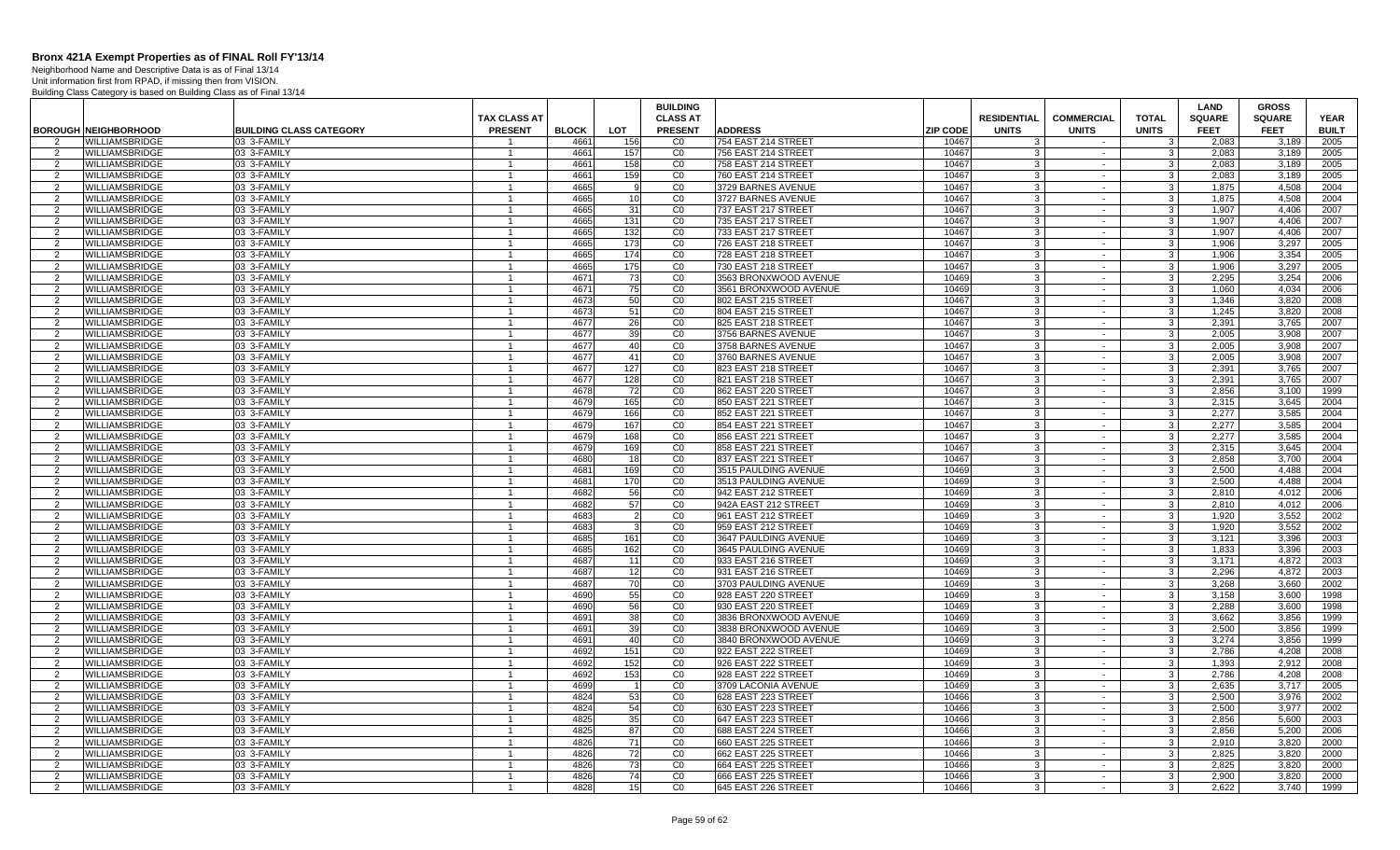Neighborhood Name and Descriptive Data is as of Final 13/14

|                     |                                                |                                           |                                |              |                  | <b>BUILDING</b>                  |                                            |                 |                                  |                   |                                | LAND                 | <b>GROSS</b>     |              |
|---------------------|------------------------------------------------|-------------------------------------------|--------------------------------|--------------|------------------|----------------------------------|--------------------------------------------|-----------------|----------------------------------|-------------------|--------------------------------|----------------------|------------------|--------------|
|                     |                                                |                                           | <b>TAX CLASS AT</b>            |              |                  | <b>CLASS AT</b>                  |                                            |                 | <b>RESIDENTIAL</b>               | <b>COMMERCIAL</b> | <b>TOTAL</b>                   | <b>SQUARE</b>        | <b>SQUARE</b>    | <b>YEAR</b>  |
|                     | <b>BOROUGH NEIGHBORHOOD</b>                    | <b>BUILDING CLASS CATEGORY</b>            | <b>PRESENT</b>                 | <b>BLOCK</b> | LOT              | <b>PRESENT</b>                   | <b>ADDRESS</b>                             | <b>ZIP CODE</b> | <b>UNITS</b>                     | <b>UNITS</b>      | <b>UNITS</b>                   | <b>FEET</b>          | <b>FEET</b>      | <b>BUILT</b> |
| $\overline{2}$      | <b>WILLIAMSBRIDGE</b>                          | 03 3-FAMILY                               |                                | 4828         | 16               | CO                               | 643 EAST 226 STREET                        | 10466           | $\mathcal{B}$                    | $\sim$            | 3                              | 3,535                | 3.740            | 1999         |
| 2                   | WILLIAMSBRIDGE                                 | 03 3-FAMILY                               |                                | 4828         | 17               | CO                               | 641 EAST 226 STREET                        | 10466           | 3                                | $\sim$            | 3 <sup>1</sup>                 | 2,622                | 3.740            | 1999         |
| 2                   | <b>WILLIAMSBRIDGE</b>                          | 03 3-FAMILY                               | $\mathbf{1}$                   | 4828         | 18               | CO                               | 639 EAST 226 STREET                        | 10466           | -3                               | $\sim$            | $\mathbf{3}$                   | 2.622                | 3.740            | 1999         |
| 2                   | <b>WILLIAMSBRIDGE</b>                          | 03 3-FAMILY                               | $\mathbf{1}$                   | 4831         | 33               | CO                               | 690 EAST 229 STREET                        | 10466           | 3                                | $\sim$            | 3 <sup>1</sup>                 | 3.990                | 4.840            | 2001         |
| 2<br>$\overline{2}$ | <b>WILLIAMSBRIDGE</b>                          | 03 3-FAMILY                               | $\mathbf{1}$<br>$\overline{1}$ | 4834         | 172              | CO                               | 658 EAST 232 STREET                        | 10466           | 3<br>3                           | $\sim$<br>$\sim$  | 3 <sup>1</sup>                 | 2,402                | 3,465            | 2007         |
|                     | WILLIAMSBRIDGE<br><b>WILLIAMSBRIDGE</b>        | 03 3-FAMILY<br>03 3-FAMILY                |                                | 4834<br>4834 | 173<br>174       | CO<br>CO                         | 660 EAST 232 STREE                         | 10466<br>10466  | 3                                |                   | $\mathbf{3}$<br>3 <sup>1</sup> | 2,402<br>2.402       | 3,465<br>3.465   | 2007<br>2007 |
| $\overline{2}$<br>2 | <b>WILLIAMSBRIDGE</b>                          | 03 3-FAMILY                               | $\overline{1}$                 | 4834         | 175              | CO                               | 662 EAST 232 STREET<br>664 EAST 232 STREET | 10466           | $\mathbf{3}$                     | $\sim$<br>$\sim$  | $\overline{3}$                 | 2.402                | 3.465            | 2007         |
| 2                   | <b>WILLIAMSBRIDGE</b>                          | 03 3-FAMILY                               | $\overline{1}$                 | 4837         | 79               | CO                               | 766 EAST 224 STREET                        | 10466           | $\mathcal{A}$                    | $\sim$            | 3 <sup>1</sup>                 | 2.934                | 4.656            | 2008         |
| 2                   | <b>WILLIAMSBRIDGE</b>                          | 03 3-FAMILY                               | $\mathbf{1}$                   | 4840         | 154              | $\overline{c}$                   | 708 EAST 227 STREET                        | 10466           | 3 <sup>1</sup>                   | $\sim$            | 3 <sup>1</sup>                 | 2,058                | 3,432            | 2006         |
| -2                  | WILLIAMSBRIDGE                                 | 03 3-FAMILY                               |                                | 4840         | 156              | CO                               | 712 EAST 227 STREET                        | 10466           | 3 <sup>1</sup>                   | $\blacksquare$    | ω                              | 2,058                | 3,432            | 2006         |
| 2                   | WILLIAMSBRIDGE                                 | 03 3-FAMILY                               | $\mathbf{1}$                   | 4843         | 50               | $\overline{c}$                   | 708 EAST 230 STREET                        | 10466           | -3                               | $\sim$            | 3 <sup>1</sup>                 | 2.175                | 3.600            | 2008         |
| 2                   | <b>WILLIAMSBRIDGE</b>                          | 03 3-FAMILY                               | $\overline{1}$                 | 4843         | 150              | CO                               | 710 EAST 230 STREET                        | 10466           | 3                                | $\sim$            | 3 <sup>1</sup>                 | 2,175                | 3.600            | 2008         |
| 2                   | <b>WILLIAMSBRIDGE</b>                          | 03 3-FAMILY                               | $\mathbf{1}$                   | 4843         | 151              | CO                               | 712 EAST 230 STREET                        | 10466           | 3                                | $\sim$            | 3 <sup>1</sup>                 | 2,175                | 3,600            | 2008         |
| 2                   | WILLIAMSBRIDGE                                 | 03 3-FAMILY                               | $\overline{1}$                 | 4843         | 152              | $\overline{C}0$                  | 714 EAST 230 STREE                         | 10466           | 3                                | $\sim$            | س                              | 2,175                | 3,600            | 2008         |
| 2                   | WILLIAMSBRIDGE                                 | 03 3-FAMILY                               |                                | 4843         | 153              | CO                               | 716 EAST 230 STREET                        | 10466           | 3                                | $\sim$            | $\mathbf{3}$                   | 3,357                | 3,600            | 2008         |
| 2                   | <b>WILLIAMSBRIDGE</b>                          | 03 3-FAMILY                               | $\overline{1}$                 | 4848         | 10               | CO                               | 859 EAST 223 STREET                        | 10466           | $\mathbf{3}$                     | $\sim$            | $\overline{3}$                 | 3,282                | 3,660            | 2006         |
| 2                   | <b>WILLIAMSBRIDGE</b>                          | 03 3-FAMILY                               | $\overline{1}$                 | 4848         | 11               | CO                               | 857 EAST 223 STREET                        | 10466           | 3                                | $\sim$            | 3 <sup>1</sup>                 | 2.209                | 3.660            | 2006         |
| 2                   | <b>WILLIAMSBRIDGE</b>                          | 03 3-FAMILY                               | $\mathbf{1}$                   | 4848         | 12 <sup>1</sup>  | CO                               | 855 EAST 223 STREET                        | 10466           | 3 <sup>1</sup>                   | $\sim$            | 3 <sup>1</sup>                 | 2.253                | 3.660            | 2006         |
| $\mathcal{P}$       | WILLIAMSBRIDGE                                 | 03 3-FAMILY                               | $\overline{1}$                 | 4849         | 19               | $\overline{C}$                   | 839 EAST 224 STREET                        | 10466           | 3                                | $\blacksquare$    | $\mathbf{3}$                   | 3,149                | 3,147            | 2002         |
| 2                   | WILLIAMSBRIDGE                                 | 03 3-FAMILY                               | $\mathbf{1}$                   | 4851         | 140              | $\overline{c}$                   | 4006 BARNES AVENUE                         | 10466           | 3                                | $\sim$            | 3 <sup>1</sup>                 | 3.058                | 4.560            | 2005         |
| 2                   | <b>WILLIAMSBRIDGE</b>                          | 03 3-FAMILY                               | $\overline{1}$                 | 4851         | 141              | CO                               | 4008 BARNES AVENUE                         | 10466           | 3                                | $\sim$            | 3 <sup>1</sup>                 | 2.100                | 4.560            | 2005         |
| 2                   | <b>WILLIAMSBRIDGE</b>                          | 03 3-FAMILY                               | -1                             | 4851         | 142              | CO                               | 4010 BARNES AVENUE                         | 10466           | 3                                | $\sim$            | 3 <sup>1</sup>                 | 3,058                | 4,560            | 2005         |
| 2                   | <b>WILLIAMSBRIDGE</b>                          | 03 3-FAMILY                               | $\overline{1}$                 | 4853         | 38               | CO                               | 821 EAST 228 STREET                        | 10466           | 3                                | $\sim$            | 3 <sup>1</sup>                 | 3.092                | 3.802            | 2002         |
| 2                   | WILLIAMSBRIDGE                                 | 03 3-FAMILY                               |                                | 4857         | 77               | CO                               | 801 EAST 232 STREET                        | 10466           | 3                                | $\sim$            | $\mathbf{3}$                   | 3,232                | 3,568            | 2002         |
| 2                   | WILLIAMSBRIDGE                                 | 03 3-FAMILY                               | $\mathbf{1}$                   | 4857         | 78               | CO                               | 1611 BUSSING AVENUE                        | 10466           | $\mathbf{3}$                     | $\sim$            | 3 <sup>1</sup>                 | 3,950                | 3,900            | 2002         |
| 2                   | <b>WILLIAMSBRIDGE</b>                          | 03 3-FAMILY                               |                                | 4862         | 76               | CO                               | 942 EAST 227 STREET                        | 10466           | 3                                | $\sim$            | 3 <sup>1</sup>                 | 3.154                | 3,850            | 1998         |
| 2                   | <b>WILLIAMSBRIDGE</b>                          | 03 3-FAMILY                               | $\mathbf{1}$                   | 4862         | 77               | CO                               | 944 EAST 227 STREET                        | 10466           | 3                                | $\sim$            | 3 <sup>1</sup>                 | 2.287                | 3.850            | 1998         |
| 2                   | <b>WILLIAMSBRIDGE</b>                          | 03 3-FAMILY                               |                                | 4865         | 169              | CO                               | 914 EAST 230 STREET                        | 10466           | $\mathbf{3}$                     | $\sim$            | 3 <sup>1</sup>                 | 2.902                | 4.098            | 2005         |
| $\overline{2}$      | <b>WILLIAMSBRIDGE</b>                          | 03 3-FAMILY                               | $\mathbf{1}$                   | 4865         | 174              | $\overline{c}$                   | 924 EAST 230 STREET                        | 10466           | 3                                | $\sim$            | 3 <sup>1</sup>                 | 2.902                | 4,096            | 2005         |
| 2                   | WILLIAMSBRIDGE                                 | 03 3-FAMILY                               | $\overline{1}$                 | 4866         | 62               | CO                               | 926 EAST 231 STREET                        | 10466           | 3                                | $\sim$            | 3 <sup>1</sup>                 | 3,245                | 4.592            | 2008         |
| 2                   | <b>WILLIAMSBRIDGE</b>                          | 03 3-FAMILY                               |                                | 4867         | 61               | CO                               | 938 EAST 232 STREET                        | 10466           | 3                                | $\sim$            | $\mathbf{3}$                   | 3,424                | 3,775            | 2004         |
| 2                   | WILLIAMSBRIDGE                                 | 03 3-FAMILY                               | $\overline{1}$                 | 4867         | 62               | CO                               | 946 EAST 232 STREET                        | 10466           | 3                                | $\sim$            | 3 <sup>1</sup>                 | 3,424                | 3,975            | 2004         |
| $\overline{2}$      | WILLIAMSBRIDGE                                 | 03 3-FAMILY                               |                                | 4870         | 40               | CO                               | 1010 EAST 224 STREET                       | 10466           | 3                                | $\sim$            | 3                              | 2,585                | 6,201            | 2003         |
| 2                   | WILLIAMSBRIDGE                                 | 03 3-FAMILY                               | $\overline{1}$                 | 4870         | 41               | CO                               | 1012 EAST 224 STREET                       | 10466           | $\mathbf{3}$                     | $\sim$            | 3 <sup>1</sup>                 | 1,971                | 6,201            | 2003         |
| 2                   | <b>WILLIAMSBRIDGE</b>                          | 03 3-FAMILY                               |                                | 4873         | $\overline{112}$ | $\overline{C}0$                  | 1049 EAST 226 STREET                       | 10466           | 3                                | $\sim$            | س                              | 2,318                | 4.796            | 2004         |
| 2                   | <b>WILLIAMSBRIDGE</b>                          | 03 3-FAMILY                               | $\mathbf{1}$                   | 4873         | 113              | CO                               | 1047 EAST 226 STREET                       | 10466           | 3 <sup>1</sup>                   | $\sim$            | 3 <sup>1</sup>                 | 2.319                | 4.792            | 2004         |
| 2                   | <b>WILLIAMSBRIDGE</b>                          | 03 3-FAMILY                               |                                | 4873         | 114              | CO                               | 1045 EAST 226 STREET                       | 10466           | $\mathbf{3}$                     | $\sim$            | 3 <sup>1</sup>                 | 3.102                | 4.832            | 2004         |
| $\overline{2}$      | WILLIAMSBRIDGE                                 | 03 3-FAMILY                               | $\mathbf{1}$                   | 4873         | 139              | CO                               | 4010 PAULDING AVENUE                       | 10466           | -3                               | $\sim$            | 3 <sup>1</sup>                 | 3,100                | 4,480            | 2000         |
| 2                   | WILLIAMSBRIDGE                                 | 04 CONDOMINIUMS                           | 1A                             | 4834         | 1001             | R3                               | 654 EAST 232 STREET                        | 10466           |                                  | $\sim$            | $\mathbf{1}$                   |                      |                  | 2008         |
| 2                   | <b>WILLIAMSBRIDGE</b>                          | 04 CONDOMINIUMS                           | 1A                             | 4834         | 1002             | R <sub>3</sub>                   | 656A EAST 232 STREET                       | 10466           |                                  | $\sim$            |                                | $\sim$               | $\sim$           | 2008         |
| 2                   | <b>WILLIAMSBRIDGE</b>                          | 04 CONDOMINIUMS                           | 1A                             | 4834         | 1003             | R <sub>3</sub>                   | 656B EAST 232 STREET                       | 10466           | $\overline{1}$                   | $\sim$            |                                | $\sim$               | $\sim$           | 2008         |
| 2                   | <b>WILLIAMSBRIDGE</b>                          | 04 CONDOMINIUMS                           | 1A                             | 4834         | 1004             | R <sub>3</sub>                   | 654 EAST 232 STREET                        | 10466           |                                  | $\sim$            |                                | $\sim$               | $\sim$           | 2008         |
| 2                   | <b>WILLIAMSBRIDGE</b>                          | 04 CONDOMINIUMS                           | 1A                             | 4834         | 1005             | R3                               | 656A EAST 232 STREET                       | 10466           | $\overline{1}$                   | $\sim$            | $\overline{1}$                 | $\sim$               | $\sim$           | 2008         |
| 2                   | <b>WILLIAMSBRIDGE</b>                          | 04 CONDOMINIUMS                           | 1A                             | 4834         | 1006             | R <sub>3</sub>                   | 656B EAST 232 STREET                       | 10466           | $\overline{1}$                   | $\sim$            | $\mathbf{1}$                   | $\sim$               | $\sim$           | 2008         |
| 2                   | <b>WILLIAMSBRIDGE</b>                          | 04 CONDOMINIUMS                           | 1A                             | 4834         | 1007             | R <sub>3</sub>                   | 654 EAST 232 STREET                        | 10466           | $\overline{1}$                   | $\sim$            | $\overline{1}$                 | $\sim$ $-$           | $\sim$           | 2008         |
| 2                   | <b>WILLIAMSBRIDGE</b>                          | 04 CONDOMINIUMS                           | 1A                             | 4834         | 1008             | R <sub>3</sub>                   | 656A EAST 232 STREET                       | 10466           | $\overline{1}$                   | $\sim$            | $\overline{1}$                 | $\sim$               | $\sim$           | 2008         |
| 2                   | <b>WILLIAMSBRIDGE</b>                          | 04 CONDOMINIUMS                           | 1A                             | 4834         | 1009             | R3                               | 656B EAST 232 STREE                        | 10466           | $\overline{1}$                   | $\sim$            | $\overline{1}$                 | $\sim$               | $\sim$           | 2008         |
| 2                   | <b>WILLIAMSBRIDGE</b>                          | 09 RENTALS - UNREGULATED                  | 2                              | 4676         | 110              | D <sub>1</sub>                   | 855 EAST 217 STREET                        | 10467           | 30                               | $\sim$            | 30 <sup>1</sup>                | 11.456               | 31.914           | 2006         |
| 2                   | <b>WILLIAMSBRIDGE</b>                          | 11 CONDOMINIUMS                           | 2<br>2                         | 4664         | 1001             | R <sub>2</sub>                   | 720 EAST 217 STREE                         | 10467           | $\overline{1}$                   | $\sim$            | $\overline{1}$<br>$\mathbf{1}$ | $\sim$ $-$<br>$\sim$ | $\sim$           | 2006         |
| 2                   | WILLIAMSBRIDGE                                 | 11 CONDOMINIUMS                           |                                | 4664         | 1002             | R <sub>2</sub>                   | 720 EAST 217 STREE                         | 10467           |                                  | $\sim$            | $\mathbf{1}$                   |                      | $\sim$           | 2006         |
| 2                   | WILLIAMSBRIDGE                                 | 11 CONDOMINIUMS                           | $\overline{2}$                 | 4664<br>4664 | 1003             | R <sub>2</sub>                   | 720 EAST 217 STREET                        | 10467           |                                  | $\sim$            |                                | $\sim$               | $\sim$<br>$\sim$ | 2006         |
| 2                   | <b>WILLIAMSBRIDGE</b>                          | 11 CONDOMINIUMS                           | 2<br>$\mathcal{P}$             | 4664         | 1004             | R <sub>2</sub>                   | 720 EAST 217 STREET                        | 10467<br>10467  | $\overline{1}$<br>$\overline{1}$ | $\sim$            | $\overline{1}$<br>$\mathbf{1}$ | $\sim$               | $\sim$           | 2006<br>2006 |
| 2                   | <b>WILLIAMSBRIDGE</b><br><b>WILLIAMSBRIDGE</b> | 11 CONDOMINIUMS<br><b>11 CONDOMINIUMS</b> | 2                              | 4664         | 1005<br>1006     | R <sub>2</sub><br>R <sub>2</sub> | 720 EAST 217 STREET                        | 10467           | $\overline{1}$                   | $\sim$<br>$\sim$  | $\overline{1}$                 | $\sim$<br>$\sim$     | $\sim$           |              |
| 2                   | <b>WILLIAMSBRIDGE</b>                          | <b>11 CONDOMINIUMS</b>                    | 2                              | 4664         | 1007             | R <sub>2</sub>                   | 720 EAST 217 STREET<br>720 EAST 217 STREET | 10467           |                                  |                   | $\mathbf{1}$                   |                      | $\sim$           | 2006<br>2006 |
| 2<br>2              | <b>WILLIAMSBRIDGE</b>                          | 11 CONDOMINIUMS                           | 2                              | 4664         | 1008             | R <sub>2</sub>                   | 720 EAST 217 STREET                        | 10467           |                                  | $\sim$<br>$\sim$  | $\mathbf{1}$                   | $\sim$               | $\sim$           | 2006         |
| 2                   | <b>WILLIAMSBRIDGE</b>                          | 11 CONDOMINIUMS                           | $\mathcal{P}$                  | 4664         | 1009             | R <sub>2</sub>                   | 722 EAST 217 STREET                        | 10467           | $\overline{1}$                   | $\sim$            | 1                              |                      | $\sim$           | 2006         |
|                     |                                                |                                           |                                |              |                  |                                  |                                            |                 |                                  |                   |                                |                      |                  |              |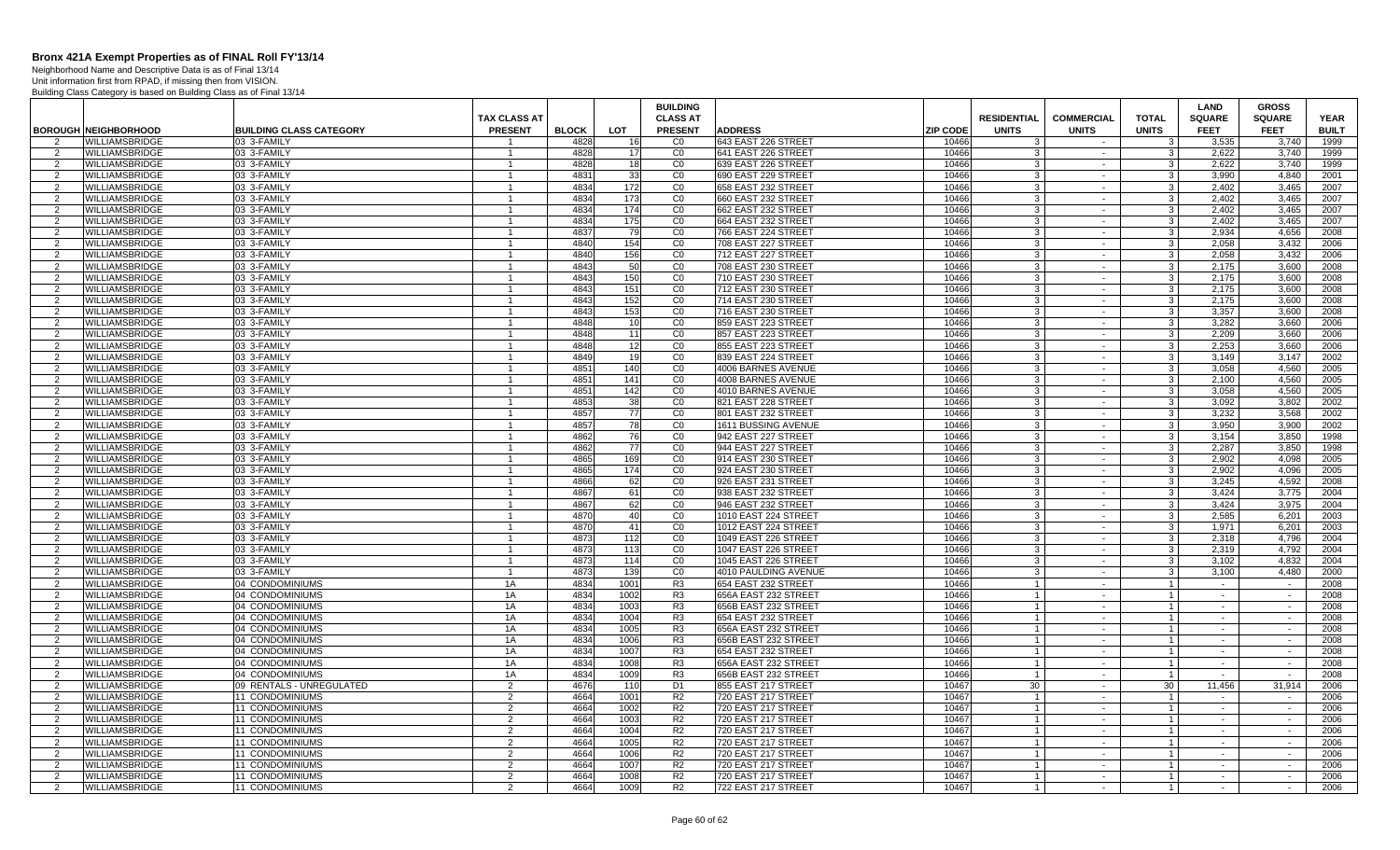Neighborhood Name and Descriptive Data is as of Final 13/14 Unit information first from RPAD, if missing then from VISION.

|                     |                             |                                                  |                                       |              |          | <b>BUILDING</b>                   |                            |                 |                                    |                                   |                              | <b>LAND</b>                  | <b>GROSS</b>                 |                             |
|---------------------|-----------------------------|--------------------------------------------------|---------------------------------------|--------------|----------|-----------------------------------|----------------------------|-----------------|------------------------------------|-----------------------------------|------------------------------|------------------------------|------------------------------|-----------------------------|
|                     | <b>BOROUGH NEIGHBORHOOD</b> | <b>BUILDING CLASS CATEGORY</b>                   | <b>TAX CLASS AT</b><br><b>PRESENT</b> | <b>BLOCK</b> | LOT      | <b>CLASS AT</b><br><b>PRESENT</b> | <b>ADDRESS</b>             | <b>ZIP CODE</b> | <b>RESIDENTIAL</b><br><b>UNITS</b> | <b>COMMERCIAL</b><br><b>UNITS</b> | <b>TOTAL</b><br><b>UNITS</b> | <b>SQUARE</b><br><b>FEET</b> | <b>SQUARE</b><br><b>FEET</b> | <b>YEAR</b><br><b>BUILT</b> |
| $\overline{2}$      | WILLIAMSBRIDGE              | <b>11 CONDOMINIUMS</b>                           | 2                                     | 4664         | 1010     | R <sub>2</sub>                    | 722 EAST 217 STREET        | 10467           |                                    |                                   |                              |                              |                              | 2006                        |
| 2                   | WILLIAMSBRIDGE              | 11 CONDOMINIUMS                                  | 2                                     | 4664         | 1011     | R <sub>2</sub>                    | 722 EAST 217 STREET        | 10467           |                                    | $\sim$ $-$                        | $\mathbf{1}$                 | $\sim$                       | $\sim$                       | 2006                        |
| 2                   | WILLIAMSBRIDGE              | 11 CONDOMINIUMS                                  | $\overline{2}$                        | 4664         | 1012     | R <sub>2</sub>                    | 722 EAST 217 STREET        | 10467           | $\overline{1}$                     | $\sim$                            | $\overline{1}$               | $\sim$                       | $\sim$                       | 2006                        |
| $\overline{2}$      | WILLIAMSBRIDGE              | 11 CONDOMINIUMS                                  | 2                                     | 4664         | 1013     | R <sub>2</sub>                    | 722 EAST 217 STREET        | 10467           |                                    | $\sim$                            | $\mathbf{1}$                 | $\sim$                       | $\sim$                       | 2006                        |
| 2                   | WILLIAMSBRIDGE              | 11 CONDOMINIUMS                                  | $\overline{2}$                        | 4664         | 1014     | R <sub>2</sub>                    | 722 EAST 217 STREET        | 10467           | $\overline{1}$                     | $\sim$                            | $\overline{1}$               | $\sim$                       | $\sim$                       | 2006                        |
| 2                   | <b>WILLIAMSBRIDGE</b>       | 11 CONDOMINIUMS                                  | $\overline{2}$                        | 4664         | 1015     | R <sub>2</sub>                    | 722 EAST 217 STREET        | 10467           | $\overline{1}$                     | $\sim$                            | $\overline{1}$               | $\sim$                       | $\sim$                       | 2006                        |
| 2                   | <b>WILLIAMSBRIDGE</b>       | 11 CONDOMINIUMS                                  | $\overline{2}$                        | 4664         | 1016     | R <sub>2</sub>                    | 722 EAST 217 STREET        | 10467           | $\overline{1}$                     | $\sim$                            | $\overline{1}$               | $\sim$                       | $\sim$                       | 2006                        |
| 2                   | WILLIAMSBRIDGE              | 11 CONDOMINIUMS                                  | $\overline{2}$                        | 4664         | 1017     | R <sub>2</sub>                    | 724 EAST 217 STREET        | 10467           |                                    | $\sim$                            | $\overline{1}$               |                              |                              | 2006                        |
| 2                   | WILLIAMSBRIDGE              | 11 CONDOMINIUMS                                  | 2                                     | 4664         | 1018     | R <sub>2</sub>                    | 724 EAST 217 STREET        | 10467           |                                    | $\sim$                            | $\mathbf{1}$                 | $\sim$                       | $\sim$                       | 2006                        |
| $\overline{2}$      | WILLIAMSBRIDGE              | <b>11 CONDOMINIUMS</b>                           | $\overline{2}$                        | 4664         | 1019     | R <sub>2</sub>                    | 724 EAST 217 STREET        | 10467           |                                    | $\sim$                            | $\mathbf{1}$                 |                              | $\sim$                       | 2006                        |
| 2                   | WILLIAMSBRIDGE              | 11 CONDOMINIUMS                                  | 2                                     | 4664         | 1020     | R <sub>2</sub>                    | 724 EAST 217 STREET        | 10467           |                                    | $\sim$                            | $\mathbf{1}$                 | $\sim$                       | $\sim$                       | 2006                        |
| $\overline{2}$      | WILLIAMSBRIDGE              | 11 CONDOMINIUMS                                  | $\overline{2}$                        | 4664         | 1021     | R <sub>2</sub>                    | 724 EAST 217 STREET        | 10467           | $\overline{1}$                     | $\sim$                            | $\overline{1}$               | $\sim$                       | $\sim$                       | 2006                        |
| $\overline{2}$      | WILLIAMSBRIDGE              | 11 CONDOMINIUMS                                  | 2                                     | 4664         | 1022     | R <sub>2</sub>                    | 724 EAST 217 STREET        | 10467           |                                    | $\sim$                            | $\mathbf{1}$                 | $\sim$                       | $\sim$                       | 2006                        |
| 2                   | WILLIAMSBRIDGE              | 11 CONDOMINIUMS                                  | $\overline{2}$                        | 4664         | 1023     | R <sub>2</sub>                    | 724 EAST 217 STREET        | 10467           | $\overline{1}$                     | $\sim$                            | $\overline{1}$               | $\sim$                       | $\sim$                       | 2006                        |
| 2                   | <b>WILLIAMSBRIDGE</b>       | 11 CONDOMINIUMS                                  | 2                                     | 4664         | 1024     | R <sub>2</sub>                    | 724 EAST 217 STREET        | 10467           | $\overline{1}$                     | $\sim$                            | $\overline{1}$               | $\sim$                       | $\sim$                       | 2006                        |
| 2                   | <b>WILLIAMSBRIDGE</b>       | <b>11 CONDOMINIUMS</b>                           | $\overline{2}$                        | 4668         | 1001     | R <sub>2</sub>                    | 724 EAST 221 STREET        | 10467           | $\overline{1}$                     | $\sim$                            | $\overline{1}$               | $\sim$                       | $\sim$                       | 2005                        |
| $\overline{2}$      | WILLIAMSBRIDGE              | 11 CONDOMINIUMS                                  | $\overline{2}$                        | 4668         | 1002     | R <sub>2</sub>                    | 724 EAST 221 STREET        | 10467           |                                    | $\sim$                            | $\overline{1}$               |                              |                              | 2005                        |
| 2                   | <b>WILLIAMSBRIDGE</b>       | 11 CONDOMINIUMS                                  | 2                                     | 4668         | 1003     | R <sub>2</sub>                    | 724 EAST 221 STREET        | 10467           |                                    | $\sim$                            | $\mathbf{1}$                 | $\sim$                       | $\sim$                       | 2005                        |
| $\overline{2}$      | WILLIAMSBRIDGE              | 11 CONDOMINIUMS                                  | 2                                     | 4668         | 1004     | R <sub>2</sub>                    | 724 EAST 221 STREET        | 10467           |                                    | $\sim$                            | $\overline{1}$               | $\sim$                       | $\sim$                       | 2005                        |
| 2                   | WILLIAMSBRIDGE              | 11 CONDOMINIUMS                                  | 2                                     | 4668         | 1005     | R <sub>2</sub>                    | 724 EAST 221 STREET        | 10467           |                                    | $\sim$                            | $\mathbf{1}$                 | $\sim$                       | $\sim$                       | 2005                        |
| 2                   | WILLIAMSBRIDGE              | 11 CONDOMINIUMS                                  | $\overline{2}$                        | 4668         | 1006     | R <sub>2</sub>                    | 724 EAST 221 STREET        | 10467           | $\overline{1}$                     | $\sim$                            | $\overline{1}$               | $\sim$                       | $\sim$                       | 2005                        |
| $\overline{2}$      | WILLIAMSBRIDGE              | 1 CONDOMINIUMS                                   | 2                                     | 4668         | 1007     | R <sub>2</sub>                    | 724 EAST 221 STREET        | 10467           |                                    | $\sim$                            | $\overline{1}$               | $\sim$                       | $\sim$                       | 2005                        |
| 2                   | <b>WILLIAMSBRIDGE</b>       | <b>11 CONDOMINIUMS</b>                           | $\overline{2}$                        | 4668         | 1008     | R <sub>2</sub>                    | 724 EAST 221 STREET        | 10467           | $\overline{1}$                     | $\sim$                            | $1 \vert$                    | $\sim$                       | $\sim$                       | 2005                        |
| 2                   | WILLIAMSBRIDGE              | 11 CONDOMINIUMS                                  | 2                                     | 4668         | 1009     | R <sub>2</sub>                    | 726 EAST 221 STREET        | 10467           | $\overline{1}$                     | $\sim$                            | $\mathbf{1}$                 | $\sim$                       | $\sim$                       | 2005                        |
| 2                   | <b>WILLIAMSBRIDGE</b>       | <b>11 CONDOMINIUMS</b>                           | $\overline{2}$                        | 4668         | 1010     | R <sub>2</sub>                    | 726 EAST 221 STREET        | 10467           | $\overline{1}$                     | $\sim$                            | $\overline{1}$               | $\sim$                       | $\sim$                       | 2005                        |
| $\overline{2}$      | WILLIAMSBRIDGE              | 11 CONDOMINIUMS                                  | $\overline{2}$                        | 4668         | 1011     | R <sub>2</sub>                    | 726 EAST 221 STREET        | 10467           |                                    | $\sim$                            | $\overline{1}$               |                              |                              | 2005                        |
| 2                   | WILLIAMSBRIDGE              | 11 CONDOMINIUMS                                  | 2                                     | 4668         | 1012     | R <sub>2</sub>                    | 726 EAST 221 STREET        | 10467           |                                    | $\sim$                            | $\mathbf{1}$                 | $\sim$                       | $\sim$                       | 2005                        |
| $\overline{2}$      | WILLIAMSBRIDGE              | 11 CONDOMINIUMS                                  | $\overline{2}$                        | 4668         | 1013     | R <sub>2</sub>                    | 726 EAST 221 STREET        | 10467           |                                    | $\sim$                            | $\mathbf{1}$                 | $\sim$                       | $\sim$                       | 2005                        |
| 2                   | WILLIAMSBRIDGE              | 1 CONDOMINIUMS                                   | 2                                     | 4668         | 1014     | R <sub>2</sub>                    | 726 EAST 221 STREET        | 10467           |                                    | $\sim$                            | $\mathbf{1}$                 | $\sim$                       | $\sim$                       | 2005                        |
| $\overline{2}$      | <b>WILLIAMSBRIDGE</b>       | 11 CONDOMINIUMS                                  | $\overline{2}$                        | 4668         | 1015     | R <sub>2</sub>                    | 726 EAST 221 STREET        | 10467           | $\overline{1}$                     | $\sim$                            | $\vert$ 1                    | $\sim$                       | $\sim$                       | 2005                        |
| $\overline{2}$      | WILLIAMSBRIDGE              | 11 CONDOMINIUMS                                  | 2                                     | 4668         | 1016     | R <sub>2</sub>                    | 726 EAST 221 STREET        | 10467           |                                    | $\sim$                            | $\mathbf{1}$                 | $\sim$                       | $\sim$                       | 2005                        |
| 2                   | <b>WILLIAMSBRIDGE</b>       | <b>11 CONDOMINIUMS</b>                           | $\overline{2}$                        | 4668         | 1017     | R <sub>2</sub>                    | 728 EAST 221 STREET        | 10467           | $\overline{1}$                     | $\sim$ $-$                        | $1 \vert$                    | $\sim$                       | $\sim$                       | 2005                        |
| $\overline{2}$      | WILLIAMSBRIDGE              | <b>11 CONDOMINIUMS</b>                           | 2                                     | 4668         | 1018     | R <sub>2</sub>                    | 728 EAST 221 STREET        | 10467           | $\overline{1}$                     | $\sim$                            | $\mathbf{1}$                 | $\sim$                       | $\sim$                       | 2005                        |
| 2                   | <b>WILLIAMSBRIDGE</b>       | <b>11 CONDOMINIUMS</b>                           | $\overline{2}$                        | 4668         | 1019     | R <sub>2</sub>                    | 728 EAST 221 STREET        | 10467           | $\overline{1}$                     | $\sim$                            | $\overline{1}$               | $\sim$                       | $\sim$                       | 2005                        |
| $\overline{2}$      | WILLIAMSBRIDGE              | 11 CONDOMINIUMS                                  | $\overline{2}$                        | 4668         | 1020     | R <sub>2</sub>                    | 728 EAST 221 STREET        | 10467           |                                    | $\sim$                            | $\overline{1}$               |                              |                              | 2005                        |
| 2                   | WILLIAMSBRIDGE              | 11 CONDOMINIUMS                                  | 2                                     | 4668         | 1021     | R <sub>2</sub>                    | 728 EAST 221 STREET        | 10467           |                                    | $\sim$                            | $\mathbf{1}$                 | $\sim$                       | $\sim$                       | 2005                        |
| $\overline{2}$      | WILLIAMSBRIDGE              | 11 CONDOMINIUMS                                  | $\overline{2}$                        | 4668         | 1022     | R <sub>2</sub>                    | 728 EAST 221 STREET        | 10467           |                                    | $\sim$                            | $\mathbf{1}$                 | $\sim$                       | $\sim$                       | 2005                        |
| -2                  | WILLIAMSBRIDGE              | 11 CONDOMINIUMS                                  | 2                                     | 4668         | 1023     | R <sub>2</sub>                    | 728 EAST 221 STREET        | 10467           |                                    | $\sim$                            | $\overline{1}$               | $\sim$                       | $\sim$                       | 2005                        |
| 2                   | <b>WILLIAMSBRIDGE</b>       | 11 CONDOMINIUMS                                  | $\mathcal{P}$                         | 4668         | 1024     | R <sub>2</sub>                    | 728 EAST 221 STREET        | 10467           | $\overline{1}$                     | $\sim$                            | $\vert$ 1                    | $\sim$                       | $\overline{\phantom{a}}$     | 2005                        |
| 2                   | WILLIAMSBRIDGE              | 14 4-10 FAMILY RENTALS                           | 2A                                    | 4646         | 21       | C <sub>2</sub>                    | 3632 OLINVILLE AVENUE      | 10467           | 6                                  | $\sim$                            | 6                            | 2,383                        | 4,346                        | 2005                        |
| 2                   | WILLIAMSBRIDGE              | 14 4-10 FAMILY RENTALS                           | 2A                                    | 4646         | 22       | C <sub>2</sub>                    | 3634 OLINVILLE AVENUE      | 10467           | 6                                  | $\sim$                            | 6                            | 2,383                        | 4,346                        | 2005                        |
| $\overline{2}$      | WILLIAMSBRIDGE              | 14 4-10 FAMILY RENTALS                           | 2A                                    | 4649         | 84       | C <sub>2</sub>                    | 3701 OLINVILLE AVENUE      | 10467           | 6                                  | $\sim$                            | 6                            | 2.268                        | 7,236                        | 2005                        |
| 2                   | <b>WILLIAMSBRIDGE</b>       | 14 4-10 FAMILY RENTALS                           | 2B                                    | 4657         | 85       | C <sub>1</sub>                    | 723 EAST 212 STREET        | 10467           | 8                                  | $\sim$                            | 8                            | 2.408                        | 6.730                        | 2005                        |
| 2                   | WILLIAMSBRIDGE              | 14 4-10 FAMILY RENTALS                           | 2B                                    | 4657         | 86       | C <sub>1</sub>                    | 721 EAST 212 STREET        | 10467           | 8                                  | $\sim$                            | 8                            | 2.500                        | 6.875                        | 2005                        |
| 2                   | WILLIAMSBRIDGE              | 14 4-10 FAMILY RENTALS                           | 2B                                    | 4657         | 87       | C <sub>1</sub>                    | 719 EAST 212 STREET        | 10467           | 8                                  | $\sim$                            | 8                            | 2,500                        | 6,875                        | 2005                        |
| $\overline{2}$      | WILLIAMSBRIDGE              | 14 4-10 FAMILY RENTALS                           | 2B                                    | 4660         | 32       | C <sub>1</sub>                    | 3547 CARLISLE PLACE        | 10467           | 8                                  | $\sim$                            | 8                            | 2,600                        | 6,055                        | 2011                        |
| 2                   | WILLIAMSBRIDGE              | 14 4-10 FAMILY RENTALS                           | 2B                                    | 4660         | 33       | C <sub>1</sub>                    | 3545 CARLISLE PLACE        | 10467           | 8                                  | $\sim$                            | 8                            | 2.400                        | 5,575                        | 2011                        |
| 2                   | WILLIAMSBRIDGE              | 14 4-10 FAMILY RENTALS                           | 2B                                    | 4662         | 77       | C <sub>1</sub>                    | 761 EAST 214 STREET        | 10467           | 10                                 | $\sim$                            | 10 <sup>1</sup>              | 3.781                        | 7.776                        | 2010                        |
| 2                   | WILLIAMSBRIDGE              | 14 4-10 FAMILY RENTALS                           | 2B                                    | 4662         | 78       | C <sub>1</sub>                    | 759 EAST 214 STREET        | 10467           | 10                                 | $\sim$                            | 10                           | 3,721                        | 8,628                        | 2010                        |
| 2                   | WILLIAMSBRIDGE              | 14 4-10 FAMILY RENTALS                           | 2B                                    | 4662         | 79       | C <sub>1</sub>                    | 757 EAST 214 STREET        | 10467           | 10                                 | $\sim$                            | 10                           | 3,721                        | 8,633                        | 2010                        |
| $\overline{2}$      | <b>WILLIAMSBRIDGE</b>       | 14 4-10 FAMILY RENTALS                           | 2B                                    | 4662         | 80       | C <sub>1</sub>                    | <b>755 EAST 214 STREET</b> | 10467           | 10                                 | $\sim$                            | 10                           | 3.721                        | 8,628                        | 2010                        |
| 2                   | WILLIAMSBRIDGE              | 14 4-10 FAMILY RENTALS                           | 2B                                    | 4662         | 81       | C1                                | 753 EAST 214 STREET        | 10467           | 10                                 | $\sim$                            | 10                           | 3.781                        | 7,778                        | 2010                        |
| 2                   | WILLIAMSBRIDGE              | 14 4-10 FAMILY RENTALS                           | 2A                                    | 4664         | 25       | C <sub>3</sub>                    | 747 EAST 216 STREET        | 10467           | $\overline{4}$                     | $\sim$                            | $\overline{4}$               | 2.861                        | 3.570                        | 2012                        |
| 2<br>$\overline{2}$ | WILLIAMSBRIDGE              | 14 4-10 FAMILY RENTALS                           | 2A                                    | 4664         | 27       | C <sub>3</sub>                    | 745 EAST 216 STREET        | 10467           | $\overline{4}$<br>$\overline{7}$   | $\sim$                            | $\overline{4}$               | 2,861                        | 3,570                        | 2012                        |
|                     | WILLIAMSBRIDGE              | 14 4-10 FAMILY RENTALS                           | 2B                                    | 4665<br>4667 | 27       | C <sub>1</sub>                    | 741 EAST 217 STREET        | 10467           |                                    | $\sim$                            | $7\phantom{.}$               | 8,664                        | 6,354                        | 2005                        |
| $\overline{2}$<br>2 | WILLIAMSBRIDGE              | 14 4-10 FAMILY RENTALS<br>14 4-10 FAMILY RENTALS | 2A<br>2A                              | 4667         | 59<br>60 | C <sub>2</sub><br>C <sub>2</sub>  | 710 EAST 220 STREET        | 10467<br>10467  | 6<br>6                             | $\sim$<br>$\sim$                  | 6<br>- 6 I                   | 2.862<br>2.862               | 4,276<br>4.276               | 2008<br>2008                |
| 2                   | <b>WILLIAMSBRIDGE</b>       |                                                  | 2B                                    | 4667         | 65       | C <sub>1</sub>                    | 712 EAST 220 STREET        | 10467           |                                    | $\sim$                            | 8                            |                              | 7.840                        | 2006                        |
|                     | WILLIAMSBRIDGE              | 14 4-10 FAMILY RENTALS                           |                                       |              |          |                                   | 720 EAST 220 STREET        |                 | 8                                  |                                   |                              | 2,860                        |                              |                             |